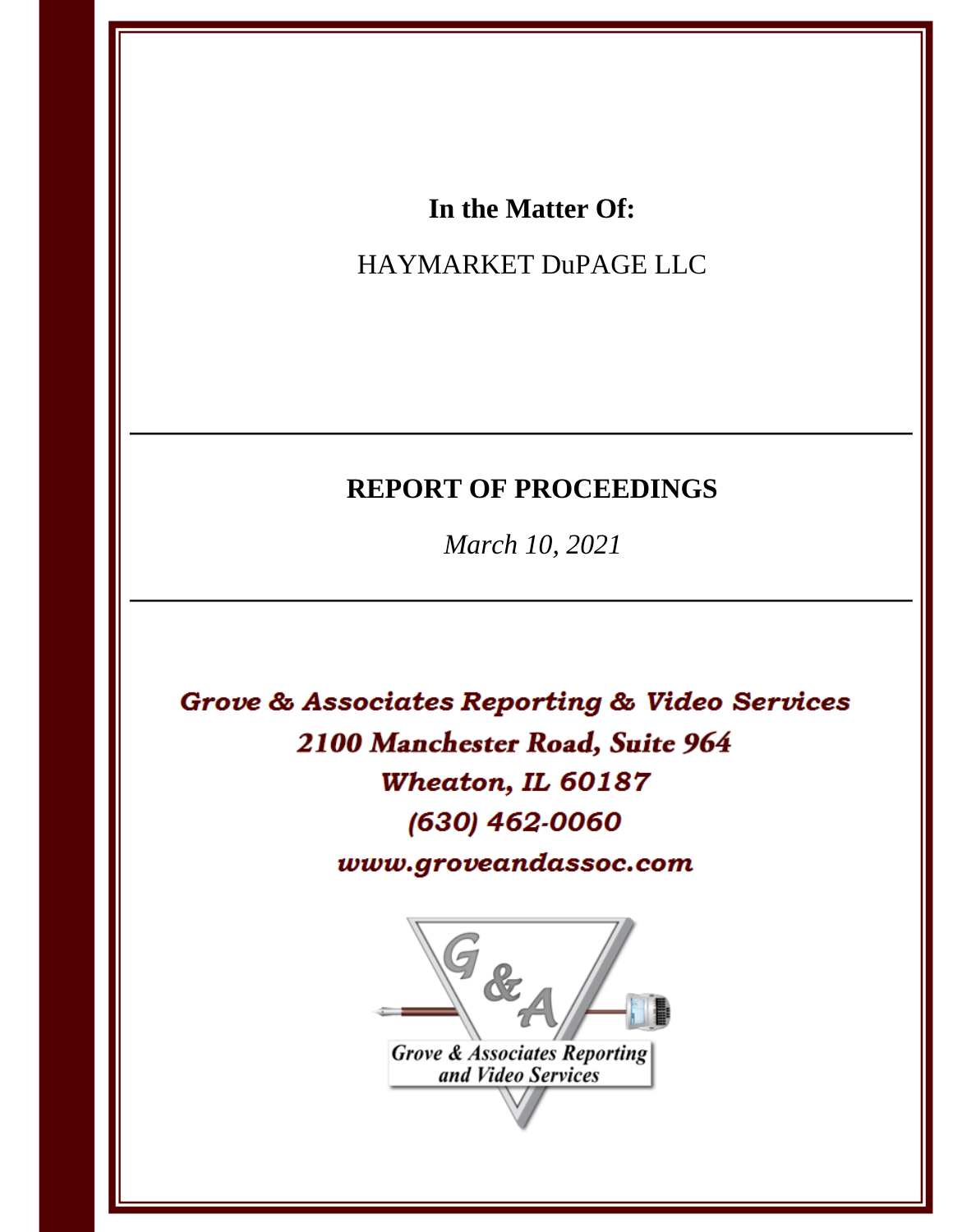STATE OF ILLINOIS )  $\big)$  SS. COUNTY OF DU PAGE )

# BEFORE THE VILLAGE OF ITASCA PLAN COMMISSION

In The Matter of:  $\qquad \qquad$  )  $\hspace{0.5cm}$   $\hspace{0.5cm}$   $\hspace{0.5cm}$   $\hspace{0.5cm}$   $\hspace{0.5cm}$   $\hspace{0.5cm}$   $\hspace{0.5cm}$   $\hspace{0.5cm}$   $\hspace{0.5cm}$   $\hspace{0.5cm}$   $\hspace{0.5cm}$   $\hspace{0.5cm}$   $\hspace{0.5cm}$   $\hspace{0.5cm}$   $\hspace{0.5cm}$   $\hspace{0.5cm}$   $\hspace{0.5cm}$   $\hspace{0.5cm}$   $\hspace{$ Haymarket DuPage LLC ) PC #19-014 860 West Irving Park Road  $\qquad$ Itasca, Illinois (1998)

REPORT OF PROCEEDINGS had and testimony

taken via remote videoconference at the public

hearing of the above-entitled cause, taken by

Kathleen M. Grove, CSR No. 84-002197, RPR, CRR, on

Wednesday, March 10, 2021, at 7:00 o'clock p.m.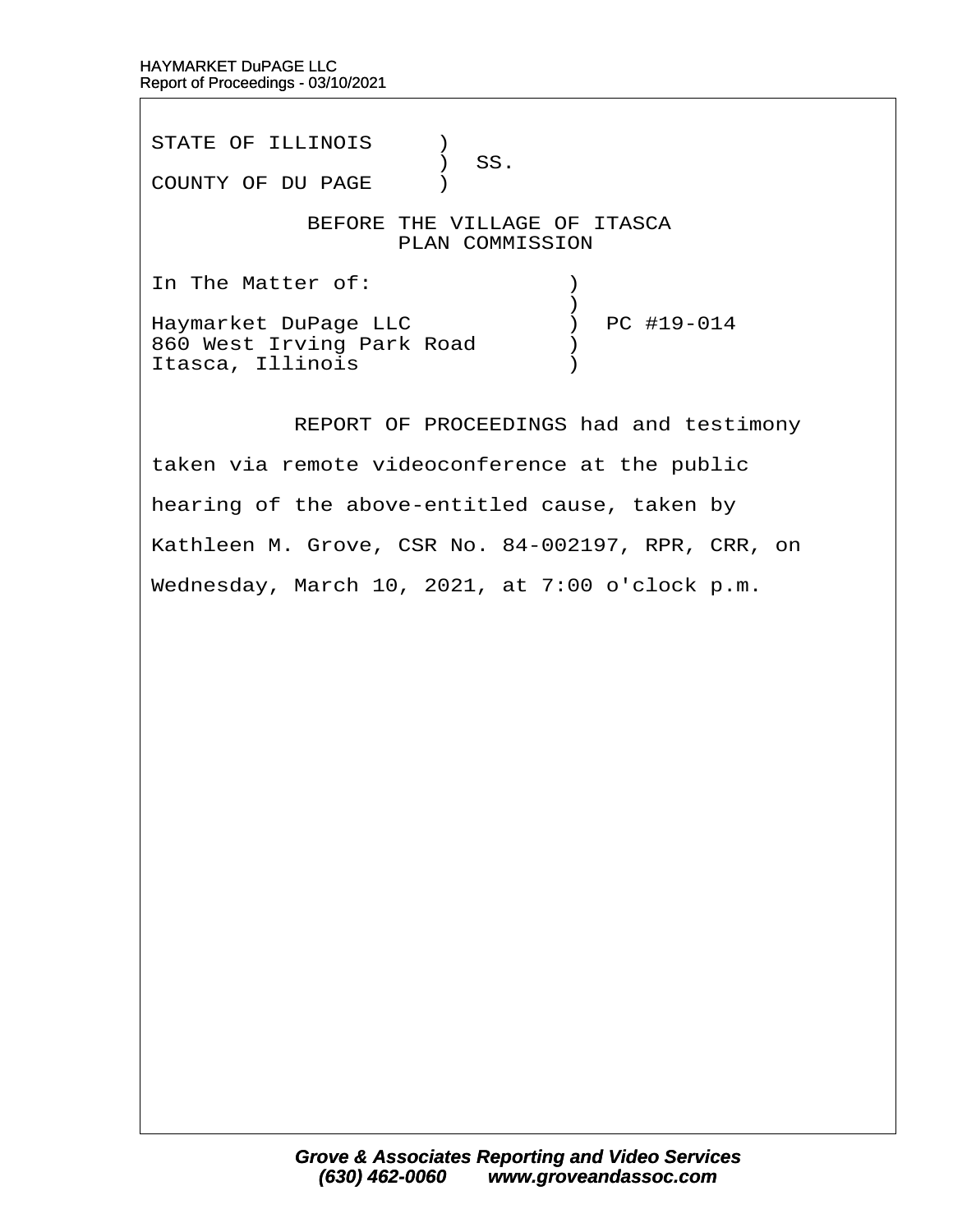| $\mathbf 1$    | PRESENT VIA REMOTE VIDEOCONFERENCE:                           |
|----------------|---------------------------------------------------------------|
| 2              | MR. BRENDAN DALY, Chairman;                                   |
| 3              | MR. FRANK CARELLO, Commissioner;                              |
| 4              | MS. LORI DRUMMOND, Commissioner;                              |
| 5              | MR. JEFFREY HOLMES, Commissioner;                             |
| 6              | MS. KRISTA RAY, Commissioner;                                 |
| $\overline{7}$ | MR. ANTHONY RUSSO, Commissioner.                              |
| 8              |                                                               |
| 9              | ALSO PRESENT VIA VIDEOCONFERENCE:                             |
| 10             | MS. SHANNON MALIK JARMUSZ, Director of                        |
| 11             | <b>Community Development;</b>                                 |
| 12             | MS. YORDANA WYSOCKI, Village Attorney;                        |
| 13             | MS. MELODY CRAVEN, Recording Secretary;                       |
| 14             | HERVAS, CONDON & BERSANI, P.C., by<br>MR. CHARLES E. HERVAS   |
| 15             | 333 Pierce Road, Suite 195<br>Itasca, Illinois 60143          |
| 16             | (630) 773-4774<br>chervas@hcbattorneys.com                    |
| 17             | Appeared on behalf of City of Itasca;                         |
| 18             | DASPIN & AUMENT, LLP, by<br><b>MS. BRIDGET M. O'KEEFE</b>     |
| 19             | 300 South Wacker Drive, Suite 2200<br>Chicago, Illinois 60606 |
| 20             | $(312)$ 258-3795<br>bokeefe@daspinaument.com and              |
| 21             |                                                               |
| 22             |                                                               |
| 23             |                                                               |
| 24             |                                                               |
|                |                                                               |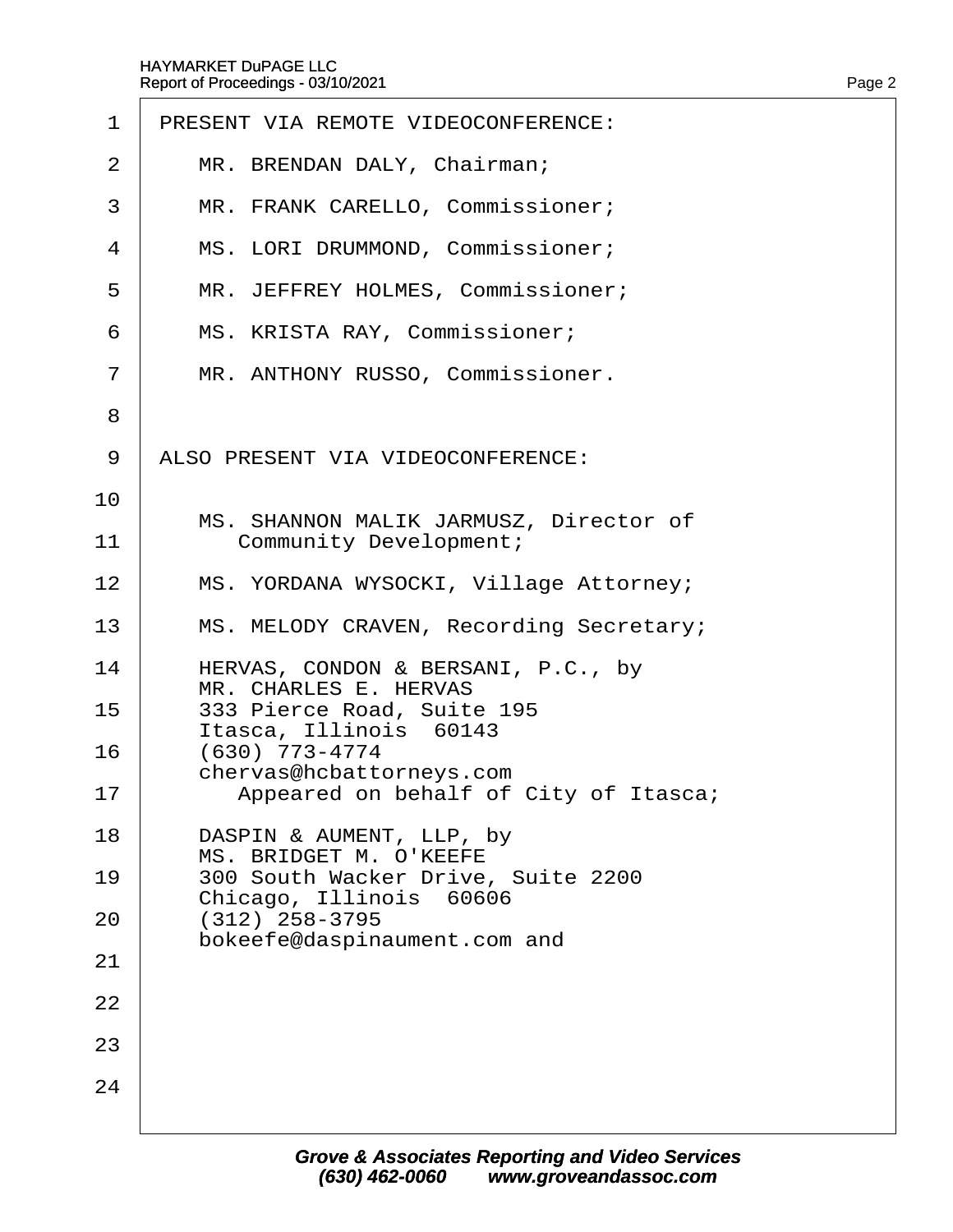|    | 1 ALSO PRESENT VIA VIDEOCONFERENCE: (Cont'd.)                           |
|----|-------------------------------------------------------------------------|
| 2  | BOND, DICKSON & CONWAY, by<br><b>MS. MARY E. DICKSON</b>                |
| 3  | 400 South Knoll Street, Unit C<br>Wheaton, Illinois 60187               |
| 4  | $(630) 681 - 1000$<br>marydickson@bond-dickson.com                      |
| 5  | Appeared on behalf of Haymarket DuPage LLC;                             |
| 6  | FRANCZEK, P.C., by<br><b>MS. JENNIFER SMITH</b>                         |
| 7  | 300 South Wacker Drive, Suite 3400<br>Chicago, Illinois 60606           |
| 8  | $(312)$ 786-6589<br>jas@franczek.com                                    |
| 9  | Appeared on behalf of Itasca School District;                           |
| 10 | JOHNSON & BELL, LTD., by<br>MR. STEPHEN P. ELLENBECKER                  |
| 11 | 33 West Monroe Street, Suite 2700<br>Chicago, Illinois 60603            |
| 12 | $(312)$ 984-0221<br>ellenbeckers@jbltd.com                              |
| 13 | Appeared on behalf of 865 West Irving Park<br>Road, LLC;                |
| 14 | OTTOSEN, DINOLFO, HASENBLAG & CASTALDO, LTD., by                        |
| 15 | MR. STEPHEN H. DI NOLFO<br>1804 North Naper Boulevard, Suite 350        |
| 16 | Naperville, Illinois 60563<br>(630) 682-0085                            |
| 17 | sdinolfo@ottosenlaw.com<br>Appeared on behalf of Itasca Fire Protection |
| 18 | District.                                                               |
| 19 |                                                                         |
| 20 |                                                                         |
| 21 |                                                                         |
| 22 |                                                                         |
| 23 |                                                                         |
| 24 |                                                                         |
|    |                                                                         |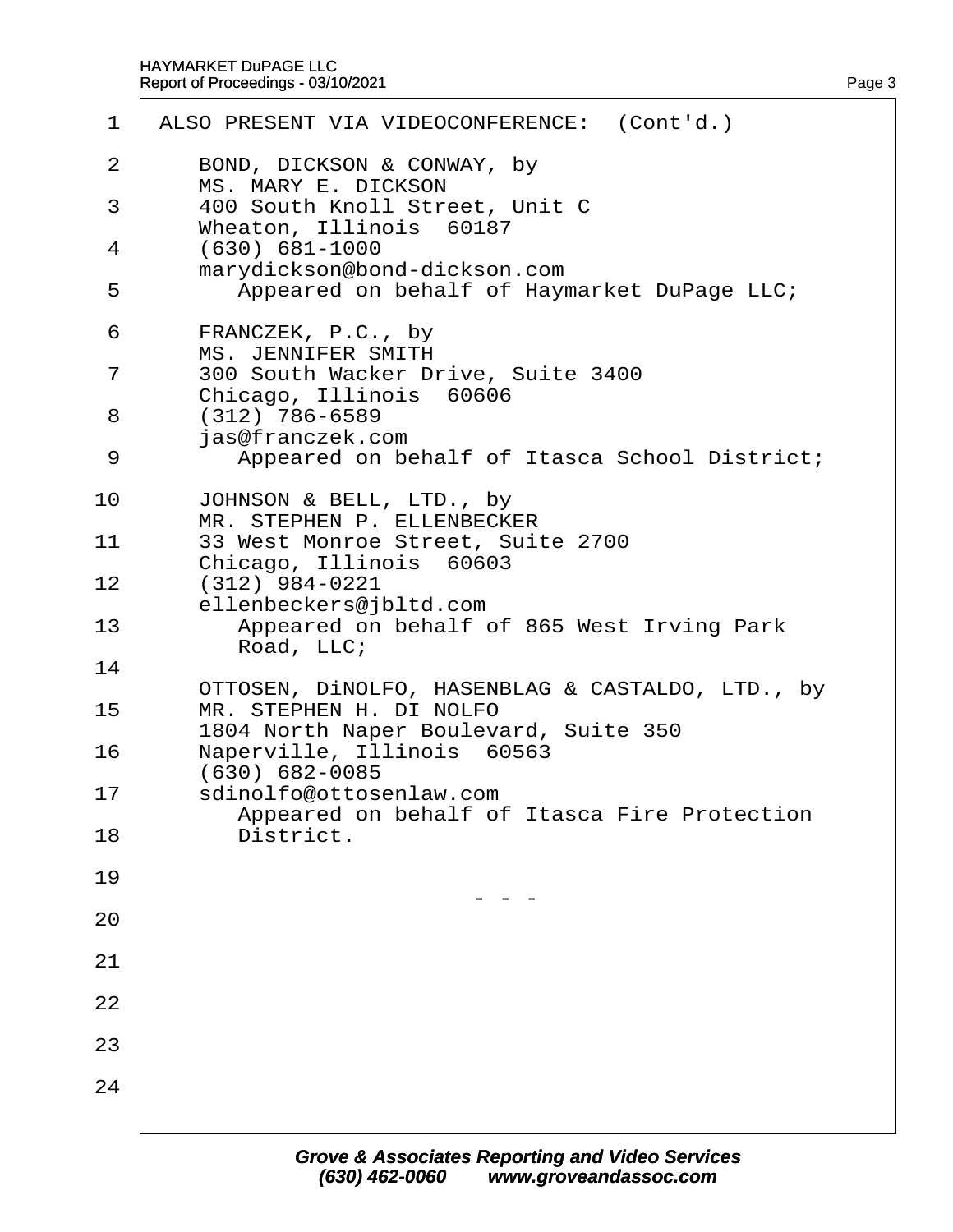| 1                   | INDEX                                                                                                          |                    |                |                |
|---------------------|----------------------------------------------------------------------------------------------------------------|--------------------|----------------|----------------|
| $\overline{2}$<br>3 | <b>WITNESS</b>                                                                                                 | Page<br>Line       |                |                |
| $\overline{4}$      | <b>BRUCE MOELLER</b>                                                                                           |                    |                |                |
| 5<br>6              | Direct Examination by Mr. Di NOLFO<br>Cross-Examination by Mr. Ellenbecker<br>Cross-Examination by Ms. O'Keefe |                    | 10<br>82<br>89 | 17<br>19<br>18 |
| $\overline{7}$<br>8 | <b>EXHIBITS:</b>                                                                                               | <b>ID ADMITTED</b> |                |                |
| 9                   | <b>Itasca Fire Protection District</b><br><b>t Exhibit No. 21</b>                                              | 11                 |                |                |
| 10<br>11            | Itasca Fire Protection District<br>Exhibit No. 22                                                              | 22                 |                |                |
|                     | <b>Itasca Fire Protection District</b><br>12 Exhibit Nos. 23-38                                                | 47                 |                |                |
| 13                  |                                                                                                                |                    |                |                |
| 14                  |                                                                                                                |                    |                |                |
| 15                  |                                                                                                                |                    |                |                |
| 16<br>17            |                                                                                                                |                    |                |                |
| 18                  |                                                                                                                |                    |                |                |
| 19                  |                                                                                                                |                    |                |                |
| 20                  |                                                                                                                |                    |                |                |
| 21                  |                                                                                                                |                    |                |                |
| 22                  |                                                                                                                |                    |                |                |
| 23<br>24            |                                                                                                                |                    |                |                |
|                     |                                                                                                                |                    |                |                |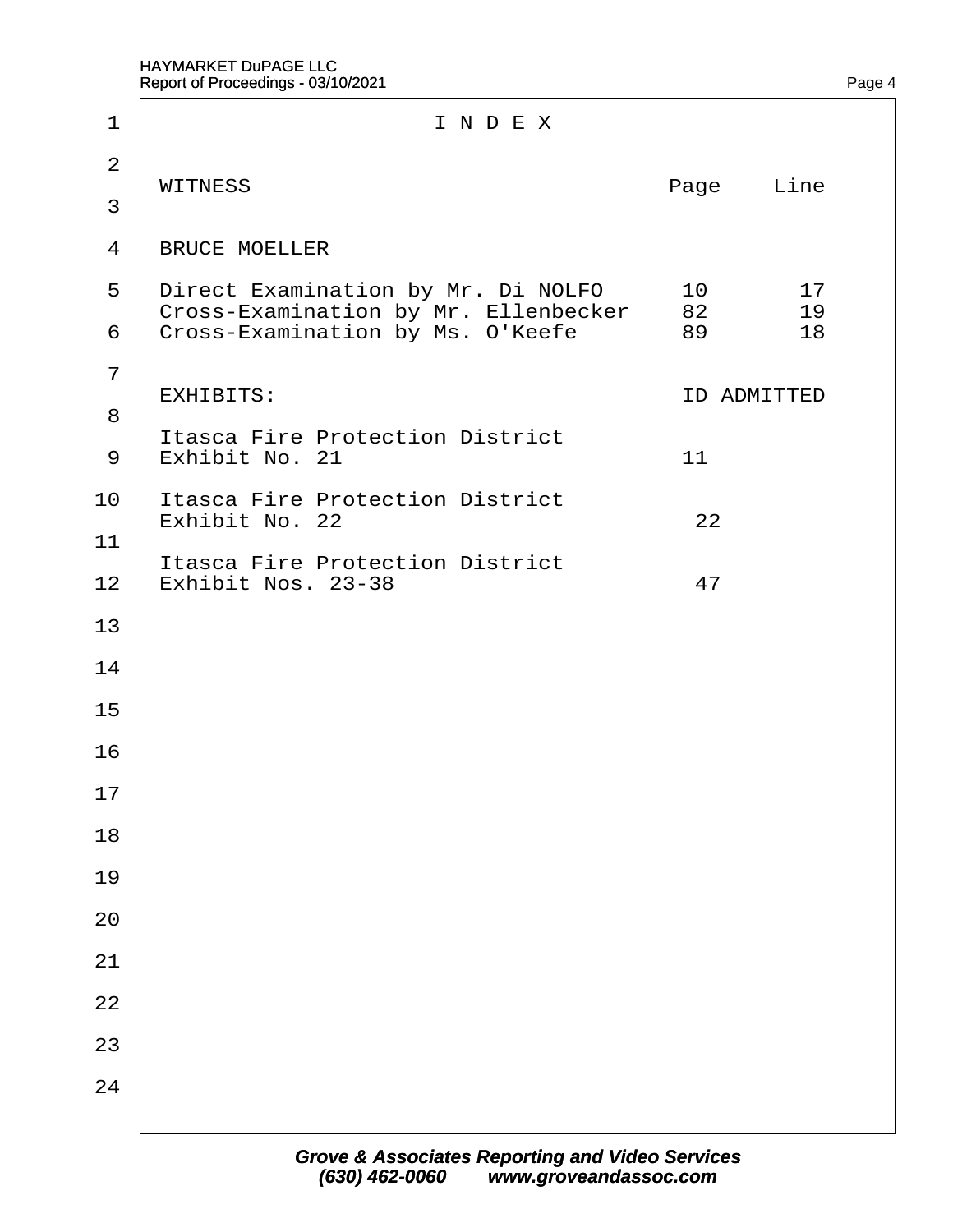| 1              | CHAIRMAN DALY: All right. We will get                |
|----------------|------------------------------------------------------|
| $\overline{2}$ | started. Welcome to the March 10th meeting of the    |
| 3              | Itasca Planning Commission. I call this meeting to   |
| 4              | drder.                                               |
| 5              | Mo, would you please take the role.                  |
| 6              | MR. KHAN: Commissioner Carello.                      |
| $\overline{7}$ | <b>COMMISSIONER CARELLO: Here.</b>                   |
| 8              | MR. KHAN: Commissioner Drummond.                     |
| 9              | <b>COMMISSIONER DRUMMOND: Here.</b>                  |
| 10             | MR. KHAN: Commissioner Holmes.                       |
| 11             | <b>COMMISSIONER HOLMES: Here.</b>                    |
| 12             | MR. KHAN: Commissioner Ray.                          |
| 13             | <b>COMMISSIONER RAY: Here.</b>                       |
| 14             | MR. KHAN: Commissioner Russo.                        |
| 15             | <b>COMMISSIONER RUSSO: Here.</b>                     |
| 16             | MR. KHAN: Chairman Daly.                             |
| 17             | CHAIRMAN DALY: Here.                                 |
| 18             | I declare a quorum present.                          |
| 19             | Good evening, everybody. Today is                    |
| 20             | Wednesday, March 10, 2021. The case before the       |
| 21             | Planning Commission is PC 19-014 continued from last |
| 22             | Wednesday, March 3rd.                                |
| 23             | The petitioner and owner is                          |
| 24             | Haymarket DuPage, LLC. The location is 860 West      |
|                |                                                      |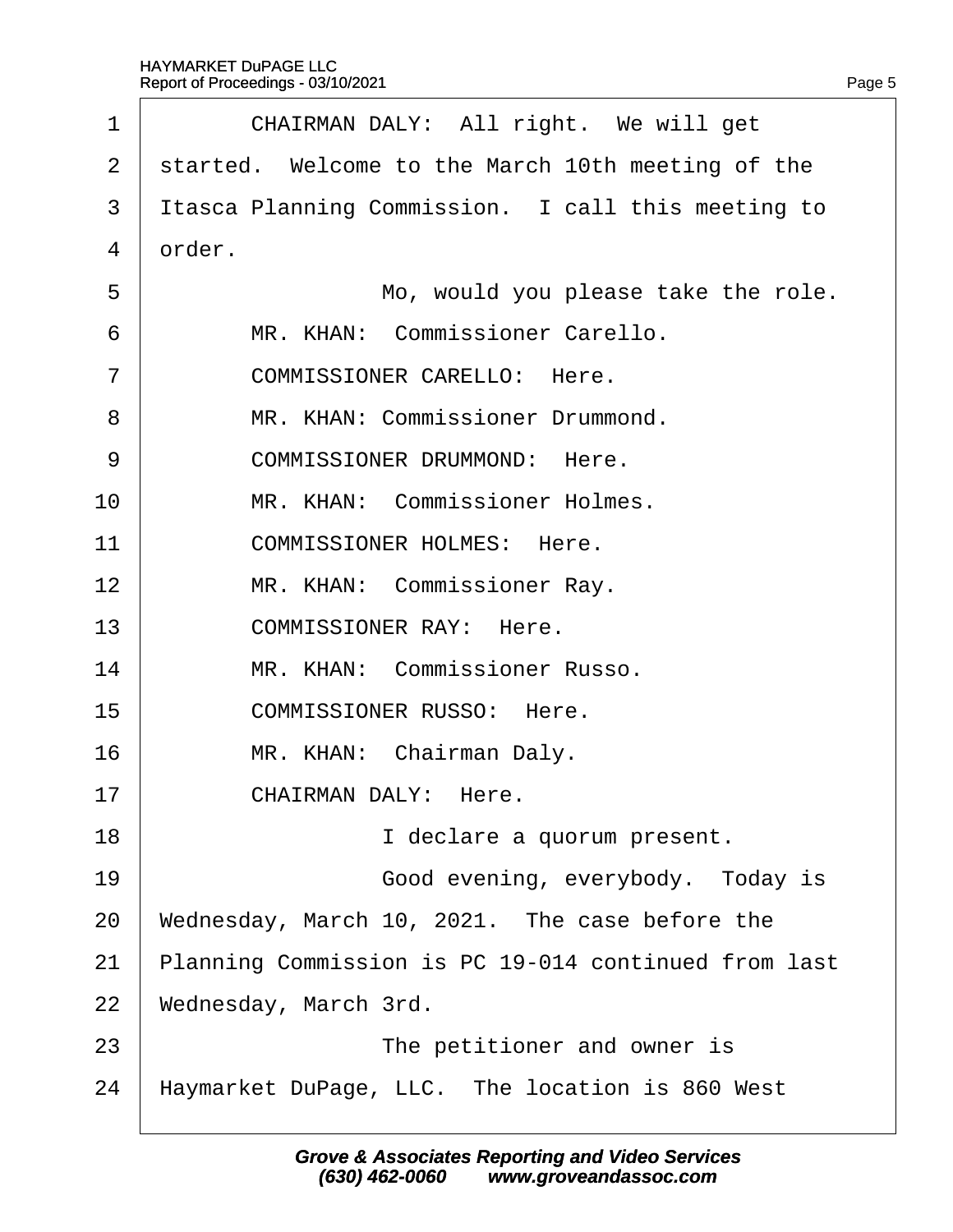1 Irving Park Road.

| $\overline{2}$ | The procedures for tonight's meeting                  |
|----------------|-------------------------------------------------------|
| 3              | are as follows: Tonight we will begin with            |
| $\overline{4}$ | Mr. DiNolfo calling Mr. Bruce Moeller as his witness. |
| 5              | The Plan Commission has adopted new                   |
| 6              | rules for procedure which are now in effect. We are   |
| $\overline{7}$ | proceeding remotely due to COVID-19, and the public   |
| 8              | may watch the proceeding through the, Village's       |
| 9              | YouTube channel.                                      |
| 10             | Anyone wishing to make public                         |
| 11             | comment will be able to do so after the presentation  |
| 12             | of cases. They need to sign up on the Village's       |
| 13             | website. Anyone wishing to ask questions of the       |
| 14             | petitioner, Village staff, or other parties will be   |
| 15             | able to do so after the presentation of cases. The    |
| 16             | signup form is on the Village's website.              |
| 17             | Remote Village staff is monitoring                    |
| 18             | the video streaming. If the video streaming does not  |
| 19             | work for any reason during the proceedings, we will   |
| 20             | stop and wait until the problem is solved or          |
| 21             | rescheduled for a later date.                         |
| 22             | With that, I would now like to                        |
| 23             | invite the Village counsel, Mr. Chuck Hervas, to make |
| 24             | his introductory comments. Chuck?                     |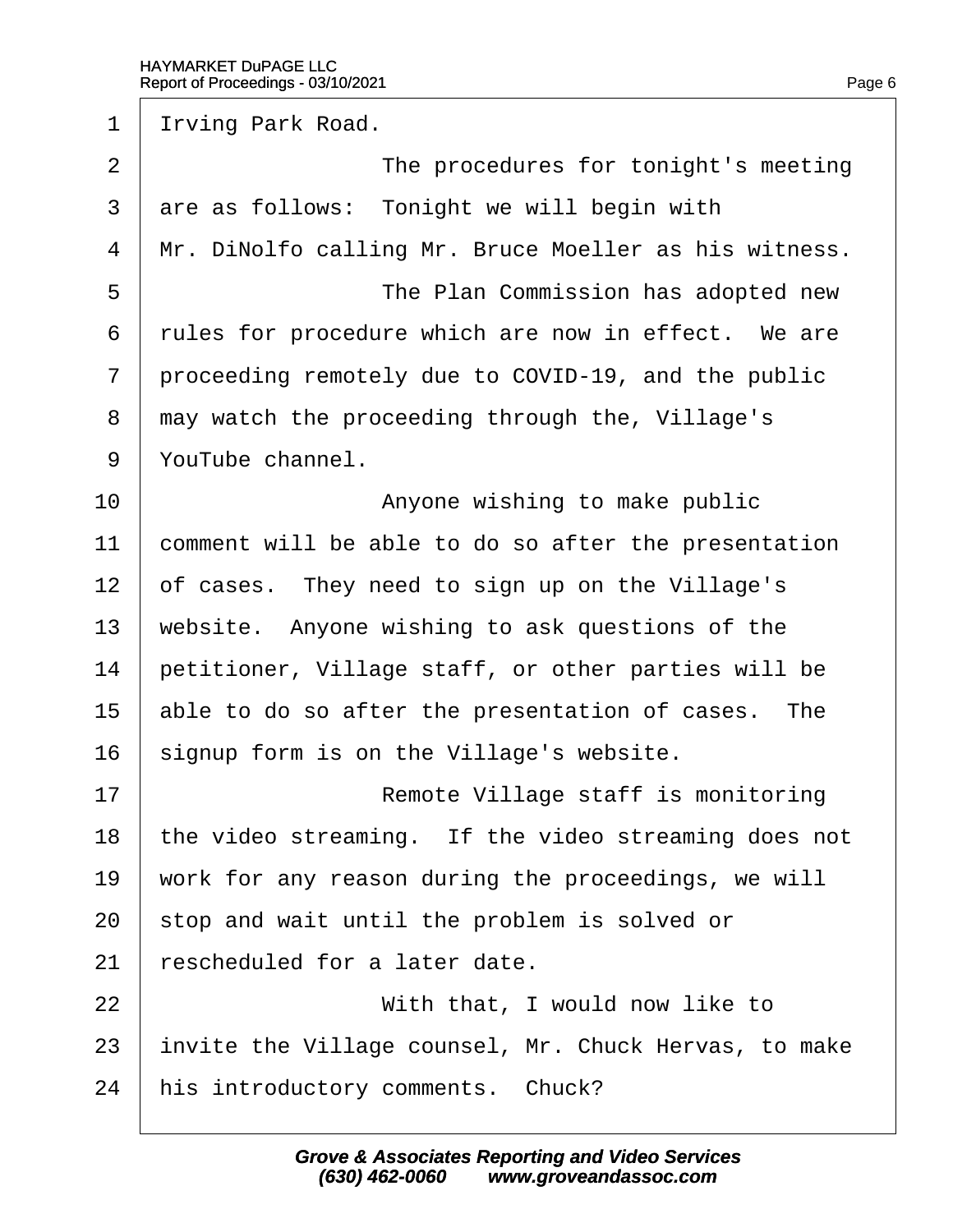| 1              | MR. HERVAS: Thank you, Mr. Chairman.                  |
|----------------|-------------------------------------------------------|
| $\overline{2}$ | Again, my name is Chuck Hervas, and                   |
| 3              | I am the attorney advising the Plan Commission in     |
| 4              | this matter.                                          |
| 5              | This is a legal proceeding with                       |
| 6              | legal significance. A court reporter is swearing in   |
| $\overline{7}$ | witnesses and is transcribing the testimony. This is  |
| 8              | not a trial, but we are developing a record of        |
| 9              | proceedings before the Plan Commission. This is a     |
| 10             | legal public hearing on a zoning petition. My job is  |
| 11             | to protect the rights of the petitioner, any          |
| 12             | objectors, and the public.                            |
| 13             | The Plan Commission will make                         |
| 14             | findings and a recommendation to the Village Board.   |
| 15             | Please understand that the Plan Commission is a       |
| 16             | recommending body. The Village Board will make the    |
| 17             | final decision on the Haymarket zoning petition.      |
| 18             | Due to the pandemic and the                           |
| 19             | Governor's emergency orders, we are unable to meet in |
| 20             | person. A virtual hearing is not the preferred        |
| 21             | method for hearing this zoning petition. However,     |
| 22             | the business of government must move forward and the  |
| 23             | virtual hearing has been approved by state statute    |
| 24             | and is used by local governments across the state.    |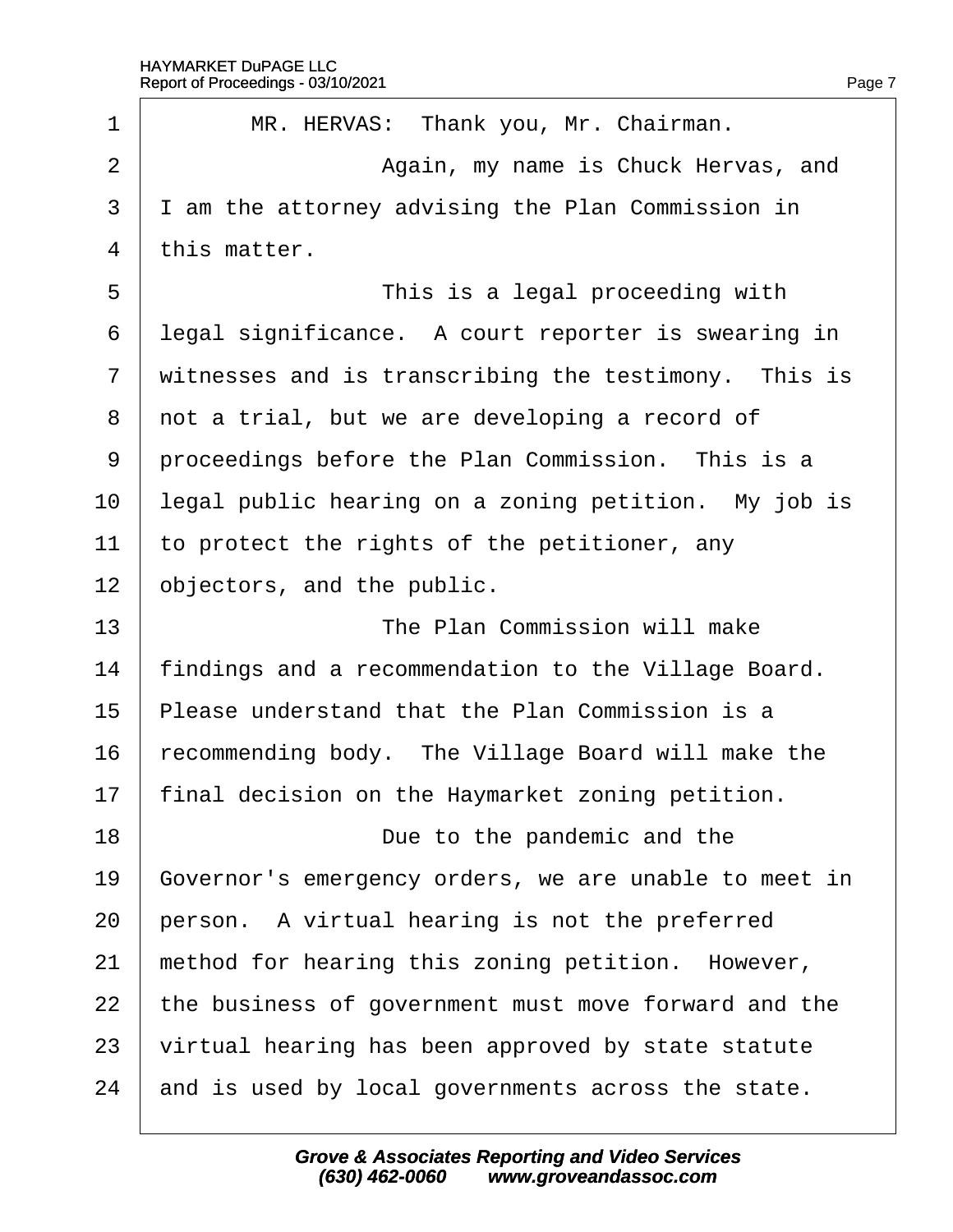| 1              | $E$ veryone is doing the best they can under the      |
|----------------|-------------------------------------------------------|
| $\overline{2}$ | dircumstances.                                        |
| 3              | The procedures used by the Plan                       |
| 4              | Commission for large hearings during the pandemic are |
| 5              | available on the Village's website. The website has   |
| 6              | a lot of information including a comprehensive        |
| $\overline{7}$ | step-by-step guide about this hearing.                |
| 8              | The public will have an opportunity                   |
| 9              | to ask questions and provide public comment at the    |
| 10             | appropriate time.                                     |
| 11             | Witnesses will be presented by the                    |
| 12             | petitioner and possibly by other interested parties.  |
| 13             | Cross-examination will be allowed only by the         |
| 14             | attorneys or anyone who has been legally recognized   |
| 15             | as an interested party.                               |
| 16             | Finally, this is a slow and                           |
| 17             | deliberate process that creates a record appropriate  |
| 18             | for a Plan Commission hearing. Please respect this    |
| 19             | egal process even if you do not agree with it.        |
| 20             | Thank you, Mr. Chairman. That's all                   |
| 21             | have.                                                 |
| 22             | CHAIRMAN DALY: Thank you, Mr. Hervas.                 |
| 23             | And, with that, the order of                          |
| 24             | business this evening before the Commission is the    |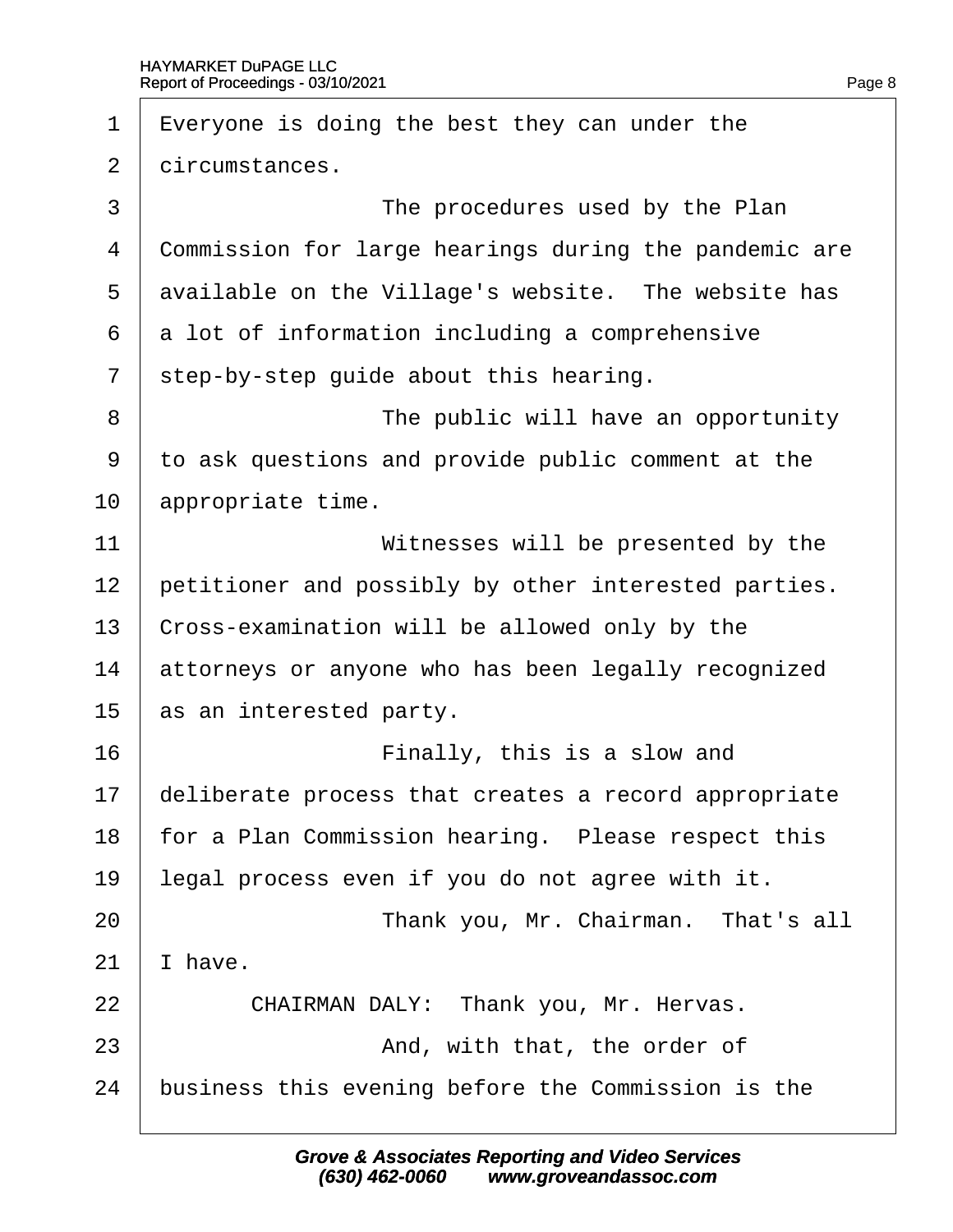1 public hearing on case PC 19-014. The request is for 2 a petition for planned development by special use 3 with exceptions and Class I Site Plan approval all in 4 drder to permit a mixed-use residential and 5 healthcare facility and other accessory uses in the 6 B-2 Community Business District at 860 W. Irving Park 7 Road. 8 **b b i will now entertain a motion to** 9 open this continued public hearing. 10 **COMMISSIONER RAY:** I motion to open the public 11 hearing. Commissioner Ray. 12 **COMMISSIONER HOLMES: Second.** 13 **CHAIRMAN DALY:** There being a motion and 14 second, I would like to call the vote. 15· · · · · MR. KHAN:· Commissioner Carello. 16 **COMMISSIONER CARELLO:** For. 17 | MR. KHAN: Commissioner Drummond. 18 **COMMISSIONER DRUMMOND:** For. 19 | MR. KHAN: Commissioner Holmes. 20 **COMMISSIONER HOLMES: For.** 21 | MR. KHAN: Commissioner Ray. 22 **COMMISSIONER RAY: For.** 23 | MR. KHAN: Commissioner Russo. 24 **COMMISSIONER RUSSO: For.**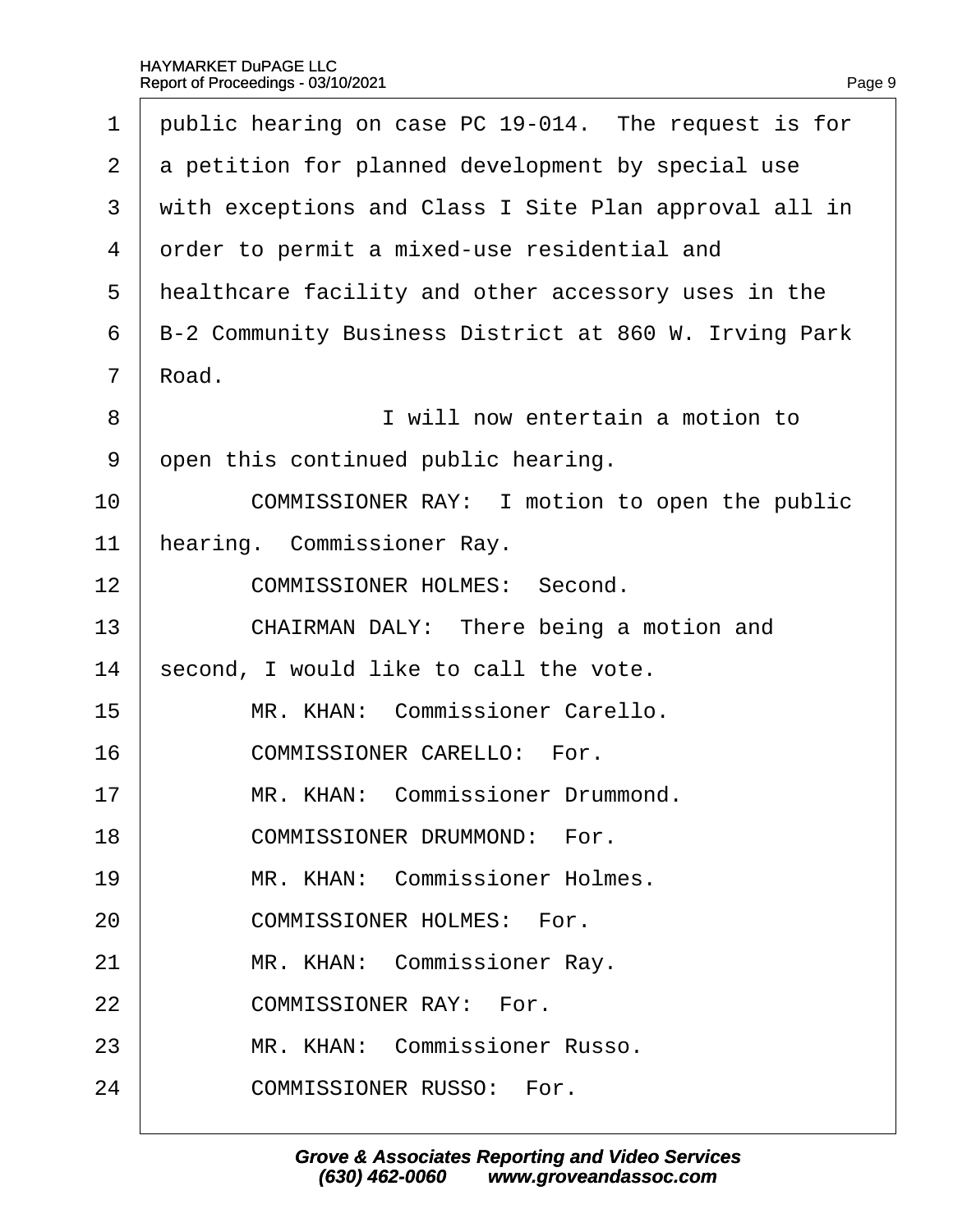| 1              | MR. KHAN: Chairman Daly.                              |
|----------------|-------------------------------------------------------|
| $\overline{2}$ | <b>CHAIRMAN DALY: For.</b>                            |
| 3              | The motion carries. This public                       |
| 4              | hearing is now open.                                  |
| 5              | At this time I would like to invite                   |
| 6              | Mr. DiNolfo to introduce your witness, and then let's |
| $\overline{7}$ | get him sworn in, please.                             |
| 8              | MR. DI NOLFO: Thank you, Chairman Daly.               |
| 9              | I'll be calling Bruce Moeller as our                  |
| 10             | witness tonight from Fitch & Associates.              |
| 11             | (Witness sworn.)                                      |
| 12             | CHAIRMAN DALY: Please proceed.                        |
| 13             | MR. DI NOLFO: Thank you.                              |
| 14             | <b>BRUCE MOELLER</b>                                  |
| 15             | called as a witness herein, having been first duly    |
| 16             | sworn, was examined and testified as follows:         |
| 17             | DIRECT EXAMINATION                                    |
| 18             | BY MR. DI NOLFO:                                      |
| 19             | Q. Good evening, Bruce. For purposes of the           |
| 20             | fecord, could you introduce yourself to the           |
| 21             | Commission spelling your last name?                   |
| 22             | A. Sure. So my name is Bruce Moeller. I am            |
| 23             | serving as a senior consultant for the firm of        |
| 24             | Fitch & Associates. My name is Bruce, and the last    |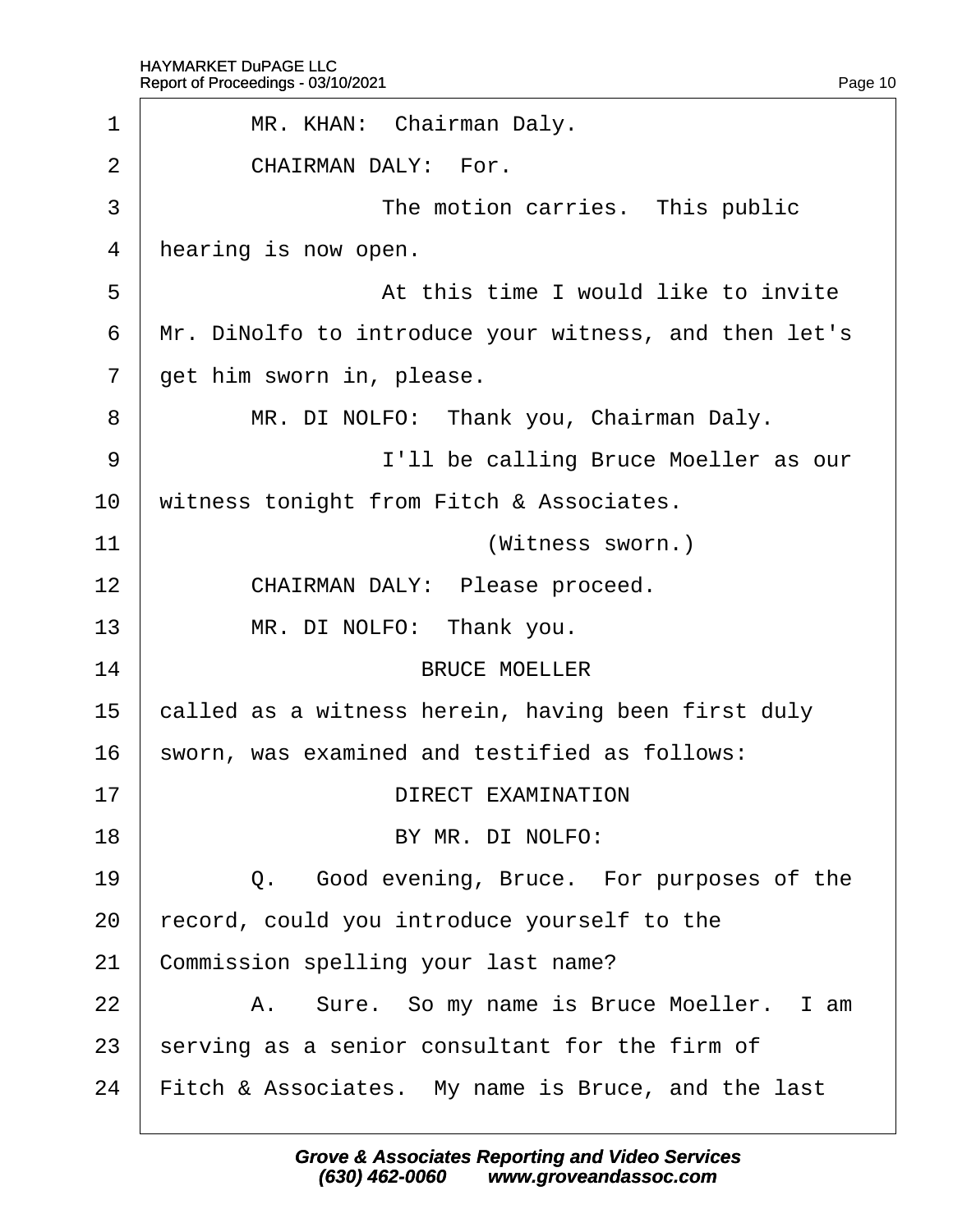| 1              | name is Moeller. That is M-o-e-I-I-e-r.               |
|----------------|-------------------------------------------------------|
| $\overline{2}$ | (Itasca Fire Protection District                      |
| 3              | Exhibit No. 21 identified.)                           |
| 4              | BY MR. DI NOLFO:                                      |
| 5              | Q. Bruce, I want to talk a little bit about           |
| 6              | your background here, and I did provide as an exhibit |
| $\overline{7}$ | for the Commission your CV which has been marked as   |
| 8              | $Exhibit 21.$ I'm not going to go through the whole   |
| 9              | thing with you, but I'd like to touch on a few -- a   |
| 10             | few topics.                                           |
| 11             | First, would you please tell the                      |
| 12             | Commission about your educational background?         |
| 13             | A. Yes. Well, I have a Bachelor's degree              |
| 14             | actually from Western Illinois University,            |
| 15             | specialization in fire administration.                |
| 16             | I earned my Master's degree in                        |
| 17             | public administration from Northern Illinois          |
| 18             | University there in Illinois.                         |
| 19             | And then when I relocated to                          |
| 20             | Florida, I continued my education subsequently at     |
| 21             | Florida Atlantic University, which is one of the      |
| 22             | state -- Florida State University System              |
| 23             | universities, and I earned my Ph.D. or doctorate in   |
| 24             | public administration.                                |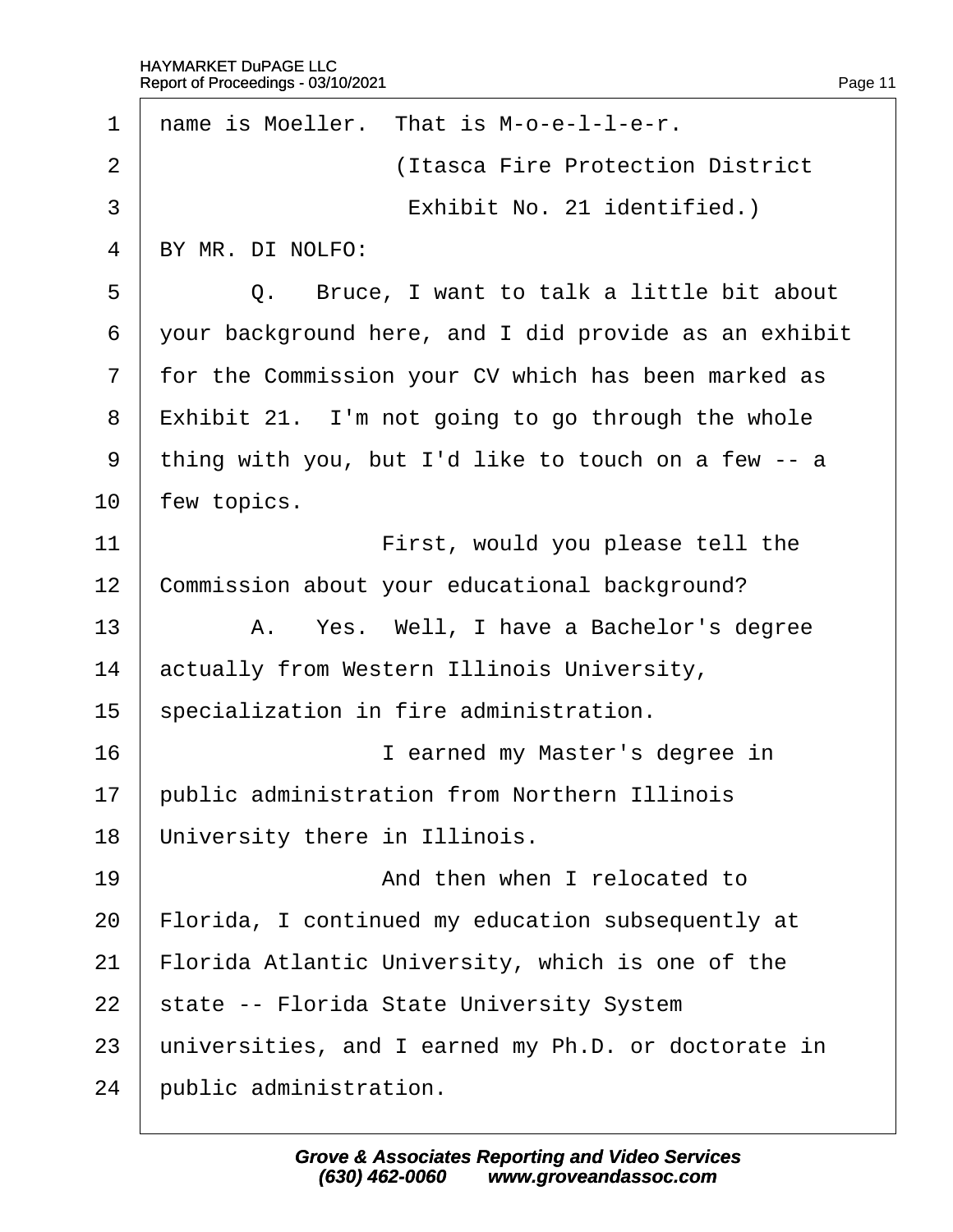| 1              | And from --                                           |
|----------------|-------------------------------------------------------|
| $\overline{2}$ | Q. All right. And then -- I'm sorry. Go               |
| 3              | ahead.                                                |
| 4              | A. Oh, no, I was going to say, just from an           |
| 5              | educational perspective, then, since that time -- or  |
| 6              | actually, I guess, while I was earning my doctorate,  |
| $\overline{7}$ | I've also done, you know, teaching for various        |
| 8              | universities.                                         |
| 9              | I spent the last five years                           |
| 10             | affiliated as an adjunct with the University of       |
| 11             | Florida teaching in their fire and emergency services |
| 12             | program, both undergraduate and graduate courses.     |
| 13             | Q. And your teaching touches upon topics              |
| 14             | that we're going to be speaking about today?          |
| 15             | A. Yeah, there's one course in particular,            |
| 16             | Analytical Approaches to Fire Protection. So it       |
| 17             | deals specifically with this kind of analysis.        |
| 18             | Q. Now, it appears from your background that          |
| 19             | you had a relatively long career as a public servant. |
| 20             | Can you share with the Commission                     |
| 21             | your background for public service?                   |
| 22             | A. Okay. So, well, actually, initially I              |
| 23             | planned on being a police officer, so my early        |
| 24             | undergraduate and a little bit of my graduate         |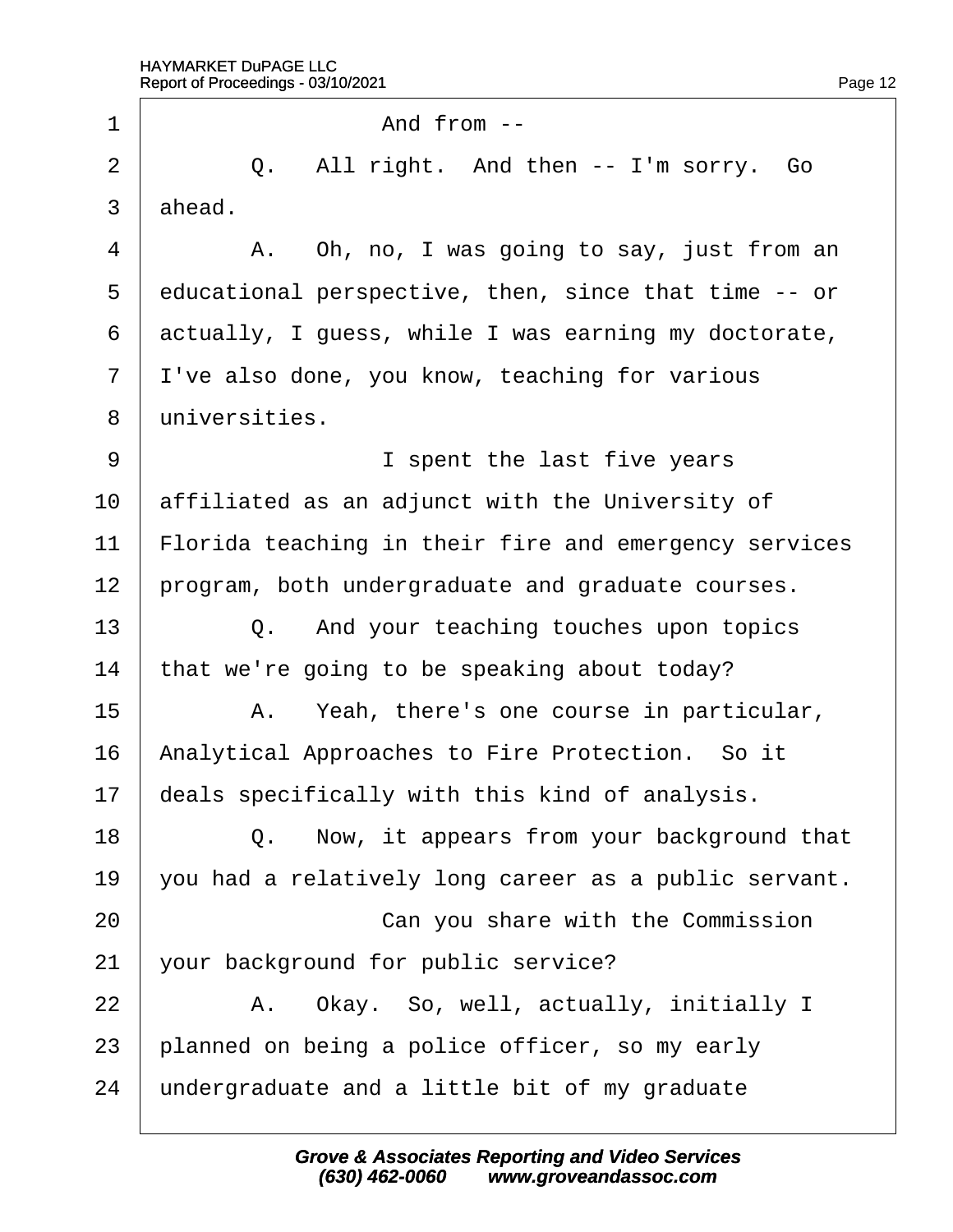| 1              | doursework was in criminal justice. I originally was  |
|----------------|-------------------------------------------------------|
| $\overline{2}$ | a police officer in Lake Forest, Illinois.            |
| 3              | Subsequent to that I decided to                       |
| 4              | switch from law to fire, became a firefighter/        |
| 5              | paramedic in Wilmette, Illinois, served there for a   |
| 6              | number of years before going to Naperville, Illinois. |
| 7              | In Naperville I again was a                           |
| 8              | firefighter/paramedic there, went up through the      |
| 9              | ranks, became part of the command staff as the city   |
| 10             | was growing rapidly.                                  |
| 11             | Finished my master's degree at that                   |
| 12             | time. Relocated to south Florida for an opportunity   |
| 13             | in Broward County, Florida. Broward County is in the  |
| 14             | Ft. Lauderdale area, county. Today about right        |
| 15             | around 2 million. Became -- ultimately became the     |
| 16             | chief/director of Broward County Fire Rescue.         |
| 17             | After, I think, seven or eight years                  |
| 18             | with the county, I went to one of the municipalities  |
| 19             | in Broward County called City of Sunrise, a community |
| 20             | of about 100,000 there. I served as fire chief for    |
| 21             | 10 years.                                             |
| 22             | And then the city commission decided                  |
| 23             | to make a change in city management, in the city      |
| 24             | manager position. During that time they asked me to   |
|                |                                                       |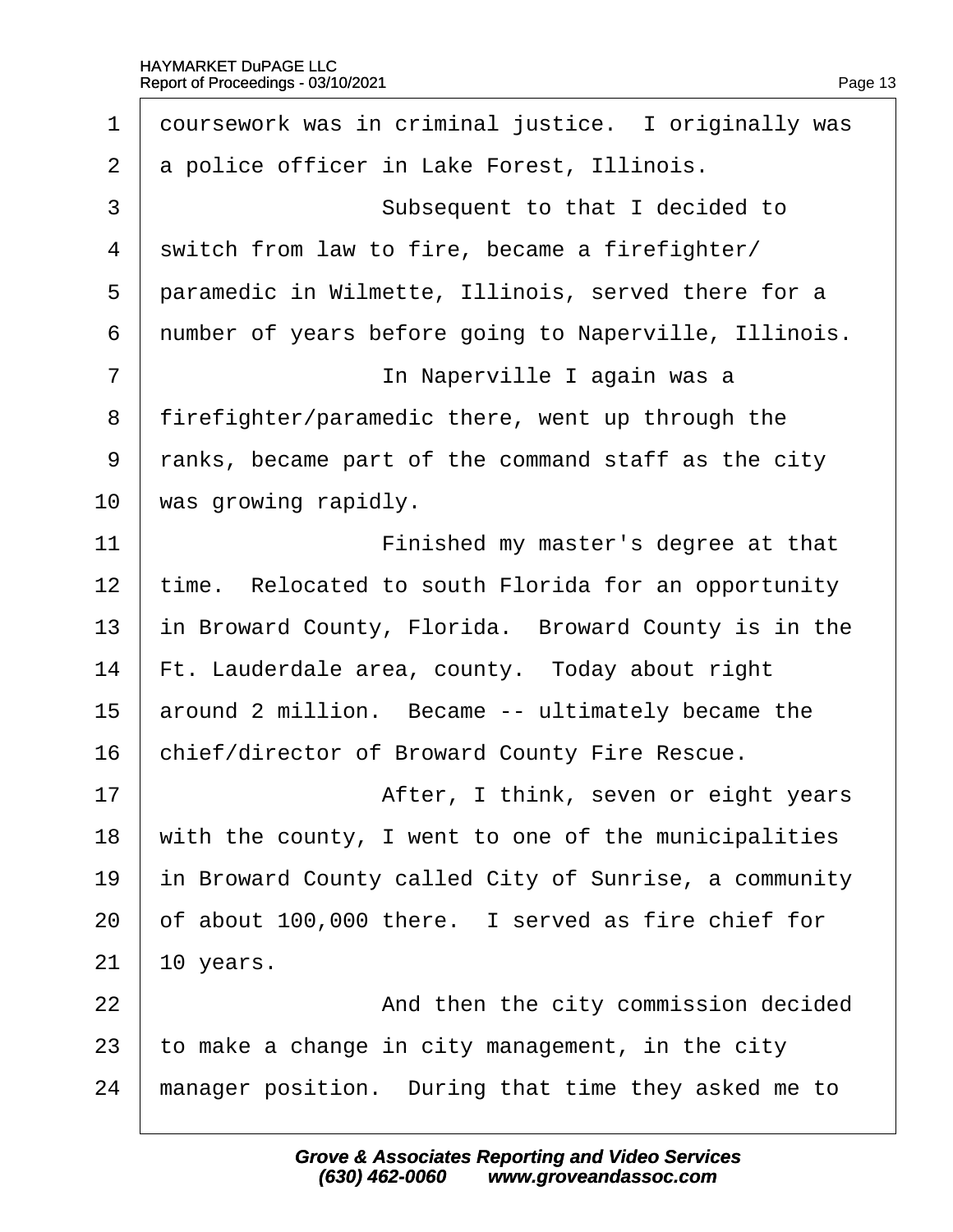| 1              | self as interim, which I did. At six months I tried   |
|----------------|-------------------------------------------------------|
| $\overline{2}$ | to get them to go out and hire a permanent city       |
| 3              | manager, but the commission was quite clear that they |
| 4              | wanted me to remain on. So I took the position        |
| 5              | permanently, served as city manager for five years.   |
| 6              | City of Sunrise, like I said, 100,000, half billion   |
| $\overline{7}$ | dollar budget, 5, 600 personnel operation.            |
| 8              | I did that for five years, retired                    |
| 9              | from there, and relocated to the Tampa Bay area where |
| 10             | went to Pinellas County, Florida, which is a county   |
| 11             | of about a million.                                   |
| 12             | Originally was brought in as the                      |
| 13             | Director for Public Safety Services, and at the end   |
| 14             | of my tenure, I served both as Chief of Staff for the |
| 15             | county and Assistant County Administrator.            |
| 16             | Q. So through your experience as a Village            |
| 17             | manager, chief of staff, fire chief, have you come to |
| 18             | understand how fire departments operate and           |
| 19             | specifically how EMS works?                           |
| 20             | A. Yes. Yes, I do.                                    |
| 21             | Q. And through your experience -- now, this           |
| 22             | s while you were employed in the public sector --     |
| 23             | have you had -- have you had the opportunity to       |
| 24             | examine potential growth and the impact it will have  |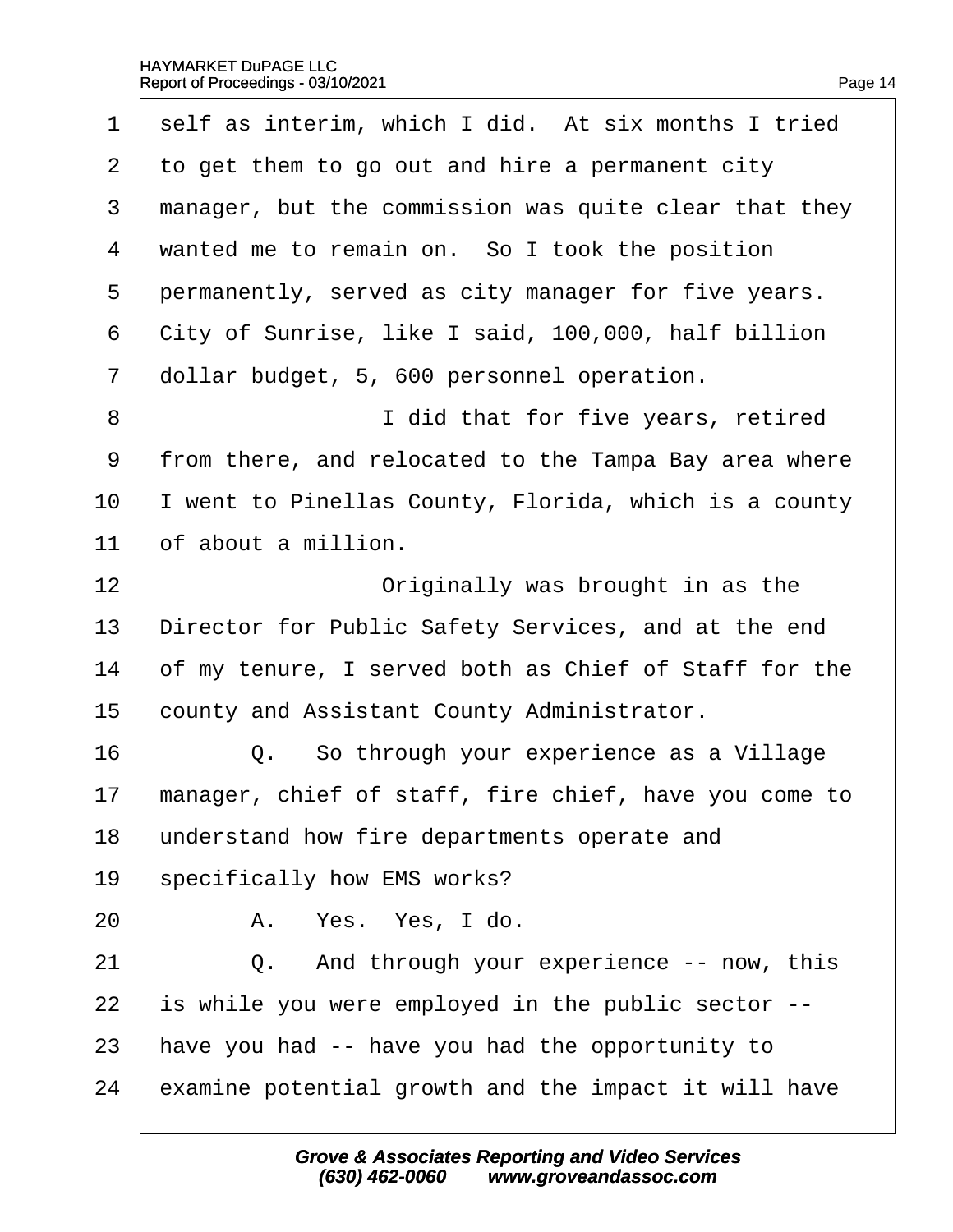1 on public services?

 $2 \mid$  A. Oh, yeah, most definitely, both as fire 3 chief of a large metro department, you know, 500 4 personnel, 36 stations, in the Ft. Lauderdale region, 5 and then also the City of Sunrise had a very robust 6 dorporate park. We have a huge mall similar to 7 Gurnee Mills, but it's called Sawgrass Mills. And 8 they -- a new arena was built while I was fire chief 9 there. Every one of those sort of projects, new 10 biffice buildings, commercial properties, retail, and 11 even the arena we had to make analyses that I drove 12 or oversaw directly or did myself to look at that 13 impact that the additional demand to the community 14 would have.  $15$   $\Box$  Q. And where did your career take you in 16 2015? 17 | A. In 2015 I retired from public service, 18 had an opportunity -- I started a small consulting 19 firm but ended up really aligning myself with several 20 large -- or national firms. 21 **I** do work on public safety 22 communications related to a program the Federal 23 government did called FirstNet. I worked with 24 telecommunication manufacturers.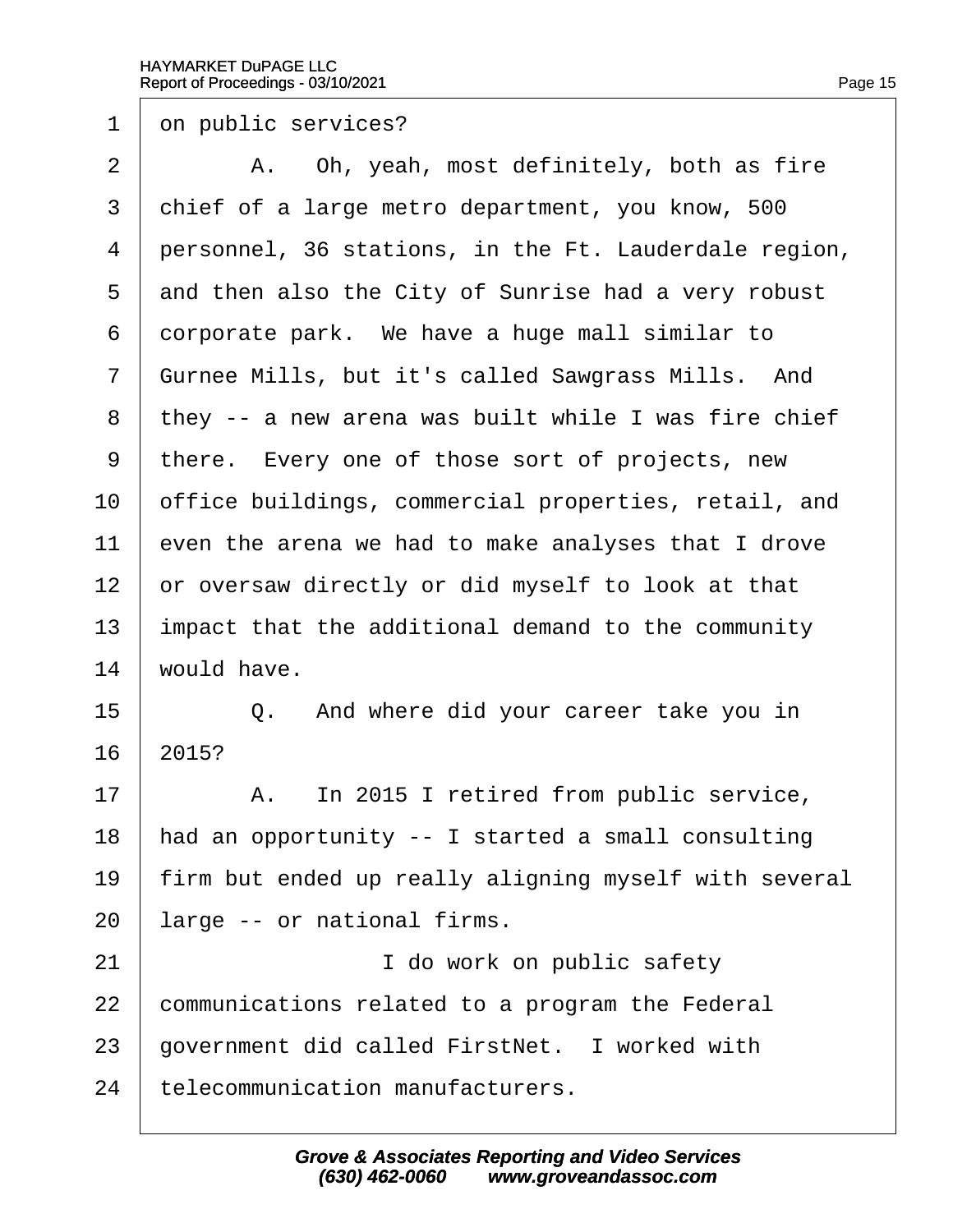$\Gamma$ 

| 1              | But probably the majority of my work                  |
|----------------|-------------------------------------------------------|
| 2              | I do with Fitch & Associates consulting.              |
| 3              | Fitch & Associates is a 35-year firm that only does   |
| 4              | public safety. Its origins were initially in EMS.     |
| 5              | In the past five years they really got much more      |
| 6              | involved in fire protection, fire services, and EMS.  |
| $\overline{7}$ | 911 communications is an area. I'm doing a lot of     |
| 8              | work in that area now.                                |
| 9              | Q. So if I take your time with Fitch and              |
| 10             | combine it with your time doing public service or     |
| 11             | public safety work, how many times do you think       |
| 12             | you've analyzed and examined a public safety matter   |
| 13             | similar to what I'm -- you were asked to do for me in |
| 14             | this case?                                            |
| 15             | A. If you're talking about both my public             |
| 16             | service and with Fitch, probably, you know, pushing a |
| 17             | thousand times overall and -- yeah, about a thousand  |
| 18             | times, probably, in one form or the other.            |
| 19             | Q. And being more specific, in those -- in            |
| 20             | some of those tasks, if not all of them, have you had |
| 21             | to determine the potential EMS calls generated by a   |
| 22             | proposed project?                                     |
| 23             | A. Yeah, specifically I've probably done              |
|                |                                                       |

24  $<sub>th</sub>$  that 50 to 100 times.</sub>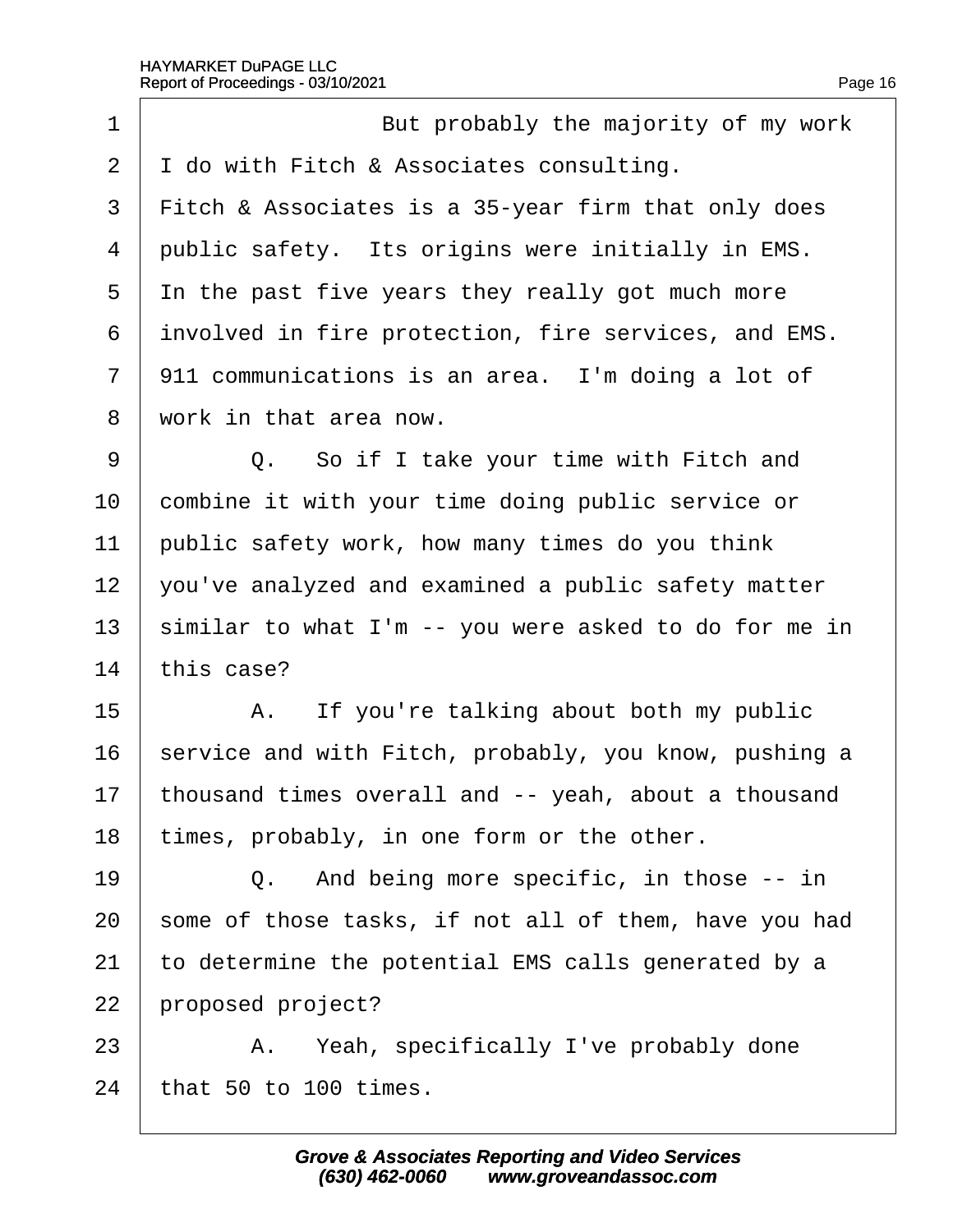| 1              | MR. DI NOLFO: I would ask that the Commission         |
|----------------|-------------------------------------------------------|
| $\overline{2}$ | find Mr. Moeller to be an expert in the area of       |
| 3              | public safety based on his background.                |
| 4              | <b>CHAIRMAN DALY: The Commission finds</b>            |
| 5              | Mr. Moeller to be an expert in public safety based on |
| 6              | his background and experience.                        |
| $\overline{7}$ | MR. DI NOLFO: Thank you, Chairman.                    |
| 8              | BY MR. DI NOLFO:                                      |
| 9              | Q. Now, Bruce, can you explain to the                 |
| 10             | Commission the task that you were asked to perform on |
| 11             | behalf of the Itasca Fire Protection District as it   |
| 12             | pertains to the Haymarket DuPage proposal?            |
| 13             | A. Yeah, so we were asked to review a report          |
| 14             | done by a firm called Polaris that evaluated the      |
| 15             | impact -- the anticipated impact the Haymarket DuPage |
| 16             | project would have on public safety in the Village.   |
| 17             | And so we were asked to review that report and then   |
| 18             | render our opinion on that report; and, also, if      |
| 19             | heeded, do our own analysis of what the demand might  |
| 20             | be.                                                   |
| 21             | Q. And as part of your review, did you                |
| 22             | prepare a report?                                     |
| 23             | A. Yes, I did.                                        |
| 24             | MR. DI NOLFO: And, for the record, that is            |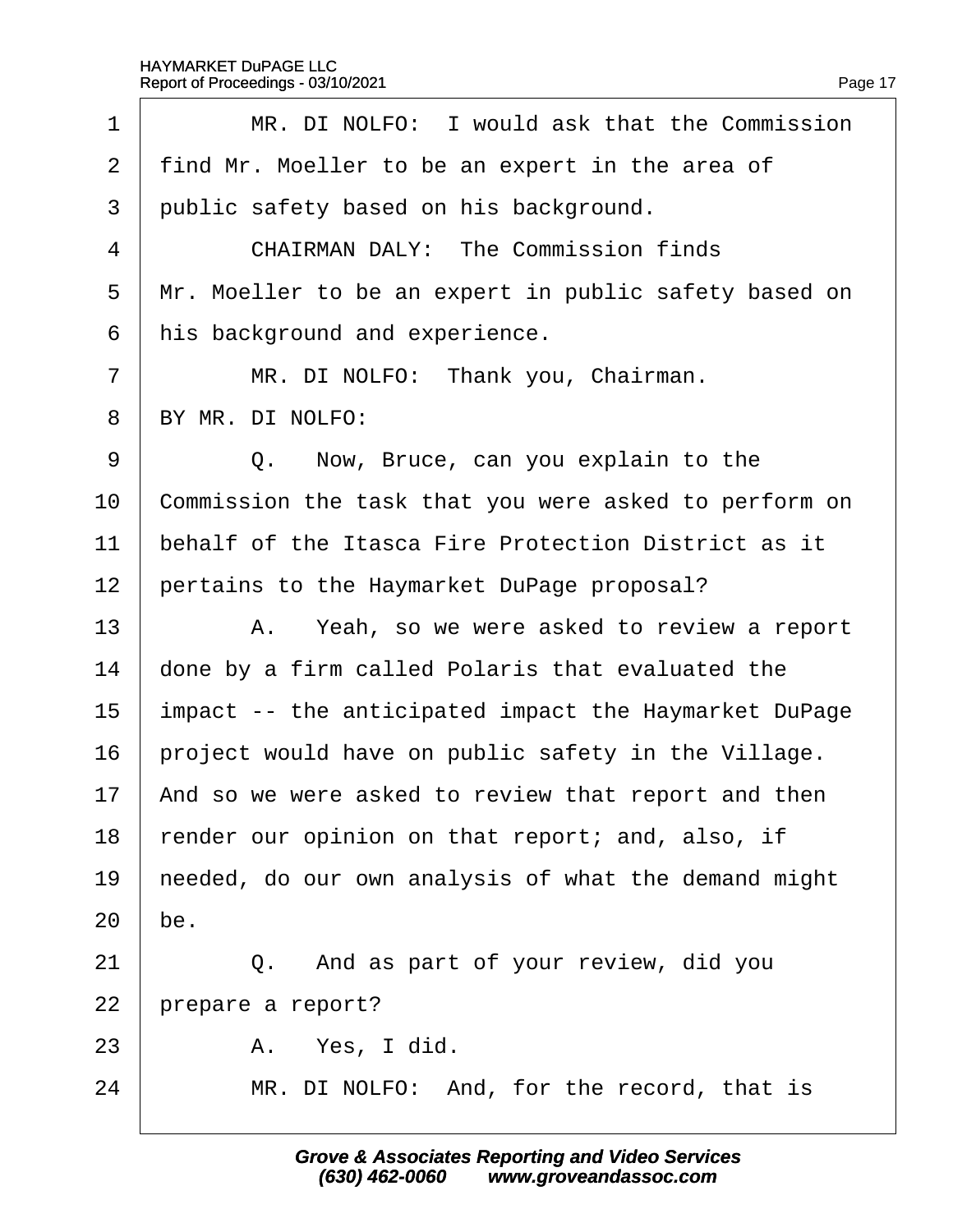| 1              | Exhibit No. 22 is the report prepared by Mr. Moeller  |
|----------------|-------------------------------------------------------|
| 2              | through Fitch & Associates.                           |
| 3              | (Itasca Fire Protection District                      |
| $\overline{4}$ | Exhibit No. 22 identified.)                           |
| 5              | BY MR. DI NOLFO:                                      |
| 6              | Q. As part of your analysis, did you review           |
| $\overline{7}$ | the report prepared by Polaris?                       |
| 8              | A. Yes, I did.                                        |
| 9              | Q. All right. And we're going to go into              |
| 10             | great detail concerning your thoughts and criticisms  |
| 11             | of the Polaris report, but can you provide the        |
| 12             | Commission with the three major issues that you saw   |
| 13             | when you reviewed the Polaris report?                 |
| 14             | A. Yeah, so there really were three major             |
| 15             | issues that jumped out.                               |
| 16             | One was, after analyzing their work                   |
| 17             | and then also conducting our own, it was clear in my  |
| 18             | opinion that they significantly underestimated the    |
| 19             | impact the project would have on public safety within |
| 20             | the Village.                                          |
| 21             | Part of that reason -- part of it                     |
| 22             | was related to an assumption that they made related   |
| 23             | to medical calls. They made an assumption that only   |
| 24             | the more serious medical calls would be responded to  |
|                |                                                       |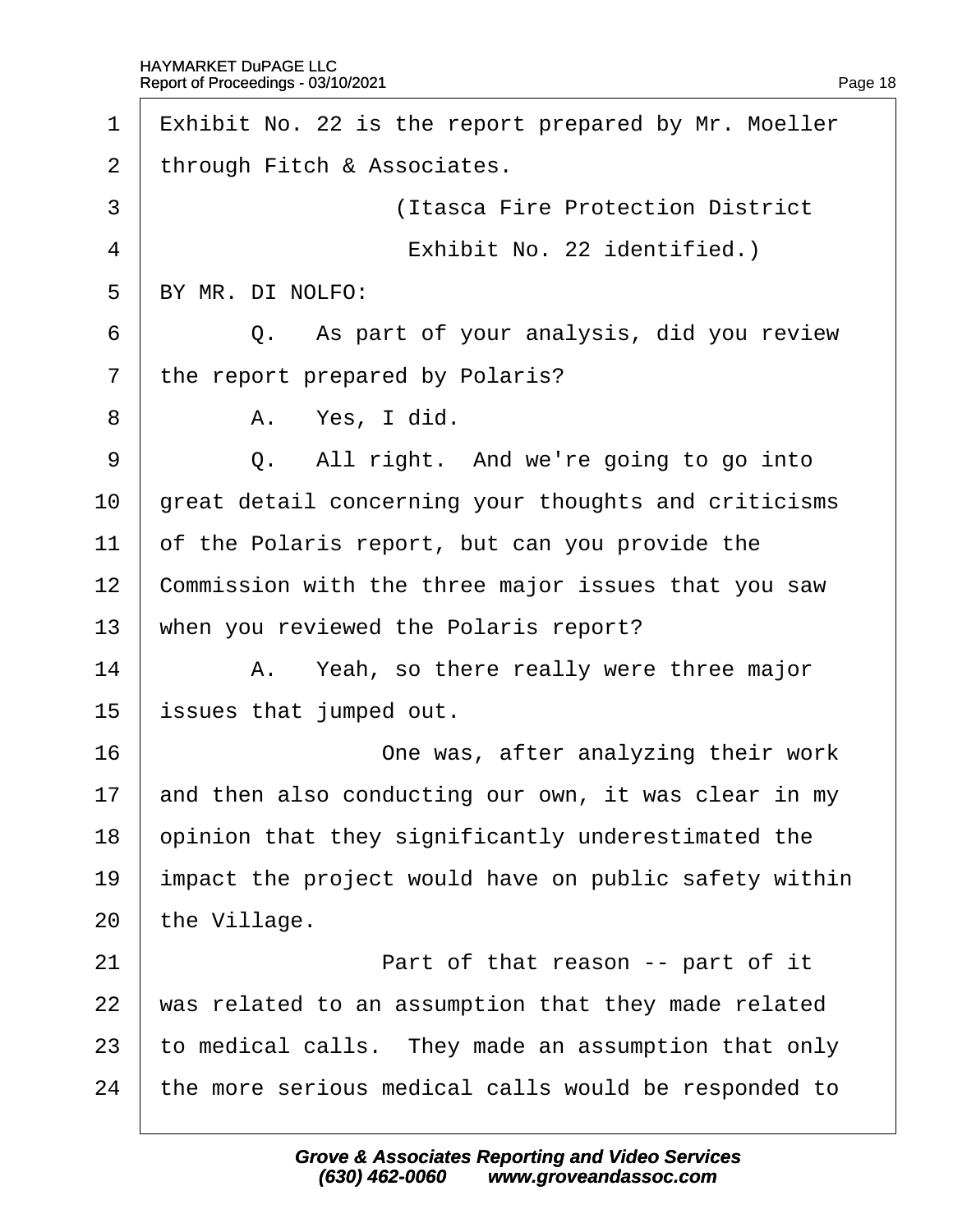| 1              | by public safety services, particularly Itasca Fire   |
|----------------|-------------------------------------------------------|
| $\overline{2}$ | District, at the Haymarket project, and they          |
| 3              | assumed -- they eliminated 60 percent of the medical  |
| 4              | dalls with an assumption that a private ambulance     |
| 5              | dompany would handle those.                           |
| 6              | Those two, and particularly the                       |
| $\overline{7}$ | significant underestimation of the demand the project |
| 8              | potentially would have, kind of fails to recognize    |
| 9              | additional problems that come from that.              |
| 10             | The first is what we call                             |
| 11             | concurrency. So any time that you have multiple       |
| 12             | calls occur at the exact same time, you're going to   |
| 13             | impact services elsewhere. So in our work that we     |
| 14             | do, we always look at concurrency; that increased     |
| 15             | probability of having a subsequent call. In this      |
| 16             | scenario, in the context we're talking, we're talking |
| 17             | about the department, fire department, being tied up  |
| 18             | at Haymarket, and there would be a subsequent call    |
| 19             | coming in. So it's going to impact current service.   |
| 20             | And, additionally, at some future                     |
| 21             | point, depending on how you want to analyze that,     |
| 22             | there would be a need for the community -- for the    |
| 23             | department through the community to reinvest to       |
| 24             | provide services because of that increased demand.    |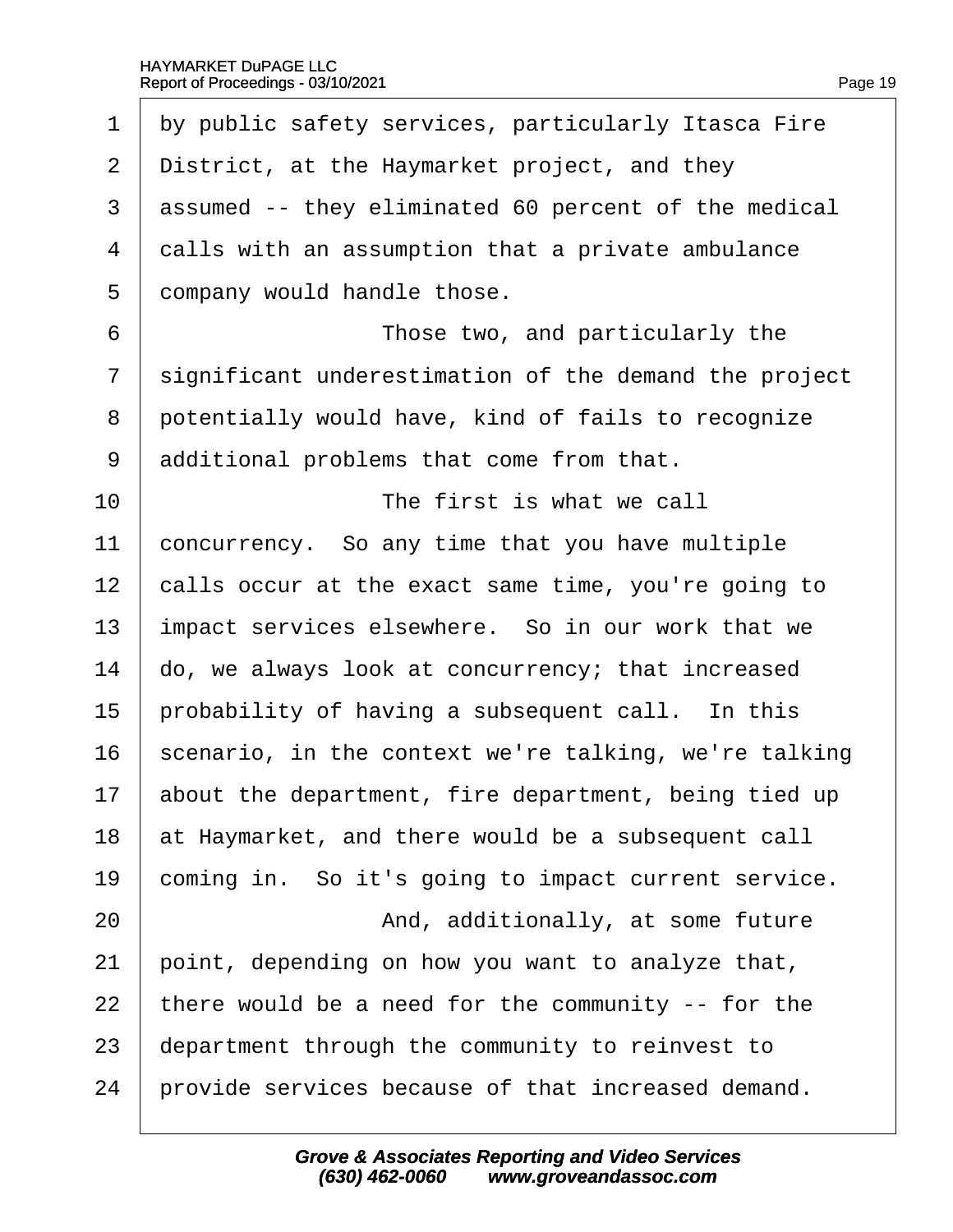| 1              | Q. Now, I know you spent some time looking           |
|----------------|------------------------------------------------------|
| $\overline{2}$ | at the Polaris report.                               |
| 3              | Did it appear to you that Polaris                    |
| 4              | was trying, at least attempting in some way, to      |
| 5              | answer four questions about the impact of the        |
| 6              | proposed project?                                    |
| 7              | A. Yes, yeah. They actually outlined four            |
| 8              | questions.                                           |
| 9              | Q. And, you know, if it's easier, I can have         |
| 10             | Mo pull up Exhibit 22, which is your report, and go  |
| 11             | to page 2.                                           |
| 12             | A. I'll jump over there. I'm trying to work          |
| 13             | multiple screens here, so forgive me.                |
| 14             | Yes, so I have that, yeah, my                        |
| 15             | introduction. So there really were four questions    |
| 16             | that they indicated from their perspective they were |
| 17             | looking to answer. And it's right on the first -- I  |
| 18             | guess page 2, right under the title of               |
| 19             | "Introduction."                                      |
| 20             | Those four questions really were                     |
| 21             | they wanted to assess the current service and        |
| 22             | activity levels for police, fire, and EMS within the |
| 23             | Village; they wanted to understand the impact the    |
| 24             | proposed facility would have on those public safety  |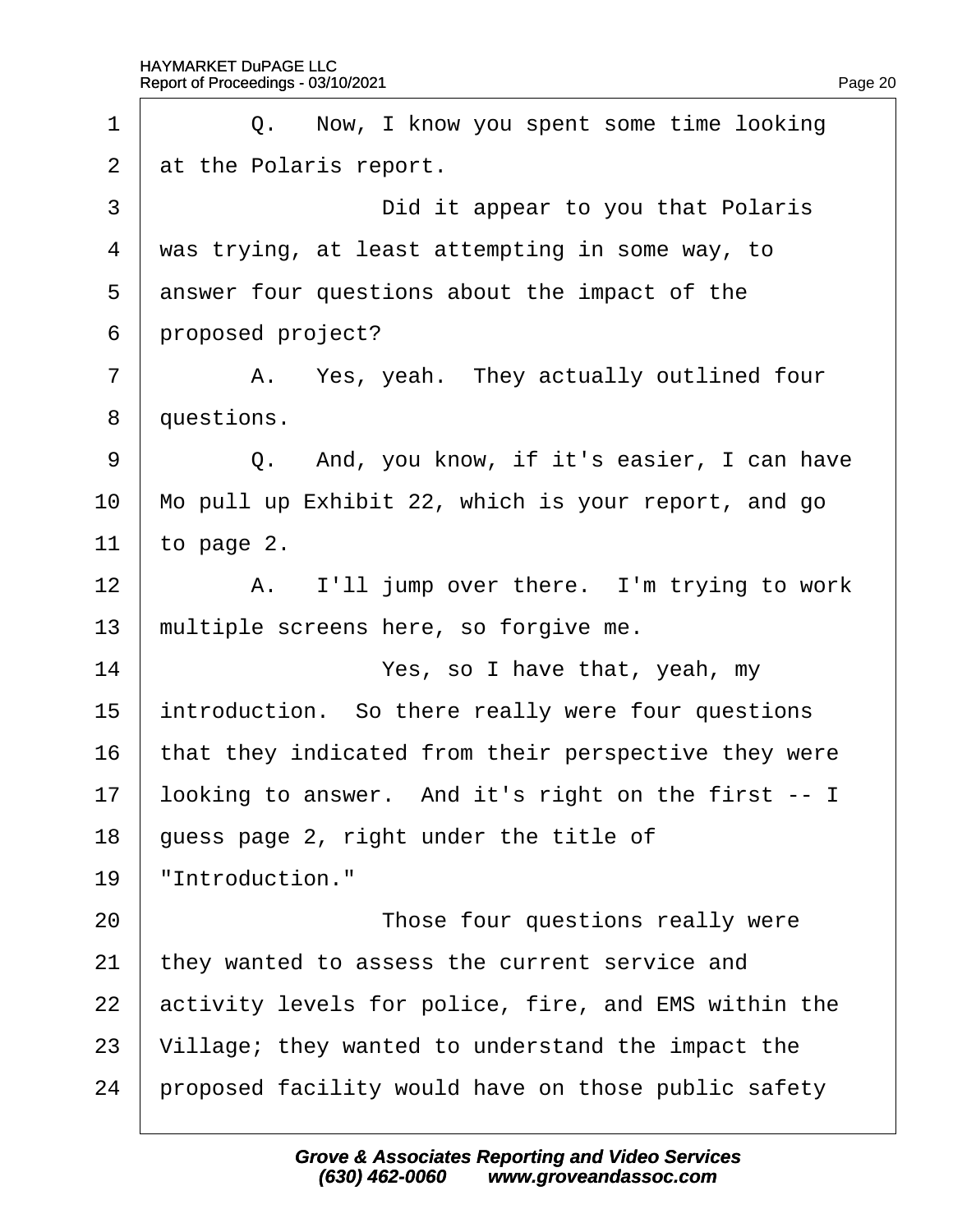| 1              | services' call volume; and then also whether or not   |
|----------------|-------------------------------------------------------|
| 2              | It as capolice and fire have an existing capacity to  |
|                |                                                       |
| 3              | serve the demands from the proposed Haymarket Itasca. |
| 4              | And those three, first three                          |
| 5              | questions, really are tightly related, so the         |
| 6              | analysis of that kind of all leads to the answers     |
| $\overline{7}$ | to those questions.                                   |
| 8              | The fourth one, they also spent some                  |
| 9              | time in their report looking at how current activity  |
| 10             | evels for Itasca compares to other comparable fire    |
| 11             | and police agencies. And certainly while for some,    |
| 12             | you know, village administrators and others that      |
| 13             | might be interesting, it really doesn't help inform   |
| 14             | the fundamental question, so.                         |
| 15             | But that's what their stated                          |
| 16             | objectives were.                                      |
| 17             | And the fundamental question is the<br>Q.             |
| 18             | impact that this proposed project is going to have on |
| 19             | the Itasca Fire Protection District and the police    |
| 20             | department?                                           |
| 21             | A. Yes.                                               |
| 22             | Both as a fire chief and as former                    |
| 23             | city -- village manager/city manager, in my case,     |
| 24             | understanding that helps inform the policy decisions  |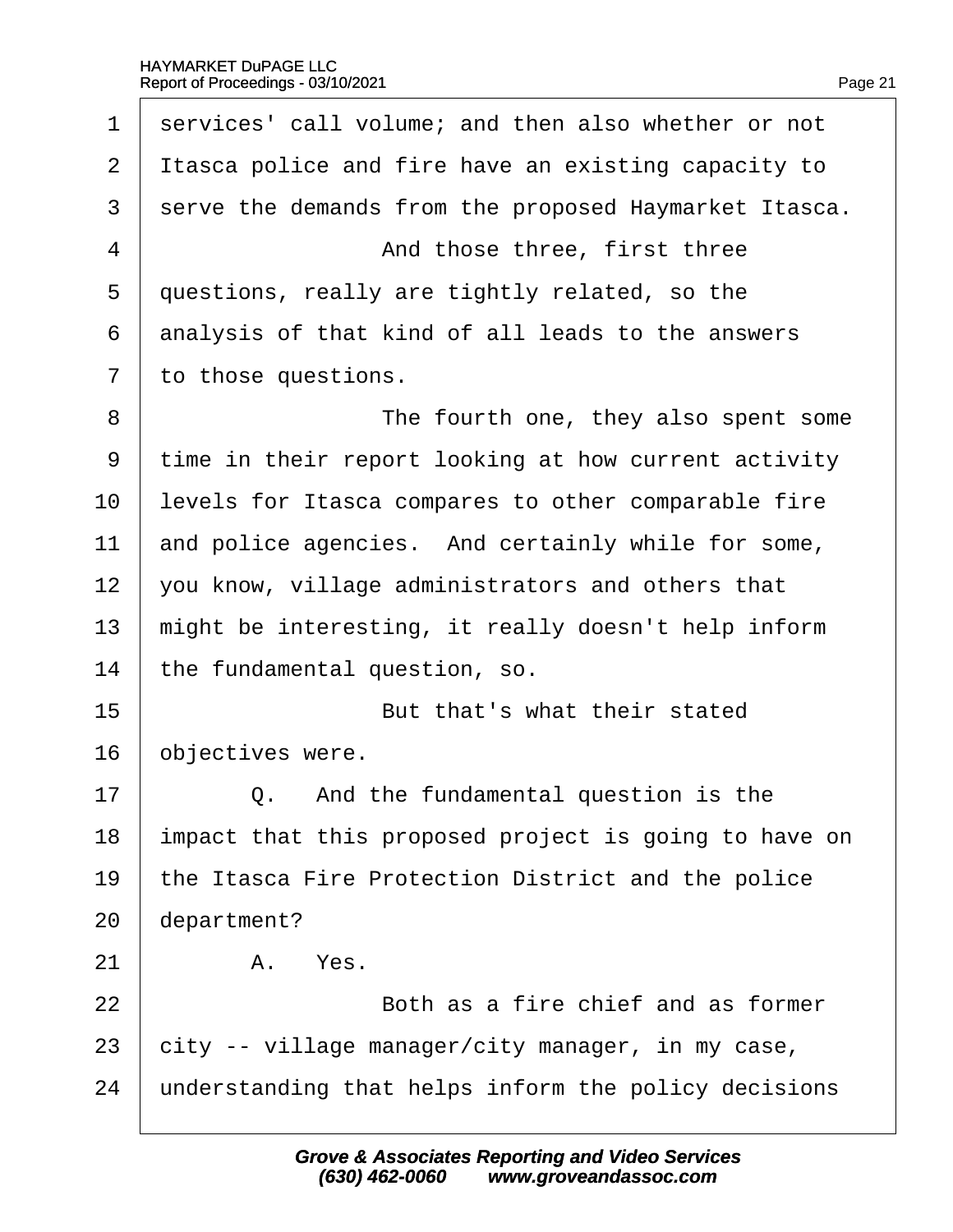1 that you're going to make regarding the project.  $2 \mid Q$ . All right. So can you explain to the 3 Commission what your analysis, I should say, will 4 focus on?  $5 \mid$  A. Well, our report -- my report that I 6 wrote really did two things: The first is that it 7 assessed the Polaris report itself and kind of walks 8 through, explains their methodology, the assumptions ·9· ·that they used, and the conclusions that they drew 10  $\cdot$  from that. 11  $\parallel$  2011 And then we transitioned and then 12 applied our own methodology using the available data 13 that was provided to us to see how well that aligned 14 with the conclusions reached by Polaris.  $15$   $\Box$  Q. All right. So when you looked at the 16 Polaris report, what was the primary data relied upon 17 by Polaris for their analysis as it pertains to the 18 EMS impact of the proposed project?  $19$   $\parallel$  A. It's a little difficult to answer because 20 Polaris used a number of different sources. So it's 21 hard to say if they had a primary data source. 22 **I** would say they probably most 23 heavily leaned on fire reports. So in the fire 24 service, we have a reporting system. It's a national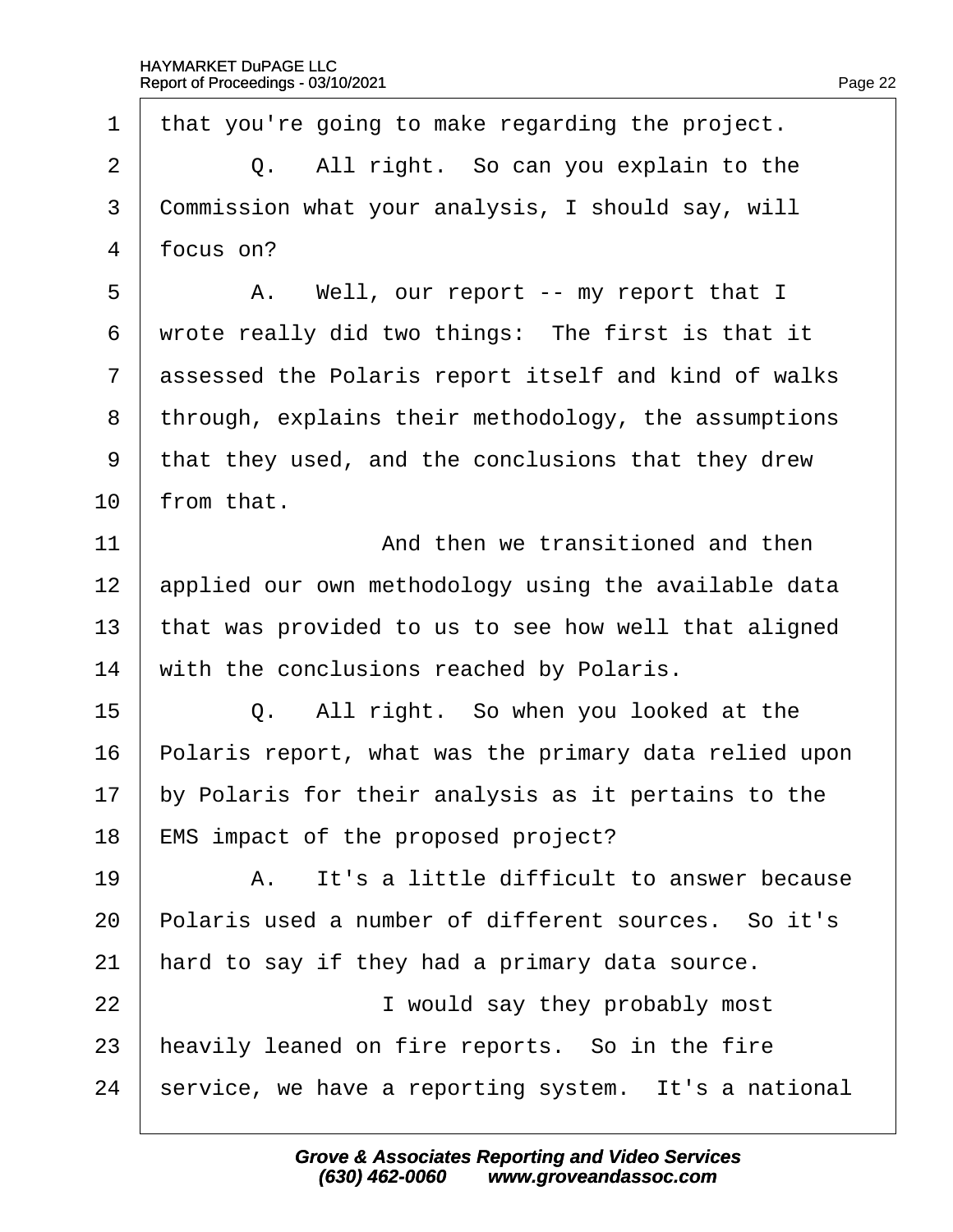| 1  | system. It's call NFIRS or the National Fire            |
|----|---------------------------------------------------------|
| 2  | Incident Reporting System. They relied on that.         |
| 3  | They used that actually through an                      |
| 4  | intermediary. You can get the data directly from the    |
| 5  | $\psi$ .S. Fire Administration, but they went through a |
| 6  | policy research facility up in the DC area.             |
| 7  | But then in addition to that, as you                    |
| 8  | darefully read the report, particularly the             |
| 9  | appendices that they provided, they made a number of    |
| 10 | FOIA requests to other agencies. Some of those FOIA     |
| 11 | requests actually used CAD data, even though within     |
| 12 | the Polaris report they reject CAD data for a number    |
| 13 | of reasons that I guess we can talk about a little      |
| 14 | bit more.                                               |
| 15 | Q. Sure.                                                |
| 16 | A. They looked at records data.                         |
| 17 | And then, finally, they did pull                        |
| 18 | one, it might have been Wood Dale, if I remember        |
| 19 | correctly, the police department, an annual report      |
| 20 | from a single police agency; and then they used that    |
| 21 | police agency's comparable comparisons among other      |
| 22 | villages and towns and cities in the area and used      |
| 23 | that for some of that.                                  |
| 24 | So overall there wasn't really one                      |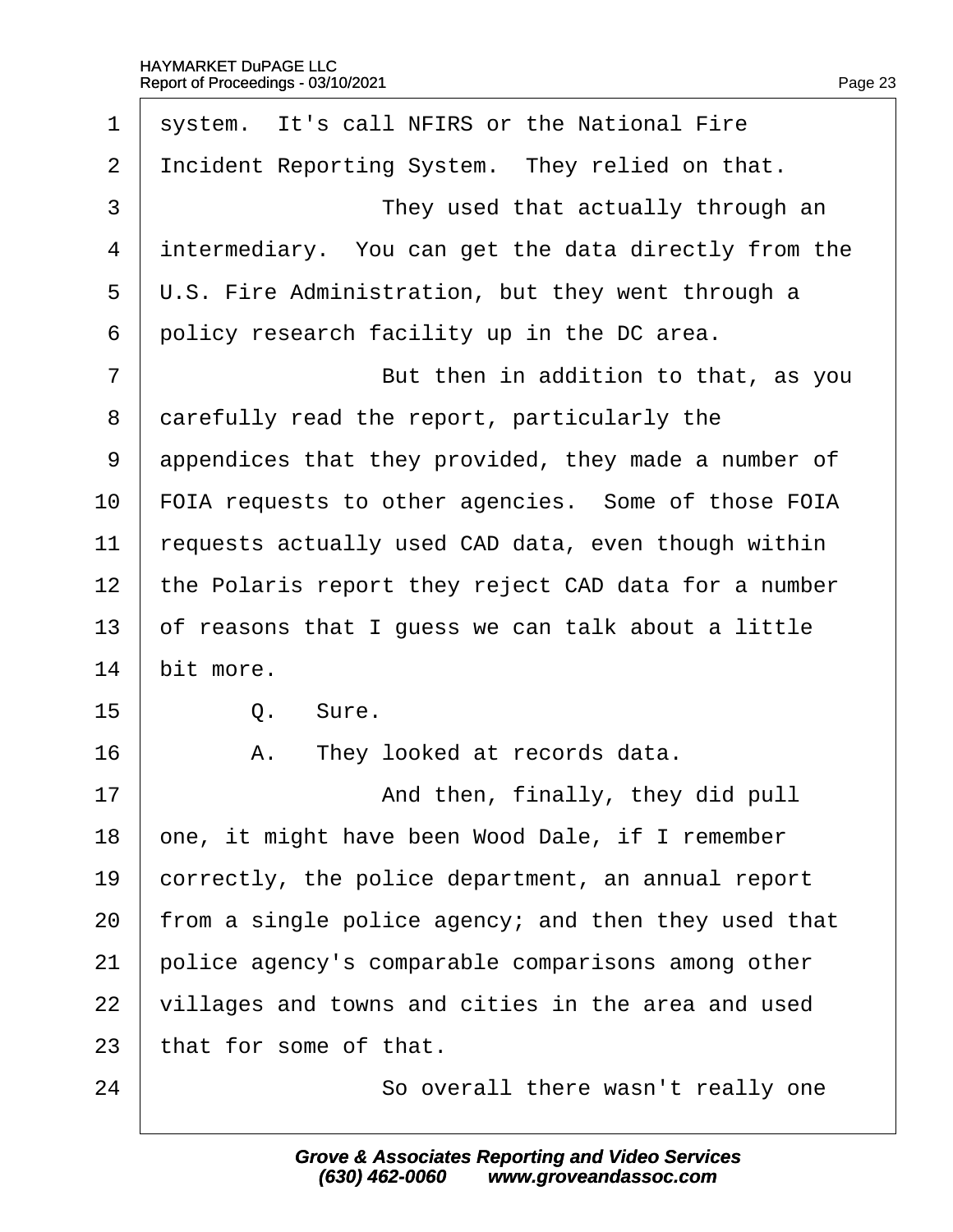| 1              | single data source they used. They kind of did that.  |
|----------------|-------------------------------------------------------|
| $\overline{2}$ | But, finally, what they did do                        |
| 3              | probably most substantive to the question they were   |
| 4              | attempting to answer, is they chose 11, what they     |
| 5              | dalled, comparable facilities, and took those         |
| 6              | domparable facilities and did some analysis on that   |
| 7              | based on surveys they did with those facilities; and  |
| 8              | Iboking at those -- that survey information reported  |
| 9              | by those facilities, came up with an analysis on what |
| 10             | the impact would be in Itasca from Haymarket DuPage.  |
| 11             | Q. So let's talk about NFIRS. Mr. Dominik             |
| 12             | talked about it, but how would you explain to the     |
| 13             | Commission what a NFIRS report is?                    |
| 14             | A. Well, for anybody that appreciates                 |
| 15             | government, you know we like to write reports.        |
| 16             | So NFIRS is a fire reporting system.                  |
| 17             | t was established in the '70s, an initiative of the   |
| 18             | Federal government based on some reports -- probably  |
| 19             | hot important -- but what NFIRS is, it's a standard   |
| 20             | eport format.                                         |
| 21             | The State of Illinois requires it,                    |
| 22             | the State of Florida, most states require it. And     |
| 23             | after fire service goes out and responds to a call    |
| 24             | and after they return to the station, they will fill  |
|                |                                                       |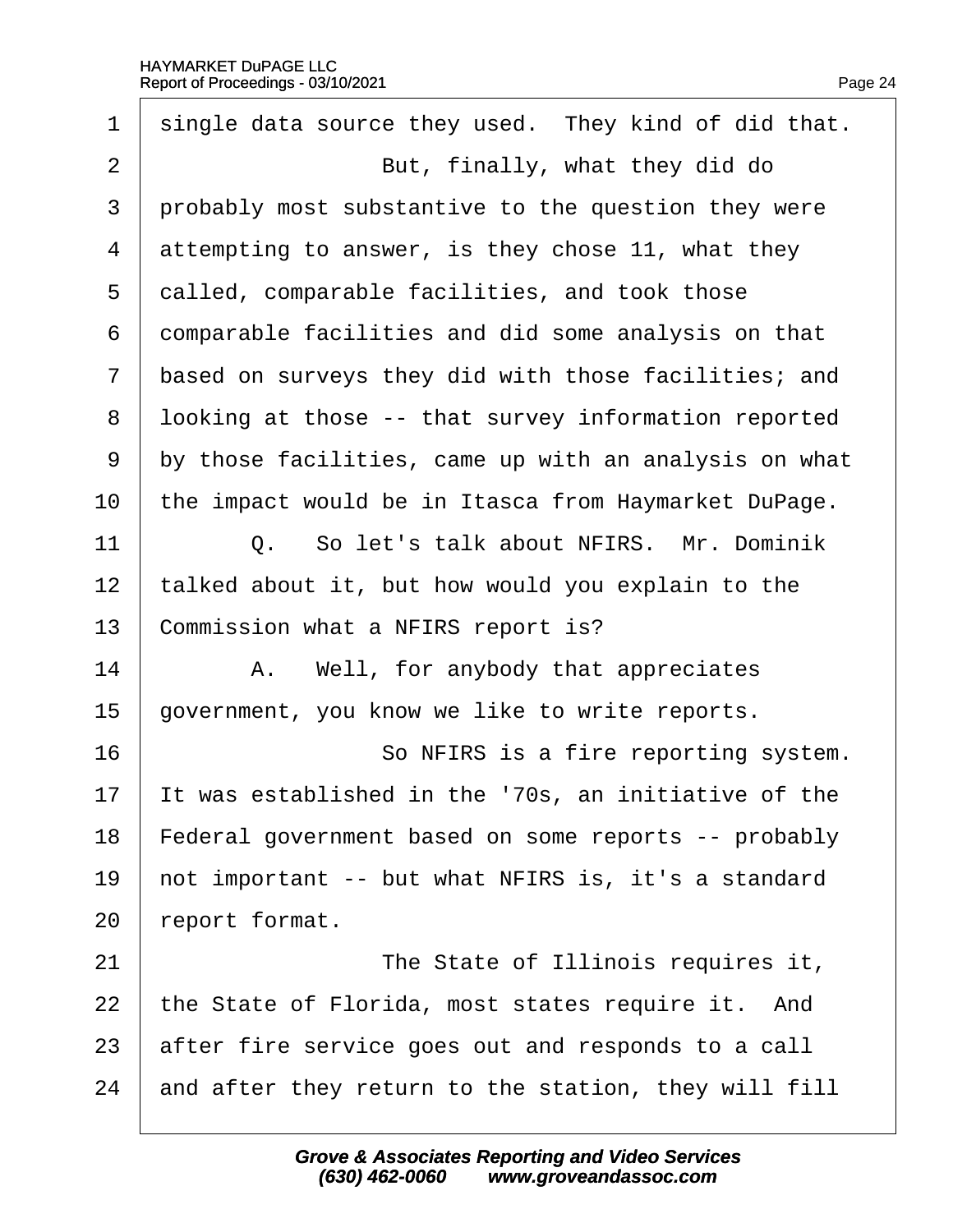| $\mathbf 1$    | out a report. If it's a medical call, they'll fill   |
|----------------|------------------------------------------------------|
| $\overline{2}$ | out a medical report. If it's a fire call, they'll   |
| 3              | file out a fire report.                              |
| $\overline{4}$ | Ultimately, depending on the systems                 |
| 5              | used by the individual agencies, that feeds up and   |
| 6              | that data is summarized and sent to the State of     |
| $\overline{7}$ | Illinois, the State Fire Marshal's office and        |
| 8              | ultimately the Federal government.                   |
| 9              | So what it does is it's a                            |
| 10             | backward-looking analysis of what happened after you |
| 11             | got there and after you found it.                    |
| 12             | The challenge with NFIRS and the                     |
| 13             | real fundamental issue I think that maybe drove some |
| 14             | of the underestimation that I made reference to, is  |
| 15             | that it is backward looking. For example, the        |
| 16             | easiest example I can give is an activated fire      |
| 17             | alarm. Say, for example, you have a five- or         |
| 18             | six-story hotel or other type of institutional       |
| 19             | facility and you get an activated fire alarm. The    |
| 20             | fire alarm goes off, it has to be monitored, and the |
| 21             | call is made to the fire department to respond.      |
| 22             | Now, with no other additional                        |
| 23             | information, the fire department is going to respond |
| 24             | as if that building is on fire. They're going to     |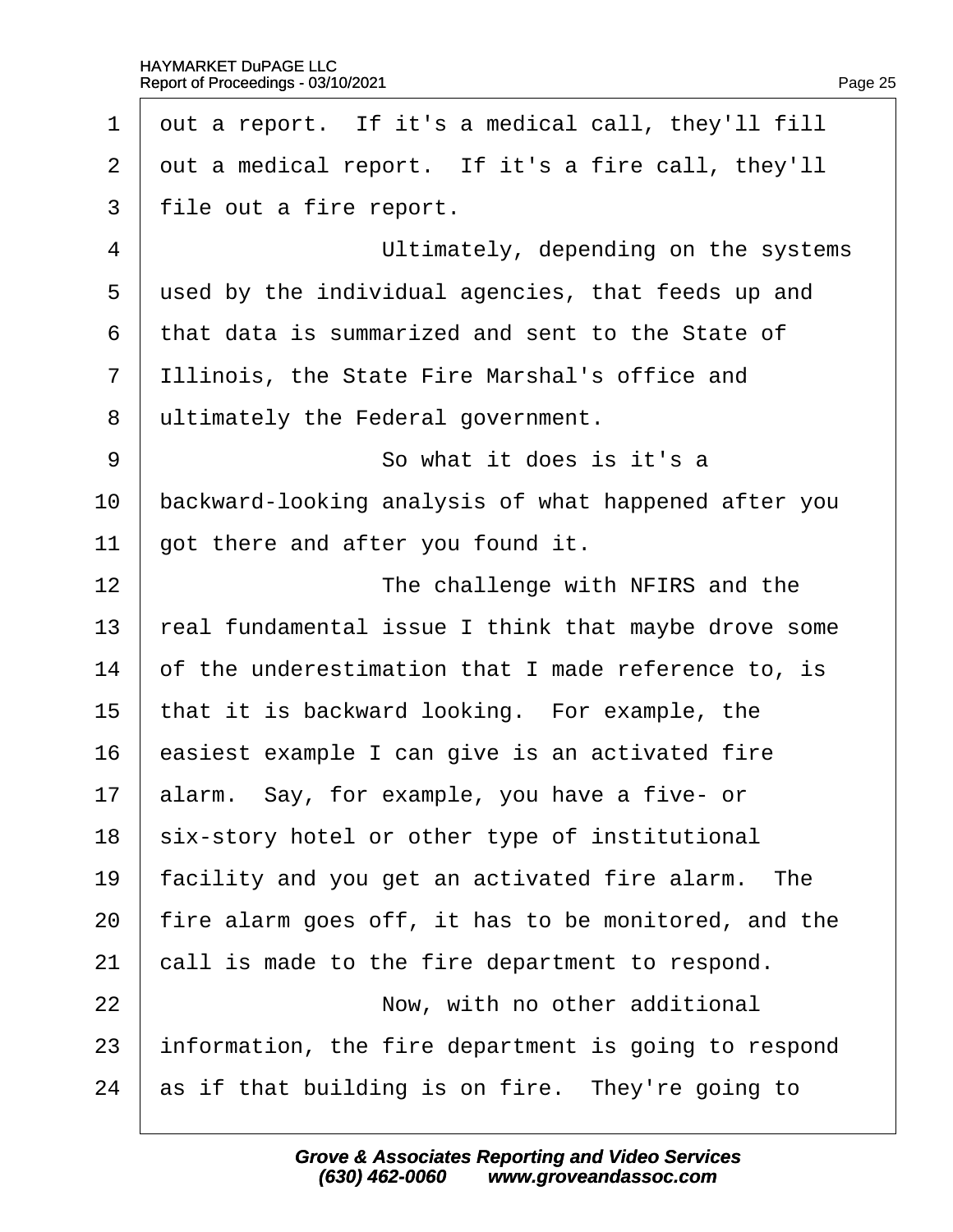1 send multiple engine companies, a ladder company, a 2 dommand officer, ambulance. They're going to send 3 all of that. 4 **Here's the challenge: In the** 5 United States and almost every community I'm aware 6 of, activated fire alarms 95-plus percent of the time 7 are a false alarm. It was because of a lightning 8 strike; it was because of an accident that somebody 9 hit a sprinkler head; somebody burnt a piece of 10  $\pm$  toast. 11 **I** The NFIRS report is going to show 12 that as a false alarm, but that isn't the way the 13 agency had to respond. The agency had to respond as 14 if there was an actual fire there. 15 **And so it depends on what kind of** 16 duestion you want answered. If you want an answer of 17 how many fires there were, you may look at NFIRS 18 reports. But if you're analyzing the potential 19 impact a project is going to have on a community, you 20 have to look at the data that they use to respond to 21 those calls, and that data is reflected in the 22 computer-aided dispatch system, or is commonly known, 23 as we call it, the CAD system. It is the system from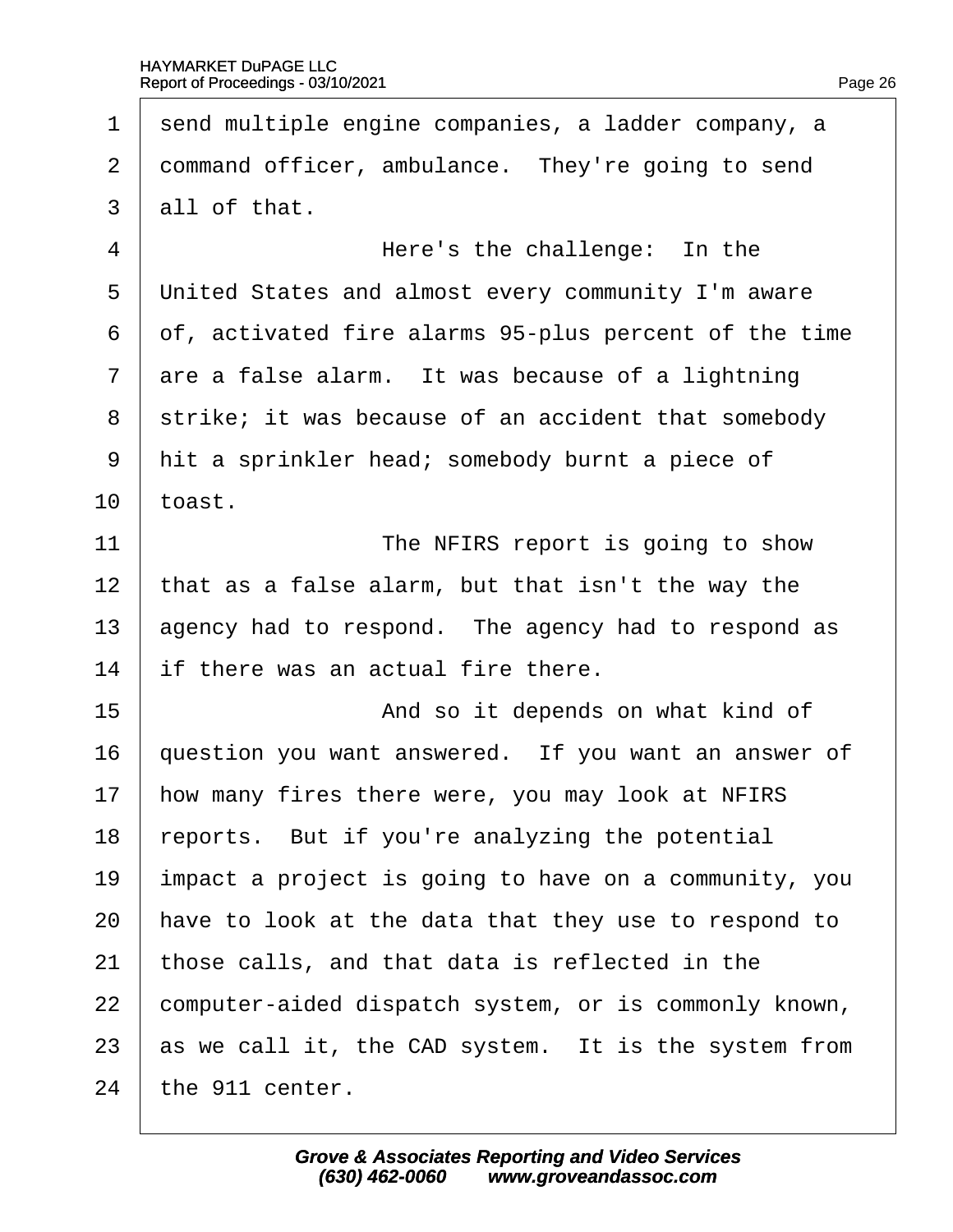| 1              | Q. So you indicated that NFIRS is backwards           |
|----------------|-------------------------------------------------------|
| $\overline{2}$ | looking.                                              |
| 3              | So, in essence, is it hindsight                       |
| 4              | data?                                                 |
| 5              | A. Oh, yeah, no, it's definitely hindsight            |
| 6              | data. It reflects what was found after you got        |
| $\overline{7}$ | there.                                                |
| 8              | But, again, both for fire, for EMS,                   |
| 9              | and for law, you don't have that information until    |
| 10             | somebody gets on the scene, so you have to -- it's a  |
| 11             | risk mitigation strategy. So public safety agencies   |
| 12             | have to design their response based on what they're   |
| 13             | told, based on what they believe they're responding   |
| 14             | to based on the 911 call and the data that, you know, |
| 15             | shows up in the CAD system.                           |
| 16             | Q. Would you as a chief set a response model          |
| 17             | based on hindsight data like NFIRS?                   |
| 18             | A. No, I haven't, historically. I've looked           |
| 19             | at, as I've said, the -- you know, the dozens of      |
| 20             | times that I've looked at specific projects, I've     |
| 21             | gone and looked at what was reported to the 911       |
| 22             | center and what the agency had to respond to.         |
| 23             | Is using NFIRS for determining the impact<br>Q.       |
| 24             | of a potential project the best practice, in your     |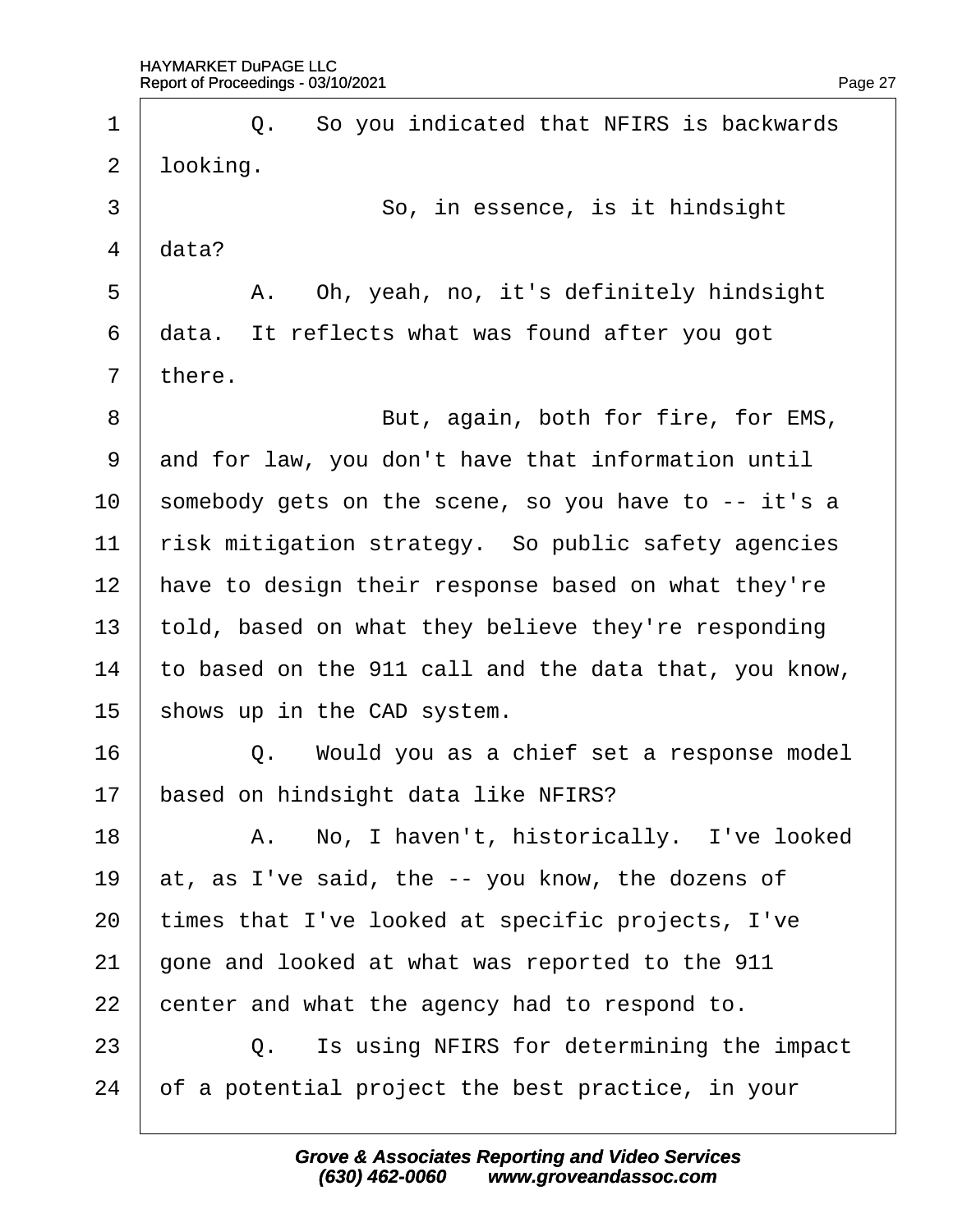| 1              | experience?                                           |
|----------------|-------------------------------------------------------|
| $\overline{2}$ | A. No, no, absolutely not. No.                        |
| 3              | In fact, our firm, we almost                          |
| 4              | exclusively, and I'm going to say 95-plus percent of  |
| 5              | the time, only use CAD data. We want the original     |
| 6              | data from the primary system that's used to dispatch  |
| $\overline{7}$ | resources, and we analyze that. We don't want it --   |
| 8              | what somebody's impression was subsequent or anything |
| 9              | else. So we look at that.                             |
| 10             | Obviously Polaris did use some CAD                    |
| 11             | data for their report, because, I mean, if you go     |
| 12             | back into their -- I forgot if they called it         |
| 13             | appendices or annexes, the FOIA request, the public   |
| 14             | information request they made to various agencies, on |
| 15             | a number of those you can see where the agency        |
| 16             | printed out something from their CAD system -- it     |
| 17             | says CAD -- and provided that back.                   |
| 18             | So, no, I believe that the                            |
| 19             | appropriate practice, our firm believes the           |
| 20             | appropriate practice is to use CAD data whenever it's |
| 21             | available. We find it available 95, 98 percent of     |
| 22             | the time.                                             |
| 23             | Q. So if Mr. Dominik testified that he                |
| 24             | believed NFIRS is better than CAD in determining      |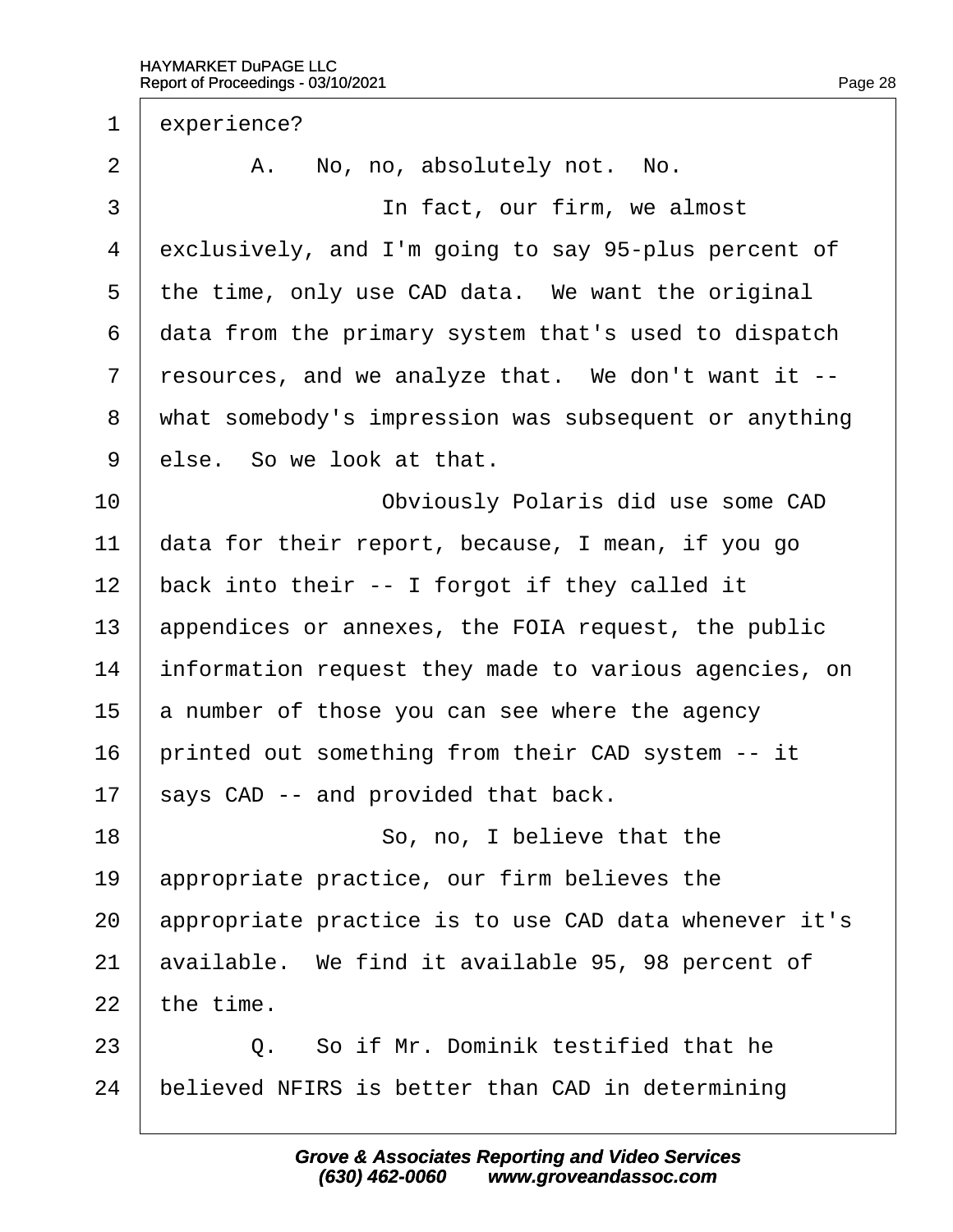| $\mathbf 1$    | impact, you would disagree with that?                 |
|----------------|-------------------------------------------------------|
| 2              | A. For analyzing a project's impact on a              |
| 3              | dommunity, yes, I would disagree with that. I would   |
| 4              | disagree that -- for much of our analysis, we use CAD |
| 5              | data. There are some times where I might be using     |
| 6              | NFIRS data in combination, but for this type of       |
| $\overline{7}$ | project, this type of analysis, I would rely on the   |
| 8              | CAD data.                                             |
| 9              | Q. Now -- and from your review of the                 |
| 10             | Polaris report and documents I may have sent to you,  |
| 11             | does CAD data exist for EMS calls generated by        |
| 12             | Haymarket Chicago?                                    |
| 13             | A. Yes.                                               |
| 14             | Q. All right. And at least from looking at            |
| 15             | the Polaris report, were they aware that CAD data     |
| 16             | exists for Haymarket Chicago?                         |
| 17             | A. Oh, yes, no, they -- the Polaris report            |
| 18             | indicated that they had the CAD data, but as they     |
| 19             | subsequently described later in the report -- they    |
| 20             | make reference to it in the beginning under data      |
| 21             | sources, but subsequently they identified I believe   |
| 22             | it's four reason why they don't -- didn't want to use |
| 23             | the CAD data.                                         |
| 24             | Q. So from your review of the report -- and           |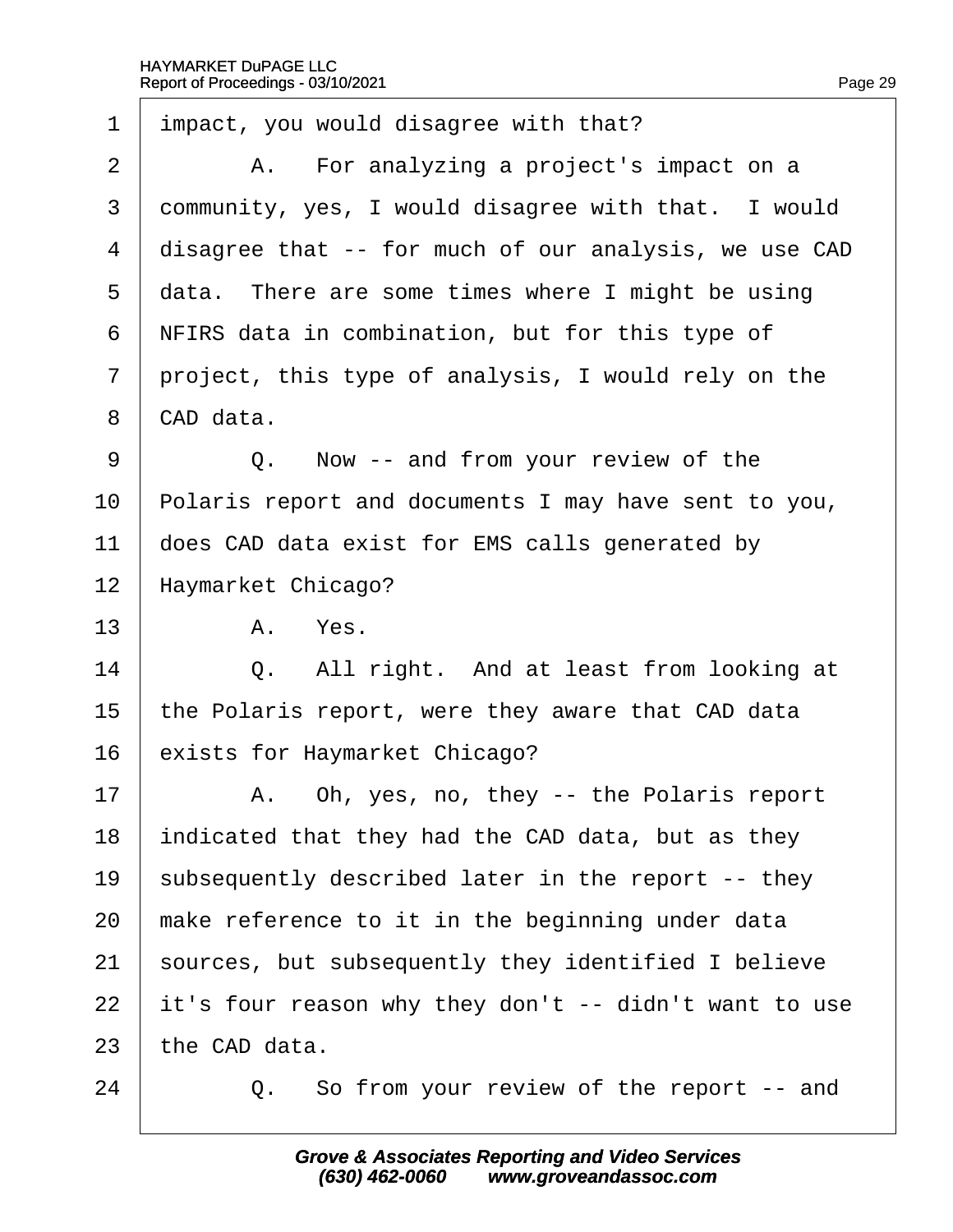1 Ithink Mr. Dominik testified to this -- he in no way 2 relied upon the CAD data generated by Haymarket 3 Chicago?  $4 \mid$  A. So he did not use CAD data that was -- I 5 don't know who supplied it, but CAD data from the 6 Chicago Office of Emergency -- or Office of Emergency 7 Management Communications, the data that I had 8 available to me and it was my understanding was 9 available to Polaris, they did not use that. 10 **I** They did use CAD data from other 11 places, but they didn't use the Chicago CAD data.  $12$   $\Box$  Q. And Mo actually has it up here, I think, 13 bn the screen. 14 **14** Polaris didn't use the CAD data from 15 Chicago -- from the City of Chicago, and Mr. Dominik 16 brovided some reasons in his report. 17 | A. Yes.  $18$   $\Box$  Q. Can you share those reasons and your 19 responses to those thoughts of Mr. Dominik?  $20$  | A. Sure. Let me just pull it on my copy 21 here on my screen. It's a little easier for me to  $22$  read here. 23 **So there were several issues that** 24 they made. I quote them within our -- my report. I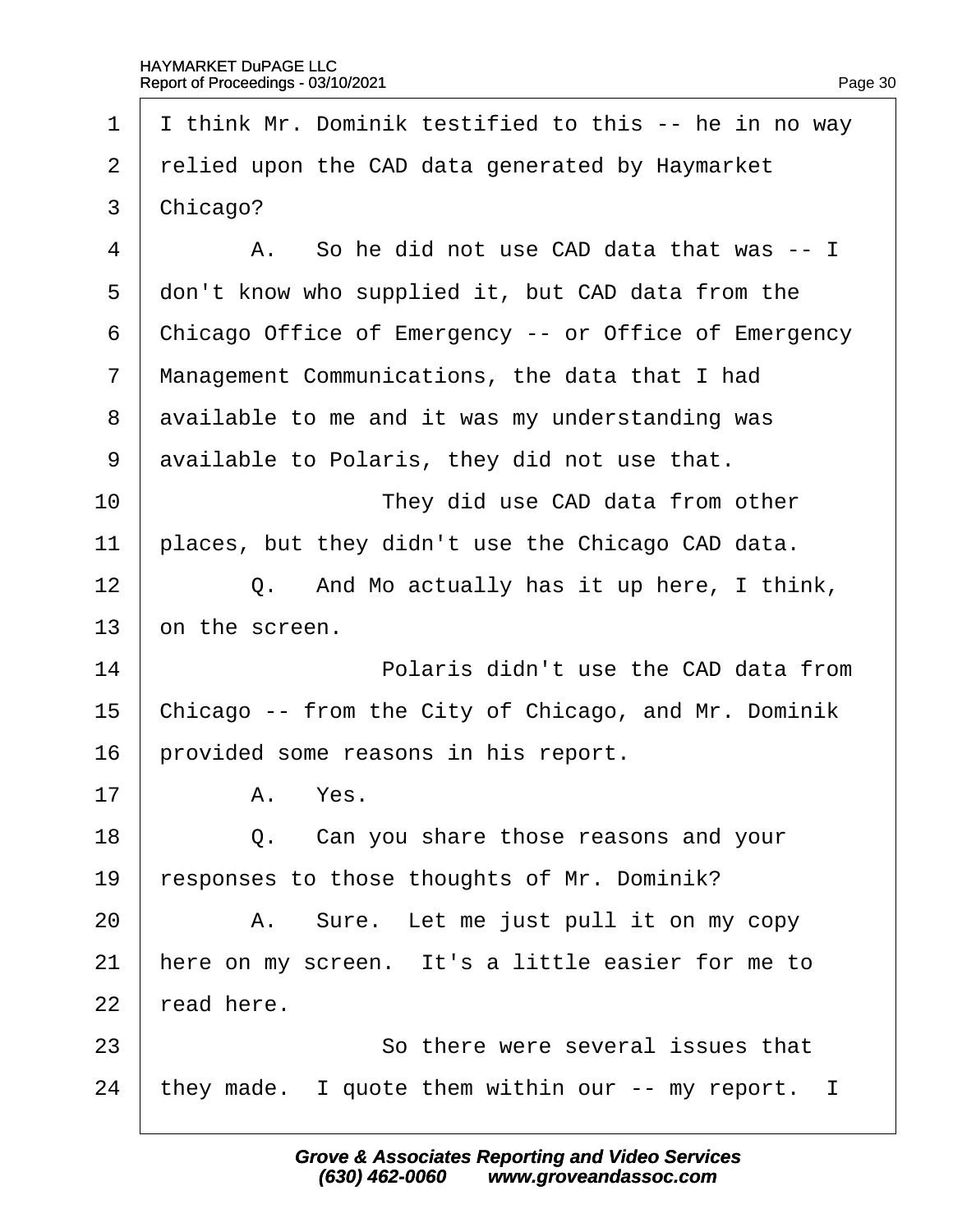1 guess it's on page 3 of my report. 2 **Deal** One was OEMC, which is the Office of 3 Emergency Management Communications -- that's 4 Chicago's 911 system. It says, "OEMC dispatches 5 resources based on the information provided by the 6 daller." 7 | Yes, every single public safety 8 agency in the nation dispatches their public safety 9 personnel based on what a caller tells them. That 10 would largely be the only information they have. 11 **I I** *The second element was it's not* 12 uncommon for a caller to mischaracterize the 13 incident, reporting either more or less severe 14 **conditions.** 15 **I** Again, yes, that is part and parcel 16 b f what every public safety agency has to deal with. 17 **But, actually, those first two** 18 really tie into the fundamental point I'm making. If 19 somebody calls you and tells you there's a vehicle 20 crash and there's people trapped and seriously 21 injured, you have to respond to that vehicle accident 22 assuming you're going to have to cut people out. You 23 hay get there and find nobody there that was injured. 24 I've found that many times myself. That's the way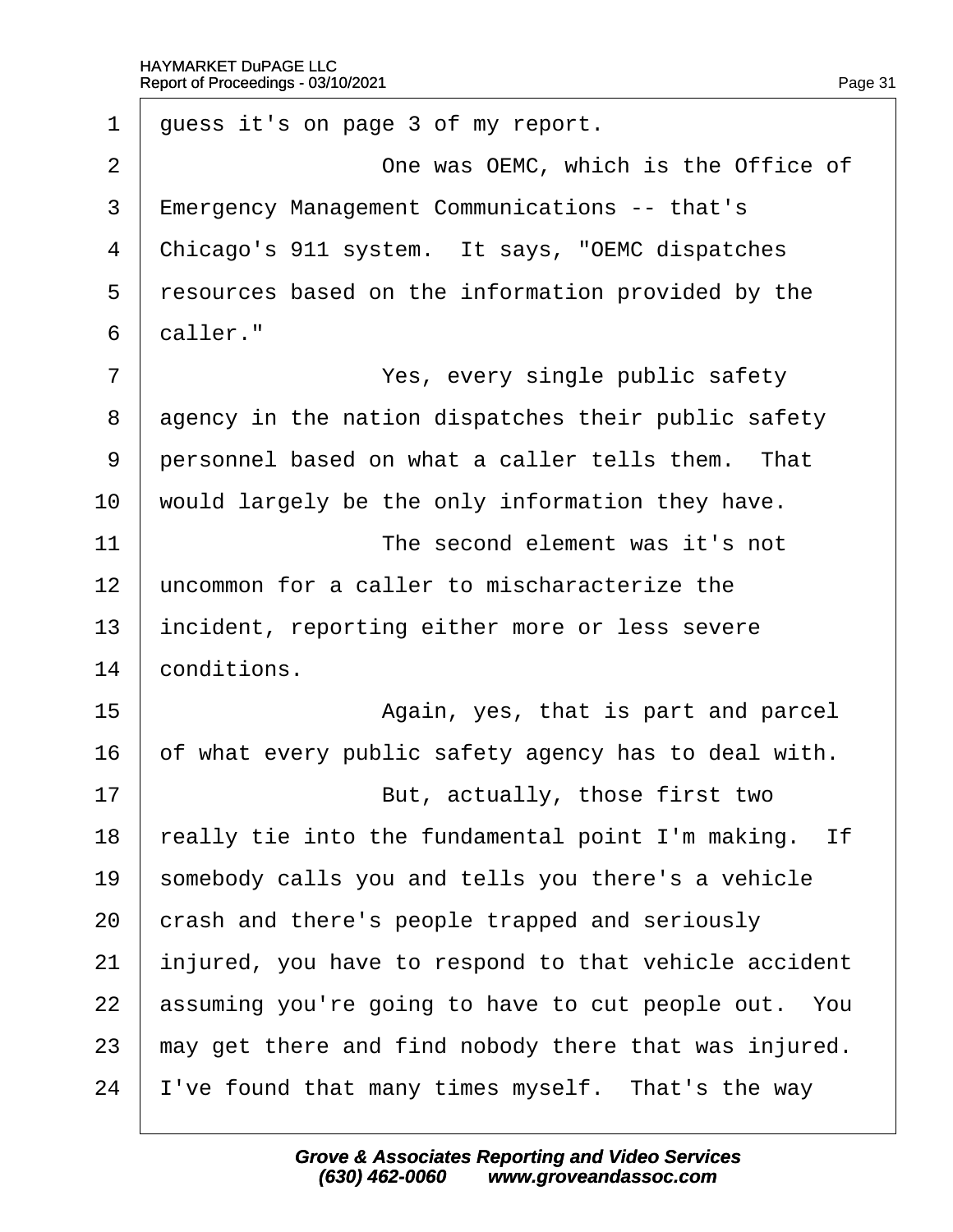1 the system works.

 $2 \quad | \quad$  The third element was different 3 dall-takers may characterize the same call 4 differently based on their interpretation. ·5· · · · · · · · · · He is correct that call-takers can 6 hear the same information and maybe come up to 7 something different. That's the reason the industry 8 has several different programs, software programs, 9 dard programs. It's a structured call interrogation 10 that let's you statistically keep providing the same 11 call type based on the information. I'm aware that 12 Chicago happens to use one of those systems. 13 | And, finally, his last point was 14 that CAD data reflects all calls received by the call 15 center and does not eliminate duplicate calls.  $16$   $\parallel$  A best example of that and the way 17 to explain it is a vehicle crash on a public street, 18 busy intersection, in today's cell phone technology, 19 multiple people will call. The fact is, the CAD may 20 show that, but there's ways to address that. I mean, 21 it's very simple to address. CAD systems are 22 designed to avoid and to identify potentially 23 duplicate calls, so. 24 **I** didn't find any one of those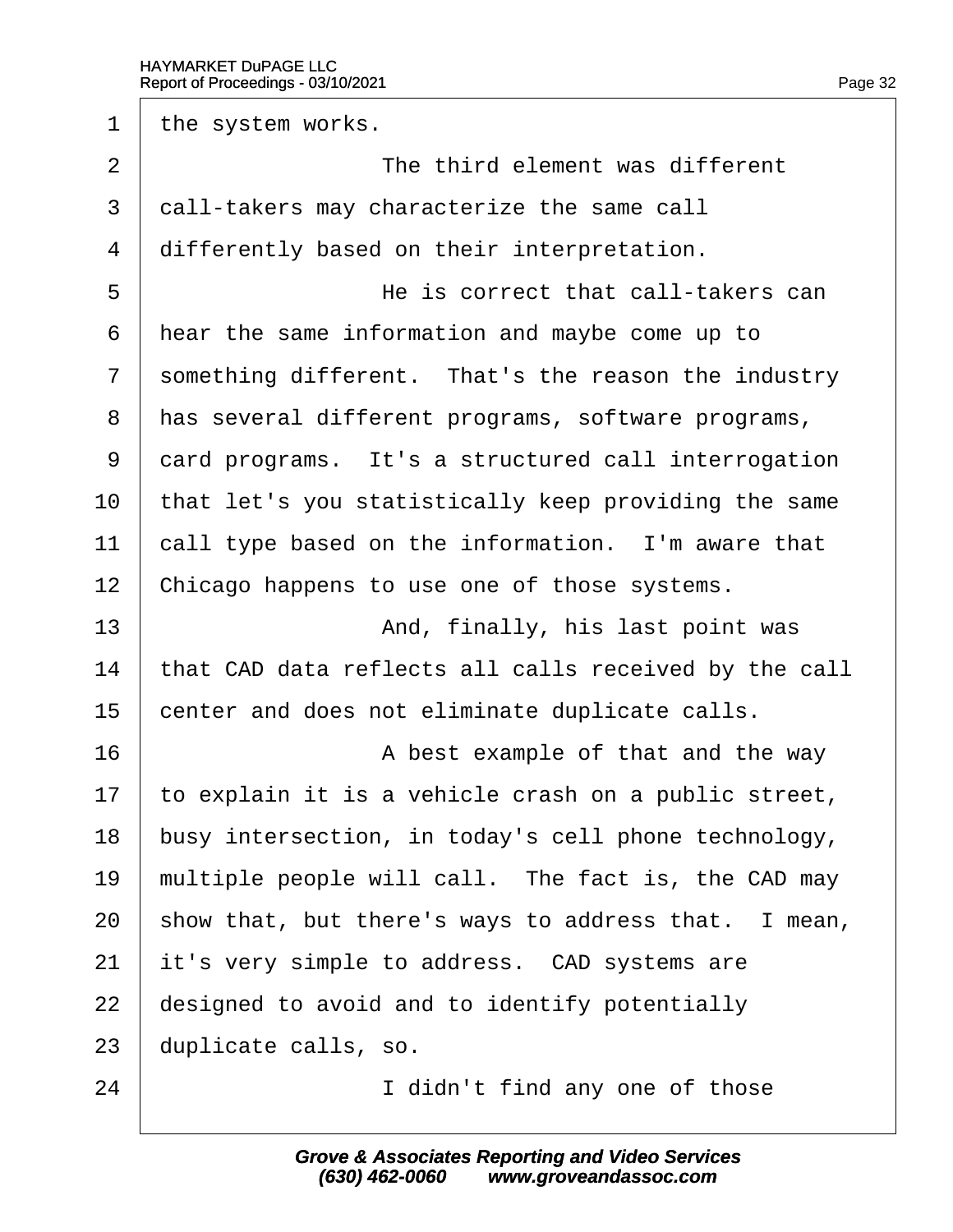|  |  | Page 33 |
|--|--|---------|
|  |  |         |

| 1              | problematic. They're things that we see all the      |  |  |
|----------------|------------------------------------------------------|--|--|
| 2              | time. And I was comfortable when I looked at the     |  |  |
| 3              | data that the data would work well for the analysis. |  |  |
| 4              | Q. So there's been extensive testimony in            |  |  |
| 5              | this case about the trained medical professionals at |  |  |
| 6              | Haymarket Chicago and what they're going to have at  |  |  |
| $\overline{7}$ | the project in DuPage if it gets approved.           |  |  |
| 8              | Does having a trained medical                        |  |  |
| 9              | professional making a 911 call impact issues 1 and 2 |  |  |
| 10             | that Mr. Dominik raised?                             |  |  |
| 11             | A. Well, if a facility -- and, again, an             |  |  |
| 12             | institutional facility that has trained medical      |  |  |
| 13             | personnel, if they have an emergency, you normally   |  |  |
| 14             | aren't going to get multiple calls from that         |  |  |
| 15             | facility, A.                                         |  |  |
| 16             | But, secondly, trained medical                       |  |  |
| 17             | personnel hopefully will do a better job assessing   |  |  |
| 18             | the patient and feel better on understanding what    |  |  |
| 19             | resources are needed.                                |  |  |
| 20             | So it will be better than the                        |  |  |
| 21             | general public. It still won't be perfect, but it    |  |  |
| 22             | will be better.                                      |  |  |
| 23             | Q. And 911 systems, if I heard you                   |  |  |
| 24             | correctly, dealing with the multiple caller issue    |  |  |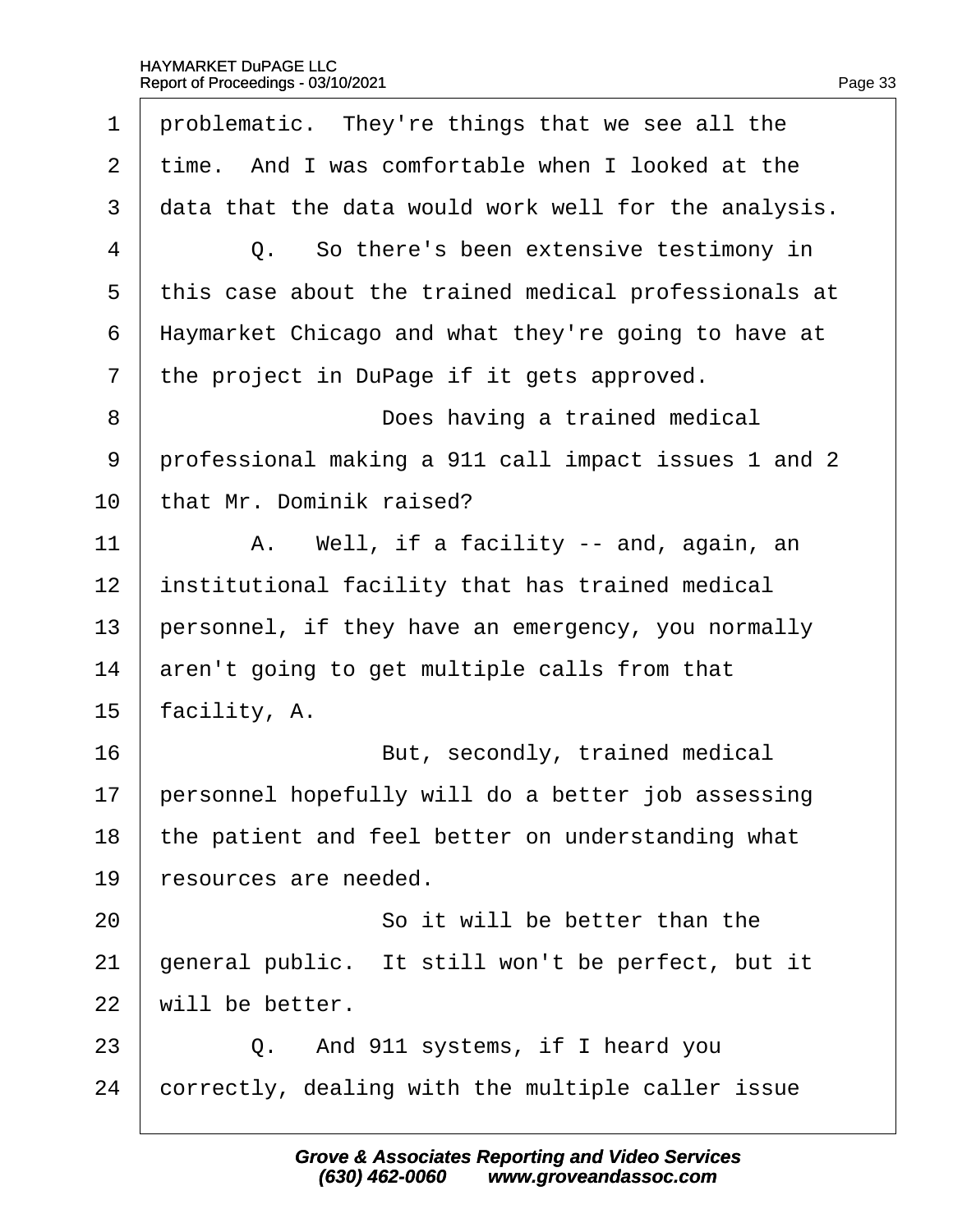1 raised by Mr. Dominik, they're systems in place to

| $\overline{2}$           | address that, to alert other call-takers of the same  |  |  |  |  |
|--------------------------|-------------------------------------------------------|--|--|--|--|
| 3                        | or similar call being made by John Q. Public who sees |  |  |  |  |
| 4                        | an accident?                                          |  |  |  |  |
| 5                        | A. Yeah, there's -- there's actually a                |  |  |  |  |
| 6                        | national standard from the American Public            |  |  |  |  |
| $\overline{\phantom{a}}$ | Communication Officials, this group called APCO.      |  |  |  |  |
| 8                        | They produced a document I think about ten years ago  |  |  |  |  |
| 9                        | that deals with the functional requirements of the    |  |  |  |  |
| 10                       | computer-aided dispatch system. And that document     |  |  |  |  |
| 11                       | has specific language in there about how CAD systems, |  |  |  |  |
| 12                       | all manufacturers, should have a method for that.     |  |  |  |  |
| 13                       | Every major system I've seen, you                     |  |  |  |  |
| 14                       | know, Motorola, TriTech, any of the other major ones, |  |  |  |  |
| 15                       | Intergraph, they all have a process by which it       |  |  |  |  |
| 16                       | dentifies potentially duplicate calls and makes it    |  |  |  |  |
| 17                       | easy for the call-taker -- it alerts the dispatcher   |  |  |  |  |
| 18                       | or the call-taker. It says this may be a duplicate,   |  |  |  |  |
| 19                       | and then they make a determination whether it is a    |  |  |  |  |
| 20                       | duplicate or maybe something just nearby.             |  |  |  |  |
| 21                       | But every CAD that I've seen,                         |  |  |  |  |
| 22                       | certainly all the major ones, have a method by that   |  |  |  |  |
| 23                       | based on the national standard.                       |  |  |  |  |
| 24                       | Now, when you reviewed the Polaris<br>Q.              |  |  |  |  |
|                          |                                                       |  |  |  |  |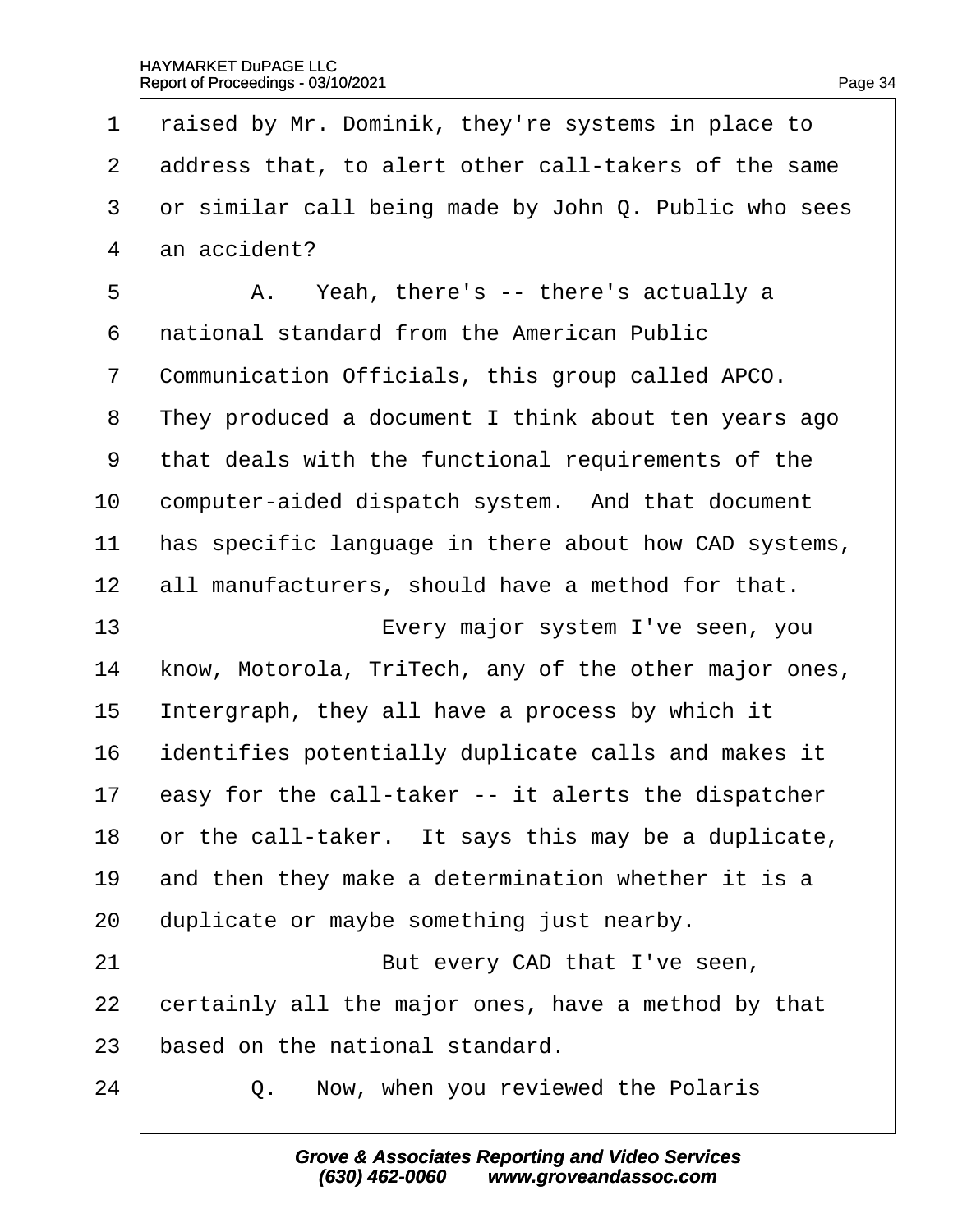1 report, I think you touched on this briefly, but did ·2· ·you see any assumptions that struck you as odd?  $3 \mid$  A. Well, the most significant one is the 4 fact that they reduced the number of medical calls 5 significantly based on the fact that they believed a 6 private ambulance would handle that. That's an 7 assumption that caused me concern, I should say, in 8 the analysis. 9 **I** The assumption is that when a lower 10 priority medical call -- so in the industry we call 11 it basic life support, BLS and ALS. The way to think 12 of it is if -- generally this is very simplistic, and 13 the industry changes, but if the paramedic has to 14 start an IV, hook you up to a heart monitor or give 15  $\sqrt{v}$  vou medication, it's the more serious call.  $16$   $\parallel$  **And what they did is they're** 17 assuming that for those lower priority calls, the 18 fire department wouldn't need to respond, they'll 19 have a private ambulance handle that. And that's an 20 assumption that is problematic for a number of  $21$  reasons.  $22 \mid Q$ . Now, from your days as a fire chief, 23 chief of staff, city manager, would you rely on an 24 assumption that a private ambulance is going to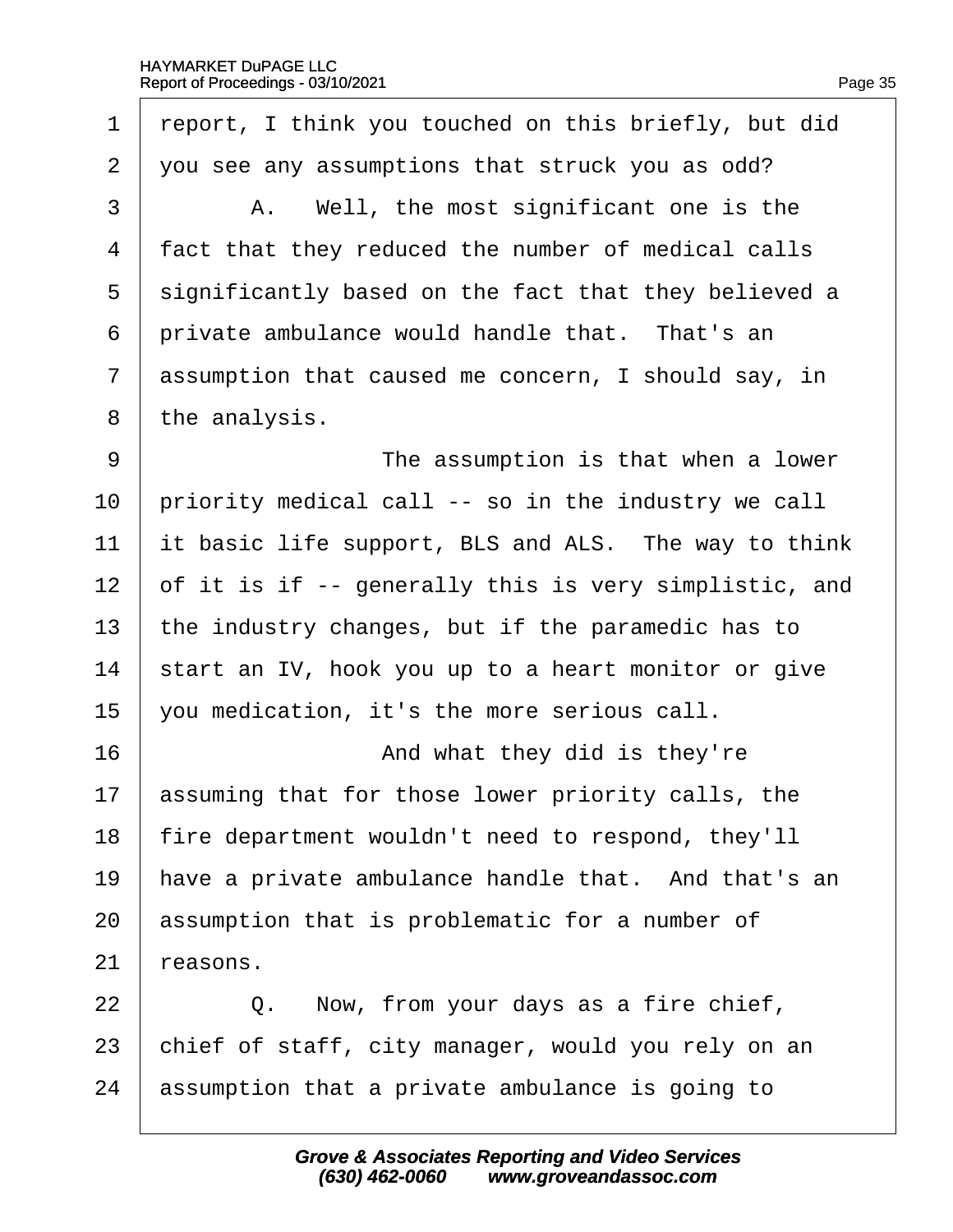| $\mathbf 1$    | handle some of the potential calls generated by a     |
|----------------|-------------------------------------------------------|
| 2              | proposed project?                                     |
| 3              | A. So my understanding is there's been                |
| 4              | discussion between either Haymarket or whoever, their |
| 5              | representative, and an ambulance company that has a   |
| 6              | dontract which a lot of skilled nursing facilities,   |
| $\overline{7}$ | medical facilities, institutional have for their      |
| 8              | dompany to provide the transportation.                |
| 9              | So in EMS we call -- we have 911                      |
| 10             | work, which is generally the calls that need to go to |
| 11             | 911 when it's unexpected, and then you have           |
| 12             | inner-facility work, somebody moving from a nursing   |
| 13             | home to get kidney dialysis or the hospital back to a |
| 14             | hursing home.                                         |
| 15             | Private ambulance companies are                       |
| 16             | profit-driven enterprises, and there is nothing wrong |
| 17             | with that. The problem is, though, from a business    |
| 18             | perspective, private ambulance companies, especially  |
| 19             | the higher performing ones, seek to have their        |
| 20             | vehicles busy between 45 percent and 50 percent of    |
| 21             | the time. Some may drop down to 43, 42, but 45 to 50  |
| 22             | percent of the time.                                  |
| 23             | When you're relying on somebody to                    |
| 24             | have an ambulance available to you, the problem --    |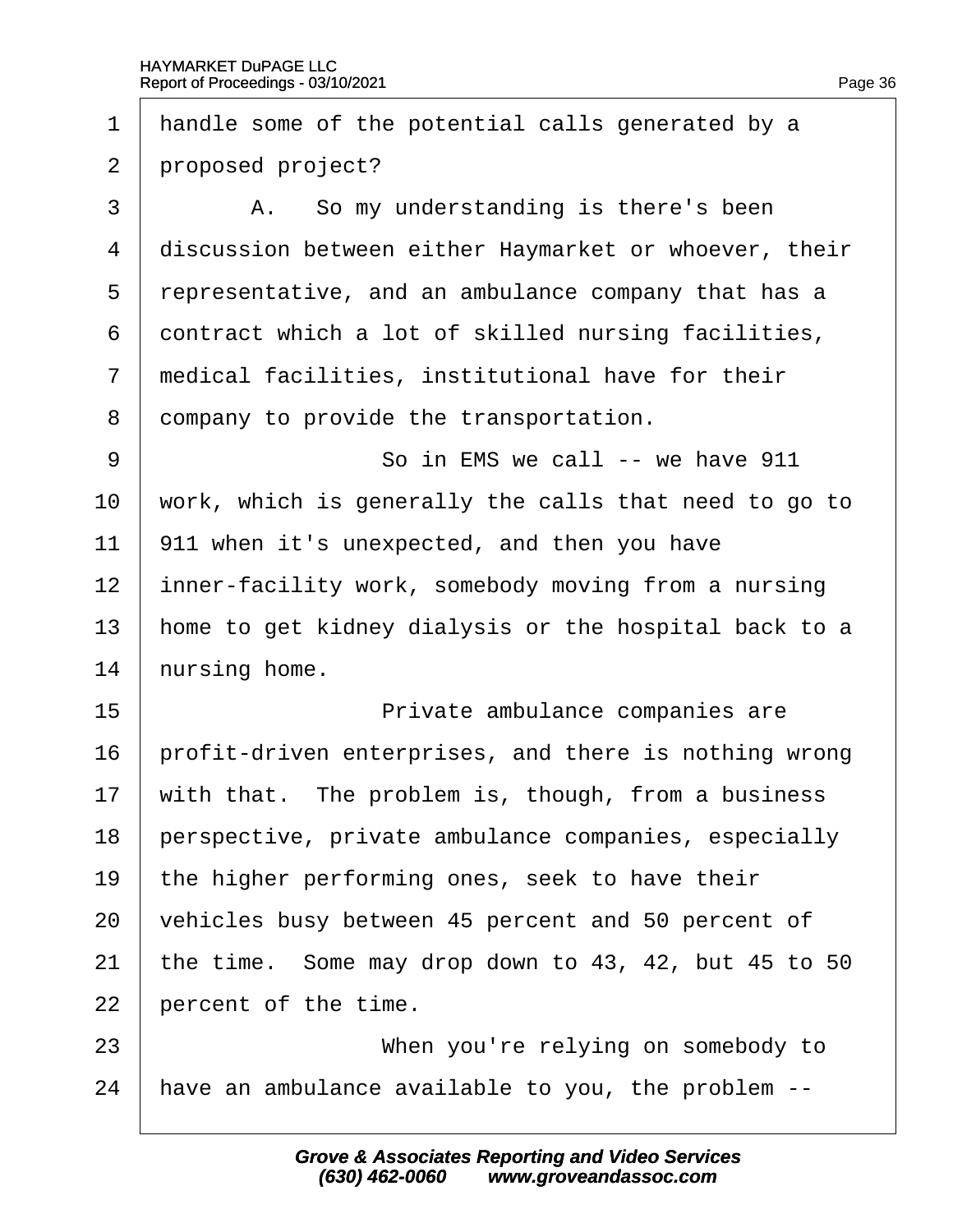| 1              | the challenge is in using a private ambulance         |
|----------------|-------------------------------------------------------|
| $\mathbf{2}$   | dompany, as I understand it was -- as I understand it |
| 3              | from the Polaris report, is there's almost a 50       |
| 4              | percent chance that ambulance isn't going to be       |
| 5              | available when you need them.                         |
| 6              | I would never make that assumption                    |
| $\overline{7}$ | as a fire chief. I -- I just simply would not.        |
| 8              | There is -- there are some communities that integrate |
| 9              | private ambulances into their system. Those are       |
| 10             | completely different arrangements. They're dedicated  |
| 11             | resources. There's a lot of dollars being invoked.    |
| 12             | There's specific performance requirements. None of    |
| 13             | those elements were evident in the Polaris report or  |
| 14             | talked about or addressed in the Polaris report. It   |
| 15             | would be very risky, in my estimation.                |
| 16             | Q. And from reviewing the Polaris report, it          |
| 17             | was clear that the ambulance that -- or that the      |
| 18             | private ambulance service was not going to dedicate a |
| 19             | specific ambulance to Haymarket; it was going to be   |
| 20             | called, and some available ambulance would respond?   |
| 21             | There was no evidence in the Polaris<br>A.            |
| 22             | report that it was going to be a dedicated ambulance. |
| 23             | don't know of a single private a ambulance            |
| 24             | provider -- and I know a number of them -- that would |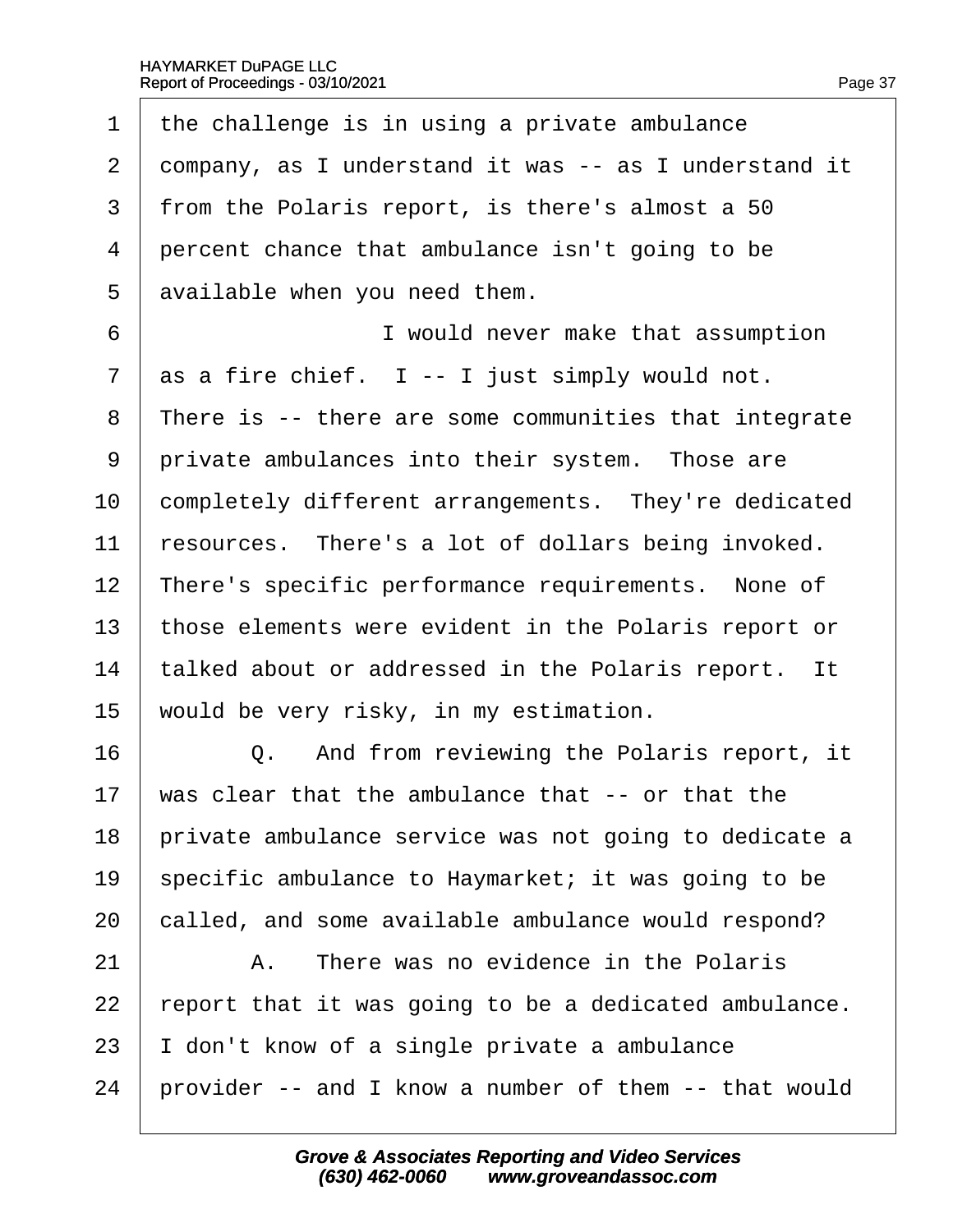1 ever dedicate one for the potentiality of a, you 2 know, call at one institution like that. 3 | Q. All right. Now, Mr. Dominik testified 4 during his, I think, cross-examination that his 5 methodology had never been used before to determine 6 dall volume on a proposed project like Haymarket 7 DuPage. 8 **IDED** In your years of either doing it as 9 a chief or city manager or at your time at 10 Fitch & Associates, had you ever seen the type of 11 methodology used by Mr. Dominik used anywhere else?  $12$  | A. So I can only assume what he was talking 13 about is doing a proportional, you know, utilization 14 rate. And that's what he did, is he looked at how 15 many calls were reported and then did a per bed 16 biece. No, I don't think it's unique; it's done all 17  $\,$  the time. 18 **IGMA** used to publish what we called 19  $\beta$  preen books talking about -- I'm sorry, the 20 International City Manager's Association used to 21 bublish a green book showing all sorts of per 22 thousand population rates. Police crime statistics 23 do it. Even hospitals do it for beds, right? 24 They'll talk about the average number of nights per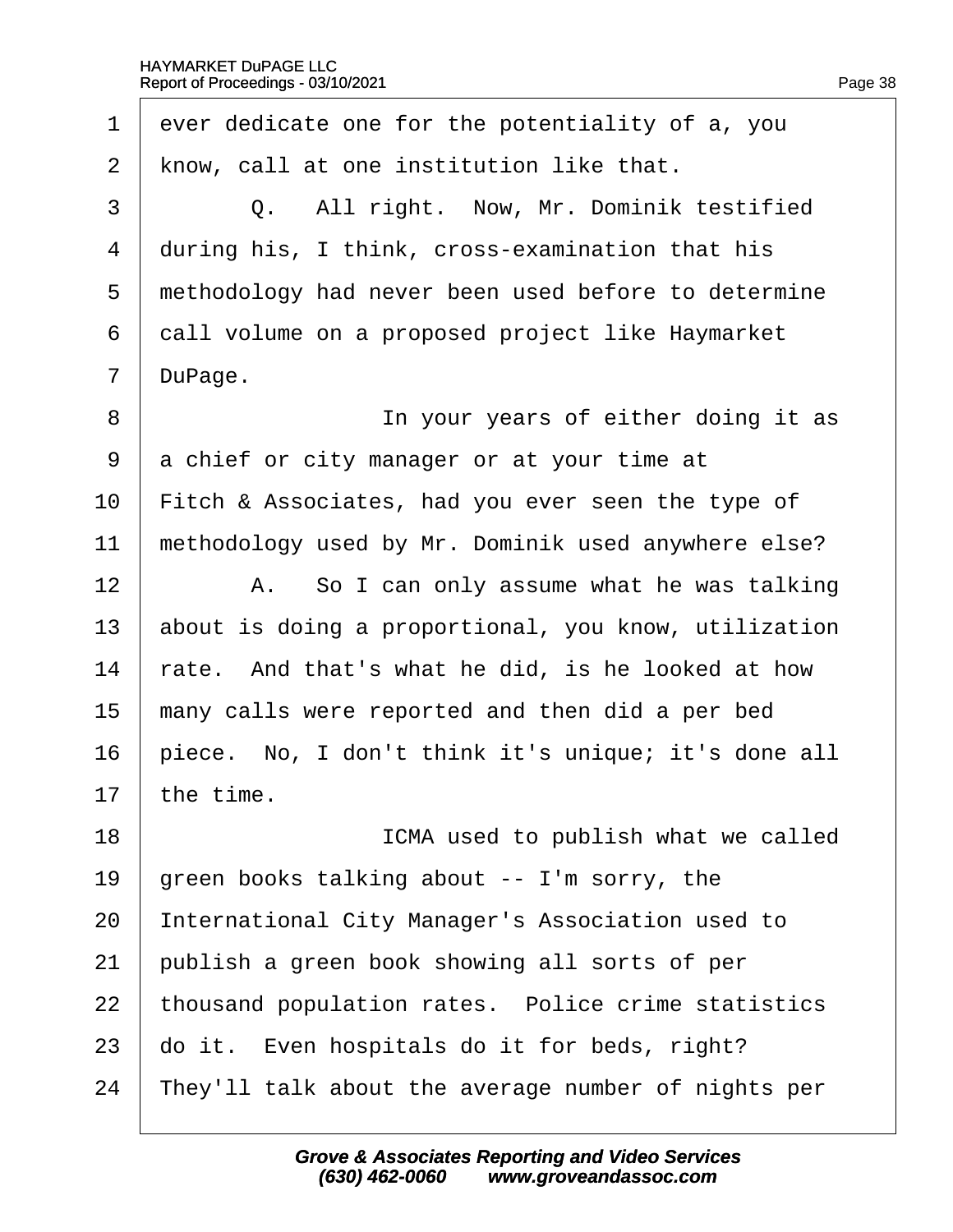1 bed and stuff.

2 A proportional analysis like that is 3 fairly common. It's a way to take two similar --4 very similar projects or programs and understand that 5 sizing might be different between communities and a 6 statistically valid way to sit there and understand 7 what the project may impact one community versus 8 another. 9 | So if that's what he was referring 10 to, I don't think that's unique or uncommon at all. 11  $\vert$  Q. Does it become unique when you add in an 12 assumption like a private ambulance taking over a 13 percentage of calls?  $14$  | A. Okay. So I kind of have to separate 15 that. So every report kind of has some underlying 16 **assumptions.** The methodology is not unique. That's 17 why it's important to understand the assumptions. 18 That's why it's important to read the report in 19 detail, as I'm somewhat used to doing, and 20 understanding the methodology employed.  $21$   $\Box$  Q. All right. I'm going to take you -- Mo, 22 if we can go to the next page on the report. 23 **So I'm going to take you to page 5** 24 b f your report and direct your attention to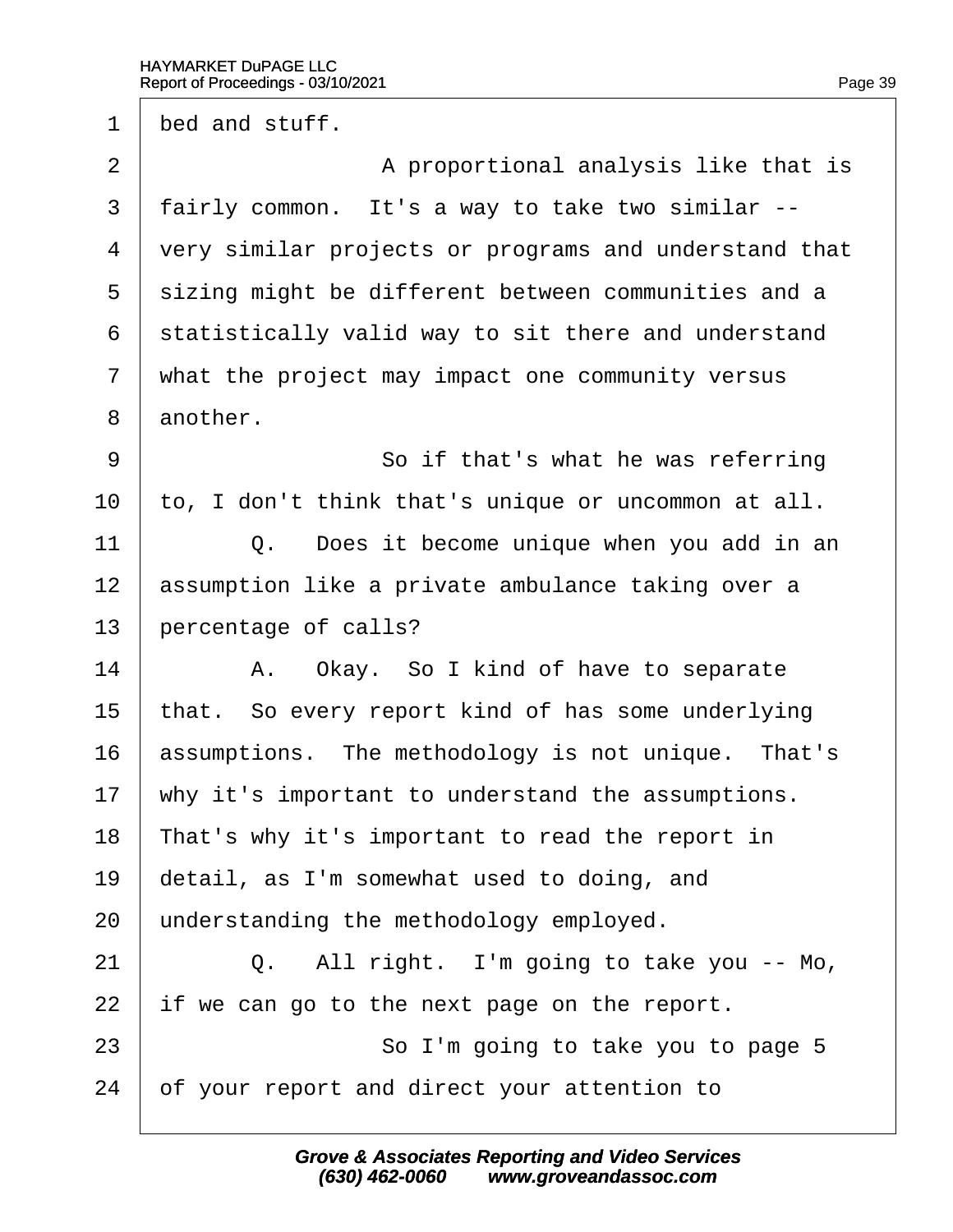1 Table 1 -- $2 \mid$  A. Table 1.  $3 \mid Q_{\cdot}$  I'm sorry, Table -- yeah, Table 1, yes. 4 | A. Okay. Yep.  $5 \mid Q_i$ . All right. Can you explain to the 6 Commission what that table shows? 7 | A. Sure. So what this did -- what I wanted ·8· ·to do was try to understand how -- and just to make 9 sure I understood the math that was done by Polaris 10 in calculating the demand on Haymarket DuPage. 11 **And what they did is they, from** 12 their survey, you know, going out and asking these 13 bther facilities, these 11 comparable facilities, how 14 much, you know, calls were occurring and asking the 15 various fire departments or police departments how 16 many calls, they came up with a per bed ratio. 17 **So, in other words, I'm going to** 18 look at -- if you're looking at Table 1, for the 19 members of the Commission, and we'll stay in the far 20 left column, "EMS," go down two levels, you see 21 *Treatment beds."* What this says is EMS calls to 22 treatment beds, those beds designated for treatment, 23 generate .56 calls per year, so a little over half a 24 call a year.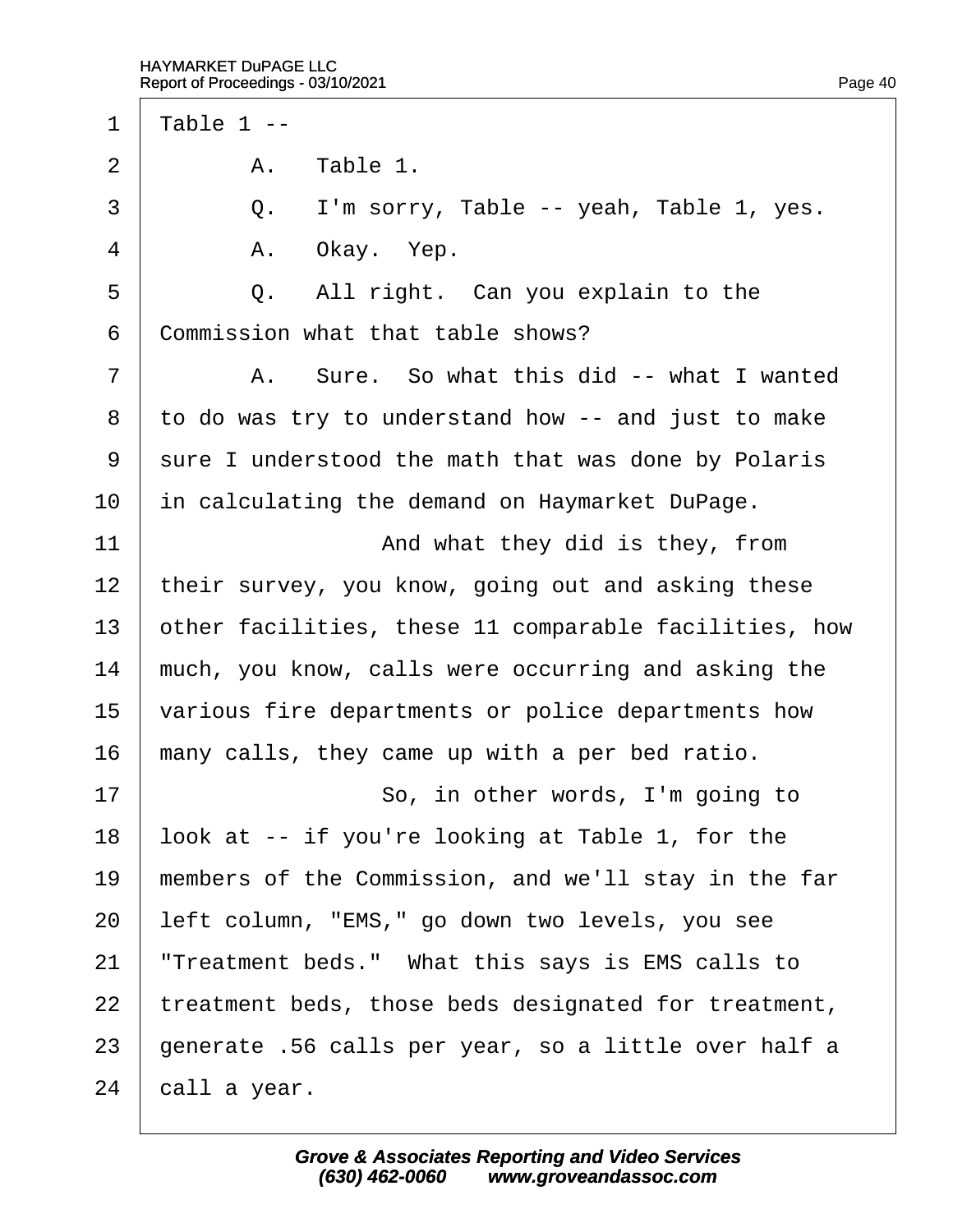| 1              | When you apply that to Haymarket                      |
|----------------|-------------------------------------------------------|
| 2              | DuPage -- that's 96, right? The number of beds that   |
| 3              | they have, I'm sorry, is 96 beds. So you would end    |
| 4              | up having 14 -- well, you'd have 14 calls according   |
| 5              | to Polaris, right?                                    |
| 6              | But what they did is they eliminated                  |
| $\overline{7}$ | 60 percent of the activity. They got rid of all of    |
| 8              | the BLS calls, the fourth column there. Polaris       |
| 9              | reported demand with their adjustments for ALS only.  |
| 10             | So when you -- when you look at that top gray line    |
| 11             | where it says "EMS," for Haymarket DuPage they said   |
| 12             | there would be 19 medical calls, EMS calls there that |
| 13             | Itasca Fire would have to respond to.                 |
| 14             | Again, that assumption is one that                    |
| 15             | I'm not comfortable with. I don't think it's valid.   |
| 16             | And so I recalculated that in the last column and     |
| 17             | said I'm going to assume all medical calls based on   |
| 18             | their projected rates. So I just accepted             |
| 19             | carte blanche what their bed ratio was and calculated |
| 20             | it, and it's not 19 calls. Using their methodology    |
| 21             | but not assuming their assumption, they say it would  |
| 22             | generate 65.3 calls. And the same is done for fire    |
| 23             | calls and then police calls, the same methodology.    |
| 24             | So what it does is it backs out, for                  |
|                |                                                       |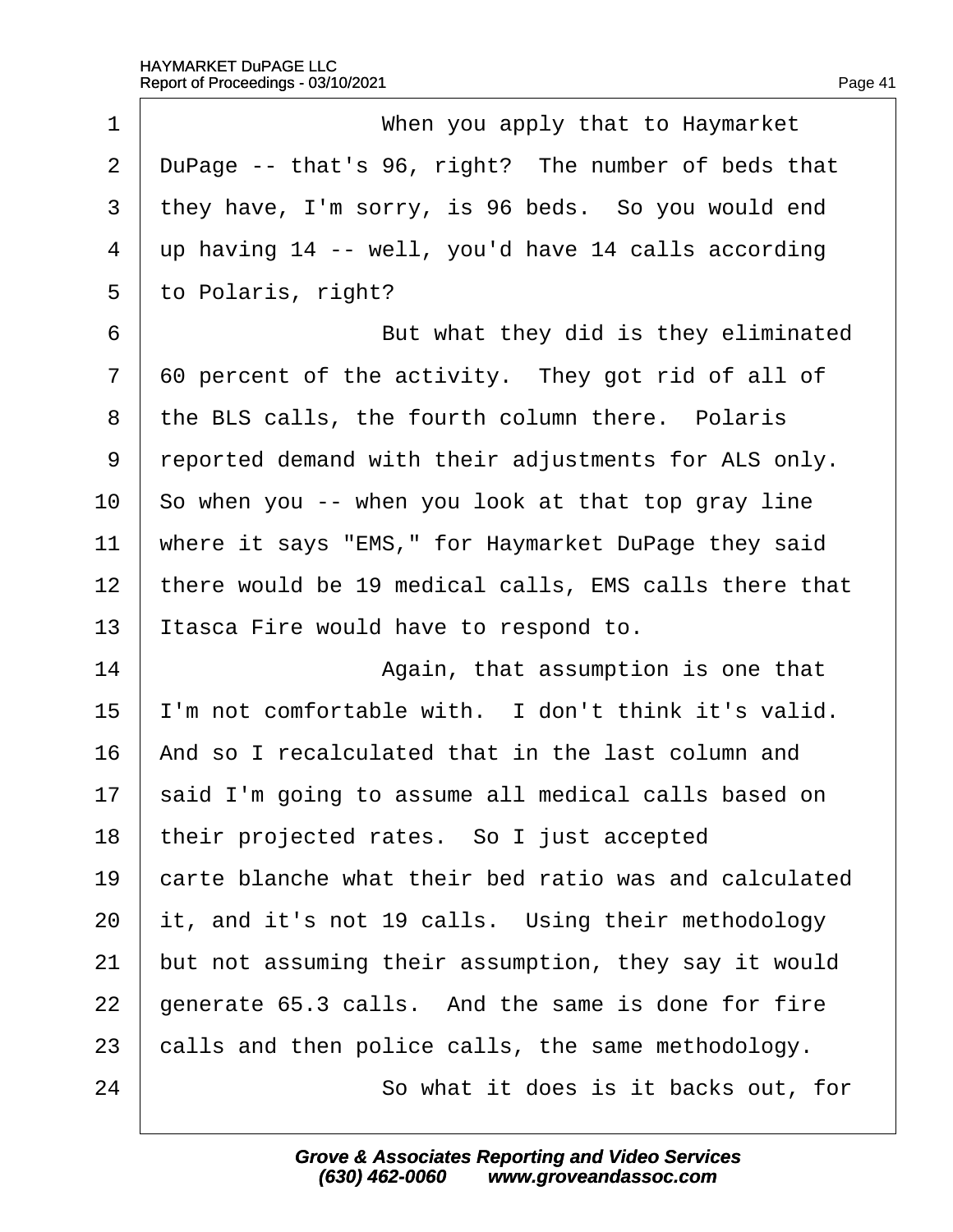| 1              | lack of a better term, their assumption that 60       |
|----------------|-------------------------------------------------------|
| $\overline{2}$ | percent of the medical calls would not need the fire  |
| 3              | department response.                                  |
| 4              | Q. And understanding you're not comfortable           |
| 5              | with that assumption of their 60 percent back-out,    |
| 6              | and I know we're going to get in later that you don't |
| $\overline{7}$ | agree with the 65.3 either, were you aware that       |
| 8              | actually Polaris provided a supplemental report?      |
| 9              | A. Yes, yes, that was provided to me, yeah.           |
| 10             | Q. And were you aware that in that report,            |
| 11             | Haymarket did some digging and came up with 303 calls |
| 12             | generated by the facility in the City of Chicago?     |
| 13             | A. Yeah. Actually, there's another table in           |
| 14             | this report -- yes, I am aware. It -- that            |
| 15             | supplemental report actually, in my opinion,          |
| 16             | validated the analysis that we did because it         |
| 17             | reflects a number much closer to what our calculation |
| 18             | was that Haymarket DuPage would do.                   |
| 19             | I did a similar look at the Chicago                   |
| 20             | facility and what actually was demanded at Haymarket  |
| 21             | Chicago based on 911 calls to Chicago Fire.           |
| 22             | Q. And we're going to get to that.                    |
| 23             | I guess kind of just following up on                  |
| 24             | this, the fact that -- well, first off, the 303       |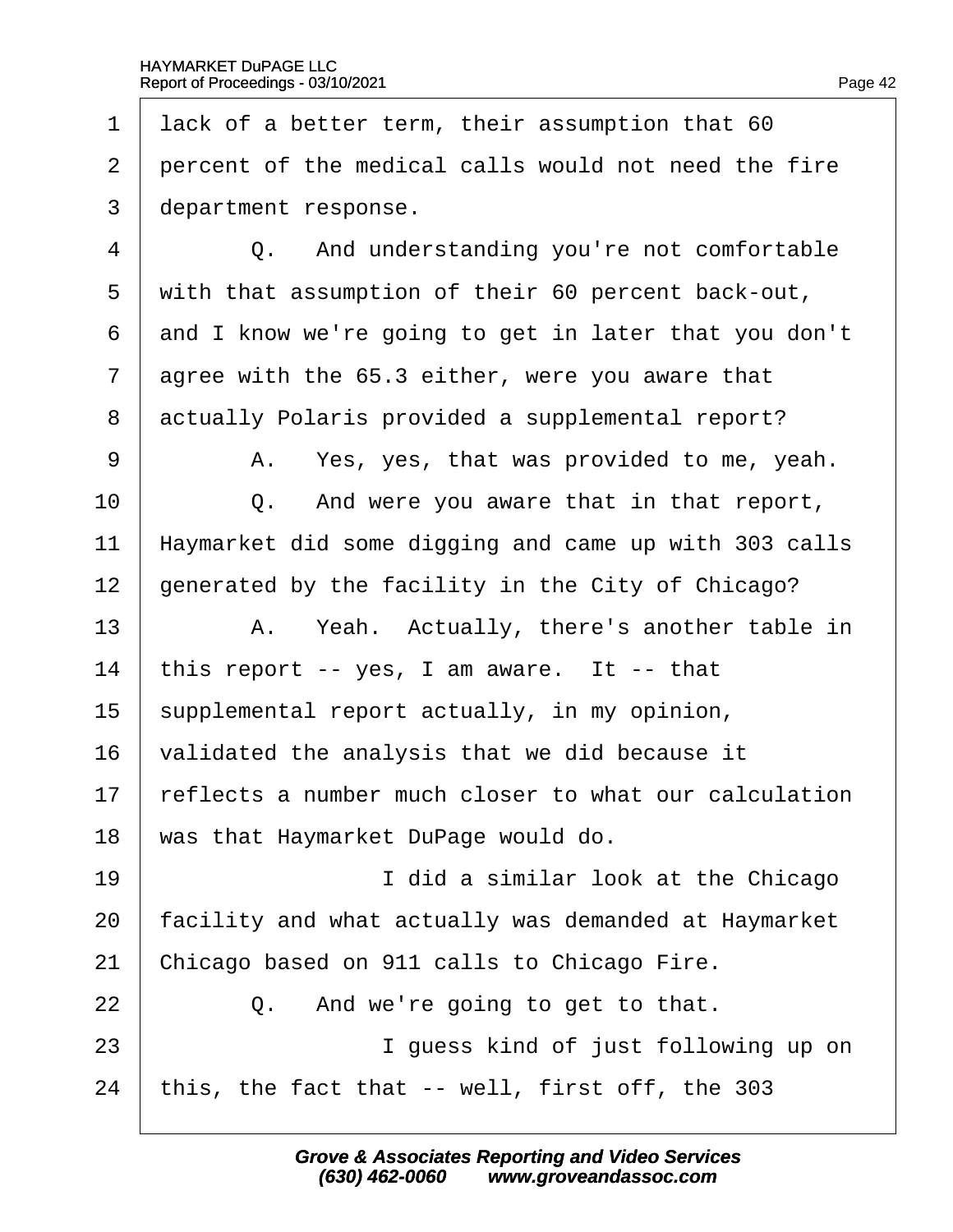| 1              | dalls, if we use that number, doesn't that call into  |
|----------------|-------------------------------------------------------|
| $\overline{2}$ | question Polaris's conclusion as it pertains to the   |
| 3              | numbers that this proposed facility is going to       |
| 4              | generate just and of themself? They seem to be        |
| 5              | inconsistent; don't you agree?                        |
| 6              | A. Well, their -- their decision to use --            |
| 7              | this is the interesting piece in my analysis.         |
| 8              | So they elected not to use Haymarket                  |
| 9              | Chicago because they said the CAD data they didn't    |
| 10             | feel comfortable with. I've done literally hundreds   |
| 11             | of these, and I'm very comfortable with the CAD data. |
| 12             | They used 11 other different agencies.                |
| 13             | But with Haymarket Chicago,                           |
| 14             | Haymarket Chicago, which is run by the same           |
| 15             | institution, providing the same type of services,     |
| 16             | doesn't use a private ambulance at Haymarket Chicago. |
| 17             | mean, the CAD data reflects that. They -- they        |
| 18             | actually sit there and call Chicago Fire for all the  |
| 19             | medical calls.                                        |
| 20             | So, therefore, to back it out at a                    |
| 21             | hew facility, again, that was just another problem    |
| 22             | for me, that I don't see evidence of it being done at |
| 23             | the 11 comparables. I know it's not done at           |
| 24             | Haymarket Chicago. I don't know why you would make    |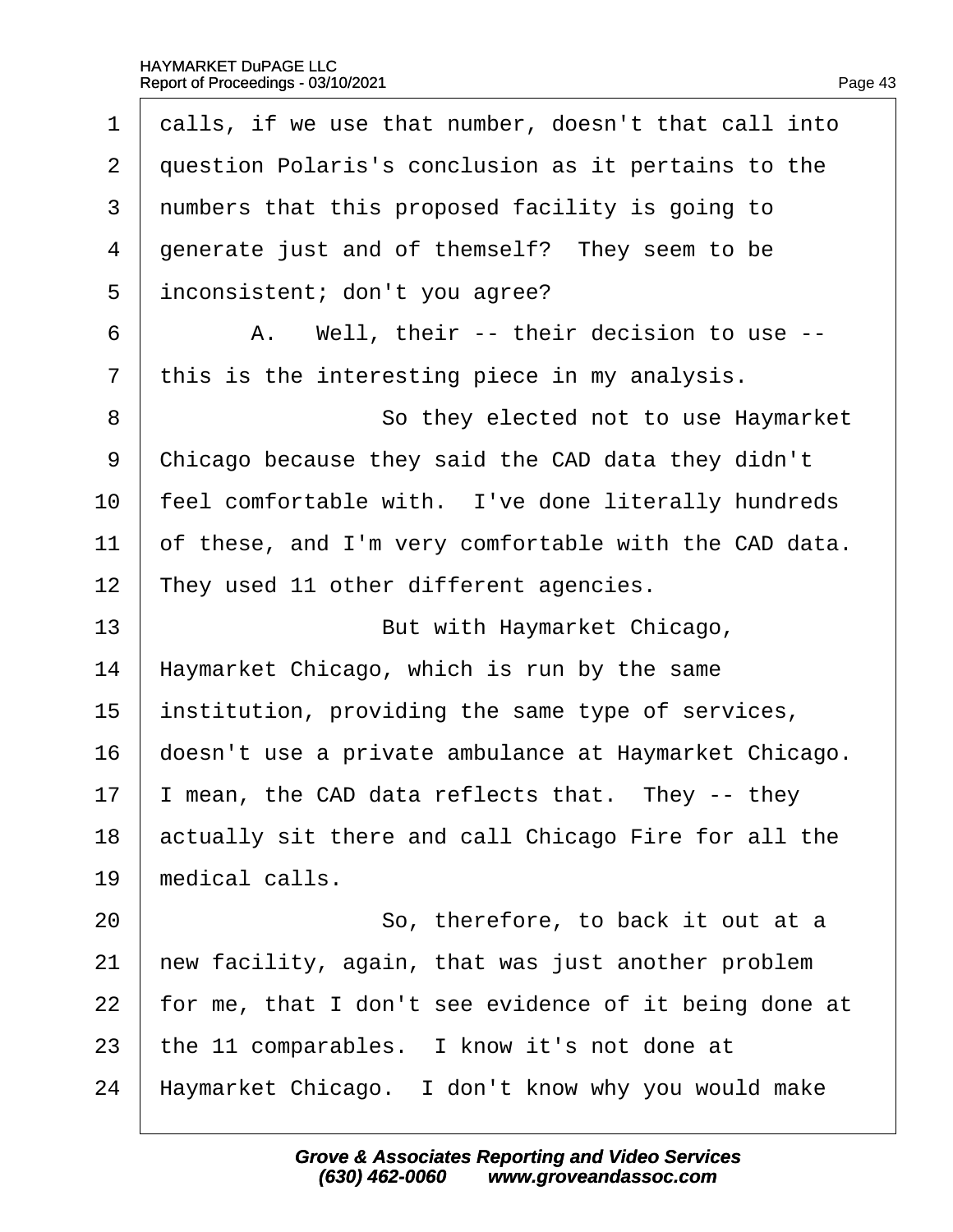·1· ·that assumption for Haymarket DuPage.  $2 \mid Q$ . So let me kind of just go to this 3 duestion: In your opinion, does the Polaris report 4 dccurately project the potential impact on EMS for 5 the proposed Haymarket DuPage facility?  $6$   $A. No.$  $7 \mid$  Q. And --8 | A. I think they significantly underestimate ·9· ·the impact on EMS activity that would occur at 10 Haymarket DuPage.  $11$   $\Box$  Q. And based on that, based on your belief 12 that they -- your opinion that they underestimated 13 the impact, did you perform your own analysis to 14 determine the projected call volume for Haymarket 15 DuPage? 16 A. Yes. So because of the challenges that 17 they cited with the CAD data, their concerns with BLS 18 calls and eliminating those, those assumptions, we 19 then undertook our own analysis and looked at that 20 and to see how that lined up with what Polaris had.  $21$   $\Box$  Q. And I think you shared with us you 22 vourself, and Fitch as a company itself, has done 23 this in many places in many countries?  $24$  | A. Yeah, well, the firm has actually done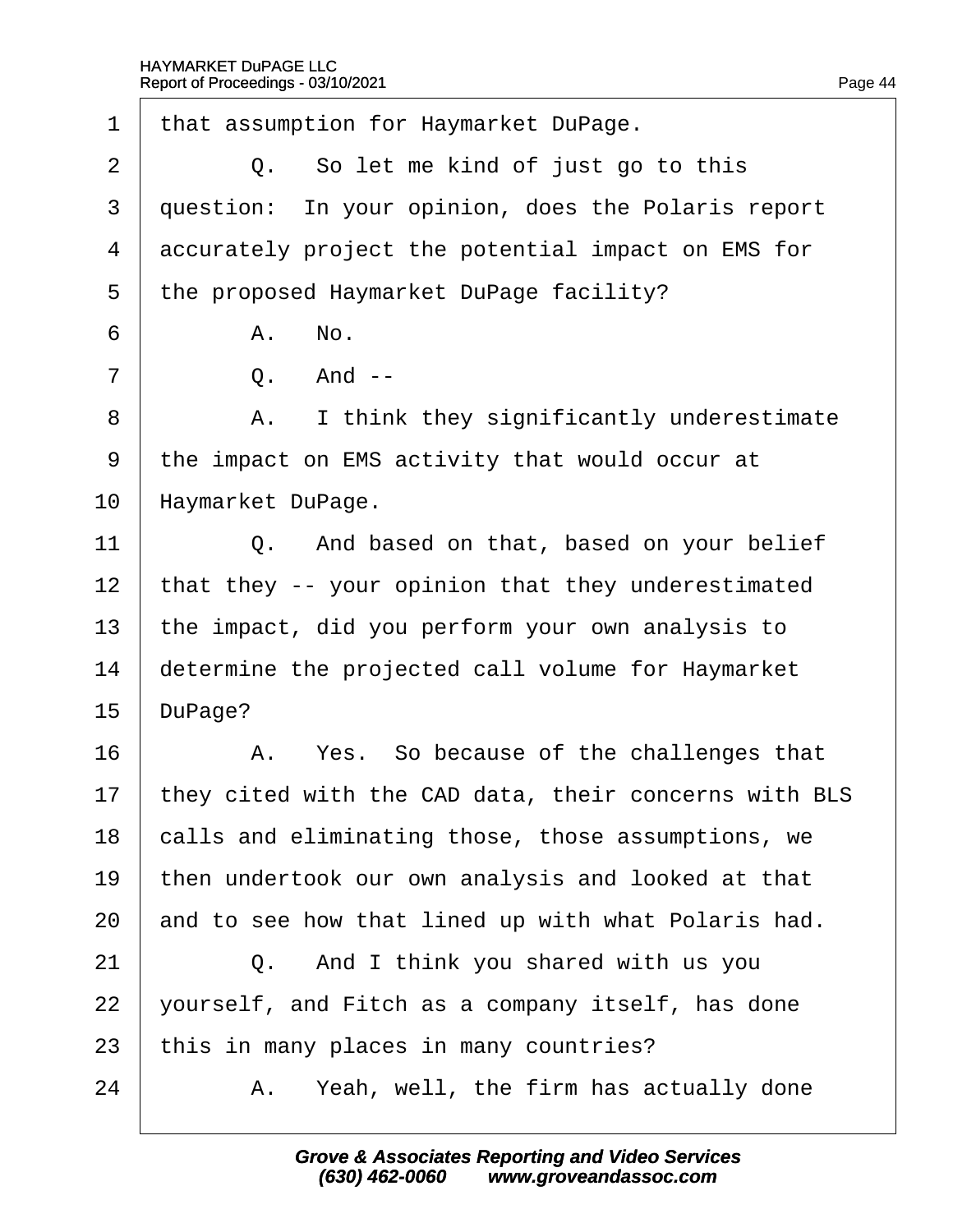| $\mathbf 1$    | work, not me, but the firm has done work in all 50    |
|----------------|-------------------------------------------------------|
| $\overline{2}$ | states and 12 different countries. So, yeah, we're    |
| 3              | fairly comfortable with being able to do the work.    |
| $\overline{4}$ | Q. And your methodology of using the CAD              |
| 5              | data used in this matter, is that recognized and used |
| 6              | by your competitors in the industry?                  |
| 7              | A. Yes, yeah, many of them use CAD data as            |
| 8              | well.                                                 |
| 9              | Q. And just to make it clear, why is CAD, in          |
| 10             | your mind, more accurate or more preferable than the  |
| 11             | NFIRS?                                                |
| 12             | A. So I don't want to sound like I'm beating          |
| 13             | a drum, but the only thing that you have when         |
| 14             | somebody calls 911 -- when Mrs. Smith has an          |
| 15             | emergency, she picks up the phone and dials 911.      |
| 16             | That's what we do as a nation. And there's two        |
| 17             | pieces of information that have to be provided for    |
| 18             | them to send you help: What is happening, and where   |
| 19             | is it happening at.                                   |
| 20             | And with those two pieces of                          |
| 21             | information, you -- every public safety agency, every |
| 22             | fire department, EMS, and police department responds  |
| 23             | to it based on whatever their own internal response   |
| 24             | protocols are.                                        |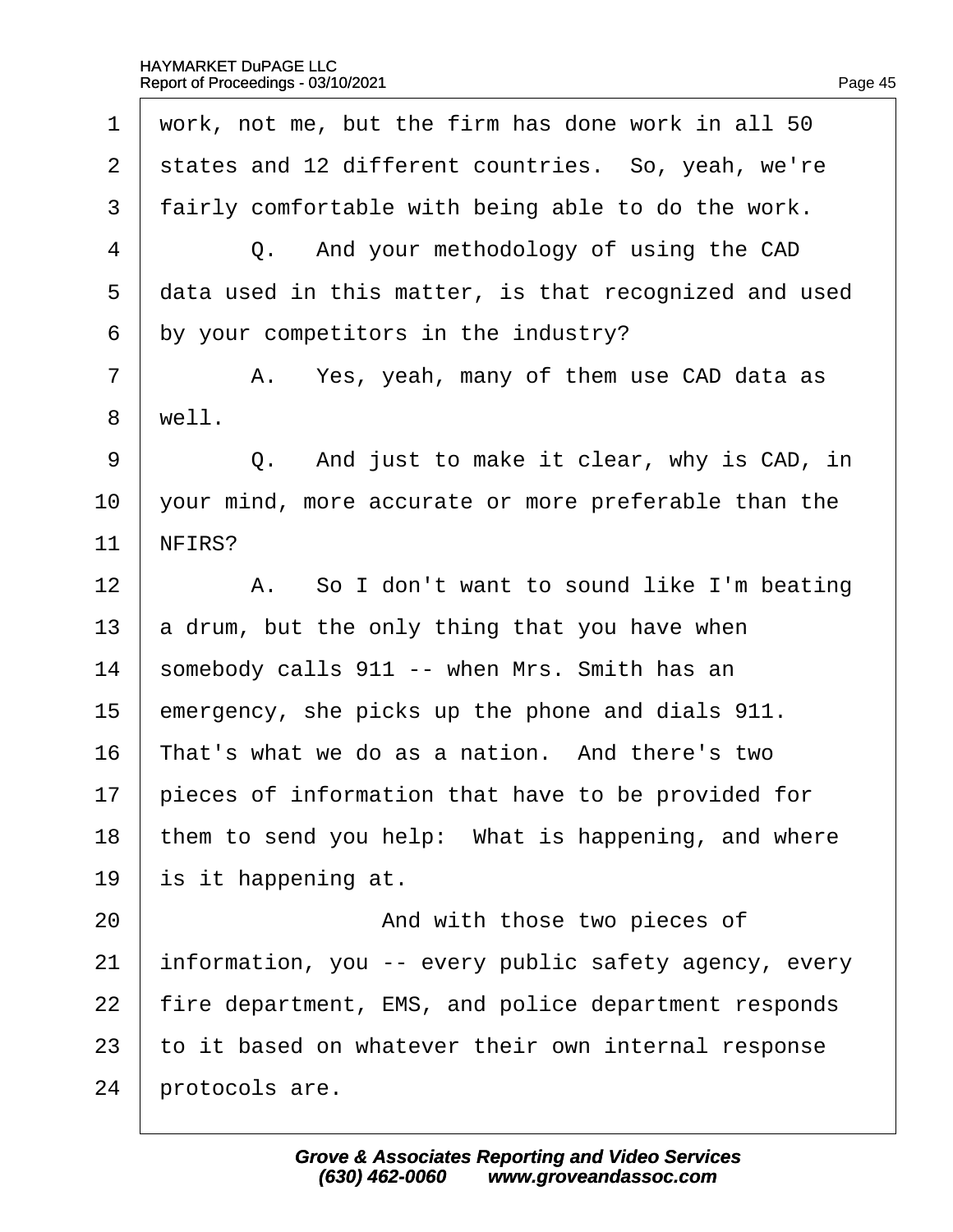| 1              | The reason we use CAD data is if                      |
|----------------|-------------------------------------------------------|
| $\overline{2}$ | you're looking for the potential impact of a project, |
| 3              | you need to understand what those calls are going to  |
| $\overline{4}$ | require of the local fire department, in this case.   |
| 5              | So we use CAD data because it is forward looking.     |
| 6              | It's how they have to respond. The Itasca Fire        |
| 7              | Department, no fire department has the luxury of      |
| 8              | knowing what they're going to find when they get      |
| 9              | there. You have to go there before you can do it.     |
| 10             | So CAD data is forward looking.                       |
| 11             | NFIRS data is backwards looking.                      |
| 12             | Q. And if I understood you earlier, you talk          |
| 13             | about fire departments are trying to mitigate risk.   |
| 14             | And is one of the ways they do that by planning for   |
| 15             | operations using CAD data so that they can have       |
| 16             | enough resources to deal with whatever they may       |
| 17             | encounter on a call?                                  |
| 18             | A. Well, so -- so, yes. So every community            |
| 19             | should be conducting -- you know, the best practice   |
| 20             | in the industry is what we call a risk assessment.    |
| 21             | So you look at your community, the                    |
| 22             | type of properties that you have -- so this is the    |
| 23             | Planning Commission, they'll certainly appreciate     |
| 24             | this -- business versus commercial versus industrial  |
|                |                                                       |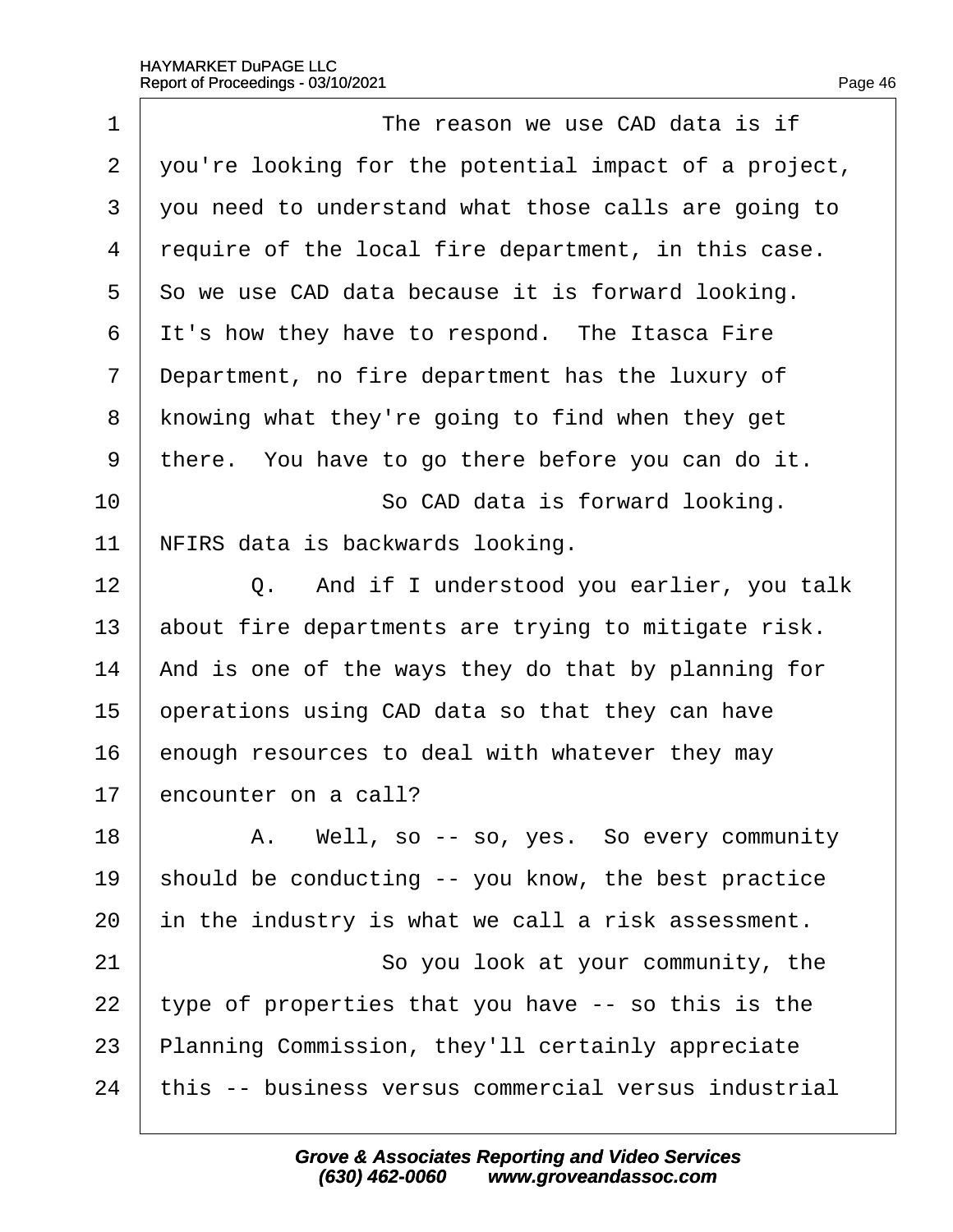| 1              | versus single family versus multi-family. Each of     |
|----------------|-------------------------------------------------------|
| $\overline{2}$ | those will have a demand within the community based   |
| 3              | on other factors, and so understanding what these     |
| 4              | dalls are and how they're generated helps you         |
| 5              | appropriately plan for the impact on the community    |
| 6              | and ensure that the community can sit there and       |
| $\overline{7}$ | provide the services that the project's going to      |
| 8              | need.                                                 |
| 9              | Q. Now, as part of your project, you were             |
| 10             | provided with FOIA responses from the City of Chicago |
| 11             | concerning EMS and police calls at Haymarket          |
| 12             | Chicago's multiple addresses; is that correct?        |
| 13             | A. Yes.                                               |
| 14             | (Itasca Fire Protection District                      |
| 15             | Exhibit Nos. 23-38 identified.)                       |
| 16             | BY MR. DI NOLFO:                                      |
| 17             | Q. All right. And, for the record, those              |
| 18             | are Exhibits 23 through 38, Itasca Fire Protection    |
| 19             | District Exhibits 23 through 38. I'm not going to     |
| 20             | pull them up, but just if you need them for any       |
| 21             | reason, that's where they're located.                 |
| 22             | So with the CAD data provided, were                   |
| 23             | you able to determine the demand on Chicago Fire      |
| 24             | Department EMS created by Haymarket Chicago?          |
|                |                                                       |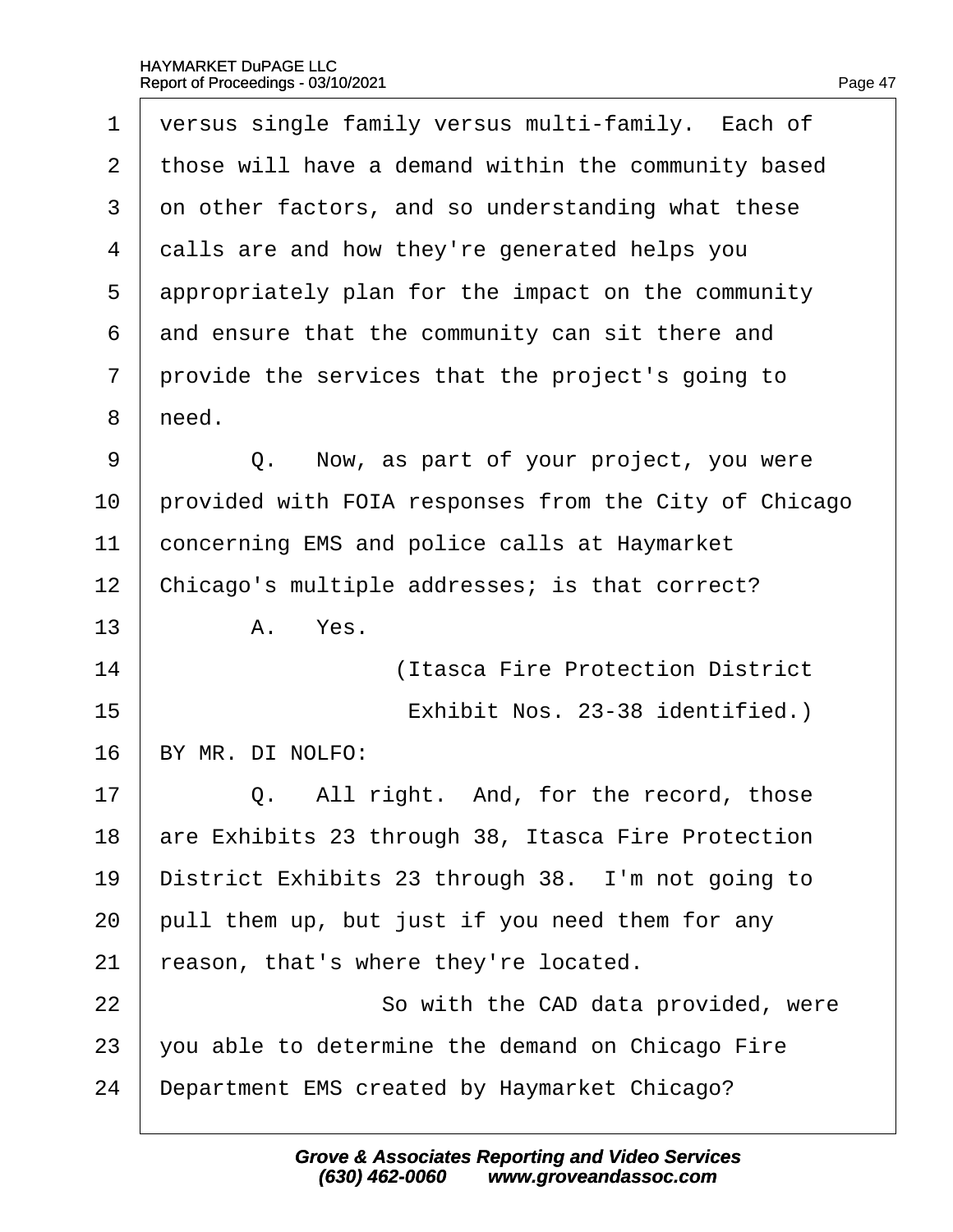1 | A. Yes.

 $2 \mid Q$ . All right. And what CAD data did you 3 specifically use? What year, what data did you look 4  $\,$  at, and whv? 5 | A. Yeah, so in our work we'll normally look 6 at, if we have access to multiple years -- so the 7 data that was provided did have multiple years, as I 8 recall. It had 2017, 2018, 2019 appeared to be full 9 vears based on the data, reflected 12 months in each 10 of those years -- we always use the most recent year 11 because -- particularly with regard to EMS. EMS is 12 growing, and so we'll look at the most recent year 13 for analysis, but we will look at trends, too. 14 **So we used the 2019 data.** And in 15 the CAD data that was provided, there were 1,098 16 records or lines in an Excel file.  $17$  **But, again, you do have to worry** 18 about -- often ways it's put out is the CAD will show 19  $\sqrt{ }$  you a line showing you the address and what was 20 happening and the date and time for the engine, it 21 will show you the next line for maybe the ambulance, 22 whatever. 23 **So we filter that.** We process that 24 data. It's relatively straightforward. And we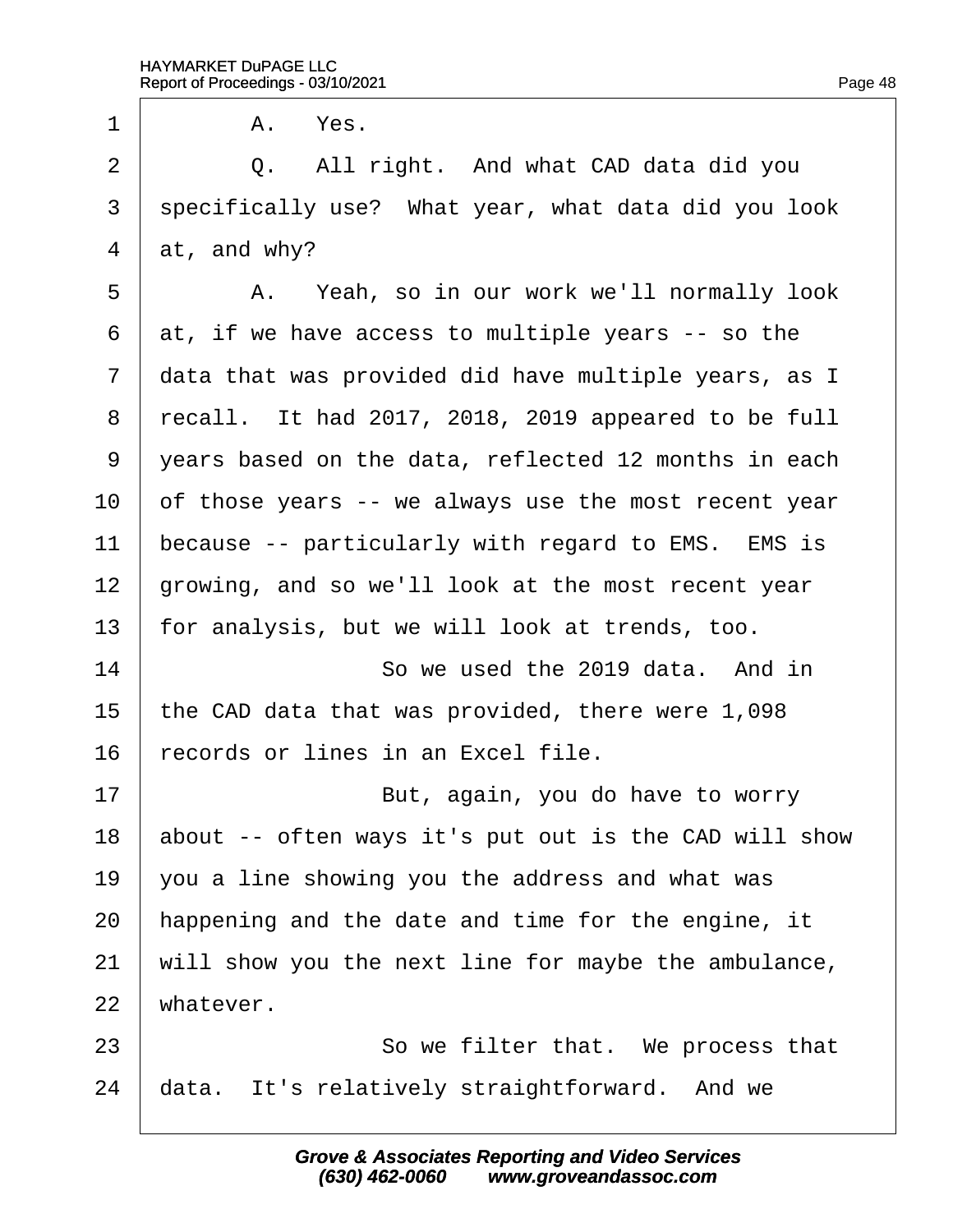| 1  | Iboked at the incident number, the event number for   |
|----|-------------------------------------------------------|
| 2  | that, and filtered on only unique incidents. And      |
| 3  | that took us from the 1,098 down to 636 unique        |
| 4  | incidents of dates, times, and locations -- the       |
| 5  | Ibcation was Haymarket Chicago -- and incidents that  |
| 6  | the Chicago Fire Department, there's a record in the  |
| 7  | CAD system showing there was an event.                |
| 8  | However, of those, a few of those                     |
| 9  | did not have a unit that apparently was dispatched.   |
| 10 | That can happen, again, for a number of reasons.      |
| 11 | Maybe the caller changed their mind or additional     |
| 12 | information came in.                                  |
| 13 | So what we were left with was 558                     |
| 14 | EMS incidents where the fire department CAD shows     |
| 15 | that the call came in and units were dispatched and   |
| 16 | responded to that event. And that 558 is what we      |
| 17 | used for our analysis.                                |
| 18 | Q. All right. And just so -- just to flesh            |
| 19 | a few things out with you here.                       |
| 20 | The data that I sent over to you                      |
| 21 | from the City of Chicago, would that be in a raw form |
| 22 | when you get it?                                      |
| 23 | A. Yeah, it was -- I'm assuming it was                |
| 24 | putput as what we call a delimited -- CVS delimited   |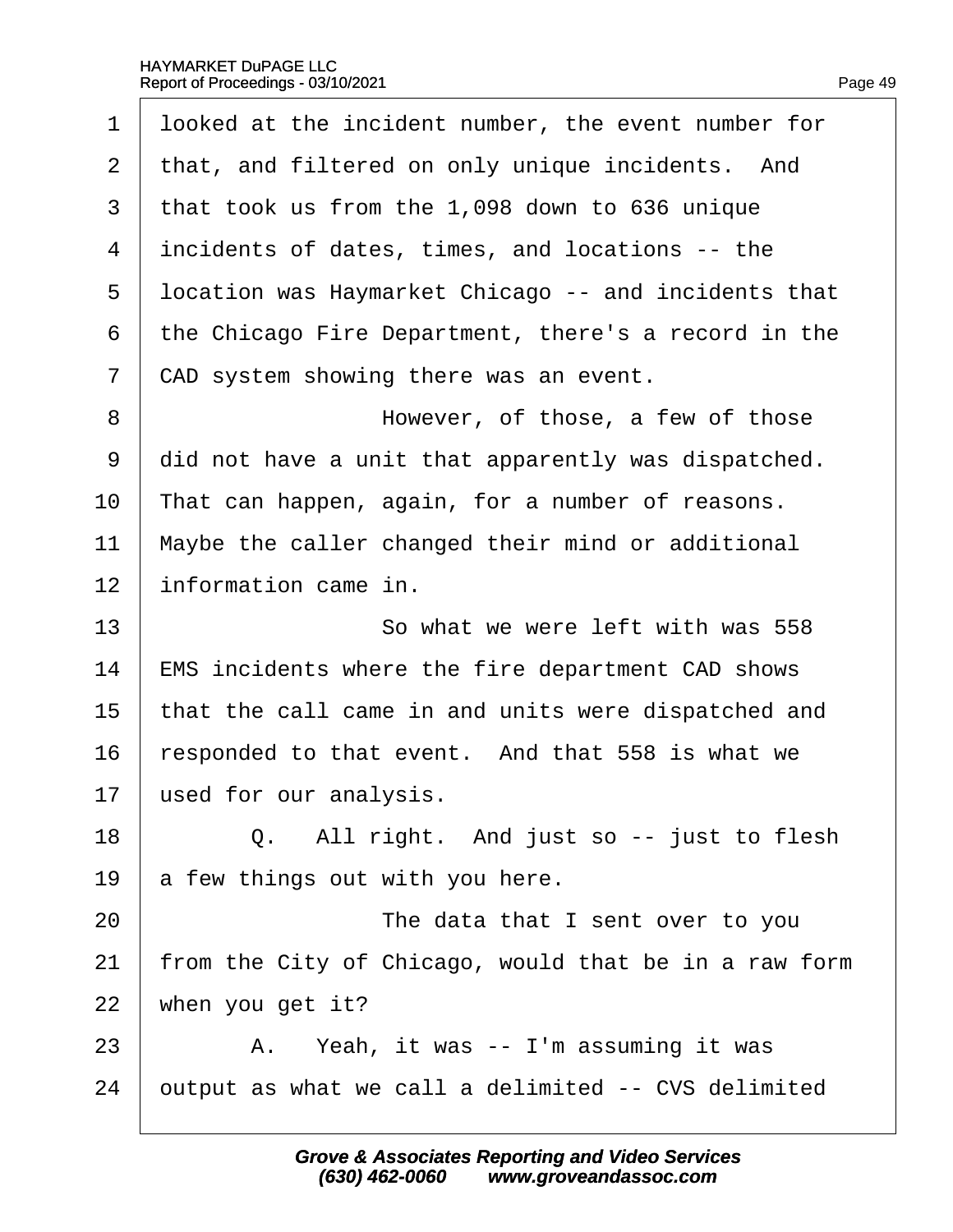1 file, but it was in Excel, which works with that. So 2 what was sent over to us was an Excel file.  $3 \mid Q$ . And you talked about 1,098 lines. That's 4 iust lines of data?  $5 \parallel$  A. Yes. 6 **Q.** All right. And when you reviewed it and 7 started looking at it, is it uncommon for there to be 8 multiple lines for a single call? 9 | A. No, it's typical. You -- you have what 10 we call -- I don't want to get into CAD design, but 11 vou have master records and unit records. So what 12  $\sqrt{ }$  you'll have is the date, the incident location, and 13 what's going on; it's a heart attack. Then you'll 14 have a line for the ambulance that was dispatched, 15  $\sqrt{ }$  you'll have a line for the engine that was 16 dispatched. You know, you'll have a line, if it's a 17 structure fire, for the ladder that was dispatched. 18 So you'll have multiple lines related to the single 19 incident.  $20$   $\Box$  Q. So your first step was to make sure that 21 there weren't duplicate lines, meaning you didn't 22 count it three times if three pieces of apparatus 23 were sent? You counted it as one?  $24$  | A. Yeah. So, again, not to get in the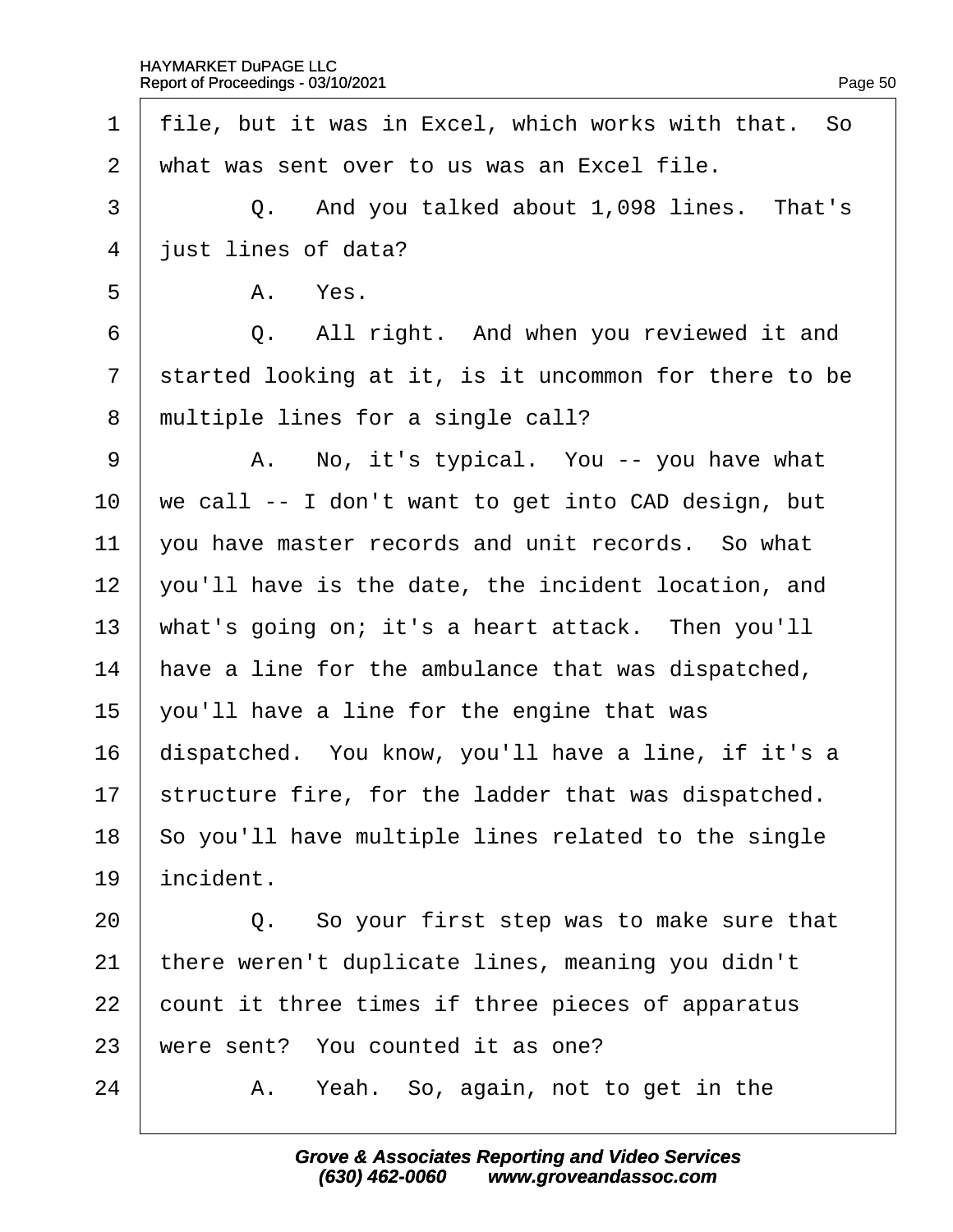| 1              | weeds, in our work we will often look at how many     |
|----------------|-------------------------------------------------------|
| 2              | times a unit responds, you know, how many units you   |
| 3              | send to a single event. But in this case, my first    |
| 4              | question was how many incidents, how many events      |
| 5              | happened at Haymarket Chicago.                        |
| 6              | And so the filtering on a unique                      |
| $\overline{7}$ | incident and then further limiting it only to records |
| 8              | reflecting a unit being assigned, it was that 558.    |
| 9              | Q. Okay. And that 558 number is the total             |
| 10             | times that the City of Chicago had -- EMS had to      |
| 11             | espond to one of the Chicago Haymarket addresses      |
| 12             | based on a 911 call?                                  |
| 13             | A. Yes.                                               |
| 14             | THE REPORTER: Counsel, Mr. DiNolfo, could you         |
| 15             | move closer to your computer when you're speaking?    |
| 16             | MR. DI NOLFO: Absolutely.                             |
| 17             | THE REPORTER: Thank you.                              |
| 18             | MR. DI NOLFO: Is that better?                         |
| 19             | THE REPORTER: Much.                                   |
| 20             | MR. DI NOLFO: Sorry about that.                       |
| 21             | BY MR. DI NOLFO:                                      |
| 22             | Q. All right. So just a couple points I               |
| 23             | want to clarify with you.                             |
| 24             | So does CAD data tell you who needed                  |
|                |                                                       |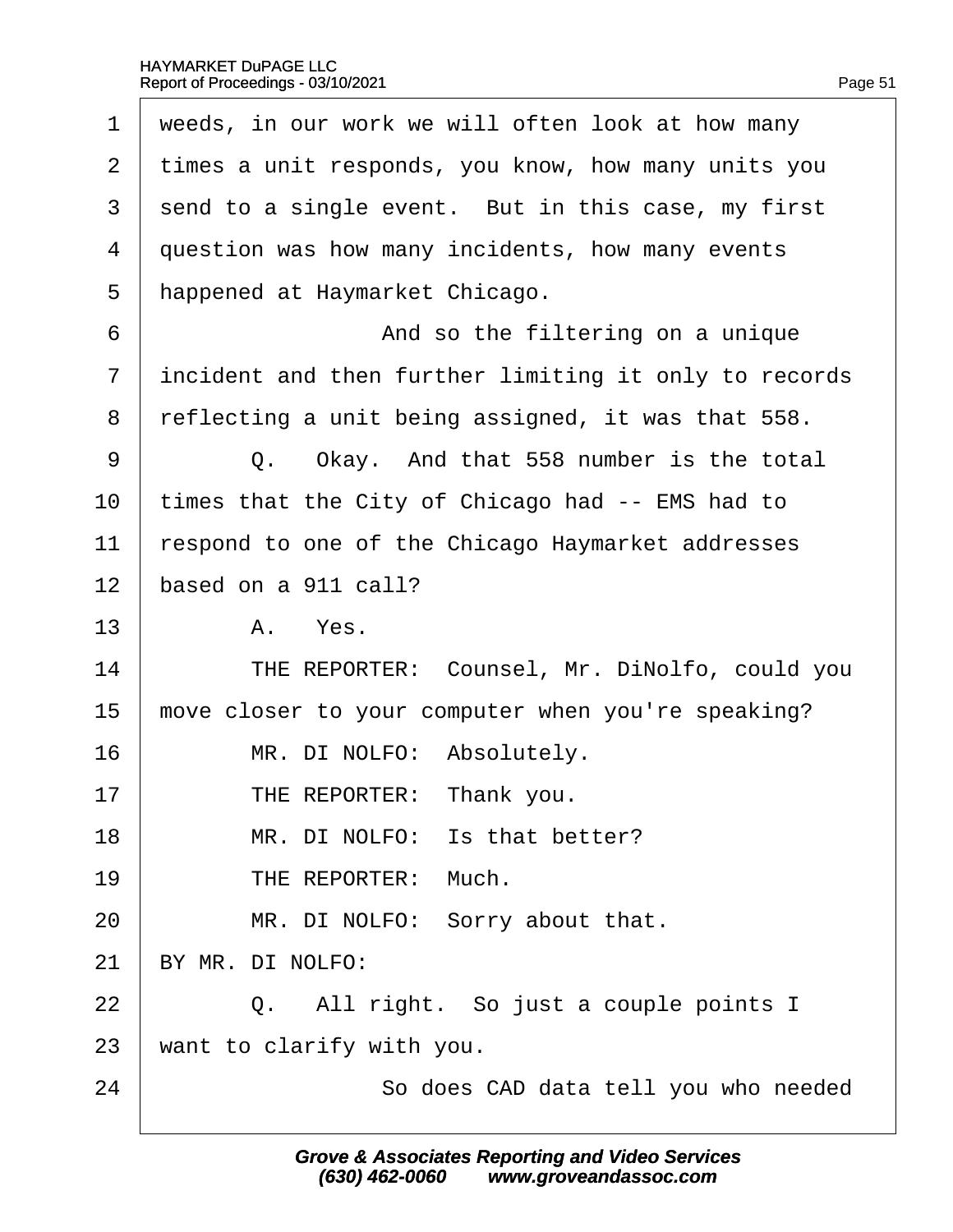1 to be helped?  $2 \mid$  A. You know, it's possible there might be 3 something in notes or something. 4 | No, there's two pieces of 5 information you need: What and where. So CAD will 6 always have to tell you where the emergency is and 7 what the emergency is. 8 **It's possible the caller may say my** 9 husband fell or my wife fell and that may be buried 10 in a note; but, no, CAD has to tell you two things, 11 and that's what you focus on.  $12 \mid$  Q. All right. So the raw data that you 13 received didn't tell you if the person that needed 14 help was a visitor to Haymarket, an employee of 15 Haymarket, a treatment bed patient, a detox patient 16  $\sigma$  or an outpatient? It didn't give you that 17 **information?**  $18$  | A. No, no, none of that information would be 19 in the CAD.  $20$   $\Box$  Q. But the raw -- but the data you got in 21 the CAD did tell you that there was a call to 911 22 where somebody was asking for help and that the 23 address provided for where the help was needed was

24 one of the Haymarket Chicago addresses?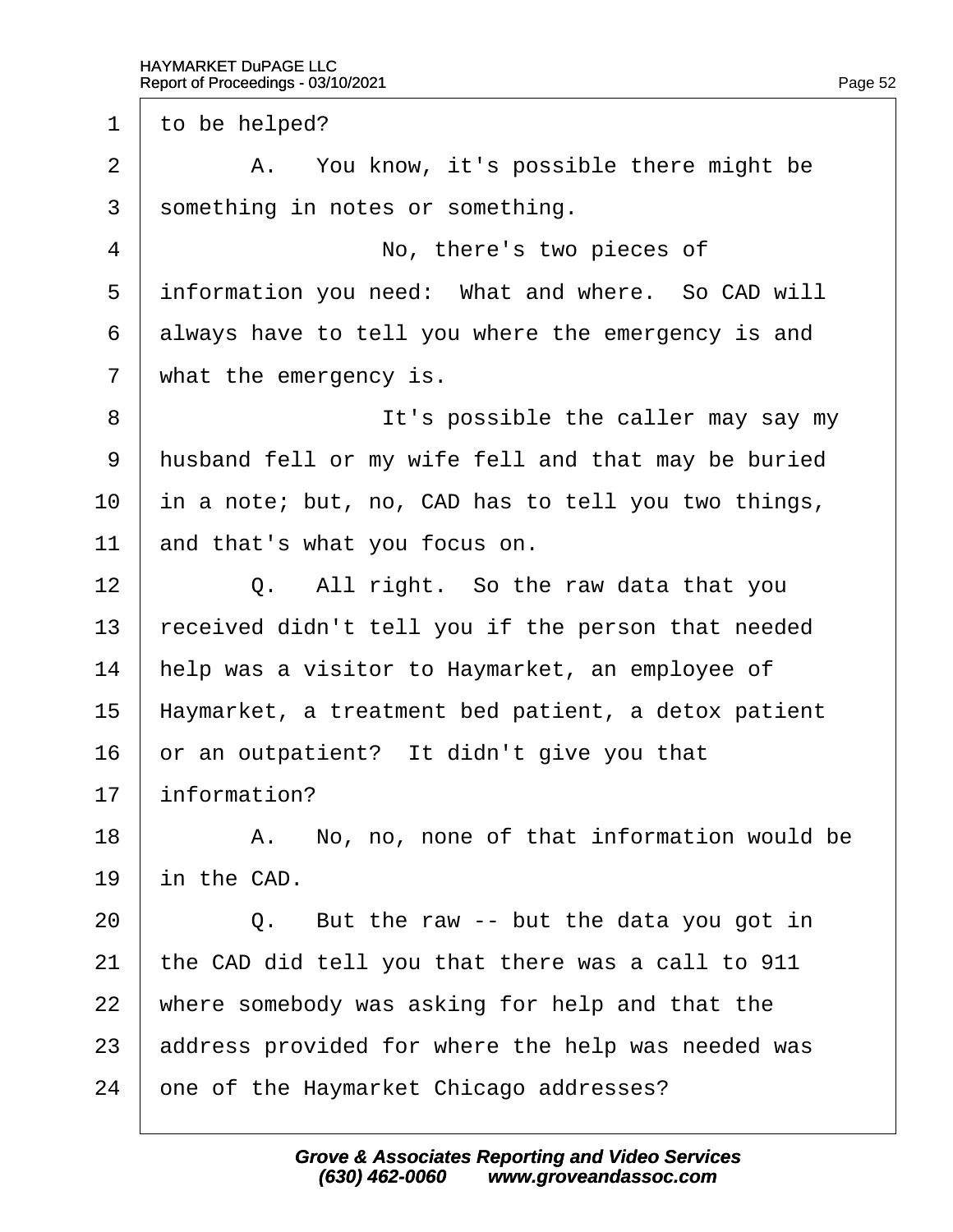| 1              | A. Yes, that's correct.                               |
|----------------|-------------------------------------------------------|
| $\overline{2}$ | Now, Mr. Dominik mentioned a couple times<br>Q.       |
| 3              | in -- during his testimony that one of his faults     |
| 4              | with CAD is it doesn't tell you if there was even a   |
| 5              | patient when you got there, so it's not accurate.     |
| 6              | What's your response to that?                         |
| 7              | A. I can't even begin to count the number of          |
| 8              | times I was sent to a vehicle accident with injuries, |
| 9              | and when I got there, there was no patient.           |
| 10             | It's immaterial whether CAD says                      |
| 11             | that or not. If the -- somebody calls and reports an  |
| 12             | emergency and somebody's injured or may be injured,   |
| 13             | you respond.                                          |
| 14             | Again, that's the difference between                  |
| 15             | forward looking; the CAD data sending you, and then   |
| 16             | once you get there, there may not be a patient. But   |
| 17             | you still have to respond. It's still a demand on     |
| 18             | the -- on the department and on the community.        |
| 19             | Q. And this is going to be an obvious                 |
| 20             | question, but I need to get it into the record: When  |
| 21             | an ambulance or engine are out on a call, are they    |
| 22             | available to handle other calls?                      |
| 23             | A. No, no. I mean, no. They're -- the way             |
| 24             | even CADs works and the way it works, you've got to   |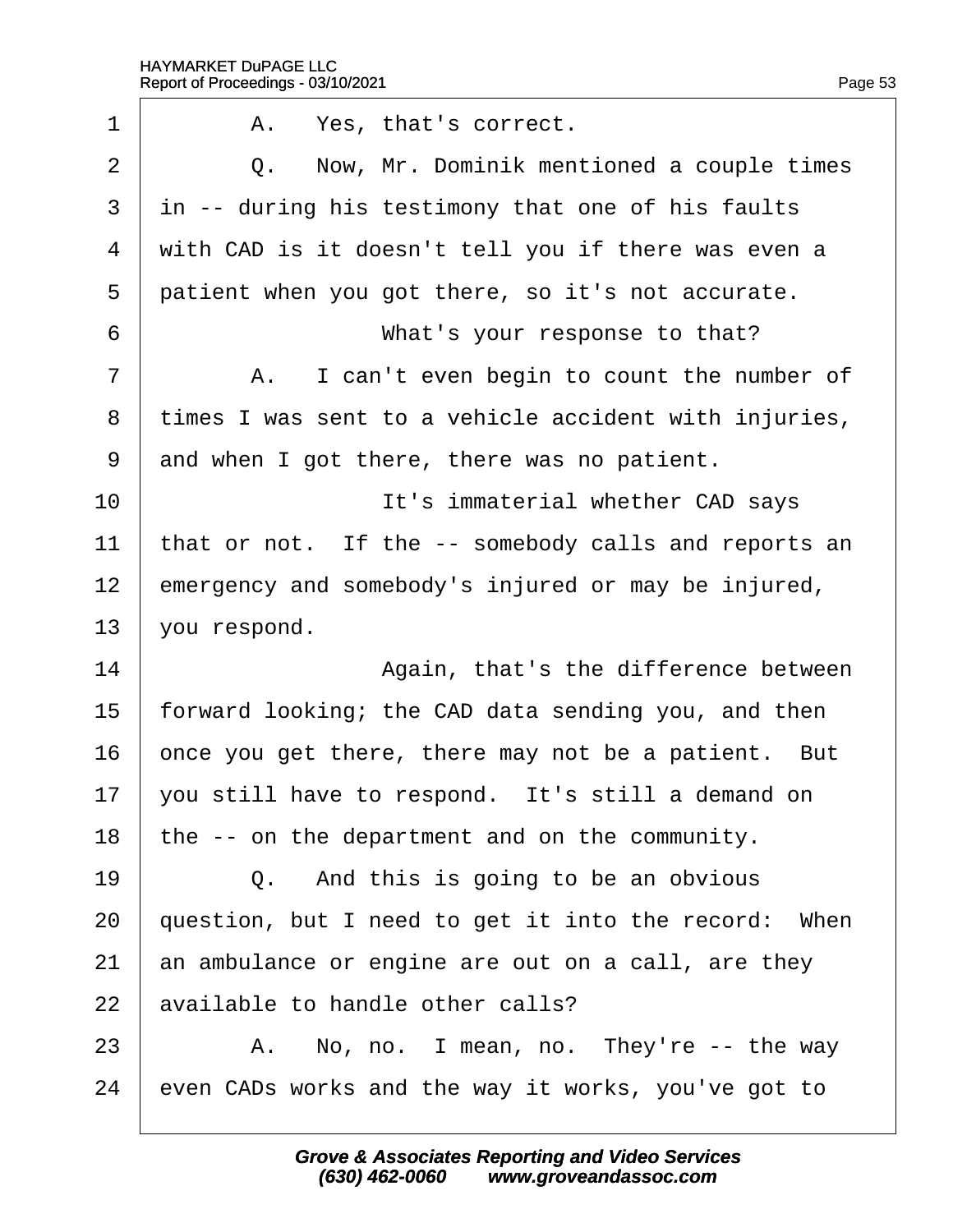| 1  | go assess that first event you were sent to,         |
|----|------------------------------------------------------|
| 2  | determine what's needed, and if you can clear, you   |
| 3  | dan clear yourself for the next call. But you have   |
| 4  | to go handle the first one first.                    |
| 5  | Q. And while you're handling that first call         |
| 6  | first, what happens if another call comes in?        |
| 7  | A. Well, again, this is the planning that            |
| 8  | the chief has to do or the agency has to do, chief,  |
| 9  | police, fire, EMS.                                   |
| 10 | You generally will send a unit from                  |
| 11 | a further -- from a more distant location to try to  |
| 12 | handle the call. You'll have mutual aid agreements   |
| 13 | with other communities, perhaps, and you'll have to  |
| 14 | call them and see if their unit is available and if  |
| 15 | it's available. And if it is, they'll send it. If    |
| 16 | hot, you'll maybe go to the third. But you'll have   |
| 17 | to send -- you'll have to request somebody else to   |
| 18 | espond.                                              |
| 19 | Q. You have to rely on your neighbors and            |
| 20 | their resources?                                     |
| 21 | A. If -- if you don't have multiple                  |
| 22 | resources yourself, yes, you would have to.          |
| 23 | Q. And you understand in Itasca they have            |
| 24 | one ambulance and one engine on the street each day? |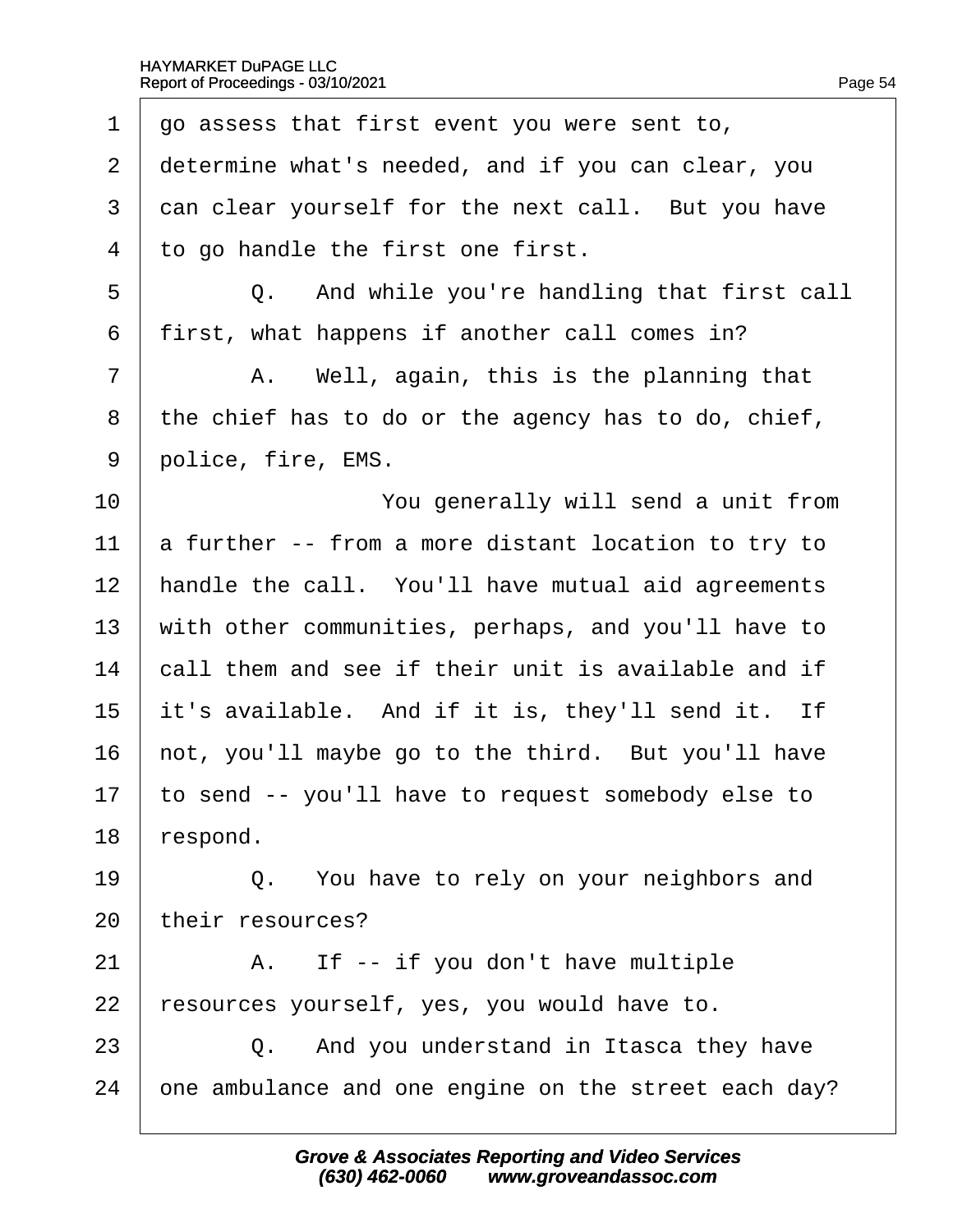| 1              | A. Yes. Yeah, I'm aware of that, yeah.                |
|----------------|-------------------------------------------------------|
| $\overline{2}$ | So they would have to go outside of                   |
| 3              | their organization to get that.                       |
| 4              | Q. Now, circling back to the CAD data, were           |
| 5              | you able to breakdown ALS versus BLS from looking at  |
| 6              | the CAD data?                                         |
| $\overline{7}$ | A. Yeah, actually -- so when you have an              |
| 8              | event and the incident is all over, the radio         |
| 9              | operator will close the event out and they'll show    |
| 10             | what we call a disposition code.                      |
| 11             | In Chicago, it's apparently their                     |
| 12             | practice if it's an advanced life support patient,    |
| 13             | they'll report that. If it's a basic life support     |
| 14             | patient, they'll report that. So there was actually   |
| 15             | a disposition code in the CAD data we were provided,  |
| 16             | and it showed, you know, the count -- I looked at the |
| 17             | count of, I think it was, a -- what was it, 40, 39    |
| 18             | percent -- I think it was 39 percent ALS and 61       |
| 19             | percent BLS was the distribution between ALS and BLS  |
| 20             | calls.                                                |
| 21             | Q. So my first question off of that is, the           |
| 22             | determination whether something is ALS or BLS, is     |
| 23             | that after you make contact with the patient and      |
| 24             | perform an exam and find out what going on?           |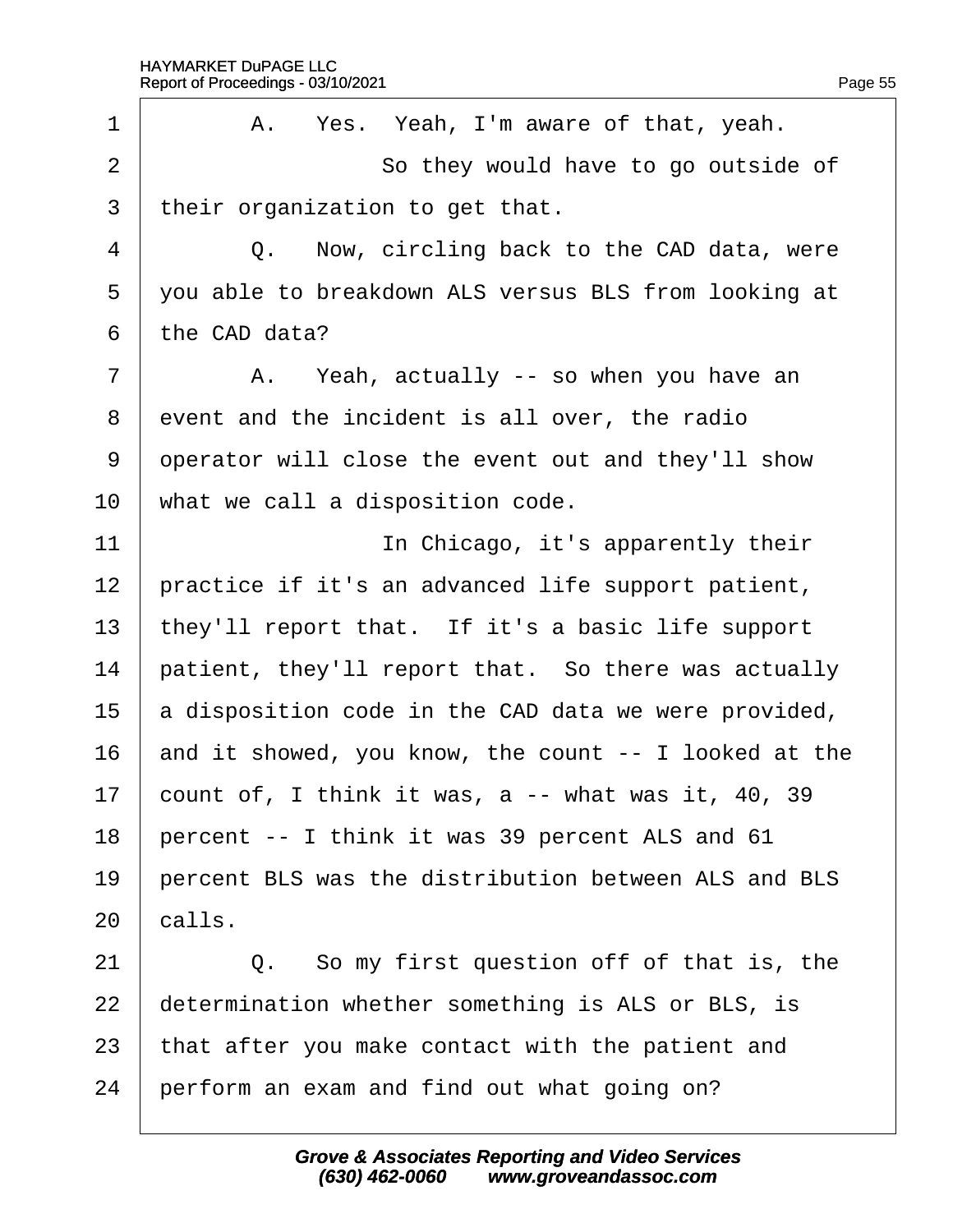| 1              | A. Oh, yeah. Yes, yes. You have to -- you            |
|----------------|------------------------------------------------------|
| 2              | have to have the patient in front of you. That's     |
| 3              | something that you can't really do on the phone. I   |
| 4              | mean, you may have a good idea if they're saying     |
| 5              | they're not breathing and turning blue, but you have |
| 6              | to sit there and make patient contact to do that.    |
| $\overline{7}$ | Q. So for purposes of determining impact and         |
| 8              | a need to respond, does it make a different whether  |
| 9              | the call turns out to be ALS or BLS?                 |
| 10             | A. Not in the case of Itasca that I'm aware          |
| 11             | of. Not in the case, apparently, of Chicago.         |
| 12             | I mean, you send the resources.                      |
| 13             | tasca, their -- their response protocol is they send |
| 14             | both the engine and ambulance to all calls. So, no,  |
| 15             | for them there's no difference.                      |
| 16             | Bottom line is if somebody calls 911 in<br>Q.        |
| 17             | tasca, they're going to get the engine and the       |
| 18             | ambulance responding?                                |
| 19             | A. Yes.                                              |
| 20             | Q. All right.                                        |
| 21             | A. That's -- that's my understanding from            |
| 22             | the chief, yes.                                      |
| 23             | Q. Now, is EMS call volume constant or               |
| 24             | consistent throughout the day?                       |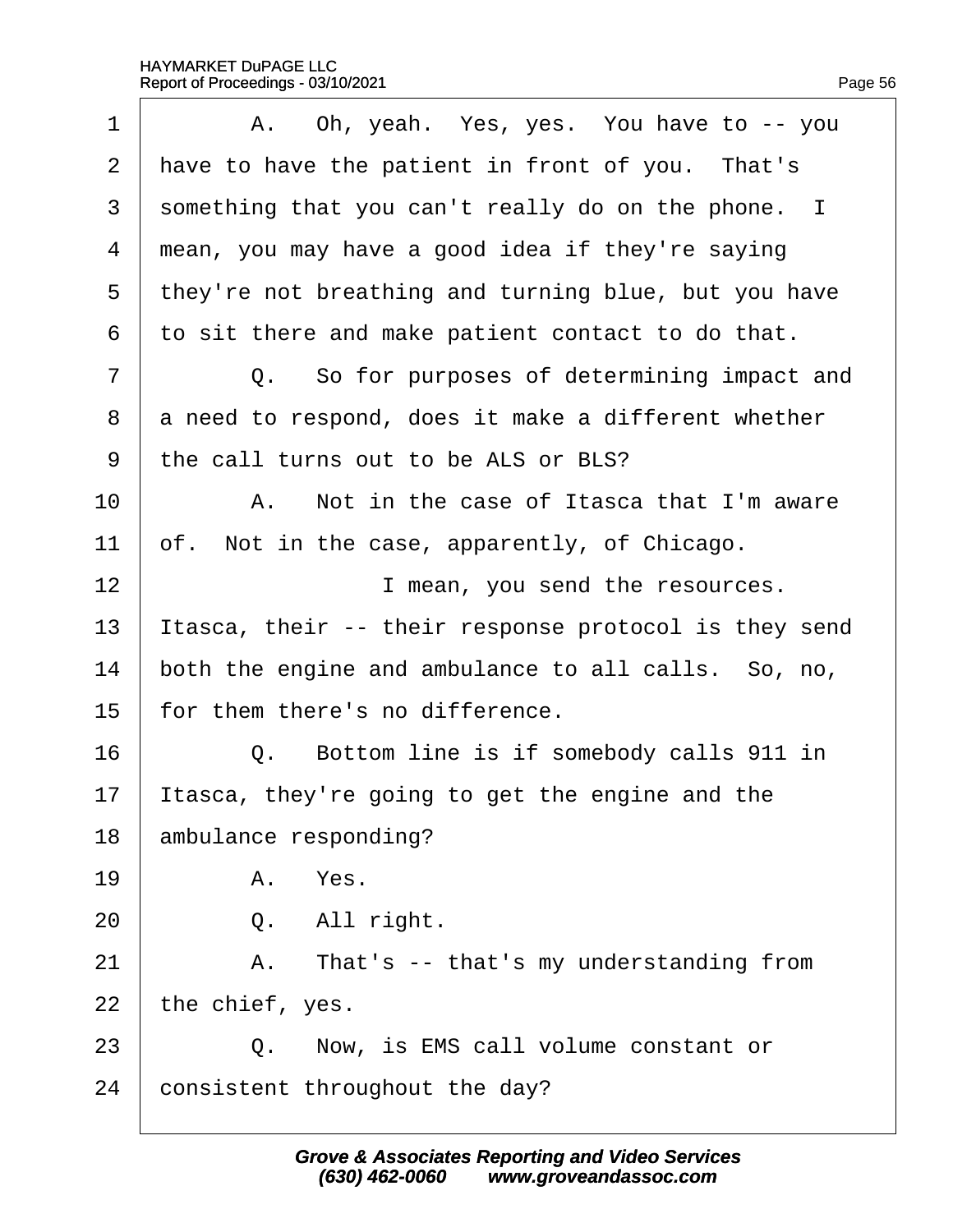| 1                        | A. Oh, no. All call types pretty much --              |
|--------------------------|-------------------------------------------------------|
| $\overline{2}$           | it's what we call a temporal distribution. So you     |
| 3                        | will see a pattern of calls that fluctuate by hour of |
| $\overline{\mathcal{A}}$ | day. And we usually break that down in our reports.   |
| 5                        | Q. And what does the national average or              |
| 6                        | national data show as it pertains to the call         |
| 7                        | fluctuation over a 24-hour period?                    |
| 8                        | A. Yeah, so usually the way I say it, and             |
| 9                        | I'm almost always just within an hour or two, if you  |
| 10                       | look at 4:00 o'clock in the morning and then you look |
| 11                       | at 4:00 o'clock in the afternoon, the call volume is  |
| 12                       | going to be four times greater.                       |
| 13                       | At 4:00 a.m., middle of the night,                    |
| 14                       | it drops off, bottoms out, 2:00, 3:00, 4:00 in the    |
| 15                       | morning. About 6:00, 7:00, 8:00 as people get up,     |
| 16                       | start going to work, call volume goes up. It peaks    |
| 17                       | generally somewhere between 1:00 o'clock, 4:00        |
| 18                       | b'clock, 5:00 o'clock in the afternoon, kind of hangs |
| 19                       | there. 9:00, 10:00, 11:00 at night, drops back off    |
| 20                       | again, and the pattern repeats.                       |
| 21                       | So the call volume is fourfold                        |
| 22                       | difference during the daytime than at nighttime.      |
| 23                       | Q. And with increase in calls during                  |
| 24                       | daytime's hours, what's the risk associated with that |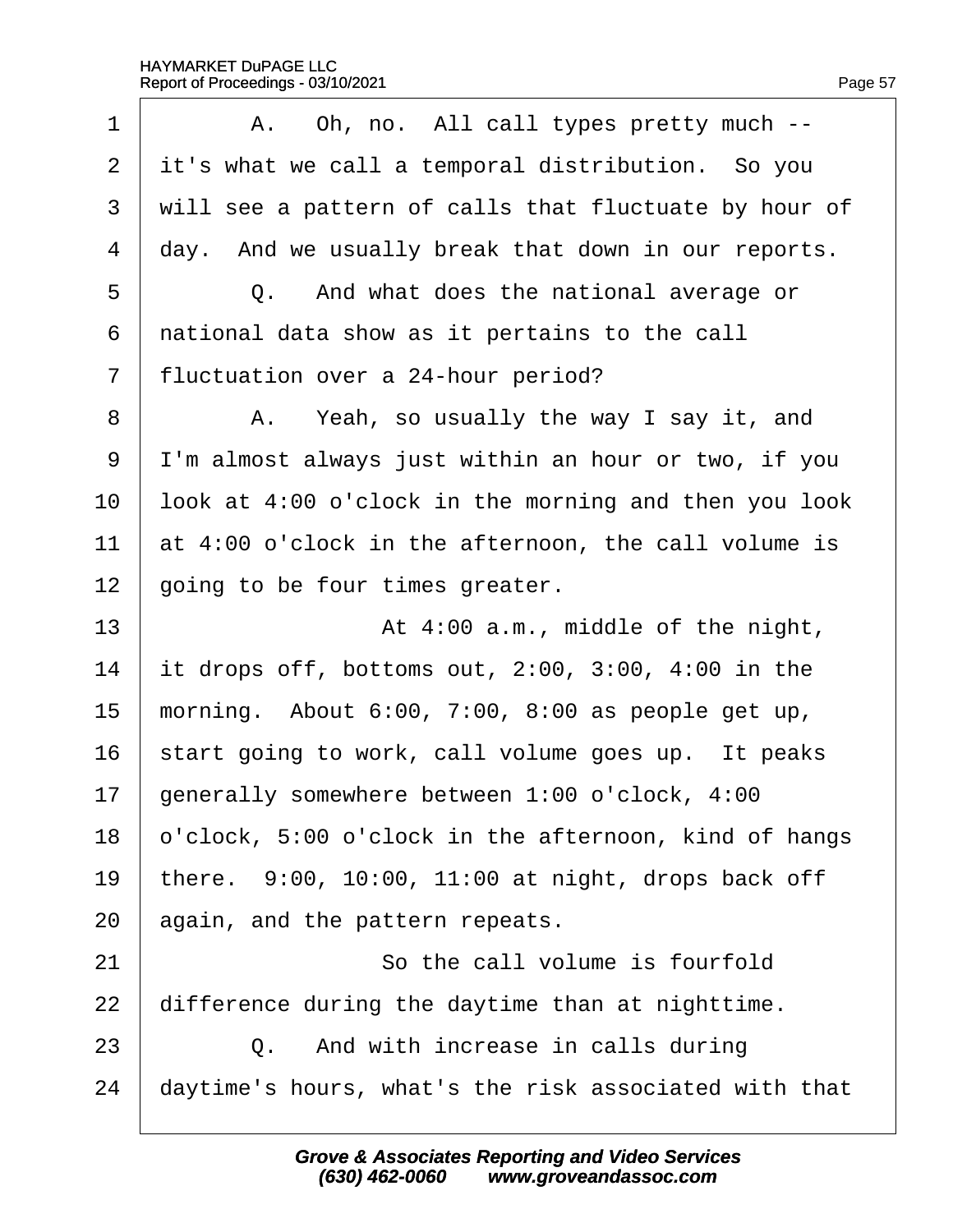| $\mathbf 1$    | as it pertains to the services available?             |
|----------------|-------------------------------------------------------|
| 2              | A. Well, that's one of the challenges for             |
| 3              | fire and EMS services, in particular, because that    |
| 4              | temporal demand fluctuates. So what happens is when   |
| 5              | you have more calls, assuming you have the same       |
| 6              | resources, then you have more calls competing for     |
| $\overline{7}$ | that resource or for those limited resources.         |
| 8              | So the likelihood of having                           |
| 9              | doncurrent calls -- and I mentioned this at the       |
| 10             | beginning; one of my challenges in the analysis is    |
| 11             | they didn't address concurrency -- your concurrency   |
| 12             | will go up. You'll have -- you'll be at one           |
| 13             | location, and then Mrs. Smith will call with an       |
| 14             | emergency for her husband or something. And, you      |
| 15             | know, the probability of being tied up on another     |
| 16             | call will be higher during those peak hours.          |
| 17             | Q. So when you shared with us that the call           |
| 18             | volume kind of has this temporal approach where it    |
| 19             | seems to spike during the day, from the CAD data that |
| 20             | you received for EMS calls at Chicago Haymarket, were |
| 21             | you able to determine if that trend holds true for    |
| 22             | Chicago Haymarket?                                    |
| 23             | A. Yes --                                             |
| 24             | And, I'm going have Mo -- wait, wait.<br>Q.           |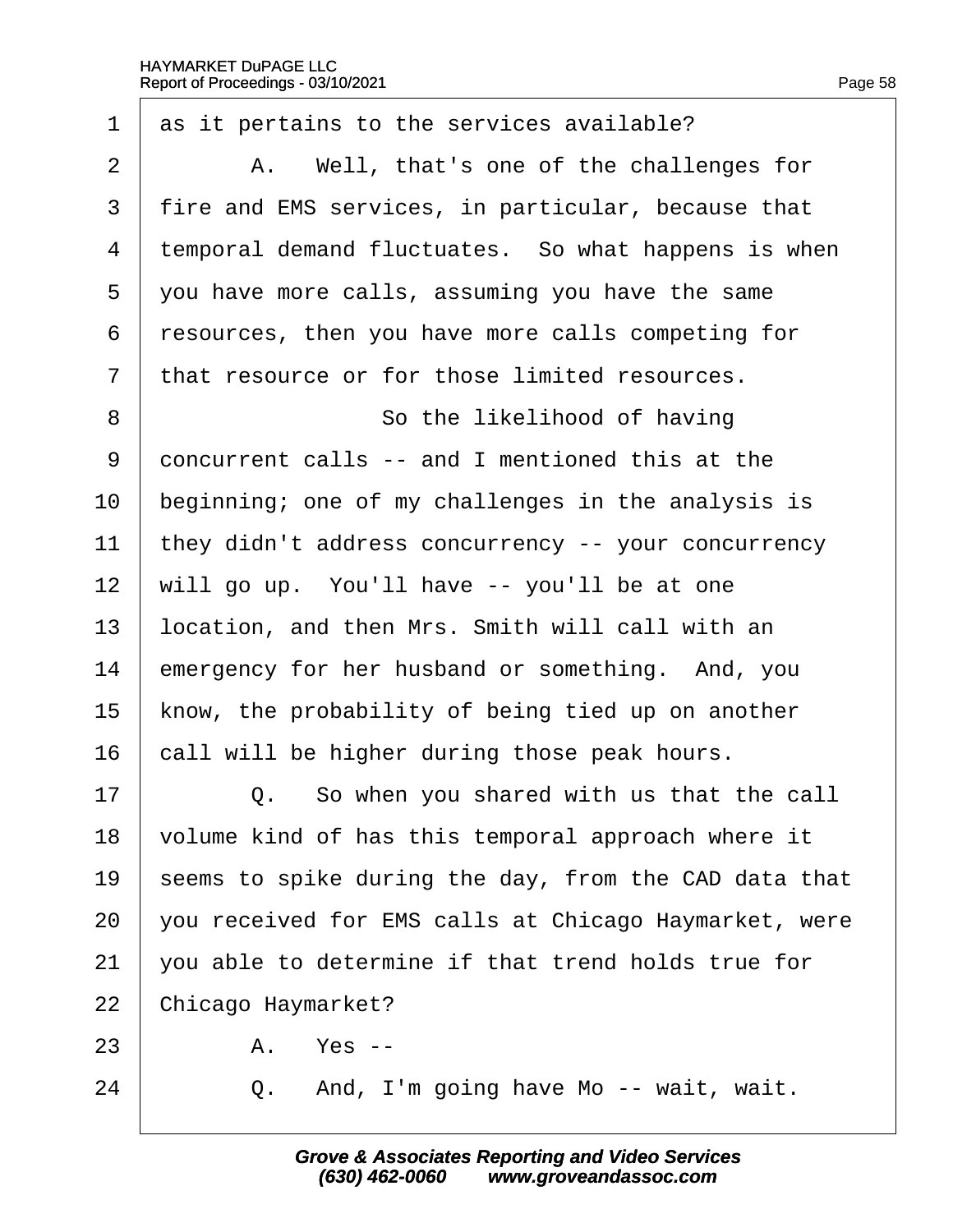| 1              | I'm going to interrupt. I'm to have Mo go to page 7  |
|----------------|------------------------------------------------------|
| $\overline{2}$ | of the report.                                       |
| 3              | A. I was just going to say, I just found             |
| 4              | that.                                                |
| 5              | MR. DI NOLFO: And it's actually going to be          |
| 6              | page 8 of the PDF, Mo.                               |
| $\overline{7}$ | (Document displayed via Zoom.)                       |
| 8              | MR. DI NOLFO: There you go. Right there.             |
| 9              | Perfect. Thank you.                                  |
| 10             | THE WITNESS: That's it, yeah.                        |
| 11             | BY MR. DI NOLFO:                                     |
| 12             | Q. I'm going to direct you to Chart 7 -- I'm         |
| 13             | sorry, page 7, Figure 1, which is the "Calls by Hour |
| 14             | of Day."                                             |
| 15             | Do you see that?                                     |
| 16             | A. Yes.                                              |
| 17             | All right. And, first off, what data did<br>Q.       |
| 18             | you use to generate that?                            |
| 19             | A. So I'm looking at the figure -- excuse            |
| 20             | me. These were EMS calls by hour of the day for the  |
| 21             | Haymarket Chicago facility.                          |
| 22             | Q. Okay. And from looking at your chart,             |
| 23             | what do you take away from analyzing the CAD data    |
| 24             | for EMS for Haymarket Chicago?                       |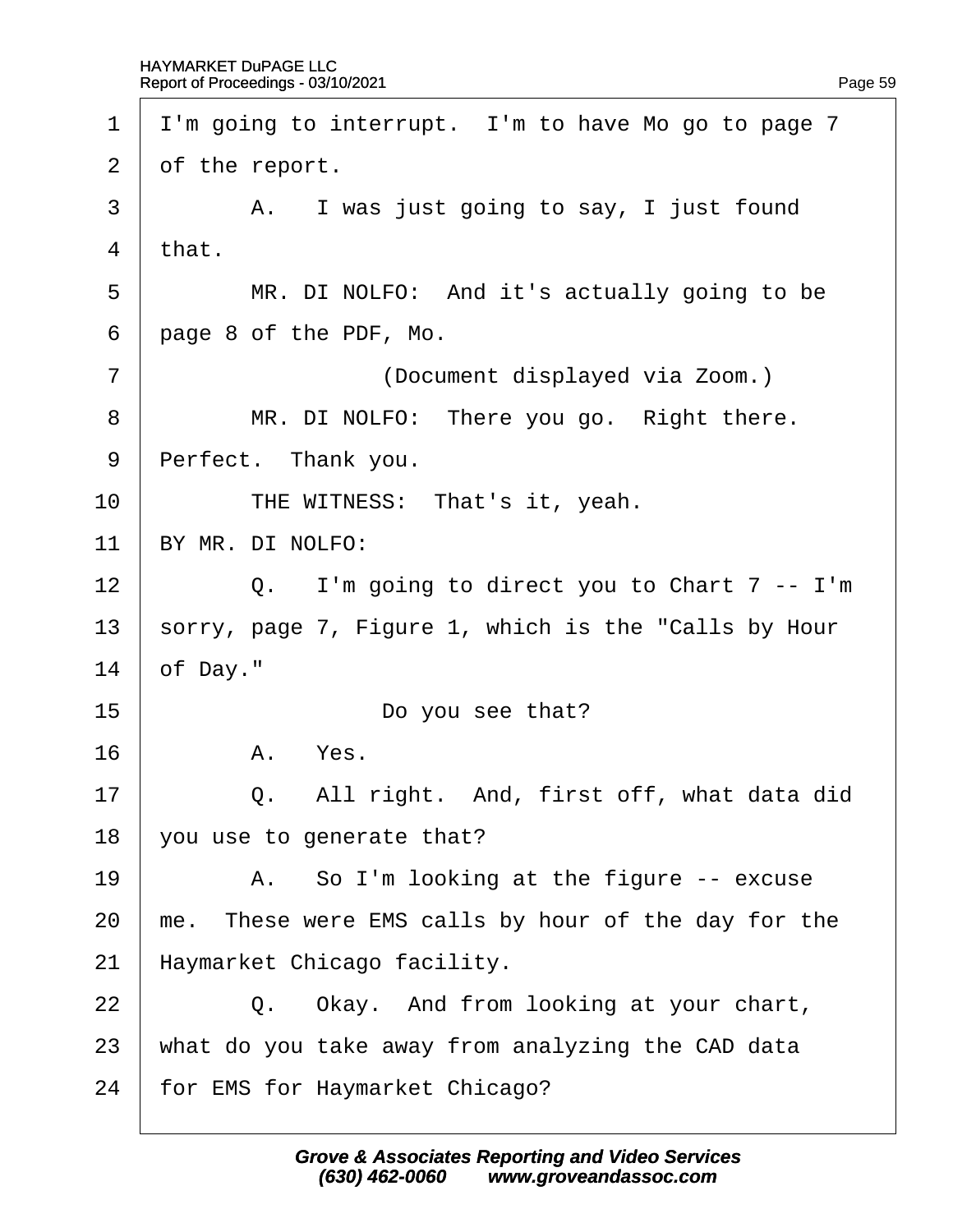| 1              | A. It follows the pattern I've seen hundreds          |
|----------------|-------------------------------------------------------|
| $\overline{2}$ | of times.                                             |
| 3              | Again, as I said, and I alluded to                    |
| 4              | this, if you look at 4:00 o'clock -- and so this is a |
| 5              | 24-hour clock. It's military time.                    |
| 6              | If you look at the 4 going along the                  |
| 7              | bottom, the horizontal line, you look at 4:00 a.m.,   |
| 8              | I'm just going to -- it looks like that's about eight |
| 9              | dalls. And if you go to 4:00 o'clock in the           |
| 10             | afternoon, which is the 16, the vertical bar that's   |
| 11             | under 16, 1600 hours, it's about eight in the         |
| 12             | after -- I mean in the morning, and there it's 44, it |
| 13             | looks like. So maybe even a little greater than four  |
| 14             | times the volume. Just                                |
| 15             | Q. And --                                             |
| 16             | A. It's a typical pattern.                            |
| 17             | Q.<br>I got you.                                      |
| 18             | And during your time in the fire                      |
| 19             | service, as a city manager, it's your understanding   |
| 20             | that populations in -- in towns increase during the   |
| 21             | day and decrease at night as people go to and from    |
| 22             | work?                                                 |
| 23             | A. Yeah, it depends on a whether it's what            |
| 24             | we refer to as a bedroom community.                   |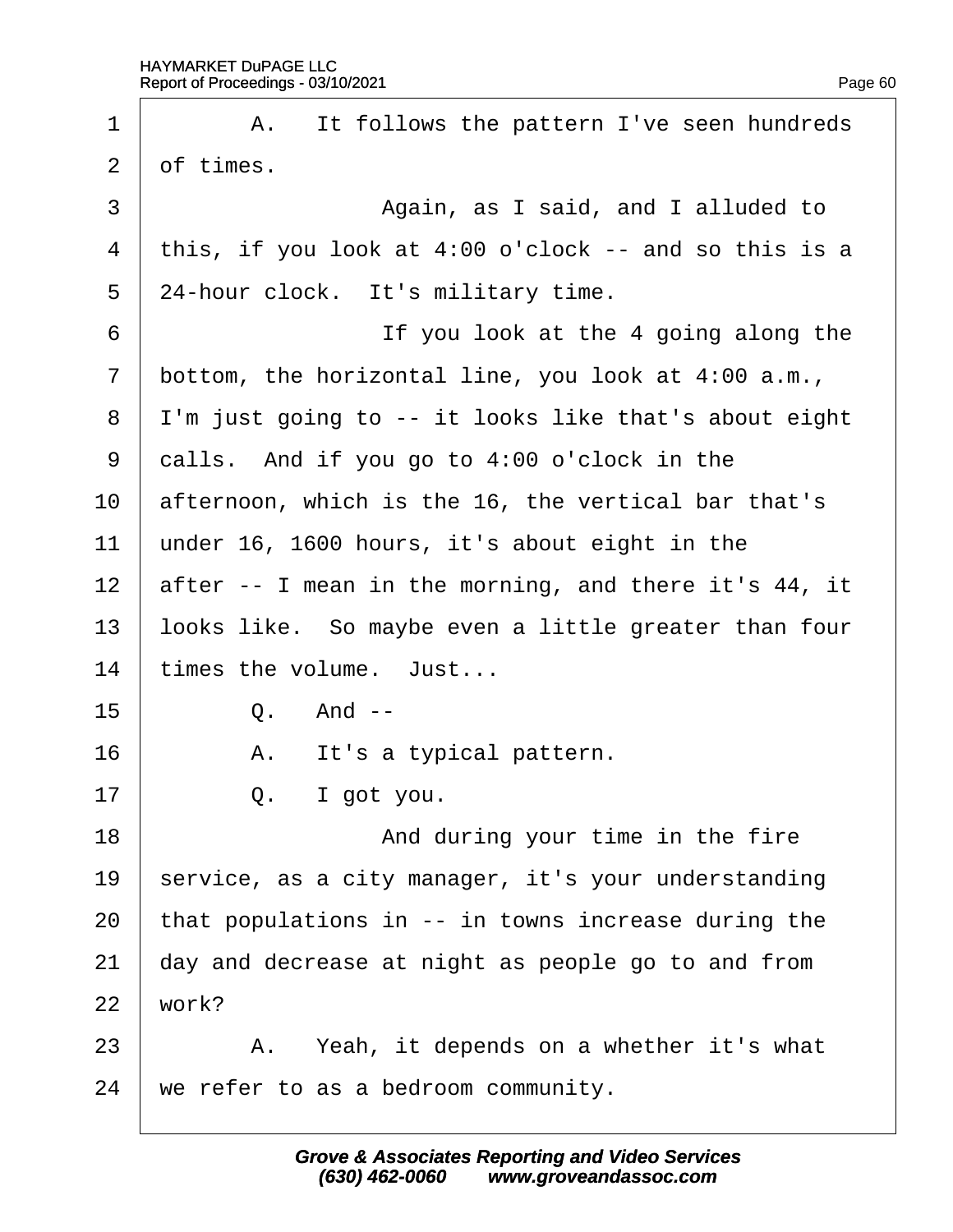| 1              | So certain communities have                          |
|----------------|------------------------------------------------------|
| $\overline{2}$ | dommercial districts, they'll have office parks or   |
| 3              | office complexes, they'll have institutional,        |
| 4              | manufacturing facilities, things of that nature. So  |
| 5              | they generally will have people inflow, and the      |
| 6              | bedroom communities will kind of empty out as people |
| $\overline{7}$ | go to work. And then the pattern reverses itself at  |
| 8              | nighttime.                                           |
| 9              | Q. And do you have any reason to doubt that          |
| 10             | given the setup out at Itasca that their population  |
| 11             | increases during the day given their industry and    |
| 12             | office parks and the like that you're aware of?      |
| 13             | A. Yeah, I mean the ones that I'm aware              |
| 14             | of -- and it's been a few years, but, no, I know     |
| 15             | tasca's got the interstates, the toll roads, the     |
| 16             | commercial parks, the manufacturing, the commercial  |
| 17             | business environment. Yeah, it's -- I would expect   |
| 18             | there'd be a net inflow during the daytime.          |
| 19             | Q. And just as kind of a -- Mo, could you            |
| 20             | just scroll down a little bit.                       |
| 21             | As a little bit of a side question                   |
| 22             | here, Mr. Moeller, did the Chicago CAD data indicate |
| 23             | the number of units assigned for a call?             |
| 24             | A. Yes, it did. Table 2 reflects that.               |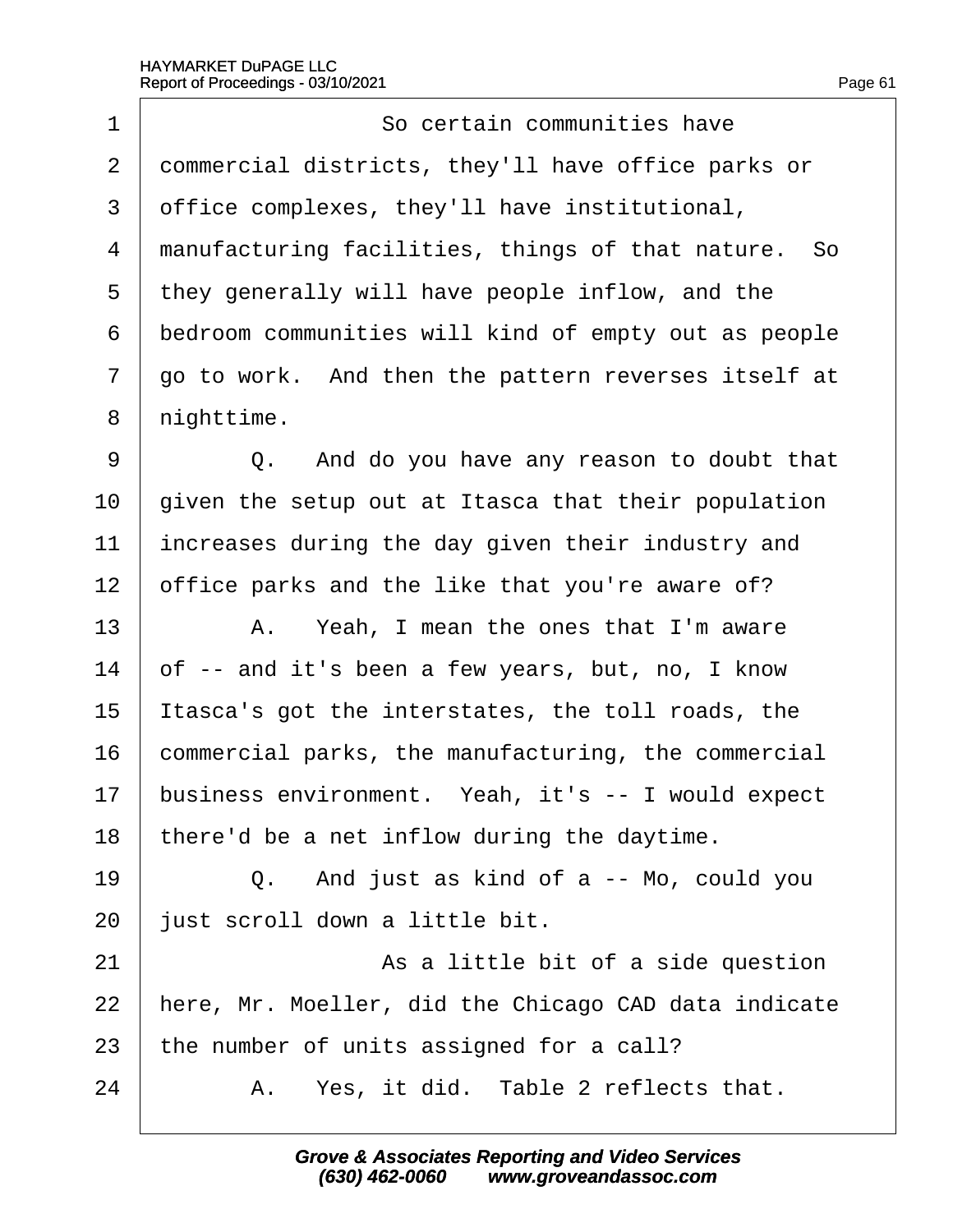| 1  | Again, not every record had clear                     |
|----|-------------------------------------------------------|
| 2  | enough data, so -- but there was over half the calls  |
| 3  | at Haymarket Chicago, they assigned two or more units |
| 4  | to go to that call.                                   |
| 5  | Q. And I think we touched on this. You're             |
| 6  | understanding of the response model for Itasca Fire   |
| 7  | Protection District is a two-unit response?           |
| 8  | A. Yes, that's what the chief indicated to            |
| 9  | me, yes.                                              |
| 10 | MR. DI NOLFO: Mo, could you go to the next            |
| 11 | page for me, please.                                  |
| 12 | We've been going about an hour,                       |
| 13 | Mr. Chairman. Is it a good time for a break, or -- I  |
| 14 | can keep going, if you want.                          |
| 15 | CHAIRMAN DALY: I mean, I'm good with 8:00             |
| 16 | b'clock or 8:30, Whatever you choose.                 |
| 17 | MR. DI NOLFO: Yep.                                    |
| 18 | CHAIRMAN DALY: It's your witness.                     |
| 19 | MR. DI NOLFO: I'll be done before 8:30, so --         |
| 20 | CHAIRMAN DALY: Yeah, keep going, then.                |
| 21 | MR. DI NOLFO: -- I'll keep going, then.               |
| 22 | BY MR. DI NOLFO:                                      |
| 23 | Q. If we go to page 8 of your report and we           |
| 24 | look at the Table 3, can you explain to the           |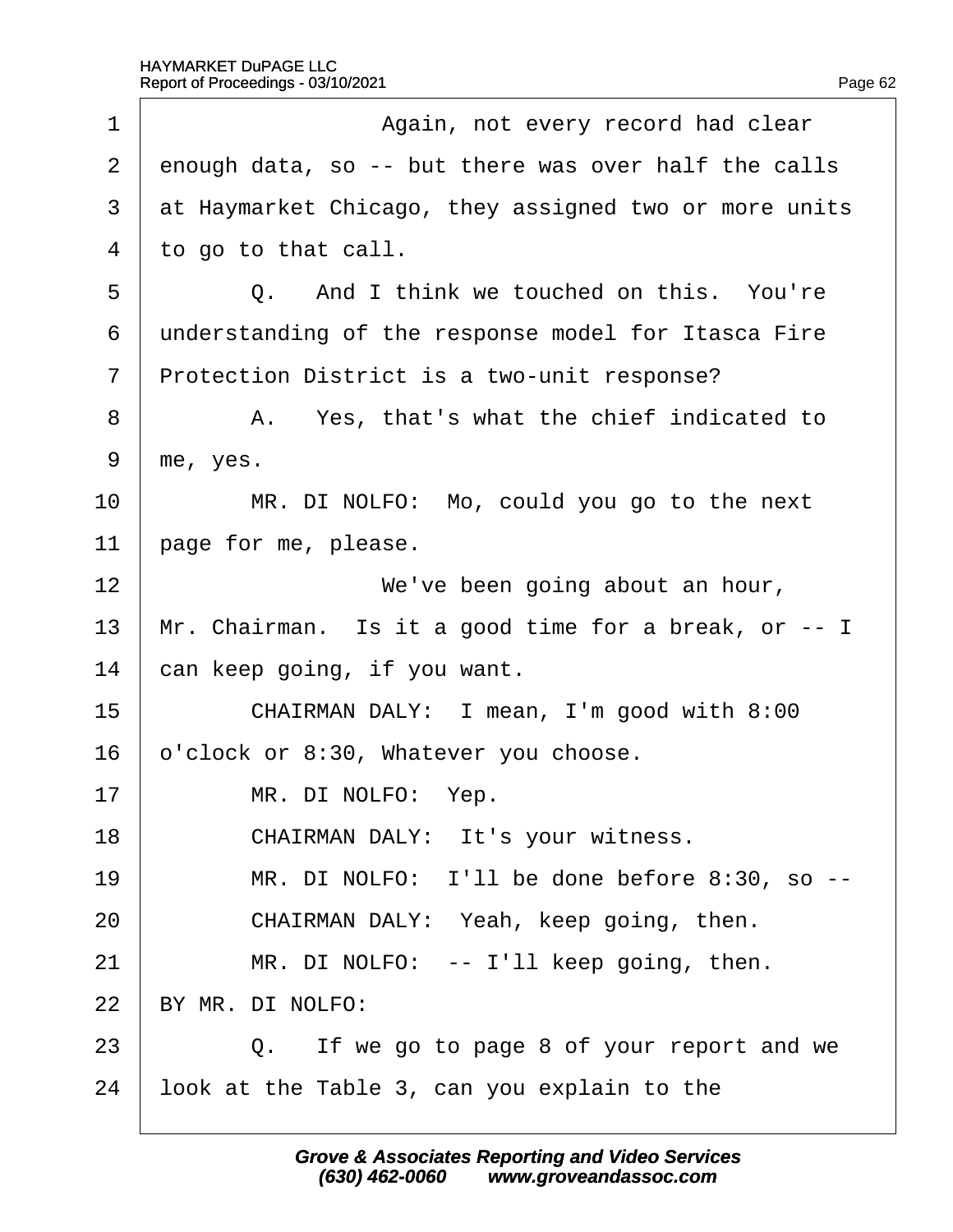| 1              | Commission your figures there?                        |
|----------------|-------------------------------------------------------|
| 2              | A. Sure. So this was to look at the                   |
| 3              | veracity of the Polaris analysis and compare it to    |
| 4              | what actually happened in Haymarket Chicago.          |
| 5              | So as I indicated before earlier up                   |
| 6              | in Table 1, Polaris had gone through and calculated   |
| $\overline{7}$ | the rate at which calls were needed per bed based on  |
| 8              | their analysis. And so using their analysis, using    |
| 9              | their numbers, which is the Polaris bed ratio, for    |
| 10             | example, treatment beds, .56, Chicago Haymarket,      |
| 11             | Chicago has 184, so I would expect 103 calls. And     |
| 12             | then recovery beds, detox beds.                       |
| 13             | Based on the Polaris methodology, if                  |
| 14             | took exactly what they did and we weren't talking     |
| 15             | about -- we weren't talking the Itasca -- the         |
| 16             | proposed Itasca project, Haymarket DuPage, but we     |
| 17             | apply it to Haymarket Chicago, their methodology says |
| 18             | there will be 132 calls there. Actually, they would   |
| 19             | have backed out all the BLS, so their number would be |
| 20             | much less, But I just -- that's their base analysis.  |
| 21             | When you look at the records of what                  |
| 22             | actually happened, it was 558. So that to me is a     |
| 23             | gut check that the methodology they applied           |
| 24             | significantly underestimated the impact.              |
|                |                                                       |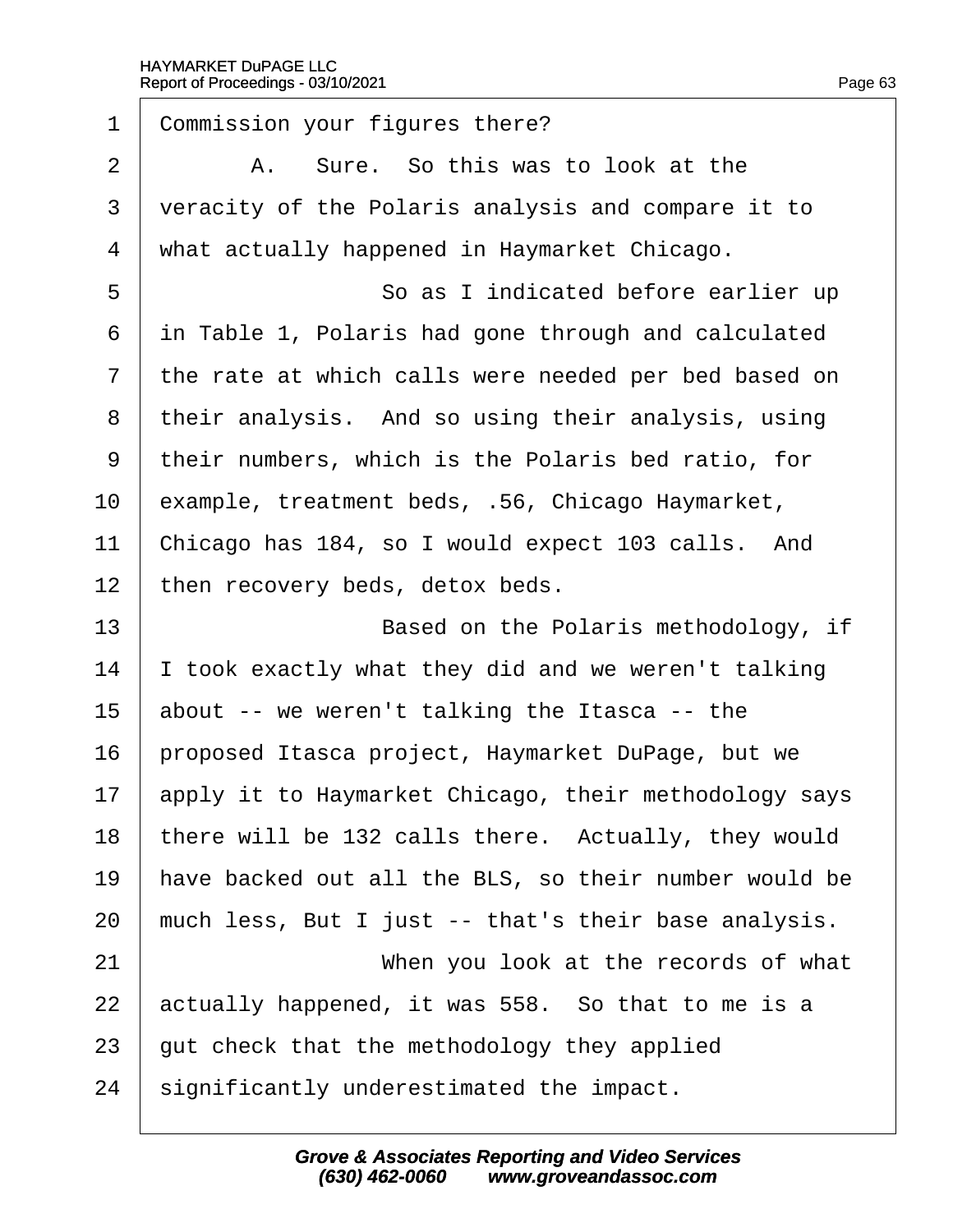| 1              | And the model to use for that is the                  |
|----------------|-------------------------------------------------------|
| $\overline{2}$ | Haymarket Chicago. Applying their methodology to      |
| 3              | Haymarket Chicago, they significantly underestimated, |
| 4              | fourfold, the demand, the Haymarket Chicago demands.  |
| 5              | Q. So in your opinion is the Haymarket                |
| 6              | Chicago CAD data the best indicator or the best data  |
| 7              | source to use to help you compute the potential call  |
| 8              | Volume for the Haymarket DuPage facility?             |
| 9              | In this particular case, Haymarket<br>A.              |
| 10             | Chicago is the same organization, the same            |
| 11             | institution that is proposing the project in Itasca.  |
| 12             | It would be foolish, in my mind, to ignore a similar  |
| 13             | project providing similar services run by the same    |
| 14             | entity and not consider that data as the most         |
| 15             | reliable.                                             |
| 16             | Q. So taking the most reliable data, that             |
| 17             | s, the CAD data from Haymarket Chicago, and applying  |
| 18             | it to Polaris's methodology, which I know you take    |
| 19             | ssue with, they underestimated -- they came up with   |
| 20             | oughly 132.                                           |
| 21             | That is almost five times less than                   |
| 22             | the actual call volume; right?                        |
| 23             | A. Yes. And I'm being -- just to be clear,            |
| 24             | 'm being a little generous here, because actually     |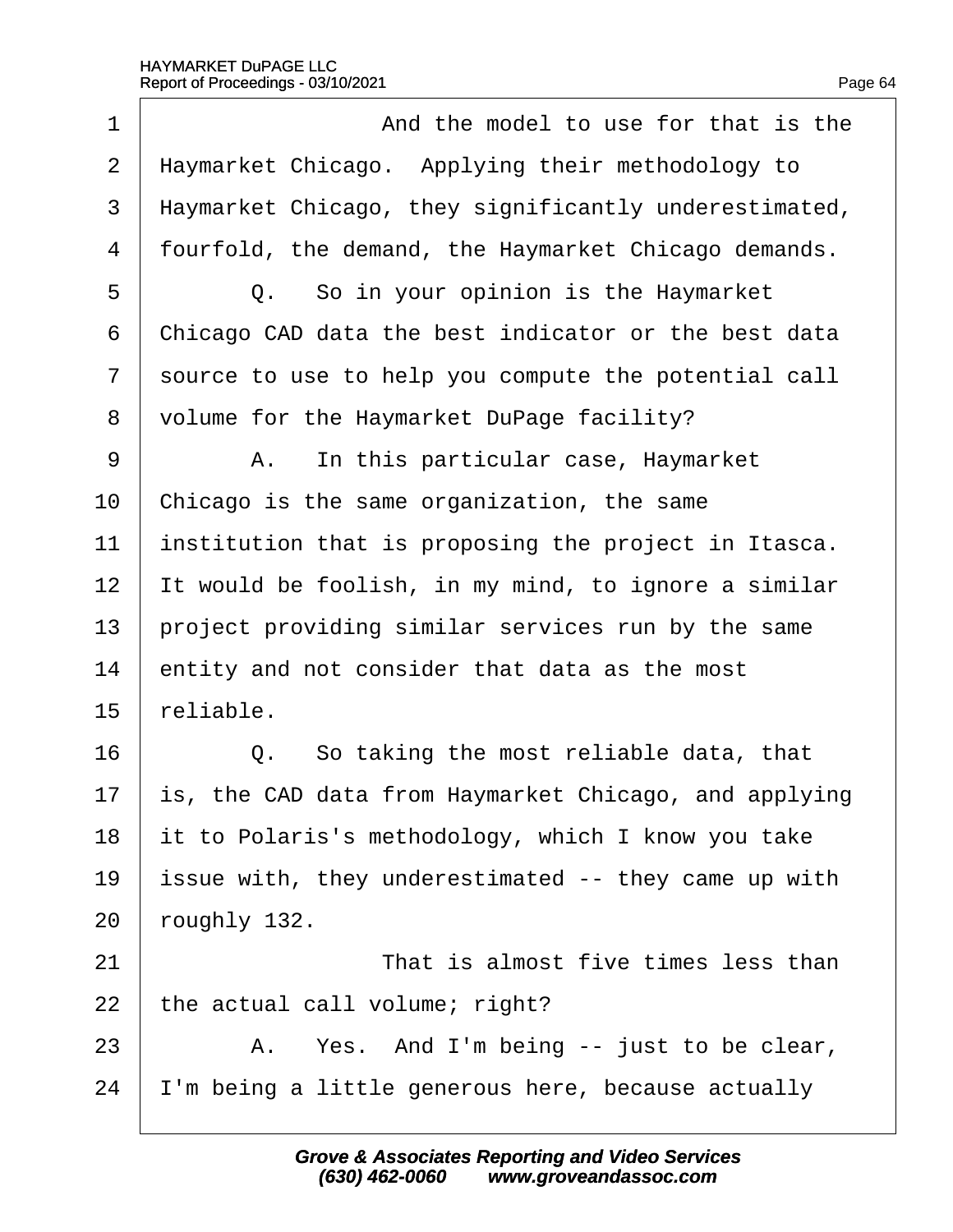#### HAYMARKET DuPAGE LLC Report of Proceedings - 03/10/2021  $\overline{a}$

| $\mathbf 1$    | the full Polaris methodology would have backed out    |
|----------------|-------------------------------------------------------|
| 2              | all the BLS calls. That 132 number would be smaller.  |
| 3              | I rejected that assumption, so I                      |
| 4              | left it in. And even -- even though I did that, gave  |
| 5              | them the benefit of the doubt on that assumption,     |
| 6              | it's still at least -- I think it's about fourfold    |
| $\overline{7}$ | less than what actually occurred.                     |
| 8              | Q. All right. So using the 588 number --              |
| 9              | and if you can just scroll down a little bit, Mo, I'd |
| 10             | appreciate it -- did you do some calculations to try  |
| 11             | to determine what the actual demand would be for the  |
| 12             | proposed project here in Itasca?                      |
| 13             | A. Yeah. So the Itasca project has a                  |
| 14             | slightly different mix, and it's got a smaller number |
| 15             | of beds. So where the Chicago project has 353 beds,   |
| 16             | Haymarket DuPage is proposed at 240 beds.             |
| 17             | So where the Polaris report said                      |
| 18             | there would be 19 calls at Haymarket DuPage, again,   |
| 19             | we applied that methodology, but we assumed all       |
| 20             | medical calls, ALS and BLS. And so the calculated     |
| 21             | rate that would happen at Haymarket DuPage would be   |
| 22             | 379 calls, is our calculation.                        |
| 23             | Q. So about 360 more calls than Mr. Dominik           |
| 24             | testified to?                                         |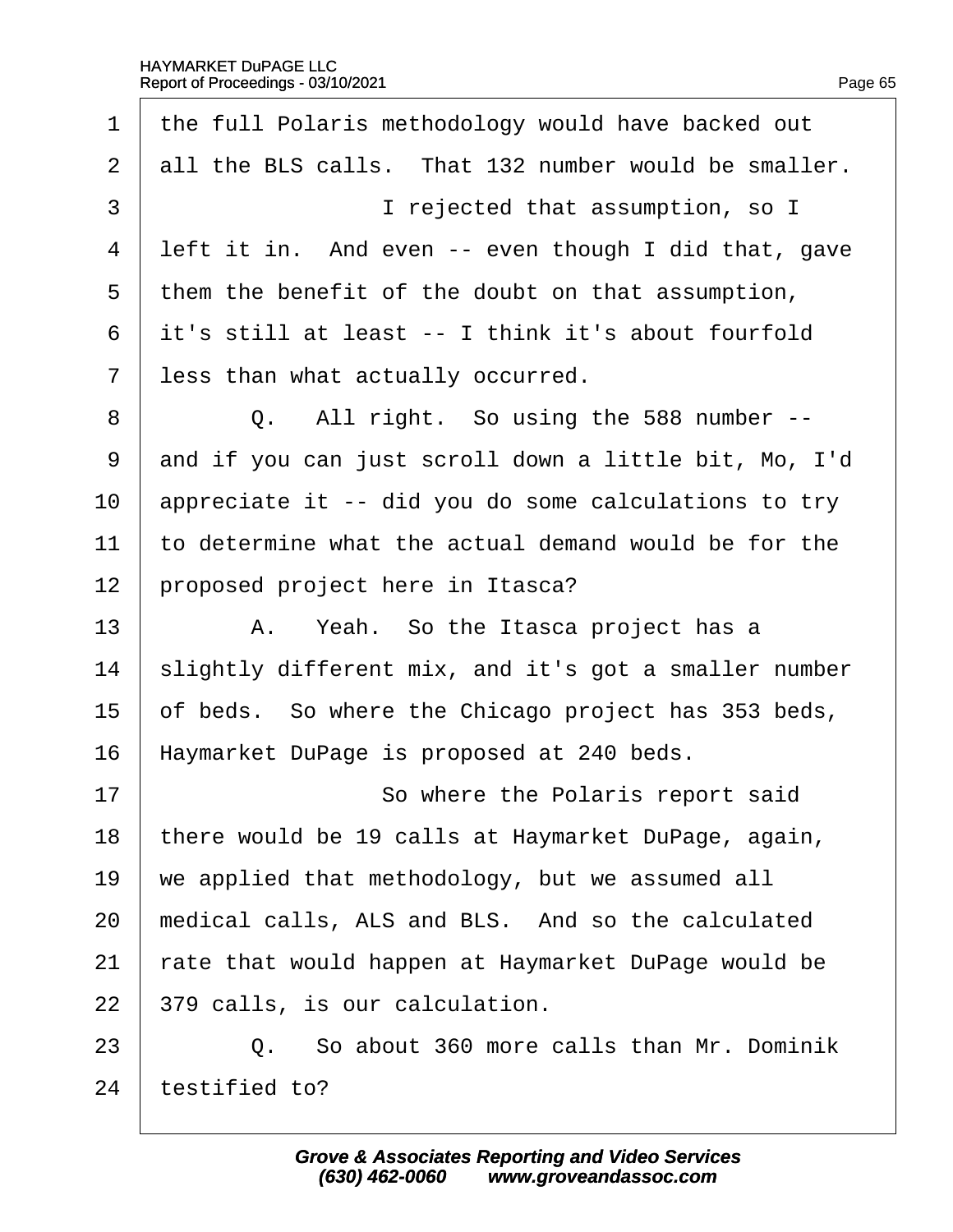| 1              | A. Exactly 360 more calls than that outlined          |  |
|----------------|-------------------------------------------------------|--|
| 2              | in the Polaris report, yes.                           |  |
| 3              | Q. You know, one of the questions I want to           |  |
| $\overline{4}$ | ask you before we delve a little farther into this -- |  |
| 5              | this number that you have there is, you saw in his    |  |
| 6              | report that Mr. Dominik used some comparable          |  |
| $\overline{7}$ | facilities?                                           |  |
| 8              | A. Yes.                                               |  |
| 9              | Q. Did you use any of those?                          |  |
| 10             | A. I -- I did not. I -- the Polaris report            |  |
| 11             | indicated they didn't want to use the Chicago CAD     |  |
| 12             | data because of the problems that we've discussed. I  |  |
| 13             | don't see those as problems. I find it a better,      |  |
| 14             | stronger methodology. I didn't have the challenges    |  |
| 15             | with the data that I think they were alluding to so   |  |
| 16             | used that.                                            |  |
| 17             | In addition to that, I did not have                   |  |
| 18             | access to original raw data from those other          |  |
| 19             | institutions that Mr. Dominik used.                   |  |
| 20             | Q. All right. Now, you came up with the 379           |  |
| 21             | based on your analysis of the CAD data and applying   |  |
| 22             | the ratio.                                            |  |
| 23             | Did you do anything to kind of check                  |  |
| 24             | or do a gut check or validate to see if your -- your  |  |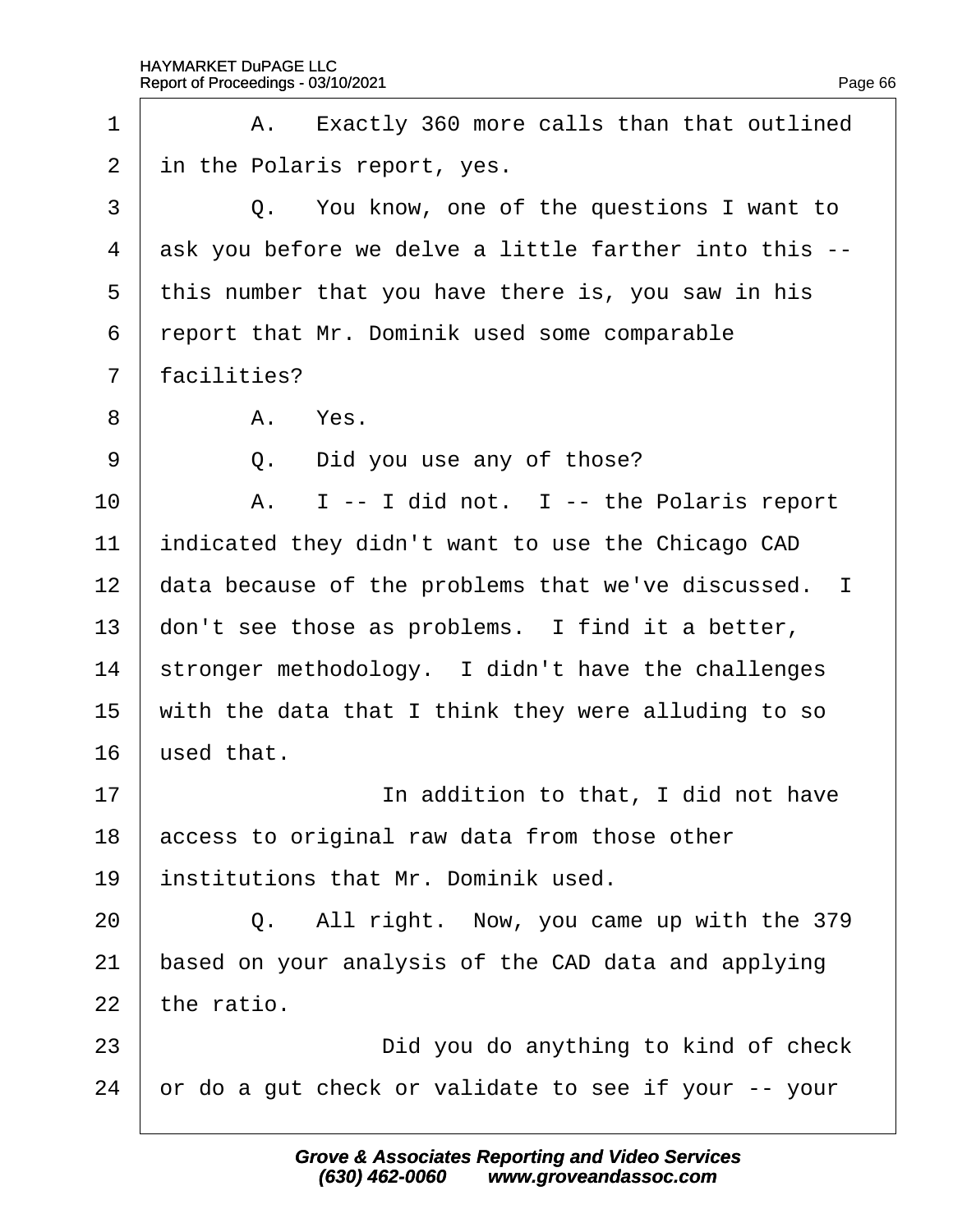| 1               | number kind of passed muster?                        |
|-----------------|------------------------------------------------------|
| $\overline{2}$  | A. Yeah, so we always like to do that kind           |
| 3               | of a -- and I think gut check is a good term to use. |
| 4               | We often ask our clients to look at that.            |
| 5               | There were three other facilities                    |
| 6               | that we looked at. One was the AMITA facility in     |
| $\mathbf{7}$    | Hoffman Estates and then two facilities in           |
| 8               | Carol Stream. When I look an AMITA facility that     |
| 9               | also provides, you know, mental health and           |
| 10              | addiction/behavioral disorder services, there that   |
| 11              | project requires just over 300 EMS-related calls for |
| 12 <sub>2</sub> | their 141-bed facility.                              |
| 13              | In Carol Stream there's two skilled                  |
| 14              | or assisted -- you know, skilled medical facilities, |
| 15              | Belmont Village and Windsor Park. They respectively  |
| 16              | required 428 calls and 269 calls from their fire     |
| 17              | facility.                                            |
| 18              | When I take that in the context of                   |
| 19              | Haymarket Chicago, all of those are showing          |
| 20              | significantly greater utilization rates than what    |
| 21              | was reported by Polaris.                             |
| 22              | Q. And is it your understanding that Elite           |
| 23              | services the two Carol Stream facilities?            |
| 24              | It's my understanding, yeah, that they've<br>А.      |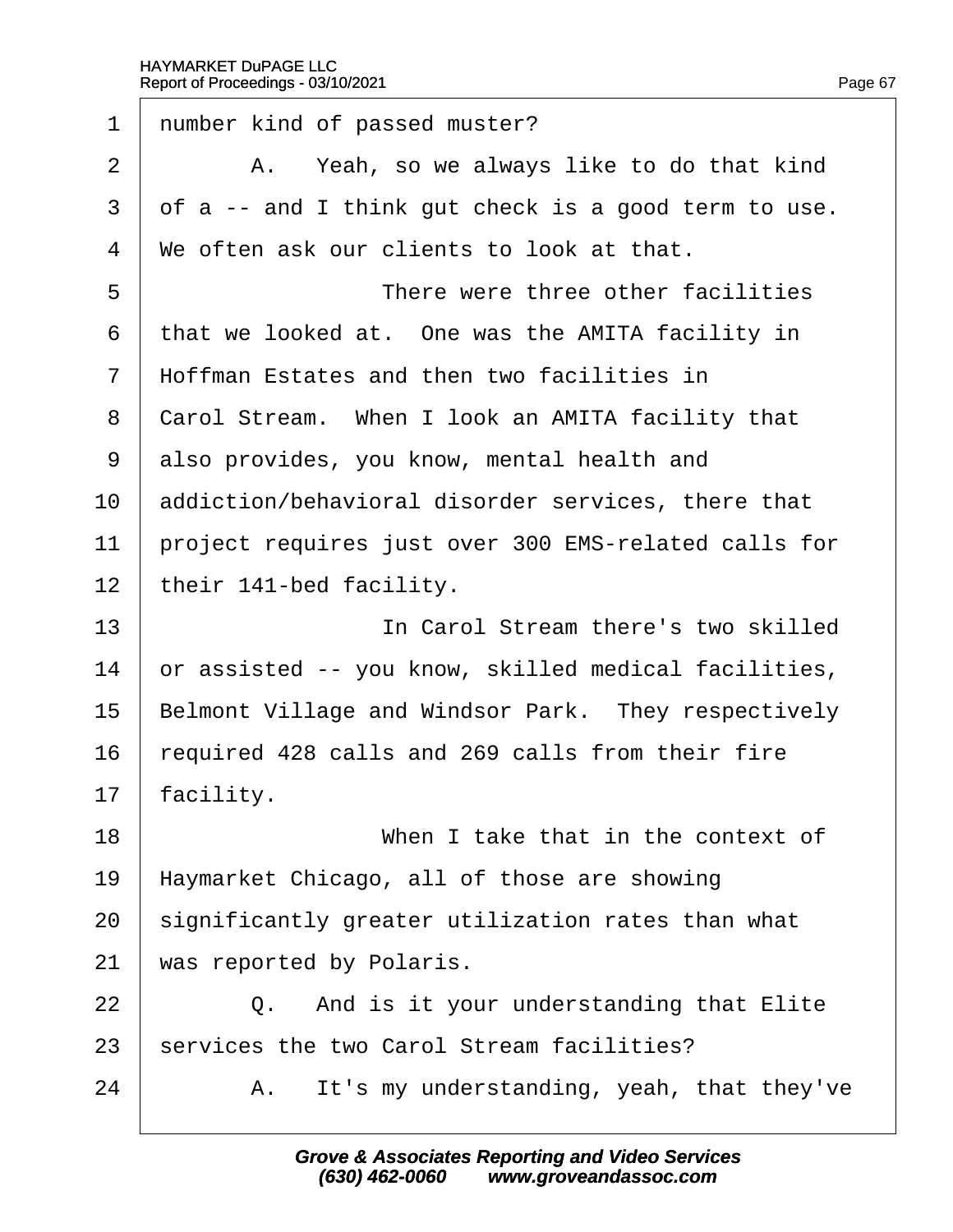| 1              | got contracts with those two facilities. That's why   |
|----------------|-------------------------------------------------------|
| 2              | Isaid -- but, yeah, so they've got contracts with     |
| 3              | them, but they still generate -- those were the       |
| 4              | reported calls from those respective -- from the      |
| 5              | <b>Carol Stream fire.</b>                             |
| 6              | Q. So the numbers generated by Carol Stream,          |
| $\overline{7}$ | the numbers generated by Hoffman Estates, even though |
| 8              | Hoffman Estates is about 100 beds less, kind of fall  |
| 9              | in the range of your actual calculations; correct?    |
| 10             | A. It -- on that gut check you talked about,          |
| 11             | 'm comfortable with that gut check. That gut check    |
| 12             | generally aligns with our conclusion and does not     |
| 13             | align with the Polaris reported demand the way they   |
| 14             | did their work, so.                                   |
| 15             | Q. And as -- what would be the percent                |
| 16             | increase in call volume of 379 calls for the Itasca   |
| 17             | <b>Fire Protection District?</b>                      |
| 18             | A. Oh, you mean, on Itasca Fire?                      |
| 19             | Yes, sir.<br>Q.                                       |
| 20             | A. Yeah, so that's just about a 23 percent            |
| 21             | increase over their current demand, their current     |
| 22             | workload.                                             |
| 23             | Q. As a former fire chief and city manager,           |
| 24             | how would you describe a 23-percent increase in a     |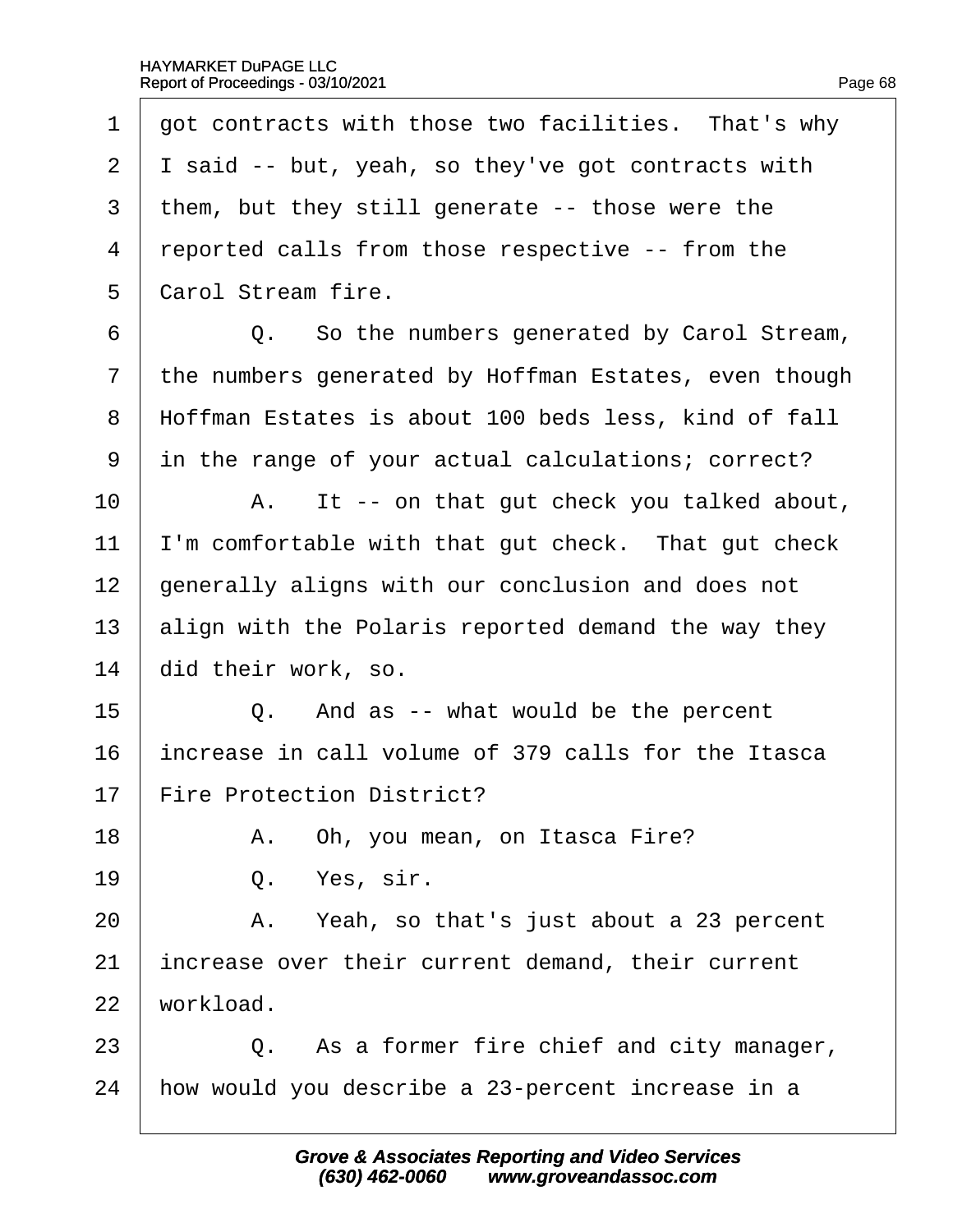| 1              | year for -- from a single entity?                     |
|----------------|-------------------------------------------------------|
| 2              | A. It's significant. I mean, you're going             |
| 3              | to have to figure out how to handle that.             |
| 4              | There's a number of factors, but                      |
| 5              | that's -- 23 percent all in one year is -- you know,  |
| 6              | I mean, opening of a new project, that's a            |
| $\overline{7}$ | significant project that you're going to have to      |
| 8              | darefully study and figure out how to -- how to       |
| 9              | handle that.                                          |
| 10             | Q. I mean it's not a little ripple of an              |
| 11             | increase, is it?                                      |
| 12             | A. No, if -- actually, if you look at --              |
| 13             | and, again, our calculation is based on 2019 numbers. |
| 14             | So EMS activity in the nation is going up about five  |
| 15             | to seven percent per year, right? So we're already,   |
| 16             | you know, '20 and then '22 as this marches on. So     |
| 17             | five to seven percent is a number that I --           |
| 18             | wouldn't scare me too much, but 23 all at once would. |
| 19             | Q. So it would be 23 plus the average five            |
| 20             | or seven percent. So we'd be getting closer to 30     |
| 21             | percent, wouldn't we, in a year?                      |
| 22             | A. Yeah, I mean -- well, by the time --               |
| 23             | depending on -- I mean, I guess it's an existing      |
| 24             | facility, so they have to renovate. But by the time   |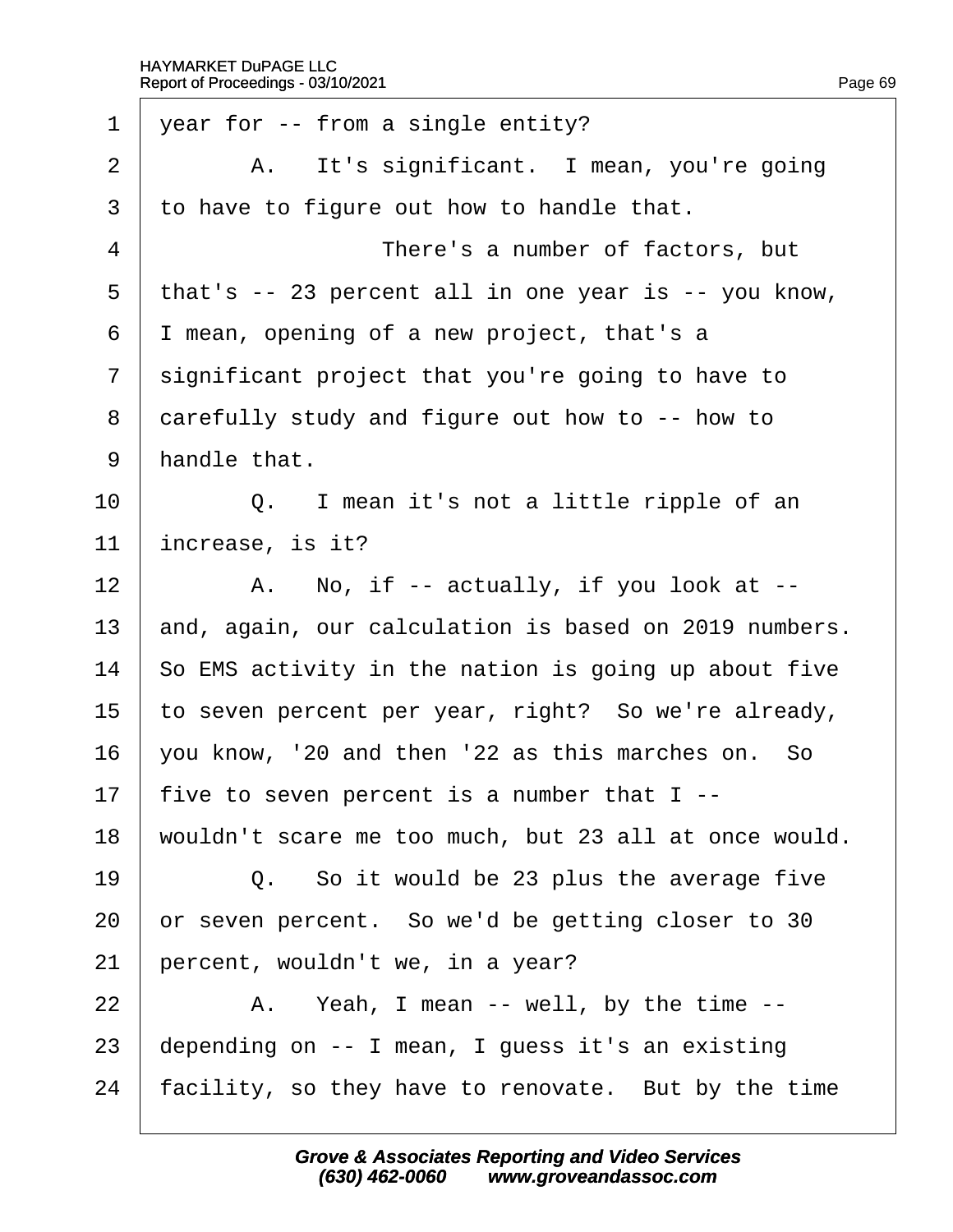1 the project opened, the full impact was felt, yeah, 2 it would probably be closer to 30 percent based on 3 this data. It's hard to know exactly, But, yeah, 4 it'd be greater than.  $5 \mid Q$ . All right. And, on average, how long is 6 an ambulance out of service from start to finish on a 7 dall that involves a patient transport? 8 | A. So, you know, just as a rough number in 9 suburban and urban areas, I normally say if you're 10 transporting somebody to the hospital, you've to take 11 somebody to the hospital, you know, you assume an 12 hour.  $13 \parallel Q$ . So if we roughly take an hour time 14 frame -- and did you use the hour in your report, or 15 did you use a different number for your --16 A. No, no, actually Chief Burke was able to 17 brovide for their agency what they do, their 18 time-on-task -- we call it time-on-task -- from the 19 time they're dispatched until the time they're 20 available to take another call, it takes them 56 21 minutes to handle a call when they take somebody to 22 the hospital. 23 **Q.** And that's on average of all calls, BLS

24 and ALS, an average?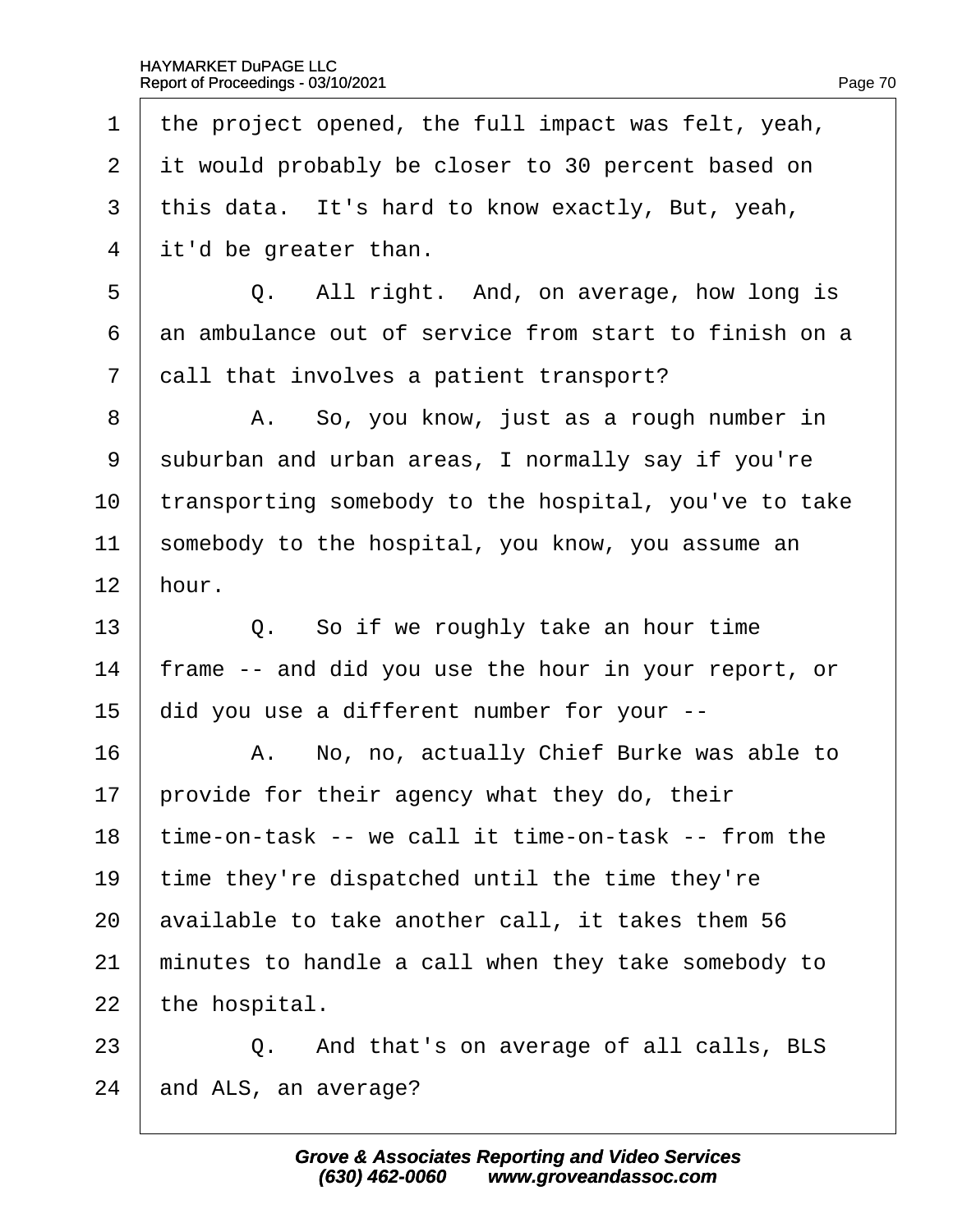| 1              | A. Yeah, I think it was -- I believe it was           |
|----------------|-------------------------------------------------------|
| $\overline{2}$ | over a year, a several month period of time.          |
| 3              | So it aligns with what my experience                  |
| 4              | has been elsewhere, my own experience as a chief.     |
| 5              | Q. So if we take that 56-minute average and           |
| 6              | apply it to the 379 calls, can you equate that to     |
| $\overline{7}$ | hours, days, whatever is easiest for you, that Itasca |
| 8              | would have to be servicing calls at the proposed      |
| 9              | facility?                                             |
| 10             | A. Well, it's just, you know, straight math.          |
| 11             | So 56 minutes and that increased number of calls and  |
| 12             | stuff, the agency would sit there and spend about 354 |
| 13             | hours total or about 15 days that they would be       |
| 14             | handling the additional calls at Haymarket -- by      |
| 15             | Haymarket DuPage.                                     |
| 16             | Q. So based on your calculations, in                  |
| 17             | essence, the only ambulance of the Itasca Fire        |
| 18             | Protection District will spend 15 days a year solely  |
| 19             | dealing with calls from the proposed Haymarket DuPage |
| 20             | facility?                                             |
| 21             | A. Over the period of a year, yeah, they              |
| 22             | would consume about 15 days doing -- just at that one |
| 23             | location.                                             |
| 24             | Q. And during those 15 days over a year when          |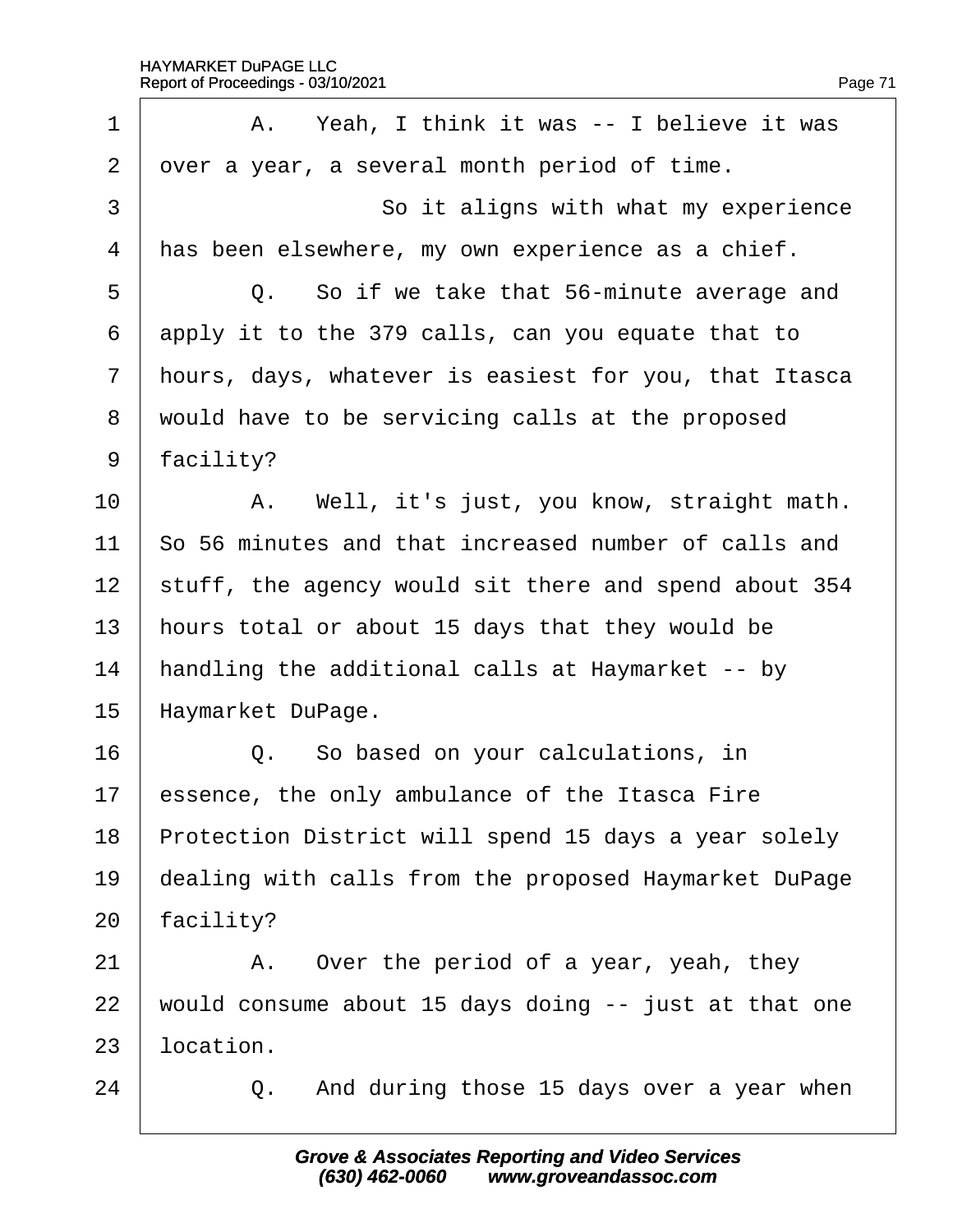# HAYMARKET DuPAGE LLC

| c<br>۳ |  |
|--------|--|

1 the ambulance is being monopolized by Haymarket 2 DuPage, who is going to have to deal with the other 3 dalls generated in the Itasca Fire Protection 4 District?  $5 \parallel$  A. I don't have a clear answer for that. 6 That was a little beyond our scope. 7 **I** know Chief Burke is aware of it. ·8· ·You're going to have to -- the agency would have to 9 sit there and -- I mean, there's two ways you handle 10 it: You either sit there and use mutual aid -- but 11 I'm going to be clear on this, mutual aid is 12 intended the word -- the keyword is mutual. It's 13 intended that occasionally I get busy and you help me 14 and I help you, and it's kind of an equal back and  $15$  forth. 16 **He would have to use a resource from** 17 another, you know, adjoining jurisdiction, which 18 would arguably be more remote and further away; or 19 the agency subsequently -- and this is the second 20 piece of the concurrency piece. The agency at some 21 point is going to have to reinvest in additional 22 resources, and because of the project, they would 23 have to do that sooner rather than later.  $24$   $\Box$  Q. When you say reinvest, that would be Report of Proceedings - 03/10/2021 Page 72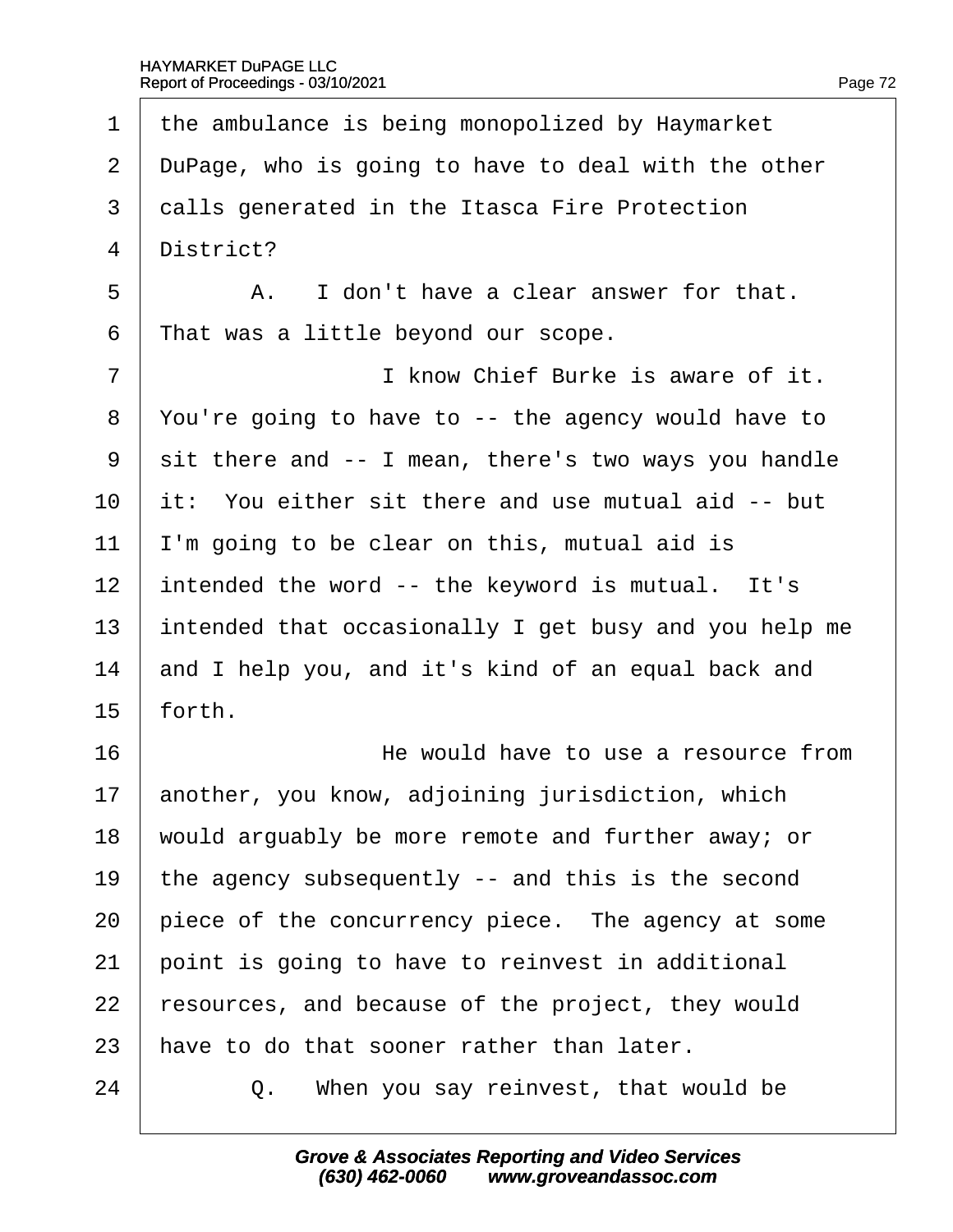1 either add resources, being another ambulance, more 2 people, or changing response models? There's -- $3 \mid$  A. Something -- $4 \mid Q$ . It would have an impact?  $5 \mid$  A. Yeah, there are options, but it's going ·6· ·to have an impact, and they're going to have to make 7 that adjustment. 8 | Q. And when you talked about the word -- the 9 Keyword is mutual, in your experience, if you take 10 advantage of the mutual aspect, are there potential 11 repercussions? 12  $\parallel$  A. Oh, well, that  $\text{-}$  I mean, I haven't had 13 to deal with it personally. The -- the agencies that 14 vork with, colleagues of mine across the country, 15 when one participant in a mutual aid agreement starts 16 using too many resources, the other ones will begin 17 generally to have a polite discussion, and then 18 they'll eventually just cut them off. 19 **• Cenerally, it's the elected body,** 20 the legislative body, is not going to  $-$  it is not 21 reasonable to have one community fund a resource that 22 is disproportionately providing service in an 23 adjoining municipality or community. It just -- it's 24 hot good public policy.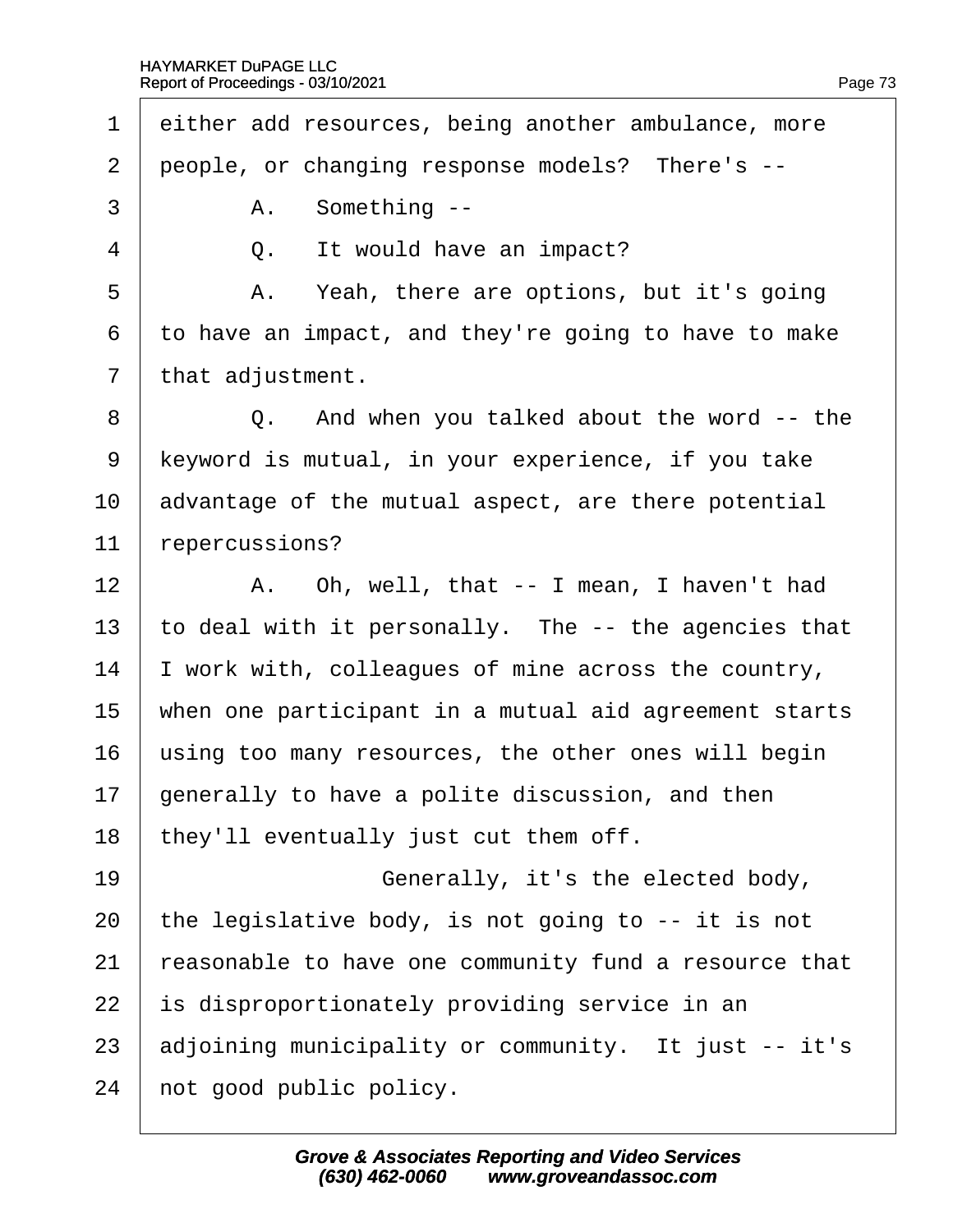| 1              | Q. Now, I'm going to switch gears here for            |
|----------------|-------------------------------------------------------|
| $\overline{2}$ | you just a second from going from EMS. I want to      |
| 3              | talk to you briefly about police.                     |
| 4              | A. Yeah, okay.                                        |
| 5              | Q. You did a brief little section in your             |
| 6              | report about the police?                              |
| $\overline{7}$ | A. Yes.                                               |
| 8              | Q. And can you tell the Commission kind of            |
| 9              | your takeaway from looking at the CAD data and the    |
| 10             | impact, at least from your perspective as it relates  |
| 11             | to EMS, it will have on the police?                   |
| 12             | A. Yeah. So Haymarket Chicago had --                  |
| 13             | actually, they, you know, had calls that went to      |
| 14             | Haymarket Chicago, as well, Chicago police did, but   |
| 15             | they didn't respond to every medical call. That's     |
| 16             | hot in -- I'm just aware of this because I'm aware of |
| 17             | Chicago since I went through their academy a long     |
| 18             | time ago. They don't respond to all medical calls.    |
| 19             | So they do go to calls.                               |
| 20             | In the case of Itasca, Itasca police                  |
| 21             | espond to all calls of the fire department. So the    |
| 22             | assumption was that they assumed that the police      |
| 23             | would only have 70 -- what was it, the Polaris        |
| 24             | demand -- that police calls would only be 73 calls    |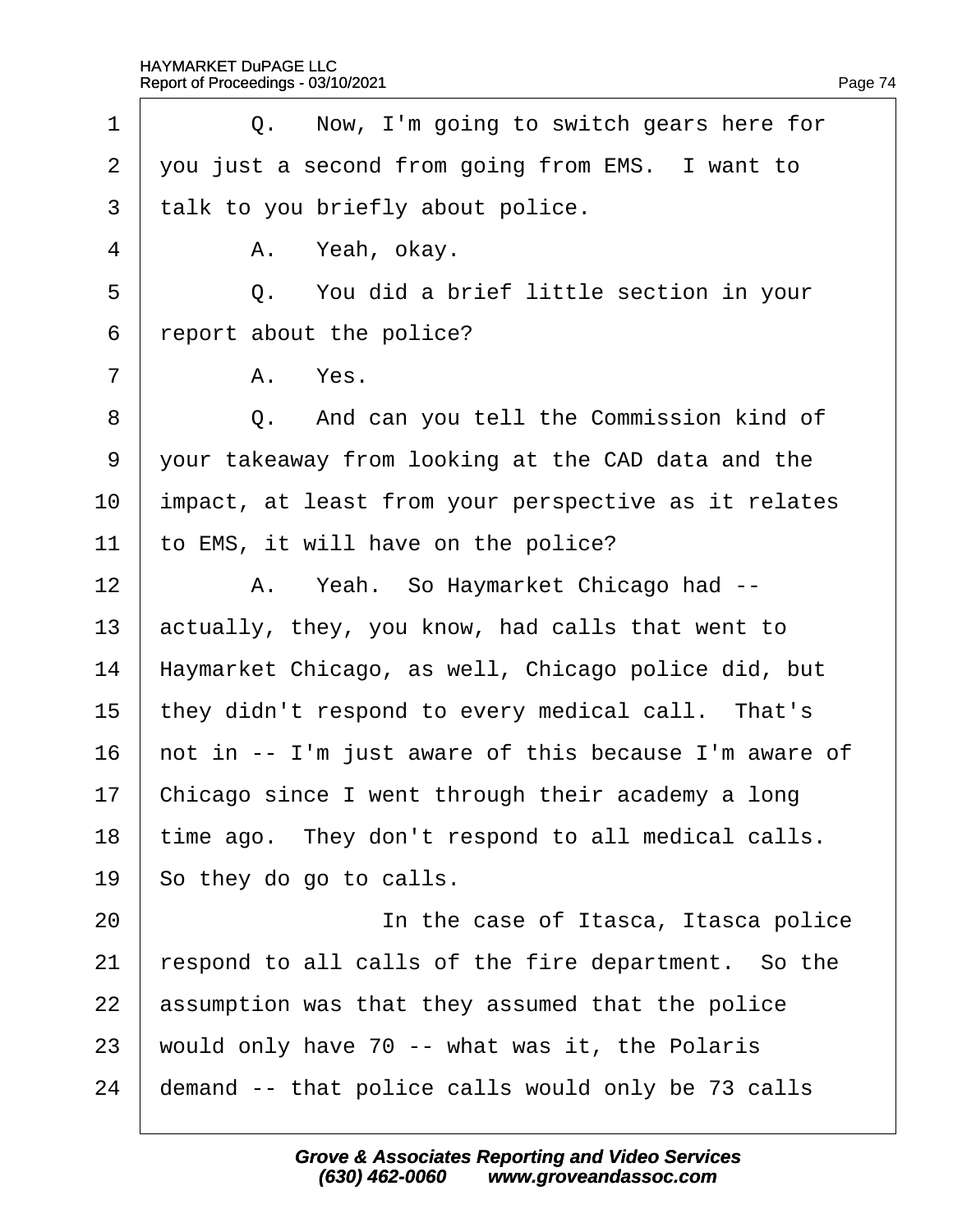| 1              | would be generated. Again, this is the assumption     |
|----------------|-------------------------------------------------------|
| $\overline{2}$ | you wouldn't go on BLS calls. I rejected that         |
| 3              | assumption. So 120 calls. Then if I -- if I used      |
| 4              | their methodology, it'd would be 120.                 |
| 5              | But, again, the Itasca Police                         |
| 6              | Department today, their protocol is they respond to   |
| $\overline{7}$ | all calls for the fire department. So minimally       |
| 8              | they're going to go on all 379 calls the fire         |
| 9              | department goes on.                                   |
| 10             | They could change that policy, but                    |
| 11             | that's not the impact based on what's known today.    |
| 12             | Q. So it's the 379 calls, plus if there's             |
| 13             | other calls made for police services, that would be   |
| 14             | added on top?                                         |
| 15             | A. Yeah, so you have other calls for police           |
| 16             | services.                                             |
| 17             | You'll also -- what you would do a                    |
| 18             | little bit here is you'll also distract them from     |
| 19             | what we would call, you know, a preventative control, |
| 20             | right? So officers, when they're not on an active     |
| 21             | call, are actually out in the community, you know,    |
| 22             | patrolling, looking for issues and stuff. So it       |
| 23             | would distract them from that, as well, from the      |
| 24             | proactive policing.                                   |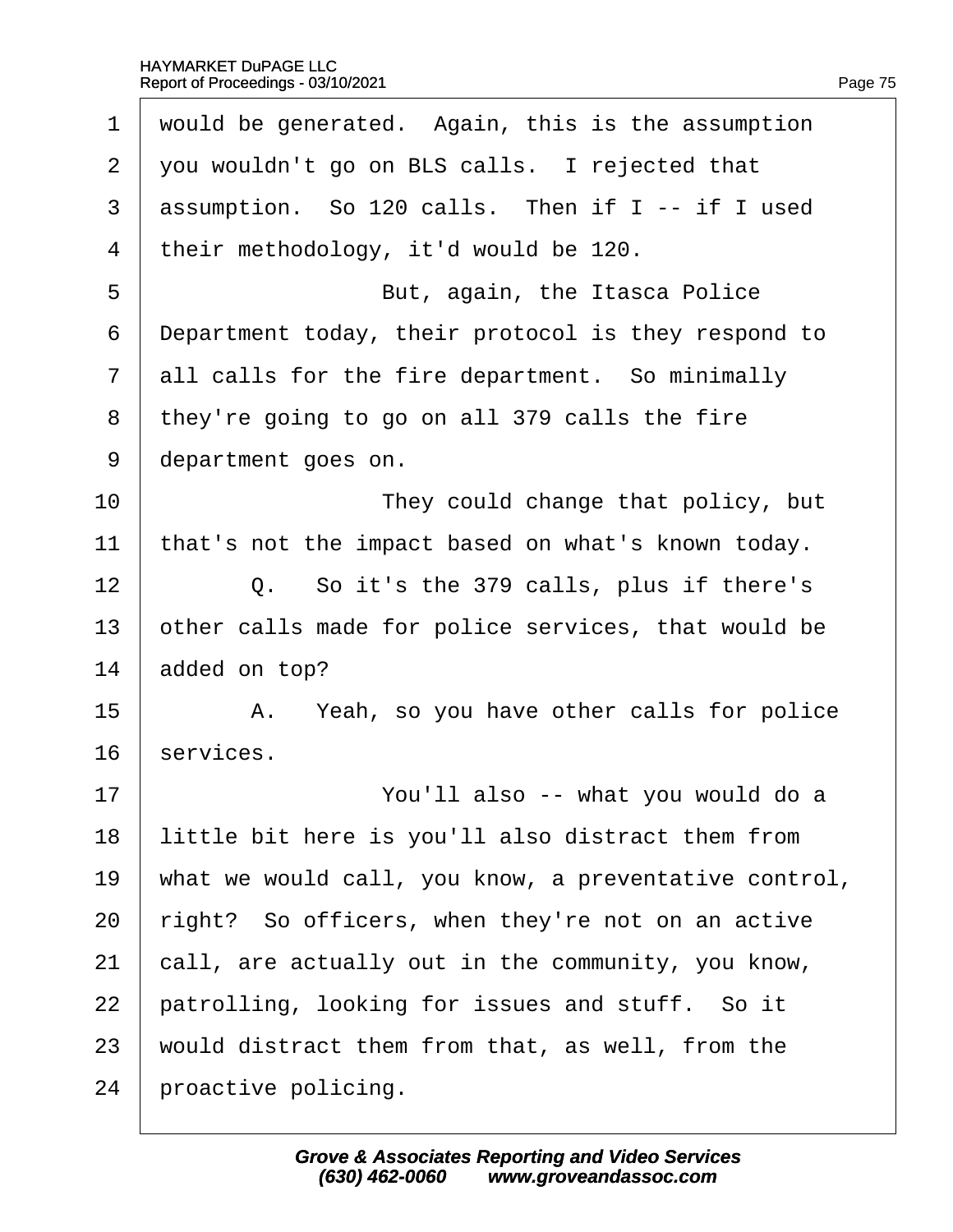| MR. DI NOLFO: Mo, can you go forward a page           |
|-------------------------------------------------------|
| or two for me, please, to page -- it's going to be    |
| page 11 of his report. One more after that would be   |
| great. Thank you, sir. Right there would be great.    |
| BY MR. DI NOLFO:                                      |
| Now, Bruce, I want to jump to page 11 of<br>Q.        |
| your report and just kind of finish this up by going  |
| dver some of your conclusions and opinions.           |
| In your opinion does the Polaris                      |
| report accurately portray the impact the proposed     |
| facility will have on police and EMS?                 |
| A. No, the Polaris report significantly               |
| underestimates the impact the proposed project would  |
| have on public safety.                                |
| Q. And in your opinion was the use and                |
| reliance by you of the CAD data from Chicago as it    |
| pertains to the Haymarket Chicago the best data to    |
| use when analyzing and determining the potential call |
| volume for the proposed facility?                     |
| A. That is my opinion, yes.                           |
| Q. And is reliance on a private ambulance             |
| service appropriate when you're trying to determine   |
| mpact?                                                |
| A. Under the terms that it's been                     |
|                                                       |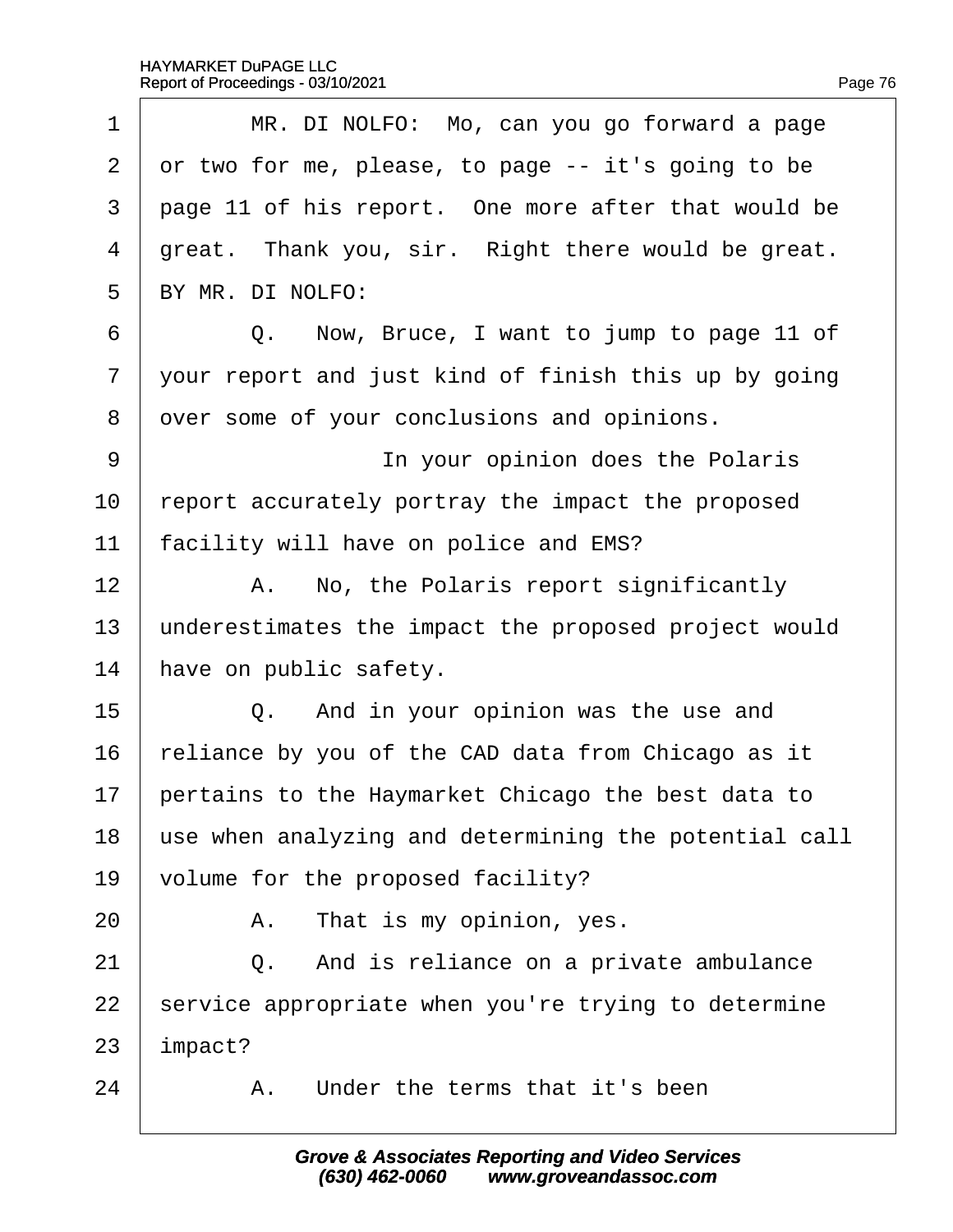| 1              | articulated as I understood from the Polaris report,  |
|----------------|-------------------------------------------------------|
| 2              | no. There is no commitment. It's not a dedicated      |
| 3              | unit. There's no performance requirements. No, it's   |
| 4              | not appropriate.                                      |
| 5              | Q. And from your years of experience and in           |
| 6              | preparing your report in this case, are you aware of  |
| $\overline{7}$ | any authority possessed by the Itasca Fire Protection |
| 8              | District to mandate a medical facility to contract    |
| 9              | with a private ambulance service?                     |
| 10             | A. No, I'm not aware of any.                          |
| 11             | Q. Are you aware of any authority possessed           |
| 12             | by the Itasca Fire Protection District to mandate a   |
| 13             | medical facility keep a contracted private ambulance  |
| 14             | service?                                              |
| 15             | A. No, I am not aware of any.                         |
| 16             | Q. And this is going to sound like a strange          |
| 17             | question to you, but are you aware of any authority   |
| 18             | possessed by the Itasca Fire Protection District that |
| 19             | would allow it to say I'm not going to respond to 911 |
| 20             | calls when they're given to me?                       |
| 21             | A. I'm not aware of any of that. I'm not              |
| 22             | aware of any such authority.                          |
| 23             | If they get a call, they got to go?<br>Q.             |
| 24             | If they get a call they're going to go,<br>А.         |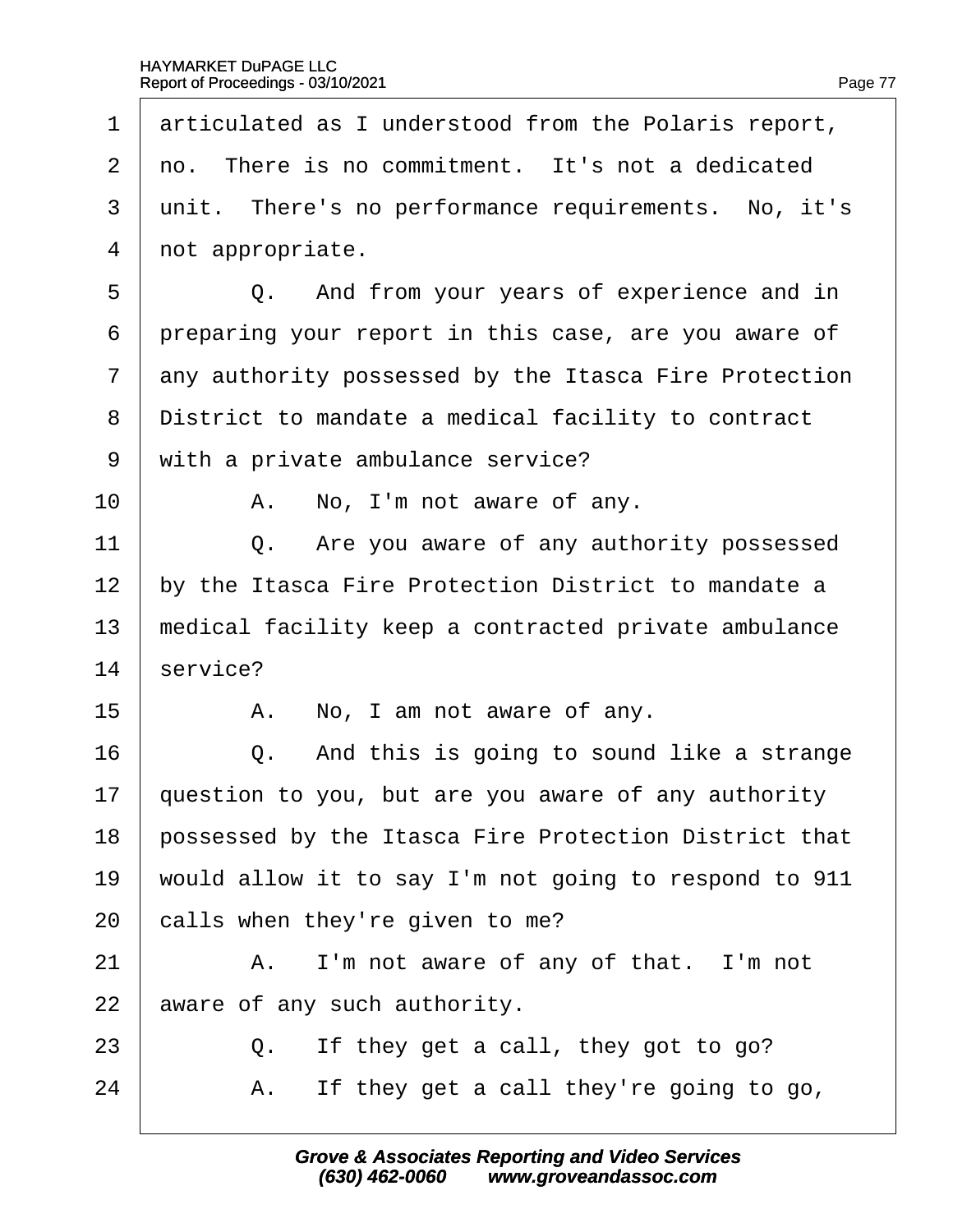1 or they're going to have to find somebody else to do 2 if for them.  $3 \mid Q$ . All right. And now we talked briefly 4 about the impact, and I think in your report on 5 page 11 you have a little conversation about 6 dapacity.  $7 \parallel$  A. Yes. 8 **Q.** It's your belief that capacity exists, 9 but does the mere fact that capacity exists end the 10 analysis of the impact of the proposed Haymarket 11 DuPage facility?  $12$  | A. Well, no, public policy is a little more 13 complicated than that.  $14$   $\sim$  So based on the 2019 data -- and, 15 again, we did not do full what we call unit hour 16 Utilization rates for this -- but based on the volume 17 that the department currently responds to and the 18 volume of the project, they likely, my estimate is, 19 likely have the capacity based on those numbers. 20 **But that ignores two concurrent --**21 two related issues: The first is, from a policy 22 perspective, it's going to increase the risk of what 23 we call concurrent calls. They're at Haymarket 24 DuPage, and another call comes in within the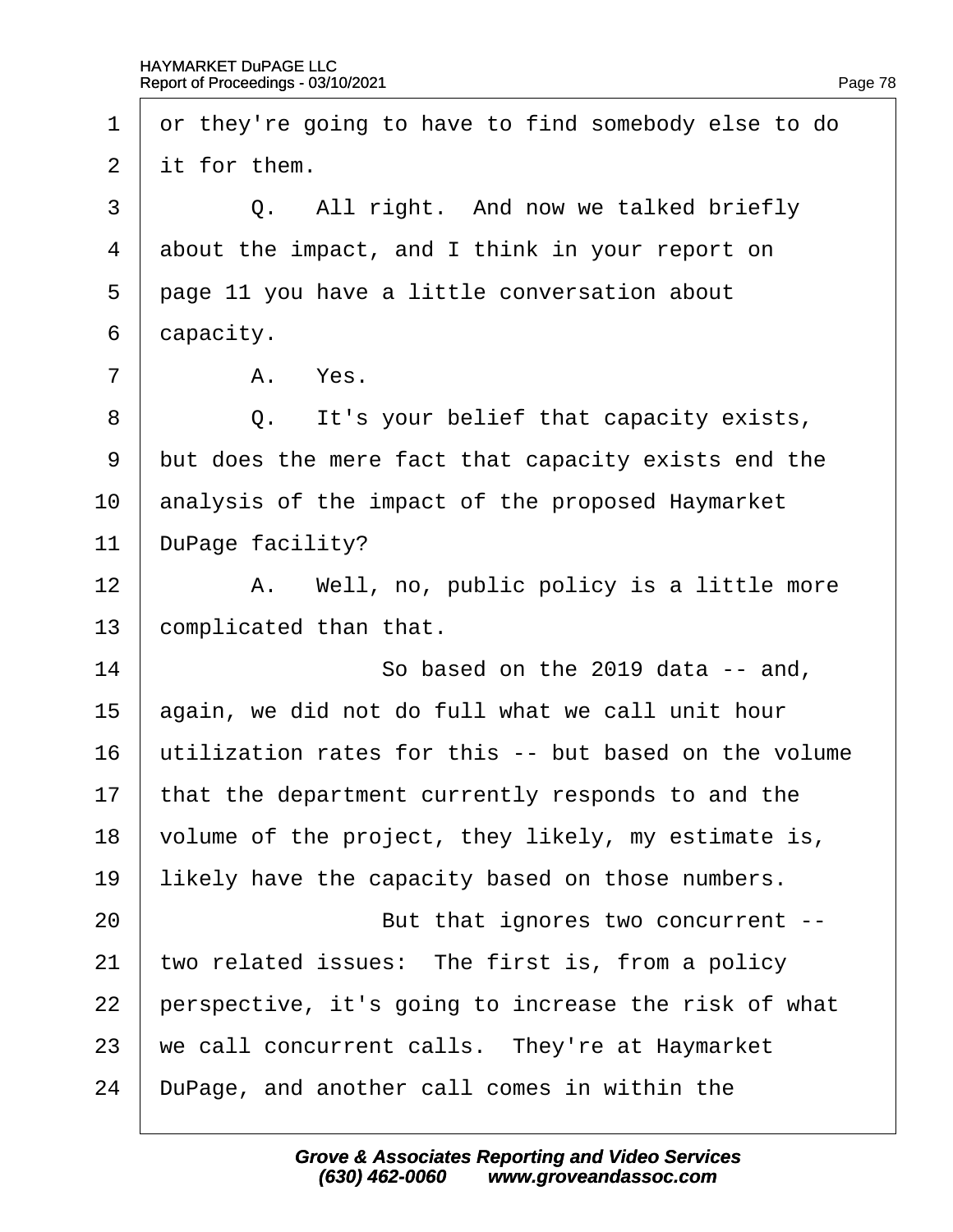| 1              | dommunity. So this is really largely a risk           |
|----------------|-------------------------------------------------------|
| $\overline{2}$ | mitigation process. There's always that likelihood.   |
| 3              | There's always that possibility. But this project,    |
| 4              | 23 percent increase is -- is fairly significant, and  |
| 5              | so, you know, they're going to have that concurrent.  |
| 6              | The second component of that is what                  |
| 7              | I talked about before, is the department -- well, the |
| 8              | agency will have to reinvest. They'll have to deal    |
| 9              | with resources sooner rather than later. So whatever  |
| 10             | the path was with increased call volume, five to      |
| 11             | seven percent a year, with this project they're going |
| 12             | to have to make that reinvestment sooner than they    |
| 13             | otherwise would.                                      |
| 14             | It is a district, but the district                    |
| 15             | includes the Village. The Village is going to be      |
| 16             | impacted by it. The residents of the Village will be  |
| 17             | impacted by that.                                     |
| 18             | Q. And when you talk about concurrent calls,          |
| 19             | the obvious risk associated with that is that the     |
| 20             | time it takes for a neighboring agency, assuming that |
| 21             | they're willing to provide the service, is going to   |
| 22             | be longer than it would be for the Itasca Fire        |
| 23             | District to respond?                                  |
| 24             | Yeah, based on where their current<br>А.              |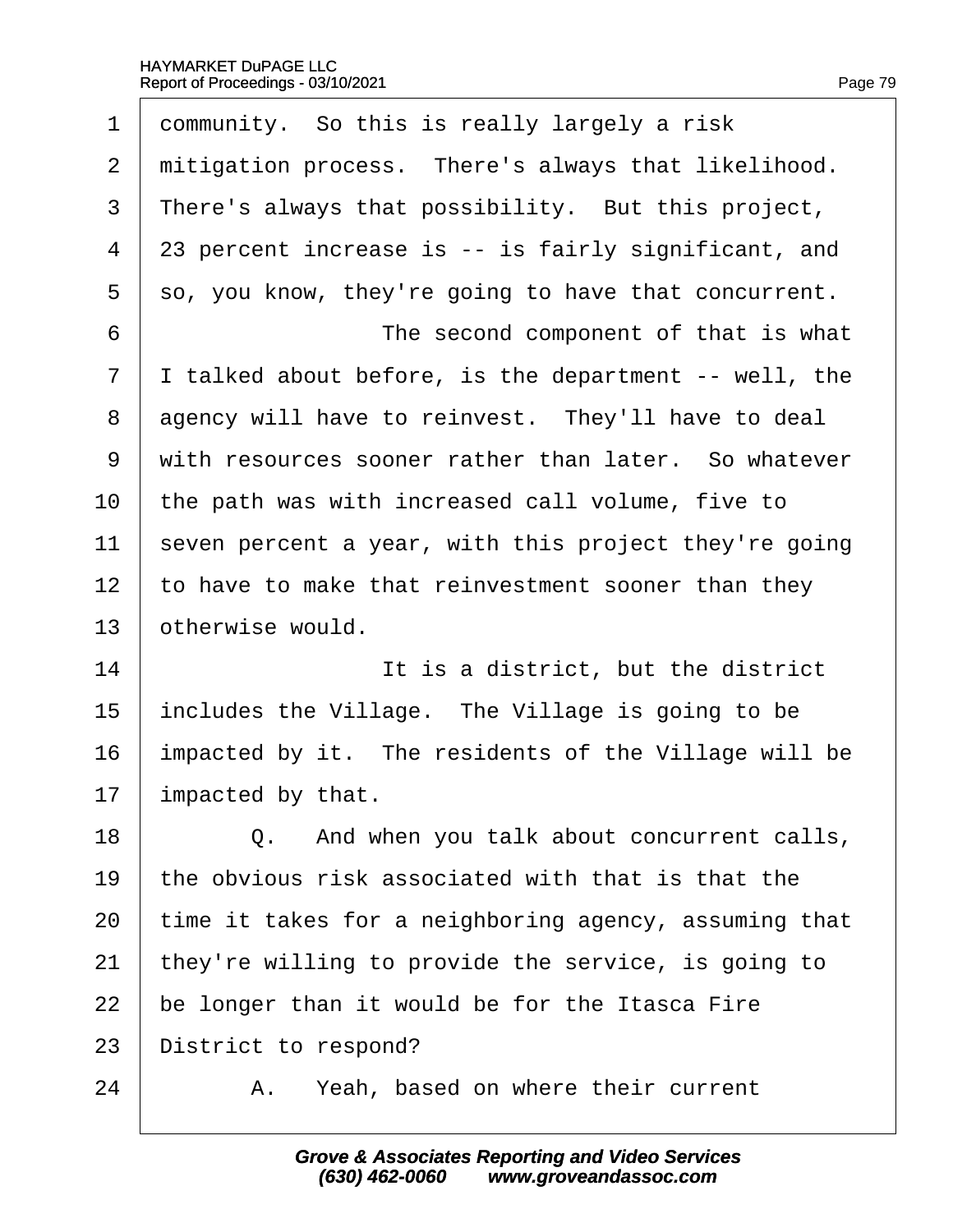| station is and the proposed project, yes, it would,  |
|------------------------------------------------------|
| in almost all cases, be elongated, yeah.             |
| Q. And in EMS time is not your ally, time is         |
| of the essence; is that fair?                        |
| A. Particularly for the ALS calls. I mean,           |
| there's a percentage. Some medical calls aren't, but |
| there are medical calls where time is extremely      |
| important.                                           |
| It's the most considered, the most                   |
| evaluated metric, performance measure, that          |
| communities look at on their fire and EMS's response |
| time. So, yeah, it's going to be impacted.           |
| Q. And then when we -- when you talk about           |
| it's going to speed up the need to reinvest, when we |
| start talking about reinvesting, that usually        |
| involves money, in your experience; fair?            |
| A. Yes, it does.                                     |
| As a city manager I know it always                   |
| did. Somebody was always coming to me asking for     |
| more money for the need.                             |
| Q. Exactly. And obviously if you don't have          |
| the money to reinvest, that can create problems, as  |
| well?                                                |
| A. Oh, correct, yeah. No, if the                     |
|                                                      |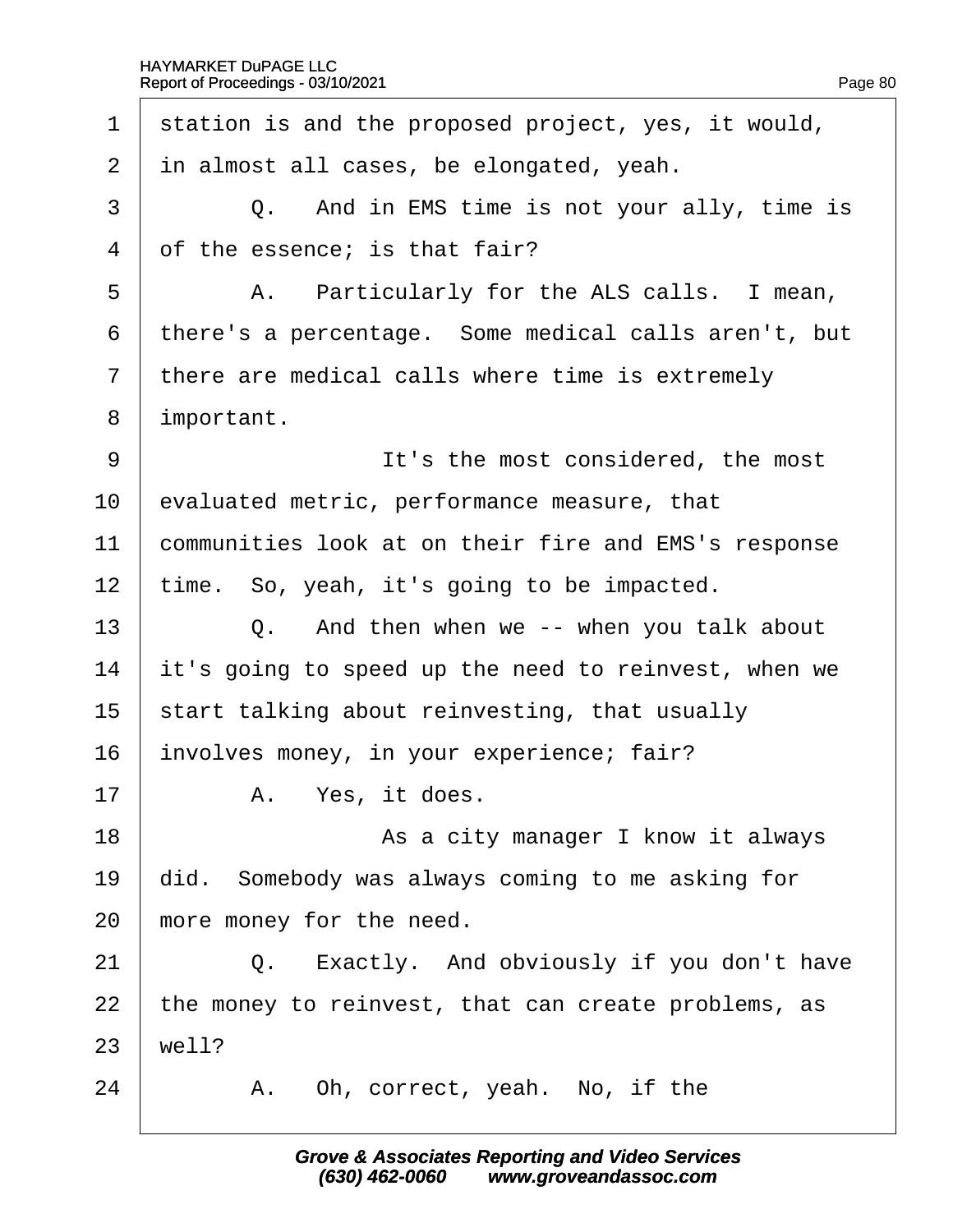| 1  | dommunity's constrained -- again, the risk of what    |
|----|-------------------------------------------------------|
| 2  | happens is you end up absorbing more risk. The        |
| 3  | dommunity ends up having more risk.                   |
| 4  | As the agency gets busier and their                   |
| 5  | ability to meet everybody's needs immediately get     |
| 6  | diminished, you either reinvest to maintain that      |
| 7  | dapacity, or you absorb more risk in the community.   |
| 8  | Q. And not only does the fire district                |
| 9  | absorb risk because they're not getting there as      |
| 10 | quickly, the citizens that they're sworn to serve     |
| 11 | absorb that risk as well?                             |
| 12 | A. Well, yeah, ultimately -- I mean, I'm              |
| 13 | looking at it from the lens of the community, right,  |
| 14 | so the citizens within that community.                |
| 15 | Q. And then based on your review, in your             |
| 16 | opinion would the addition of Haymarket DuPage's call |
| 17 | volume on Itasca Fire Protection District impact      |
| 18 | services to the community currently provided by the   |
| 19 | Itasca Fire Protection District?                      |
| 20 | A. It -- it will have an impact. It will              |
| 21 | have an impact. And I'm not saying it's too much,     |
| 22 | too little. That's a policy question. That's a        |
| 23 | policy question the Village has to answer. But it     |
| 24 | will have a measurable impact. I mean, we've          |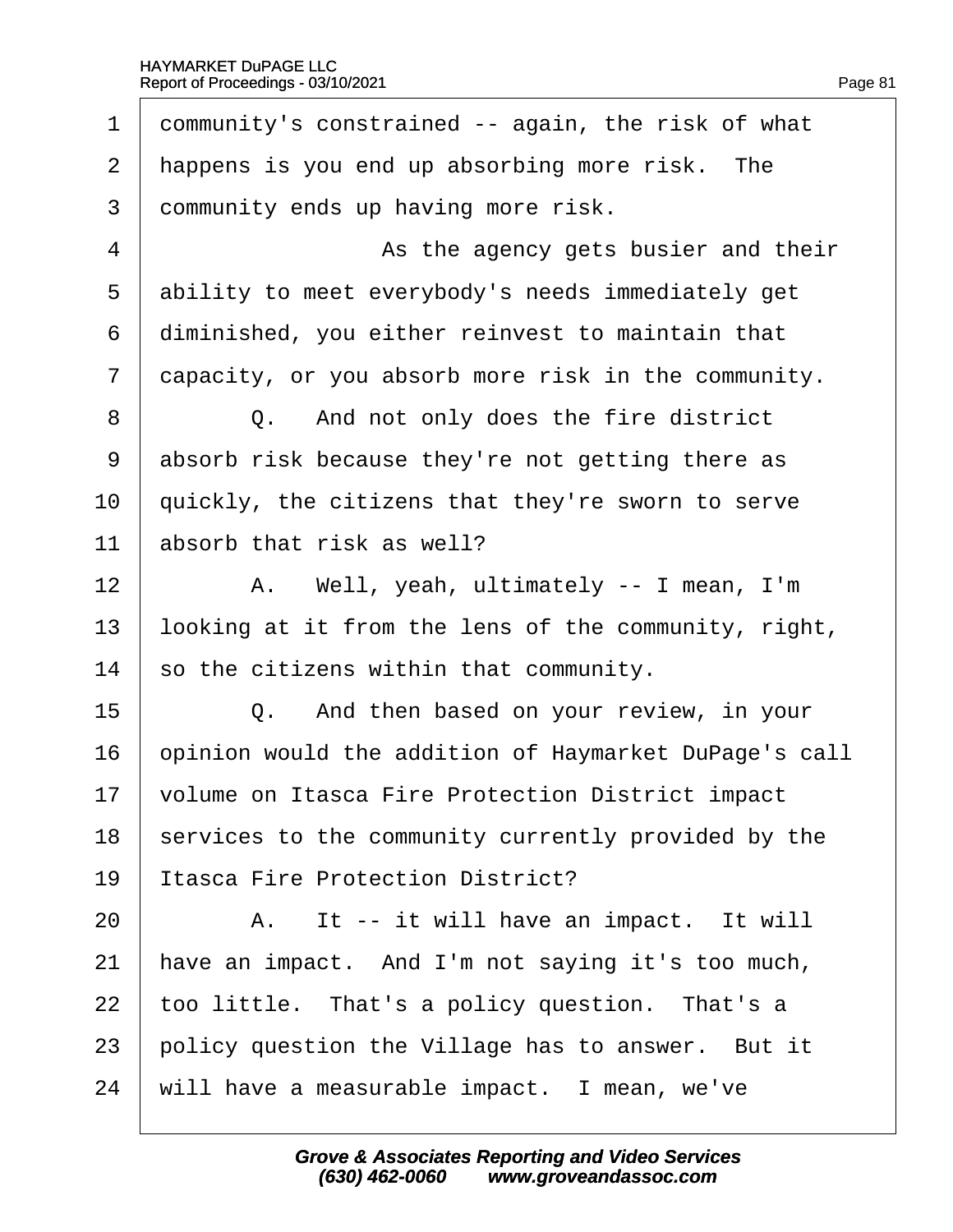| 1              | measured and projected what that impact will be.   |
|----------------|----------------------------------------------------|
| $\overline{2}$ | MR. DI NOLFO: If I could have just one             |
| 3              | minute, I think I'm just about done.               |
| 4              | I am -- I am done, Mr. Chairman,                   |
| 5              | with my questioning of Bruce. And I don't know if  |
| 6              | you want to take a break now. I'll defer to you.   |
| $\overline{7}$ | CHAIRMAN DALY: All right. Thank you for the        |
| 8              | testimony.                                         |
| 9              | I would propose we do take a                       |
| 10             | 10-minute break. So let's reconvene at 8:32. Thank |
| 11             | you.                                               |
| 12             | (Recess taken.)                                    |
| 13             | <b>CHAIRMAN DALY: This is Commissioner Daly.</b>   |
| 14             | How about we restart.                              |
| 15             | At this point I would invite                       |
| 16             | Mr. Ellenbecker to begin your cross-examination of |
| 17             | the witness, please.                               |
| 18             | MR. ELLENBECKER: Thank you, Mr. Chairman.          |
| 19             | <b>CROSS-EXAMINATION</b>                           |
| 20             | BY MR. ELLENBECKER:                                |
| 21             | Q. Mr. Moeller, can you hear me all right?         |
| 22             | A. Yes, I can. Thank you.                          |
| 23             | Q. Okay. I'll be brief, but I've got to            |
| 24             | ump around a little bit. So if at any time you     |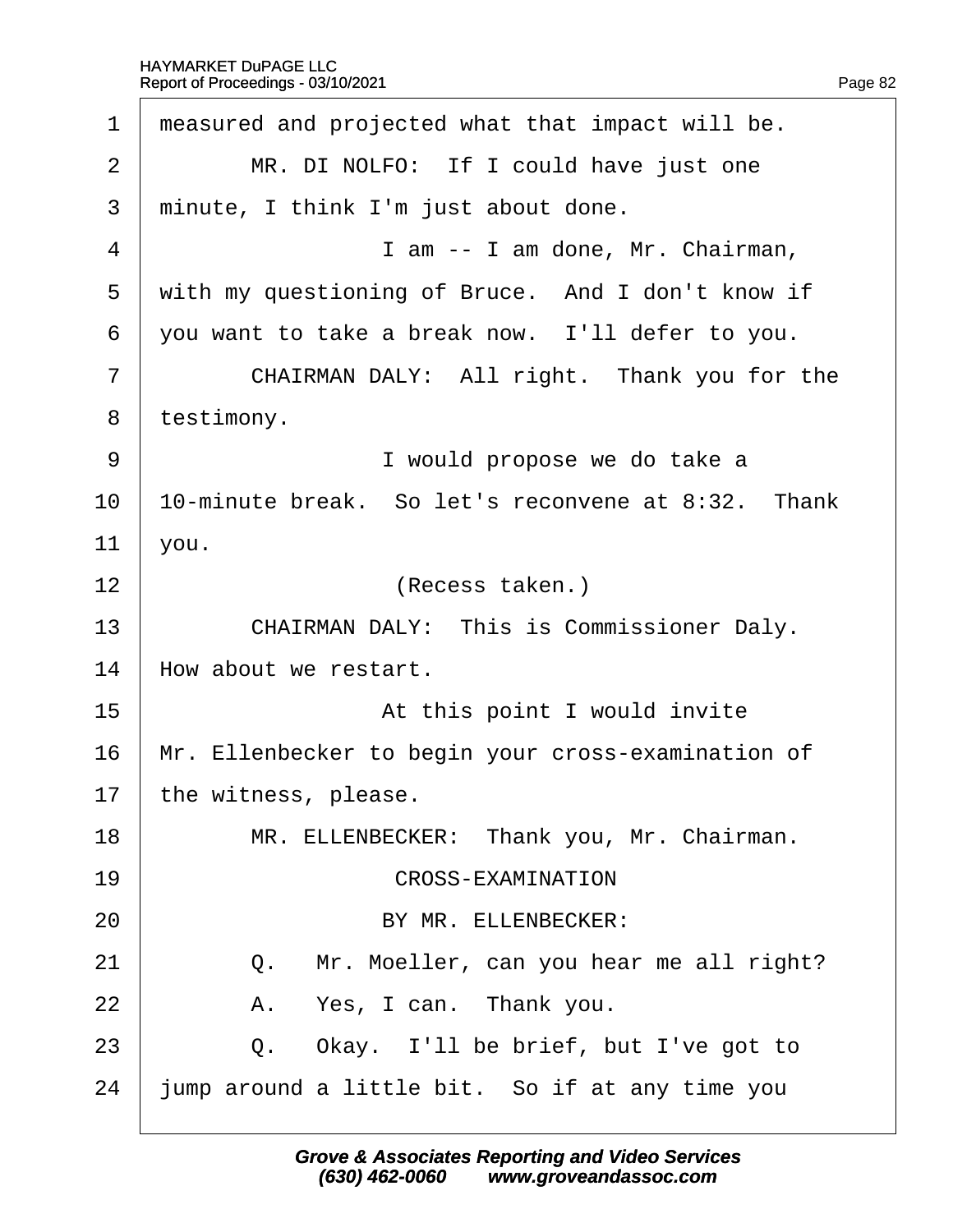| 1              | don't quite know where I went, let me know, and I'll  |
|----------------|-------------------------------------------------------|
| $\overline{2}$ | try to put up a street sign. Okay?                    |
| 3              | A. Okay. I will. Thank you.                           |
| 4              | Q. As I understand it or understood your              |
| 5              | testimony earlier, CAD data such as that that's been  |
| 6              | acquired and discussed about in relation to the       |
| 7              | Chicago Fire Department reflects calls that actually  |
| 8              | required a response from the responding agency; is    |
| 9              | that right?                                           |
| 10             | A. Well, not exactly. CAD data will                   |
| 11             | reflect -- it will include that, and that will be the |
| 12             | largest component of it.                              |
| 13             | It will also reflect, perhaps,                        |
| 14             | multiple calls on a single incident or a call that    |
| 15             | was began in the system and then for some reason      |
| 16             | abandoned.                                            |
| 17             | Right. When refined, CAD data can be<br>Q.            |
| 18             | used to determine responses by responding agencies;   |
| 19             | right?                                                |
| 20             | A. Yes, both --                                       |
| 21             | Okay.<br>Q.                                           |
| 22             | -- the number of incidents and the number<br>A.       |
| 23             | of unit responses.                                    |
| 24             | Right. And the same would be true for<br>Q.           |
|                |                                                       |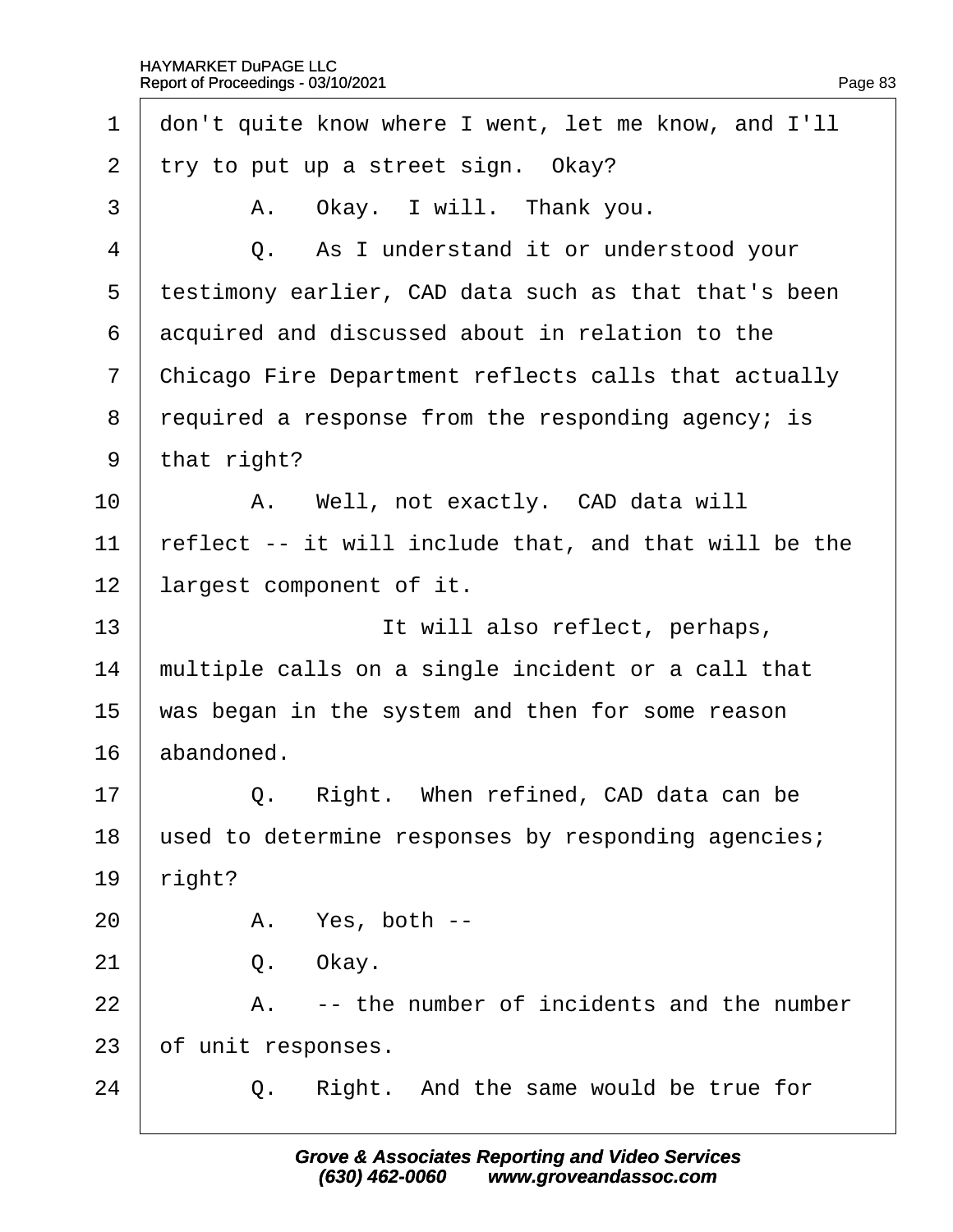| 1              |             | the CAD data generated by and for the Chicago Fire   |
|----------------|-------------|------------------------------------------------------|
| $\overline{2}$ |             | Department; is that right?                           |
| 3              |             | A. That's correct.                                   |
| 4              |             | Q. Okay. And in your experience is CAD data          |
| 5              |             | used daily for making determinations of EMS impact   |
| 6              | analyses?   |                                                      |
| $\overline{7}$ |             | A. Can you rephrase that? I'm not sure I             |
| 8              | understood. |                                                      |
| 9              |             | Q. Yeah. With regard to this refined data,           |
| 10             |             | you understand that here today with regard to Itasca |
| 11             |             | Haymarket -- Haymarket Itasca, we're trying to       |
| 12             |             | determine what the potential impact on Itasca's      |
| 13             |             | Fire/EMS would be; right?                            |
| 14             |             | A. Correct.                                          |
| 15             |             | Q. And similar -- similar analyses, maybe            |
| 16             |             | not for the same type of facility, but EMS impact    |
| 17             |             | analyses are done at agencies and fire departments   |
| 18             |             | across the United States; right?                     |
| 19             |             | A. Yes, that's correct.                              |
| 20             |             | Q. And is CAD data, refined as you and I             |
| 21             |             | ust discussed, is it used daily to make those        |
| 22             | analyses?   |                                                      |
| 23             |             | A. I'm not sure if it's used data in one             |
| 24             |             | form or the other. It's used frequently.             |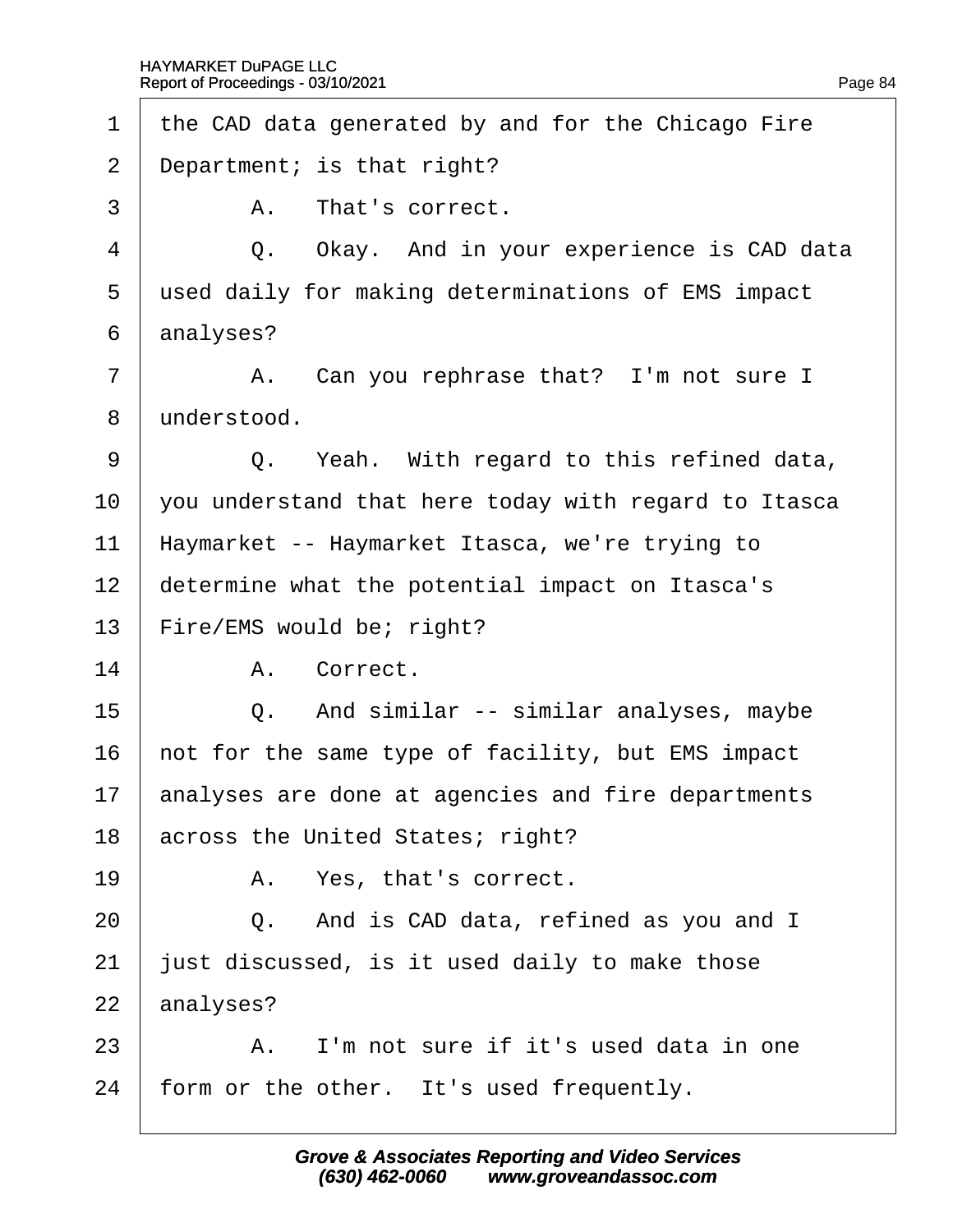| 1              | Q. Okay. Okay. Is it generally accepted               |
|----------------|-------------------------------------------------------|
| 2              | when determining EMS impact to use NFIRS data alone   |
| 3              | to the exclusion of CAD data?                         |
| 4              | A. So it depends on the question you're               |
| 5              | trying to answer.                                     |
| 6              | If -- if you're trying to understand                  |
| $\overline{7}$ | what the demand will be from a new project, you would |
| 8              | need to look at the CAD data to understand what that  |
| 9              | demand would be, because that is what's going to      |
| 10             | drive how you respond.                                |
| 11             | Q. And so to ask it a little bit                      |
| 12             | differently, if we're trying to determine the demand  |
| 13             | on Itasca EMS by the proposed Haymarket Itasca, would |
| 14             | you agree that using NFIRS data is not generally      |
| 15             | acceptable?                                           |
| 16             | A. Well, it -- it is not -- I'm not sure if           |
| 17             | d say acceptable.                                     |
| 18             | It's not what I would use. It's not                   |
| 19             | what is preferred.                                    |
| 20             | Q. Okay. You were asked some questions                |
| 21             | about Mr. Dominik's proportional analysis, and I      |
| 22             | think in a vacuum you said proportional analyses are  |
| 23             | done; right? They're used by people?                  |
| 24             | A. Oh, certainly, yeah, for -- for various            |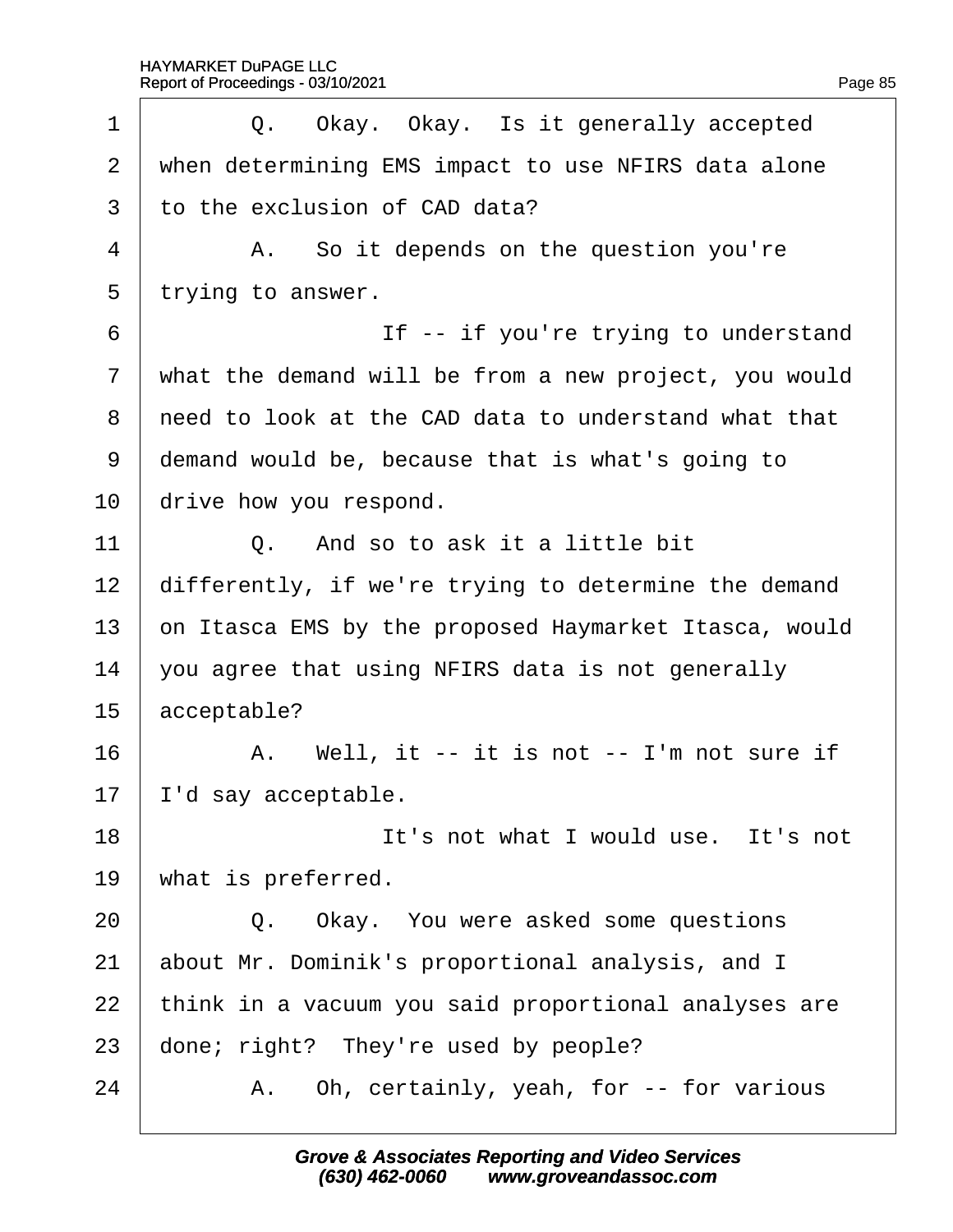1 sort of analyses, yeah, the calculate as a proportion 2 of population, et cetera, crime statistics, hospital 3 dilization rates, et cetera.  $4 \mid Q$ . But when determining demand like we're 5 dssessing here, like you've assessed here, is a 6 proportional analysis coupled with Mr. Dominik's use 7 of NFIRS data to the exclusion of CAD data and the 8 exclusion of Haymarket Center West Loop, which is the 9 most similar or comparable, would you agree that 10 that's flawed? 11  $\parallel$  A. The methodology was flawed, in my 12 **b**pinion. 13 | Q. Okay. You indicated, I think, you 14 were  $-$  I might get the terminology a little bit 15 mixed up, but you were talking about time on a call, 16 and you applied that, basically through 17 multiplication, to the number of projected calls 18 stemming from the proposed Haymarket facility in 19 Itasca; correct? 20 | A. Correct. 21  $\vert$  Q. And I think you had said it would be 15 22  $\,$  days worth of calls; is that right? 23 | A. Yeah, approximately equivalent to 15 days 24 based on the department's reported time for an EMS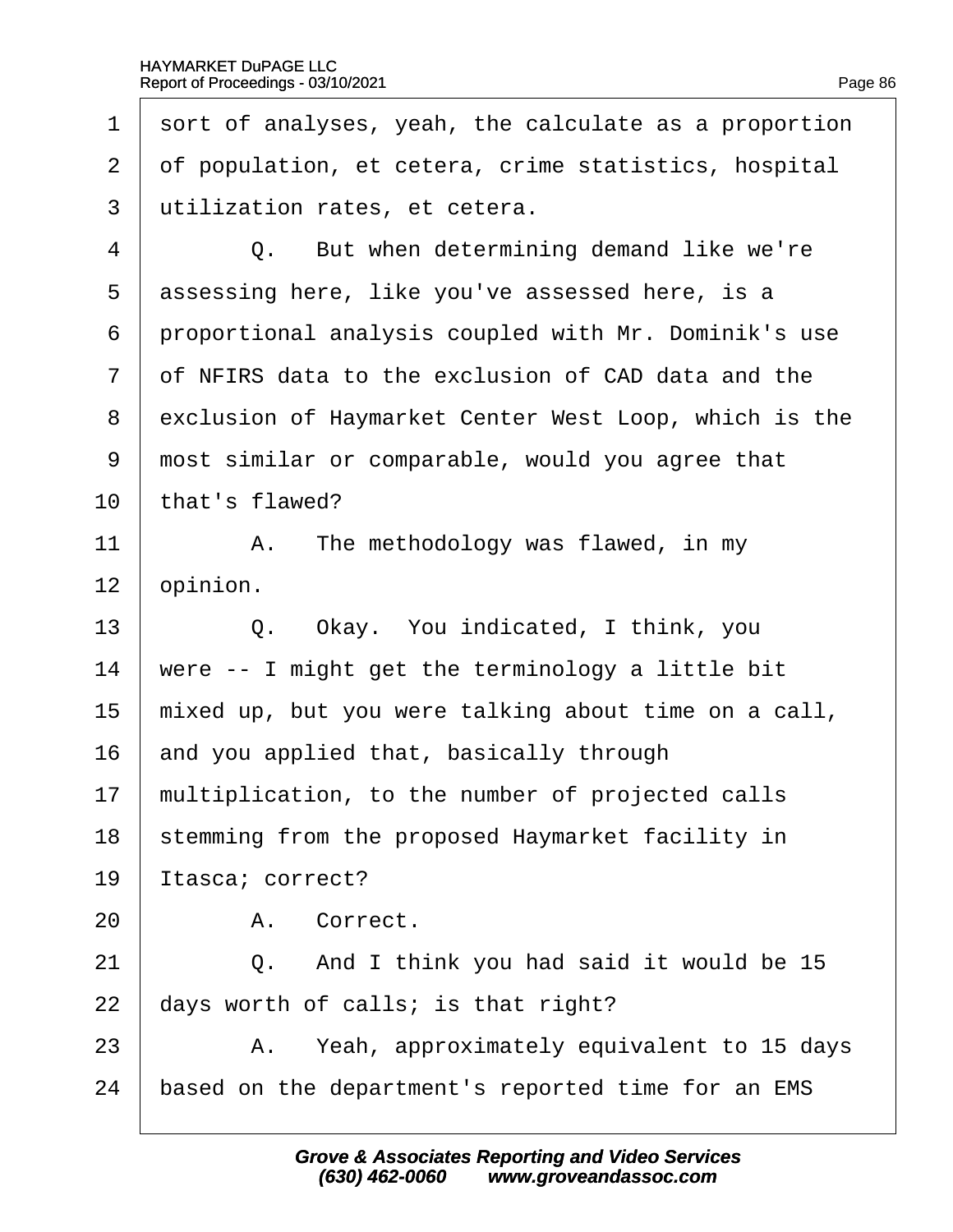| 1              | dall with a transport of 56 minutes, yes.             |
|----------------|-------------------------------------------------------|
| $\overline{2}$ | Right. And when you're talking about 15<br>Q.         |
| 3              | days, you're talking about 24 hours of those 15 days; |
| 4              | right?                                                |
| 5              | A. Well, yeah, so we're clear, so it's the            |
| 6              | number of calls times that 56. It's -- I forget what  |
| $\overline{7}$ | the hours was, 400-something. So the sum, the         |
| 8              | dumulative effect, over one year would be             |
| 9              | approximately that 15 days.                           |
| 10             | Q. Right. And that cumulative sum of 15               |
| 11             | days, would that be akin to Itasca EMS basically      |
| 12             | being unavailable or on vacation for the rest of      |
| 13             | Itasca?                                               |
| 14             | A. Yes, Yeah. That unit would be, yes, or             |
| 15             | those units.                                          |
| 16             | Q. And, lastly, I don't know that you                 |
| 17             | touched on this, but you talked about the data you    |
| 18             | ooked at, and you talked about trending and how the   |
| 19             | trend of EMS impacts is going up; right?              |
| 20             | A. Yes.                                               |
| 21             | Q. Mr. Dominik -- my recollection of                  |
| 22             | Mr. Dominik is that he only looked at data for 2018.  |
| 23             | Is that what you saw when you looked                  |
| 24             | at his materials?                                     |
|                |                                                       |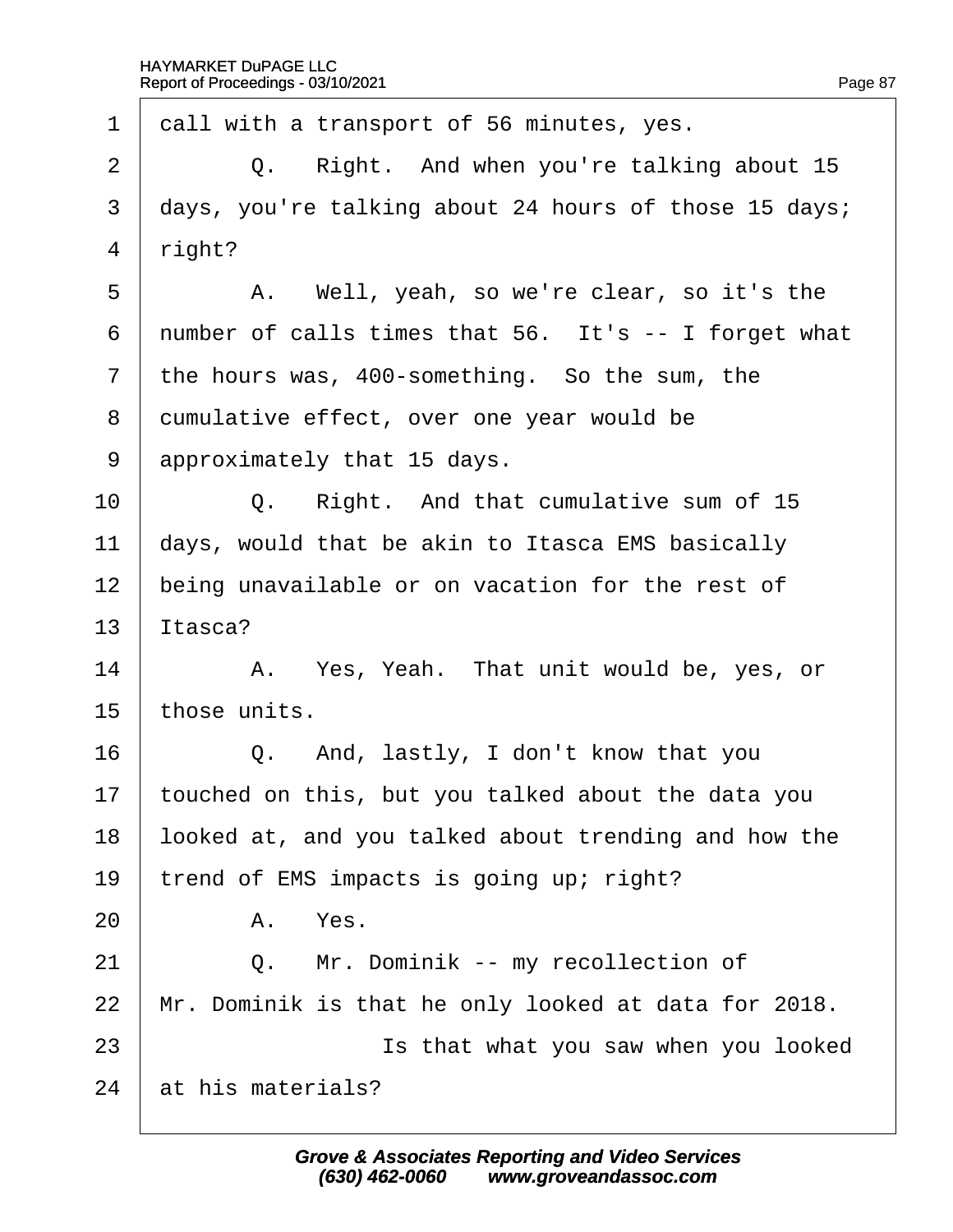| 1              | A. Yeah. Yes, what they did is in their               |
|----------------|-------------------------------------------------------|
| $\overline{2}$ | request -- and apparently when they made their        |
| 3              | request in 2020, so their -- if you look at their     |
| 4              | driginal report, they made a request in 2020, and     |
| 5              | they made a request for data that would -- for        |
| 6              | doncluding or ending December 31st, 2018, which       |
| 7              | just --                                               |
| 8              | (Simultaneous speaking.)                              |
| 9              | BY MR. ELLENBECKER:                                   |
| 10             | Q. Was his reliance-- well, and I -- to that          |
| 11             | point, was his reliance solely on 2018 data, did that |
| 12             | contribute to his flawed methodology?                 |
| 13             | A. Using one year's worth of data, the most           |
| 14             | recent year that you have, is by itself not flawed.   |
| 15             | What struck me is that in 2020                        |
| 16             | you're going back a year and a half and stopping the  |
| 17             | data collection. That would be unusual. I don't       |
| 18             | know why if you're making the request in 2020 you     |
| 19             | just wouldn't ask for the 2019 data.                  |
| 20             | Similar, in the supplemental or the                   |
| 21             | addendum report, they used 2018 data, and I don't     |
| 22             | know why they didn't use 2019 since they -- if they   |
| 23             | were going to go through the effort to do that, but.  |
| 24             | Q. Or 2020 if you're already in 2021; right?          |
|                |                                                       |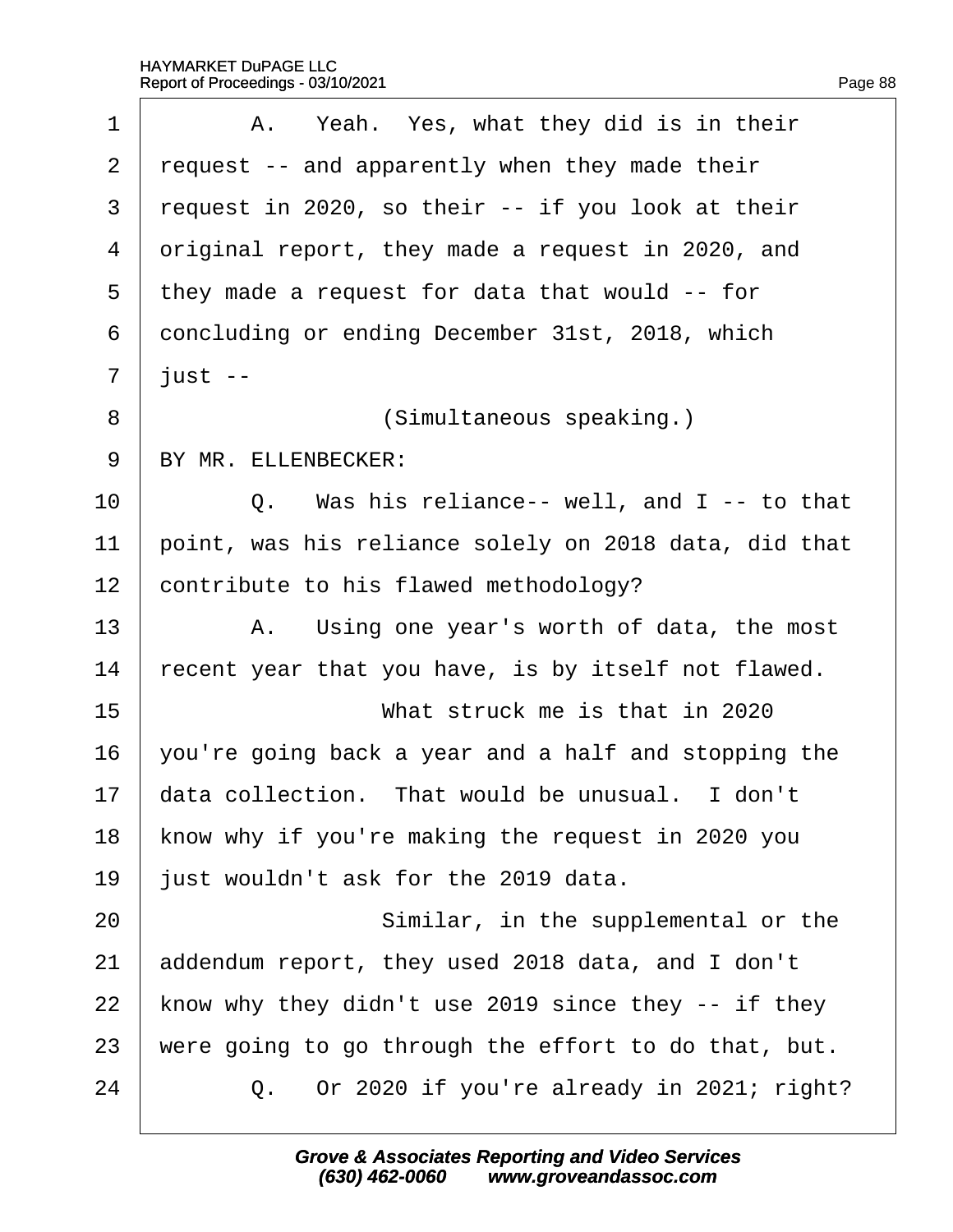| 1              | A. Yeah, depending on when they actually did          |
|----------------|-------------------------------------------------------|
| $\overline{2}$ | it.                                                   |
| 3              | So I can't explain it, but it's not                   |
| $\overline{4}$ | what I would have done. I don't think that's the      |
| 5              | prudent approach.                                     |
| 6              | MR. ELLENBECKER: Okay. Thank you. That's              |
| $\overline{7}$ | all I have.                                           |
| 8              | THE WITNESS: Thank you.                               |
| 9              | CHAIRMAN DALY: Thank you, Mr. Ellenbecker.            |
| 10             | At this time I'd invite Ms. Smith to                  |
| 11             | begin her cross-examination of the witness.           |
| 12             | MS. SMITH: No questions. Thank you.                   |
| 13             | CHAIRMAN DALY: Thank you. At this time I'd            |
| 14             | invite Ms. O'Keefe to begin your cross-examination of |
| 15             | the witness.                                          |
| 16             | MS. O'KEEFE: Thank you, Mr. Chairman. I               |
| 17             | appreciate it.                                        |
| 18             | <b>CROSS-EXAMINATION</b>                              |
| 19             | BY MS. O'KEEFE:                                       |
| 20             | Hello, Mr. Moeller. It's nice to meet<br>Q.           |
| 21             | you.                                                  |
| 22             | Nice to meet you as well.<br>A.                       |
| 23             | Q. So I'm here on behalf of Haymarket, and            |
| 24             | we have just a few questions to ask.                  |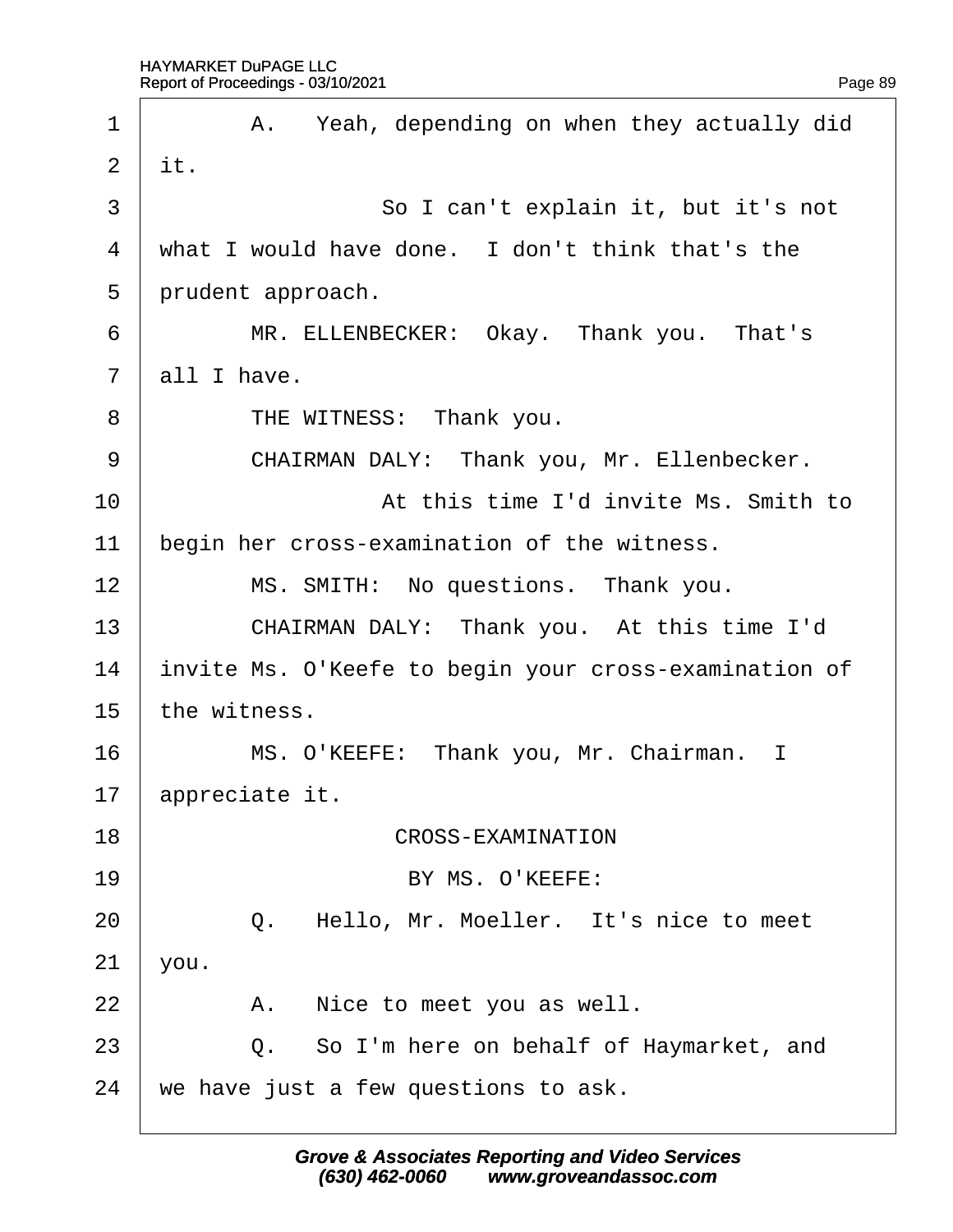| 1              | And it's really interesting to hear                   |
|----------------|-------------------------------------------------------|
| $\overline{2}$ | your perspective. I have to say I've learned more     |
| 3              | about EMS and fire over the past year. I'm nowhere    |
| 4              | dose to an expert, but -- so bear with me as I ask    |
| 5              | my questions.                                         |
| 6              | A. I will.                                            |
| $\overline{7}$ | Q. So just -- in all agreement, did we -- we          |
| 8              | swore you in tonight; right?                          |
| 9              | A. That's correct, you did.                           |
| 10             | Q. All right. So --                                   |
| 11             | A. The court reporter did at the beginning.           |
| 12             | Q. Okay. So being under oath, you                     |
| 13             | understand that you're sworn to tell the truth, and   |
| 14             | that we -- we'll rely on the truth of your testimony? |
| 15             | A. That's correct.                                    |
| 16             | Q. And other people who provided testimony            |
| 17             | to date, they've been sworn in, and we can rely on    |
| 18             | their testimony also; correct?                        |
| 19             | A. Yes.                                               |
| 20             | Q. Okay. So who contacted you first about             |
| 21             | the assignment that brought you here tonight?         |
| 22             | A. Originally one of the partners in the              |
| 23             | firm, Dr. Steven Knight, had a conversation with me,  |
| 24             | and that's my recollection of the first time I heard  |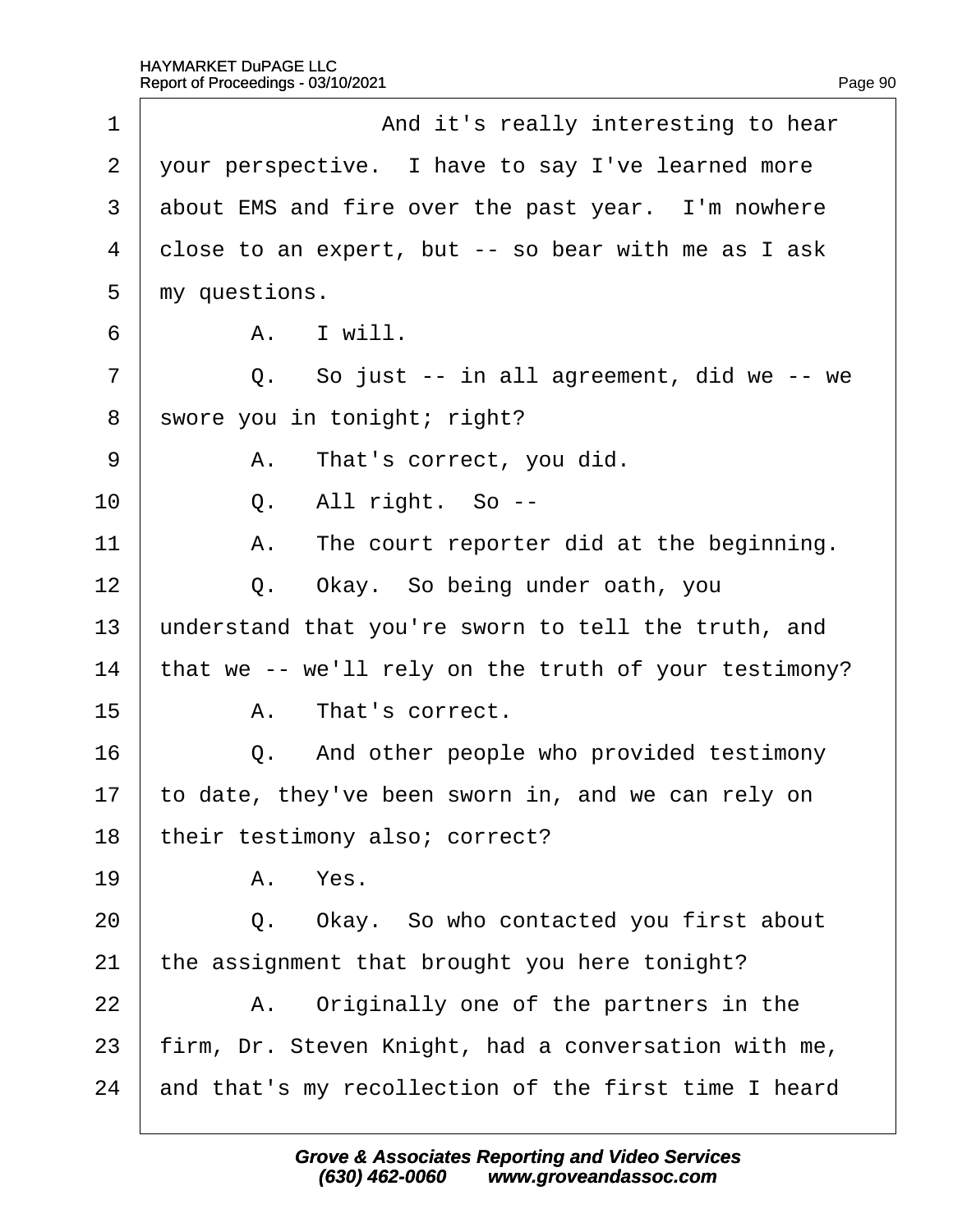| 1              | of this project, what ended up being a project.      |
|----------------|------------------------------------------------------|
| 2              | Q. Do you know who reached out to                    |
| 3              | Dr. Knight?                                          |
| 4              | A. I don't.                                          |
| 5              | Q. Do you know if it was someone from the            |
| 6              | <b>Itasca Fire Protection District?</b>              |
| $\overline{7}$ | I don't know. Yeah, I'm not sure.<br>А.              |
| 8              | Q. You're not sure if it was Steve DiNolfo           |
| 9              | dr someone else?                                     |
| 10             | A. Correct, I'm not -- yeah, I --                    |
| 11             | Q.<br>Okay.                                          |
| 12             | A. My first contact was with Dr. Knight.             |
| 13             | Q. So the contract is with Fitch?                    |
| 14             | A. The contract is with Fitch & Associates,          |
| 15             | correct. (Inaudible.)                                |
| 16             | Q. And did they subcontract -- did they              |
| 17             | subcontract with you?                                |
| 18             | A. I'm an independent contractor. So I have          |
| 19             | a formal relationship with Fitch & Associates. I'm   |
| 20             | classified as a senior consultant, and the           |
| 21             | engagements that I do, I do on behalf of Fitch as an |
| 22             | independent contractor to them.                      |
| 23             | Q. Okay. So who's your client?                       |
| 24             | A. So who is my client?                              |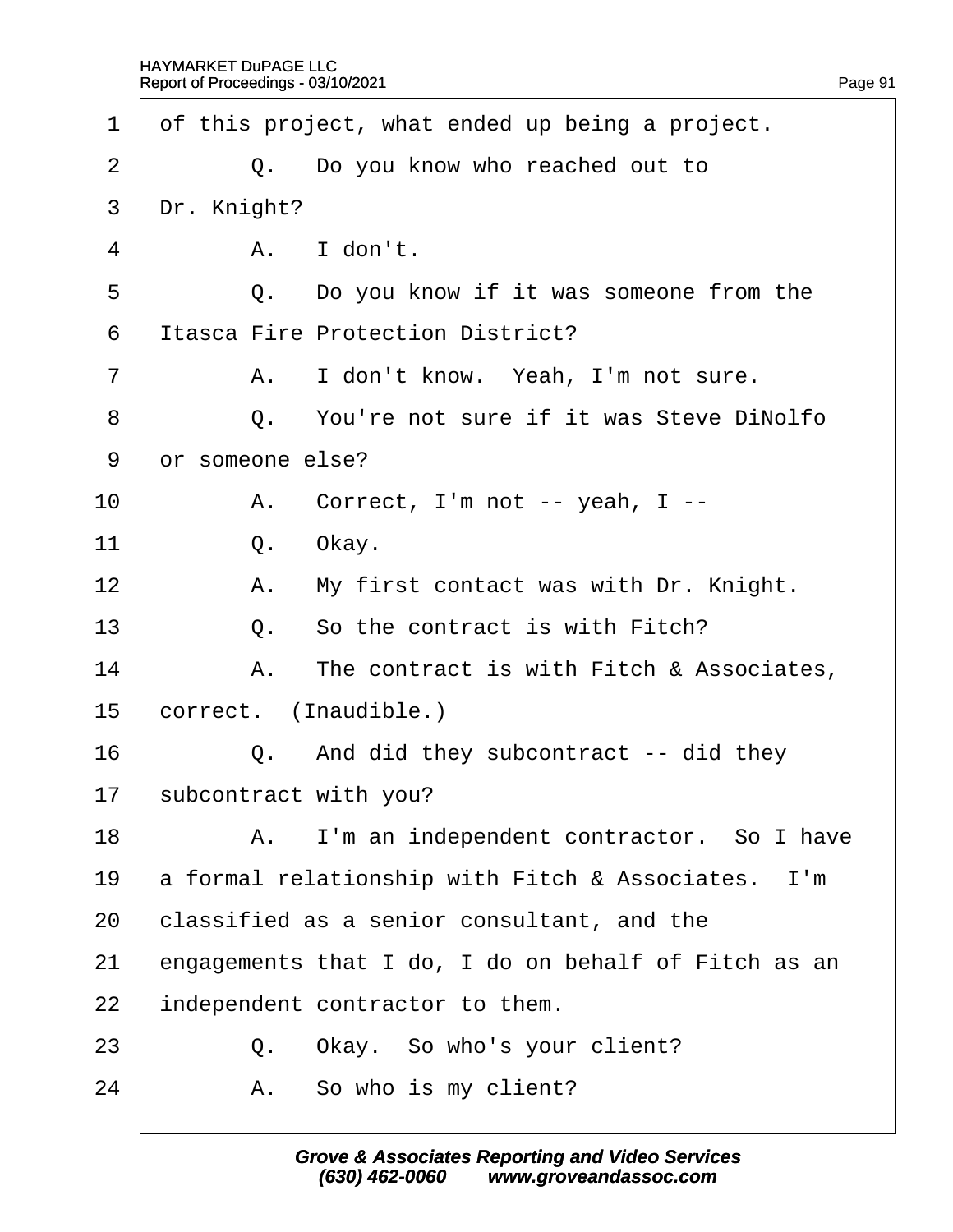| 1              | Q. Uh-huh. Who hired you?                             |
|----------------|-------------------------------------------------------|
| 2              | A. I don't --                                         |
| 3              | (Simultaneous speaking.)                              |
| $\overline{4}$ | BY MR. DI NOLFO:                                      |
| 5              | Q. Or who hired Fitch? Who hired Fitch?               |
| 6              | A. Again, I'm not necessarily sure whether            |
| $\overline{7}$ | it was the Fire Protection District or Mr. DiNolfo on |
| 8              | their behalf. I -- I don't know.                      |
| 9              | Q. Okay. So you haven't seen the contract?            |
| 10             | A. For Fitch's services, no.                          |
| 11             | Q. Yes.                                               |
| 12             | A. Normally I don't. I mean, I do on some             |
| 13             | project, but many of them I don't.                    |
| 14             | Q. So you don't know if it was approved by            |
| 15             | the Fire Protection District Board of Commissioners   |
| 16             | or anything like that? You would not know the         |
| 17             | approval process it went through?                     |
| 18             | A. Correct, yeah, I wouldn't have any                 |
| 19             | knowledge of that.                                    |
| 20             | Q. So did you see -- did they give you the            |
| 21             | scope -- how did you find out what the scope of work  |
| 22             | was that you were retained to do?                     |
| 23             | A. In the discussion with Dr. Knight and the          |
| 24             | discussion with Mr. DiNolfo, and I've had             |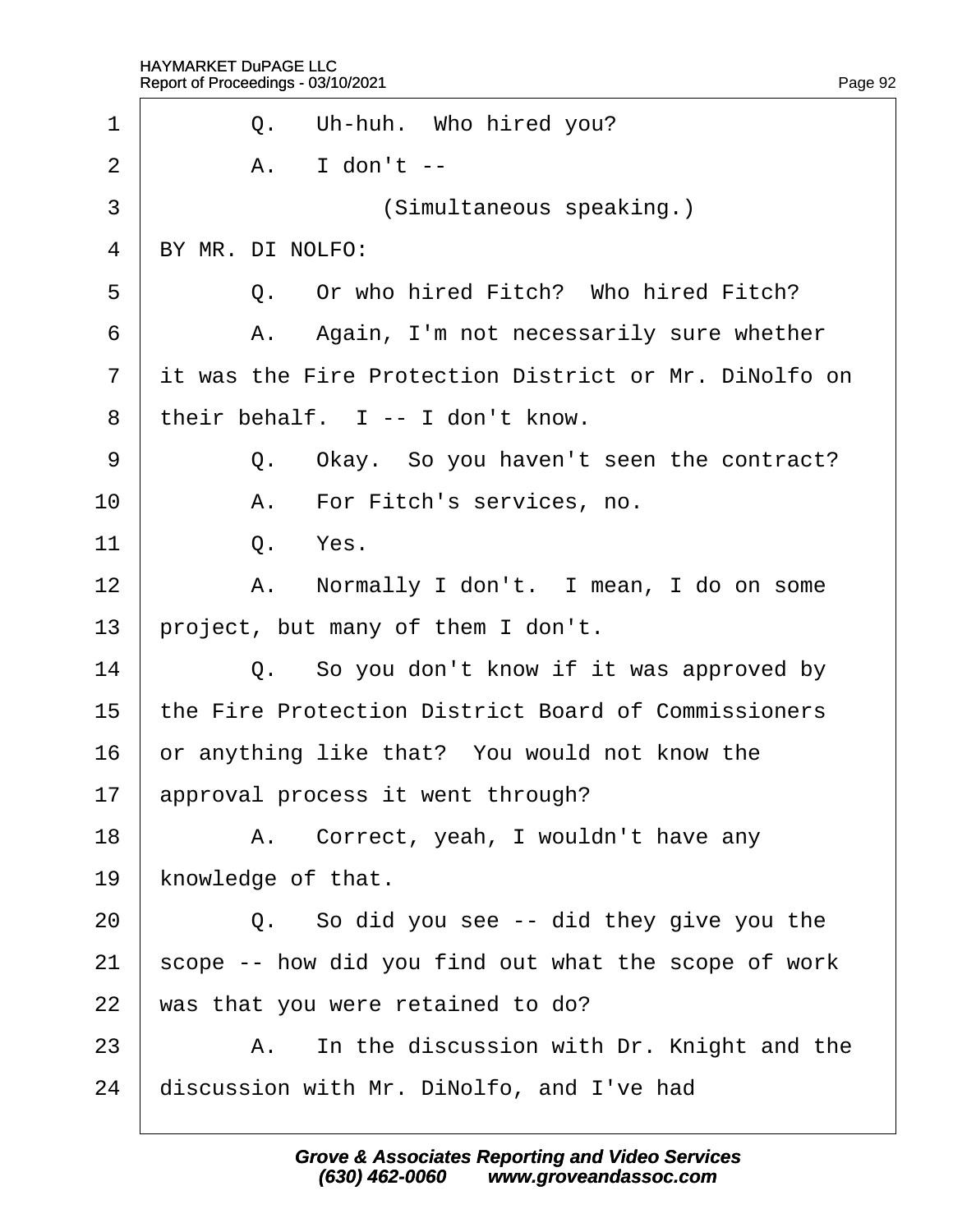| 1              | donversations with the Chief. And so we were          |
|----------------|-------------------------------------------------------|
| $\overline{2}$ | provided a copy of the Polaris report, some raw CAD   |
| 3              | data from -- I think the exhibits Mr. DiNolfo make    |
| 4              | reference to, and that's the scope that I did.        |
| 5              | And as I explained, reviewed the                      |
| 6              | Polaris report, assess its methodology, its           |
| $\overline{7}$ | donclusions, and then, you know, do our own analysis. |
| 8              | Q. Okay. So have you ever worked with                 |
| 9              | Mr. DiNolfo or Mr. Ellenbecker or Ms. Smith in the    |
| 10             | past?                                                 |
| 11             | A. No. At least not that I'm aware of.                |
| 12             | I mean, I left Illinois in 1990, so                   |
| 13             | if I did, it was a long time ago.                     |
| 14             | Q. I get that.                                        |
| 15             | I have no recollection of it.<br>А.                   |
| 16             | Q. Okay. So as part of this because of                |
| 17             | COVID, you didn't get to go to Itasca and see -- and  |
| 18             | see the site; correct?                                |
| 19             | A. No. So as part of this engagement, I did           |
| 20             | hot go to Itasca. I mean, I'm from the area, I'm      |
| 21             | familiar with Itasca; but, no, not as part of this    |
| 22             | engagement.                                           |
| 23             | Q. So have you ever visited Haymarket                 |
| 24             | Chicago?                                              |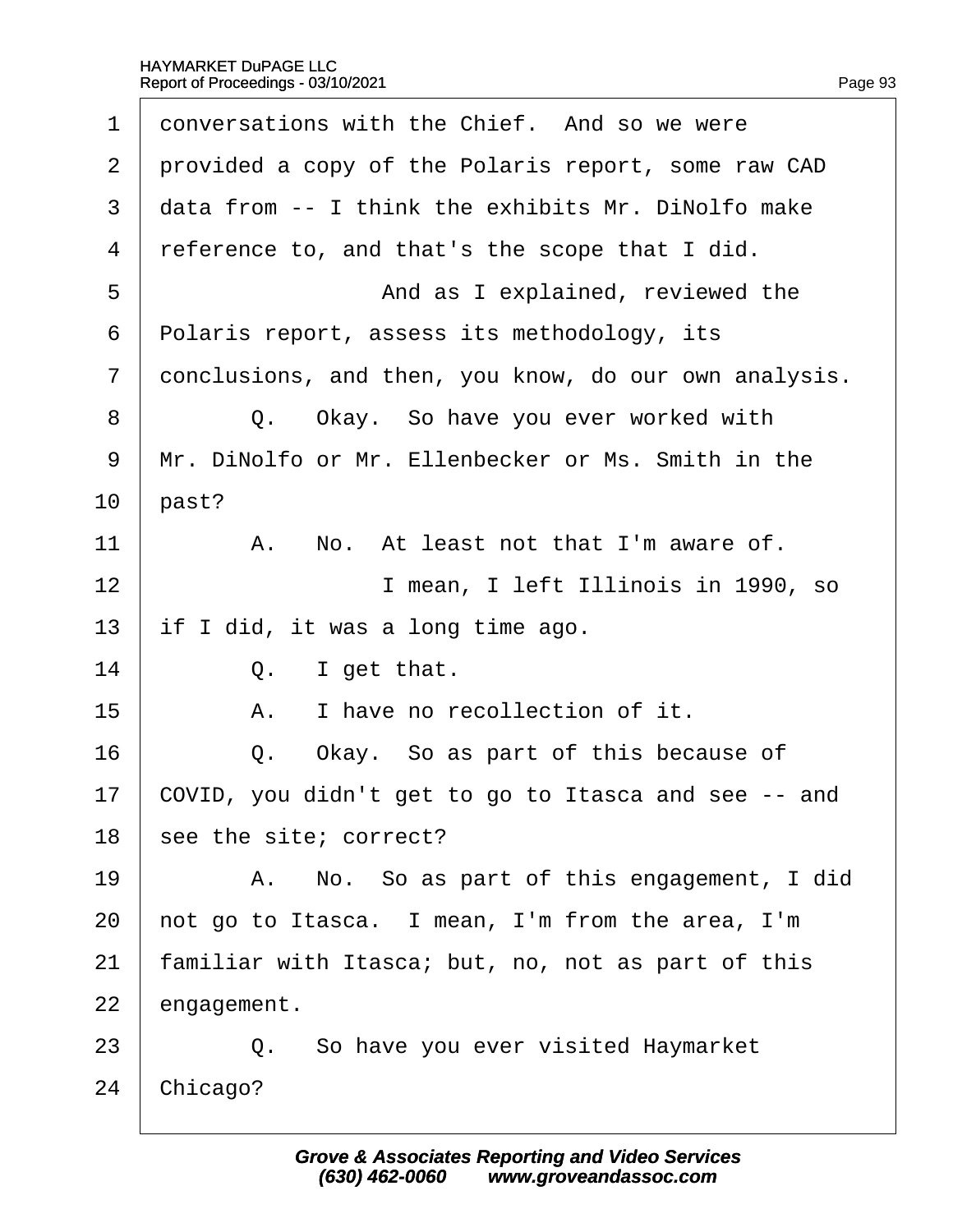| 1              | A. No, I've not physically been to Haymarket          |
|----------------|-------------------------------------------------------|
| 2              | Chicago.                                              |
| 3              | Q. Okay. So you just mentioned this, but I            |
| $\overline{4}$ | just want to confirm.                                 |
| 5              | You were given the documentation                      |
| 6              | which was the Polaris report with -- the full Polaris |
| $\overline{7}$ | report and then the data from Carol Stream and        |
| 8              | Hoffman Estates?                                      |
| 9              | A. Yeah, there was a number of files,                 |
| 10             | Carol Stream, Hoffman Estates, a couple facilities,   |
| 11             | their addresses, the full Polaris report, and the --  |
| 12             | and the way just Chicago output it from Chicago Fire  |
| 13             | the various raw data for the addresses associated     |
| 14             | with Haymarket Chicago.                               |
| 15             | Q. Okay. So -- so you didn't -- so that was           |
| 16             | the sole documentation upon which you based your      |
| 17             | report?                                               |
| 18             | A. Yeah, I believe so. Yeah, that's                   |
| 19             | Okay. Did you -- were you provided the<br>Q.          |
| 20             | transcripts from the prior hearings?                  |
| 21             | A. No.                                                |
| 22             | Did you watch the prior hearings?<br>Q.               |
| 23             | A. I watched probably one and a half, I'm             |
| 24             | going to say one and a half, when Mr. Dominik         |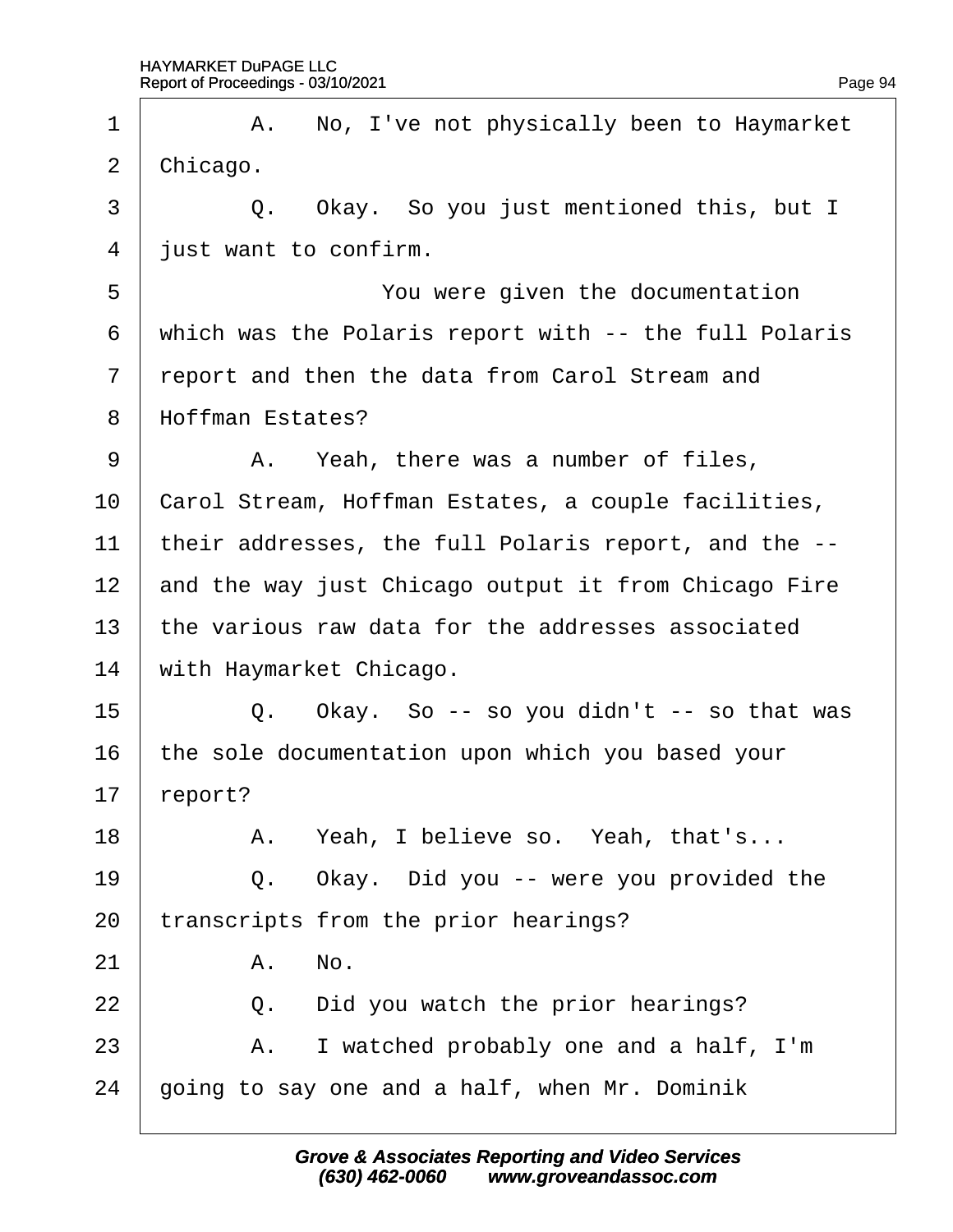| $\mathbf 1$    | testified, I think. And my recollection is I watched  |
|----------------|-------------------------------------------------------|
| 2              | the first full time Mr. Dominik testified, and I      |
| 3              | watched -- not the entire thing, but I think I        |
| 4              | watched a substantive portion of another time. And    |
| 5              | my recollection is they were, you know, close         |
| 6              | together, so I don't know how many --                 |
| $\overline{7}$ | Q. So you know he testified over                      |
| 8              | three-and-a-half days. So you think you saw about     |
| 9              | an hour and a half of -- or a day and a half of that? |
| 10             | Excuse me.                                            |
| 11             | A. Yeah, day and a half. I know the first             |
| 12             | hight I think it was the full three hours that the    |
| 13             | Commission and Mr. Dominik was testifying.            |
| 14             | Q. Okay. As -- did you do -- so you didn't            |
| 15             | do any other independent research other than the data |
| 16             | that you were provided and your experience that you   |
| 17             | have over the years you've been in service?           |
| 18             | A. I mean, there's some other sources that I          |
| 19             | used. I made reference to an APCO document that       |
| 20             | talks about how to handle duplicate calls. That's     |
| 21             | something that I have -- I have a library of resource |
| 22             | materials that I've used for research in projects     |
| 23             | over the years, the National Fire Protection          |
| 24             | Association references, et cetera. So some of those   |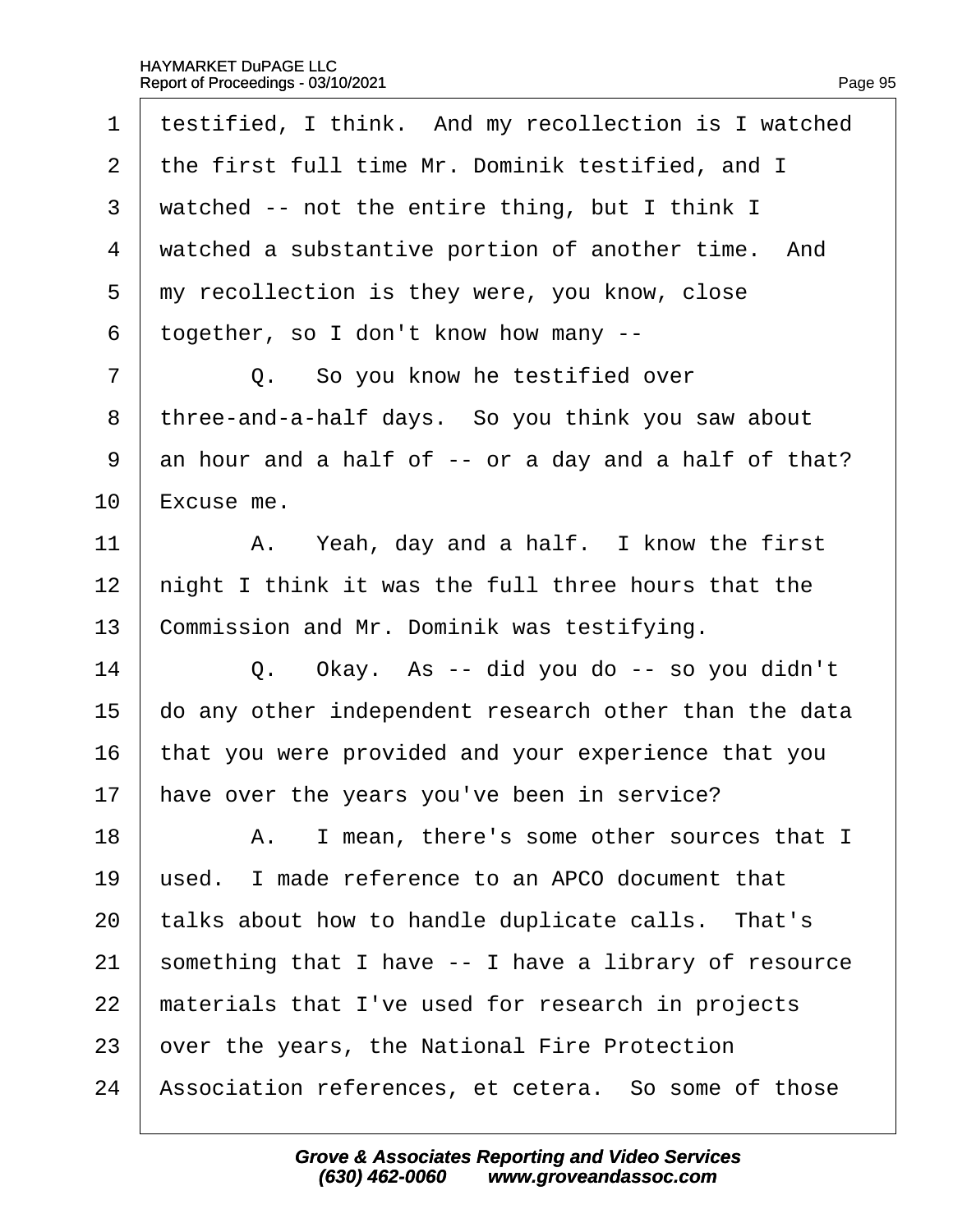| 1              | I also accessed. But those are documents that I have  |
|----------------|-------------------------------------------------------|
| 2              | in my library for all sorts of public safety-related  |
| 3              | donsultancies that I perform.                         |
| 4              | Q. But those weren't referenced in your               |
| 5              | report or provided as part of this?                   |
| 6              | A. Um, yeah, not that I -- well, I don't              |
| $\overline{7}$ | know what was formally submitted as exhibits for      |
| 8              | this.                                                 |
| 9              | But, no, I don't think I                              |
| 10             | referenced -- I might have referenced -- I don't      |
| 11             | recall exactly. I'd have to review my entire report.  |
| 12             | don't recall if I referenced the APCO standard --     |
| 13             | Q. You did.                                           |
| 14             | A. I did. Okay. So that --                            |
| 15             | Q. You did.                                           |
| 16             | A. Oh, yeah, I didn't provide a copy with             |
| 17             | it, but I think I -- I footnoted and made references  |
| 18             | to some of those.                                     |
| 19             | That's what you did, so.<br>Q.                        |
| 20             | A. Okay.                                              |
| 21             | Q. As part of your due diligence, did you             |
| 22             | have any conversations with any fire chiefs or police |
| 23             | chiefs in Illinois at this point?                     |
| 24             | A. The only conversations I've had has been           |
|                |                                                       |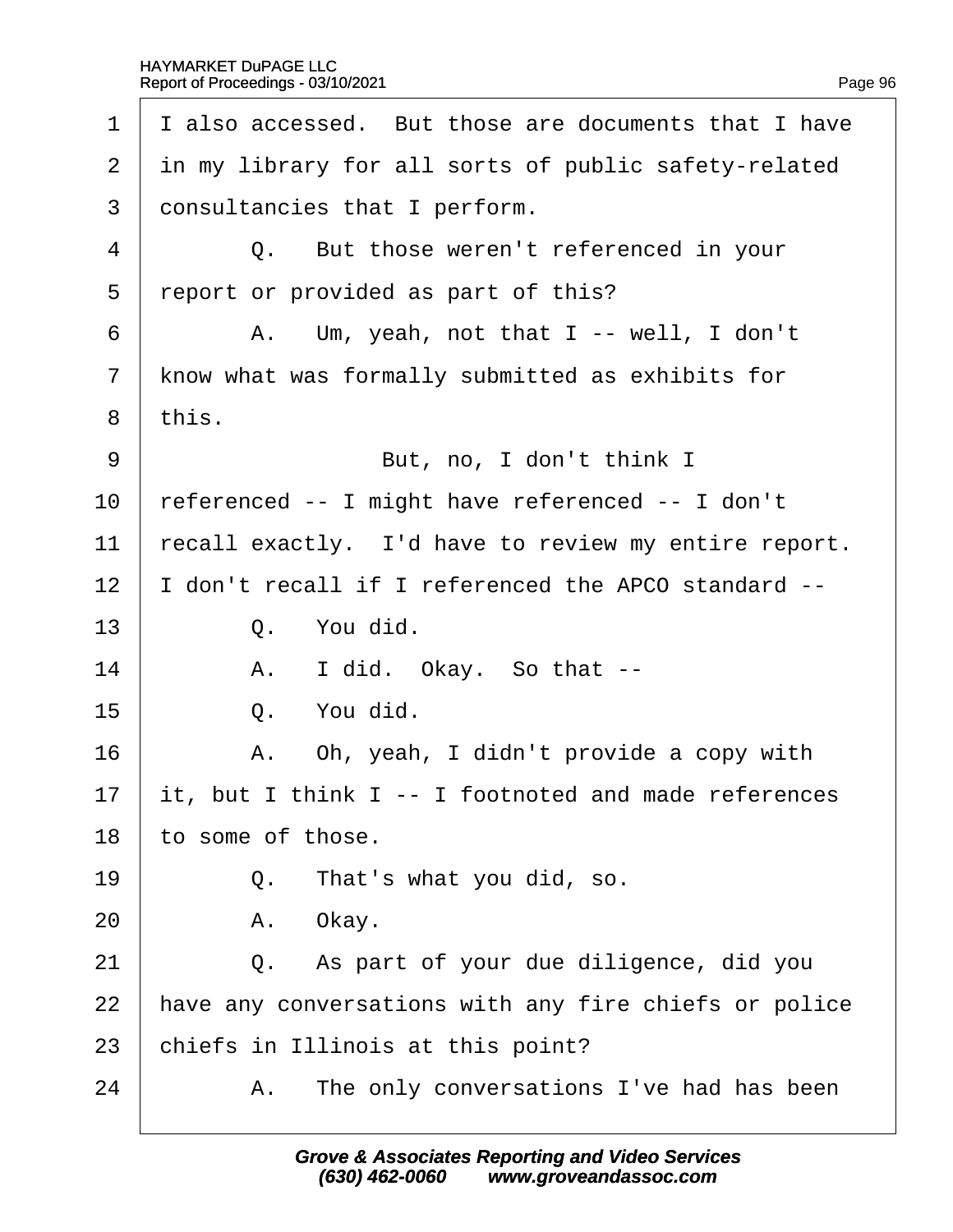| 1              | dccasionally with Chief Burke to clarify --          |
|----------------|------------------------------------------------------|
| 2              | Q. Did you also talk with the chief of the           |
| 3              | police department?                                   |
| 4              | A. I did not.                                        |
| 5              | Okay. Was -- is there any research that<br>Q.        |
| 6              | you wanted to conduct that the client felt wasn't    |
| $\overline{7}$ | necessary or felt that it would be outside the scope |
| 8              | of what you were requested to do?                    |
| 9              | A. The scope was fairly well-defined,                |
| 10             | focused, and did that. And so -- and I don't recall  |
| 11             | at all and have no recollection now; I don't believe |
| 12             | even recommended doing any additional work.          |
| 13             | Q. Okay. Great. So during as you prepared            |
| 14             | this report, did you have any communications with    |
| 15             | Mr. Ellenbecker or Ms. Smith?                        |
| 16             | A. No.                                               |
| 17             | Okay. And you mentioned that you talked<br>Q.        |
| 18             | with the fire chief, Chief Burke.                    |
| 19             | A. Yes.                                              |
| 20             | Q. You didn't talk with the police chief.            |
| 21             | Did you speak with anybody else at                   |
| 22             | the Village?                                         |
| 23             | A. No.                                               |
| 24             | Q. Okay. Great. Okay. So let's dig in.               |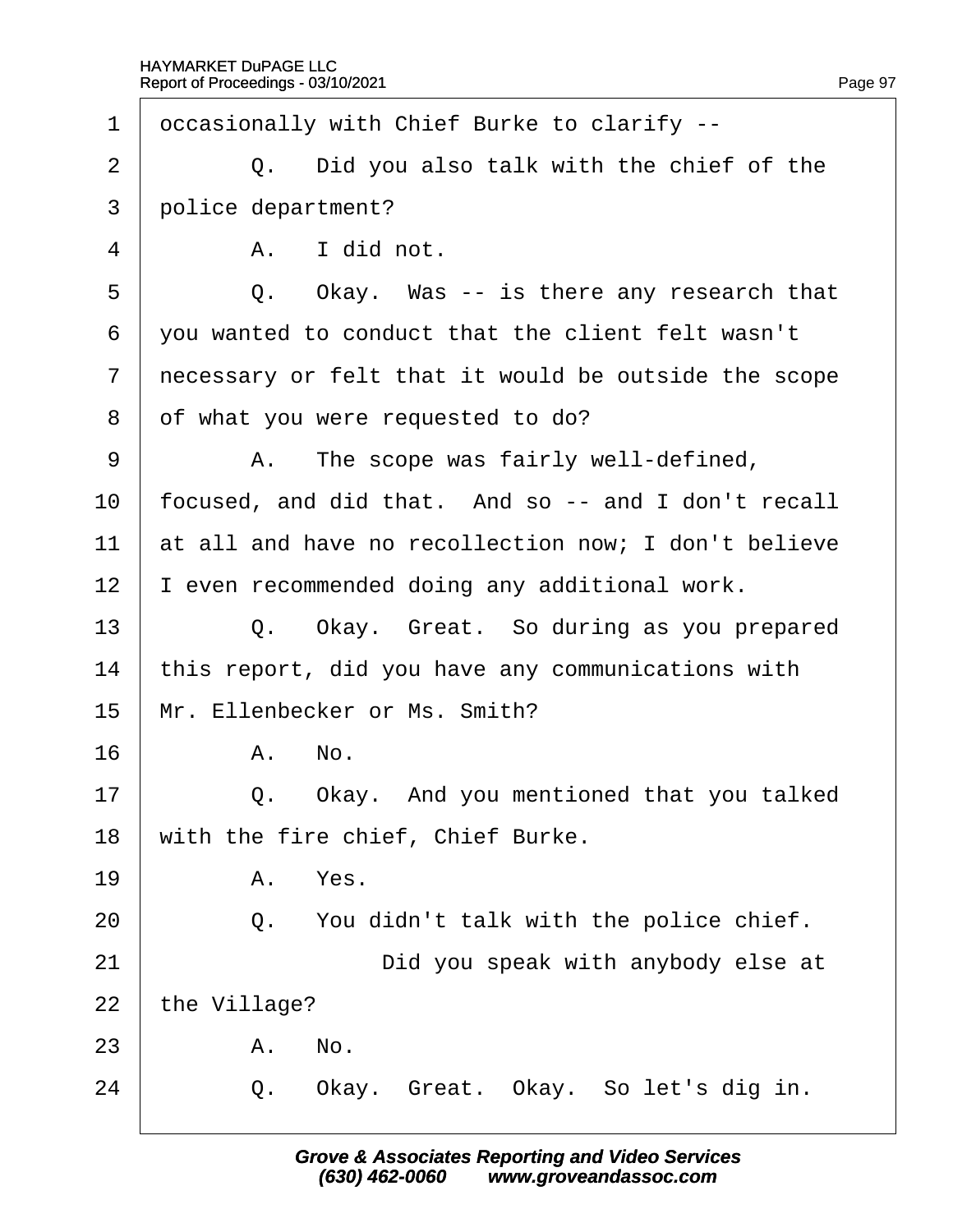| 1              | A. Okay.                                              |
|----------------|-------------------------------------------------------|
| 2              | Q. Okay. So let's start out with your                 |
| 3              | report. Your focus, as you testified to tonight, was  |
| 4              | the CAD data from Chicago. You said -- your report    |
| 5              | states you did a quick review of the CAD data.        |
| 6              | So can you describe to me what that                   |
| $\overline{7}$ | entailed?                                             |
| 8              | A. Sure. Let me just go to that section, if           |
| 9              | you don't mind.                                       |
| 10             | Q. Sure.                                              |
| 11             | A. So that's the Polaris. Okay. Our                   |
| 12             | methodology.                                          |
| 13             | So what you do when you normally get                  |
| 14             | CAD data -- in fact, I received some actually just    |
| 15             | yesterday -- originally open the file that's          |
| 16             | provided, look at the data, look at the specific data |
| 17             | elements, if it appears consistent.                   |
| 18             | You look for a temporal logic to it                   |
| 19             | so that, you know, calls, if it has unit information, |
| 20             | a call comes in first, then the unit gets dispatched, |
| 21             | then it goes en route, then it arrives, et cetera,    |
| 22             | things of that nature.                                |
| 23             | Did it have -- what fields were                       |
| 24             | there? In this case it had the date and time that     |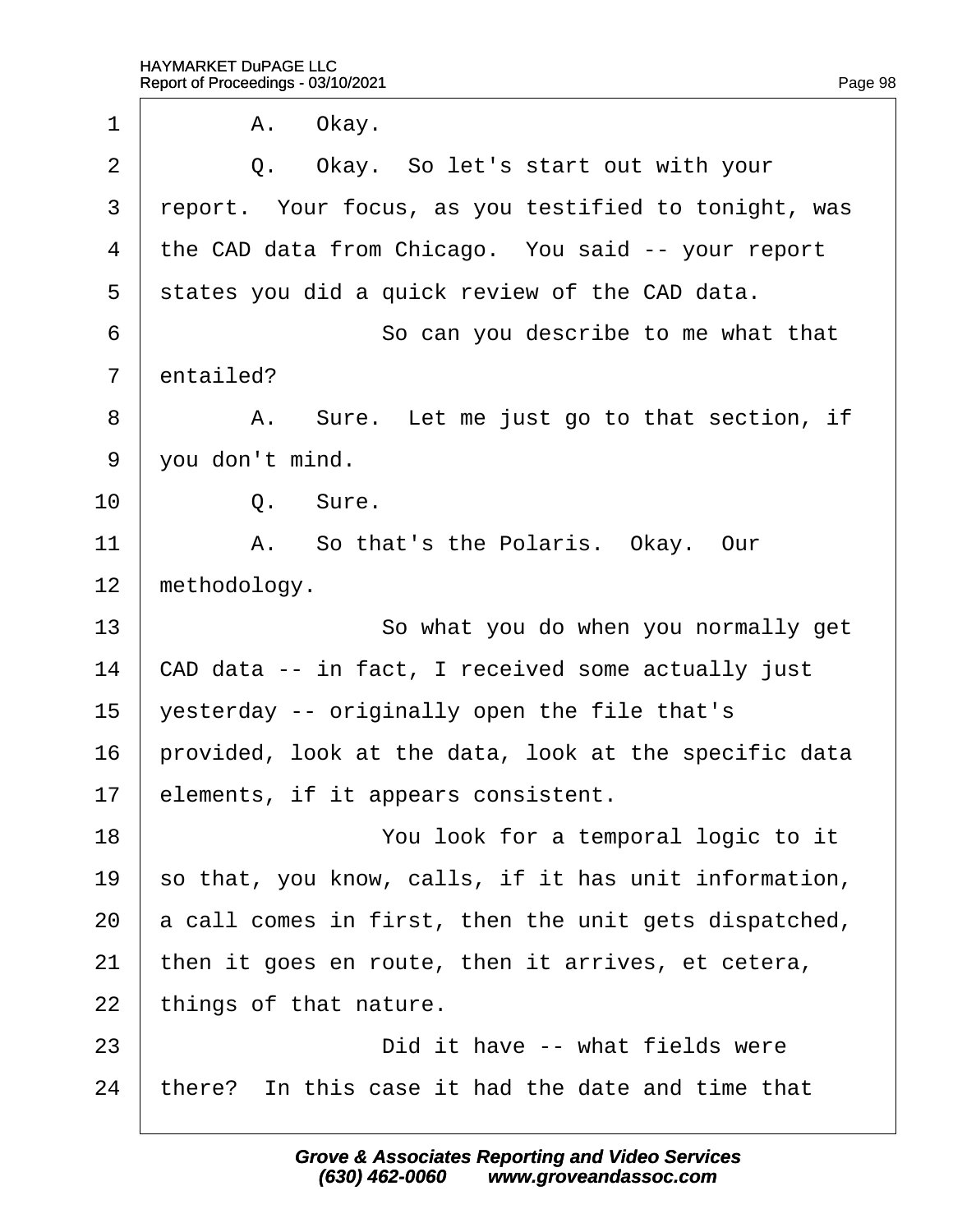| 1              | the called occurred, it had the location of the     |
|----------------|-----------------------------------------------------|
| $\overline{2}$ | address associated with it, it had an incident type |
| 3              | associated with it, had a disposition code, units   |
| 4              | responding. Those are the main ones that I recall.  |
| 5              | And then what I look at is that                     |
| 6              | the incident numbers or event numbers, I think as I |
| 7              | referred to them as they were labeled, the column   |
| 8              | heading, looked at that to see if there were        |
| 9              | duplicates and identified the number of individual  |
| 10             | records arose within the file that had duplicate    |
| 11             | humbers. I know that they had the same address, the |
| 12             | same date and time, the same incident type, and so  |
| 13             | that reflects to me that it was multiple lines      |
| 14             | related to multiple units that were being assigned. |
| 15             | There is a simple technique that be                 |
| 16             | can be used to limit those. So you would take the   |
| 17             | file, in this case the 1,098 records, and apply a   |
| 18             | filter so that I'm only interested in a unique      |
| 19             | incident number or a unique event number. That      |
| 20             | educed me down to the 636 records.                  |
| 21             | I continued evaluating the data,                    |
| 22             | hoted that some of those records did not reflect a  |
| 23             | unit actually being assigned to that call. So to be |
| 24             | conservative, I eliminated those, as well, and      |
|                |                                                     |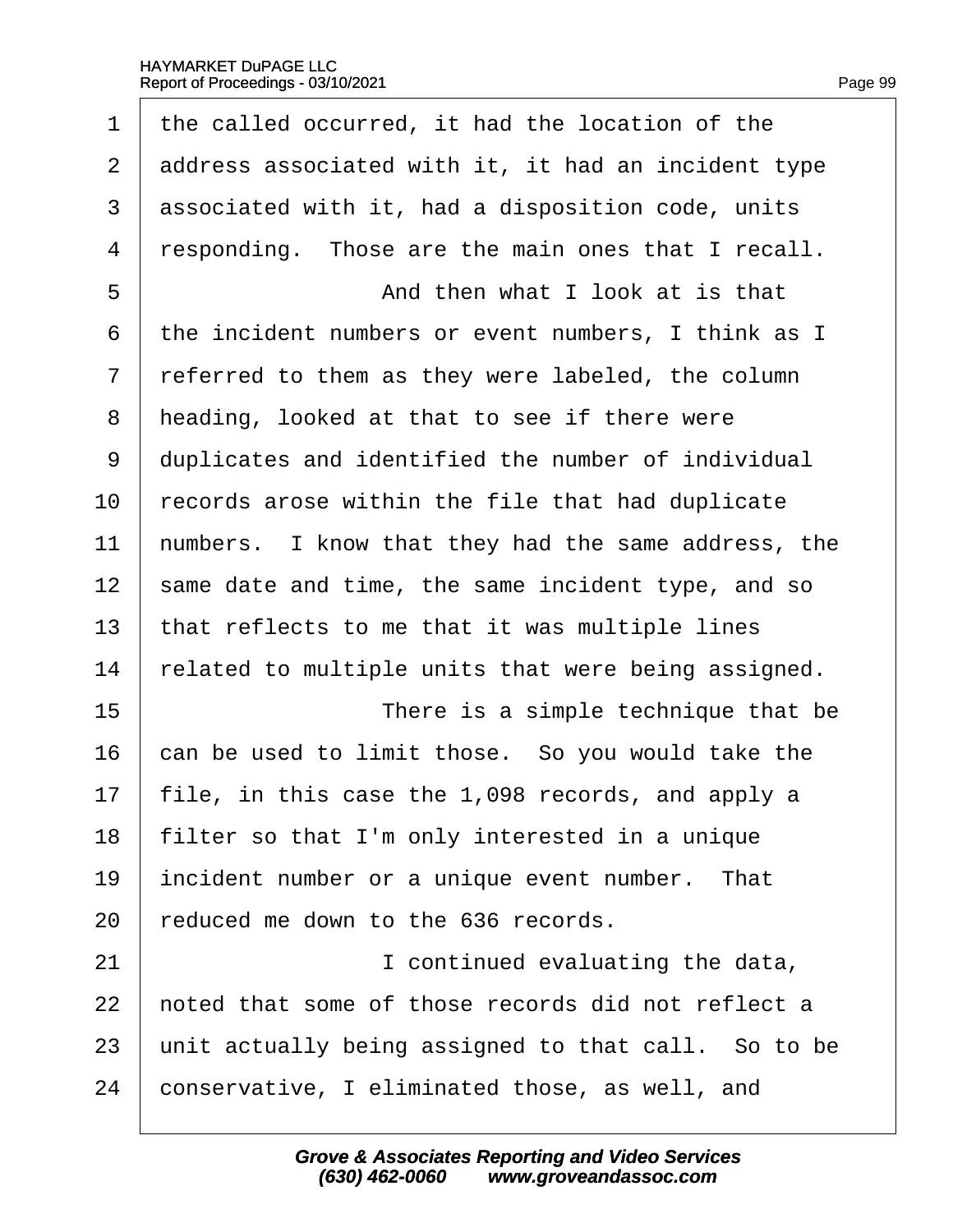| 1              | limited the analysis to 2019 unique event numbers at  |
|----------------|-------------------------------------------------------|
| $\overline{2}$ | one of the addresses associated with Haymarket        |
| 3              | Chicago where units were assigned.                    |
| 4              | Q. Okay. You did all this work yourself?              |
| 5              | You didn't rely on anybody else?                      |
| 6              | A. Yeah, it depends on the complexity of the          |
| $\overline{7}$ | project. So some of the advanced quantitative         |
| 8              | modeling we have several Ph.D. statistical analysts   |
| 9              | that all have doctorates, doctorate degrees.          |
| 10             | I've obviously done a lot of this                     |
| 11             | myself historically. This analysis was not of such a  |
| 12             | degree that I was not comfortable doing it. It's not  |
| 13             | the kind of work I've done commonly both as a fire    |
| 14             | chief and et cetera, so.                              |
| 15             | Q. Okay. So in your report you state that             |
| 16             | the CAD records are most -- it's page 4 -- most often |
| 17             | used to design and assess fire and EMS systems?       |
| 18             | A. Uh-huh.                                            |
| 19             | Q. Is NFIRS also -- NFIRS, I'm not                    |
| 20             | pronouncing that right.                               |
| 21             | Is NFIRS also used to design and                      |
| 22             | assess fire and EMS systems?                          |
| 23             | A. It depends on the question that you're             |
| 24             | asking. So, for example, to -- so let's get to        |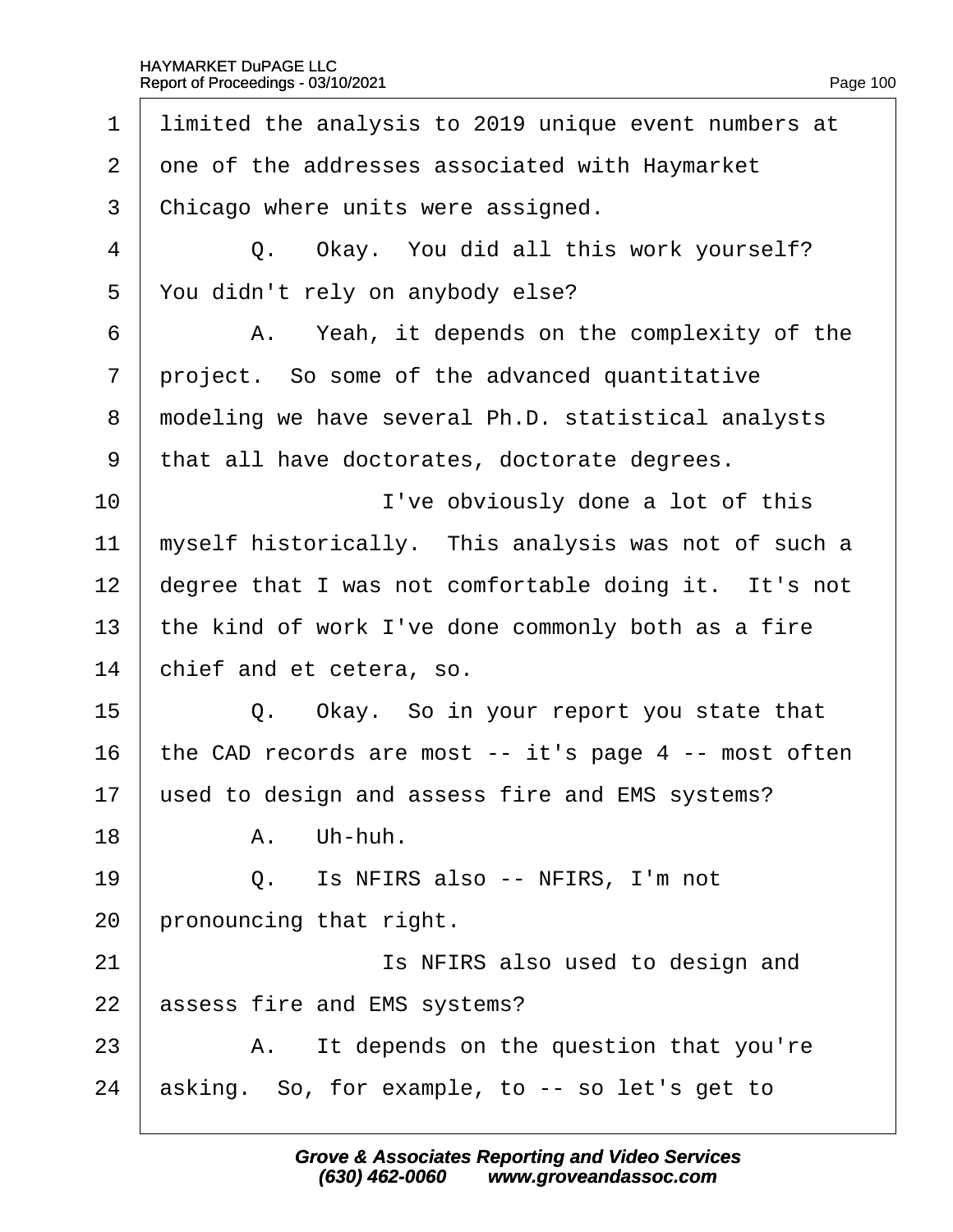1 domenclature.  $2 \parallel$  if I want to understand the workload 3 that's going to be required by a fire or EMS agency, 4 I need to understand really what the calls are coming 5 into 911 and what they're being assigned to. 6 **If the question is something** 7 different, if the question is what is the historical 8 incidents of structure fires, at that point I would 9 rely more on NFIRS data.  $10$   $\Box$  Q. Right, because you mentioned it's a 11 backward look as compared to CAD, which is more in 12 the moment? 13  $\parallel$  A. Right. So CAD -- well, CAD is what the 14 initial information is provided by the 911 caller. 15 **If I wanted to know the actual** 16 incidents looking back, so I may respond multiple 17 times to an activated fire alarm, multiple engines, a 18 adder company, a battalion chief, an ambulance, but 19 there's no structure fire, there was no property 20 loss, there wasn't -- didn't have to squirt water or 21 anything, I'd use NFIRS if I want to look back and 22 see how many fires I actually had. And sometimes you 23 do that as part of the evaluation. 24 **But for demand of a project, as I've**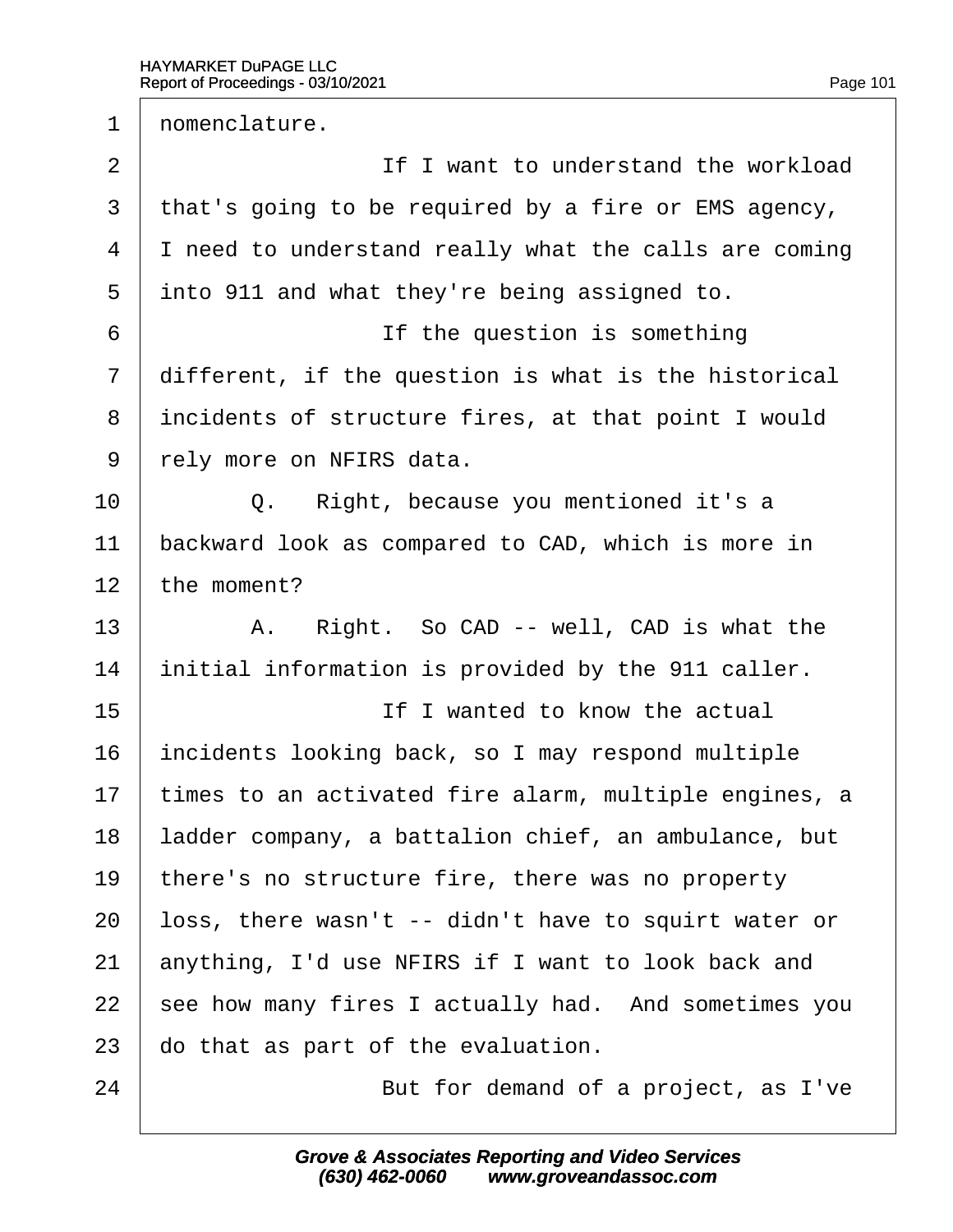| 1              | done for malls, arenas, corporate office parks, I've  |
|----------------|-------------------------------------------------------|
| $\overline{2}$ | always used CAD data.                                 |
| 3              | Q. So a couple more questions about CAD               |
| 4              | data, and then we're going to go back to that         |
| 5              | approach you just discussed about when you would use  |
| 6              | one versus the other.                                 |
| $\overline{7}$ | A. Okay.                                              |
| 8              | Q. So you identified, you went through the            |
| 9              | data, you eliminated multiple events, you isolated    |
| 10             | the numbers, right?                                   |
| 11             | And you, in your report, you discuss                  |
| 12             | the fact that Chicago has special software that       |
| 13             | eliminates -- should eliminate duplicates and should  |
| 14             | simplify the data?                                    |
| 15             | A. No. What I -- I think the reference                |
| 16             | you're referring to -- you can correct me if I'm      |
| 17             | misunderstanding your question -- there was a comment |
| 18             | believe I made in the report Chicago does use call    |
| 19             | prioritization software. So what that does is         |
| 20             | minimize and blunt the impact. It provides a higher   |
| 21             | reliability that if -- let's assume you had a caller  |
| 22             | giving the exact same information. Every dispatcher,  |
| 23             | if they use that system and use that software or use  |
| 24             | that approach, will come to the same incident type,   |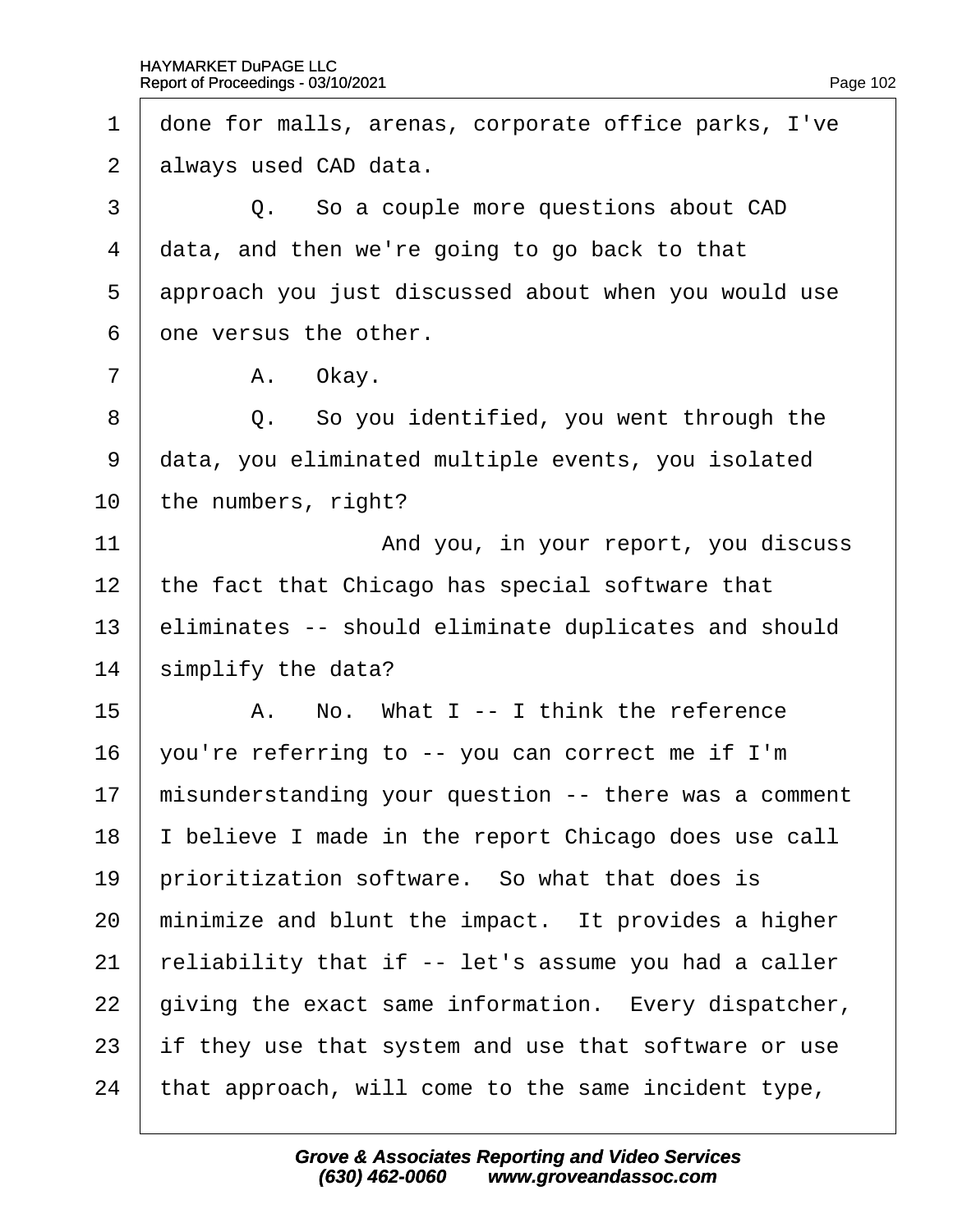| $\mathbf 1$    | what's happening. And so Chicago uses a system like   |
|----------------|-------------------------------------------------------|
| $\overline{2}$ | that. Many 911 centers do. So I'm --                  |
| 3              | Q. But even with -- even with that you had            |
| 4              | to reduce the call volume by approximately 50 percent |
| 5              | to get to the unique events? So you had 1,058 calls,  |
| 6              | and you ultimately reduced those by about 50 percent? |
| $\overline{7}$ | A. Ultimately --                                      |
| 8              | To 558?<br>Q.                                         |
| 9              | A. Yeah, so a little over 50 percent.                 |
| 10             | And again -- for example, we were                     |
| 11             | talking about with Mr. DiNolfo, for example, the      |
| 12             | Itasca Fire Department responds with an engine and    |
| 13             | ambulance to all their calls. If I was to pull 500    |
| 14             | incidents, events, I would see 1,000 lines under that |
| 15             | scenario, correct? There would always be an engine,   |
| 16             | there would always be an ambulance going. That would  |
| 17             | give me 1,000 lines.                                  |
| 18             | If I'm looking at number of unit                      |
| 19             | responses, I would see two unit responding to every   |
| 20             | unit. I could do assessment on that.                  |
| 21             | If I'm looking at events, what's the                  |
| 22             | demand a particular property generates, I would look  |
| 23             | at the number of unique incidents, and I would be     |
| 24             | left with the 500, so.                                |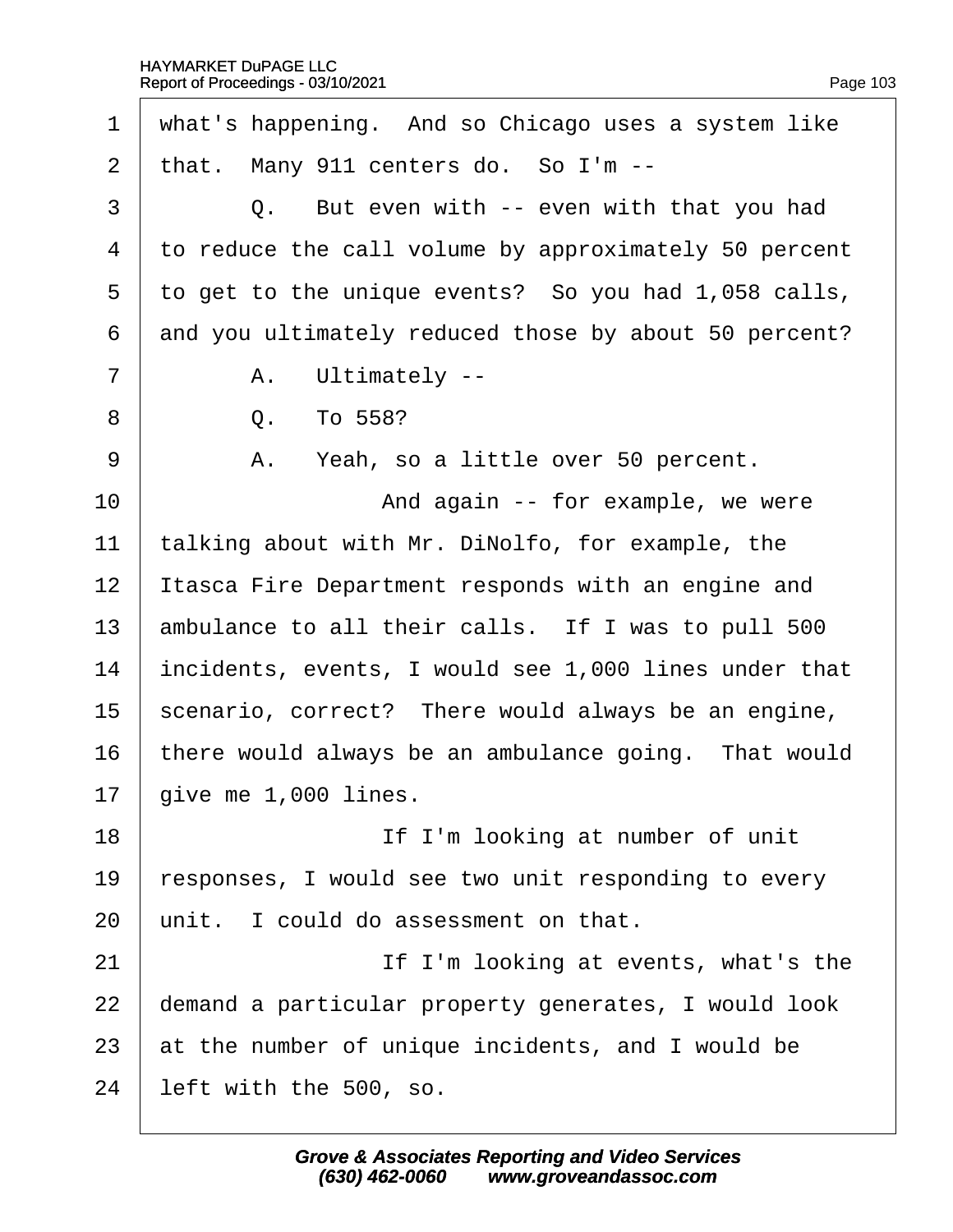| 1              | Q. So in this case you reduced them because           |
|----------------|-------------------------------------------------------|
| 2              | there were duplicates or you reduced them because the |
| 3              | unit wasn't dispatch.                                 |
| 4              | Did you -- did you make any                           |
| 5              | reductions from the fact you testified that with a    |
| 6              | CAD data you -- I think the language you used is      |
| $\overline{7}$ | there was two incidences that it shows you, where and |
| 8              | when, or what was it? Where --                        |
| 9              | A. No, there -- so minimally what you need            |
| 10             | to dispatch a resource is -- to respond to an         |
| 11             | emergency is you need the 911 caller, in the case of  |
| 12             | a call, to tell you where --                          |
| 13             | Q. Where.                                             |
| 14             | A. -- the event is occurring, and what is             |
| 15             | occurring. So those are the two --                    |
| 16             | Q. Okay.                                              |
| 17             | A. -- the incident type and the location.             |
| 18             | Q. So you haven't been to Haymarket in                |
| 19             | Chicago, but it is right --                           |
| 20             | A. Not that I recall. I mean, I've been to            |
| 21             | Chicago, but.                                         |
| 22             | Q. So I don't know if you've been in Fulton           |
| 23             | Market. It's changed a lot since the '90s. It's       |
| 24             | really become kind of a hot neighborhood --           |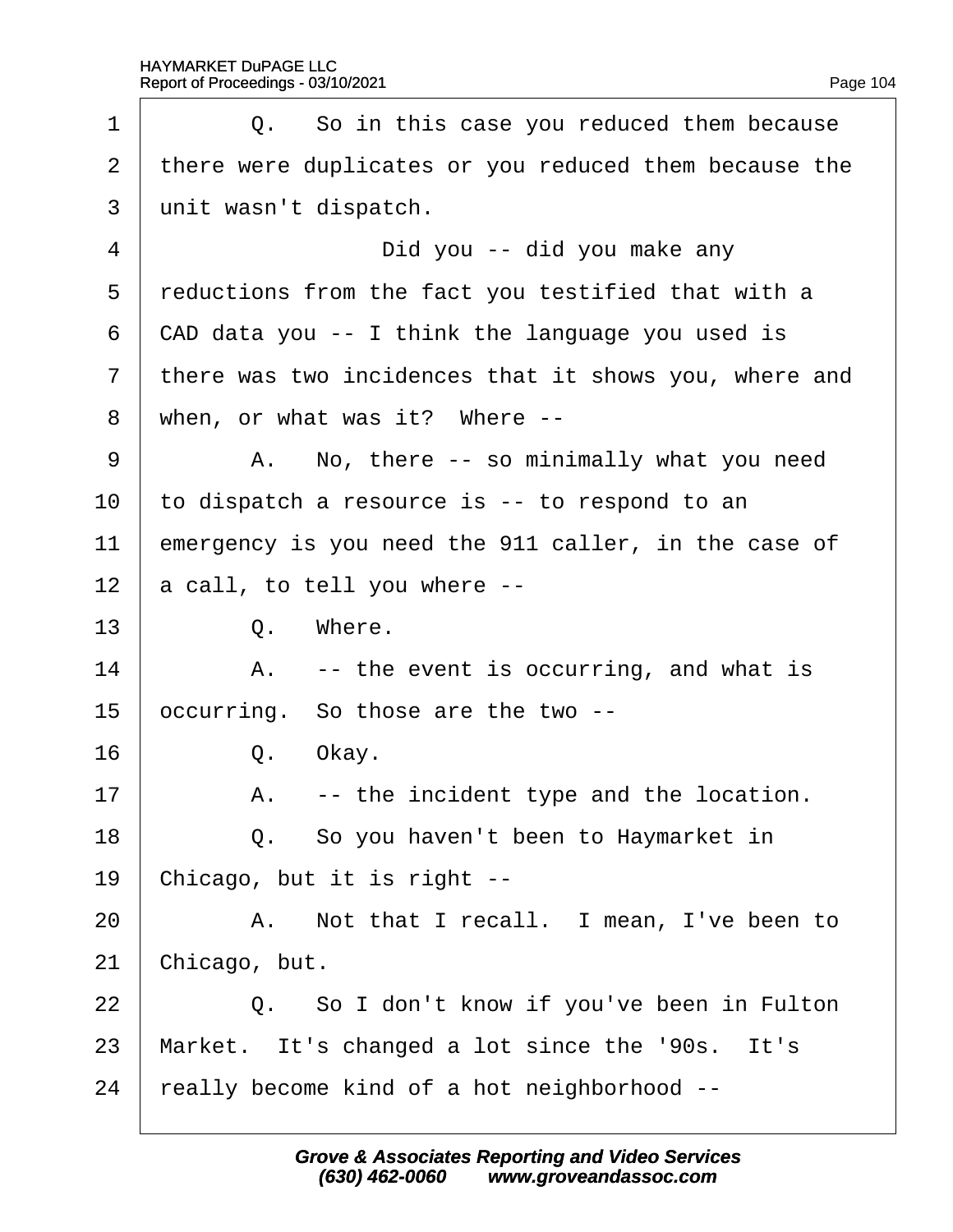| 1               | А.            | I know.                                              |
|-----------------|---------------|------------------------------------------------------|
| $\overline{2}$  |               | Q. -- and actually Haymarket has a city --           |
| 3               |               | two city frontages; right? It's a very large         |
| 4               |               | building. So it runs down -- all the way down        |
| 5               |               | Washington and down Sangamon with multiple -- with   |
| 6               |               | multiple addresses.                                  |
| $\overline{7}$  |               | So if an event happens on the                        |
| 8               |               | street, if it happens anywhere on the street, it's   |
| 9               |               | likely that it could be named to an address at 932   |
| 10              |               | Washington or 120 Sangamon or 108 Sangamon; correct? |
| 11              |               | A. Yes, it could.                                    |
| 12              | Q.            | Right?                                               |
| 13              |               | A. If the caller identified that as the              |
| 14              |               | location, yeah.                                      |
| 15              |               | Q. Right. So the CAD data, so this 558               |
| 16              |               | calls, there's not a way for you to say that all of  |
| 17 <sup>1</sup> |               | those resulted from Haymarket; correct?              |
| 18              | А.            | From within the structure, no.                       |
| 19              | Q.            | Right.                                               |
| 20              | A.            | Arguably you couldn't do that with NFIRS             |
| 21              | data, either. |                                                      |
| 22              | Q.            | Right.                                               |
| 23              |               | A. NFIRS data will do the same thing, right?         |
| 24              |               | It's going to give you an address. Whether it's on   |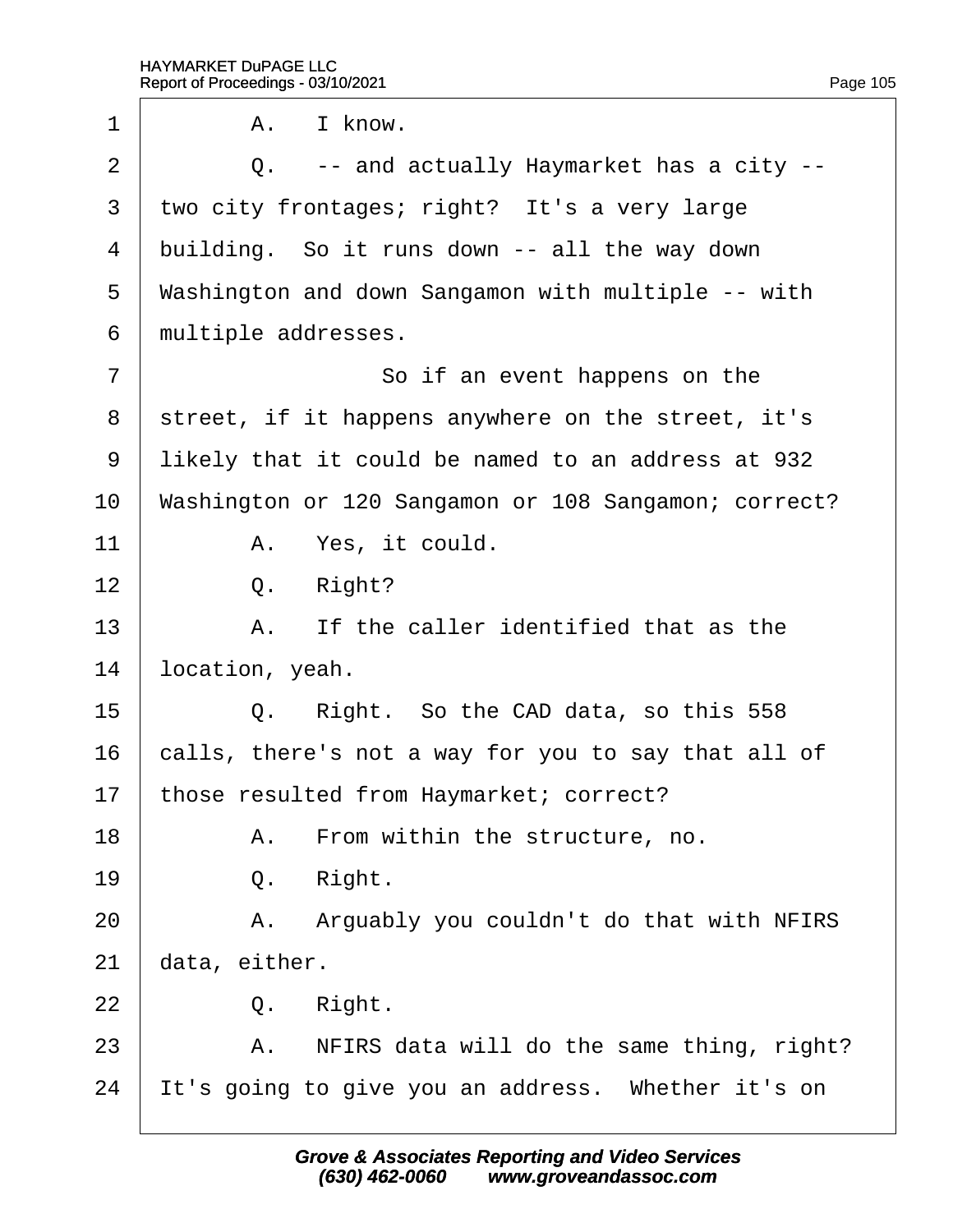| 1              | the street, on the sidewalk, or in the structure,     |
|----------------|-------------------------------------------------------|
| 2              | arguably, or on the property somewhere else, you      |
| 3              | wouldn't know either from NFIRS nor CAD data.         |
| 4              | Q. Well, sometimes, like you said, you have           |
| 5              | to find what you're looking for to find the right     |
| 6              | approach, CAD or NFIRS?                               |
| $\overline{7}$ | A. Yeah.                                              |
| 8              | Q. So, you now, in here, you know, there's a          |
| 9              | lot going on in Fulton Market. There's hotels,        |
| 10             | there's condos, there's schools all within next-door  |
| 11             | to this use. There's a lot going on. So I think it    |
| 12             | was important for us to understand, you know, how --  |
| 13             | how you got to the 558.                               |
| 14             | Now, did you -- did you have a                        |
| 15             | document that you produced that showed you how you    |
| 16             | got to unique calls? Was there an Excel sheet or      |
| 17             | something that -- did you mark up the CAD data to     |
| 18             | show the unique calls, to show where you got to       |
| 19             | the 558?                                              |
| 20             | A. No, I mean, I reported it -- what I do is          |
| 21             | -- in this particular case I used Excel, used some    |
| 22             | of the advanced functionality, unique calls and pivot |
| 23             | tables, et cetera. And so I just used that. As each   |
| 24             | interim step, I use a different worksheet, and then I |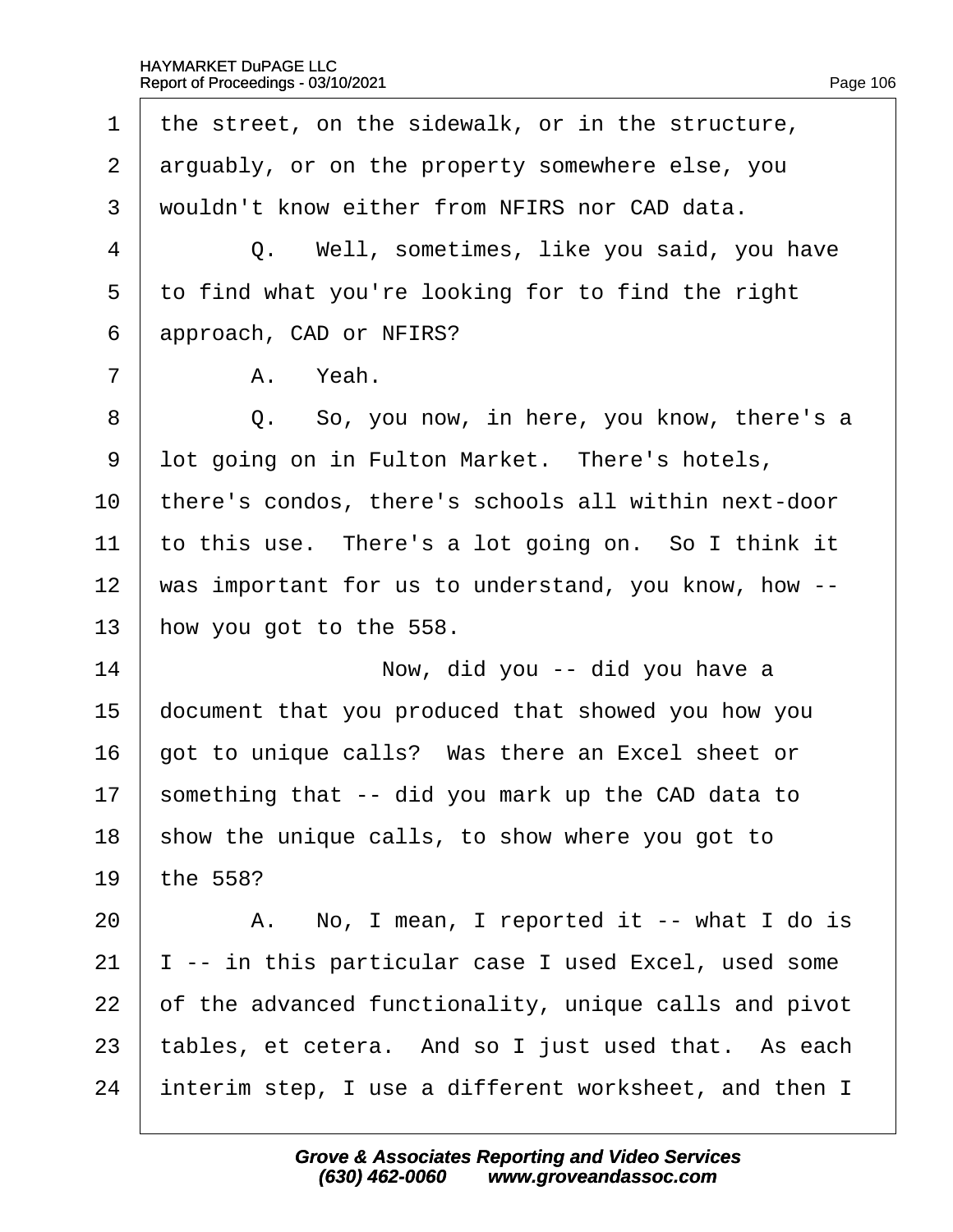| 1  | dan go back and reconstruct, here's the original data |
|----|-------------------------------------------------------|
| 2  | as I received it, here is the number of calls that    |
| 3  | exist after I apply a filter for unique numbers,      |
| 4  | Here's the date range that I may be using, here is    |
| 5  | the -- whatever the criteria is. Each one of those    |
| 6  | is a separate worksheet within the Excel file. So I   |
| 7  | dan go back and reconstruct, as I did in this report, |
| 8  | starting out with 1,098, reducing it down, reducing   |
| 9  | it down.                                              |
| 10 | Q. So did you -- did you provide that Excel           |
| 11 | sheet to the Fire Protection District?                |
| 12 | A. No.                                                |
| 13 | Q. Have you presented it for review as part           |
| 14 | of your report as backup to your report?              |
| 15 | A. No.                                                |
| 16 | Okay. So I want to just briefly talk<br>Q.            |
| 17 | about CAD data with regards to ALS/BLS.               |
| 18 | And if we could -- Mo, if we could                    |
| 19 | just pull up Fire Protection District Exhibit 28, and |
| 20 | this is just --                                       |
| 21 | I may not have that.<br>А.                            |
| 22 | Is that something I created?                          |
| 23 | Q. No, it's the CAD data. It's the CAD                |
| 24 | data. And basically --                                |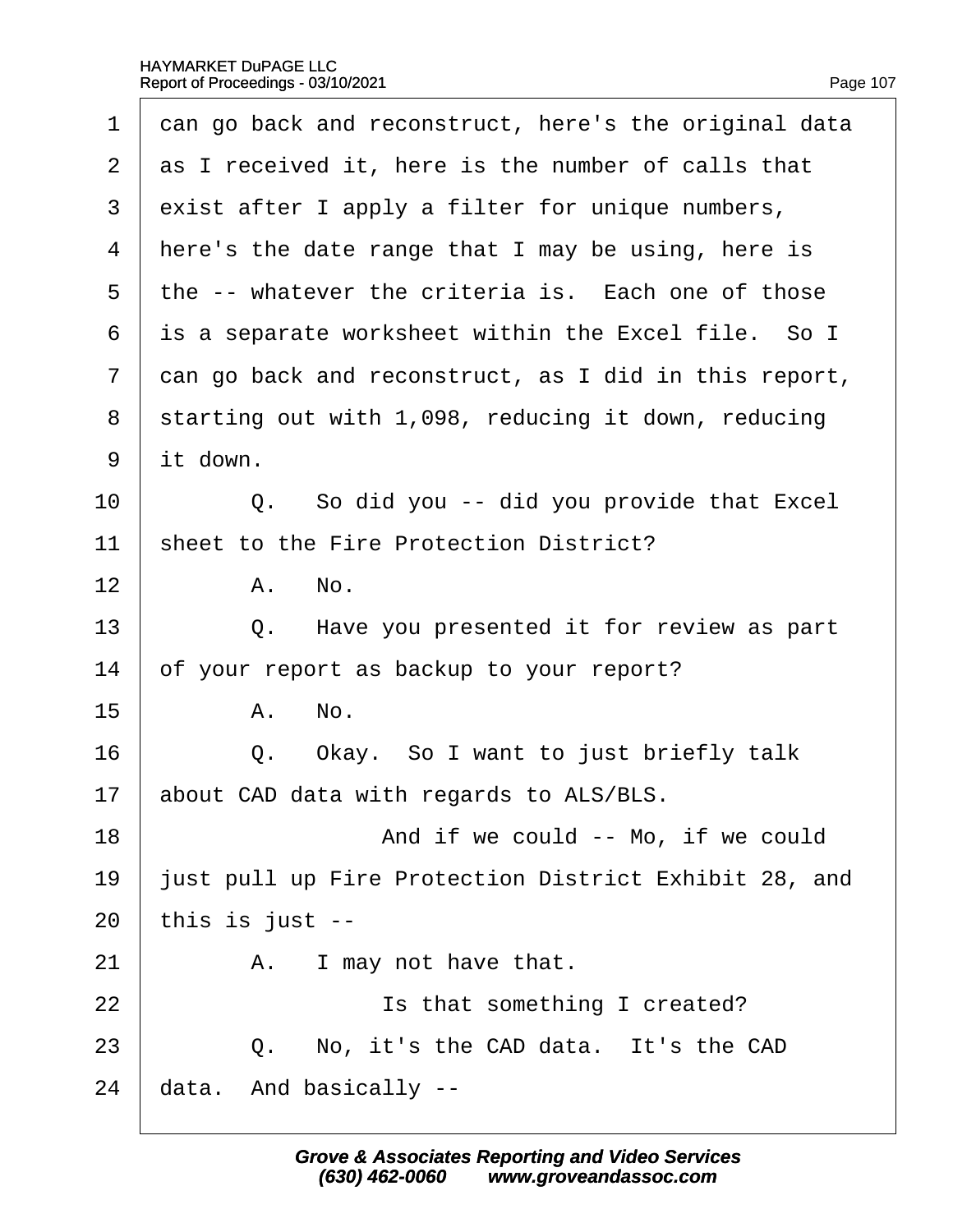| 1              | A. Oh.                                               |
|----------------|------------------------------------------------------|
| $\overline{2}$ | Q. I mean, I can talk you through it. I              |
| 3              | don't know that it's that important. It's page 1 of  |
| 4              | the CAD data for 120 North Sangamon.                 |
| 5              | A. Okay.                                             |
| 6              | Q. Which is one of the four addresses.               |
| 7              | A. All right. Maybe if Mo can pull it up,            |
| 8              | that would be helpful for me.                        |
| 9              | MR. KHAN: Ms. O'Keefe, you said Fire District        |
| 10             | Exhibit 28?                                          |
| 11             | MS. O'KEEFE: Yes, please.                            |
| 12             | THE WITNESS: Otherwise I'll be digging               |
| 13             | through my files a little longer than probably Mo    |
| 14             | can do.                                              |
| 15             | MR. KHAN: Mr. DiNolfo, was that formally             |
| 16             | submitted, Fire District Exhibit 28?                 |
| 17             | MR. DI NOLFO: Yeah, I turned it over to -- as        |
| 18             | required to Mr. Hervas and his office and all        |
| 19             | counsel. I don't know if it made it to you, sir, but |
| 20             | turned it over.                                      |
| 21             | MR. KHAN: All right. Thank you.                      |
| 22             | BY MS. O'KEEFE:                                      |
| 23             | Q. You know, it's a pretty general question.         |
| 24             |                                                      |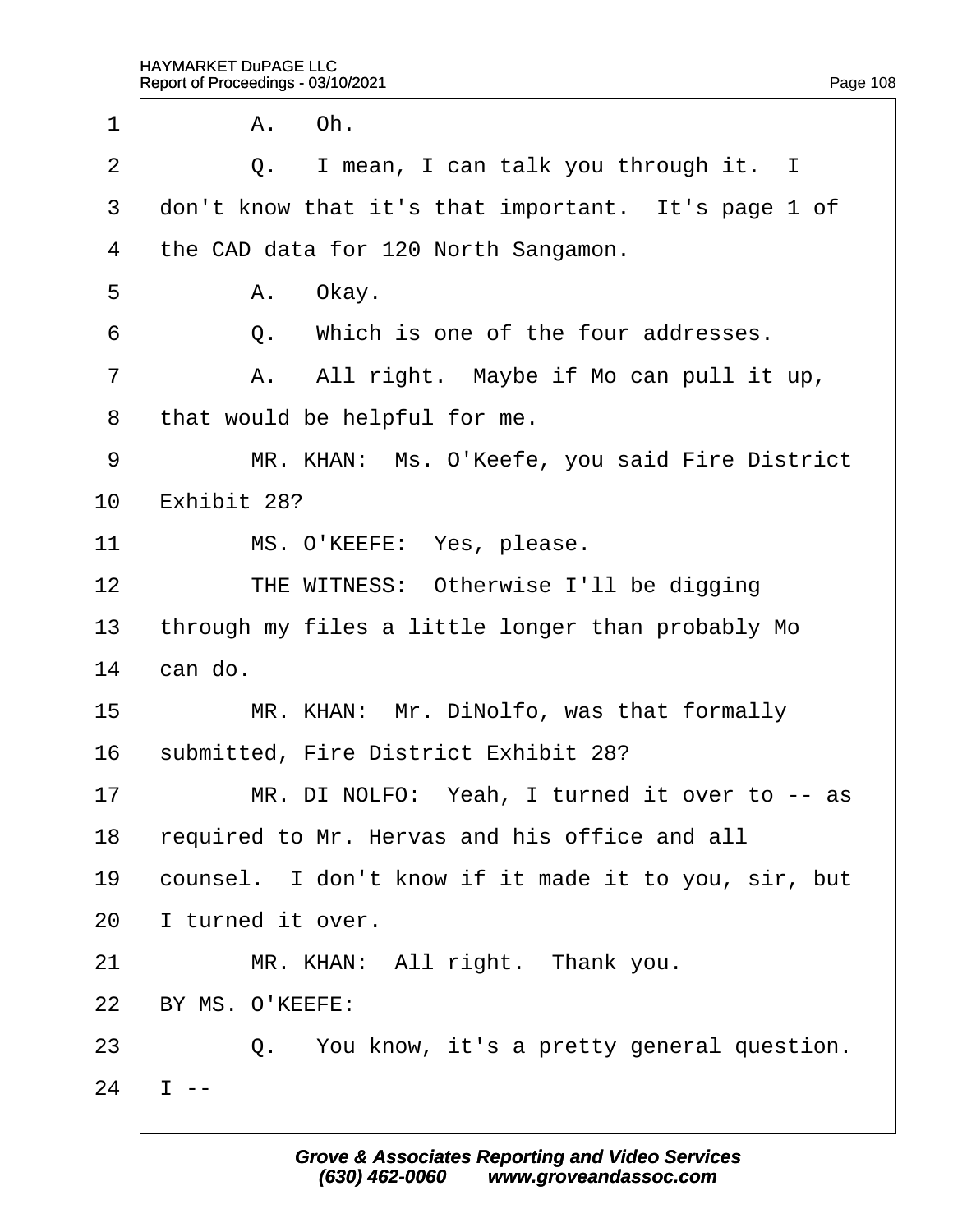$\Gamma$ 

| 1              | A. Okay.                                             |
|----------------|------------------------------------------------------|
| $\overline{2}$ | Q. We could try it --                                |
| 3              | A. Sure.                                             |
| 4              | -- and if you don't feel comfortable.<br>Q.          |
| 5              | So basically what I'm looking at is                  |
| 6              | CAD data. It's just the first sheet of a response    |
| $\overline{7}$ | for 120 North Sangamon, and it -- it's what you      |
| 8              | Iboked at to come to your analysis.                  |
| 9              | A. Okay.                                             |
| 10             | Q. And under the "Disposition," it will --           |
| 11             | it will identify, you know, "ALS, BLS, ALS1, ALS2."  |
| 12             | So when you came up with your                        |
| 13             | findings that on page 6 of your report you concluded |
| 14             | that for the EMS calls to Haymarket Chicago, they    |
| 15             | reflected 39 percent as being ALS and 61 percent as  |
| 16             | being BLS, was it just based on counting up the ALS  |
| 17             | and BLS identifications that you found in the CAD    |
| 18             | data?                                                |
| 19             | A. Well, so the disposition codes, there             |
| 20             | were some blanks in there and stuff, but there was   |
| 21             | AL -- so, actually, there's some nomenclature within |
| 22             | the Centers For Medicare & Medicaid Services for     |
| 23             | billing called ALS1 and ALS2, their levels. ALS2 are |
| 24             | much more acute calls, the most acute people. So I   |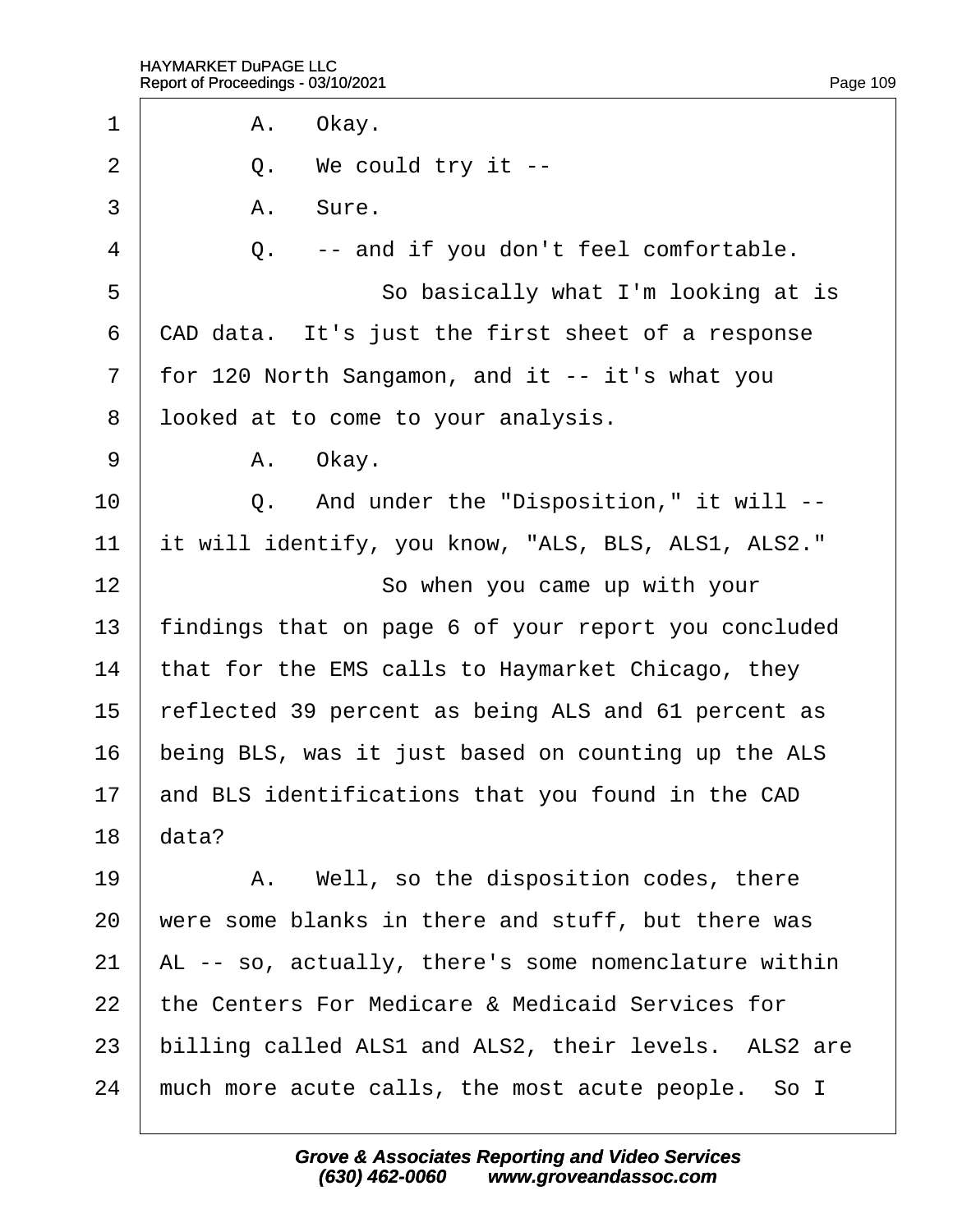| 1              | dombined ALS1 and ALS2 together for the ALS number   |
|----------------|------------------------------------------------------|
| 2              | and then the BLS number is the --                    |
| 3              | Q. Okay. So on this page that I was talking          |
| $\overline{4}$ | from $-$                                             |
| 5              | A. Oh page, I'm sorry?                               |
| 6              | It was the page exhibit -- it was<br>Q.              |
| $\overline{7}$ | Exhibit -- the exhibit that I was referencing --     |
| 8              | A. Oh, the original CAD records. Okay.               |
| 9              | Q. Yeah.                                             |
| 10             | A. I've got one here -- example here. I'll           |
| 11             | try to see if I can get it to cooperate with me,     |
| 12             | and -- maybe not.                                    |
| 13             | Q. Okay. Well, I mean, the point was it              |
| 14             | lists an event type. So, for example, on this first  |
| 15             | page, there's five unique events that are identified |
| 16             | as "sick."                                           |
| 17             | A. Okay.                                             |
| 18             | Q. Okay?                                             |
| 19             | A. Yeah, very common.                                |
| 20             | And so of that -- it's a common thing.<br>Q.         |
| 21             | So of those, three percent are BLS,                  |
| 22             | one is an ALS1 and one is an ALS2?                   |
| 23             | A. Okay.                                             |
| 24             | Okay. So they identify the event type<br>Q.          |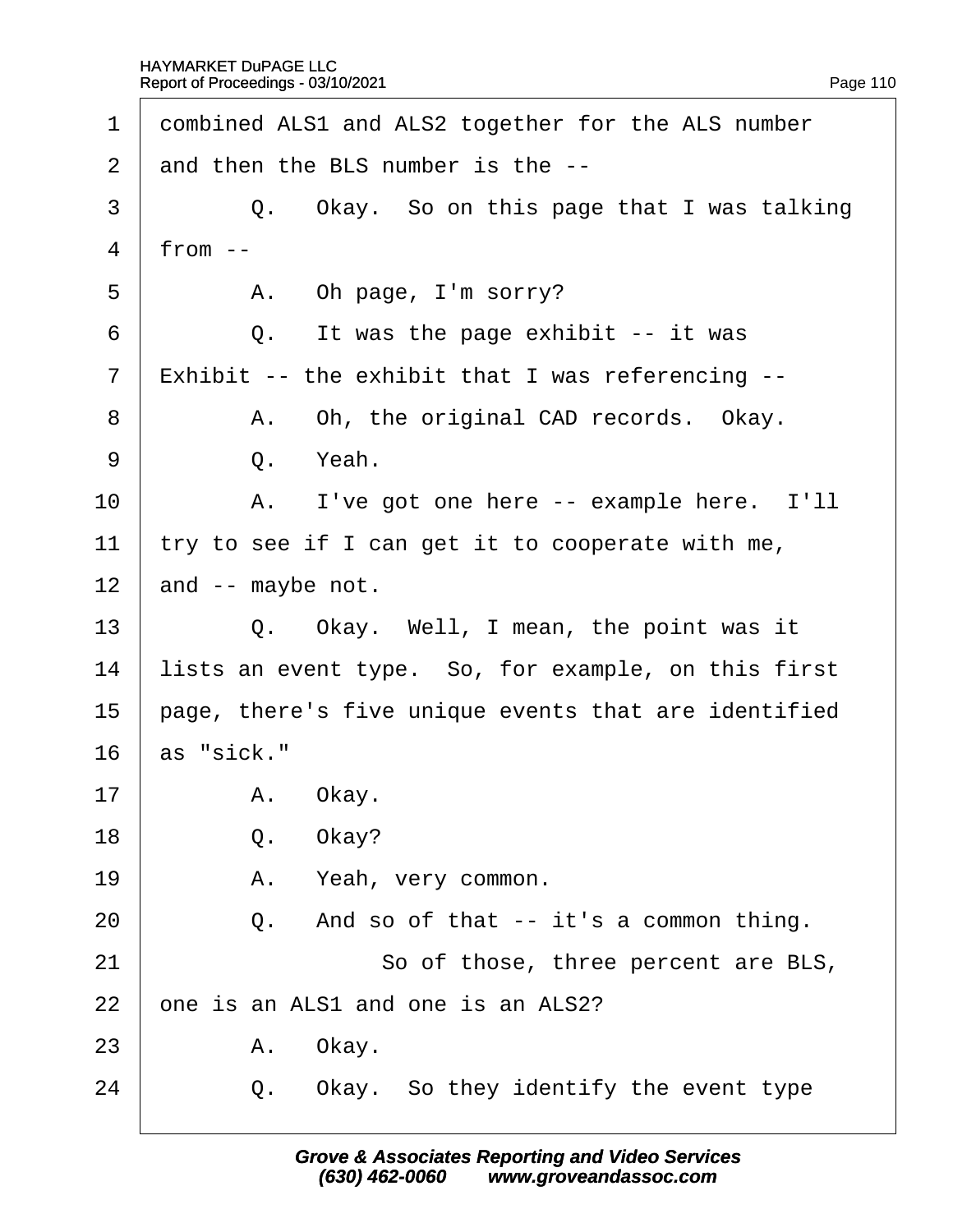$\Gamma$ 

| 1              | right when they take the call in?                     |
|----------------|-------------------------------------------------------|
| $\overline{2}$ | A. Ah, there we go. There's something.                |
| 3              | Is this the report you're talking                     |
| 4              | about, Ms. O'Keefe?                                   |
| 5              | Q. What's the date?                                   |
| 6              | MR. KHAN: Ms. O'Keefe, I believe we have --           |
| $\overline{7}$ | MS. O'KEEFE: Yes, this is it, uh-huh.                 |
| 8              | BY MS. O'KEEFE:                                       |
| 9              | Q. Okay. So as you can see, there's five              |
| 10             | different references to "sick." As you said, it's     |
| 11             | a common -- a common classification.                  |
| 12             | And so when a call comes in to OEMC,                  |
| 13             | they identify at that point ALS, BLS and then --      |
| 14             | A. No, no, they don't.                                |
| 15             | When do they identify ALS, BLS?<br>Q.                 |
| 16             | A. So if you notice the column heading, so            |
| 17             | one, two, three, four -- so when you look at the line |
| 18             | data, right, so -- and you see a column listed as     |
| 19             | 'Disposition" --                                      |
| 20             | Q. Uh-huh.                                            |
| 21             | -- and then underneath ALS, BLS, some<br>А.           |
| 22             | other ones, the disposition code is typically when    |
| 23             | the call is over, when the call is done, to close out |
| 24             | the event, you normally give it a disposition code.   |
|                |                                                       |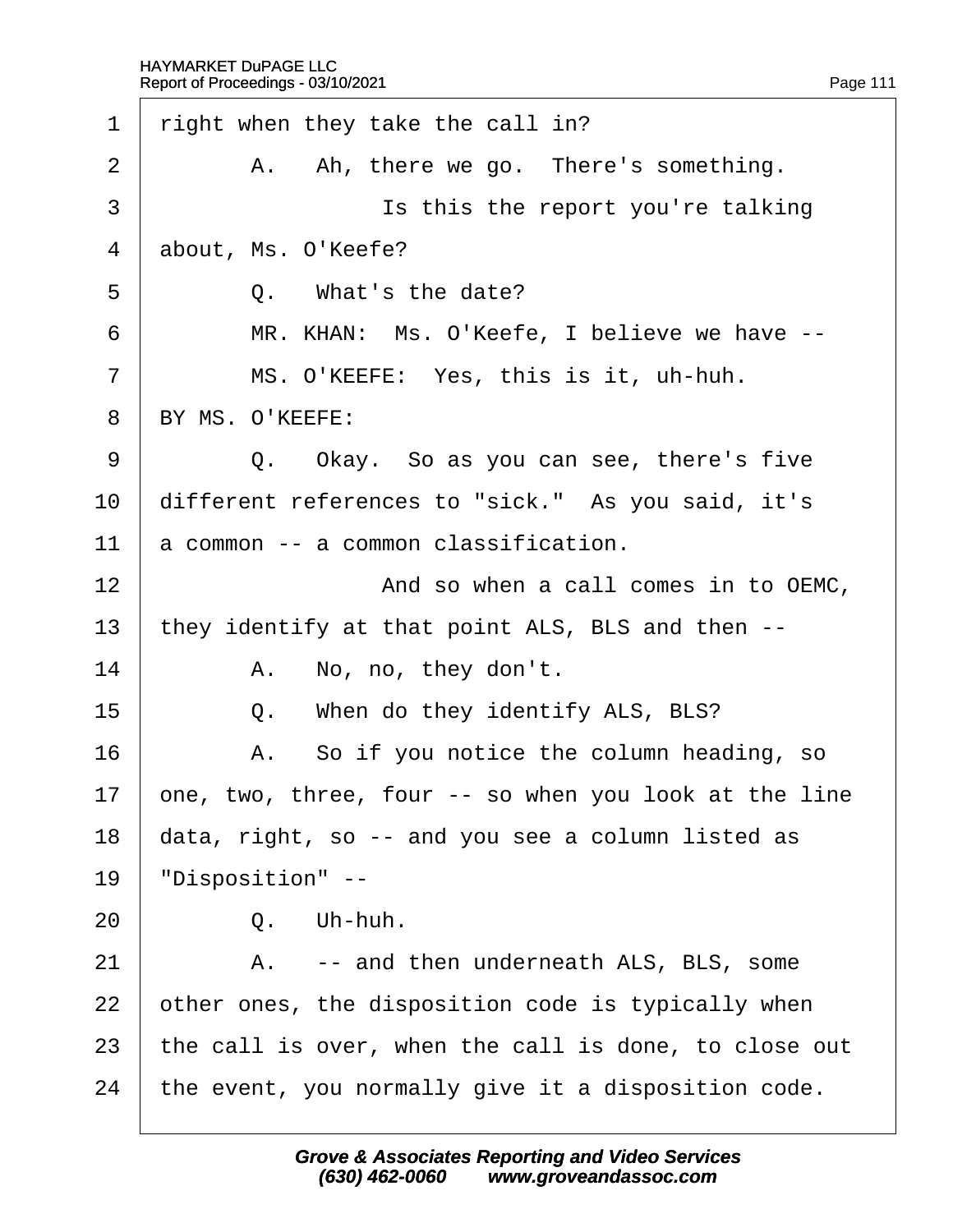| 1              | Sometimes you ask the unit in the field, or if        |
|----------------|-------------------------------------------------------|
| 2              | there's a practice, the unit in the field will advise |
| 3              | you of the disposition code.                          |
| $\overline{4}$ | A simple one I used from my days                      |
| 5              | when I was there is unfounded, right? You get a call  |
| 6              | of a vehicle accident, you show up, you don't see an  |
| $\overline{7}$ | accident, there's nobody around, you say the call was |
| 8              | unfounded. That's the disposition code.               |
| 9              | So that code is provided generally                    |
| 10             | by the field unit back to the radio operator to tell  |
| 11             | them this incident is complete and this is my         |
| 12             | disposition of that. So it's not an intake function   |
| 13             | as much as it is how the call was processed and       |
| 14             | disposed of, disposition code in the CAD.             |
| 15             | Does that make sense the way I'm                      |
| 16             | explaining that?                                      |
| 17             | Q. It does. It does                                   |
| 18             | There was prior testimony provided                    |
| 19             | that in Chicago, as compared to most other            |
| 20             | jurisdictions -- in most other jurisdictions it's     |
| 21             | exactly what you describe, after -- after the fact    |
| 22             | they come back and they identify what the disposition |
| 23             | is with regards to ALS, BLS.                          |
| 24             | There was previous testimony                          |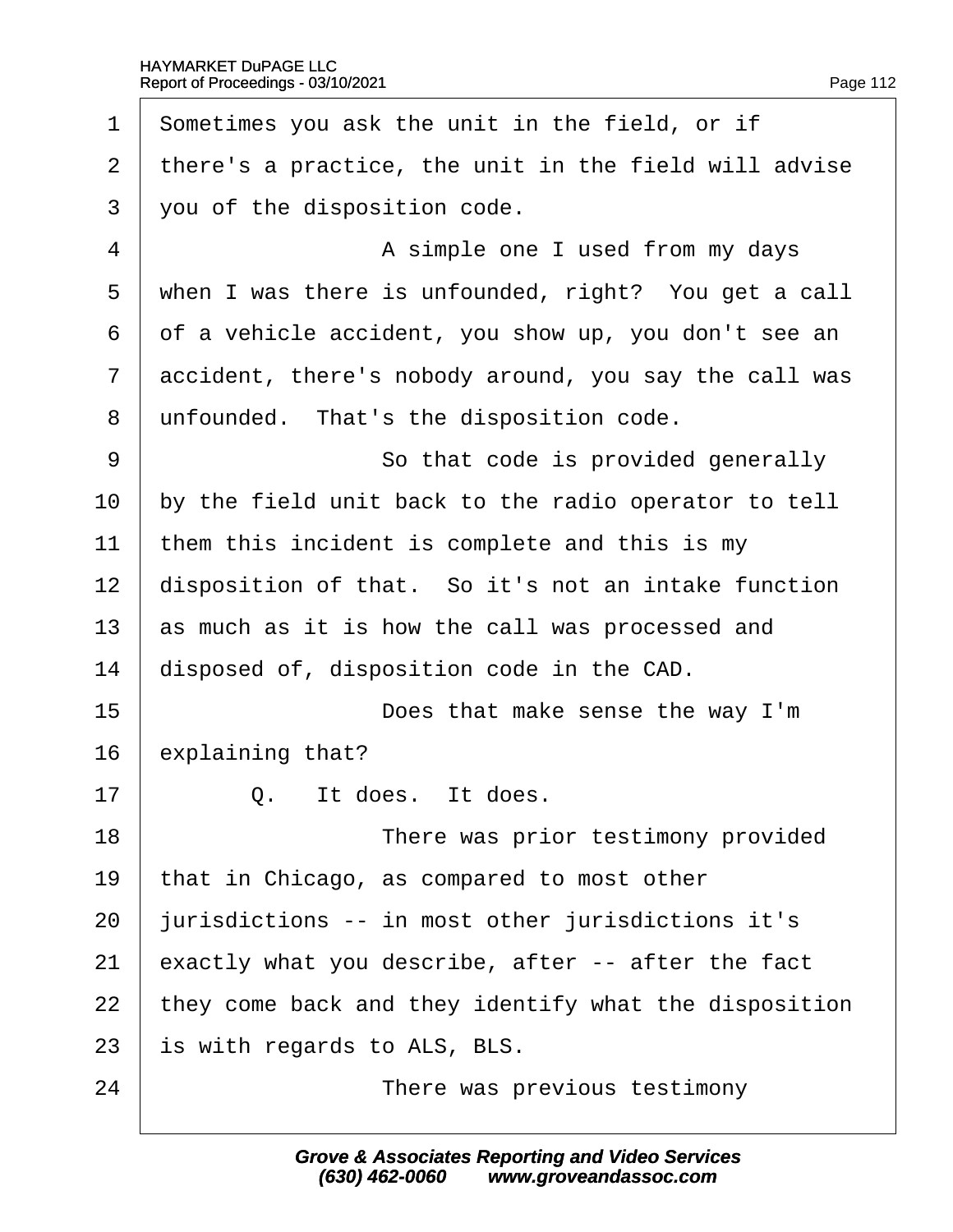| 1              | provided that in Chicago they -- their software that  |
|----------------|-------------------------------------------------------|
| 2              | they have doesn't do that so that the call is         |
| 3              | identified when it's -- when it's sent out.           |
| 4              | That's one of the reasons was cited                   |
| 5              | by Polaris as not relying on the CAD data, was        |
| 6              | because it was missing that fact which was used -- as |
| $\overline{7}$ | you said, this is the way it's commonly done,         |
| 8              | particularly in the suburbs of Chicago.               |
| 9              | A. I'm not sure I'm following that. I'm               |
| 10             | sorry.                                                |
| 11             | So I think what Polaris said is                       |
| 12             | they made reference to the fact that the software     |
| 13             | Chicago Fire uses for their medical calls, they use a |
| 14             | different what we call EPCR system, Electronic        |
| 15             | Patient Care Record. And that record does not         |
| 16             | interface with the NFIRS software that they use for   |
| 17             | fire-related reports. Therefore, there's two          |
| 18             | different databases.                                  |
| 19             | Most of the municipal departments                     |
| 20             | use software, whether it's a single suite, single     |
| 21             | manufacturer, that can sit there and take both the    |
| 22             | NFIRS data and the patient, you know, EMS-related     |
| 23             | data and kind of combine it together in the record    |
| 24             | system.                                               |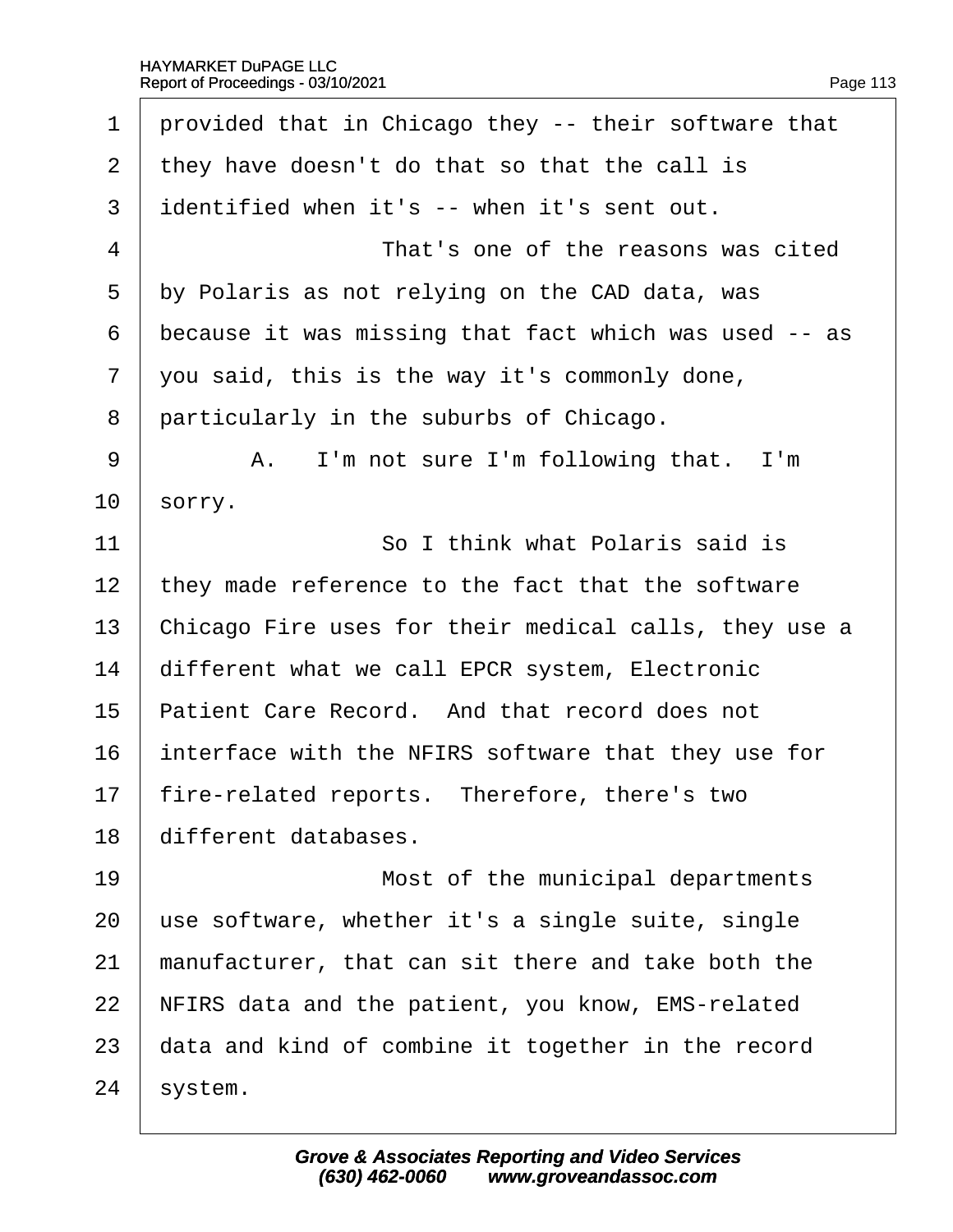| 1  | So this is still different from                       |
|----|-------------------------------------------------------|
| 2  | that. This is what's told to the dispatcher when      |
| 3  | they close the record. The units would not have       |
| 4  | access to that, typically.                            |
| 5  | But there is the patient care record                  |
| 6  | that's filled out afterwards, and also in that        |
| 7  | report, in a patient care record, both in Chicago and |
| 8  | out in the suburbs, they would say what kind of       |
| 9  | patient they had, whether it was an advanced life     |
| 10 | support patient, not advanced life support.           |
| 11 | ALS1, ALS2 specifically are related                   |
| 12 | to billing, right? So if you bill for services,       |
| 13 | there's different levels that are authorized for that |
| 14 | under Medicare.                                       |
| 15 | Q. Well, sometimes experts disagree. So               |
| 16 | this might just be an example of it.                  |
| 17 | So why don't we move on. I want to                    |
| 18 | talk to you a little bit about Elite.                 |
| 19 | A. About?                                             |
| 20 | Q. I'd like to talk to you about --                   |
| 21 | A. About whom?                                        |
| 22 | Q.<br>About Elite Ambulance.                          |
| 23 | A. Oh, Elite.                                         |
| 24 | Q. Which is the secondary ambulance company           |
|    |                                                       |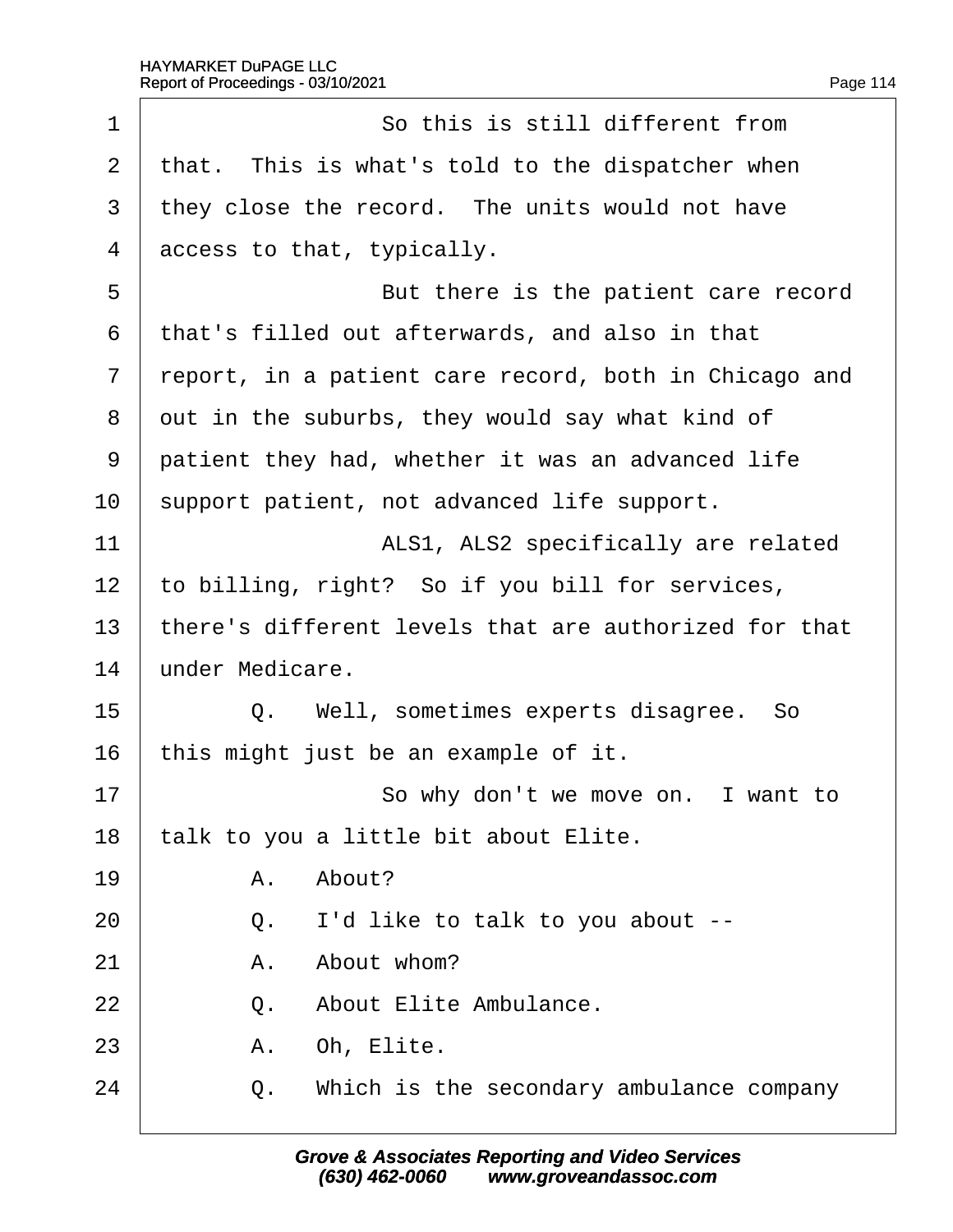| 1              | that Haymarket proposed to use to help mitigate any  |
|----------------|------------------------------------------------------|
| $\overline{2}$ | impact they might have on Itasca.                    |
| 3              | So in your report, you did not                       |
| 4              | factor into any of your analysis any contribution in |
| 5              | terms of handling calls by Elite --                  |
| 6              | A. That is correct.                                  |
| 7              | $Q. - correct?$                                      |
| 8              | A. That's correct.                                   |
| 9              | Q. And why didn't you -- you raised a number         |
| 10             | of concerns which -- which I'd like to go into a     |
| 11             | little bit with you to better understand.            |
| 12             | But why didn't your report, you                      |
| 13             | know, analyze, you know, if Elite could be used      |
| 14             | successfully, this impact would be?                  |
| 15             | Or, you know, at least, given this                   |
| 16             | is such a fundamental part of how we're proposing to |
| 17             | handle the EMS call load, how was it something that  |
| 18             | you felt you could just ignore?                      |
| 19             | A. Well, I didn't ignore it. What I did is           |
| 20             | reviewed the report prepared by Polaris which talks  |
| 21             | about the use of a private ambulance and their       |
| 22             | assumption that it would be used for the basic life  |
| 23             | support, the lower priority calls.                   |
| 24             | There was no contract. There was no                  |
|                |                                                      |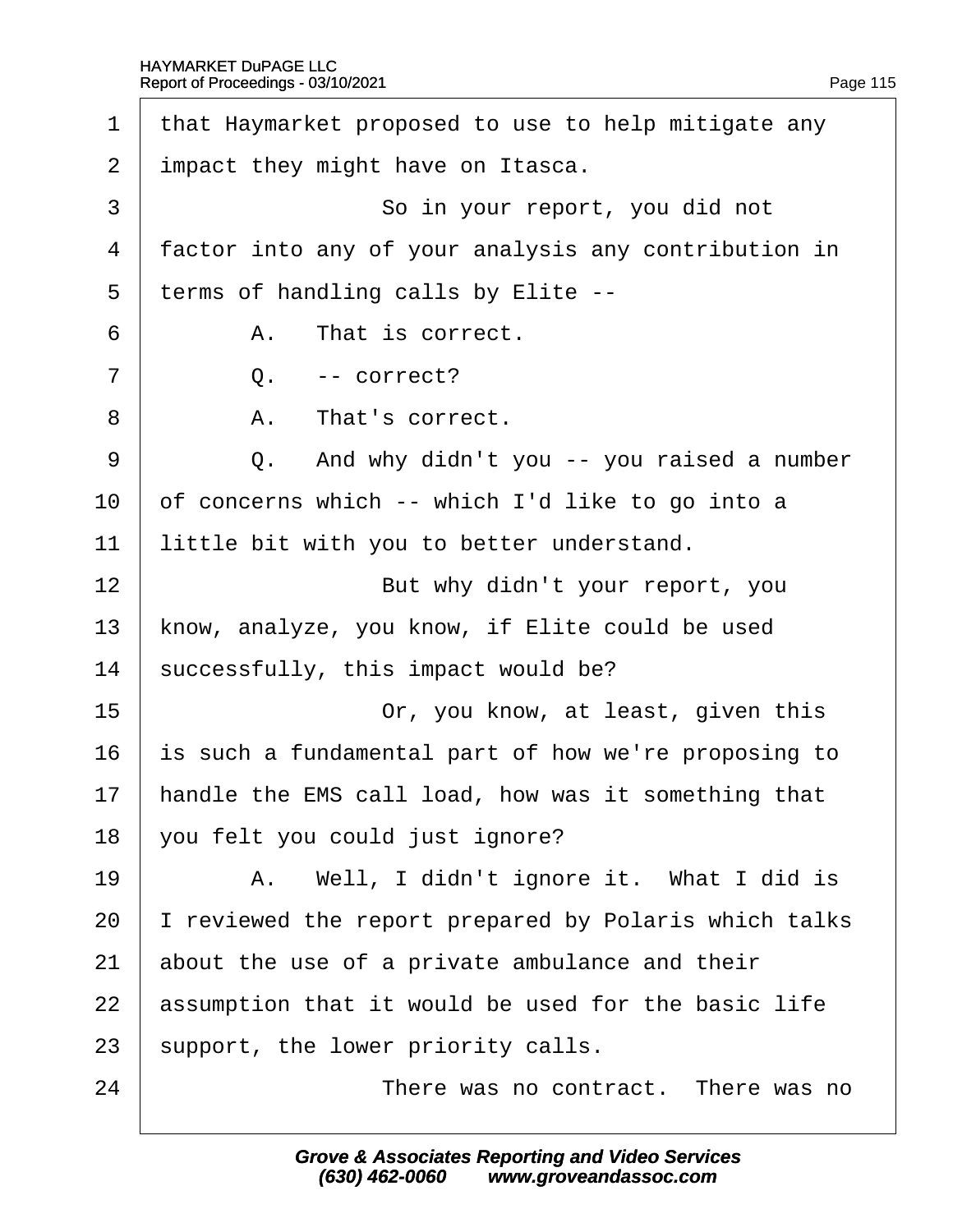| Page 116 |
|----------|
|          |

| 1              | performance measures. There was no discussion of      |
|----------------|-------------------------------------------------------|
| $\overline{2}$ | whether the unit would be dedicated or not. None of   |
| 3              | those factors that I would expect to see in -- by     |
| 4              | using a private ambulance company existed according   |
| 5              | to the Polaris report.                                |
| 6              | So our engagement was to analyze the                  |
| $\overline{7}$ | Polaris report. They didn't address it.               |
| 8              | I mean, it's a -- I would agree it's                  |
| 9              | a substantive issue; but, again, that was beyond the  |
| 10             | scope of what we were asked to do.                    |
| 11             | Q. Okay.                                              |
| 12             | A. I would assume that Polaris would have             |
| 13             | addressed those issues sufficiently to do it. There   |
| 14             | was no evidence of that.                              |
| 15             | I did ask a follow-up question. I                     |
| 16             | believe it was -- well, I don't recall. It was        |
| 17             | probably Chief Burke, about have you seen a contract; |
| 18             | do we have anything I could look at; is there         |
| 19             | something that was missing out of the Polaris report? |
| 20             | And I believe it was the chief, but                   |
| 21             | whoever it was said, no, we don't have anything. We   |
| 22             | don't have -- we haven't been provided anything.      |
| 23             | Q. Did you -- did you ask for it?                     |
| 24             | A. Well, yeah, no, I mean I had that                  |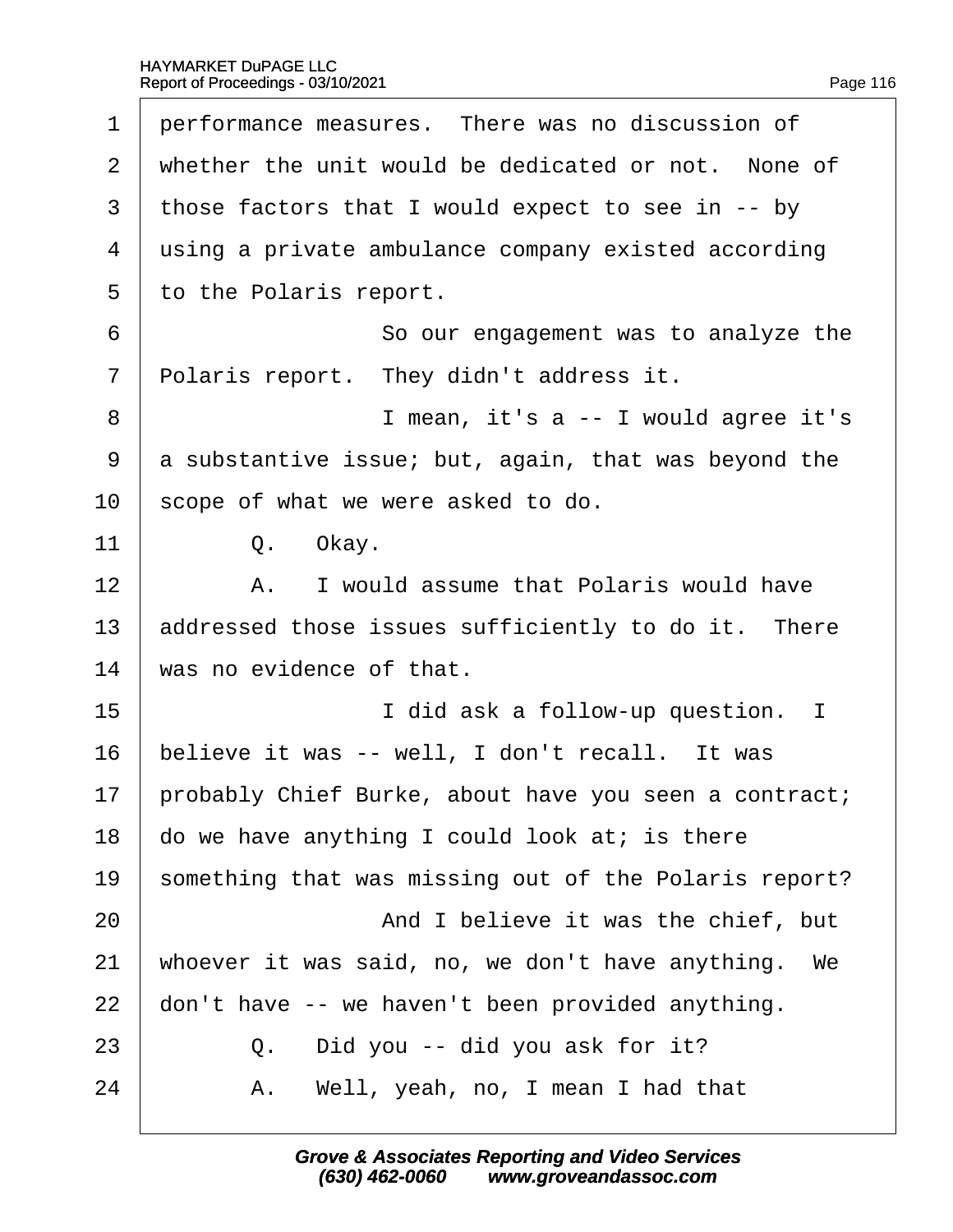1 donversation --2 | **Simultaneous speaking.**) 3 BY MS. O'KEEFE:  $\frac{4}{1}$  Q. No, but you asked -- you asked the Fire 5 Protection District, but did you ask them to forward 6 any questions you had about Elite to Haymarket? Did 7 you make any attempt to more fully analyze what was 8 proposed? 9 | A. I did not follow up on that. I looked at 10 the information that Polaris provided in their report 11 and their assessment that they thought that was 12 adequate. I found that -- their assessment in their 13 report lacking. 14 **I** did ask one question if there was 15 **additional information that the district may have** 16 had -- I believe it was the district -- they didn't 17 have anything additional, and I left it there. 18 | Q. Okay. 19 | A. Again, if they were representing that's 20 how it was going to work, I was going to go on that. 21  $\parallel$  wasn't going to go pursue it on my own or try to 22 call Mr. Dominik, Chief Dominik, and tell him, hey, 23 vou know, this is a gap; what are you doing? 24 **That's beyond what I believe my**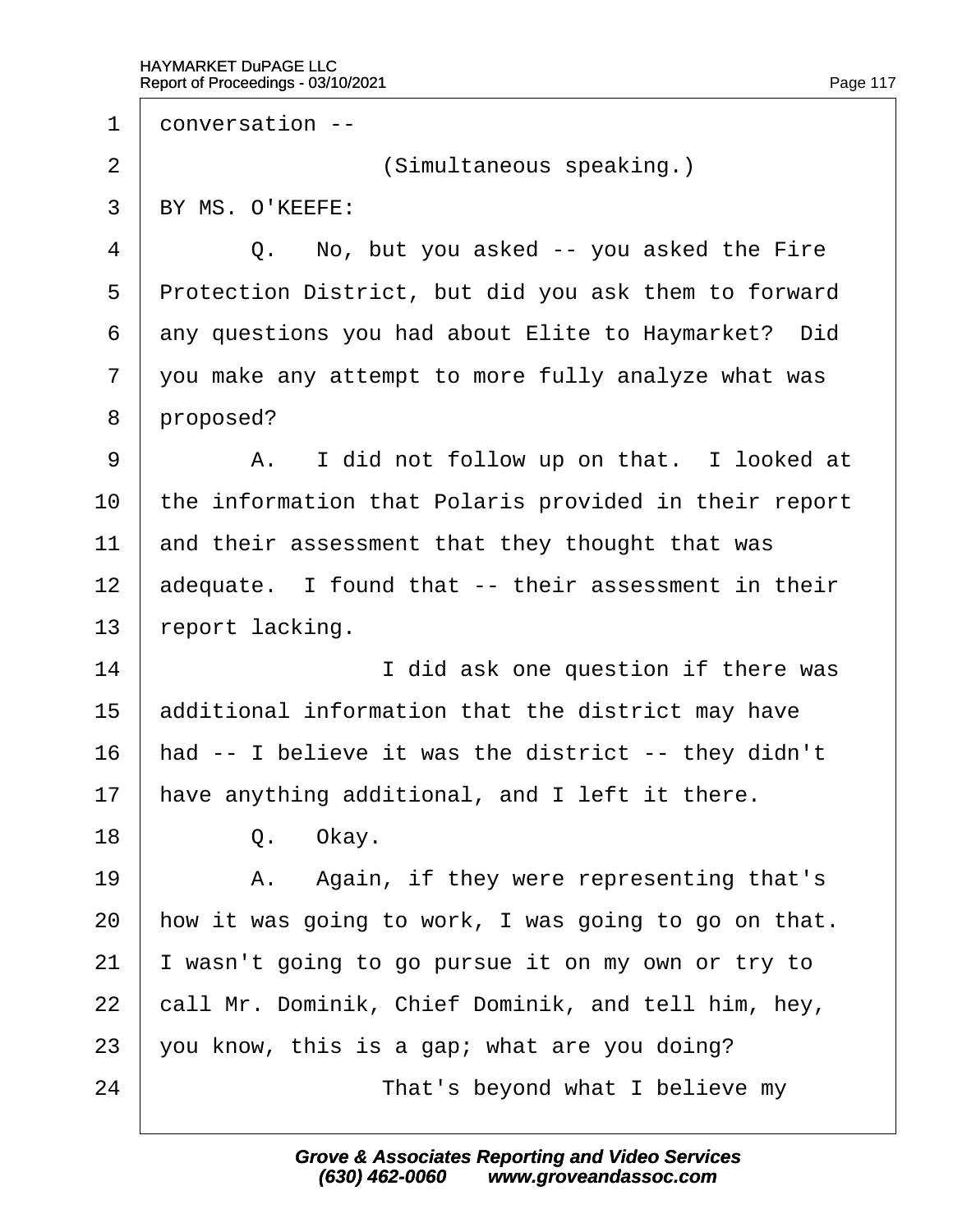| Page 118 |
|----------|

| 1              | scope was. I don't believe that would be appropriate  |
|----------------|-------------------------------------------------------|
| 2              | under these circumstances where the applicant or the  |
| 3              | Polaris report on behalf of the applicant makes that, |
| 4              | you know, assessment. I was assessing their report.   |
| 5              | Q. So that was one of the points you made             |
| 6              | that you felt the Village needed to consider, that    |
| $\overline{7}$ | there was no detail on the operational/contractual    |
| 8              | aspects.                                              |
| 9              | A. Yes.                                               |
| 10             | Q. So it's not uncommon for private                   |
| 11             | ambulances to be used around the country to help meet |
| 12             | EMS call loads; correct?                              |
| 13             | A. Well, we're going to have to narrow that           |
| 14             | down a little bit.                                    |
| 15             | Q. Too broad a question?                              |
| 16             | A. Yeah. So --                                        |
| 17             | Q. So you worked -- well, you've worked in            |
| 18             | jurisdiction likes Pinellas County. They use a        |
| 19             | private ambulance; correct?                           |
| 20             | A. Oh, absolutely, yeah, we use a private             |
| 21             | ambulance. They are actually -- it's a separate       |
| 22             | authority that's created by the county. I was         |
| 23             | actually over that. That was my responsibility.       |
| 24             | There was a request for proposals;                    |
|                |                                                       |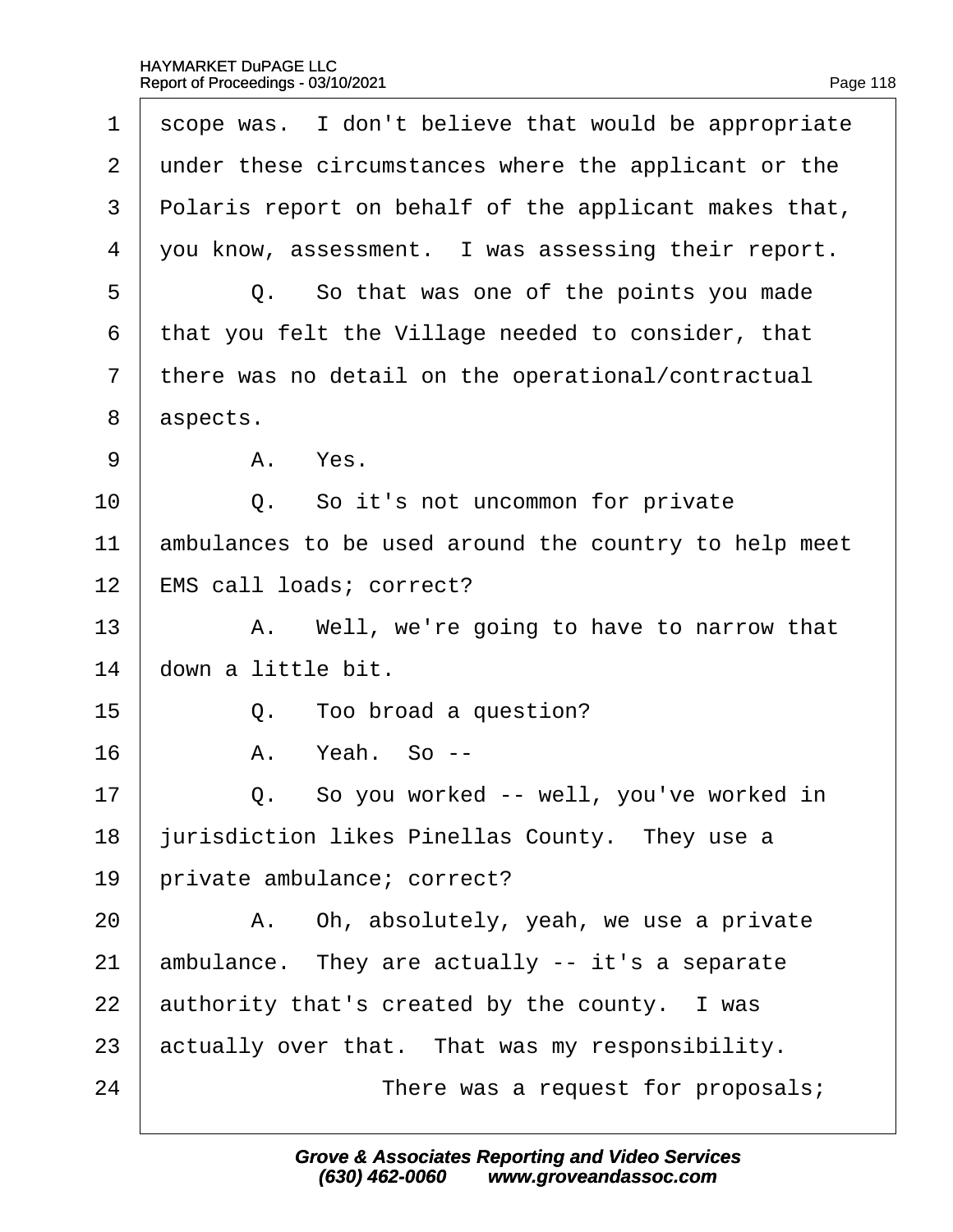| 1              | there was an extensive selection process; there is an |
|----------------|-------------------------------------------------------|
| $\overline{2}$ | elongated contract; there is an assignment of         |
| 3              | financial responsibilities; of dispatch               |
| 4              | responsibilities; there's strict performance          |
| 5              | measures; and there are monthly meetings between      |
| 6              | dounty staff, my staff, and the provider to evaluate  |
| $\overline{7}$ | their performance, in addition to that, working with  |
| 8              | the various fire departments.                         |
| 9              | It is a completely different animal,                  |
| 10             | completely different than what I understood was being |
| 11             | proposed for Haymarket DuPage.                        |
| 12             | Q. Okay. Well, you must have missed the               |
| 13             | testimony that was provided on other nights, because  |
| 14             | there was a lot of discussion of Elite and the level  |
| 15             | of detail that was provided regarding what kind of    |
| 16             | due diligence had been done with Elite.               |
| 17             | I mean, Haymarket understands that                    |
| 18             | this relationship has to work and that it's really    |
| 19             | important that Elite is effectively able to lessen    |
| 20             | the load on -- on Itasca.                             |
| 21             | So -- and it's not because -- as                      |
| 22             | your capacity numbers point out, they have adequate   |
| 23             | capacity, but they want to be a good neighbor, which  |
| 24             | is why they voluntarily offered to enter into this    |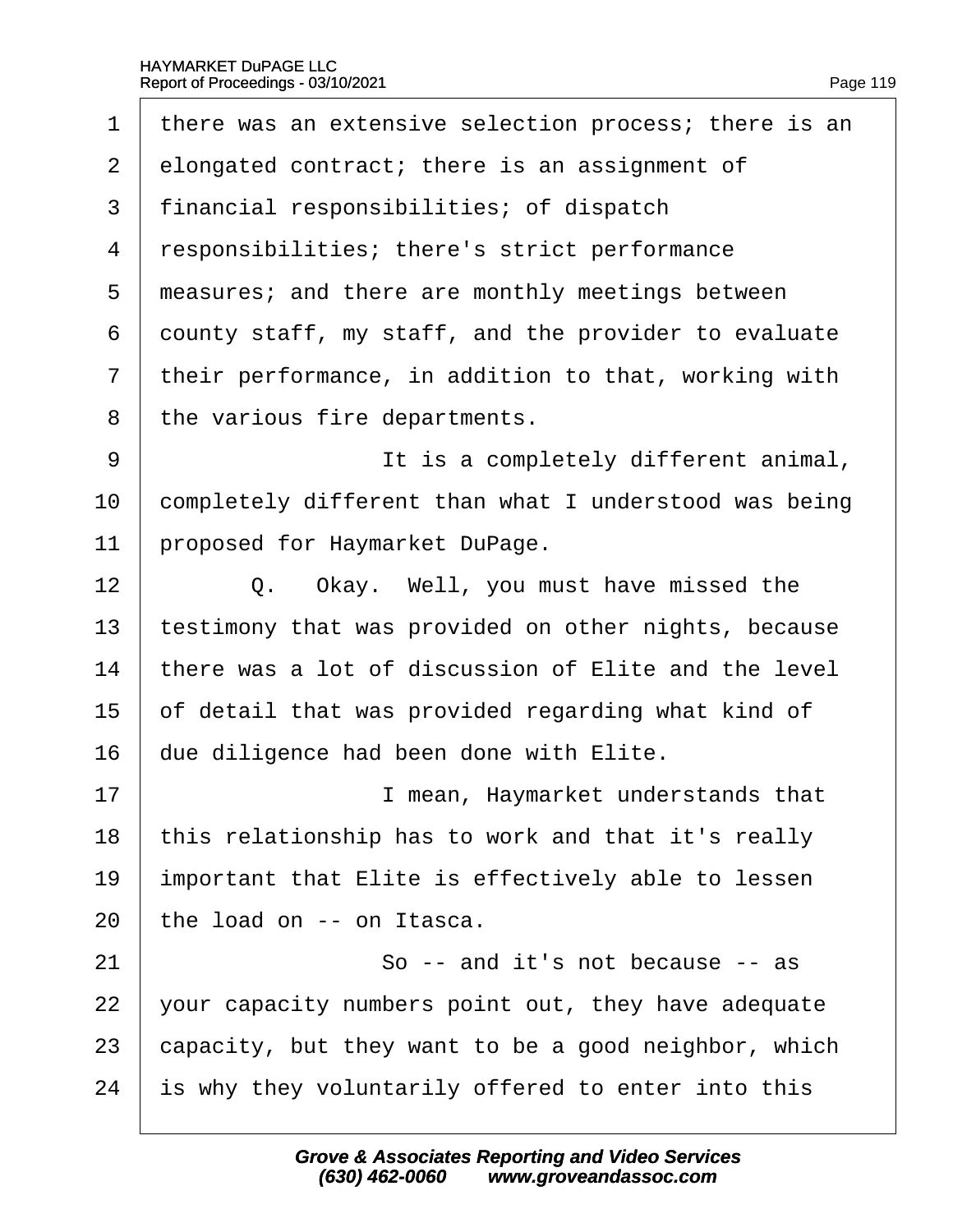1 relationship. 2 **So in prior testimony were you aware** 3 that, you know, Haymarket has testified that there is 4 **d** signed contract with Elite? You're aware of that?  $5 \mid$  A. I wasn't, but -- $6 \mid Q.$  Oh, okay.  $7 \mid$  A. -- that would -- $8 \mid Q$ . Well, they did. 9 | A. Yeah, I wasn't monitoring or haven't 10 reviewed any of those transcripts or (inaudible) --11  $\vert$  Q. Okay. And then they've also committed, 12 If necessary, to always have a signed contract with a 13 secondary ambulance company. 14 | MR. DI NOLFO: Well, I'm just going to object. 15 I think that mischaracterizes testimony, Mr. Hervas,  $16\;$  so --17 | MS. O'KEEFE: That was testimony that 18 Dr. Lustig provided on multiple occasions -- multiple 19 bccasions that he committed unequivocally to have a 20 secondary ambulance company. 21 | MR. DI NOLFO: In addition, Mr. Hervas, I 22 think that we're supposed to be in the 23 guestion-answer period, and we're getting to point 24 where I believe Ms. O'Keefe is testifying versus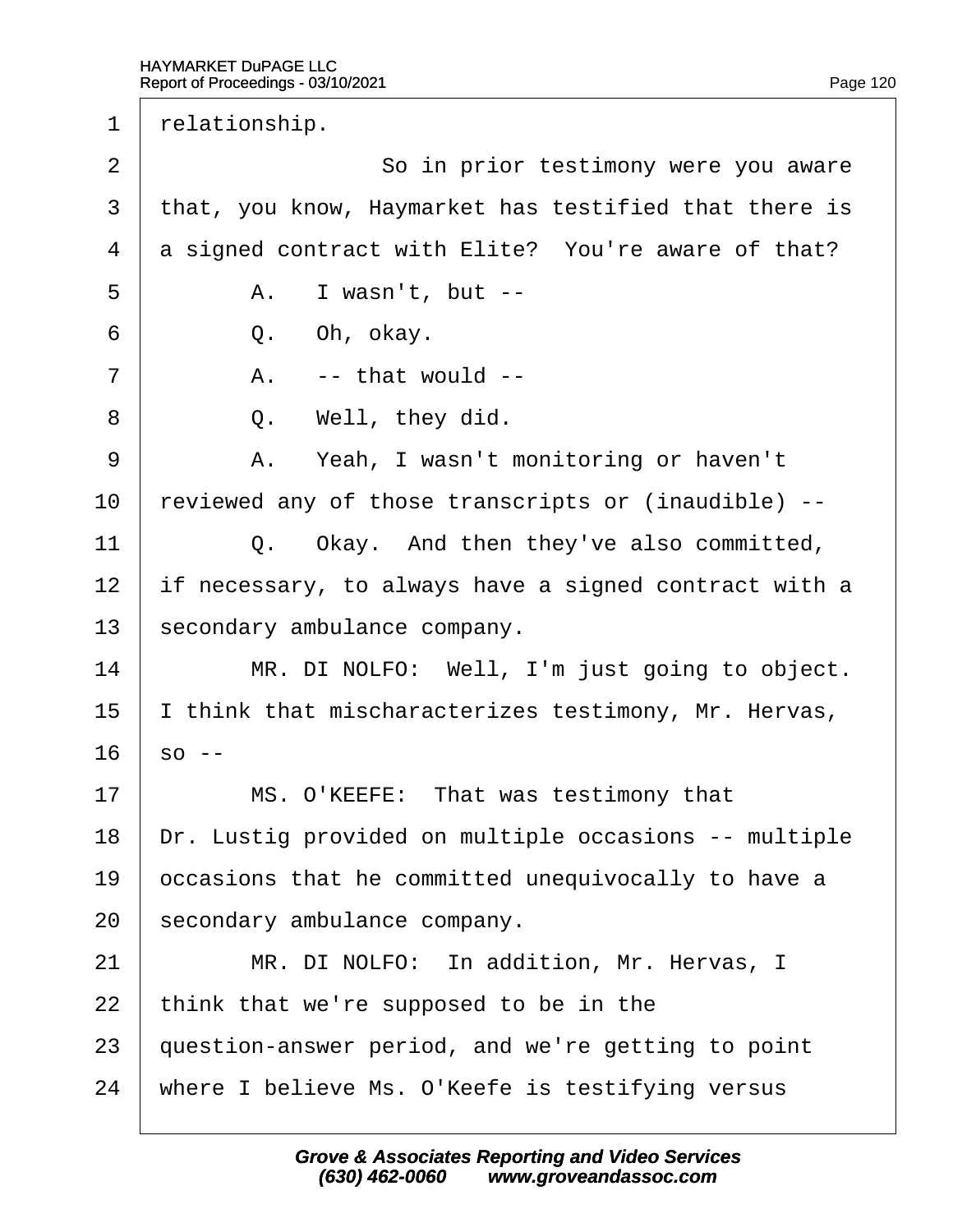| 1              | asking questions. So I also would object to that.     |
|----------------|-------------------------------------------------------|
| $\overline{2}$ | So those are my two objections.                       |
| 3              | I'll stand by them. I'll stand by your ruling, of     |
| 4              | dourse.                                               |
| 5              | MS. O'KEEFE: You know --                              |
| 6              | MR. HERVAS: Go ahead --                               |
| $\overline{7}$ | MS. O'KEEFE: Mr. Hervas, can I respond for a          |
| 8              | moment? What I'm --                                   |
| 9              | MR. HERVAS: Yes.                                      |
| 10             | MS. O'KEEFE: What I'm testing here is, you            |
| 11             | know, one of the fundamental issues that we're        |
| 12             | discussing here with regards to Haymarket's impact on |
| 13             | Itasca EMS services is can they mitigate any impact   |
| 14             | with the use of Elite.                                |
| 15             | Now, Mr. Moeller did not -- did not                   |
| 16             | factor into his analysis at all what impact Elite     |
| 17             | would have. So I'm testing his knowledge of what he   |
| 18             | knows will be the relationship between Haymarket and  |
| 19             | Elite and what services Elite can provide and the due |
| 20             | diligence that has been done to confirm that they can |
| 21             | provide effective EMS service.                        |
| 22             | MR. DI NOLFO: Mr. Hervas, there's been no             |
| 23             | contract. There's no evidence of a contract.          |
| 24             | There's no way to know what the matrixes are or the   |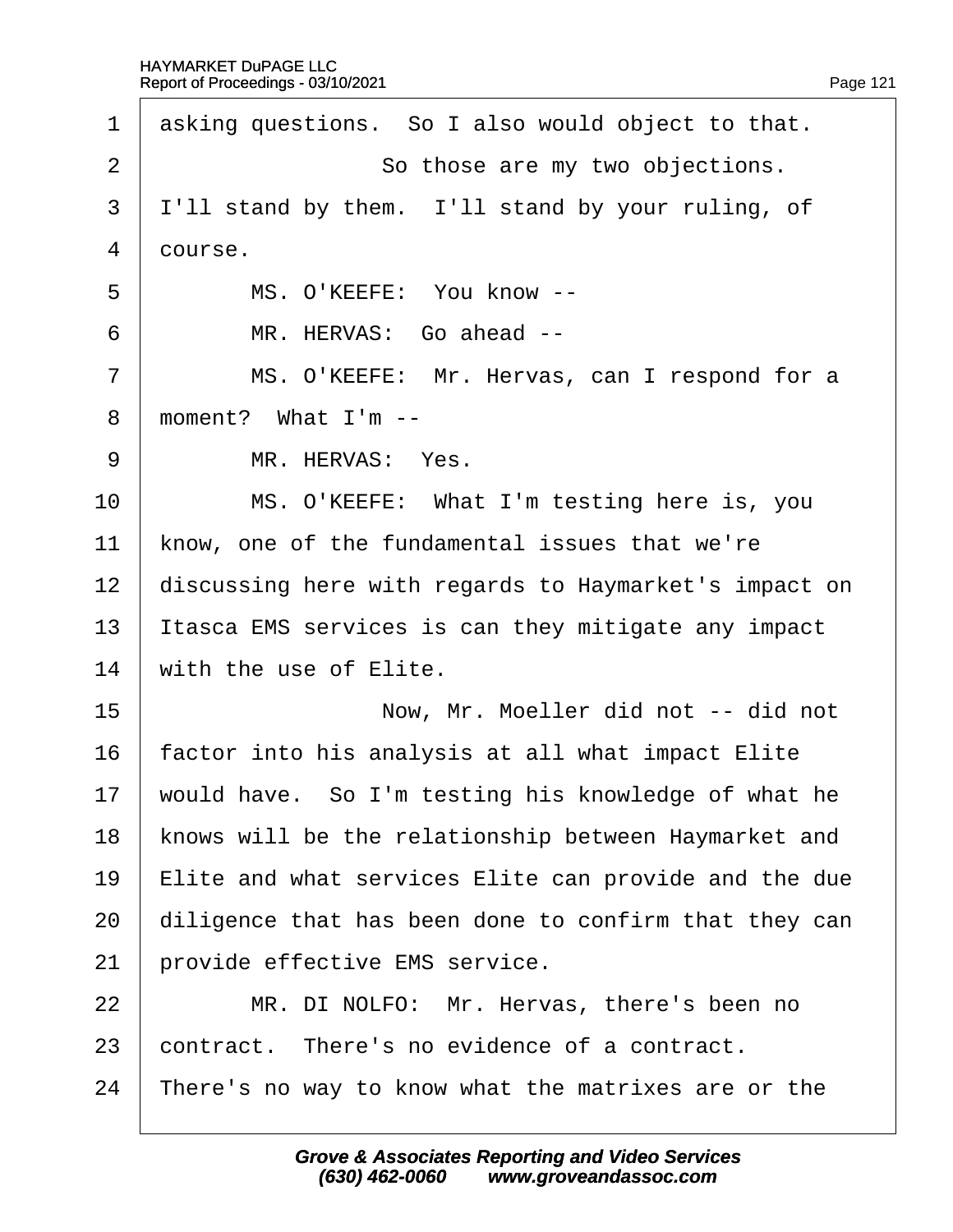| 1              | measures are. So I think the question is              |
|----------------|-------------------------------------------------------|
| $\overline{2}$ | inappropriate. But I have made my objection. I'll     |
| 3              | stand by it.                                          |
| 4              | MS. O'KEEFE: Yeah, but, Mr. DiNolfo, are you          |
| 5              | suggesting that Dr. Lustig, who testified under oath, |
| 6              | was not telling the truth when he said there was a    |
| $\overline{7}$ | signed contract?                                      |
| 8              | MR. DI NOLFO: No, what I'm telling you is, as         |
| 9              | we've repeated many times, nobody's seen a signed     |
| 10             | contract. So that was my point.                       |
| 11             | MS. O'KEEFE: But --                                   |
| 12             | MR. HERVAS: The -- let's move on, because             |
| 13             | we're just arguing here.                              |
| 14             | At this point the specific question                   |
| 15             | was a description by Ms. O'Keefe as to whether or not |
| 16             | Mr. Moeller was aware that a contract had existed.    |
| 17             | That was what prompted the initial objection, from    |
| 18             | the best of my recollection. And so the question was  |
| 19             | premised on a lot of information.                     |
| 20             | So let's go back to the question,                     |
| 21             | Ms. O'Keefe. I'm going to overrule the objection,     |
| 22             | but I'm going to ask you to reask the question so     |
| 23             | that we can get back on track, please.                |
| 24             |                                                       |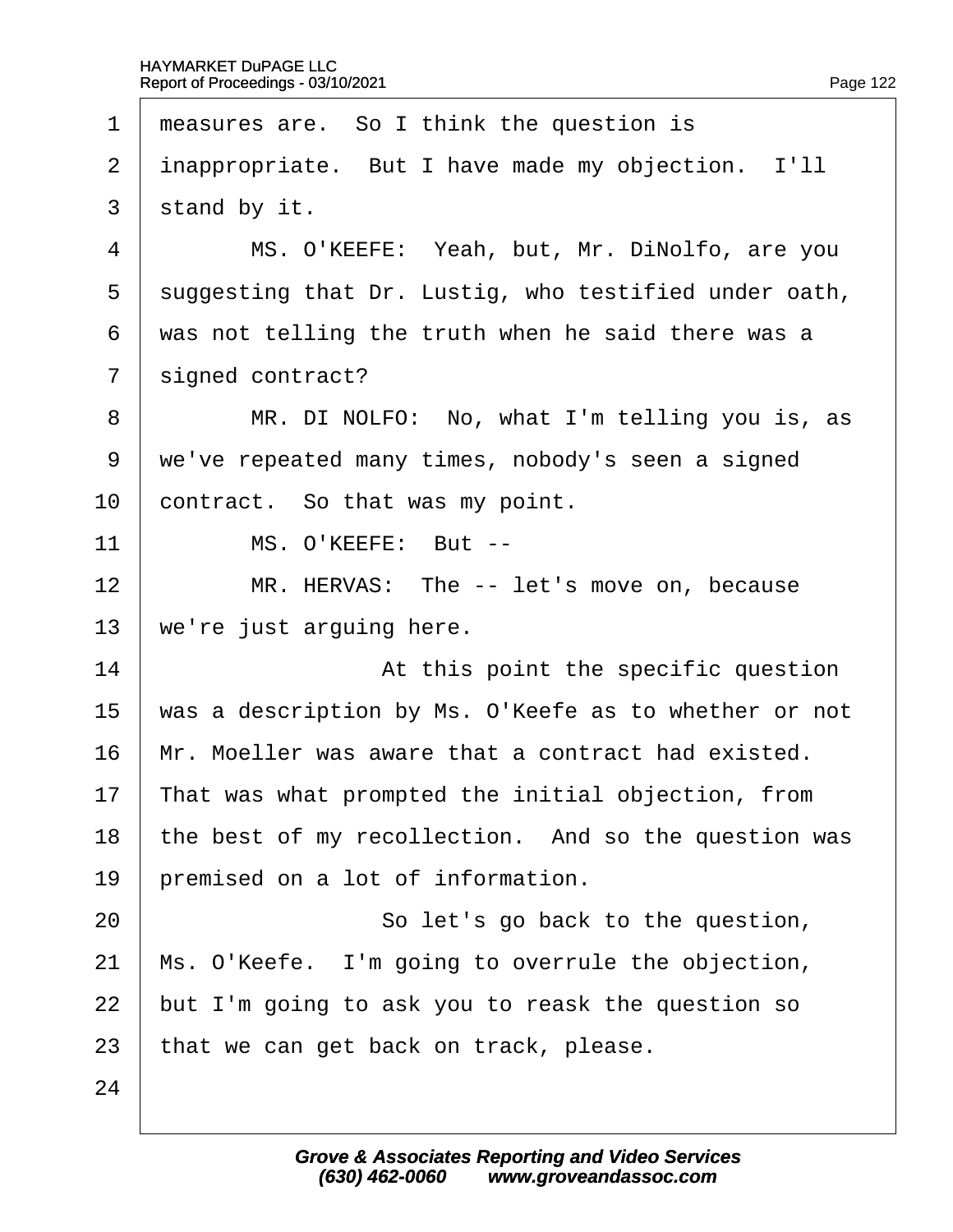1 BY MS. O'KEEFE:

2  $\vert$  Q. Okay. So I think to be -- to be clear, 3 Mr. Moeller, I'd like to ask you several questions 4 regarding testimony that's already been introduced 5 into the record to see if you were aware of it, and ·6· ·if you weren't, if it might have changed your opinion 7 on considering Elite as an effective provider of EMS 8 services. 9 **So as I testified -- as I -- not** 10 testified. That's what Mr. DiNolfo said I did. 11 Freudian slip, Mr. DiNolfo. 12 | MR. DI NOLFO: Freudian slip, Freudian slip. 13 BY MS. O'KEEFE: 14  $\vert$  Q. So Dr. Lustig testified that there was a 15 signed contract with Elite. Dr. Lustig testified --16 were you aware that he testified that they would 17 commit to always have a signed contract and that that 18 contract would have a 45-day out clause so that 19 heither party could cancel that contract without 20 hotice to the Village? Were you aware of that, 21 Mr. Moeller?  $22 \quad | \quad A$ . I was not.  $23$   $\Box$  Q. Okay. Polaris testified extensively 24 about the due diligence they conducted with Elite to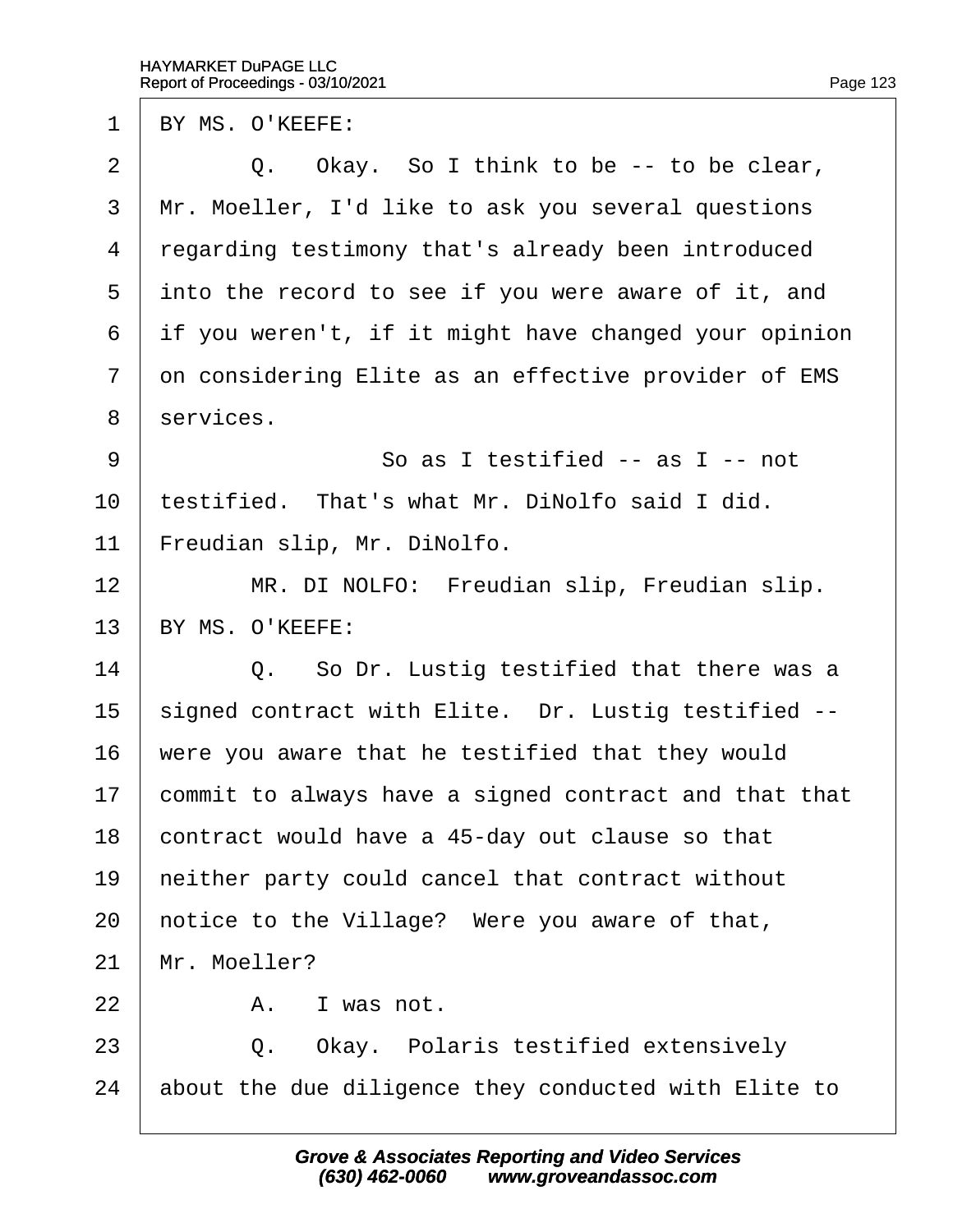| 1  | make sure that they could provide effective services. |
|----|-------------------------------------------------------|
| 2  | So Mr. Dominik spent quite a bit of time explaining   |
| 3  | the independent analysis he studied of Elite and      |
| 4  | their capabilities.                                   |
| 5  | So are you aware that he looked at                    |
| 6  | their ALS/BLS capabilities?                           |
| 7  | A. No, I'm not aware of any testimony on              |
| 8  | that subject.                                         |
| 9  | Q. Are you aware of the number of ambulances          |
| 10 | that Elite has?                                       |
| 11 | A. No, not directly.                                  |
| 12 | Q. Are you aware he conducted due diligence           |
| 13 | on its dispatch system and its GIS/AVL systems? Are   |
| 14 | you aware of that?                                    |
| 15 | A. I am not.                                          |
| 16 | Q. Are you aware that he looked at the                |
| 17 | staging areas and where they would be staging so that |
| 18 | they could respond to any calls as quickly as         |
| 19 | possible? Are you aware that he studied those?        |
| 20 | A. I am not.                                          |
| 21 | Q. Okay. Are you -- are you aware that                |
| 22 | Elite informed us that they -- their ambulances are   |
| 23 | located based on need and that they -- so that they   |
| 24 | can have effective, quick service when called?        |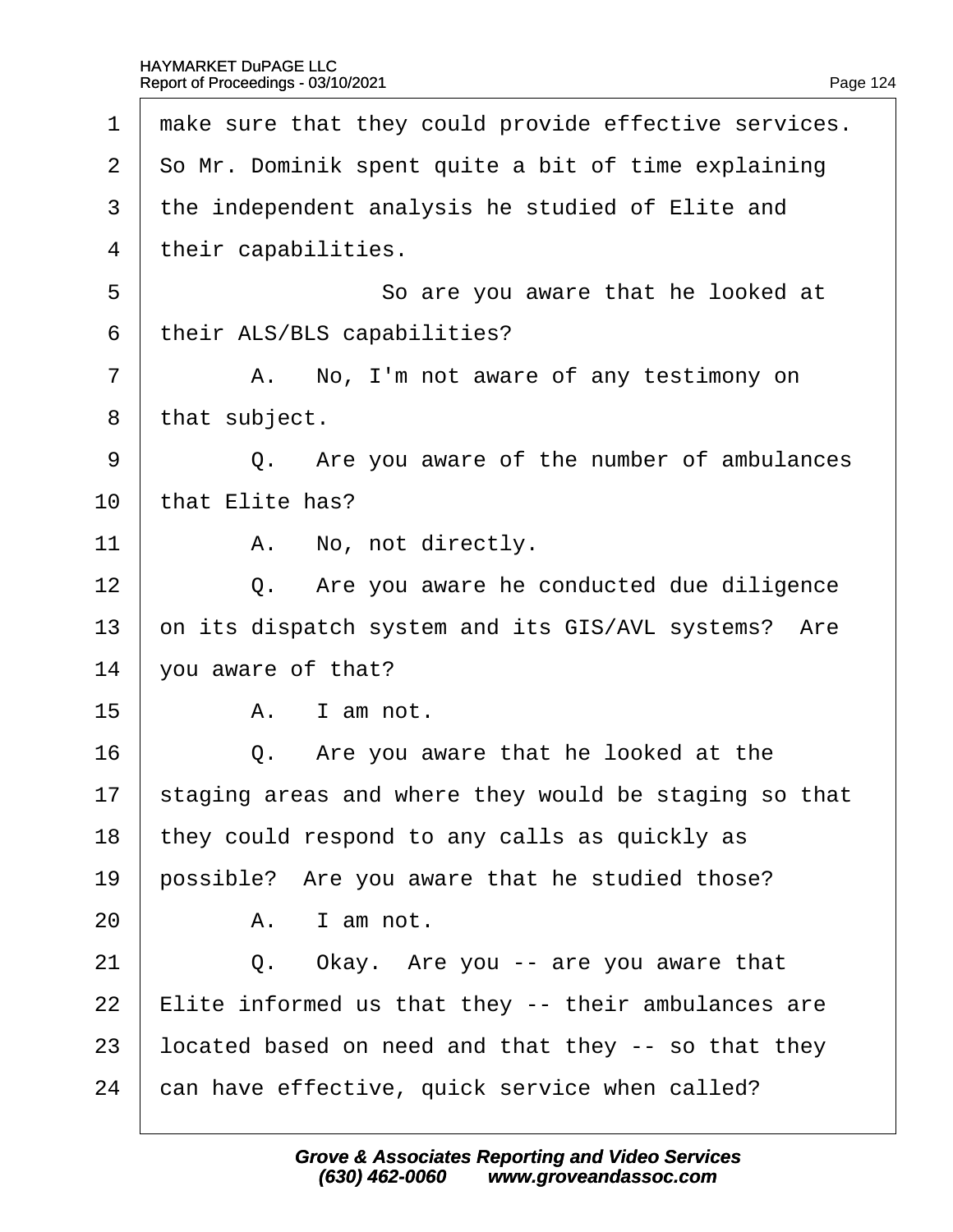| 1              |                         | A. I'm not aware of any representations               |
|----------------|-------------------------|-------------------------------------------------------|
| $\overline{2}$ | <b>∉lite made</b> , no. |                                                       |
| 3              |                         | Q. Are you aware of Elite's staffing and its          |
| 4              |                         | dredentials, and it's the second largest ambulance    |
| 5              |                         | service in Illinois?                                  |
| 6              |                         | A. I am not directly aware.                           |
| $\overline{7}$ |                         | I would assume that they had to be                    |
| 8              |                         | licensed by the Illinois Department of Public Health, |
| 9              |                         | but -- like every other provider. But any specifics,  |
| 10             | ho.                     |                                                       |
| 11             |                         | Q. Are you aware of the medical capabilities          |
| 12             |                         | of the Haymarket staff?                               |
| 13             |                         | A. I am not.                                          |
| 14             |                         | Q. In the testimony that was provided?                |
| 15             | А.                      | No, I am not.                                         |
| 16             |                         | Q. And are you aware that Haymarket and               |
| 17             |                         | Elite have already begun to develop protocols for     |
| 18             |                         | dentifying ALS/BLS incidents and putting together a   |
| 19             |                         | plan so that this relationship can be effective and a |
| 20             |                         | way of making sure that timely service is provided as |
| 21             |                         | heeded for the BLS calls that are proposed to be      |
| 22             |                         | handled by Elite?                                     |
| 23             | А.                      | No, I am not.                                         |
| 24             | Q.                      | Okay. So none of this information was                 |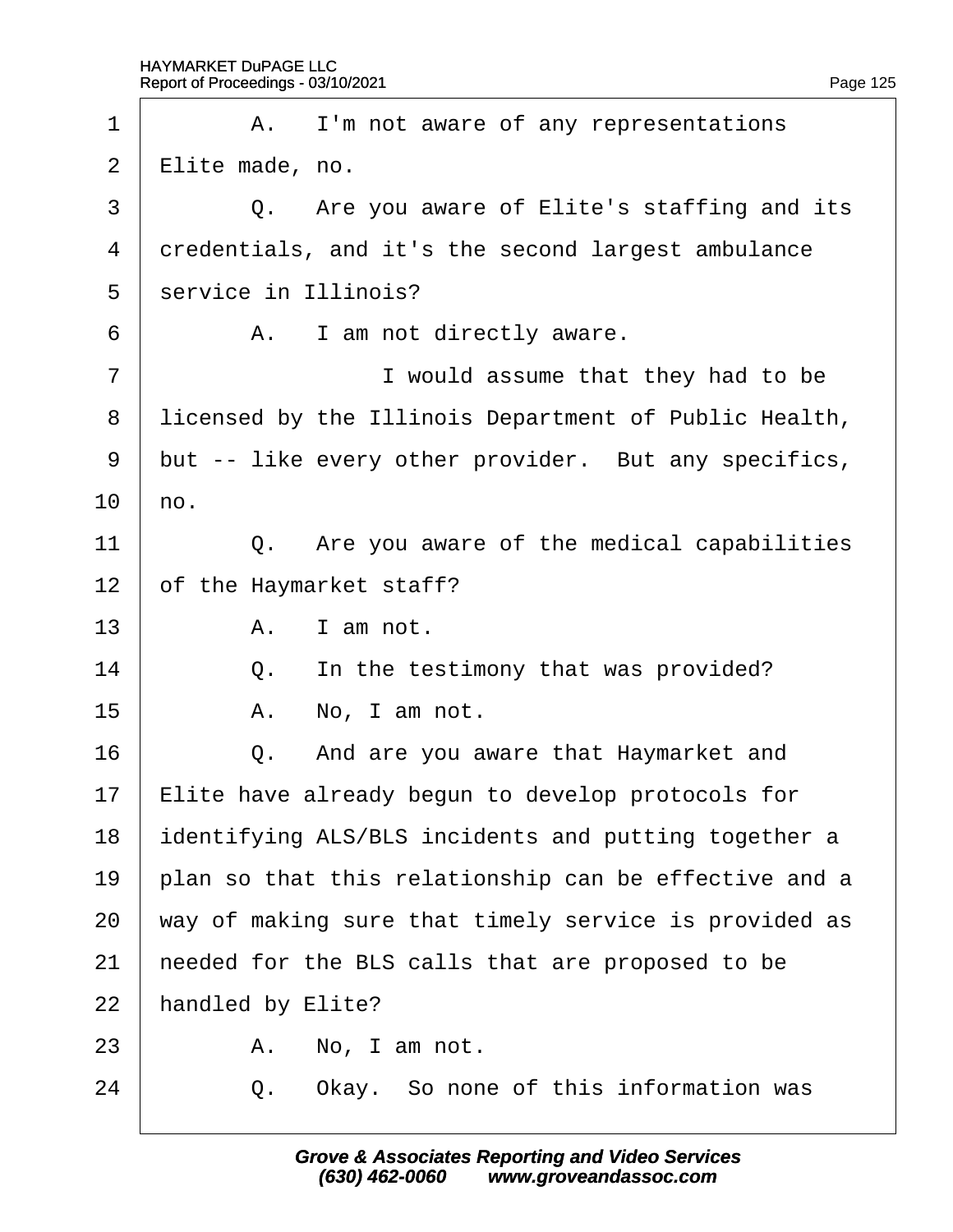| provided to you?<br>1                                         |
|---------------------------------------------------------------|
| $\overline{2}$<br>A. That is correct.                         |
| $\mathfrak{S}$<br>Q. So you had some -- so let's go back to a |
| 4<br>douple more basic questions about --                     |
| 5<br>A. Just want to ask you --                               |
| 6<br>Q. Yes.                                                  |
| $\overline{7}$<br>A. Did you want to ask me if that was going |
| 8<br>to -- I thought you said you were going to ask me if     |
| 9<br>that would change my opinion.                            |
| 10<br>Q. I was going to talk to you a little bit              |
| 11<br>more about it.                                          |
| 12 <sub>2</sub><br>A. Okay.                                   |
| 13<br>Q. But if -- you know, I think the point is             |
| this: Is that it's not -- you said this is a unique<br>14     |
| 15<br>approach, but what they're doing is they are having     |
| 16<br>medical staff identify -- and you mentioned in your     |
| testimony that what's important is that a medical<br>17       |
| 18<br>staff can make an assessment and can identify the       |
| appropriate response. You testified to that earlier.<br>19    |
| 20<br>A. I don't believe that's how I phrased it.             |
| 21<br>I believe I stated in response to a                     |
| 22<br>question from Mr. DiNolfo that medical staff would be   |
| generally more -- or would be more accurate and would<br>23   |
| 24<br>be better to assess than the general public.            |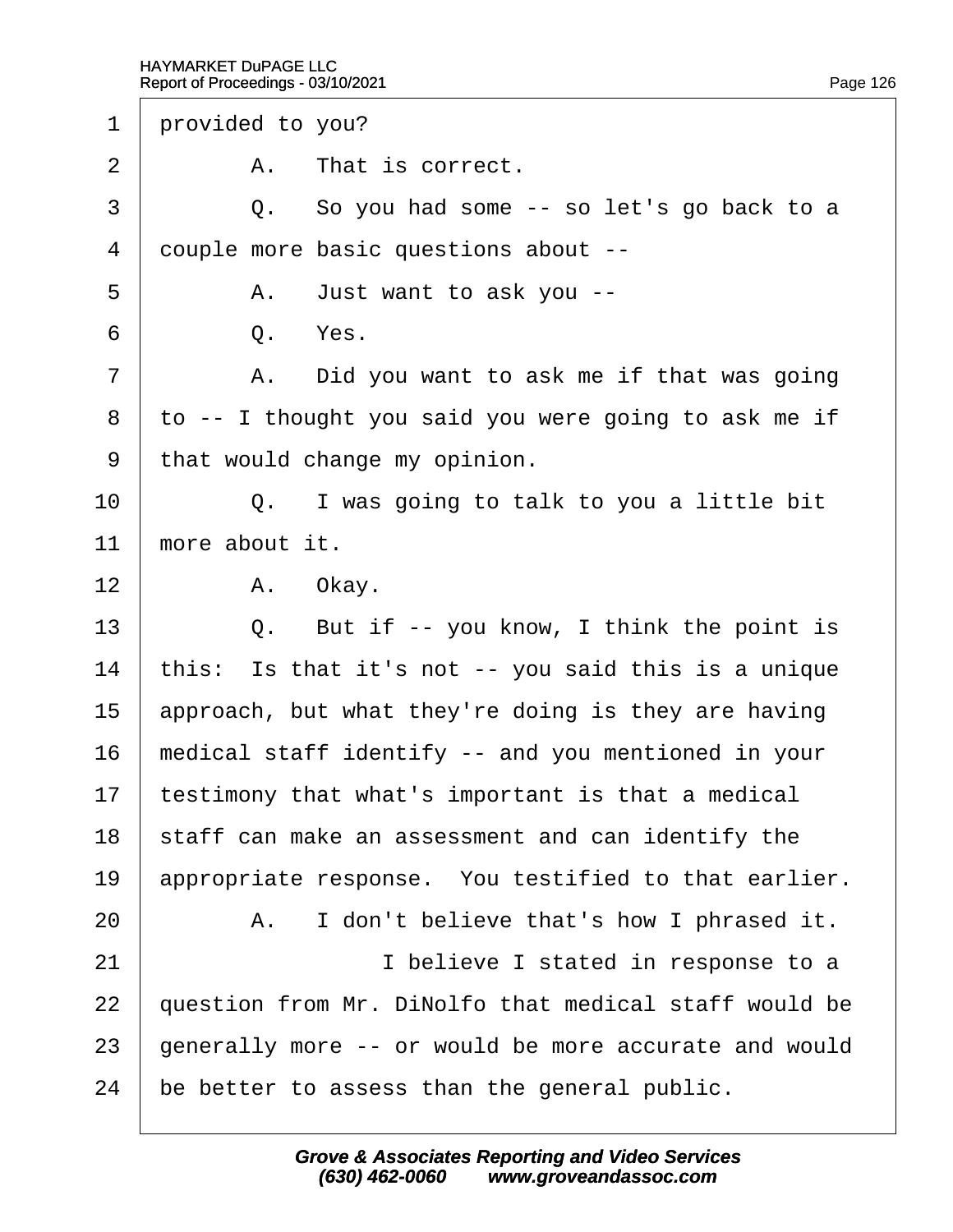| 1              | Q. Okay. Well --                                      |
|----------------|-------------------------------------------------------|
| $\overline{2}$ | A. I -- because I don't know the level of             |
| 3              | training that the personnel, the medical staff, would |
| 4              | have, nor do I know any protocols that they would be  |
| 5              | following.                                            |
| 6              | Q. But you understand it's a licensed                 |
| $\overline{7}$ | substance use facility with trained staff there 24/7; |
| 8              | they have RNs, LPNs; they are under the direction of  |
| 9              | a medical director? You understand it has a full      |
| 10             | medical contingent as part of its licensing?          |
| 11             | A. Yes. No -- no, I understand that --                |
| 12             | Q. Oh, okay.                                          |
| 13             | A. -- and, respectfully, there's a                    |
| 14             | difference between people providing services in that  |
| 15             | kind of a setting and somebody trying to provide      |
| 16             | prehospital care under emergent circumstances. They   |
| 17             | may or may not be qualified. I couldn't speak to      |
| 18             | that. But I'm just saying there's differences.        |
| 19             | That's why we -- we want people to have               |
| 20             | specializations and experience in certain areas,      |
| 21             | 50 --                                                 |
| 22             | Q. So, you know, in this case, you know, RNs          |
| 23             | will be making the decision. They'll be making the    |
| 24             | assessment and identifying whether or not it's an ALS |
|                |                                                       |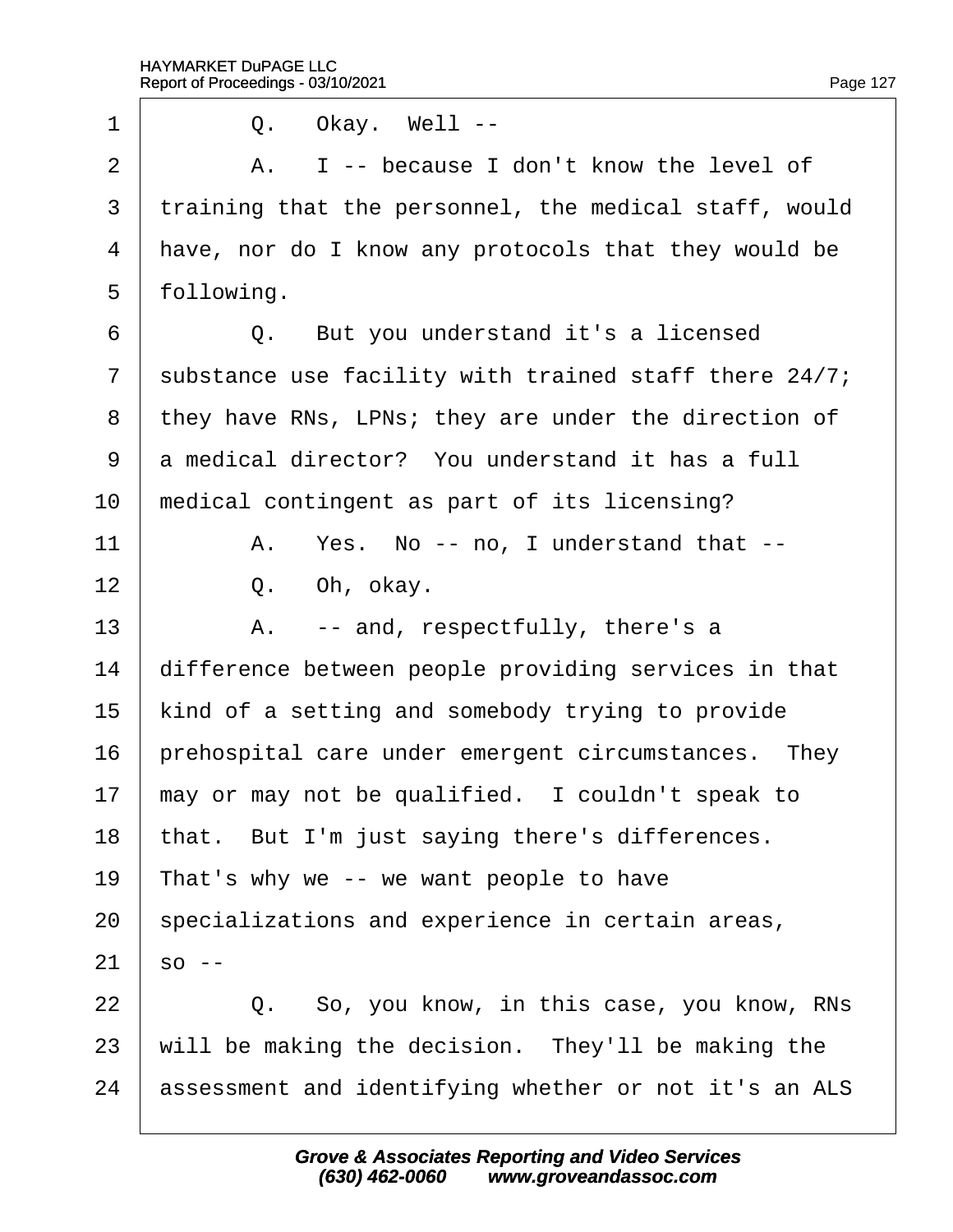1 dr BLS call.

2 **Were you aware of that? Because** 3 they will be able to accurately assess how urgent it 4 is that they call 911 or if they can wait for Elite. 5 | MR. DI NOLFO: Mr. Hervas, I'm just going to 6 dbject. I think that misstates the testimony, but --7 and Ms. O'Keefe seems to be testifying again. But 8 that's my objection. 9 | MS. O'KEEFE: Well, no, I'm just trying to 10 test his knowledge of what -- what he was informed 11 about. Because he felt that there were legitimate 12 policy concerns raised by Elite that led him not to 13 factor their participation in the call -- in the 14 consideration of the call volumes, and so I'm testing 15 that knowledge, because a lot of thought and effort 16 has gone into trying to make this a very solid 17 broposal to handle BLS services. 18 • MR. DI NOLFO: I understand that that's what 19 vou think he testified to. What he has testified to 20 is that the assumption that an ambulance -- private 21 ambulance service that's not dedicated to the 22 facility is appropriate to consider in the 23 methodology, he said it is not, and he stated his 24  $\,$  reason why.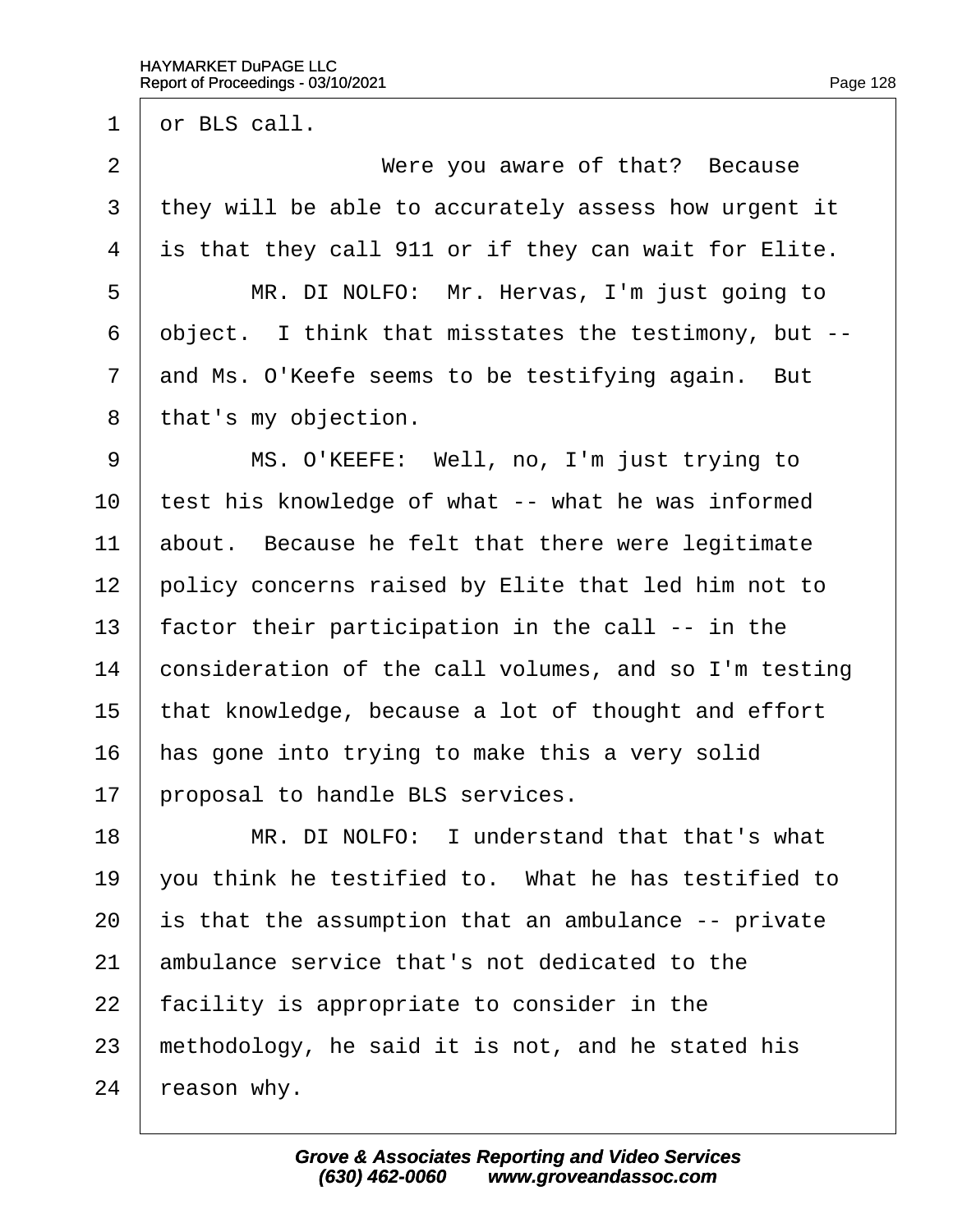$\Gamma$ 

| 1              | It has nothing to do with knowledge.                  |
|----------------|-------------------------------------------------------|
| 2              | It has to do with the fact that the assumption,       |
| 3              | regardless of who it is, is faulty. So that's why I   |
| $\overline{4}$ | stated --                                             |
| 5              | MS. O'KEEFE: So --                                    |
| 6              | MR. DI NOLFO: -- it misstated his testimony.          |
| $\overline{7}$ | MS. O'KEEFE: Well, but he --                          |
| 8              | MR. HERVAS: Let me jump in here, because I            |
| $9\,$          | dan solve this quickly.                               |
| 10             | The objection really relates to the                   |
| 11             | form of the question. And in court we have strict     |
| 12             | fules about forms of question, and we're not going to |
| 13             | have super strict rules here. But the point is, and   |
| 14             | will say this, Ms. O'Keefe, your predicate to your    |
| 15             | questions involves a lot of explanation, and it       |
| 16             | doesn't go directly to the question. So it does seem  |
| 17             | like you're asserting facts as a way of explaining    |
| 18             | things, which normally in a court proceeding would    |
| 19             | hot be allowed.                                       |
| 20             | I'm going to give you a lot of                        |
| 21             | leeway here, but you should -- I'm going to ask that  |
| 22             | you please get to your question specifically without  |
| 23             | a lot of background or explanation because it?        |
| 24             | Really isn't appropriate for a cross-examination      |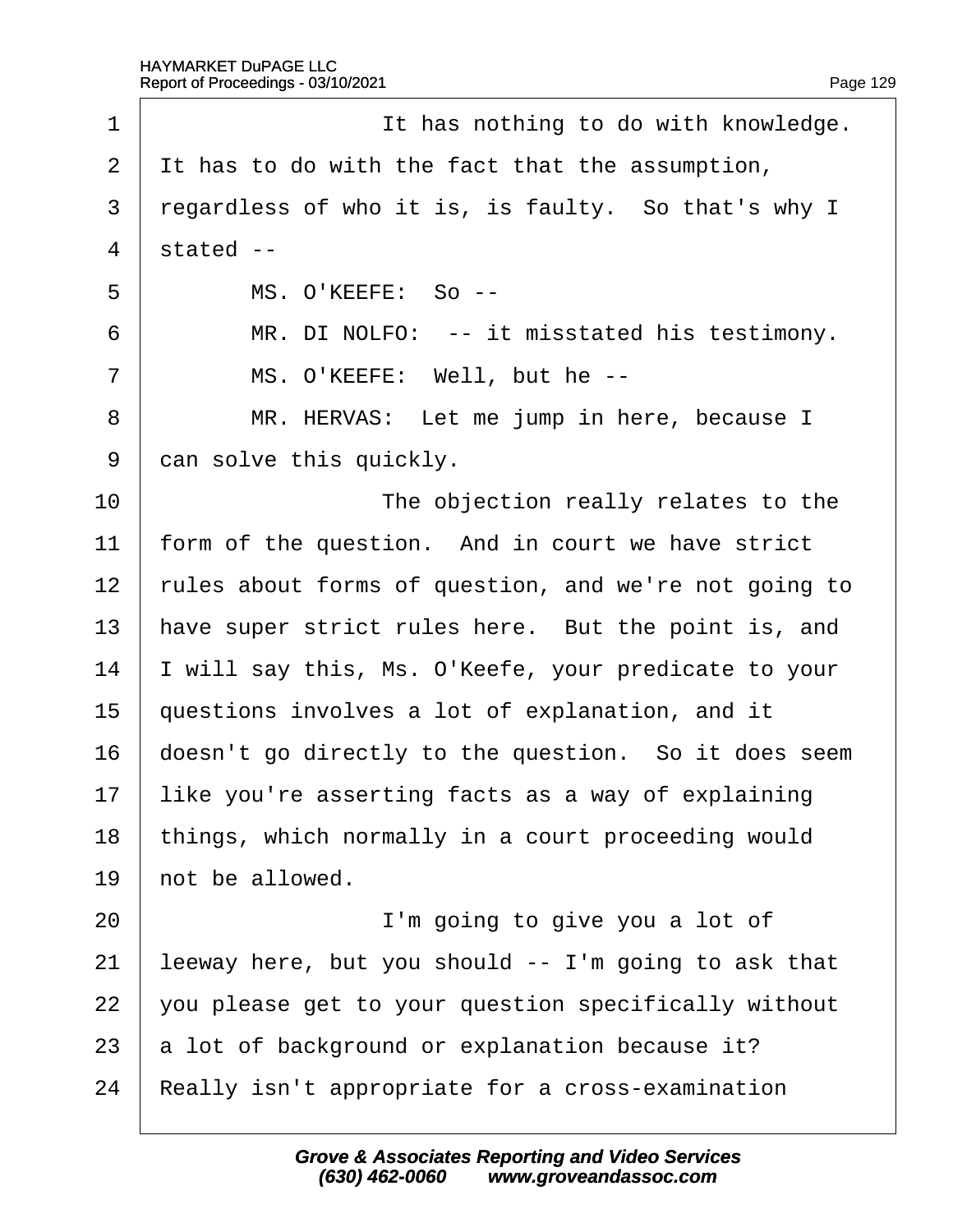1 format. 2 **But, like I said, I'm going to give** 3 you a lot of latitude on this. So I'm going to 4 dyerrule the objection and ask that you move forward 5 with more precision in your questions, please. 6 | MS. O'KEEFE: Okay. And I appreciate your 7 suggestion, and I'll attempt to do so. 8 **I** think the challenge I'm facing is ·9· ·that I assumed that this basic information regarding 10 Elite had been provided. And so that was something 11 that I need to clarify. 12 BY MS. O'KEEFE:  $13$   $\Box$  Q. So, Mr. Moeller, do you understand that 14 Elite is suggesting -- or Haymarket is suggesting 15 that Elite handle BLS calls? 16 A. Yes, that's what was represented in the 17 Polaris report, yes. 18  $\vert$  Q. Okay. And do you understand that when 19 Polaris did their assessment of the comparable sites 20 in the suburbs, they specifically called out a 21 request for ALS/BLS calls?  $22 \mid$  A. Um -- $23 \mid Q$ . And how many -- so they asked -- let me 24 clarify that. I'm so sorry. Because it's in the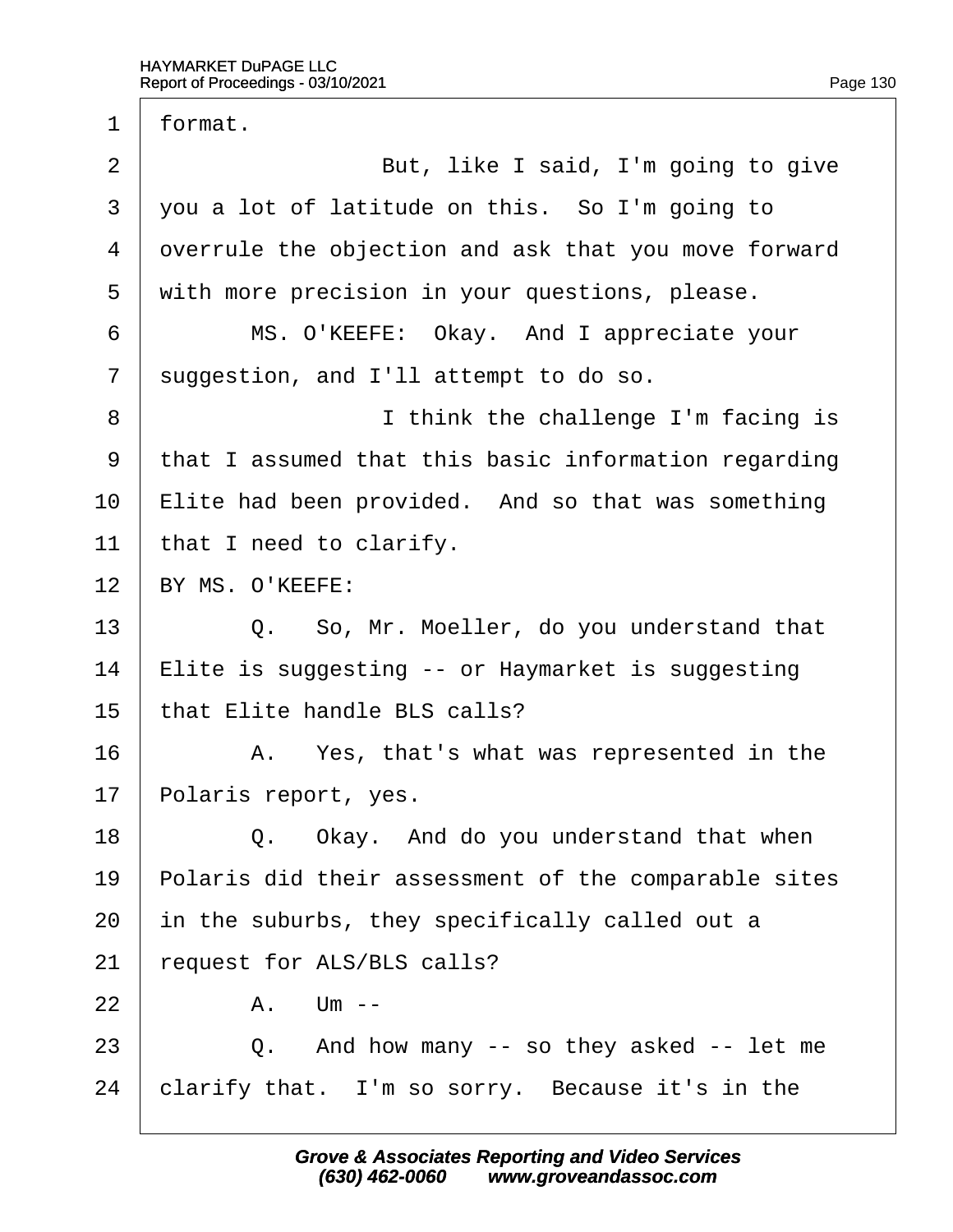| 1              | report. It's in the Polaris report.                  |
|----------------|------------------------------------------------------|
| 2              | Do you understand that they                          |
| 3              | identified 11 comparable sites in the suburbs that   |
| 4              | provide substance abuse services?                    |
| 5              | A. I'm aware, yeah, they -- they had 11              |
| 6              | sites they used as comparables.                      |
| $\overline{7}$ | I don't recall exactly the format                    |
| 8              | or the -- how the data was reported from them, but I |
| 9              | know they did use 11 sites and solicit some          |
| 10             | indication of calls to those facilities.             |
| 11             | MS. O'KEEFE: Mo, would you mind pulling down         |
| 12             | the report so I can see Mr. Moeller?                 |
| 13             | BY MS. O'KEEFE:                                      |
| 14             | Q. Okay. Thank you, sir. I couldn't see              |
| 15             | you. It's hard to talk to somebody when you can't    |
| 16             | see them.                                            |
| 17             | So these 11 sites, they went in and                  |
| 18             | he asked -- they were either -- four of them were    |
| 19             | residential treatment sites, and seven of them were  |
| 20             | recovery home sites; correct?                        |
| 21             | A. I -- those numbers sound approximately            |
| 22             | correct. I'd have to go back and look at his report  |
| 23             | to refresh my memory on that, but --                 |
| 24             | Q. Okay. And --                                      |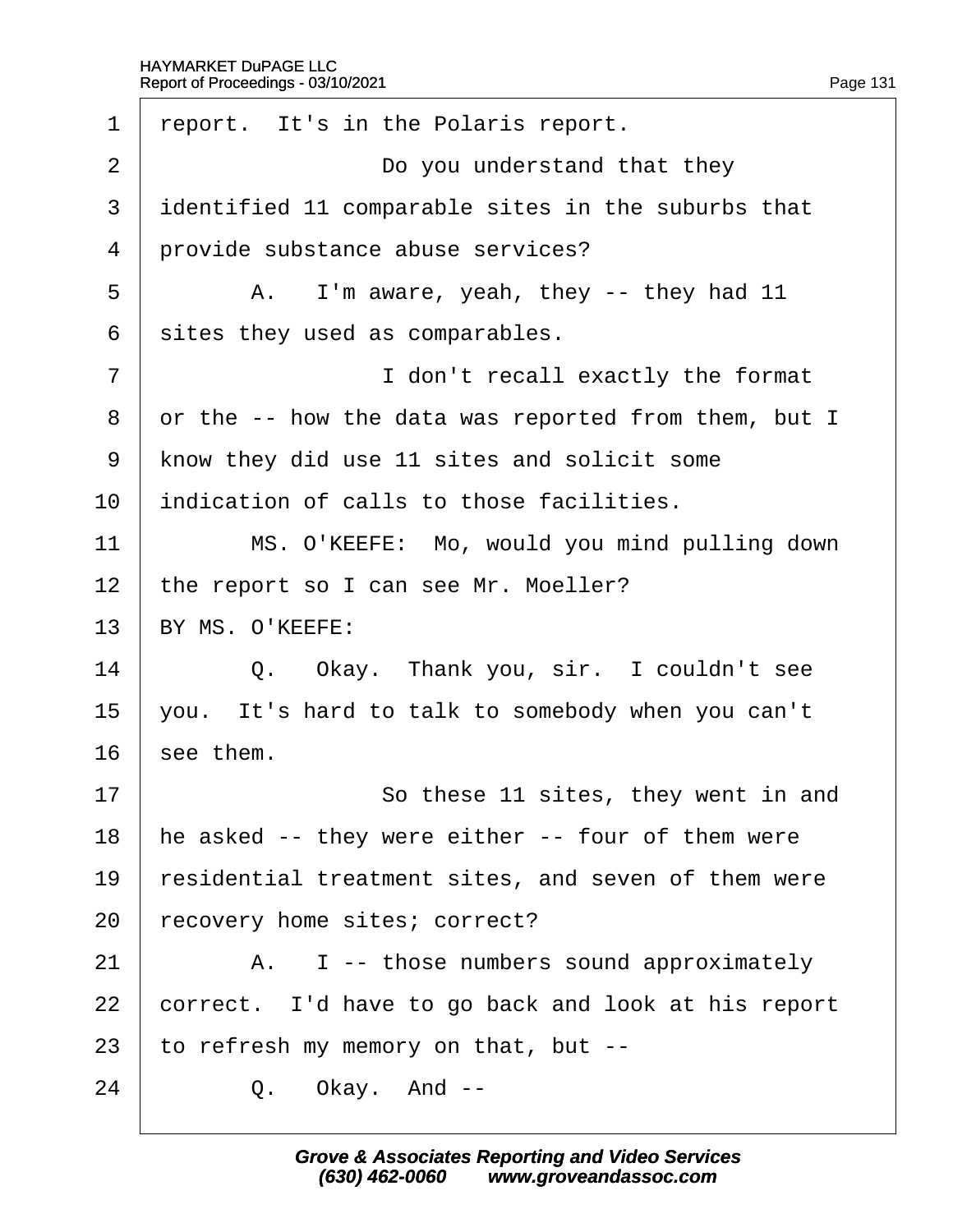| 1              | A. -- yeah, I know they were delineated as            |
|----------------|-------------------------------------------------------|
| 2              | one or the other.                                     |
| 3              | Q. And in the Polaris report, the report              |
| 4              | itself identified the name of the entity, their       |
| 5              | address, the years of operation, and whether or not   |
| 6              | they had recovery homes or treatment beds, and then   |
| $\overline{7}$ | the total beds?                                       |
| 8              | A. Yes, I believe --                                  |
| 9              | Q. Correct?                                           |
| 10             | A. I believe that's correct, yes.                     |
| 11             | Q. Okay. So as you can see -- I don't know,           |
| 12             | but in the chart they had the years of operation?     |
| 13             | A. Uh-huh.                                            |
| 14             | Q. So it showed -- and those were the years           |
| 15             | studied. So in one case they studied one year of      |
| 16             | data, and then they studied up to five years of data  |
| 17             | for each site; correct?                               |
| 18             | A. That sounds correct. Again, I'd have to            |
| 19             | go back and look at the report to be clear; but, yes, |
| 20             | it sounds correct.                                    |
| 21             | And they collected their data through<br>$Q_{1}$      |
| 22             | either one of two sources, NFIRS or through CAD       |
| 23             | equests to the municipality; correct?                 |
| 24             | A. Yeah, they either got the data from the            |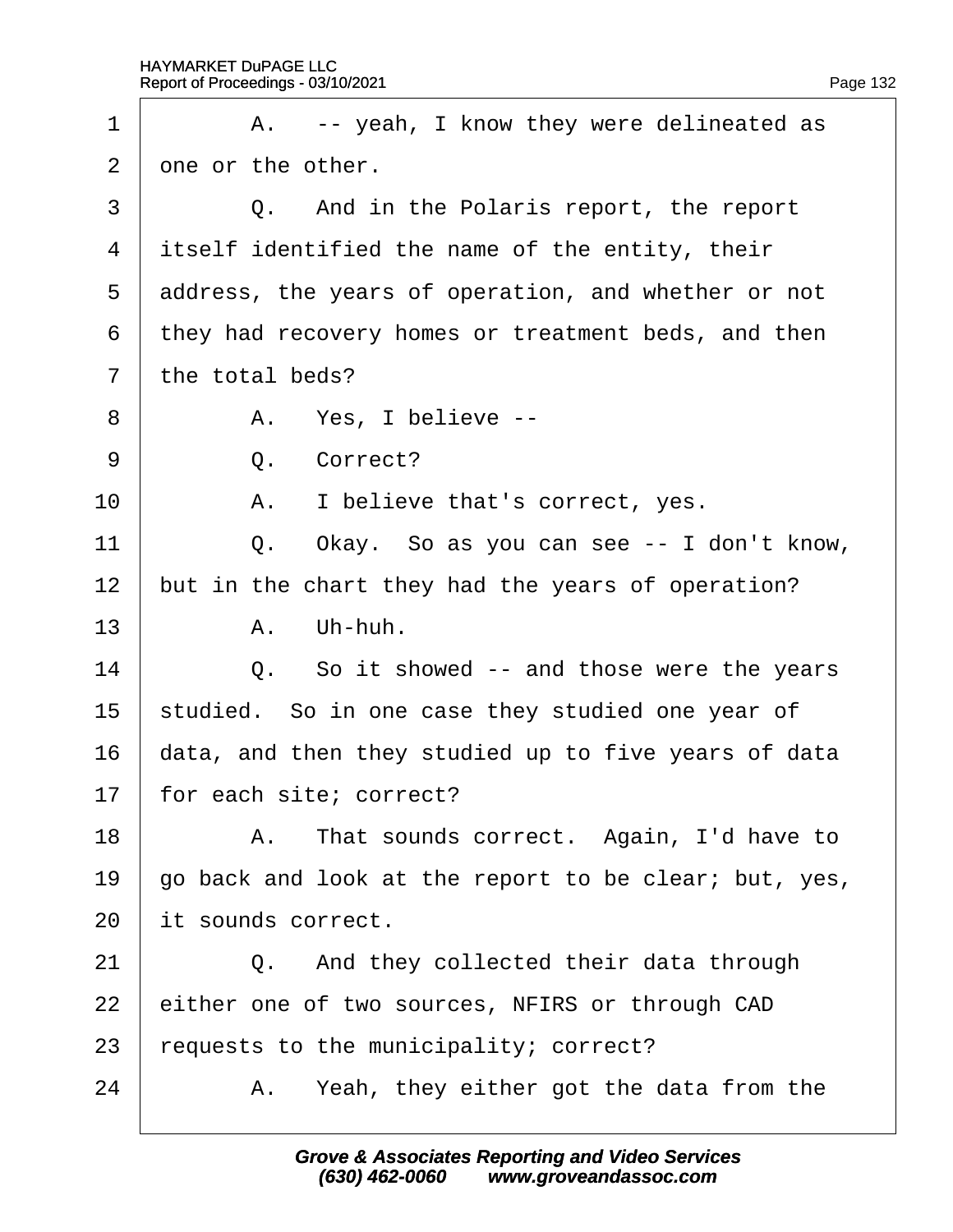| 1              | International, you know, Public Safety Data          |
|----------------|------------------------------------------------------|
| $\overline{2}$ | Institute, which is using NFIRS data --              |
| 3              | Q. I keep pronouncing it wrong. I'm sorry.           |
| 4              | A. That's all right. No, it's NFIRS,                 |
| 5              | NFIRS --                                             |
| 6              | Q. This is where I'm showing my lack of              |
| $\overline{7}$ | expertise, right?                                    |
| 8              | A. We're going to get you there. We'll get           |
| 9              | $\sqrt{ou}$ --                                       |
| 10             | Q. Oh, keep trying, keep trying.                     |
| 11             | A. Yeah, so they did that, and they had              |
| 12             | recovery beds and treatment beds.                    |
| 13             | I don't remember a distinction                       |
| 14             | between ALS and BLS, though? In the data they        |
| 15             | reported out on those, but I--                       |
| 16             | Q. So attached to the report was the raw             |
| 17             | data that he relied upon, and in those exhibits for  |
| 18             | each site, it did break down, you know ALS/BLS.      |
| 19             | A. Okay.                                             |
| 20             | Q. And so the reason this was important to           |
| 21             | Polaris -- I want to make sure you understand why he |
| 22             | approached this way.                                 |
| 23             | Just like you said, you were                         |
| 24             | looking --                                           |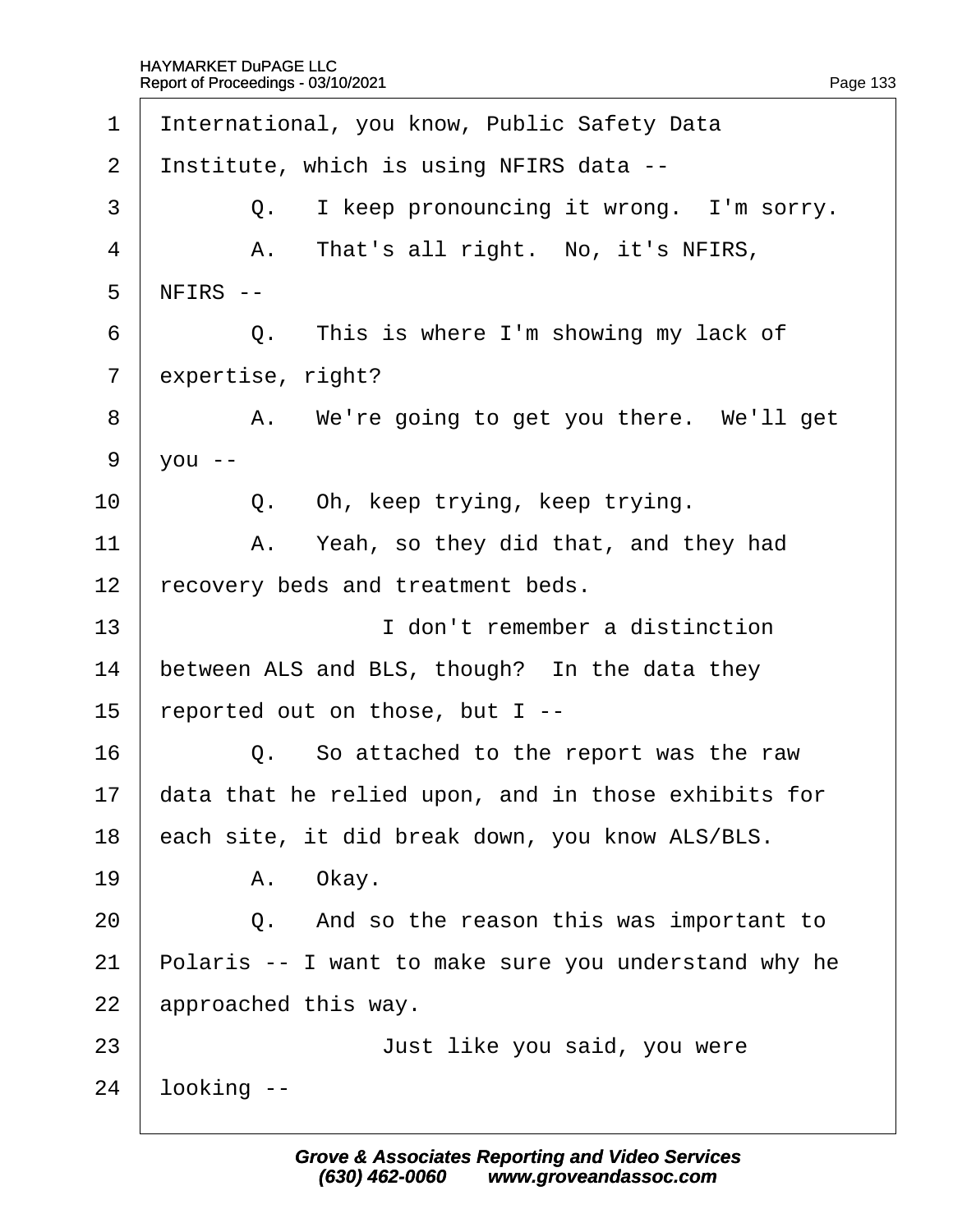| 1              | MR. DI NOLFO: Mr. Hervas, we're going down          |
|----------------|-----------------------------------------------------|
| $\overline{2}$ | the road again where she's testify. If she has a    |
| 3              | question about the report, she should the question. |
| 4              | So I object to form.                                |
| 5              | MS. O'KEEFE: Okay. I will -- thank you,             |
| 6              | Mr. DiNolfo.                                        |
| $\overline{7}$ | BY MS. O'KEEFE:                                     |
| 8              | Q. Are you -- are you aware why Mr. Polaris         |
| 9              | selected NFIRS as a data source for his analysis?   |
| 10             | A. Only -- only as he reported it in his            |
| 11             | report.                                             |
| 12             | Q. And that was?                                    |
| 13             | A. And that was that was the data that was          |
| 14             | available to him. He --                             |
| 15             | Q. But it wasn't -- was he trying -- was his        |
| 16             | point of using NFIRS that looking-back approach of  |
| 17             | being able to go back and look and see what the     |
| 18             | ALS/BLS breakdown was when it was reconciled in the |
| 19             | records management systems?                         |
| 20             | A. Ms. O'Keefe, honestly I -- I am unclear          |
| 21             | on his approach to the ALS/BLS.                     |
| 22             | He cited data from New York, a                      |
| 23             | report out of the -- you know, a trade publication  |
| 24             | called JEMS. He reported something else in          |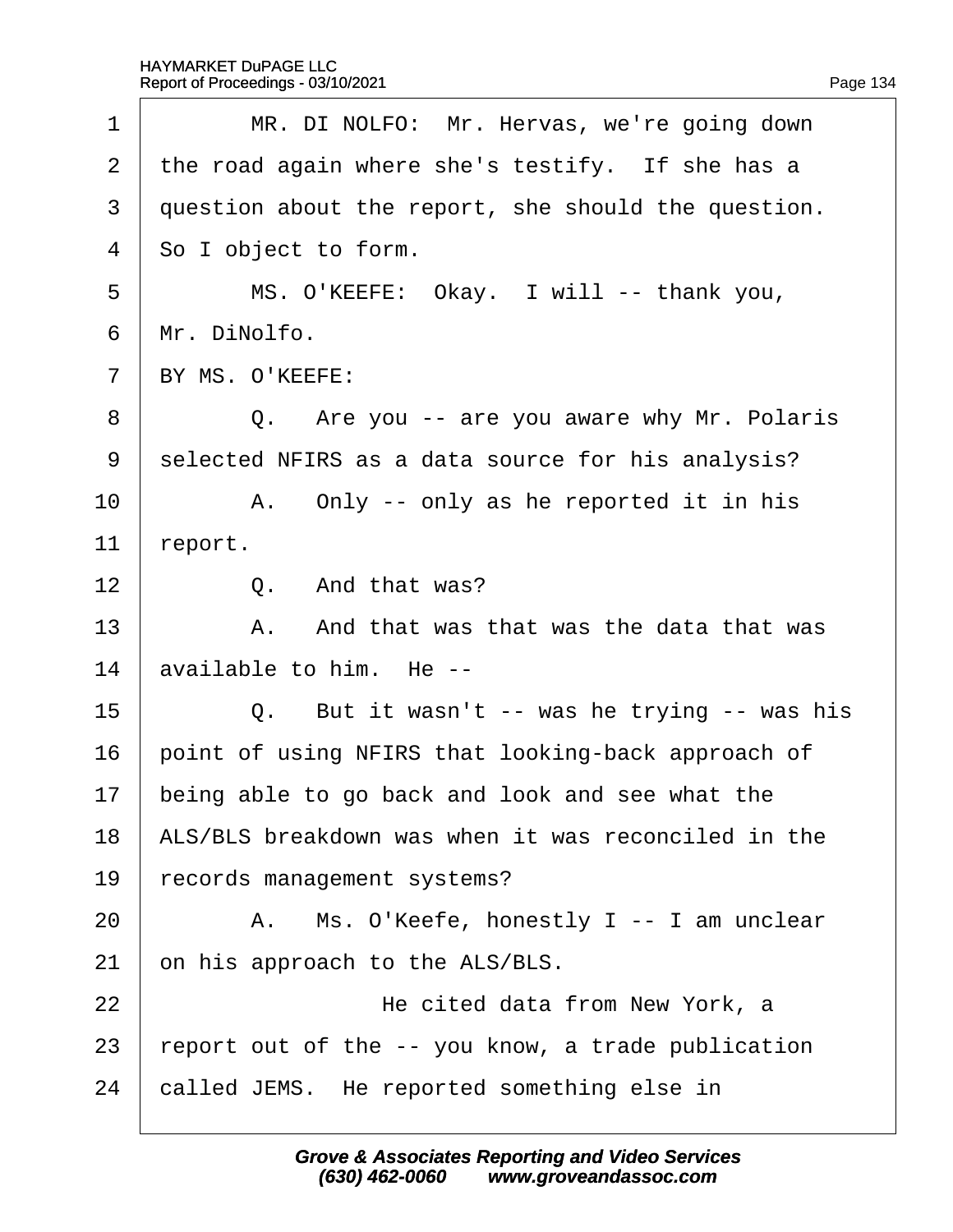| 1              | something -- he eventually, I believe, on one of the  |
|----------------|-------------------------------------------------------|
| $\overline{2}$ | pages said he was using the 60/40 split, which I      |
| 3              | don't have a problem with the 60/40 splint. It        |
| 4              | aligns with what we saw in the Chicago data. It       |
| 5              | aligns with my experience elsewhere.                  |
| 6              | But, honestly, there was CAD data,                    |
| $\overline{7}$ | there was NFIRS data, there was handwritten responses |
| 8              | to FOIAs --                                           |
| 9              | Q. Well, let's --                                     |
| 10             | A. I -- I'm not having a clear                        |
| 11             | understanding --                                      |
| 12             | Q. Okay.                                              |
| 13             | A. -- of his approach, to be blunt.                   |
| 14             | Okay. Well, then let's -- maybe we<br>Q.              |
| 15             | should talk about that, because I think it's really   |
| 16             | important we understand that.                         |
| 17             | So he looked at 11 sites?                             |
| 18             | A. Yes.                                               |
| 19             | And he used a combination of NFIRS and<br>$\Omega$ .  |
| 20             | CAD data, and it broke down the information by number |
| 21             | of calls and ALS/BLS. Is that your understanding?     |
| 22             | A. Yes, for some of the sites, yes.                   |
| 23             | Q. And with -- for all of the 11 sites he             |
| 24             | did that?                                             |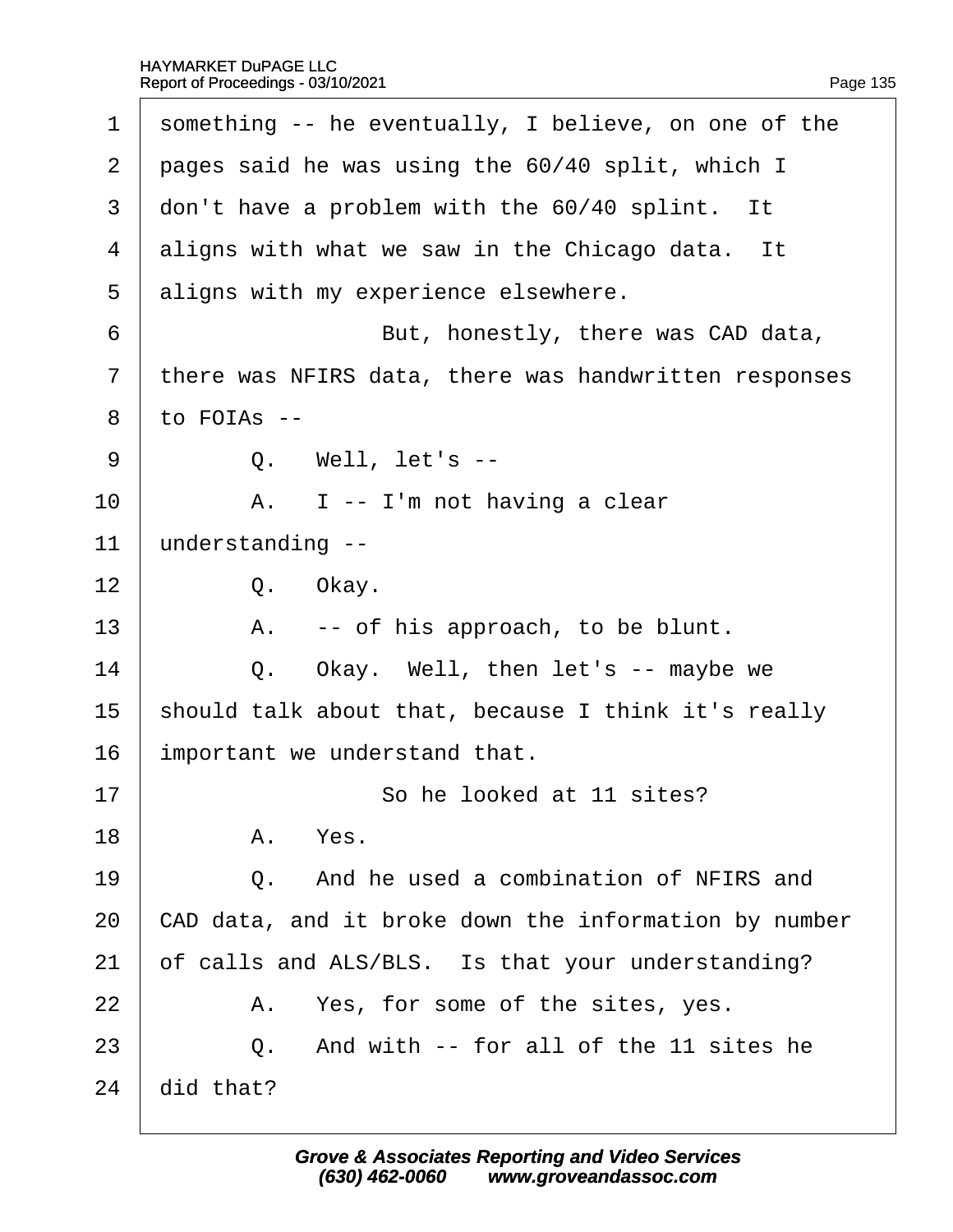| 1              | A. Okay.                                             |
|----------------|------------------------------------------------------|
| 2              | Q. Okay. Is that your understanding?                 |
| 3              | Because the data is attached to the report.          |
| 4              | A. I'd have to go back and look at it. I'm           |
| 5              | not -- I don't have a clear recollection, but I      |
| 6              | have -- I'm looking at the report now, and I have    |
| $\overline{7}$ | seen some of the ALS and BLS, so.                    |
| 8              | Q. So he wanted to go back and understand --         |
| 9              | you understood the 11 sites were chosen because they |
| 10             | offer the same level of service, the same services   |
| 11             | that Haymarket DuPage will provide; correct?         |
| 12             | A. Yes, yes.                                         |
| 13             | Q. And you understand that that was based on         |
| 14             | the ASAM levels?                                     |
| 15             | A. Right.                                            |
| 16             | Q. Are you knowledgeable about the ASAM              |
| 17             | process?                                             |
| 18             | A. No, I'm not knowledgeable except for what         |
| 19             | read in the Polaris report.                          |
| 20             | I understand the methodology. I                      |
| 21             | ecognize that there are licensures and types of      |
| 22             | services being provided, and he attempted to match   |
| 23             | that.                                                |
| 24             | And did you understand, also, he tried to<br>Q.      |
|                |                                                      |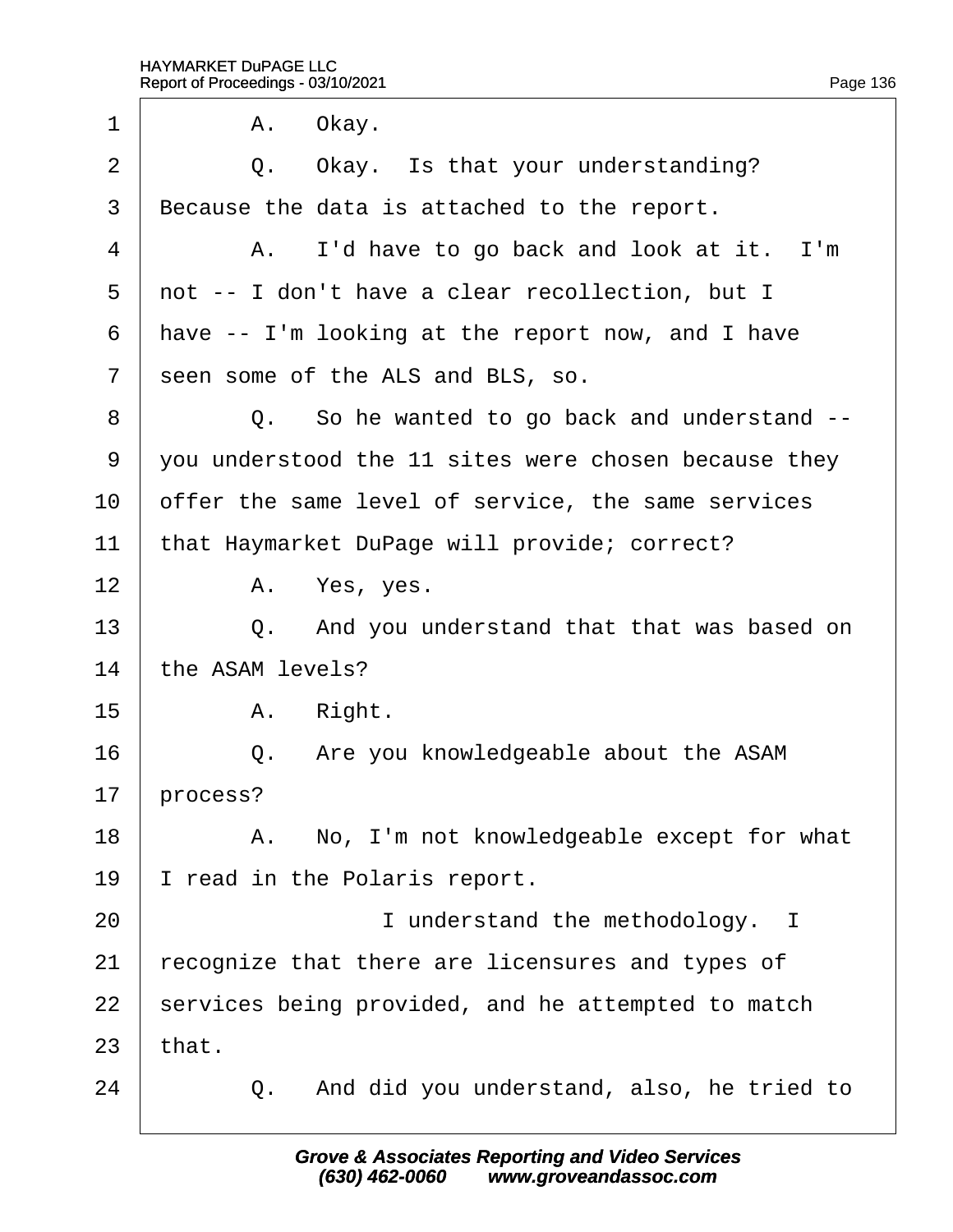1 deding the type of population being served so that 2 he was trying to deal with adults versus services ·3· ·that were provided to children --  $4 \mid$  A. I don't recall -- $5 \quad | \quad Q. \quad -$  or to teens?  $6$  | A. I don't recall that specifically, but.  $7 \mid$  Q. So did Mr. -- did Mr. Dominik testify 8 that his whole goal was an apples-to-apples approach ·9· ·where he was trying to look at comps that came -- 10 that had the uses that were the same as proposed as 11 Haymarket DuPage? 12 A. I believe that was his intent. I don't 13 recall any specific testimony, but from reading his 14 report and of the testimony I did see, I believe that 15 was what he was attempting to achieve, yes.  $16$   $\Box$  Q. And he was trying to identify the call 17 loads of the comps so that he could ascertain what 18 would be the call loads at Haymarket DuPage? 19 **Wasn't that the purpose of him doing** 20 this comparable review?  $21$   $\parallel$  A. Of the four items he identified for the 22 scope of his work, yes, that was -- it was to look at 23 the number of calls that would be anticipated at 24 Haymarket DuPage.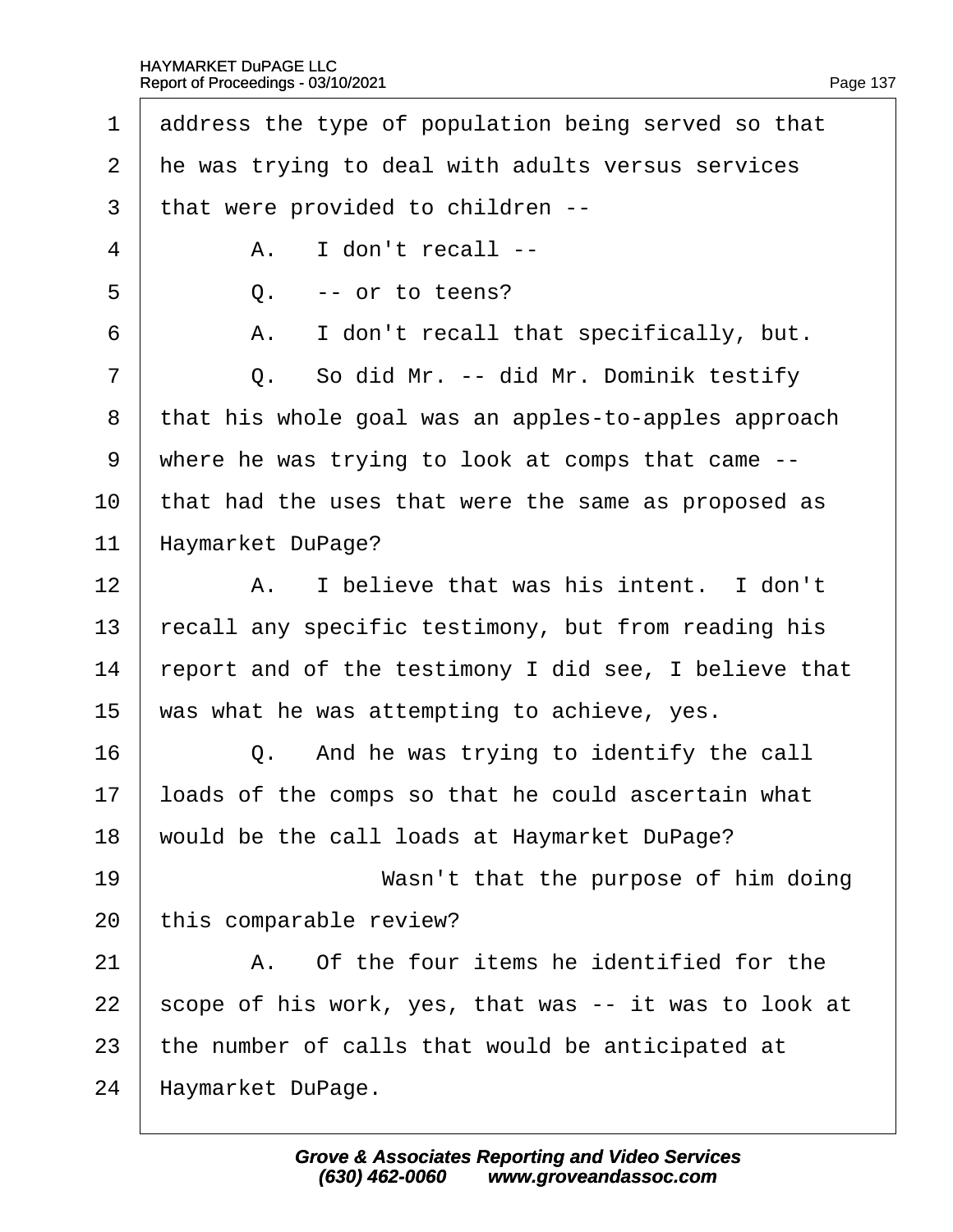| 1              | Q. And so with regards to the ALS/BLS                 |
|----------------|-------------------------------------------------------|
| $\overline{2}$ | question, it was important in this case because       |
| 3              | Haymarket was proposing to utilize BLS services       |
| $\overline{4}$ | with -- through Elite?                                |
| 5              | A. Understood.                                        |
| 6              | Q. So he was trying to identify what the              |
| $\overline{7}$ | ALS/BLS call volume was at these 11 comparable sites. |
| 8              | That was his analysis. Is that your understanding?    |
| 9              | A. That's what his report represents, yes.            |
| 10             | Q. Okay. Did you look at any of the 11                |
| 11             | comps?                                                |
| 12             | A. I mean, I looked at just the data that             |
| 13             | was provided in his report. I just reviewed his       |
| 14             | report.                                               |
| 15             | Q. Did you -- did you factor in -- as you             |
| 16             | made your analysis based on the CAD data in Chicago,  |
| 17             | did you factor in the 11 sites which were -- offer    |
| 18             | the same services to the same population?             |
| 19             | A. No. My assessment was, Ms. O'Keefe,                |
| 20             | that -- that Haymarket Chicago run by the same        |
| 21             | provider opening a second facility providing the same |
| 22             | type of services at a different location, new         |
| 23             | location, was the best comparable.                    |
| 24             | And for the ALS/BLS distribution, I                   |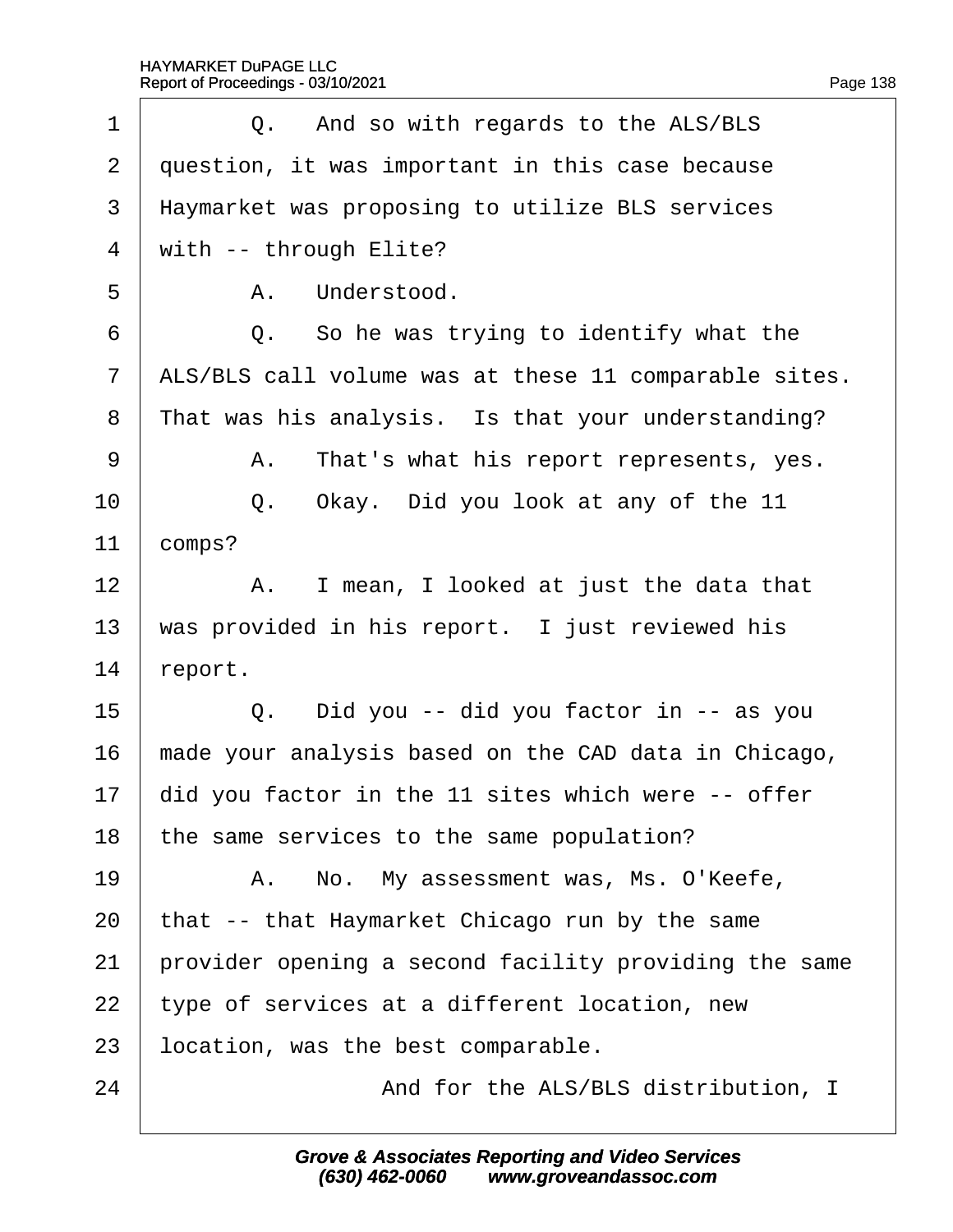1 used the CAD data that was provided and was available 2 to me, arguably also -- I mean, I know it was 3 available to Mr. Dominik or Polaris. So that's the 4 data I used. 5 **Q.** Are you aware that in Haymarket Chicago ·6· ·testimony was provide that in excess of 70 percent of 7 the patients are -- are homeless or have been 8 homeless?  $9 \parallel$  A, No.  $10$   $\Box$  Q. Are you aware that extensive testimony 11 has been provided that the population in Chicago 12 suffers from preexisting comorbidities which make 13 them, you know, have significant health issues?  $14$  | A. No, no (inaudible) -- $15$   $\Box$  Q. Are you aware that there's programs 16 bifered in Haymarket Chicago dealing with people 17 suffering from severe mental illness, in addition to 18 substance abuse disorder, that are not going to be 19 **bffered in Haymarket DuPage?**  $20$   $A$ . No.  $21$   $\Box$  Q. Do you understand that the population at 22 Haymarket DuPage is estimated to not be -- not -- not 23 suffer from homelessness to the extent, to overall be 24 healthier, and they are not going to offer -- let me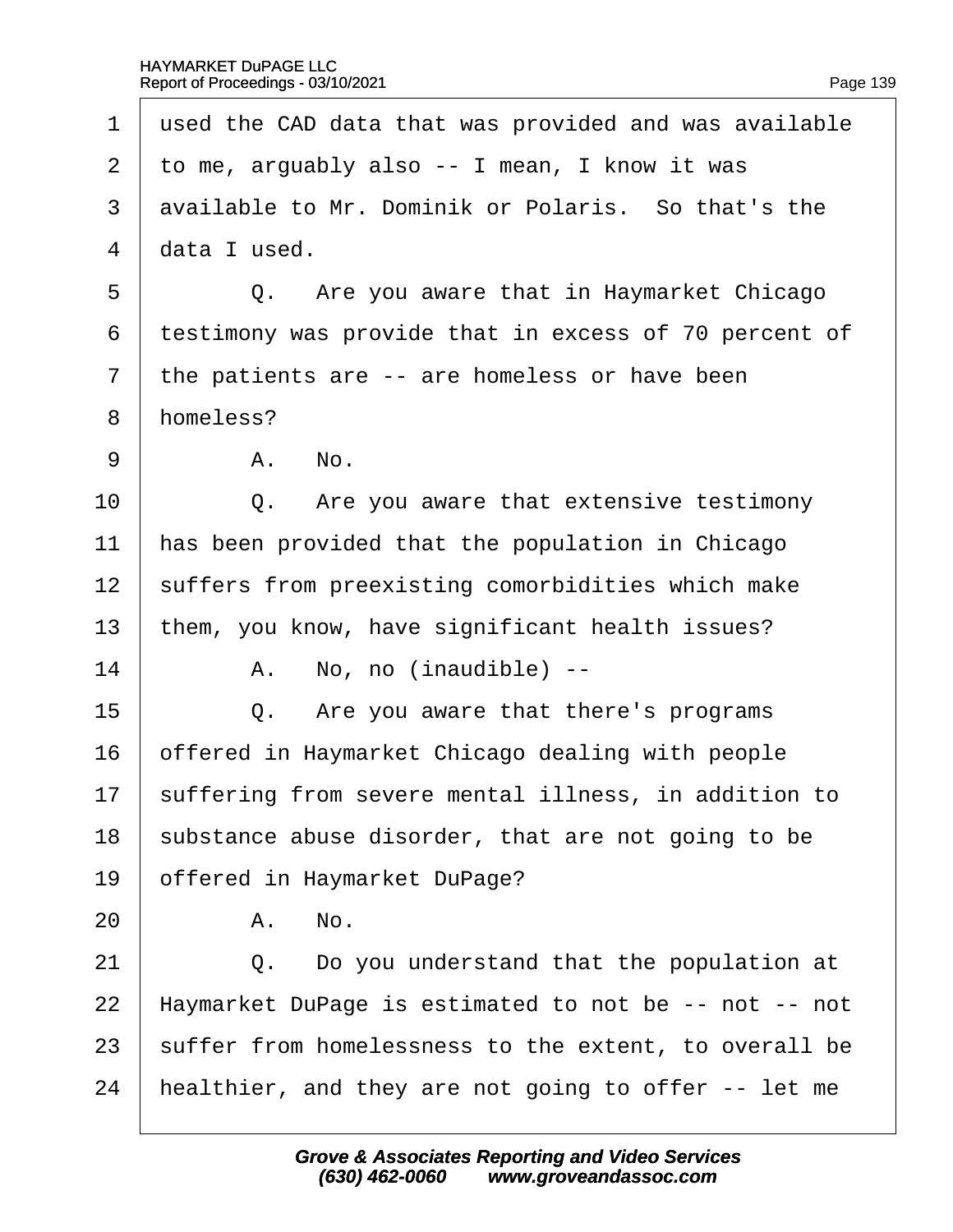1 break that down.

2 **Do you understand that there won't** 3 be as high a percentage of homeless at Haymarket 4 DuPage? 5 A. No, I am not aware of any testimony or ·6· ·that assessment or that, you know, analysis.  $7 \mid$  Q. Are you aware that the testimony was 8 provided that it's anticipated the population at 9 Haymarket DuPage will be less sick? 10 | A. No, I don't know of that testimony. 11  $\Box$  Q. Are you aware of testimony that's been 12 provided that there are programs for the severely 13 mentally -- severe mental ill -- for people who 14 suffer from severe mental illness that are offered in 15 Chicago that will not be offered at Haymarket DuPage?  $16$  | A. No, I'm not aware of that testimony.  $17 \parallel Q$ . So are you aware that one of the reasons 18 Haymarket Chicago has to be -- the effectiveness of 19 being it a comp has to be questioned is because of 20 the different population type and programs that are 21 going to be offered?  $22$  | A. I did not see that framework of analysis 23 articulated in the Polaris report.  $24$   $\Box$  Q. But it was articulated in the testimony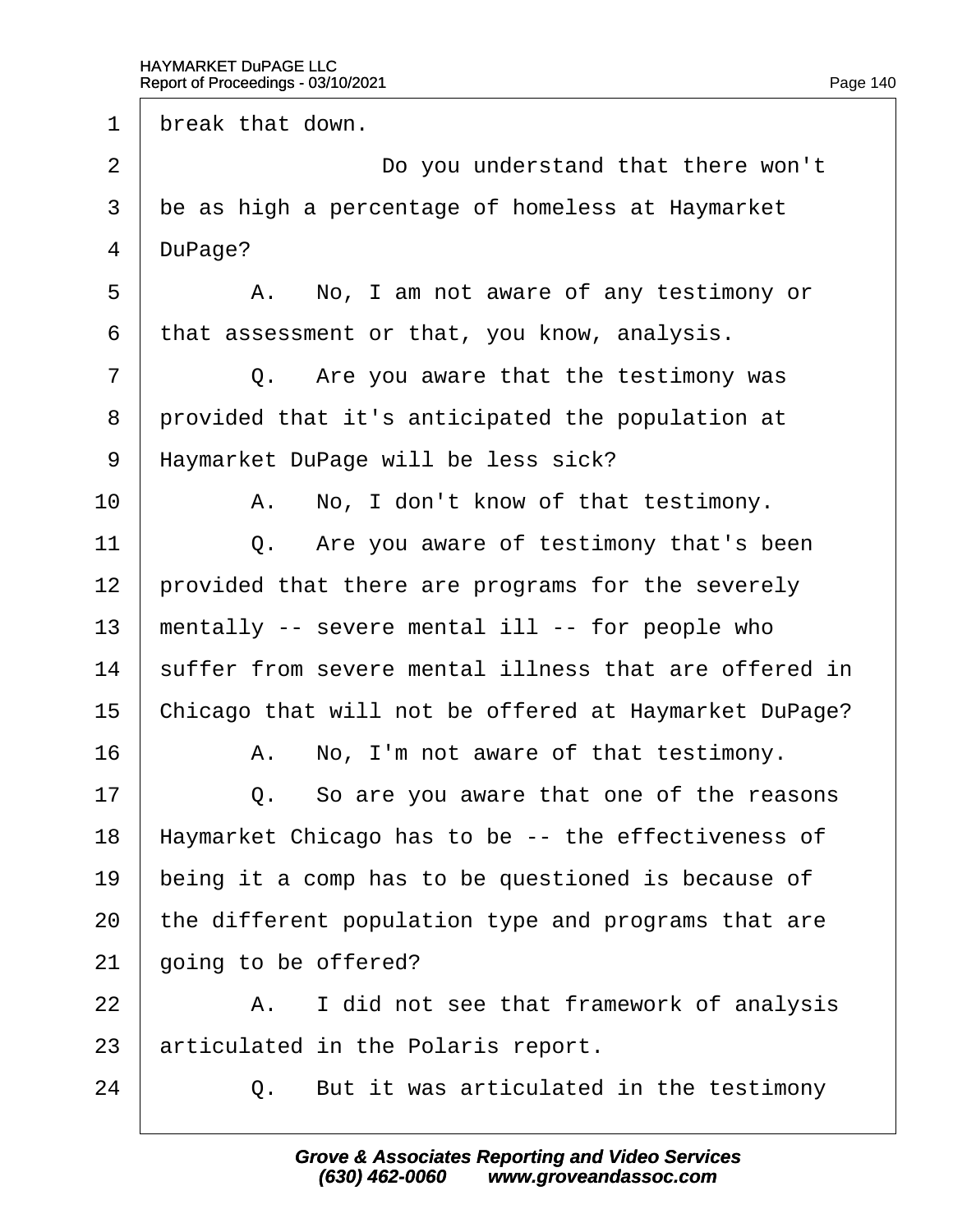1 provided. 2 **Would that change your opinion about** 3 whether or not you should have considered the 11 4 domps which were based on more similar services and 5 population type? 6 | A. Generally, my answer would be no. I 7 don't think -- there's not enough information to 8 reflect that. 9 | When I look at applying the 10 methodology that Polaris did based on the 11 comps to 11 Haymarket Chicago, dramatic difference, 12 one-twentieth, five percent of what we estimated. 13 **I** When I look at other facilities out 14 in the suburbs and compare that as kind of a gut 15 check on our analysis, also reflected significant 16 difference. 17 | Q. Okay.  $18$  | A. The addendum to the report where it was 19 reported there were 303 calls -- and I'm not sure the 20 reason for that addendum, but it reflected 303 -- I 21 believe more closely aligns with our analysis than 22 the original analysis done by Polaris. So -- $23$   $\Box$  Q. Let's talk about the other comps, because 24 we do have some other comps that you relied on.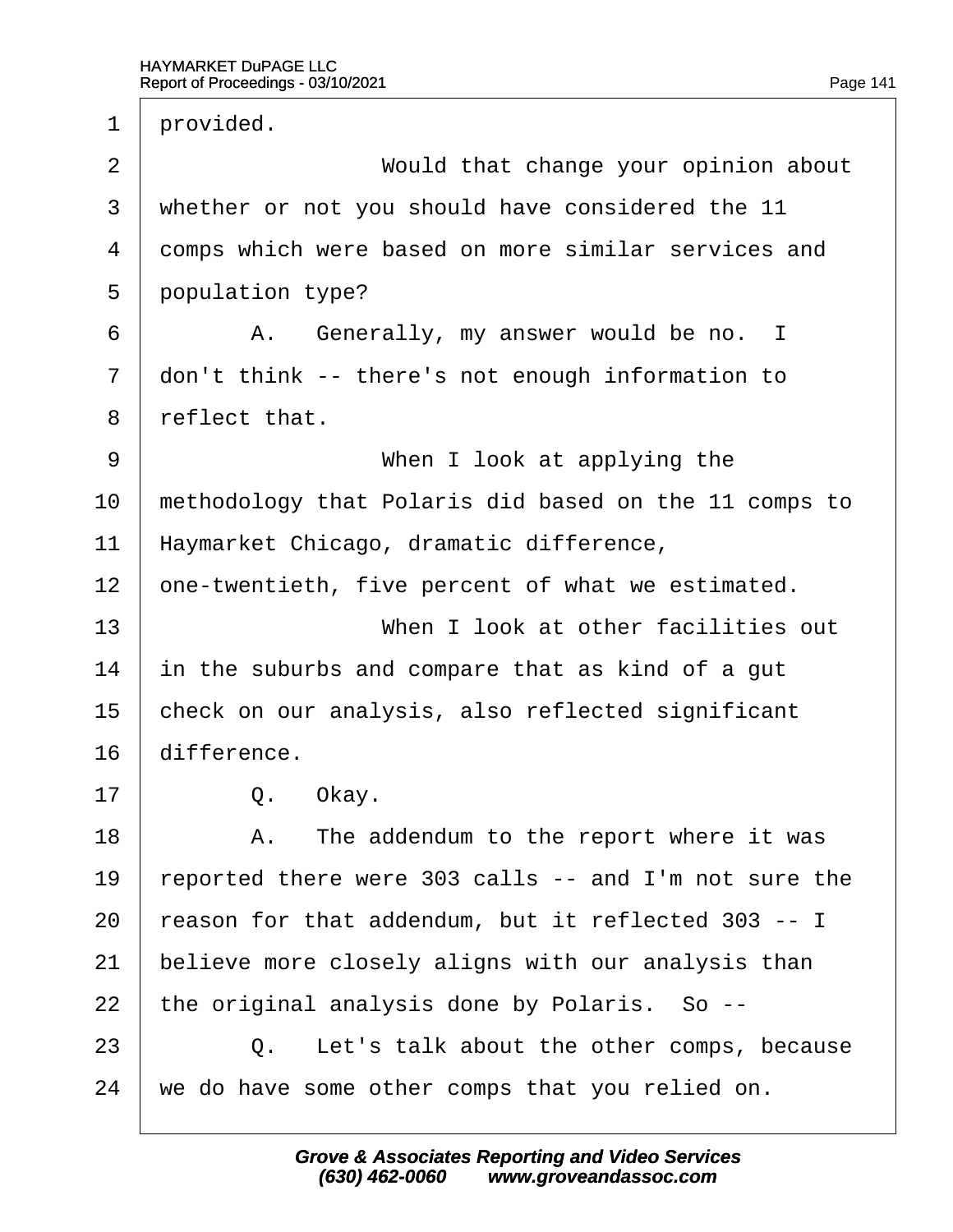| 1              | So you testified -- have you -- have                  |
|----------------|-------------------------------------------------------|
| $\overline{2}$ | you worked on projects involving substance use        |
| 3              | disorders facilities in the past?                     |
| 4              | A. Not specifically for -- for -- with                |
| 5              | Fitch, no.                                            |
| 6              | Q. Okay. Or have you worked with anybody on           |
| $\overline{7}$ | that kind of topic?                                   |
| 8              | A. In -- in my role either as a fire chief            |
| 9              | and city manager, just projects coming into           |
| 10             | communities and stuff, but not the specifics of the   |
| 11             | treatment programs. But having those facilities in    |
| 12             | our community, yes.                                   |
| 13             | Q. So you're not -- you're not an expert in           |
| 14             | substance use disorder?                               |
| 15             | A. No, I have -- No, I'm not.                         |
| 16             | Q. So when you were talking earlier -- and I          |
| 17             | want to make sure I understood your testimony         |
| 18             | correctly.                                            |
| 19             | You talked about when you assess                      |
| 20             | comps, you try to find similar uses; correct? You     |
| 21             | said you -- so that you can deal with the size issue, |
| 22             | you deal with -- did I understood that correctly, per |
| 23             | bed, the proportionality test?                        |
| 24             | A. Yeah, the proportionality. So you would            |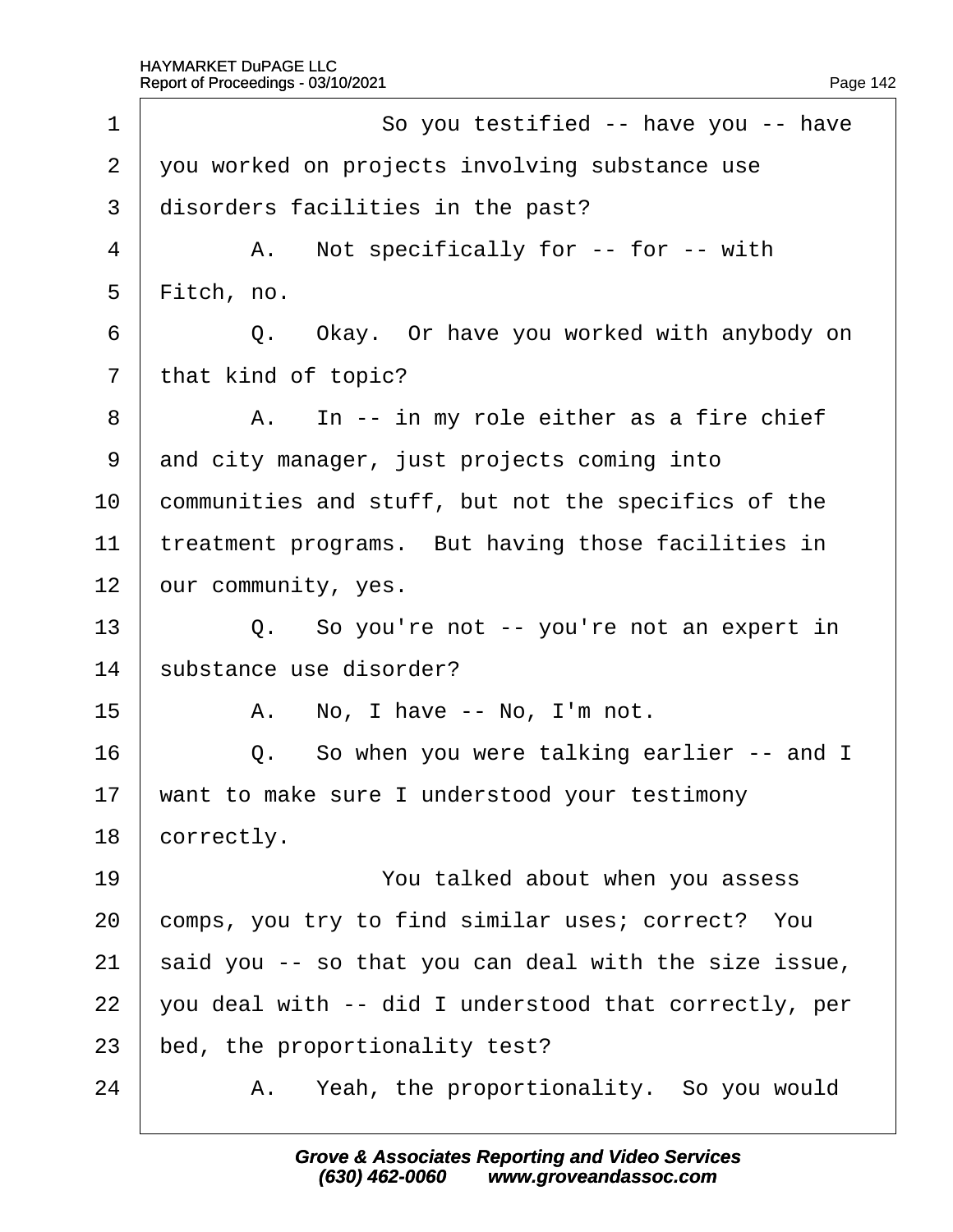$\Gamma$ 

| $\mathbf 1$    | use a proportional analysis based on a comparable    |
|----------------|------------------------------------------------------|
| 2              | facility.                                            |
| 3              | Q. Okay. So you used three comps. You                |
| 4              | didn't look at the 11 substance abuse facilities.    |
| 5              | You looked at AMITA Health, which is                 |
| 6              | in Hoffman Estates, Belmont Village, and             |
| $\overline{7}$ | <b>Windsor Park; correct?</b>                        |
| 8              | A. That's correct, yes.                              |
| 9              | And those are in Carol Stream?<br>Q.                 |
| 10             | A. The last two are, yes.                            |
| 11             | Q. All right. And none of those are                  |
| 12             | facilities dedicated solely to substance abuse       |
| 13             | treatment; correct?                                  |
| 14             | A. That's correct, to my understanding, yes.         |
| 15             | Q. Who provided you with these comps?                |
| 16             | A. The data was provided to me. I don't              |
| 17             | ecall exactly whether the chief provided that to me. |
| 18             | don't recall exactly who did or whether Mr. DiNolfo  |
| 19             | provided that as something he got from the chief or  |
| 20             | the Fire Protection District --                      |
| 21             | Q. It wasn't -- you didn't identify these            |
| 22             | comps yourself independently?                        |
| 23             | A. I did not go out and specifically look            |
| 24             | for additional comps.                                |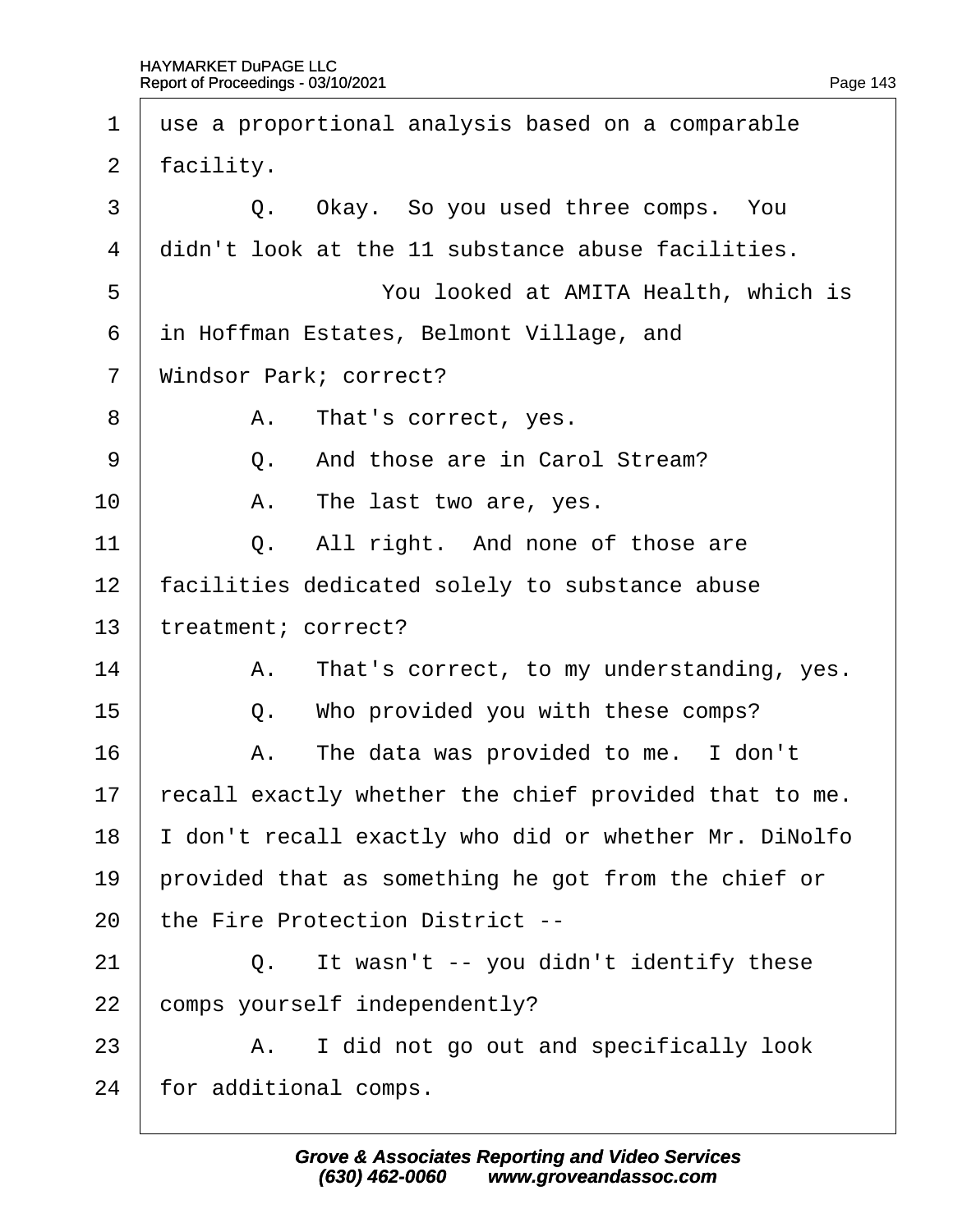<span id="page-144-0"></span>

| 1              |            | Q. Okay.                                             |
|----------------|------------|------------------------------------------------------|
| $\overline{2}$ | А.         | Other than Haymarket Chicago.                        |
| 3              |            | Q. Do you know of any ASAM -- so if they             |
| 4              |            | don't -- if they're not solely substance abuse       |
| 5              |            | facilities, do you know if there's any ASAM level of |
| 6              |            | residential treatment provided at any of the three   |
| $\overline{7}$ | domps?     |                                                      |
| 8              |            | A. I am not aware.                                   |
| 9              |            | Q. And are you aware that the 11 comps               |
| 10             |            | studied by Mr. Dominik all contained -- provided     |
| 11             |            | services that had the same ASAM level of treatment   |
| 12             |            | for the residential treatment beds?                  |
| 13             |            | A. I am aware that's the methodology he              |
| 14             |            | explained for selecting those.                       |
| 15             |            | Q. Do any of the three comps have any                |
| 16             |            | recovery home beds?                                  |
| 17             |            | A. I don't recall.                                   |
| 18             |            | Q. So let's talk about AMITA. This is a              |
| 19             |            | behavioral health hospital --                        |
| 20             |            | A. Uh-huh.                                           |
| 21             | $\Omega$ . | -- in Hoffman Estates. It's 1650                     |
| 22             |            | <b>Moonlight Boulevard?</b>                          |
| 23             | A.         | That sounds correct.                                 |
| 24             | Q.         | Did you -- did you look at the website as            |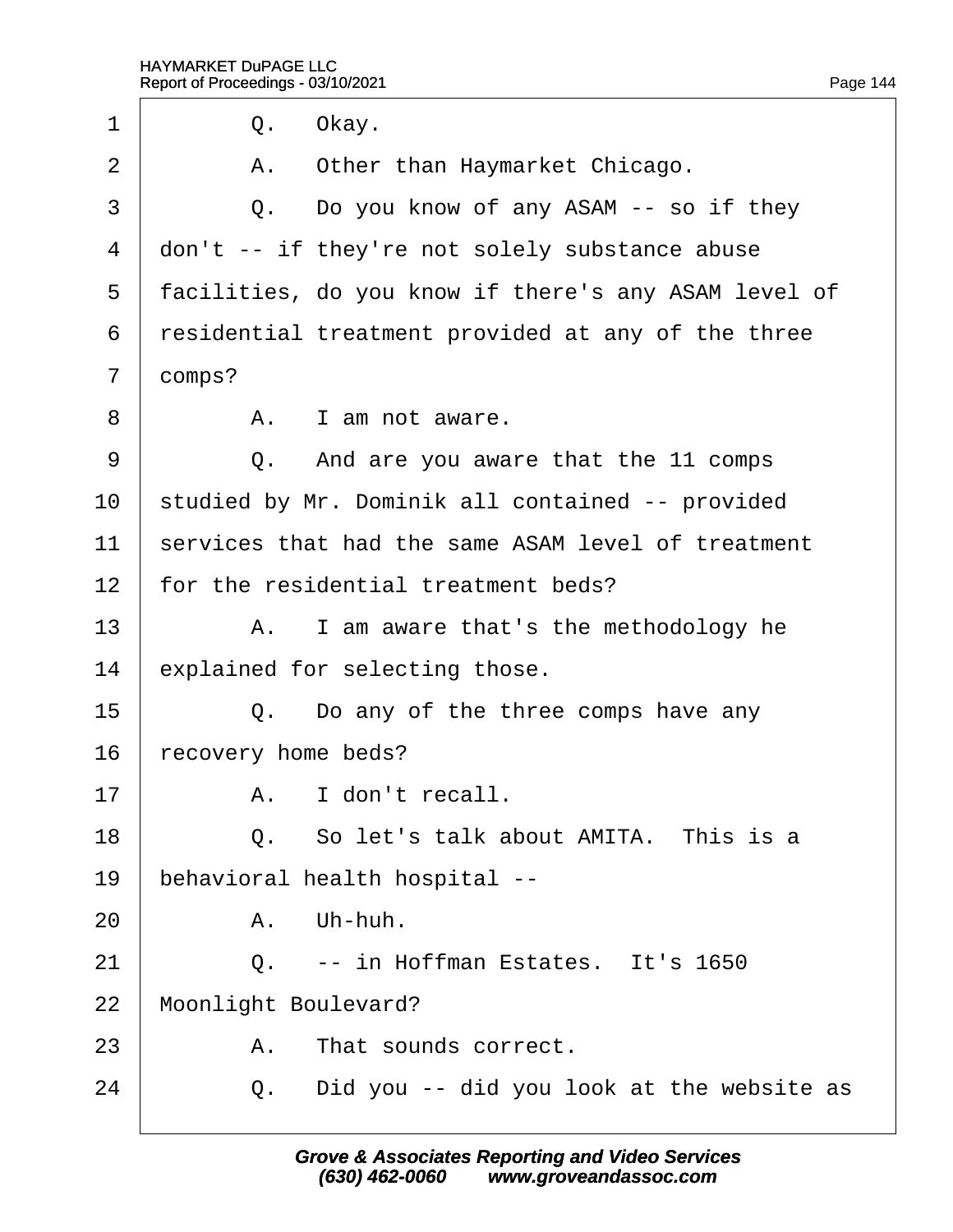<span id="page-145-0"></span>

| 1  | part of your due diligence on the use?                |
|----|-------------------------------------------------------|
| 2  | I reviewed the website, yes.<br>А.                    |
| 3  | Q. So what is it your understanding of what           |
| 4  | they do?                                              |
| 5  | A. Provide mental health, addiction, and              |
| 6  | behavioral disorder services.                         |
| 7  | Q. Do you need a diagnosis of substance --            |
| 8  | substance use disorder to be admitted?                |
| 9  | A. Oh, I would not be qualified to answer             |
| 10 | that question. I don't know what the criteria is for  |
| 11 | admission to that facility.                           |
| 12 | Q. Their -- the website listed various                |
| 13 | services it provides. I don't know if you looked at   |
| 14 | it, but did you see that it serves OCD and anxiety    |
| 15 | and postpartum and bipolar and schizophrenia and      |
| 16 | humerous other mental illnesses that people           |
| 17 | experience?                                           |
| 18 | A. I don't recall specifically. I did                 |
| 19 | review their website, but I don't recall the specific |
| 20 | services.                                             |
| 21 | Q. Okay. So the primary services provided             |
| 22 | are not substance abuse. It's a behavioral health     |
| 23 | hospital; correct?                                    |
| 24 | A. I -- I'm not qualified to answer that.             |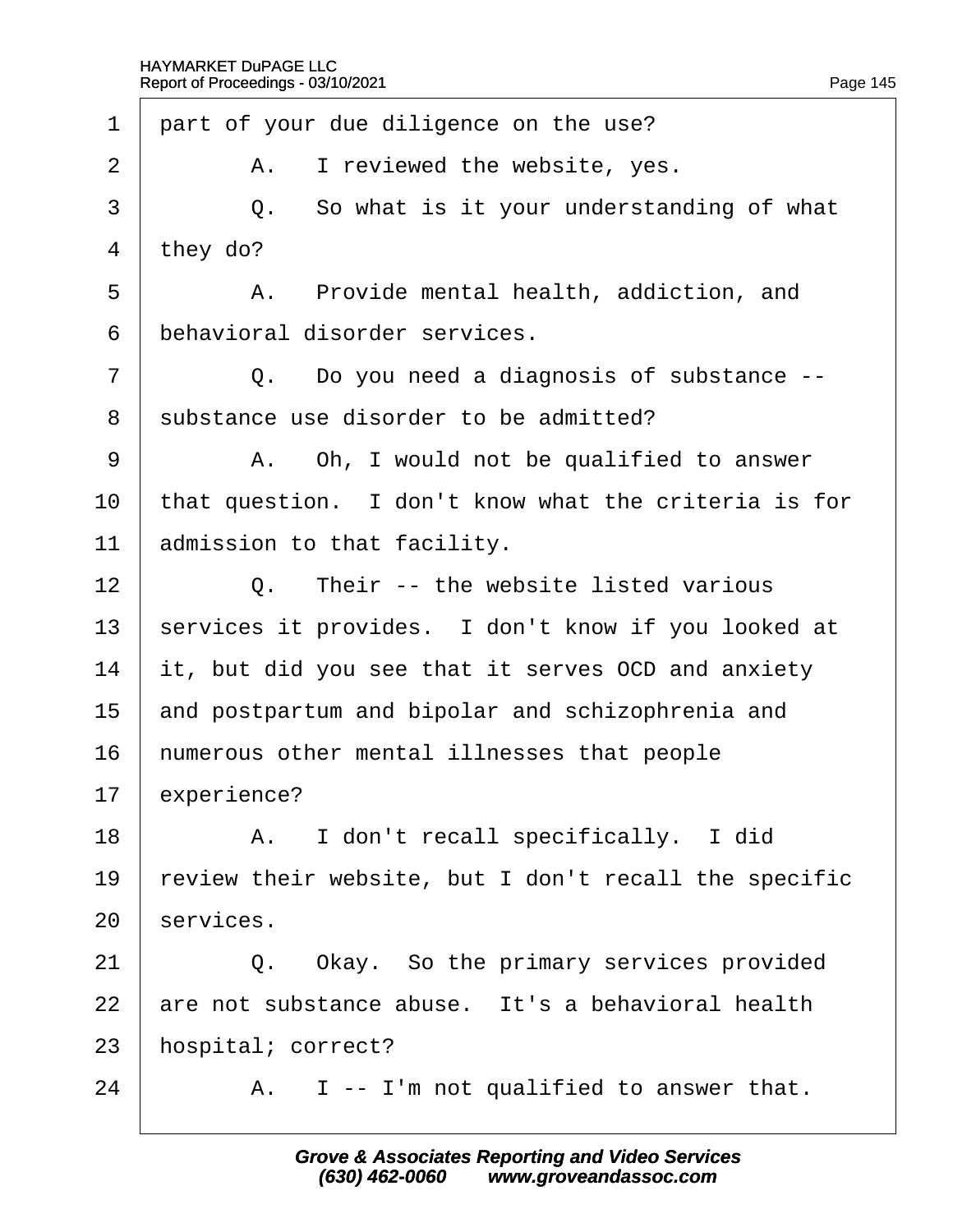<span id="page-146-0"></span>

| I'm not that intimately familiar with their licensure |
|-------------------------------------------------------|
| and the exact services they provide, so.              |
| Q. Do you -- do you know that they don't              |
| provide -- their website states they don't provide    |
| residential treatment?                                |
| A. I don't recall that.                               |
| Q. Do you -- do you know that they don't              |
| offer recovery homes?                                 |
| A. I don't recall seeing that on their                |
| website, so.                                          |
| Q. Do you know that they provide services to          |
| youth?                                                |
| A. I'm sorry. To?                                     |
| Do you know that they provide services to<br>Q.       |
| youth?                                                |
| A. No, I don't know that.                             |
| Okay. So there was one of Mr. Dominik's<br>Q.         |
| comps that's located at 1776 Moonlight Boulevard      |
| right next-door.                                      |
| A. Okay.                                              |
| Q. Do you know -- were you informed that              |
| this is a substance use disorder facility?            |
| A. I am not.                                          |
| Q. Are you aware it provides the same level           |
|                                                       |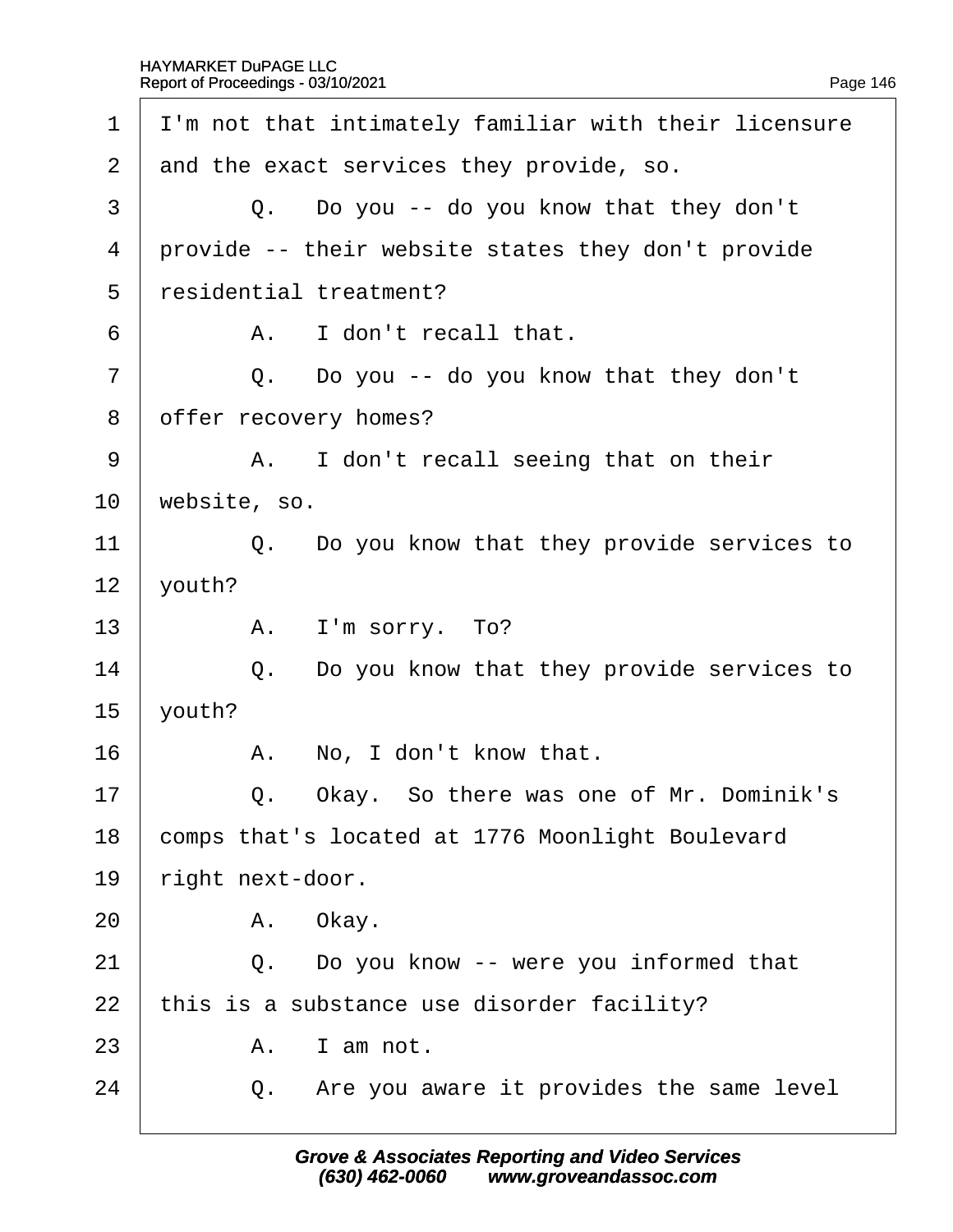<span id="page-147-0"></span>

| 1               | of service -- ASAM level of service as proposed at    |
|-----------------|-------------------------------------------------------|
| $\overline{2}$  | Haymarket DuPage?                                     |
| 3               | A. I am not.                                          |
| $\overline{4}$  | Q. That it serves an adult population?                |
| 5               | A. No.                                                |
| 6               | Q. Are you aware of that?                             |
| $\overline{7}$  | A. No.                                                |
| 8               | Q. So wouldn't have this been a good                  |
| 9               | domparable site to review since it's right next-door  |
| 10              | and it's dedicated solely to the treatment of         |
| 11              | substance use disorder?                               |
| 12              | Is there a reason that you wouldn't                   |
| 13 <sup>2</sup> | have studied this one?                                |
| 14              | A. I wasn't asked to independently study              |
| 15              | various sites and draw conclusions on the demand that |
| 16              | those sites reflect.                                  |
| 17              | I was asked to look at the Polaris                    |
| 18              | report to assess its methodology. So that was the     |
| 19              | focus of our analysis.                                |
| 20              | Q. So, you know, when you look at AMITA,              |
| 21              | they have -- how many beds does AMITA have?           |
| 22              | A. I thought it was -- it's in my report,             |
| 23              | but I thought it was 140.                             |
| 24              | And they had about 300 calls. So that<br>Q.           |
|                 |                                                       |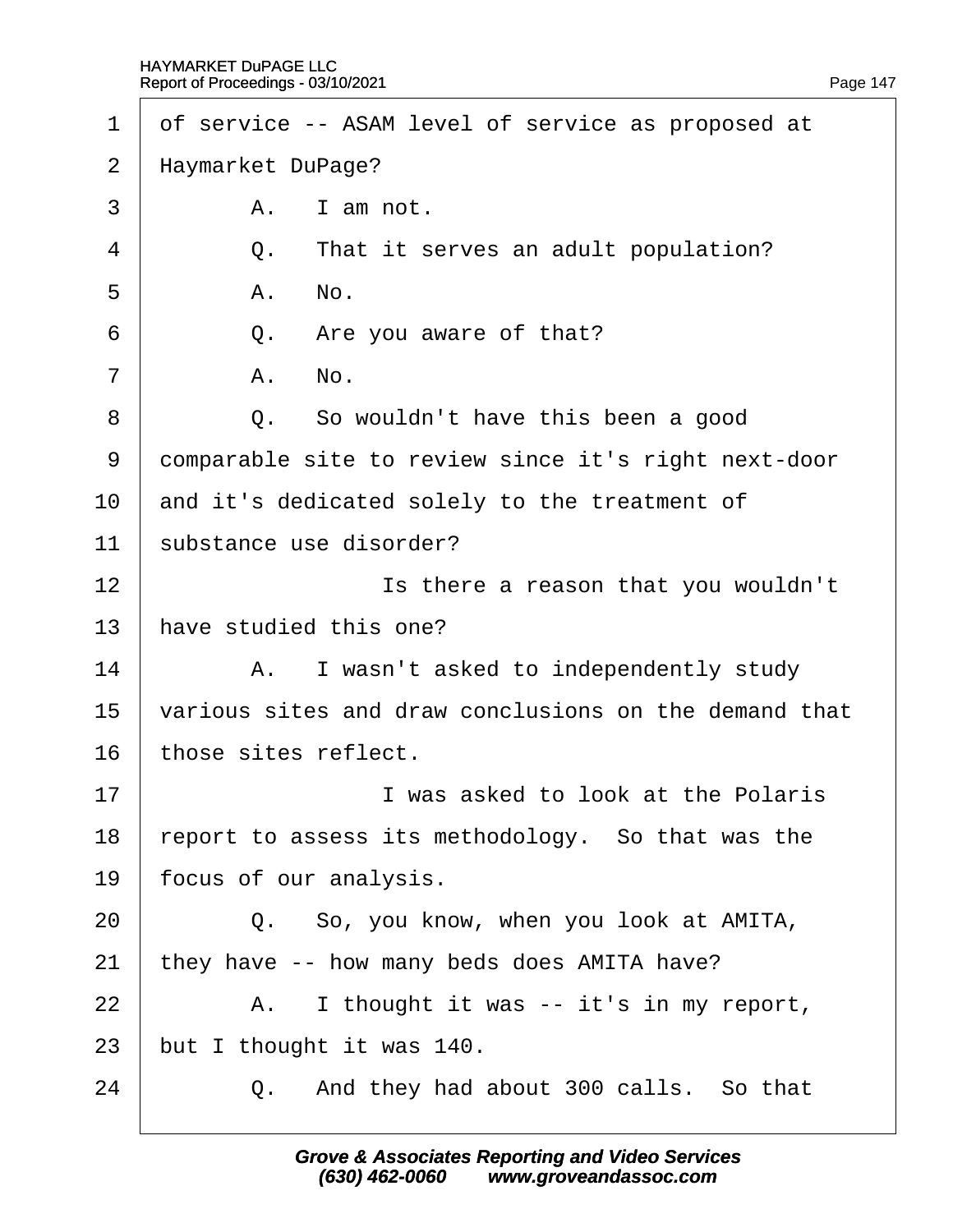<span id="page-148-0"></span>

| $\mathbf 1$    |                                                    | works out to about 2.2 calls per bed?                 |  |  |
|----------------|----------------------------------------------------|-------------------------------------------------------|--|--|
| $\overline{2}$ |                                                    | A. Sounds approximately correct, yes.                 |  |  |
| 3              |                                                    | Q. Assuming my calculator worked.                     |  |  |
| 4              |                                                    | And then with Leyden Family                           |  |  |
| 5              |                                                    | Services, which is right next-door, they have 40      |  |  |
| 6              | beds, and they had 35 calls. So maybe you'll trust |                                                       |  |  |
| $\overline{7}$ |                                                    | the on the math, that's .88 calls per bed.            |  |  |
| 8              |                                                    | A. Okay. I'm sorry. Was I -- were you                 |  |  |
| 9              |                                                    | asking me a question there? I apologize.              |  |  |
| 10             |                                                    | Q. Yes. Am I correct in my assessment that            |  |  |
| 11             |                                                    | if you have 40 calls -- 40 beds and 35 calls, it      |  |  |
| 12             |                                                    | works out to .88 calls per bed?                       |  |  |
| 13             |                                                    | A. That sounds approximately correct. I               |  |  |
| 14             |                                                    | haven't calculated it, but sounds close.              |  |  |
| 15             |                                                    | Q. So then the two other comps that were              |  |  |
| 16             |                                                    | provided to you are Windsor Park and Belmont Village? |  |  |
| 17             |                                                    | A. I'm sorry?                                         |  |  |
| 18             |                                                    | Q. Windsor Park and Belmont --                        |  |  |
| 19             |                                                    | A. In Carol Stream, yes.                              |  |  |
| 20             |                                                    | Q. Belmont Village. I think they're both in           |  |  |
| 21             | Carol Springs.                                     |                                                       |  |  |
| 22             |                                                    | And do you know what -- what                          |  |  |
| 23             |                                                    | services they provide?                                |  |  |
| 24             |                                                    | A. I do -- they're -- No, I don't know                |  |  |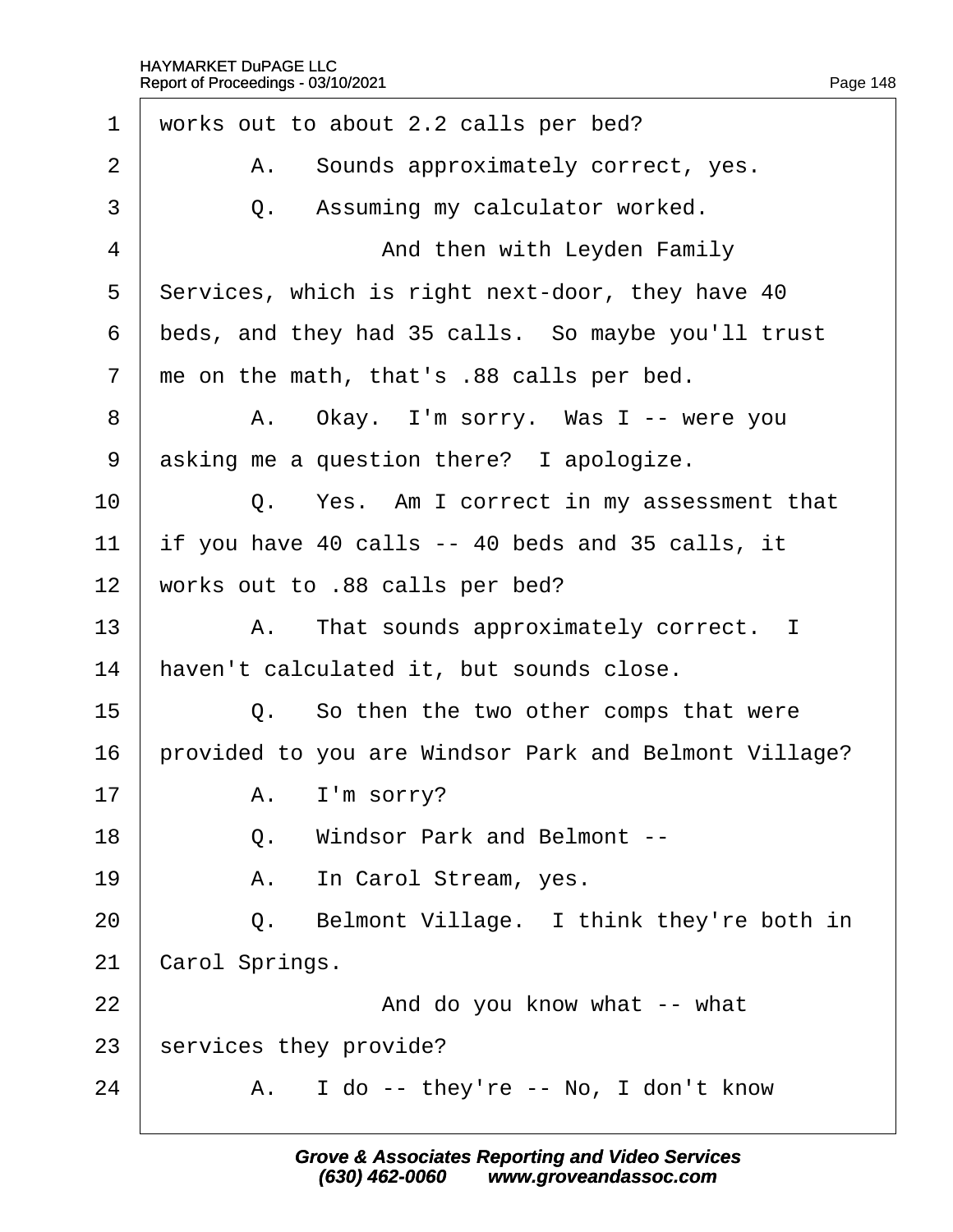<span id="page-149-0"></span>1 directly exactly all the services they provide.  $2 \mid Q$ . Are they a senior facility?  $3 \mid$  A. They're -- they're skilled care, so I 4 dssume a significant percentage of their population 5 is senior; but I don't know the population makeup of ·6· ·those facilities.  $7 \mid$  Q. So are you asking the Plan Commission to 8 donsider a comp for a senior facility when you're not 9 willing to consider comps for the same services that 10 are provided at Haymarket DuPage, which are substance 11 use treatment? 12  $\parallel$  A. No, I'm not asking the Planning 13 Commission to make any -- to make that assessment. 14 **What I did in the report was look at** 15 what Polaris reported. Polaris did not reject -- my 16 reading of their report did not reject Haymarket 17 Chicago because it was somehow substantively 18 different than what was proposed elsewhere. 19 Mr. Dominik -- $20$   $\vert$  Q. But you're asking  $21$  | MR. DI NOLFO: Let him be allowed to answer. 22 | MS. O'KEEFE: I'm sorry. I apologize for  $23$  that. 24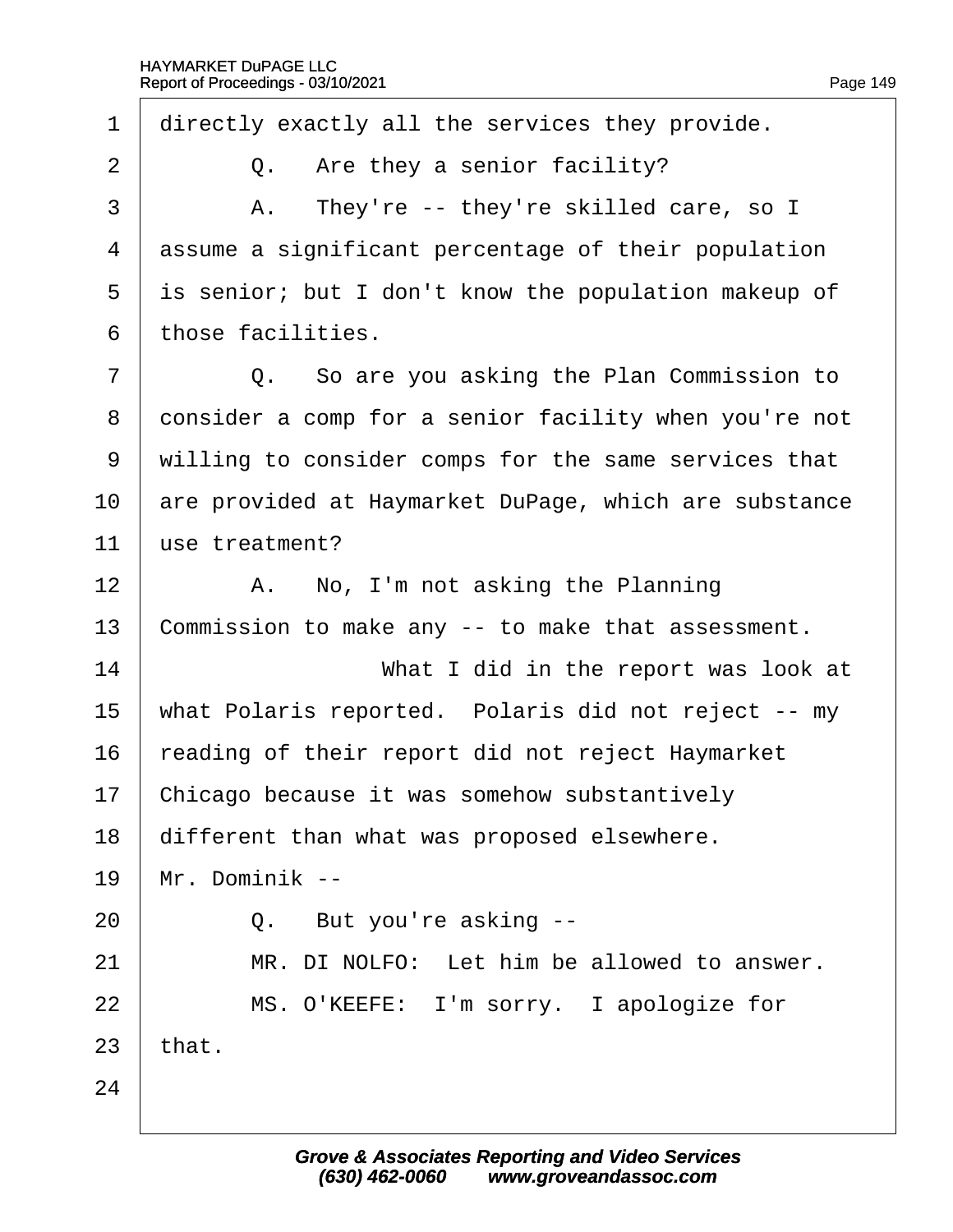<span id="page-150-0"></span>1 BY THE WITNESS:

| $\overline{2}$ | A. Yeah, I'm -- what I'm saying is what was           |
|----------------|-------------------------------------------------------|
| 3              | stated by Polaris was that they didn't use the CAD    |
| 4              | data. They didn't do it for Chicago. They didn't do   |
| 5              | it for any other sites in Chicago because they found  |
| 6              | that the data that was there, that the data they were |
| 7              | provided from the City of Chicago for Haymarket       |
| 8              | Chicago -- I'm assuming they elected not to look at   |
| 9              | other comparable sites because they believed the data |
| 10             | was confusing, inaccurate, and lacked consistency.    |
| 11             | That -- that was an underlying assumption of --       |
| 12             | that's what they wrote in their report.               |
| 13             | I don't accept that assessment. I                     |
| 14             | believe the data can be used. The data does show --   |
| 15             | the CAD data does show ALS/BLS distributions,         |
| 16             | and because they didn't only ignore Haymarket         |
| 17             | Chicago, they ignored all facilities in the City of   |
| 18             | Chicago because of what they perceived as a problem   |
| 19             | with the CAD data.                                    |
| 20             | BY MS. O'KEEFE:                                       |
| 21             | Q. Well, first of all, you understand, don't          |
| 22             | you, that they studied a number of facilities in      |
| 23             | Chicago. So it wasn't that they ignored it. They      |
| 24             | conducted due diligence on both suburban data and     |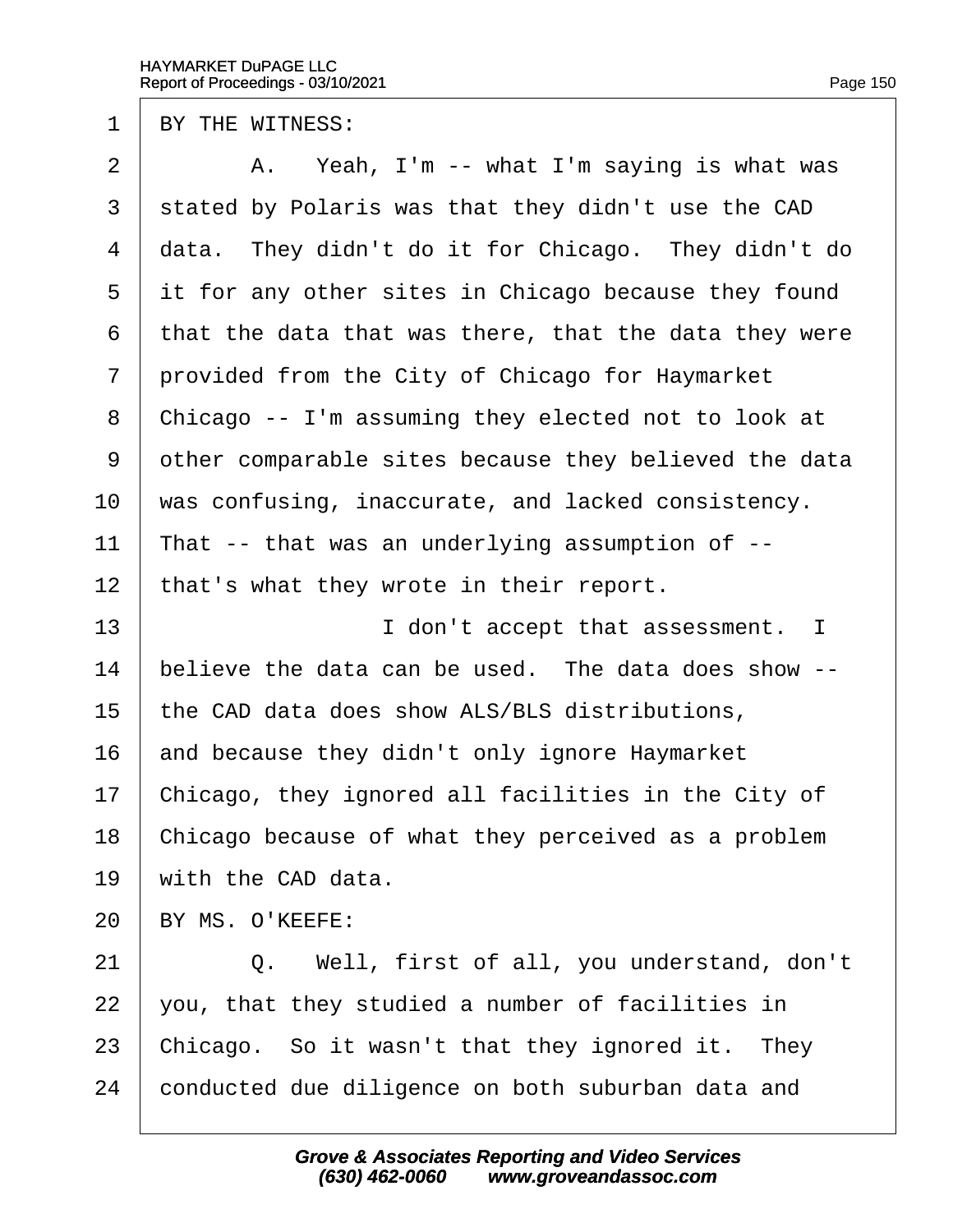<span id="page-151-0"></span>

| 1              |                                                     | dity data. You --                                    |  |
|----------------|-----------------------------------------------------|------------------------------------------------------|--|
| $\overline{2}$ |                                                     | A. Okay.                                             |  |
| 3              | Q.                                                  | Testimony was provided on that.                      |  |
| 4              |                                                     | It just that they decided and they                   |  |
| 5              |                                                     | felt for their opinion that the suburban data was    |  |
| 6              |                                                     | more appropriate to consider in this case. You       |  |
| $\overline{7}$ |                                                     | understand that; correct?                            |  |
| 8              |                                                     | A. That isn't how I read the report.                 |  |
| 9              |                                                     | Q. Oh.                                               |  |
| 10             |                                                     | A. The report says the data were confusing,          |  |
| 11             |                                                     | inaccurate, lacked consistency, not only for         |  |
| 12             |                                                     | Haymarket Chicago, but also for other comparable     |  |
| 13             |                                                     | sites. As a result, Polaris determined that          |  |
| 14             |                                                     | Haymarket Center Chicago and comparable Chicago      |  |
| 15             | treatment and recovery home sites could not be used |                                                      |  |
| 16             |                                                     | in the analysis. So --                               |  |
| 17             |                                                     | Q. Well, let's go back and --                        |  |
| 18             | А.                                                  | -- my reading was not that it had to do              |  |
| 19             |                                                     | with services provided or anything else. It had to   |  |
| 20             |                                                     | do with the available data. And, at least my reading |  |
| 21             |                                                     | of that statement, which is on -- it's the footer on |  |
| 22             |                                                     | this page 6 of the Polaris report, that's why they   |  |
| 23             | didn't use it.                                      |                                                      |  |
| 24             | Q.                                                  | But also was the testimony provided that             |  |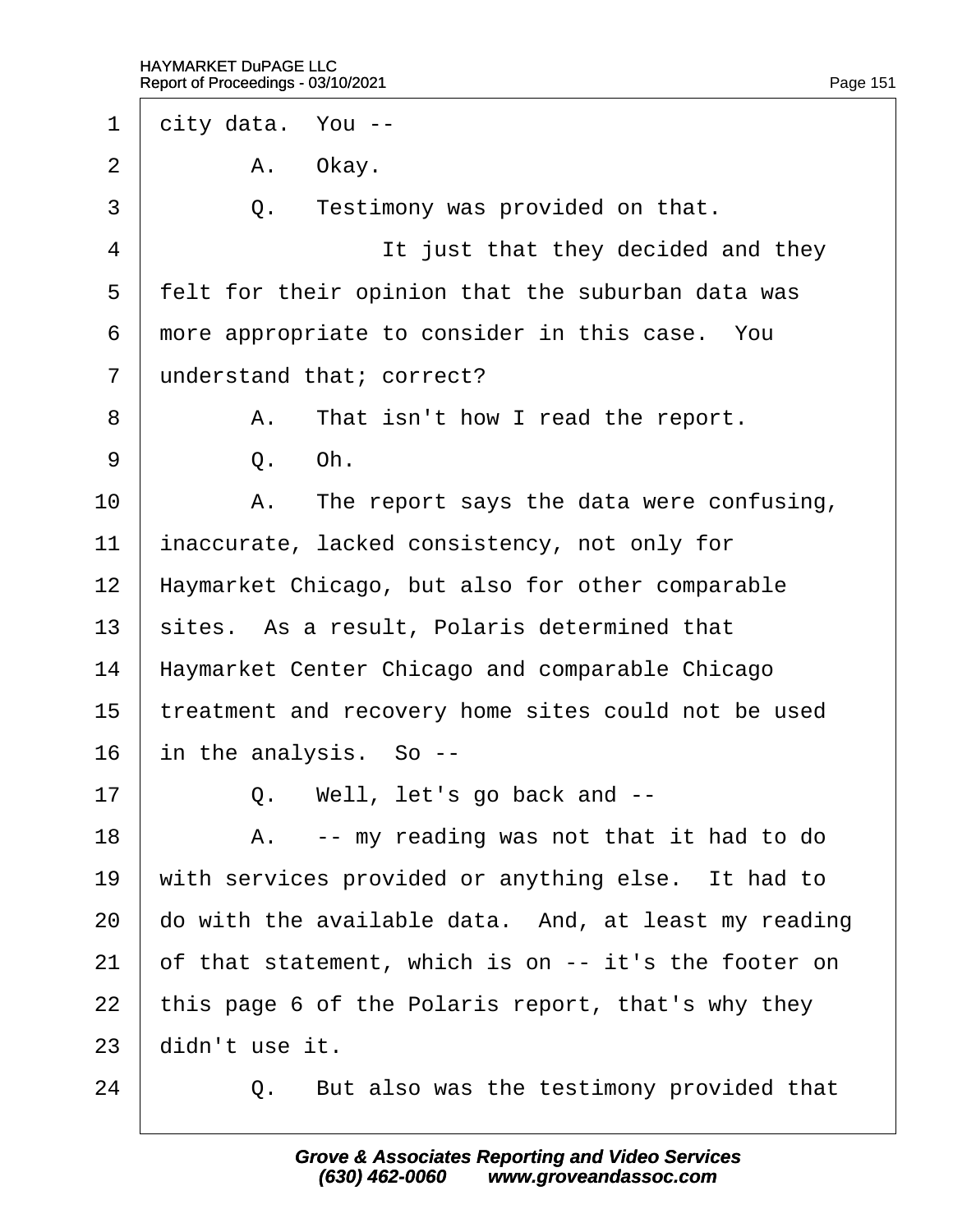<span id="page-152-0"></span>

| 1               | it was also the difference in programming and        |
|-----------------|------------------------------------------------------|
| $\overline{2}$  | difference in population at Haymarket Chicago that   |
| 3               | also was a criterion.                                |
| 4               | A. Yeah, but --                                      |
| 5               | Q. So that just --                                   |
| 6               | MR. DI NOLFO: (Indiscernible.)                       |
| $\overline{7}$  | BY THE WITNESS:                                      |
| 8               | A. -- that was the question. I mean, I just          |
| 9               | didn't have that available --                        |
| 10              | THE REPORTER: I'm sorry. Hang on.                    |
| 11              | MR. DI NOLFO: Mr. Hervas, I know we're               |
| 12 <sub>2</sub> | getting late in the evening, and I appreciate        |
| 13              | cross-examination as much as anyone, but             |
| 14              | Ms. O'Keefe -- it wasn't even a question. She        |
| 15              | testified.                                           |
| 16              | Again, I would just ask that we                      |
| 17              | stick to questions and answers, and we'll be good to |
| 18              | ġо.                                                  |
| 19              | MS. O'KEEFE: Okay. Let's do -- it is getting         |
| 20              | late, Mr.DiNolfo. I only have a few more questions,  |
| 21              | and then maybe we can break for tonight if you don't |
| 22              | mind, because I don't think I'm going to finish      |
| 23              | tonight. But I think maybe we just finish this line  |
| 24              | of questioning.                                      |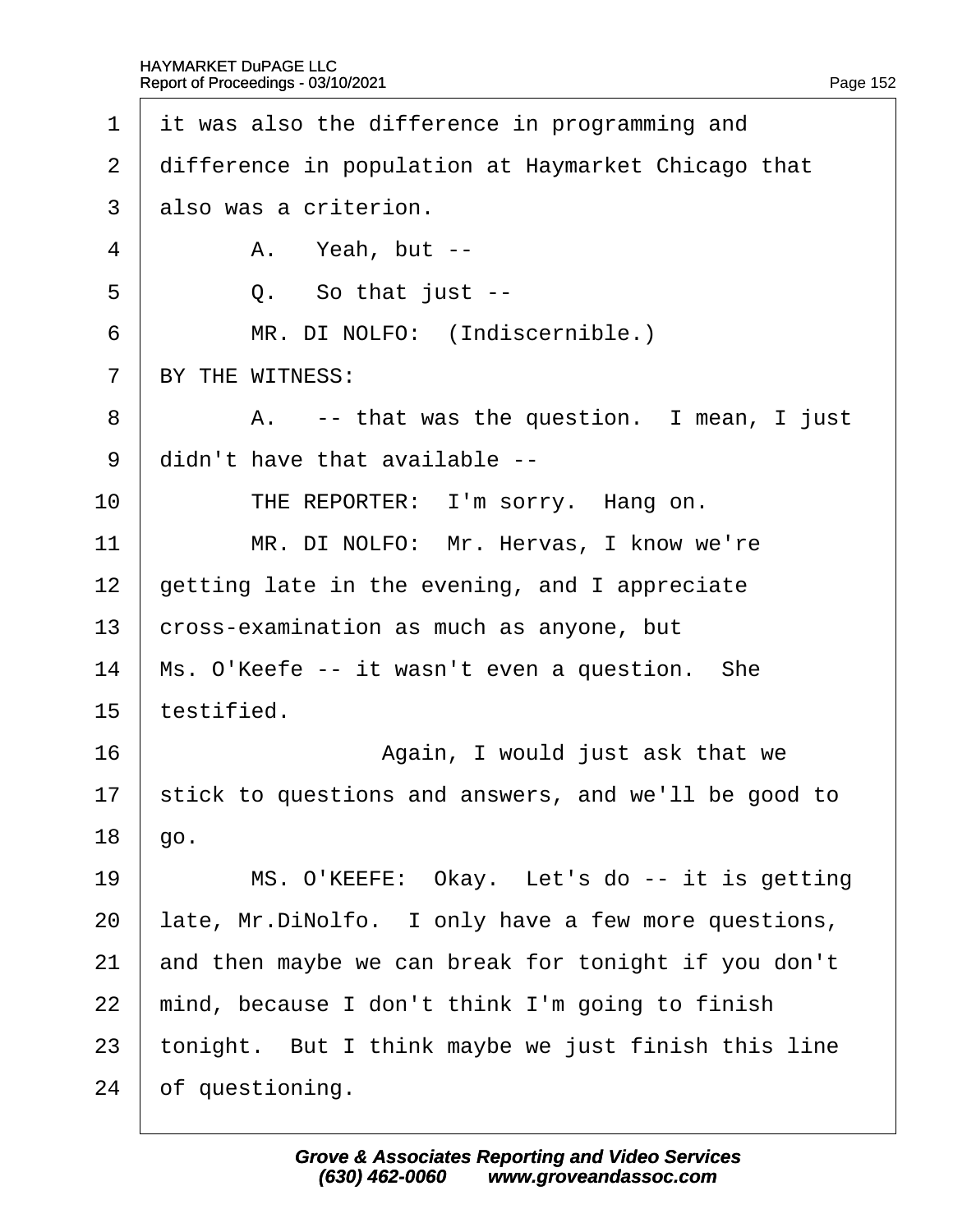<span id="page-153-0"></span>

| 1              |                | MR. DI NOLFO: Sure.                                  |
|----------------|----------------|------------------------------------------------------|
| 2              |                | BY MS. O'KEEFE:                                      |
| 3              |                | Q. So at Windsor and at Belmont Village,             |
| 4              |                | these are senior -- senior facilities; correct?      |
| 5              |                | A. That's my understanding, yes.                     |
| 6              |                | Q. And at Windsor they have 80 beds, and             |
| $\overline{7}$ |                | they had 269 calls. So that worked out to about 3.36 |
| 8              | dalls per bed? |                                                      |
| 9              |                | A. Sounds approximately correct.                     |
| 10             |                | Q. Okay. And at Belmont Village they had             |
| 11             |                | 158 beds. So they had about 428 calls. It worked     |
| 12             |                | out to 2.7 calls per bed, if you trust my math?      |
| 13             |                | A. I'm not going to confirm or refute your           |
| 14             | math.          |                                                      |
| 15             |                | Q. Okay.                                             |
| 16             |                | A. Your math is your math.                           |
| 17             |                | It sounds about right.                               |
| 18             | Q.             | Okay. So are you familiar with a                     |
| 19             |                | acility that's located in Itasca that's called       |
| 20             |                | Forest View Rehabilitation and Nursing Center?       |
| 21             | А.             | I am not.                                            |
| 22             | Q.             | Okay. It's 144-bed nursing home. So                  |
| 23             |                | it's larger than Windsor, and it's smaller than --   |
| 24             |                | just a little bit smaller, comparable to             |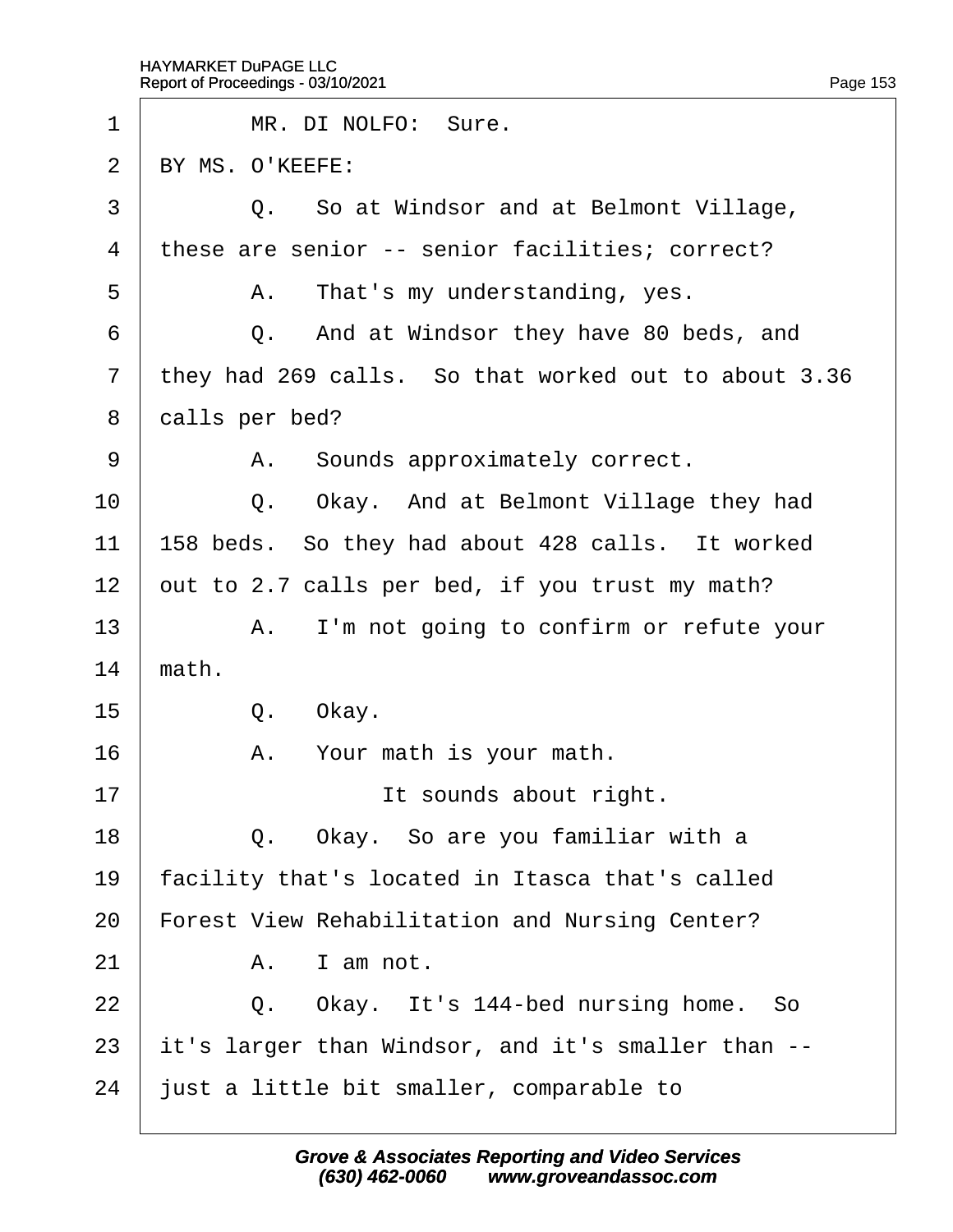<span id="page-154-0"></span>1 Belmont Village.  $2 \mid$  Are you -- so then if you're not 3 dware of them, you're not aware they have a contract 4 with Elite? 5 | A. That's correct, yeah, I'm not aware of 6 them nor any contracts they may have in place.  $7 \mid$  Q. So in the Polaris report they pointed out 8 that Forest View, which is in Itasca, had -- the data ·9· ·showed it had 145 calls which were 110 that were 10 handled by Elite and 35 calls that went to the IFPD. 11  $\parallel$ t's a similar relationship as proposed here. So 12 that's more like a factor of a one-per-one call. 13 **So you were not made aware of that** 14 facility, which is an Itasca facility? 15 | A. Yes, I'm unclear between --16 | MR. DI NOLFO: I'm just going to object --17 really quick, Bruce. I'm sorry. 18 **I'm just going to object to that** 19 question. I don't believe that accurately reflects 20 the testimony. But that was my objection.  $21$  | MS. O'KEEFE: Well, it's -- should we just  $22$  pull up -- $23$  | MR. DI NOLFO: I'm just stating it for the

24 record, Bridget. That's fine.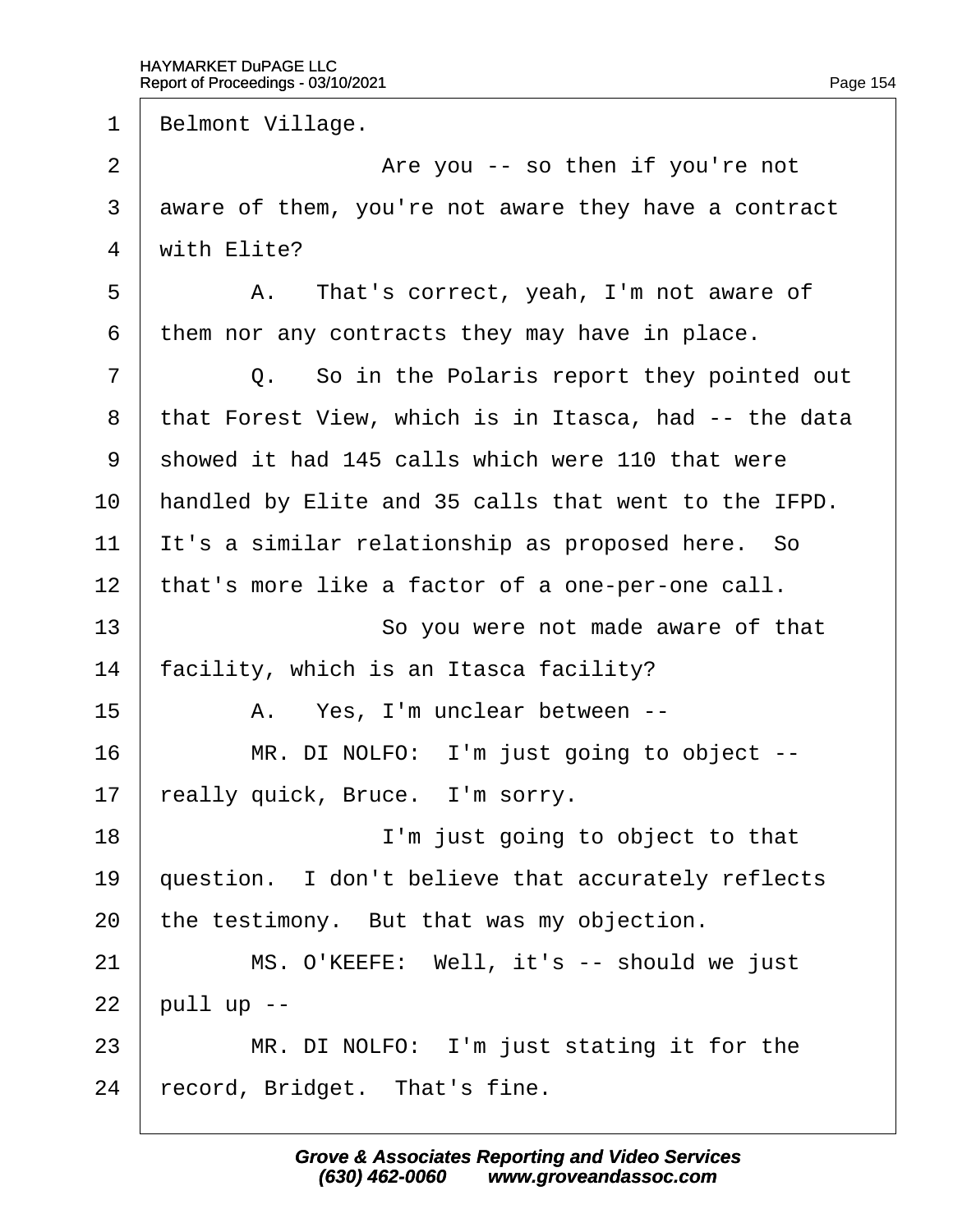<span id="page-155-0"></span>

| 1              |                     | MS. O'KEEFE: Well, for the record, I'd like          |
|----------------|---------------------|------------------------------------------------------|
| $\overline{2}$ |                     | to point out that the actual facts are contained in  |
| 3              |                     | the Polaris report, and I can actually point out the |
| 4              |                     | page to you just to make sure we have the record     |
| 5              | dlear, Mr. DiNolfo. |                                                      |
| 6              |                     | MR. DI NOLFO: Sure.                                  |
| $\overline{7}$ |                     | MS. O'KEEFE: They discuss -- page 32 of the          |
| 8              |                     | Polaris report, they discuss that.                   |
| 9              |                     | MR. DI NOLFO: I'm (inaudible.)                       |
| 10             |                     | MS. O'KEEFE: And then Mr. Dominik testified          |
| 11             |                     | to the total number of calls.                        |
| 12             |                     | BY MS. O'KEEFE:                                      |
| 13             |                     | Q. So I think the last point is, would you           |
| 14             |                     | find it interesting, Mr. Moeller, that AMITA has 2.2 |
| 15             |                     | calls per bed, Windsor has 3.6 calls per bed, and    |
| 16             |                     | Belmont has 2.7 calls per bed -- and each of those   |
| 17             |                     | comps was provided to you by the Fire Protection     |
| 18             | District; correct?  |                                                      |
| 19             |                     | A. The comps were provided?                          |
| 20             | Q. Yes.             |                                                      |
| 21             |                     | A. No, those were provided in the Polaris            |
| 22             | report.             |                                                      |
| 23             |                     | Q. No, AMITA, Windsor, and Belmont were              |
| 24             | hot --              |                                                      |
|                |                     |                                                      |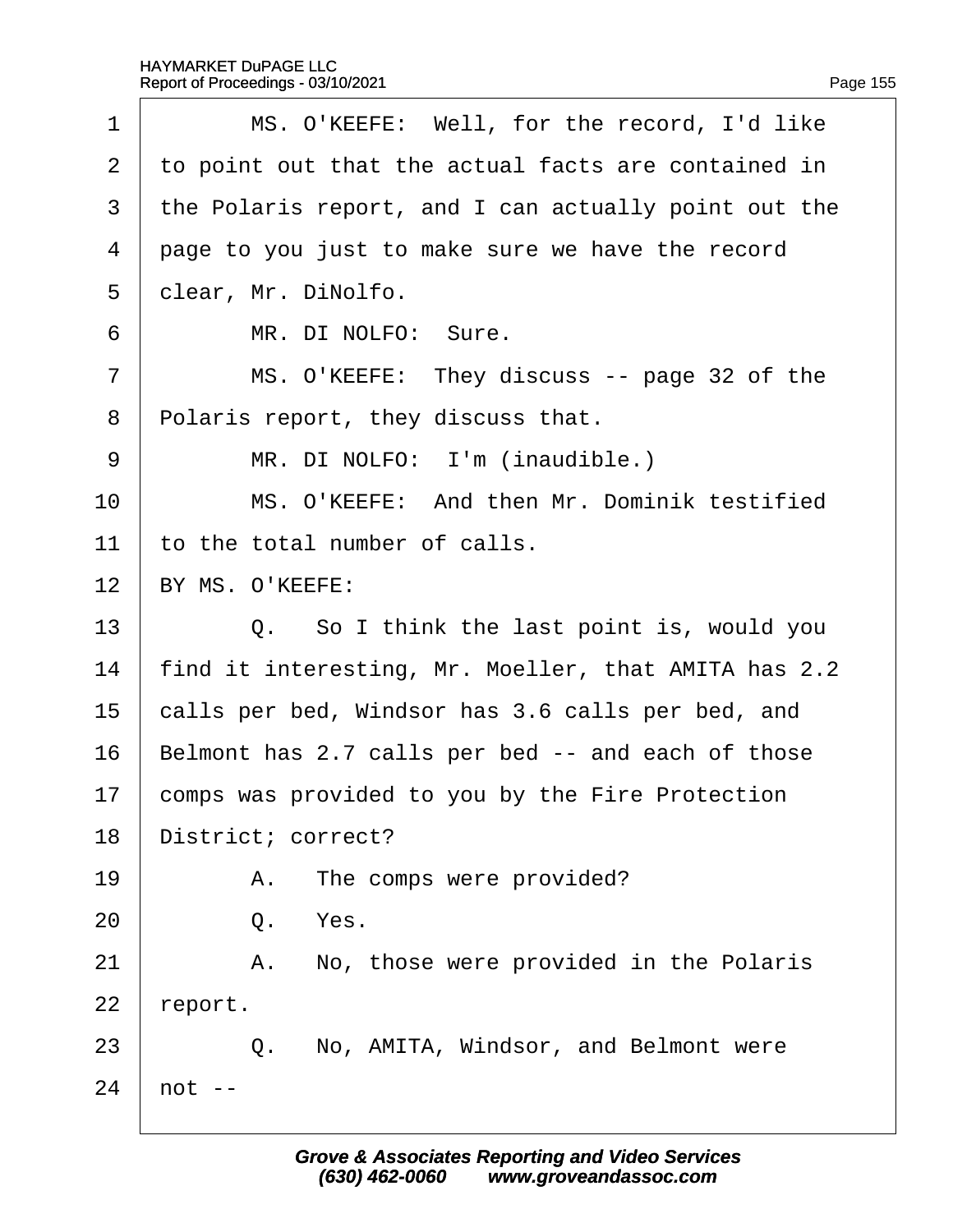<span id="page-156-0"></span>

| 1              | A. Oh, those. Yes, I'm sorry. I--                          |
|----------------|------------------------------------------------------------|
| $\overline{2}$ | Those were not.<br>Q.                                      |
| 3              | A. -- misunderstood your question. Yes.                    |
| 4              | Q. And that Forest View has a one call per                 |
| 5              | bed, which lowers to a .25 call if you factor in the       |
| 6              | <b>EMS demand, and then the Leyden Family services has</b> |
| $\overline{7}$ | a .88 calls per bed.                                       |
| 8              | Don't you think it would have been                         |
| 9              | appropriate for you to study those sites also and          |
| 10             | factor that into your opinion?                             |
| 11             | A. Into my opinion? To which opinion?                      |
| 12             | Q. Don't you think it would have been                      |
| 13             | appropriate to study the 11 comps that contain --          |
| 14             | that provide the same level of service to the same         |
| 15             | population or the other -- the nursing home located        |
| 16             | in Itasca, to study those comps instead of the three       |
| 17             | comps that were provided by the Fire Protection            |
| 18             | District for unrelated services?                           |
| 19             | A. So specifically to the question on                      |
| 20             | Forest View, the facility there -- and I just looked       |
| 21             | at it because you cited it -- where Elite was              |
| 22             | consulting and confirmed it was able to provide both       |
| 23             | ALS and BLS and had already provided 110 times to          |
| 24             | Forest View Rehab, what's not clear to that to me is       |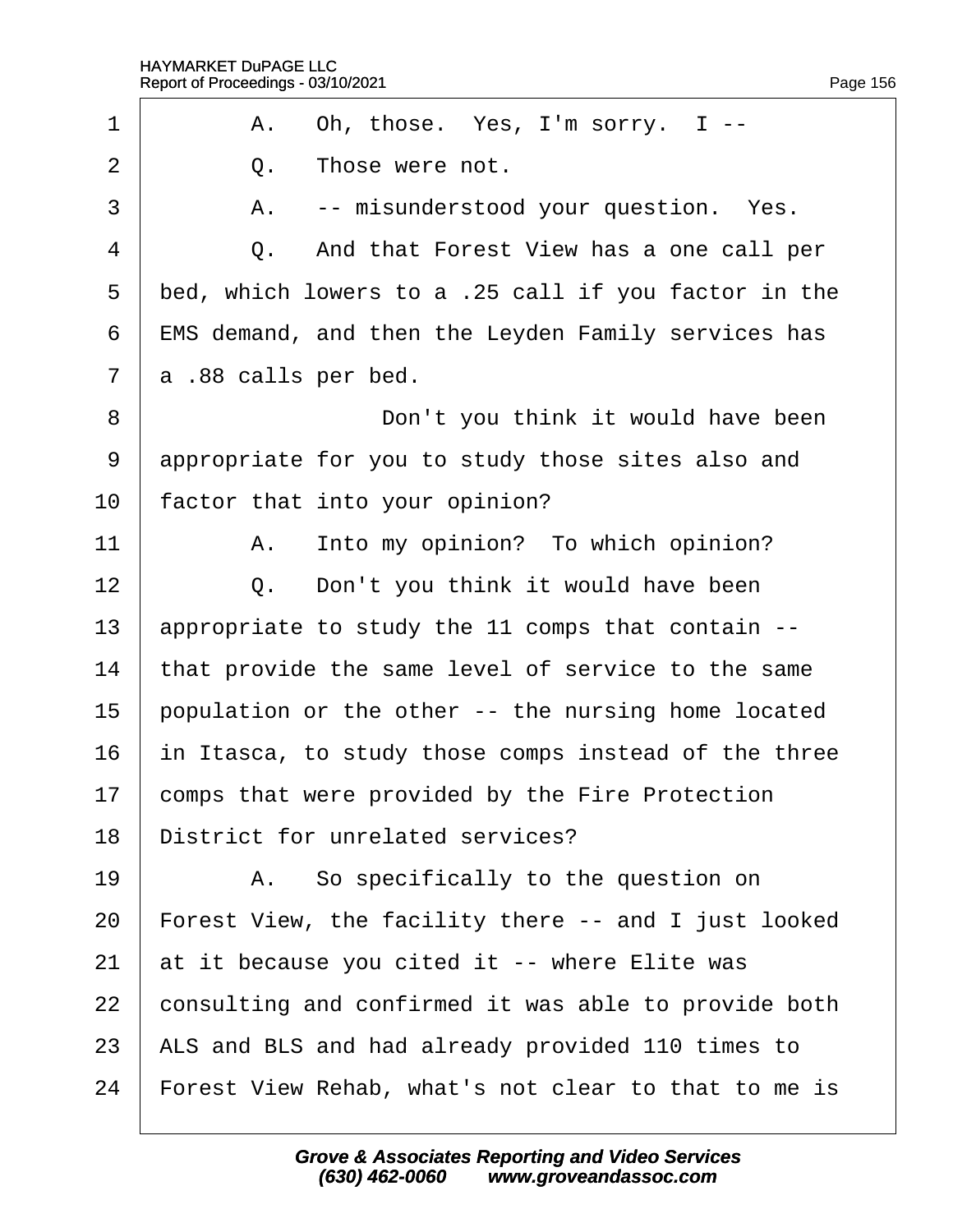<span id="page-157-0"></span>

| $\mathbf 1$    | whether those are all 911 calls, if Forest View is    |
|----------------|-------------------------------------------------------|
| $\overline{2}$ | dalling them for 911, or if those are inter-facility  |
| 3              | dalls to that location. And that would make a         |
| 4              | significant difference.                               |
| 5              | Were these nursing home to hospital,                  |
| 6              | rehab facility to hospital, dialysis? I just don't    |
| $\overline{7}$ | know what that 110 represents.                        |
| 8              | Q. I think the Polaris report states -- or            |
| 9              | the testimony provide was that the 110 calls were     |
| 10             | handled by Elite.                                     |
| 11             | A. Yes, handled by Elite, but as I'm saying,          |
| 12             | were they -- I don't know whether they were 911 calls |
| 13             | or non -- what we call nonemergency calls --          |
| 14             | Q. But --                                             |
| 15             | A. -- and they were inter-facility                    |
| 16             | transfers. I don't know that. I'm not familiar with   |
| 17             | the testimony. I'm only familiar with what I saw in   |
| 18             | the report.                                           |
| 19             | Q. You can agree that it gives you an                 |
| 20             | indication of the load that went to the Fire          |
| 21             | Protection District, which was 35 calls which were    |
| 22             | 911 calls?                                            |
| 23             | A. I'm assuming, yeah, those were 911 calls.          |
| 24             | What is unclear to me is -- all I'm saying is I don't |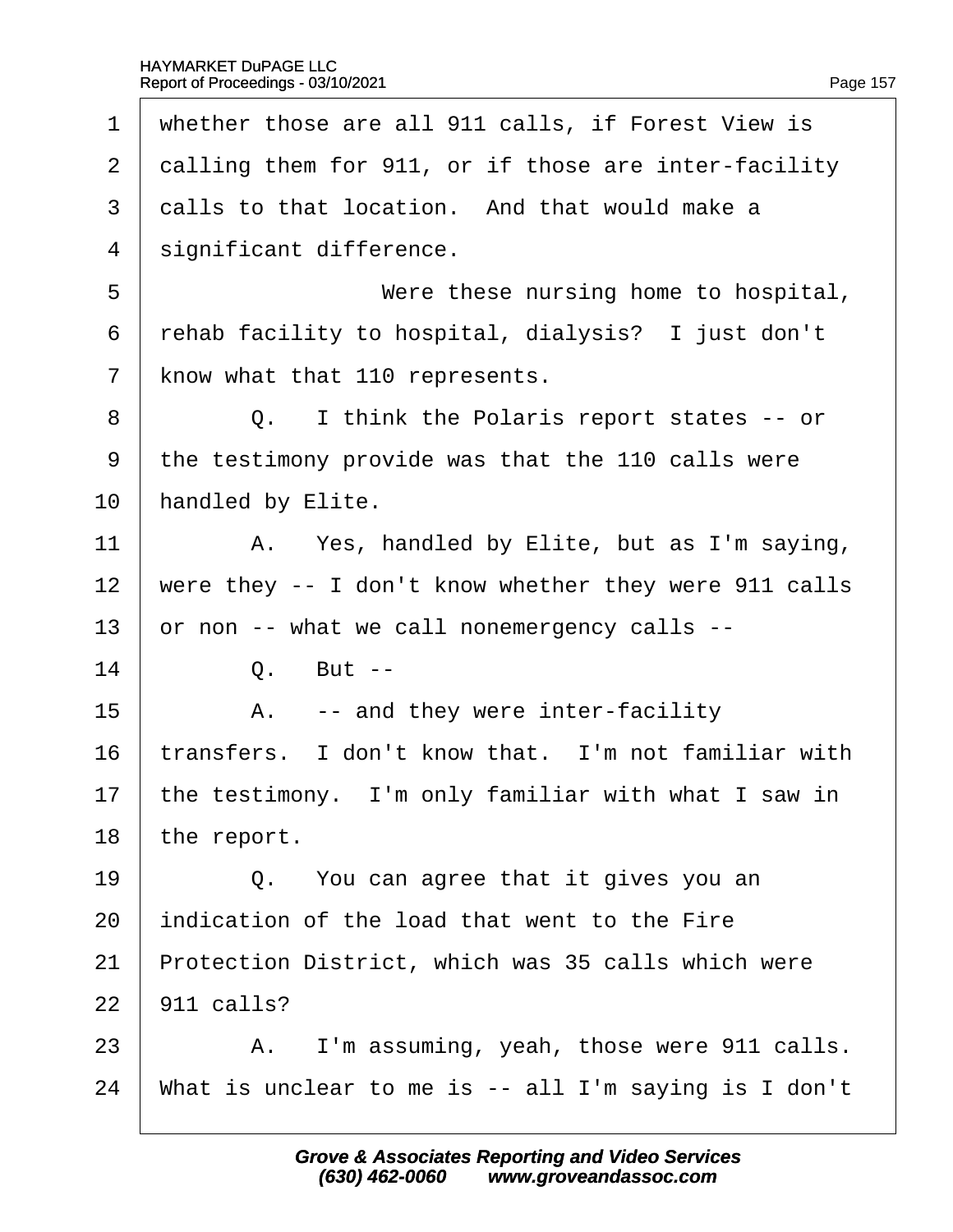<span id="page-158-0"></span>

| $\mathbf 1$    | know what the 110 calls represents.                  |  |  |  |  |
|----------------|------------------------------------------------------|--|--|--|--|
| $\overline{2}$ | Elite does -- a lot of their work,                   |  |  |  |  |
| 3              | the majority of their work, is inter-facility        |  |  |  |  |
| 4              | nonemergency room. So I don't know if that's what    |  |  |  |  |
| 5              | the 110 represents either in full part, majority, or |  |  |  |  |
| 6              | substantive part. I just -- I don't know.            |  |  |  |  |
| 7              | I do know it is in the report, in                    |  |  |  |  |
| 8              | the Polaris report. I'm not familiar with the        |  |  |  |  |
| 9              | testimony.                                           |  |  |  |  |
| 10             | Q. With AMITA and Windsor and Belmont, they          |  |  |  |  |
| 11             | have -- I think you testified they have contracts    |  |  |  |  |
| 12             | with Elite?                                          |  |  |  |  |
| 13             | A. That's my understanding, yes.                     |  |  |  |  |
| 14             | Q. Have you seen those contracts?                    |  |  |  |  |
| 15             | A. No, ma'am.                                        |  |  |  |  |
| 16             | Q. Do you know what the services -- the              |  |  |  |  |
| 17             | scope of services that Elite is contracted to        |  |  |  |  |
| 18             | provide?                                             |  |  |  |  |
| 19             | A. I do not.                                         |  |  |  |  |
| 20             | Q. Do you know if they're contracted to              |  |  |  |  |
| 21             | provide ALS, BLS, or just inter -- inter transports? |  |  |  |  |
| 22             | think that's the term you used.                      |  |  |  |  |
| 23             | A. Yeah, inter-facility or nonemergency              |  |  |  |  |
| 24             | work. Same thing, yeah.                              |  |  |  |  |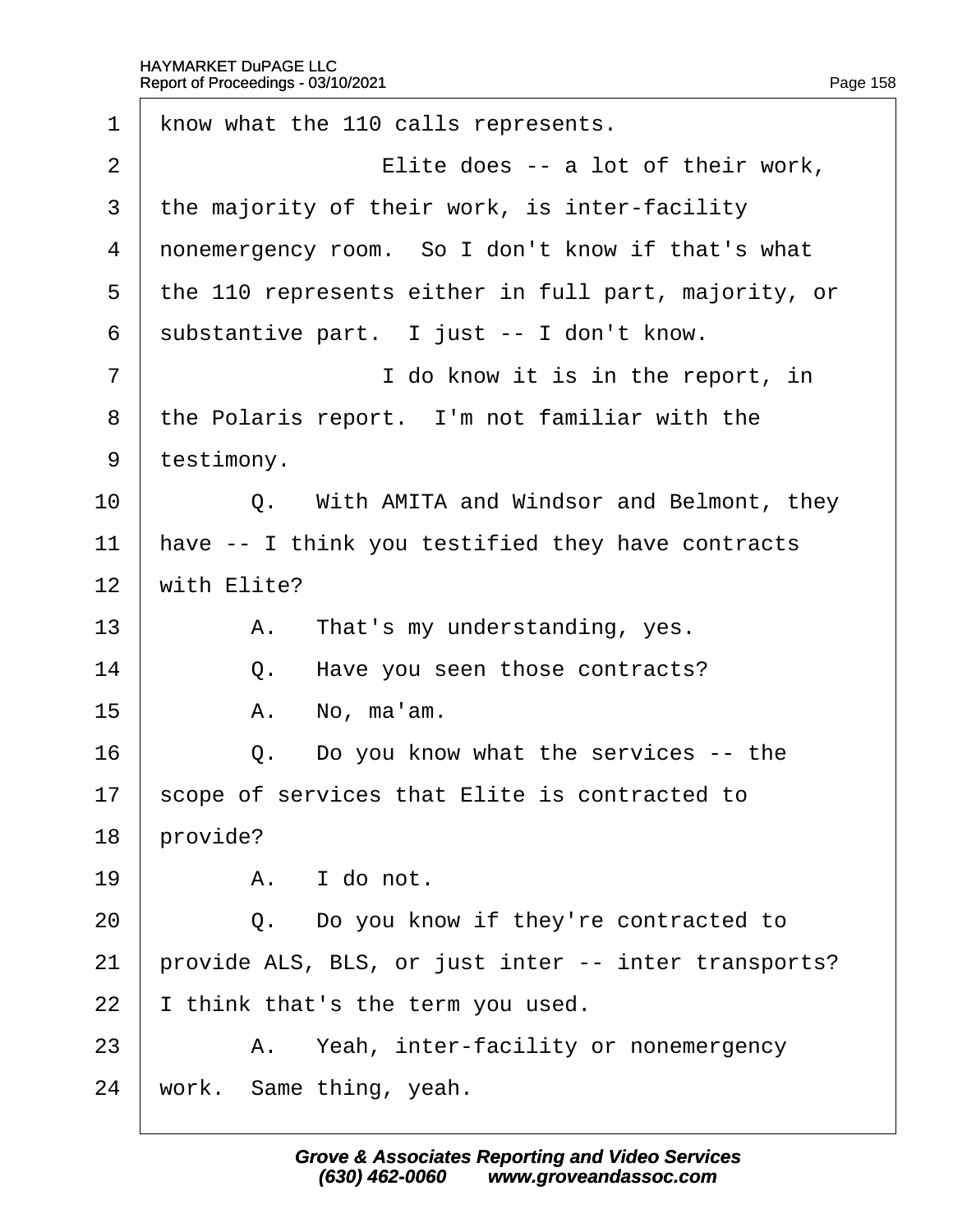<span id="page-159-0"></span>

| 1              | So at a minimum I know they're ALS                   |
|----------------|------------------------------------------------------|
| $\overline{2}$ | or BLS because that's what an ambulance is. I don't  |
| 3              | know whether they're doing any 911 work or whether   |
| 4              | that's all inter-facility work.                      |
| 5              | MS. O'KEEFE: I have no further questions             |
| 6              | tonight. I think this might be a good place to wrap  |
| $\overline{7}$ | up, Mr. Daly, if -- if it would work out.            |
| 8              | CHAIRMAN DALY: At this time I'd ask for a            |
| 9              | motion to continue this meeting until March 31st, at |
| 10             | which time we would resume.                          |
| 11             | COMMISSIONER CARELLO: So moved, Chairman.            |
| 12             | MS. O'KEEFE: Well, you'll bring Mr. Moeller          |
| 13             | back, right, on the 31st, just to clarify?           |
| 14             | MR. DI NOLFO: I will not, because I'm not            |
| 15             | available on the 31st as I let everything know this  |
| 16             | afternoon.                                           |
| 17             | MS. O'KEEFE: Okay. So -- but Mr. Moeller             |
| 18             | will be back -- brought back at a later date to      |
| 19             | complete his testimony?                              |
| 20             | MR. DI NOLFO: Absolutely, yes. Absolutely.           |
| 21             | MS. O'KEEFE: Okay. Thank you.                        |
| 22             | CHAIRMAN DALY: Okay. Then just to be clear,          |
| 23             | when we resume on the 31st of March, who will be     |
| 24             | either testifying or what is the plan, Mr. DiNolfo,  |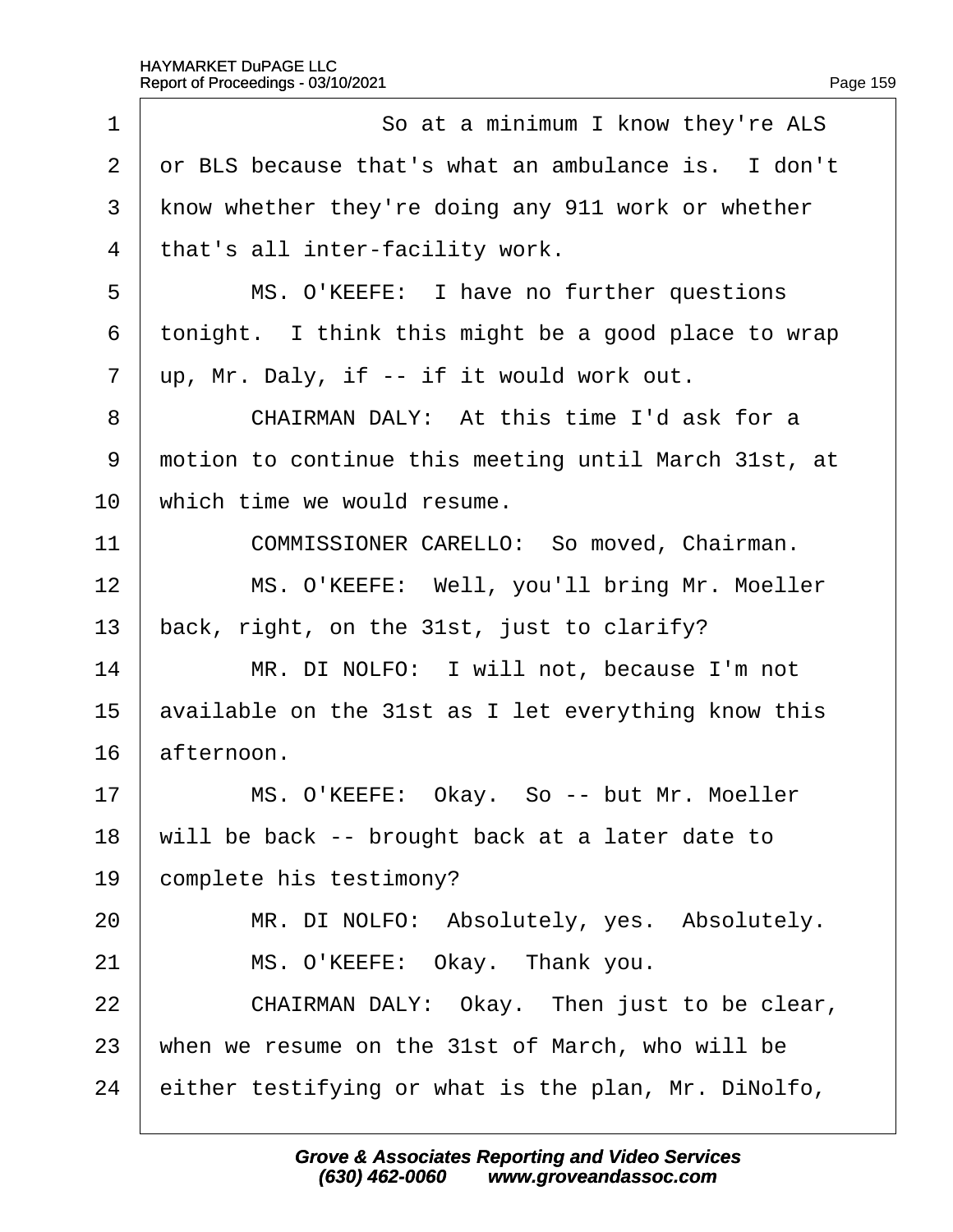<span id="page-160-0"></span>

| 1              | or Mr. Ellenbecker, or Ms. Smith?                    |
|----------------|------------------------------------------------------|
| 2              | MR. DI NOLFO: Well, Steve DiNolfo here.              |
| 3              | We were informed today that the 24th                 |
| 4              | was canceled, which was a data that Mr. Moeller and  |
| 5              | the chief were available. I'm not available the      |
| 6              | following week.                                      |
| $\overline{7}$ | I need to check with Mr. Moeller for                 |
| 8              | his availability in April, and I did not have a      |
| 9              | chance to do that before we started tonight.         |
| 10             | So I don't know what the plan is                     |
| 11             | going to be for the 31st, but it wouldn't be any     |
| 12             | testimony from the Fire District based on            |
| 13             | availability.                                        |
| 14             | CHAIRMAN DALY: Okay. I'd ask Mr. Hervas,             |
| 15             | then, at this -- or, Mr. Ellenbecker, do you have    |
| 16             | anything to offer?                                   |
| 17             | MR. ELLENBECKER: Yeah, the only thing I would        |
| 18             | add, Mr. Chairman, is that I was in deposition all   |
| 19             | day so I just learned of the scheduling issues this  |
| 20             | evening, and I wouldn't be -- I haven't been able to |
| 21             | check my schedule or my potential witnesses'         |
| 22             | schedule. So I can't commit to being able to put     |
| 23             | anybody on on the 31st at this point.                |
| 24             | CHAIRMAN DALY: Ms. Smith, do you have anyone         |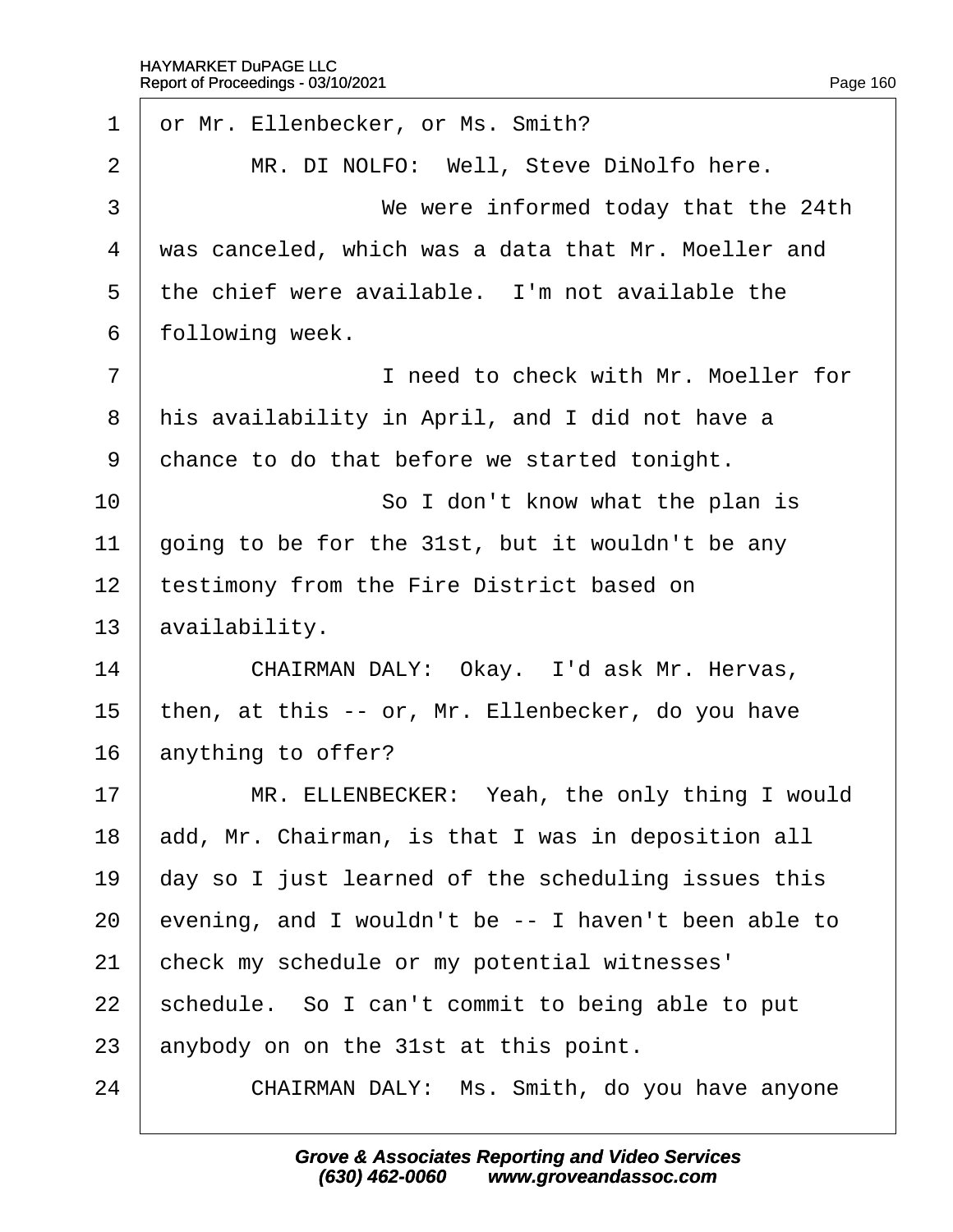<span id="page-161-0"></span>1 to offer on the 31st for testimony?  $2 \mid$  MS. SMITH: I'm still working  $-$  so that is 3 Itasca School District's spring break. Obviously 4 vacations are being canceled, so I'm trying to figure 5 dut whether or not we'll be available or not. But 6 there were vacations planned for that week. 7 | I had a vacation planned for that 8 week, let me put it that way. I will no longer be 9 going to Disney World; however, I'm hoping for an 10 alternative, and I'm trying to decide whether to 11 completely forgo my spring break and make myself 12 available. But I had a vacation planned that week, 13 and so I may not be available. 14 **CHAIRMAN DALY: Mr. Hervas, at this time,** 15 then, would it be prudent to continue to the 31st, 16 and if no witnesses can be tendered at that time, 17 that we just delay that hearing until the following 18  $\text{week}$ ? 19 | MR. HERVAS: I'm going to suggest the 20 following: Since the Plan Commission meets for its 21 regular business on the 17th, let's continue this as 22  $\alpha$  placeholder date for the 17th, and we'll have a 23 week to work this out. And then at the 17th, you can 24 then continue it to the next available date.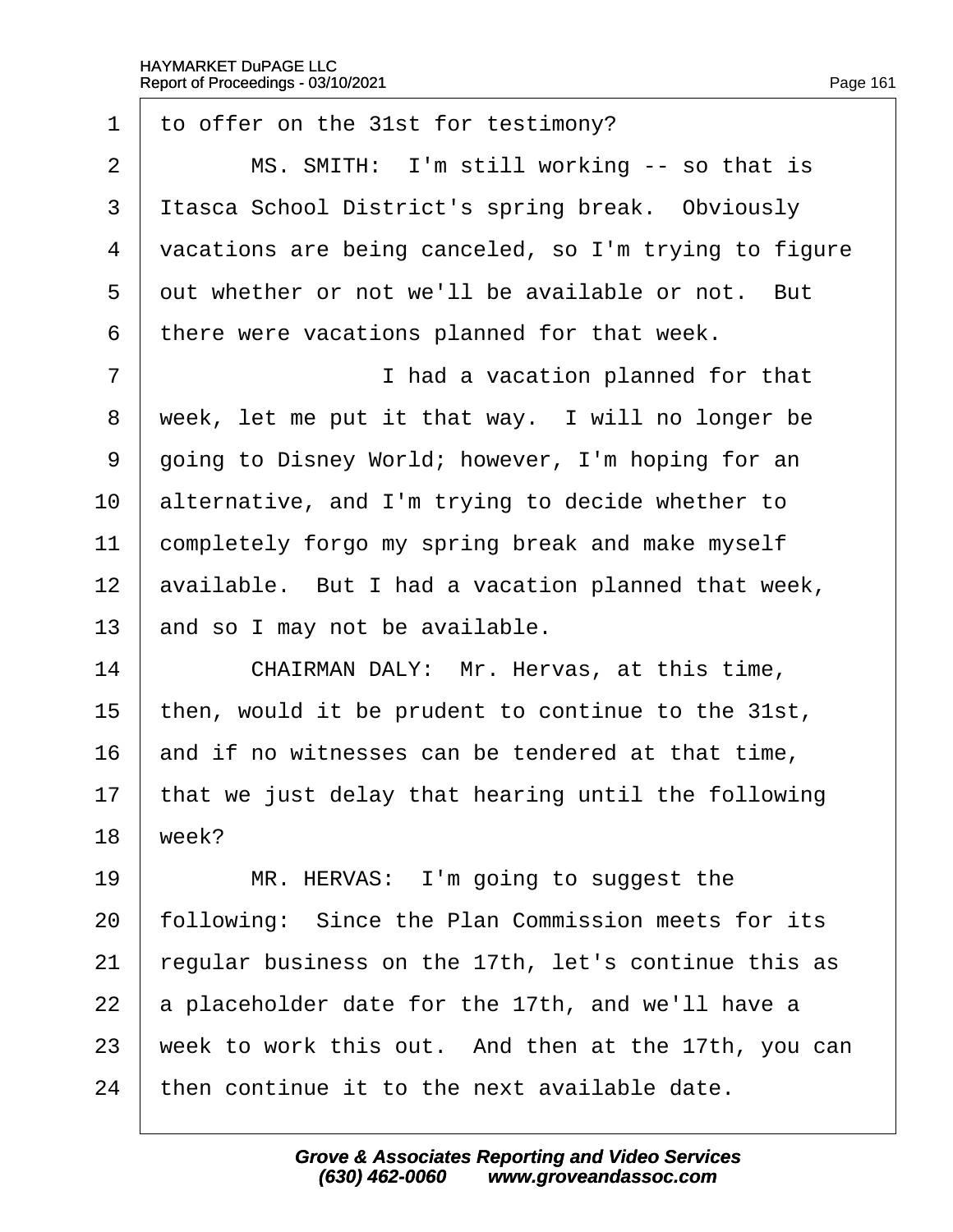<span id="page-162-0"></span>

| 1              | CHAIRMAN DALY: Okay. Thank you very much.          |  |  |  |  |  |
|----------------|----------------------------------------------------|--|--|--|--|--|
| 2              | So at this time, I would like to                   |  |  |  |  |  |
| 3              | request a motion to continue this case for next    |  |  |  |  |  |
| 4              | Wednesday, March 17th.                             |  |  |  |  |  |
| 5              | Can I please get a motion?                         |  |  |  |  |  |
| 6              | <b>COMMISSIONER HOLMES: So moved. Commissioner</b> |  |  |  |  |  |
| $\overline{7}$ | Holmes.                                            |  |  |  |  |  |
| 8              | <b>COMMISSIONER RAY: Second. Ray.</b>              |  |  |  |  |  |
| 9              | CHAIRMAN DALY: Mo, be would you please call        |  |  |  |  |  |
| 10             | the vote.                                          |  |  |  |  |  |
| 11             | MR. KHAN: Commissioner Carello.                    |  |  |  |  |  |
| 12             | <b>COMMISSIONER CARELLO: For.</b>                  |  |  |  |  |  |
| 13             | MR. KHAN: Commissioner Drummond.                   |  |  |  |  |  |
| 14             | <b>COMMISSIONER DRUMMOND: For.</b>                 |  |  |  |  |  |
| 15             | MR. KHAN: Commissioner Holmes.                     |  |  |  |  |  |
| 16             | <b>COMMISSIONER HOLMES: For.</b>                   |  |  |  |  |  |
| 17             | MR. KHAN: Commissioner Ray.                        |  |  |  |  |  |
| 18             | <b>COMMISSIONER RAY: For.</b>                      |  |  |  |  |  |
| 19             | MR. KHAN: Commissioner Russo.                      |  |  |  |  |  |
| 20             | <b>COMMISSIONER RUSSO: For.</b>                    |  |  |  |  |  |
| 21             | MR. KHAN: Chairman Daly.                           |  |  |  |  |  |
| 22             | <b>CHAIRMAN DALY: For.</b>                         |  |  |  |  |  |
| 23             | Okay. Motion passes. This hearing                  |  |  |  |  |  |
| 24             | will be continued to next Wednesday.               |  |  |  |  |  |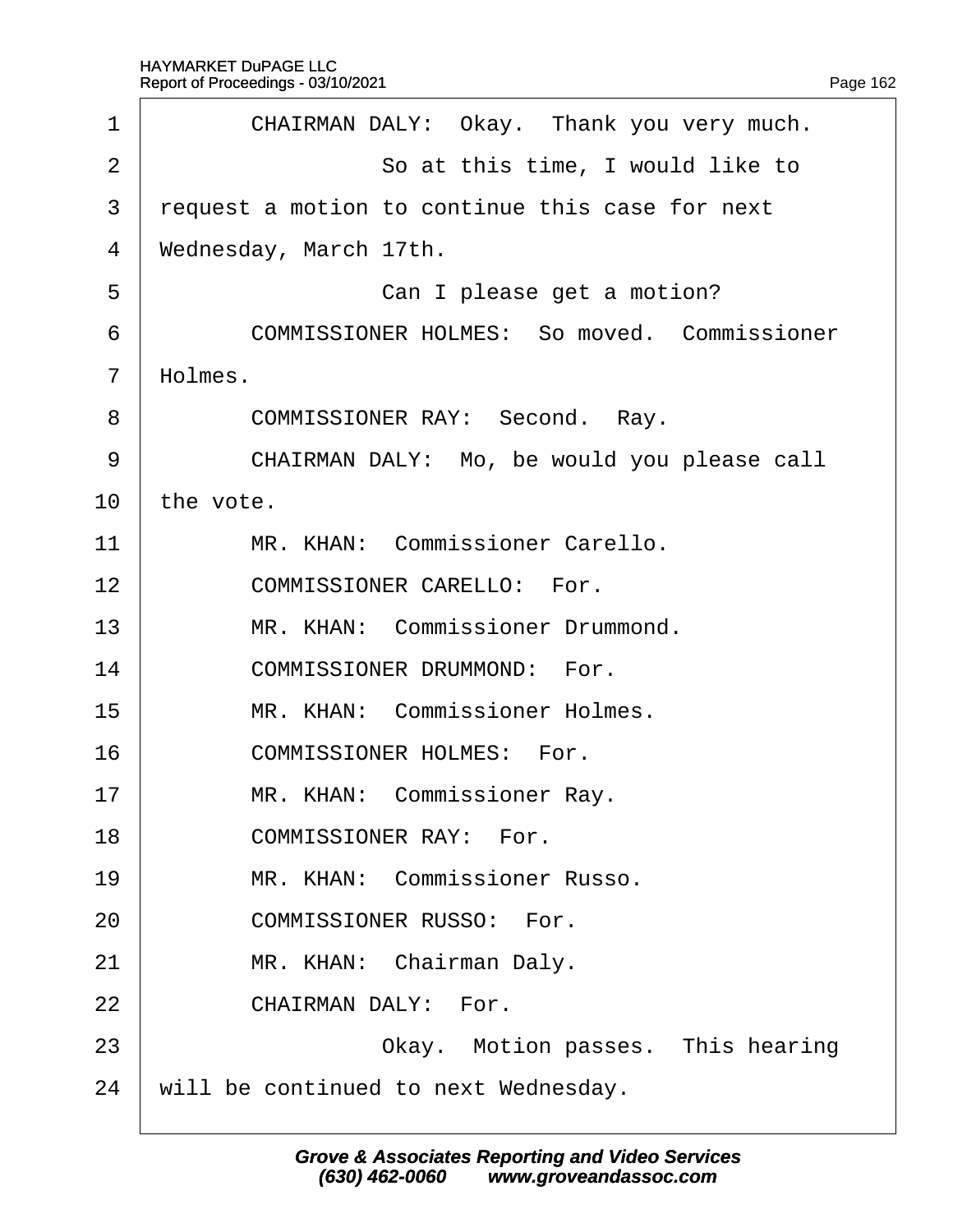<span id="page-163-0"></span>

| 1              | May I please get a motion to                       |  |  |  |  |
|----------------|----------------------------------------------------|--|--|--|--|
| $\overline{2}$ | adjourn?                                           |  |  |  |  |
| 3              | <b>COMMISSIONER HOLMES: So moved. Commissioner</b> |  |  |  |  |
| 4              | Holmes.                                            |  |  |  |  |
| 5              | <b>COMMISSIONER RAY: Second. Ray.</b>              |  |  |  |  |
| 6              | CHAIRMAN DALY: Mo, would you please call the       |  |  |  |  |
| $\overline{7}$ | vote.                                              |  |  |  |  |
| 8              | MR. KHAN: Commissioner Carello.                    |  |  |  |  |
| 9              | <b>COMMISSIONER CARELLO: For.</b>                  |  |  |  |  |
| 10             | MR. KHAN: Commissioner Drummond.                   |  |  |  |  |
| 11             | <b>COMMISSIONER DRUMMOND: For.</b>                 |  |  |  |  |
| 12             | MR. KHAN: Commissioner Holmes.                     |  |  |  |  |
| 13             | <b>COMMISSIONER HOLMES: For.</b>                   |  |  |  |  |
| 14             | MR. KHAN: Commissioner Ray.                        |  |  |  |  |
| 15             | <b>COMMISSIONER RAY: For.</b>                      |  |  |  |  |
| 16             | MR. KHAN: Commissioner Russo.                      |  |  |  |  |
| 17             | COMMISSIONER RUSSO: For.                           |  |  |  |  |
| 18             | MR. KHAN: Commissioner Drummond -- I mean          |  |  |  |  |
| 19             | Chairman Daly. I apologize.                        |  |  |  |  |
| 20             | <b>CHAIRMAN DALY: For.</b>                         |  |  |  |  |
| 21             | Motion passes. This meeting is                     |  |  |  |  |
| 22             | adjourned. Thank you very much.                    |  |  |  |  |
| 23             | $\star$ $\star$ $\star$<br>$\star$                 |  |  |  |  |
| 24             |                                                    |  |  |  |  |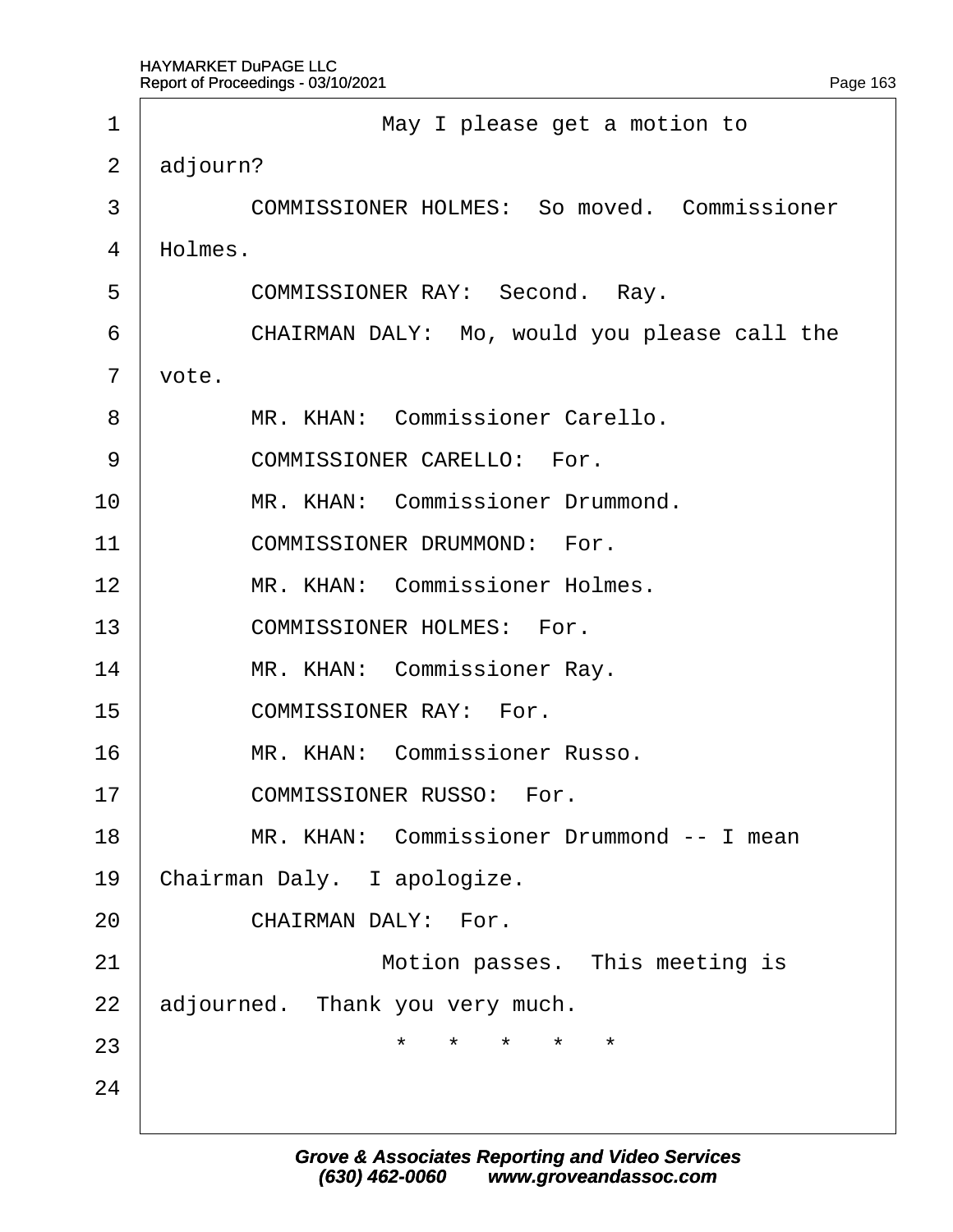- 1 STATE OF ILLINOIS **1**
- SS.<br>2 COUNTY OF DU I COUNTY OF DU PAGE )
- 3 | I, Kathleen M. Grove, CSR. No. 84-002197, RPR,
- 4 do hereby certify that I reported in shorthand the
- 5 proceedings had at the hearing of the above-entitled
- 6 dause and that the foregoing Report of Proceedings,
- 7 Pages 1 through 164, inclusive, is a true, correct,
- 8 and complete transcript of my shorthand notes taken
- 9 at the time and place aforesaid.
- 10 **I** I further certify that I am not counsel for
- 11 hor in any way related to any of the parties to this
- 12 suit, nor am I in any way, directly or indirectly
- 13 interested in the outcome thereof.
- 14 **This certification applies only to those**
- 15 transcripts, original and copies, produced under my
- 16 direction and control; and I assume no responsibility
- 17 for the accuracy of any copies which are not so
- 18 **produced**.

21

22

24

- 19 | IN WITNESS WHEREOF I have hereunto set my hand
- 20 this  $25th$  day of March, 2021.
- 23 **Certified Shorthand Reporter**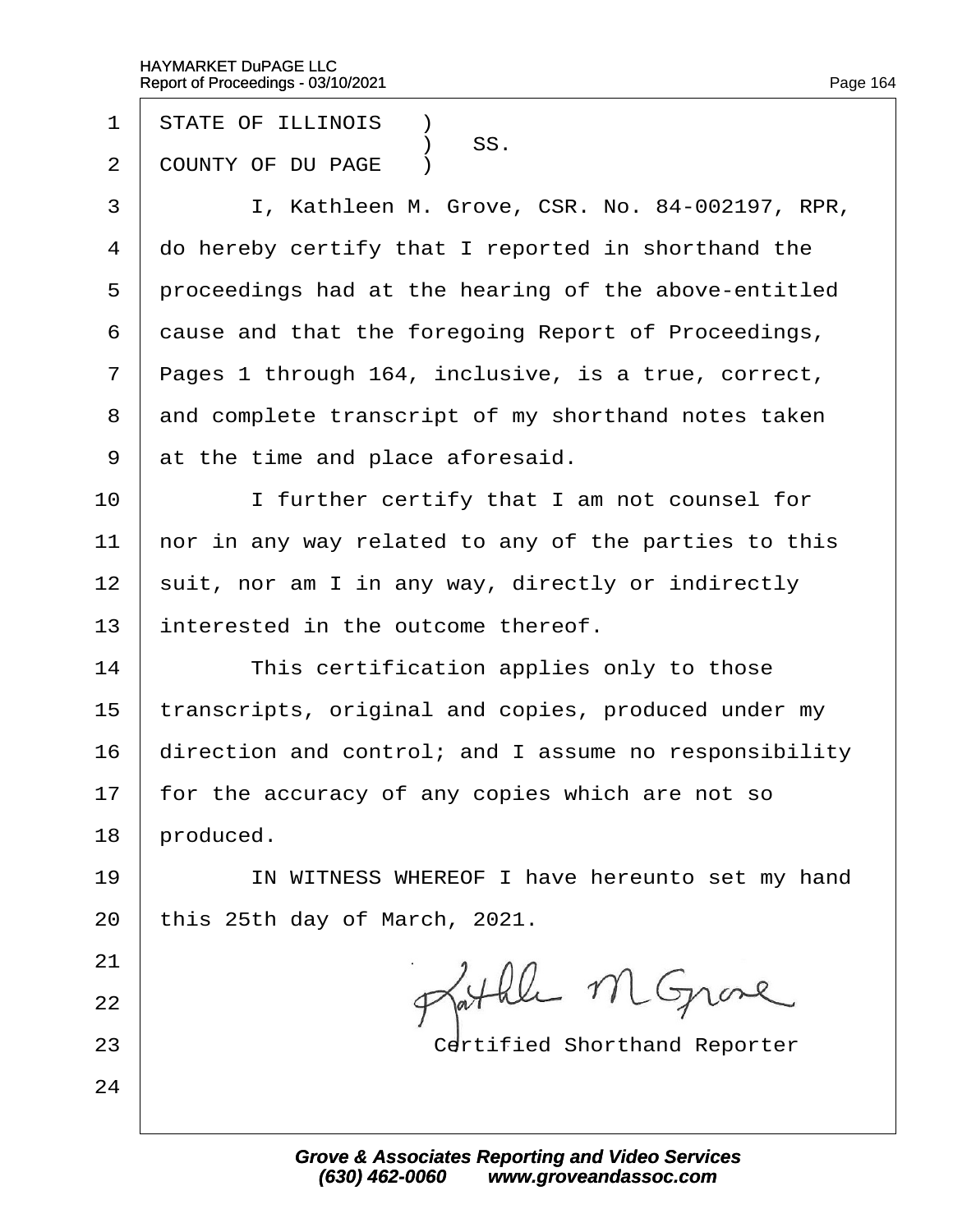$\mathbf{1}$ 

1776 146:18

17th 161:21,22,23 162:4

| 1                                                  | 184 63:11                             | 3                                              | 5                                         |
|----------------------------------------------------|---------------------------------------|------------------------------------------------|-------------------------------------------|
| 1 33:9 40:1,2,3,18 59:13                           | 19 41:12,20 65:18                     | 3 31:1 62:24                                   | 5 14:7 39:23                              |
| 63:6 108:3                                         | 19-014 5:21 9:1                       | 3.36 153:7                                     | 50 16:24 36:20,21 37:3                    |
| 1,000 103:14,17                                    | 1990 93:12                            | 3.6 155:15                                     | 45:1 103:4,6,9                            |
| 1,058 103:5                                        | 1:00 57:17                            | 30 69:20 70:2                                  | 500 15:3 103:13,24                        |
| 1,098 48:15 49:3 50:3<br>99:17 107:8               | $\mathbf{2}$                          | 300 67:11 147:24                               | 558 49:13,16 51:8,9<br>63:22 103:8 105:15 |
| 10 5:20 13:21                                      |                                       | 303 42:11,24 141:19,20                         | 106:13,19                                 |
| <b>10-minute 82:10</b>                             | 2 13:15 20:11,18 33:9<br>61:24        | 31st 88:6 159:9,13,15,23<br>160:11,23 161:1,15 | 56 40:23 63:10 70:20<br>71:11 87:1,6      |
| 100 16:24 68:8                                     | 2.2 148:1 155:14                      | 32 155:7                                       | <b>56-minute 71:5</b>                     |
| 100,000 13:20 14:6                                 | 2.7 153:12 155:16                     | 35 148:6,11 154:10                             | 588 65:8                                  |
| 103 63:11                                          | 20 69:16                              | 157:21                                         | 5:00 57:18                                |
| 108 105:10                                         | 2015 15:16,17                         | 35-year 16:3                                   |                                           |
| 10:00 57:19                                        | 2017 48:8                             | 353 65:15                                      | 6                                         |
| 10th 5:2                                           | 2018 48:8 87:22 88:6,11,              | 354 71:12                                      | 6 109:13 151:22                           |
| 11 24:4 40:13 43:12,23                             | 21                                    | 36 15:4                                        | 60 19:3 41:7 42:1,5                       |
| 76:3,6 78:5 131:3,5,9,17<br>135:17,23 136:9 138:7, | 2019 48:8,14 69:13                    | 360 65:23 66:1                                 | 60/40 135:2,3                             |
| 10,17 141:3,10 143:4                               | 78:14 88:19,22 100:1                  | 379 65:22 66:20 68:16                          | 600 14:7                                  |
| 144:9 156:13                                       | 2020 88:3,4,15,18,24                  | 71:6 75:8,12                                   | 61 55:18 109:15                           |
| 110 154:9 156:23 157:7,9<br>158:1,5                | 2021 5:20 88:24                       | 38 47:18,19                                    | 636 49:3 99:20                            |
| 11:00 57:19                                        | 21 11:3,8                             | 39 55:17,18 109:15                             | 65.3 41:22 42:7                           |
| 12 45:2 48:9                                       | 22 18:1,4 20:10 69:16                 | 3:00 57:14                                     | 6:00 57:15                                |
| 120 75:3,4 105:10 108:4                            | 23 47:18,19 68:20 69:5,<br>18,19 79:4 | 3rd 5:22                                       |                                           |
| 109:7                                              | 23-38 47:15                           | 4                                              | 7                                         |
| 132 63:18 64:20 65:2                               | 23-percent 68:24                      | 4 60:6 100:16                                  | 7 59:1,12,13                              |
| 14 41:4                                            | 24 87:3                               | 40 55:17 148:5,11                              | <b>70</b> 74:23 139:6                     |
| 140 147:23                                         | 24-hour 57:7 60:5                     | 400-something 87:7                             | <b>70s</b> 24:17                          |
| 141-bed 67:12                                      | 24/7 127:7                            |                                                | 73 74:24                                  |
| 144-bed 153:22                                     | 240 65:16                             | 42 36:21                                       | 7:00 57:15                                |
| 145 154:9                                          | 24th 160:3                            | 428 67:16 153:11                               |                                           |
| 15 71:13,18,22,24 86:21,<br>23 87:2,3,9,10         | 25 156:5                              | 43 36:21<br>44 60:12                           | 8                                         |
| <b>158</b> 153:11                                  | 269 67:16 153:7                       | 45 36:20,21                                    | 8 59:6 62:23                              |
| 16 60:10,11                                        | 28 107:19 108:10,16                   | 45-day 123:18                                  | 80 153:6                                  |
| 1600 60:11                                         | 2:00 57:14                            | 4:00 57:10,11,13,14,17<br>60:4,7,9             | 860 5:24 9:6                              |
| 1650 144:21                                        |                                       |                                                | 88 148:7,12 156:7                         |

 $\overline{3}$ 

 $5\phantom{.0}$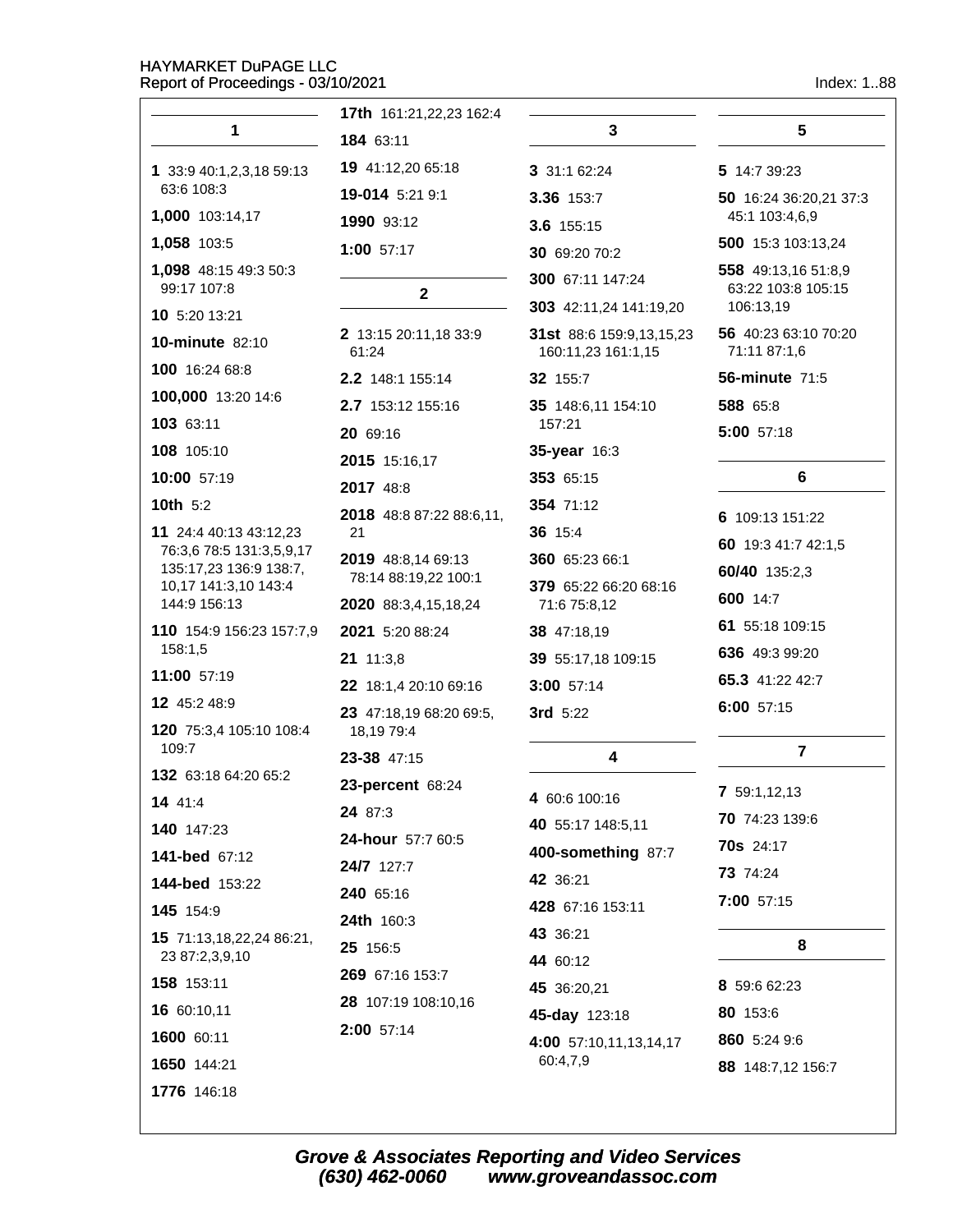| 8:00 57:15 62:15                                   | 153           |
|----------------------------------------------------|---------------|
| 8:30 62:16,19                                      | abso          |
| 8:32 82:10                                         | 118.          |
|                                                    | abso          |
| 9                                                  | abso          |
| 90s 104:23                                         | abus<br>143   |
| 911 16:7 26:24 27:14,21                            | acad          |
| 31:4 33:9,23 36:9,11<br>42:21 45:14,15 51:12       | acce          |
| 52:21 56:16 77:19 101:5,                           | acce          |
| 14 103:2 104:11 128:4<br>157:1,2,12,22,23 159:3    | acce          |
| 932 105:9                                          | acce          |
| 95 28:21                                           | acce          |
| 95-plus 26:6 28:4                                  | acce          |
| 96 41:2,3                                          | accio         |
| 98 28:21                                           | 34:4          |
| 9:00 57:19                                         | acco          |
|                                                    | accu<br>126:  |
| A                                                  | accu          |
| a.m. 57:13 60:7                                    | 128:          |
| abandoned 83:16                                    | achie         |
| ability 81:5                                       | acqu          |
|                                                    | acro:         |
| able 6:11,15 45:3 47:23<br>55:5 58:21 70:16 119:19 | activ         |
| 128:3 134:17 156:22                                | 101:          |
| 160:20,22                                          | activ         |
| about 8:7 11:5,12 12:14                            | activ         |
| 13:14,20 14:11 16:15,17                            | 44:9          |
| 19:17 20:5 23:13 24:11,<br>12 33:5 34:8,11 37:14   | actua         |
| 38:13,19,24 46:13 48:18                            | 68:9          |
| 50:3 51:20 57:15 60:8,11                           |               |
| 62:12 63:15 65:6,23                                | actua<br>20:7 |
| 68:8,10,20 69:14 71:12,                            | 34:5          |
| 13,22 73:8 74:3,6 78:4,5                           | 44:2          |
| 79:7,18 80:13,15 82:3,14                           | 18,2          |
| 83:6 85:21 86:15 87:2,3,                           | 70:1          |
| 17,18 90:3,20 95:8,20<br>102:3,5 103:6,11 107:17   | 89:1          |
| 111:4 114:18,19,20,21,                             | 105           |
| 22 115:21 116:17 117:6                             | 155           |
|                                                    |               |
|                                                    |               |
| 123:24 126:4,11 128:11                             | acute         |
| 129:12 134:3 135:15<br>136:16 141:2,23 142:19      | add           |

7.11.17

**Iutely** 28:2 51:16 20 159:20

orb 81:7,9,11

rbing 81:2

e 131:4 139:18 4,12 144:4 145:22

lemy 74:17

pt 150:13

ptable 85:15,17

pted 41:18 85:1

SS 48:6 66:18 114:4

Ssed 96:1

SSOry 9:5

**dent** 26:8 31:21 53:8 112:6,7

rding 41:4 116:4

rate 45:10 53:5 23

rately 44:4 76:10 3 154:19

eve 137:15

**ired** 83:6

**SS** 7:24 73:14 84:18

ated 25:16,19 26:6 17

e 75:20

ity 20:22 21:9 41:7 69:14

al 26:14 64:22 65:11 101:15 155:2

ally 11:14 12:6,22 23:3,11 30:12 31:17 42:8,13,15,20 43:18 4 55:7,14 59:5 63:4, 2 64:24 65:7 69:12 6 74:13 75:21 83:7 98:14 99:23 101:22 :2 109:21 118:21,23 3

e 109:24

39:11 73:1 160:18

added 75:14

addendum 88:21 141:18,20

addiction 145:5

addiction/behavioral 67:10

addition 23:7 66:17 81:16 119:7 120:21 139:17

additional 15:13 19:9 25:22 49:11 71:14 72:21 97:12 117:15,17 143:24

additionally 19:20

address 32:20,21 34:2 48:19 52:23 58:11 99:2, 11 105:9,24 116:7 132:5  $137:1$ 

addressed 37:14 116:13

addresses 47:12 51:11 52:24 94:11,13 100:2 105:6 108:6

adequate 117:12 119:22

adjoining 72:17 73:23

adjourn 163:2

adjourned 163:22

adjunct 12:10

adjustment 73:7

adjustments 41:9

administration 11:15, 17.24 23:5

Administrator 14:15

administrators 21:12

admission 145:11 admitted 145:8

adopted 6:5

adult 147:4

adults 137:2 advanced 55:12 100:7

106:22 114:9,10 advantage 73:10

**Grove & Associates Reporting and Video Services** (630) 462-0060 www.groveandassoc.com

#### Index: 8:00..aligning

advise 112:2

advising 7:3

affiliated 12:10

after 6:11,15 13:17 18:16 24:23,24 25:10,11 27:6 55:23 60:12 76:3 107:3 112:21

afternoon 57:11.18 60:10 159:16

afterwards 114:6

again 7:2 13:7 27:8 31:15 33:11 41:14 43:21 48:17 49:10 50:24 53:14 54:7 57:20 60:3 62:1 65:18 69:13 75:1,5 78:15 81:1 92:6 103:10 116:9 117:19 128:7 132:18 134:2 152:16

**agencies** 21:11 23:10 25:5 27:11 28:14 43:12 73:13 83:18 84:17

agency 23:20 26:13 27:22 28:15 31:8,16 45:21 54:8 70:17 71:12 72:8,19,20 79:8,20 81:4 83:8 101:3

agency's 23:21

ago 34:8 74:18 93:13

agree 8:19 42:7 43:5 85:14 86:9 116:8 157:19

agreement 73:15 90:7

agreements 54:12

ahead 12:3 121:6

aid 54:12 72:10,11 73:15

akin 87:11

alarm 25:17,19,20 26:7,  $12.101 \cdot 17$ 

alarms 26:6

alert  $34:2$ 

alerts 34:17

align  $68:13$ 

aligned 22:13

aligning 15:19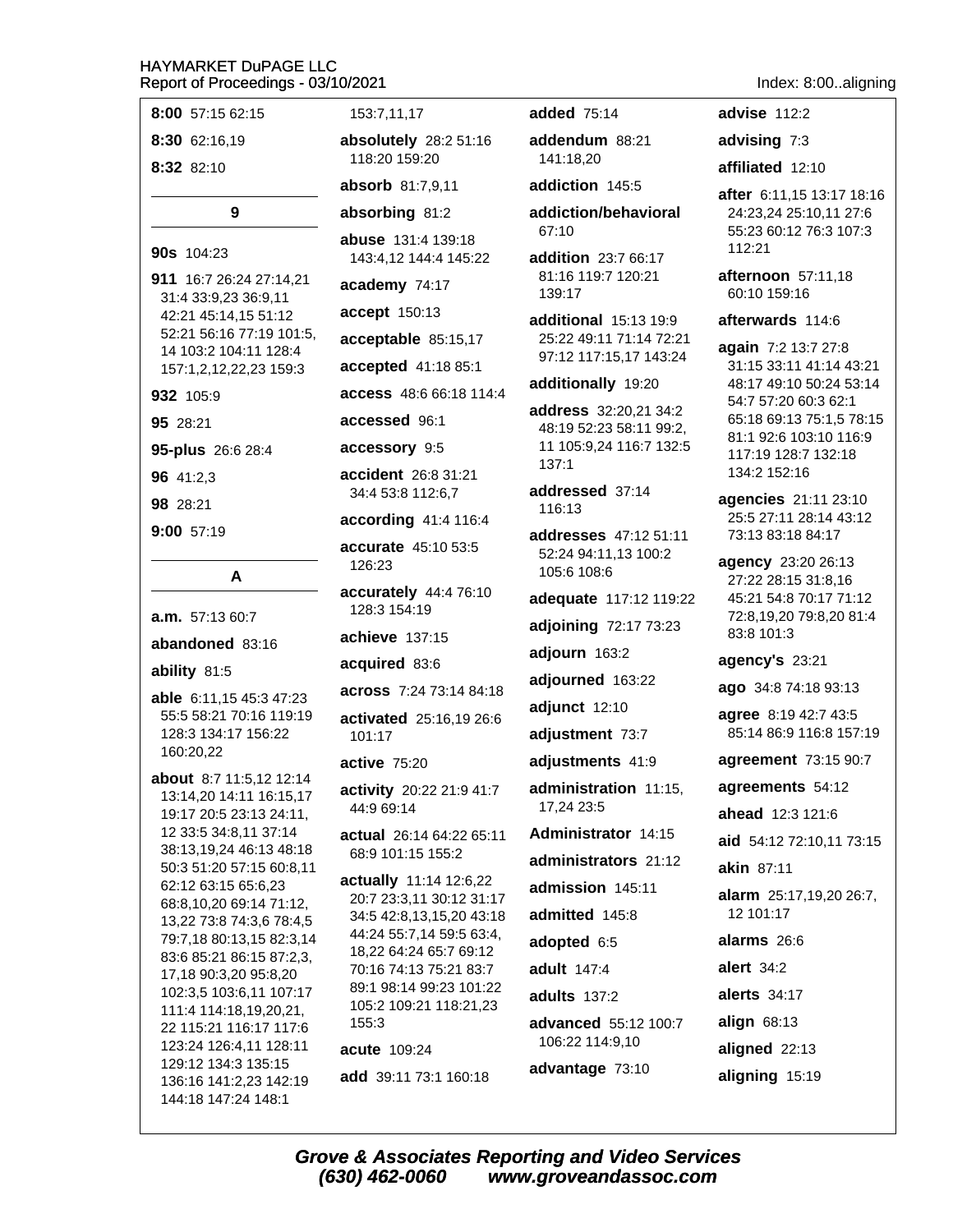| aligns 68:12 71:3 135:4,                                                 | among <sub>2</sub>                  |
|--------------------------------------------------------------------------|-------------------------------------|
| 5 141:21<br>allow 77:19                                                  | analyses<br>17,22 85:               |
| allowed 8:13 129:19<br>149:21                                            | analysis<br>18:6 21:6               |
| alluded 60:3                                                             | 25:10 29:<br>39:2 42:1              |
| alluding 66:15                                                           | 48:13 49:                           |
| ally 80:3                                                                | 8,20 66:2<br>86:6 93:7              |
| almost 26:5 28:3 37:3<br>57:9 64:21 80:2                                 | 115:4 121<br>134:9 138<br>141:15,21 |
| alone $85:2$                                                             | 147:19 15                           |
| along 60:6                                                               | analysts                            |
| already 69:15 88:24<br>123:4 125:17 156:23                               | Analytica                           |
| ALS 35:11 41:9 55:5,18,<br>19,22 56:9 65:20 70:24                        | analyze <sup>2</sup><br>115:13 11   |
| 80:5 109:11,15,16 110:1                                                  | analyzed                            |
| 111:13,15,21 112:23<br>127:24 133:14 136:7<br>156:23 158:21 159:1        | analyzing<br>29:2 59:2              |
| ALS/BLS 107:17 124:6                                                     | animal 1                            |
| 125:18 130:21 133:18                                                     | annexes                             |
| 134:18,21 135:21 138:1,<br>7,24 150:15                                   | annual 2                            |
| ALS1 109:11,23 110:1,<br>22 114:11                                       | another:<br>43:21 54:<br>72:17 73:  |
| ALS2 109:11,23 110:1,<br>22 114:11                                       | answers                             |
| alternative 161:10                                                       | anticipate<br>137:23 14             |
| ambulance 19:4 26:2<br>35:6,19,24 36:5,15,18,24                          | anxiety 1                           |
| 37:1,4,17,18,19,20,22,23                                                 | APCO 34                             |
| 39:12 43:16 48:21 50:14<br>53:21 54:24 56:14,18<br>70:6 71:17 72:1 73:1  | apologize<br>163:19                 |
| 76:21 77:9,13 101:18                                                     | apparatus                           |
| 103:13,16 114:22,24<br>115:21 116:4 118:19,21<br>120:13,20 125:4 128:20, | apparentl<br>56:11 88:              |
| 21 159:2                                                                 | appeared                            |
| ambulances 37:9<br>118:11 124:9,22                                       | appears                             |
| American 34:6                                                            | appendic                            |

AMITA 67:6.8 143:5 144:18 147:20,21 155:14,23 158:10

 $3:21$ 

15:11 84:6.15. 22 86:1

12:17 17:19 22:3,17 24:6,9 4,7 33:3 35:8 6 43:7 44:13,19 :17 58:10 63:3, 1 78:10 85:21 100:1,11 109:8 1:16 124:3 8:8.16 140:6.22 1.22 143:1 51:16

100:8

 $12:16$ 

19:21 28:7 16:6 117:7

16:12

18:16 26:18 3 76:18

19:9

28:13

 $3:19$ 

39:8 42:13 6 58:15 70:20 1 78:24 95:4

21:6 152:17

ed 17:15  $40:8$ 

45:14

:7 95:19 96:12

e 148:9 149:22

 $$50:22$ 

ly 49:9 55:11  $\overline{2}$ 

 $148:8$ 

12:18 98:17

 $\mathbf{es}$  23:9 28:13

apples-to-apples 137:8 applicant 118:2,3 applied 22:12 63:23 65:19 86:16

apply 41:1 63:17 71:6 99:17 107:3

applying 64:2,17 66:21 141:9

appreciates 24:14

approach 58:18 89:5 102:5,24 106:6 126:15 134:16,21 135:13 137:8

approached 133:22

Approaches 12:16

appropriate 8:10,17 28:19,20 76:22 77:4 118:1 126:19 128:22 129:24 151:6 156:9,13

appropriately 47:5

approval 9:3 92:17

approved 7:23 33:7 92:14

approximately 86:23 87:9 103:4 131:21 148:2, 13 153:9

April 160:8

area 13:14 14:9 16:7,8 17:2 23:6,22 93:20

areas 70:9 124:17 127:20

arena 15:8,11

arenas 102:1

arguably 72:18 105:20 106:2 139:2

arguing 122:13

arose 99:10

arrangements 37:10

arrives 98:21

articulated 77:1 140:23. 24

**ASAM** 136:14,16 144:3, 5.11 147:1

ascertain 137:17

aspect 73:10

Index: aligns..attached

#### aspects 118:8

asserting 129:17

assess 20:21 54:1 93:6 100:17,22 126:24 128:3 142:19 147:18

**assessed** 22:7 86:5

assessing 33:17 86:5 118:4

assessment 46:20 103:20 117:11.12 118:4 126:18 127:24 130:19 138:19 140:6 148:10 149:13 150:13

assigned 51:8 61:23 62:3 99:14,23 100:3 101:5

assignment 90:21 119:2

Assistant 14:15

assisted 67:14

associated 57:24 79:19 94:13 99:2,3 100:2

Associates 10:10,24 16:2,3 18:2 38:10 91:14, 19

Association 38:20 95:24

assume 38:12 41:17 70:11 102:21 116:12 125:7 149:4

assumed 19:3 65:19 74:22 130:9

**assuming 31:22 35:17** 41:21 49:23 58:5 79:20 148:3 150:8 157:23

assumption 18:22,23 19:4 35:7,9,20,24 37:6 39:12 41:14,21 42:1,5 44:1 65:3,5 74:22 75:1,3 115:22 128:20 129:2 150:11

assumptions 22:8 35:2 39:16,17 44:18

Atlantic 11:21

attached 133:16 136:3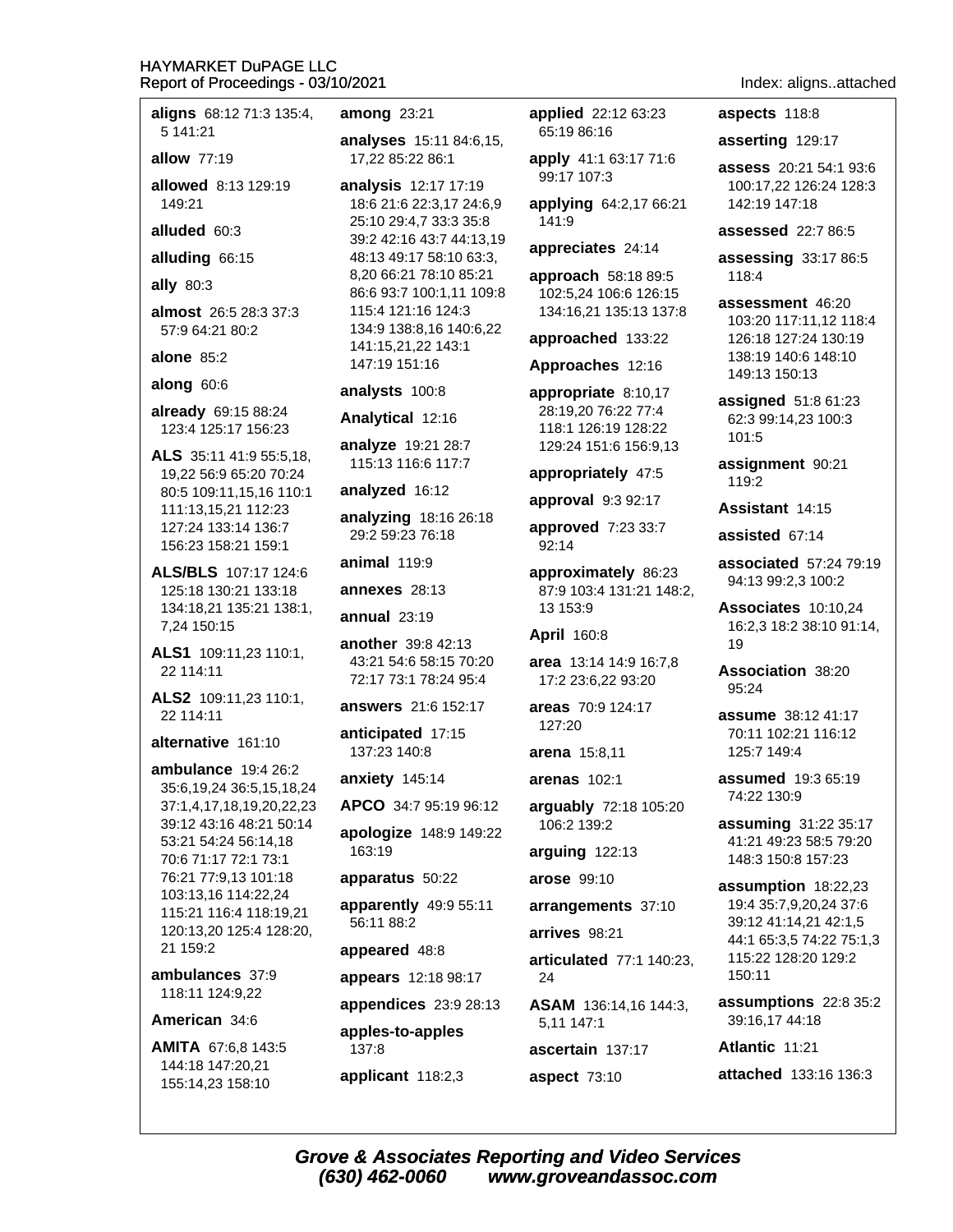**attack 50:13** 

attempt 117:7 130:7

attempted 136:22

attempting 20:4 24:4 137:15

attention 39:24

attorney 7:3

attorneys 8:14

authority 77:7,11,17,22 118:22

authorized 114:13

availability 160:8,13

available 8:5 22:12 28:21 30:8.9 36:24 37:5. 20 53:22 54:14,15 58:1 70:20 134:14 139:1,3 151:20 152:9 159:15 160:5 161:5,12,13,24

average 38:24 57:5 69:19 70:5,23,24 71:5

#### avoid 32:22

aware 26:5 29:15 32:11 42:7,10,14 55:1 56:10 61:12.13 72:7 74:16 77:6,10,11,15,17,21,22 93:11 120:2,4 122:16 123:5.16.20 124:5.7.9. 12,14,16,19,21 125:1,3, 6,11,16 128:2 131:5 134:8 139:5,10,15 140:5, 7,11,16,17 144:8,9,13 146:24 147:6 154:3,5,13

away 59:23 72:18

# B

# **B-2** 9:6

Bachelor's 11:13

back 28:12,17 36:13 43:20 55:4 57:19 72:14 88:16 101:16,21 102:4 107:1,7 112:10,22 122:20,23 126:3 131:22 132:19 134:17 136:4,8 151:17 159:13,18

back-out 42:5

**backed** 63:19 65:1

background 11:6,12 12:18,21 17:3,6 129:23

**backs** 41:24

**backup** 107:14

backward 25:15 101:11

backward-looking  $25.10$ 

backwards 27:1 46:11 **bar** 60:10

# **base 63:20**

**based** 17:3,5 24:7,18 27:12,13,14,17 31:5,9 32:4,11 34:23 35:5 41:17 42:21 44:11 45:23 47:2 48:9 51:12 63:7.13 66:21 69:13 70:2 71:16 75:11 78:14,16,19 79:24 81:15 86:24 94:16 109:16 124:23 136:13 138:16 141:4,10 143:1 160:12

**basic** 35:11 55:13 115:22 126:4 130:9

**basically** 86:16 87:11 107:24 109:5

battalion 101:18

**Bay 14:9** 

bear  $90:4$ 

# beating  $45:12$

bed 38:15 39:1 40:16 41:19 52:15 63:7,9 142:23 148:1,7,12 153:8, 12 155:15,16 156:5,7

# **bedroom** 60:24 61:6

**beds** 38:23 40:21.22 41:2,3 63:10,12 65:15,16 68:8 132:6,7 133:12 144:12,16 147:21 148:6, 11 153:6,11

before 5:20 7:9 8:24 13:6 38:5 46:9 62:19 63:5 66:4 79:7 160:9

# began  $83:15$

begin 6:3 53:7 73:16 82:16 89:11,14

**beginning** 29:20 58:10 90:11

**begun** 125:17

behalf 17:11 89:23 91:21 92:8 118:3

behavioral 144:19 145:6.22

**belief** 44:11 78:8

**believed** 28:24 35:5  $150.9$ 

believes 28:19

**Belmont 67:15 143:6** 148:16,18,20 153:3,10 154:1 155:16,23 158:10

# benefit 65:5

**bill** 114:12

**billing** 109:23 114:12

billion 14.6

bipolar  $145:15$ 

bit 11:5 12:24 23:14 61:20,21 65:9 75:18 82:24 85:11 86:14 114:18 115:11 118:14 124:2 126:10 153:24

blanche 41:19

# **blanks** 109:20

**BLS** 35:11 41:8 44:17 55:5,19,22 56:9 63:19 65:2,20 70:23 75:2 109:11,16,17 110:2,21 111:13,15,21 112:23 125:21 128:1,17 130:15 133:14 136:7 138:3 156:23 158:21 159:2

# blue  $56:5$

**blunt** 102:20 135:13

**Board** 7:14,16 92:15

**body** 7:16 73:19,20

**book 38:21** 

**books** 38:19

**bottom** 56:16 60:7

bottoms 57:14

#### Boulevard 144:22 146:18

break 57:4 62:13 82:6.10 133:18 140:1 152:21 161:3.11

breakdown 55:5 134:18

breathing 56:5

**Bridget** 154:24

**briefly** 35:1 74:3 78:3 107:16

**bring** 159:12

**broad** 118:15

**broke** 135:20

brought 14:12 90:21 159:18

**Broward** 13:13,16,19

**Bruce** 6:4 10:9.14.19.22. 24 11:5 17:9 76:6 82:5 154:17

budget 14:7

**building** 25:24 105:4

buildings 15:10

built  $15:8$ 

buried  $52:9$ 

**Burke** 70:16 72:7 97:1, 18 116:17

**burnt** 26:9

busier 81:4

**business** 7:22 8:24 9:6 36:17 46:24 61:17  $161:21$ 

busy 32:18 36:20 72:13

# $\mathbf C$

CAD 23:11,12 26:23 27:15 28:5,10,16,17,20, 24 29:4,8,11,15,18,23 30:2,4,5,10,11,14 32:14, 19,21 34:11,21 43:9,11, 17 44:17 45:4,7,9 46:1,5, 10,15 47:22 48:2,15,18 49:7,14 50:10 51:24 52:5,10,19,21 53:4,10,15

# Index: attack..CAD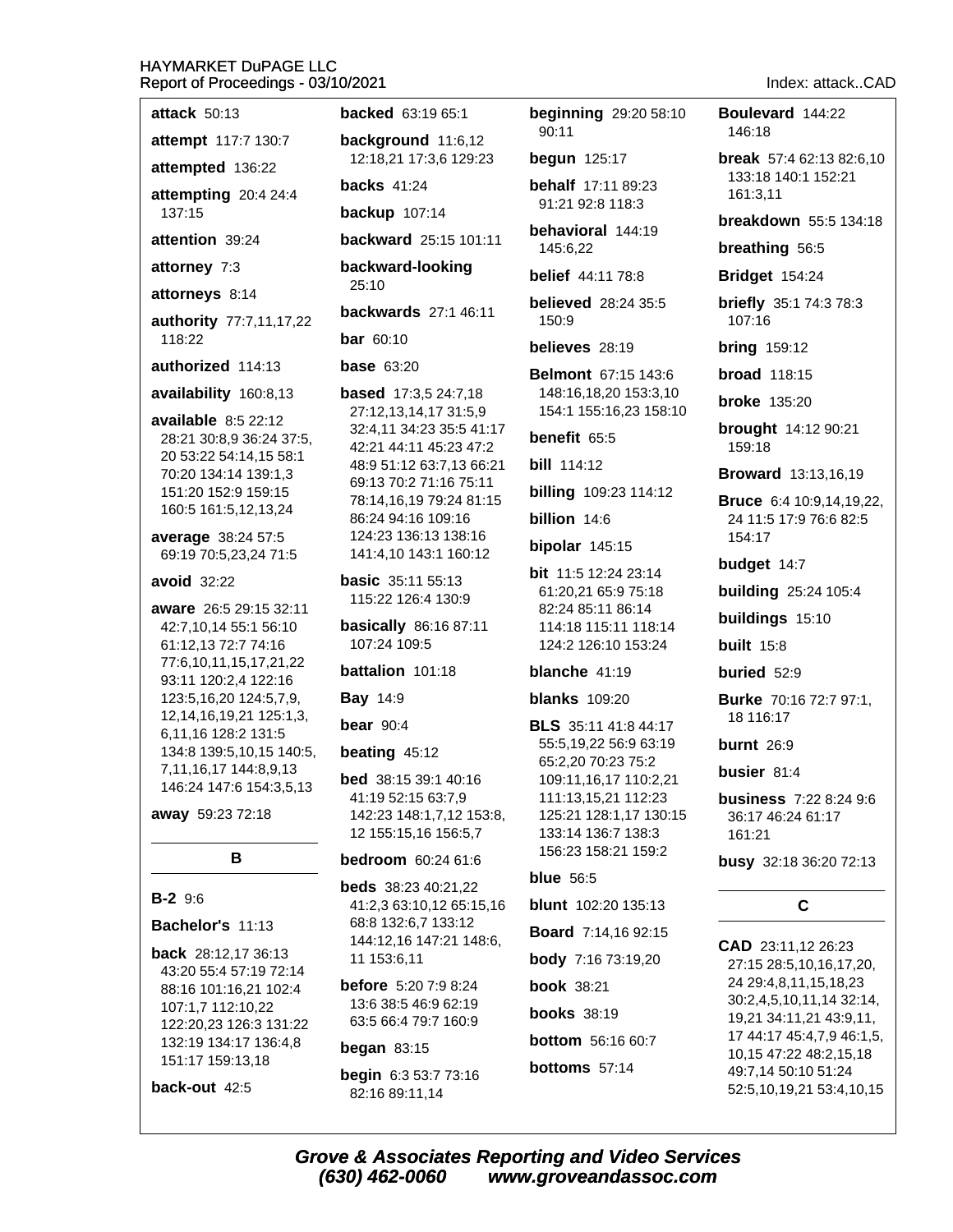55:4.6.15 58:19 59:23 61:22 64:6.17 66:11.21 74:9 76:16 83:5,10,17 84:1,4,20 85:3,8 86:7 93:2 98:4,5,14 100:16 101:11,13 102:2,3 104:6 105:15 106:3,6,17 107:17,23 108:4 109:6, 17 110:8 112:14 113:5 132:22 135:6,20 138:16 139:1 150:3,15,19

#### **CADS 53:24**

calculate 86:1

calculated  $41:1963:6$ 65:20 148:14

#### calculating 40:10

- calculation 42:17 65:22  $69.13$
- calculations 65:10 68:9 71:16

#### calculator 148:3

call 5:3 9:14 19:10,15,18 21:1 23:1 24:23 25:1,2, 21 26:23 27:14 32:3,9, 11, 14, 19 33: 9 34: 3 35:10,15 36:9 38:2,6 40:24 43:1,18 44:14 46:17,20 49:15,24 50:8, 10 51:12 52:21 53:21 54:3,5,6,12,14 55:10 56:9.23 57:1.2.6.11.16. 21 58:13,16,17 61:23 62:4 64:7,22 68:16 70:7, 18,20,21 74:15 75:19,21 76:18 77:23,24 78:15,23, 24 79:10 81:16 83:14 86:15 87:1 98:20 99:23 102:18 103:4 104:12 111:1,12,23 112:5,7,13 113:2,14 115:17 117:22 118:12 128:1,4,13,14 137:16,18 138:7 154:12 156:4.5 157:13 162:9  $163.6$ 

call-taker 34:17,18

call-takers 32:3,5 34:2

called 10:15 13:19 15:7. 23 17:14 24:5 28:12 34:7 37:20 38:18 99:1 109:23 124:24 130:20 134:24

153:19

caller 31:6,9,12 33:24 49:11 52:8 101:14 102:21 104:11 105:13

#### calling 6:4 10:9 157:2

calls 16:21 18:23,24 19:4,12 26:21 29:11 31:19 32:14,15,23 33:14 34:16 35:4,17 36:1,10 38:15 39:13 40:14,16,21, 23 41:4,8,12,17,20,22,23 42:2,11,21 43:1,19 44:18 45:14 46:3 47:4,11 53:11,22 55:20 56:14,16 57:3,23 58:5,6,9,20 59:13,20 60:9 62:2 63:7, 11,18 65:2,18,20,22,23 66:1 67:11,16 68:4,16 70:23 71:6,8,11,14,19 72:3 74:13,18,19,21,24 75:2,3,7,8,12,13,15 77:20 78:23 79:18 80:5, 6,783:7,1486:17,22 87:6 95:20 98:19 101:4 103:5,13 105:16 106:16, 18,22 107:2 109:14,24 113:13 115:5,23 124:18 125:21 130:15,21 131:10 135:21 137:23 141:19 147:24 148:1,6,7,11,12 153:7,8,11,12 154:9,10 155:11,15,16 156:7 157:1,3,9,12,13,21,22,23 158:1

#### cancel 123:19

canceled 160:4 161:4

capabilities 124:4,6 125:11

capacity 21:2 78:6,8,9, 19 81:7 119:22,23

#### card 32:9

care 113:15 114:5,7 127:16 149:3

career 12:19 15:15

#### carefully 23:8 69:8

Carello 5:6,7 9:15,16 159:11 162:11,12 163:8,  $\mathbf{Q}$ 

Carol 67:8,13,23 68:5,6

94:7,10 143:9 148:19,21

# carries 10:3 carte 41:19

case 5:20 9:1 16:14 21:23 33:5 46:4 51:3 56:10,11 64:9 74:20 77:6 98:24 99:17 104:1,11 106:21 127:22 132:15 138:2 151:6 162:3

cases 6:12,15 80:2

caused 35:7

cell 32:18

center 26:24 27:22 32:15 86:8 151:14 153:20

centers 103:2 109:22

certain 61:1 127:20

certainly 21:11 34:22 46:23 85:24

cetera 86:2.3 95:24 98:21 100:14 106:23

Chairman 5:1,16,177:1 8:20,22 9:13 10:1,2,8,12 17:4,7 62:13,15,18,20 82:4.7.13.18 89:9.13.16 159:8,11,22 160:14,18, 24 161:14 162:1,9,21,22 163:6,19,20

challenge 25:12 26:4 37:1 130:8

challenges 44:16 58:2, 10 66:14

chance 37:4 160:9

change 13:23 75:10 126:9 141:2

changed 49:11 104:23 123:6

changes 35:13

changing 73:2

channel 6:9

characterize 32:3

chart 59:12,22 132:12

check 63:23 66:23.24 67:3 68:10,11 141:15

Index: CADS..city

160:7.21

Chicago 29:12,16 30:3, 6,11,15 32:12 33:6 42:12,19,21 43:9,13,14, 16, 18, 24 47: 10, 23, 24 49:5.6.21 51:5.10.11 52:24 55:11 56:11 58:20, 22 59:21,24 61:22 62:3 63:4, 10, 11, 17 64: 2, 3, 4, 6, 10,17 65:15 66:11 67:19 74:12,14,17 76:16,17 83:7 84:1 93:24 94:2.12. 14 98:4 100:3 102:12.18 103:1 104:19,21 109:14 112:19 113:1,8,13 114:7 135:4 138:16,20 139:5, 11,16 140:15,18 141:11 144:2 149:17 150:4,5,7, 8, 17, 18, 23 151: 12, 14 152:2

Chicago's 31:4 47:12

**chief** 13:20 14:14,17 15:3,8 21:22 27:16 35:22.23 37:7 38:9 54:8 56:22 62:8 68:23 70:16 71:4 72:7 93:1 97:1,2,18, 20 100:14 101:18 116:17,20 117:22 142:8 143:17,19 160:5

chief/director 13:16

chiefs 96:22,23

children 137:3

choose  $62.16$ 

chose 24:4

chosen 136:9

Chuck 6:23,24 7:2

circling 55:4

circumstances 8:2 118:2 127:16

cited 44:17 113:4 134:22 156:21

cities 23:22

citizens 81:10,14

city 13:9,19,22,23 14:2, 5.6 15:5 21:23 30:15 35:23 38:9,20 42:12 47:10 49:21 51:10 60:19 68:23 80:18 105:2,3

**Grove & Associates Reporting and Video Services** (630) 462-0060 www.groveandassoc.com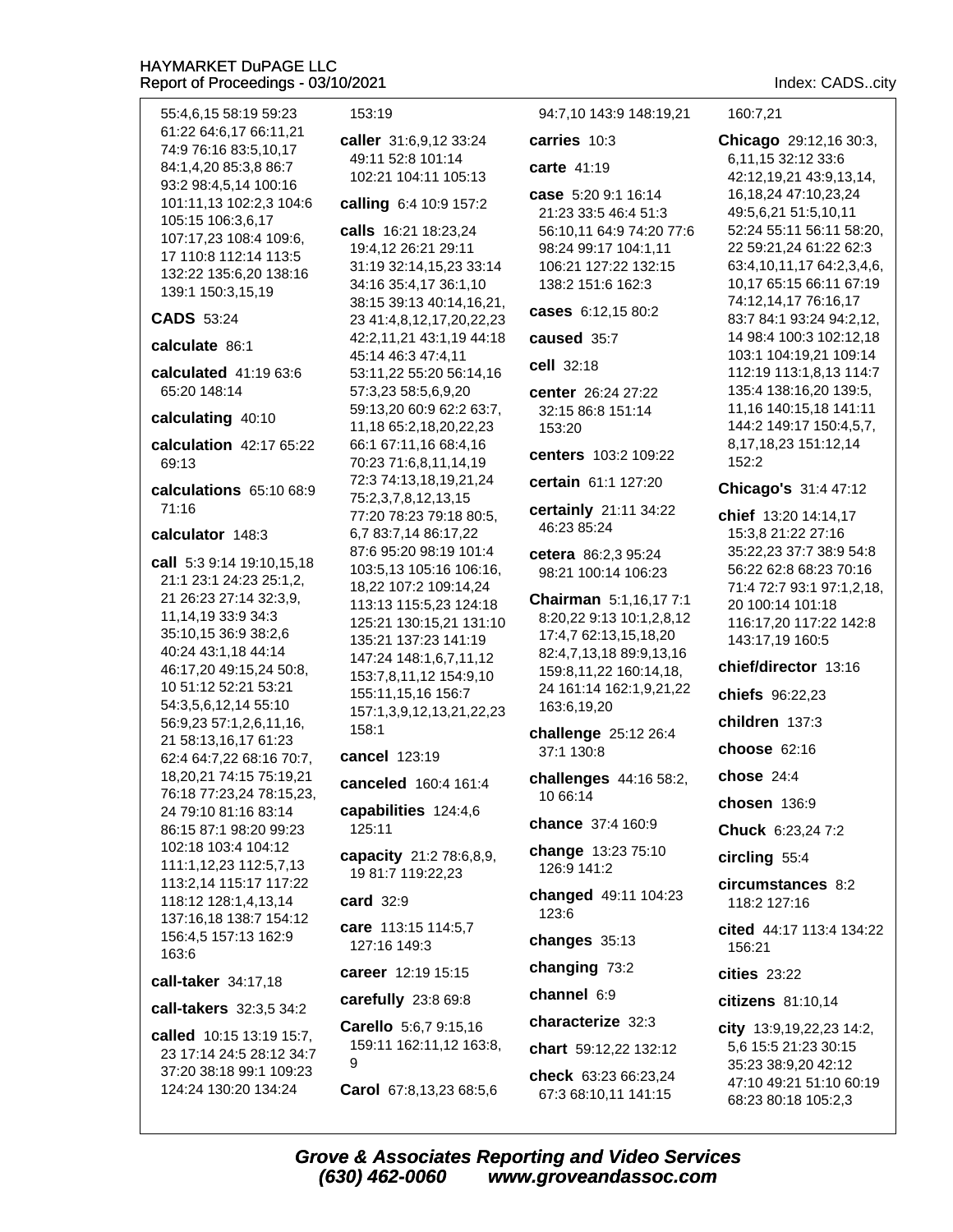142:9 150:7.17 151:1

clarify 51:23 97:1 130:11,24 159:13

 $Class 9:3$ 

classification 111:11

classified 91:20

clause 123:18

clear 14:3 18:17 37:17 45:9 54:2.3 62:1 64:23 72:5,11 87:5 123:2 132:19 135:10 136:5 155:5 156:24 159:22

client 91:23,24 97:6

clients  $67:4$ 

**clock** 60:5

close 55:9 90:4 95:5 111:23 114:3 148:14

closely 141:21

closer 42:17 51:15 69:20 70:2

code 55:10,15 99:3 111:22,24 112:3,8,9,14

codes 109:19

colleagues 73:14

collected 132:21

collection 88:17

column 40:20 41:8,16 99:7 111:16,18

combination 29:6 135:19

combine 16:10 113:23

combined 110:1

comfortable  $33:241:15$ 42:4 43:10,11 45:3 68:11 100:12 109:4

command 13:9 26:2

comment 6:11 8:9 102:17

comments 6:24

commercial 15:10 46:24 61:2,16

commission  $5:3.216:5$ 7:3.9.13.15 8:4.18.24 10:21 11:7,12 12:20 13:22 14:3 17:1,4,10 18:12 22:3 24:13 40:6.19 46:23 63:1 74:8 95:13 149:7,13 161:20

Commissioner 5:6,7,8, 9, 10, 11, 12, 13, 14, 15 9:10.11.12.15.16.17.18. 19,20,21,22,23,24 82:13 159:11 162:6.8.11.12.13. 14.15.16.17.18.19.20 163:3,5,8,9,10,11,12,13, 14, 15, 16, 17, 18

Commissioners 92:15

commit 123:17 160:22

commitment 77:2

committed 120:11,19

common 39:3 110:19,20 111:11

commonly 26:22 100:13 113:7

#### Communication 34:7

communications 15:22 16:7 30:7 31:3 97:14

communities 37:8 39:5 54:13 61:1,6 80:11 142:10

community 9:6 13:19 15:13 19:22,23 26:5,19 29:3 39:7 46:18,21 47:2, 5,6 53:18 60:24 73:21,23 75:21 79:1 81:3,7,13,14, 18 142:12

#### community's 81:1

comorbidities 139:12

comp 140:19 149:8

companies 26:1 36:15, 18

company 19:5 26:1 36:5.8 37:2 44:22 101:18 114:24 116:4 120:13,20

comparable 21:10 23:21 24:5,6 40:13 66:6 86:9 130:19 131:3

137:20 138:7.23 143:1 147:9 150:9 151:12.14 153:24

comparables 43:23  $131:6$ 

compare 63:3 141:14

compared 101:11 112:19

compares 21:10

comparisons 23:21

competing 58:6

competitors 45:6

complete 112:11 159:19

completely 37:10 119:9,10 161:11

complexes 61:3

complexity 100:6

complicated 78:13

component 79:6 83:12

comprehensive 8:6

comps 137:9,17 138:11 141:4,10,23,24 142:20 143:3,15,22,24 144:7,9, 15 146:18 148:15 149:9 155:17,19 156:13,16,17

compute 64:7

computer 51:15

computer-aided 26:22  $34:10$ 

concern 35:7

concerns 44:17 115:10 128:12

concluded 109:13

concluding 88:6

conclusion 43:2 68:12

conclusions 22:9.14 76:8 93:7 147:15

concurrency 19:11,14 58:11 72:20

concurrent 58:9 78:20, 23 79:5,18

### Index: clarify..contracted

conditions 31:14 condos 106:10 conduct 97:6 conducted 123:24 124:12 150:24 conducting 18:17 46:19 confirm 94:4 121:20  $153:13$ confirmed 156:22 confusing 150:10 151:10 conservative 99:24 consideration 128:14 considered 80:9 141:3 consistency 150:10 151:11 consistent 56:24 98:17 constant 56:23 constrained 81:1 consultancies 96:3 consultant 10:23 91:20 **consulting 15:18 16:2** 156:22 consume 71:22 contact 55:23 56:6  $91:12$ contacted 90:20 contained 144:10 155:2 context 19:16 67:18 contingent 127:10 continue 159:9 161:15, 21,24 162:3 continued  $5:219:9$ 11:20 99:21 162:24 contract 36:6 77:8 91:13,14 92:9 115:24 116:17 119:2 120:4,12 121:23 122:7,10,16 123:15,17,18,19 154:3 contracted 77:13 158:17,20

**Grove & Associates Reporting and Video Services** (630) 462-0060 www.groveandassoc.com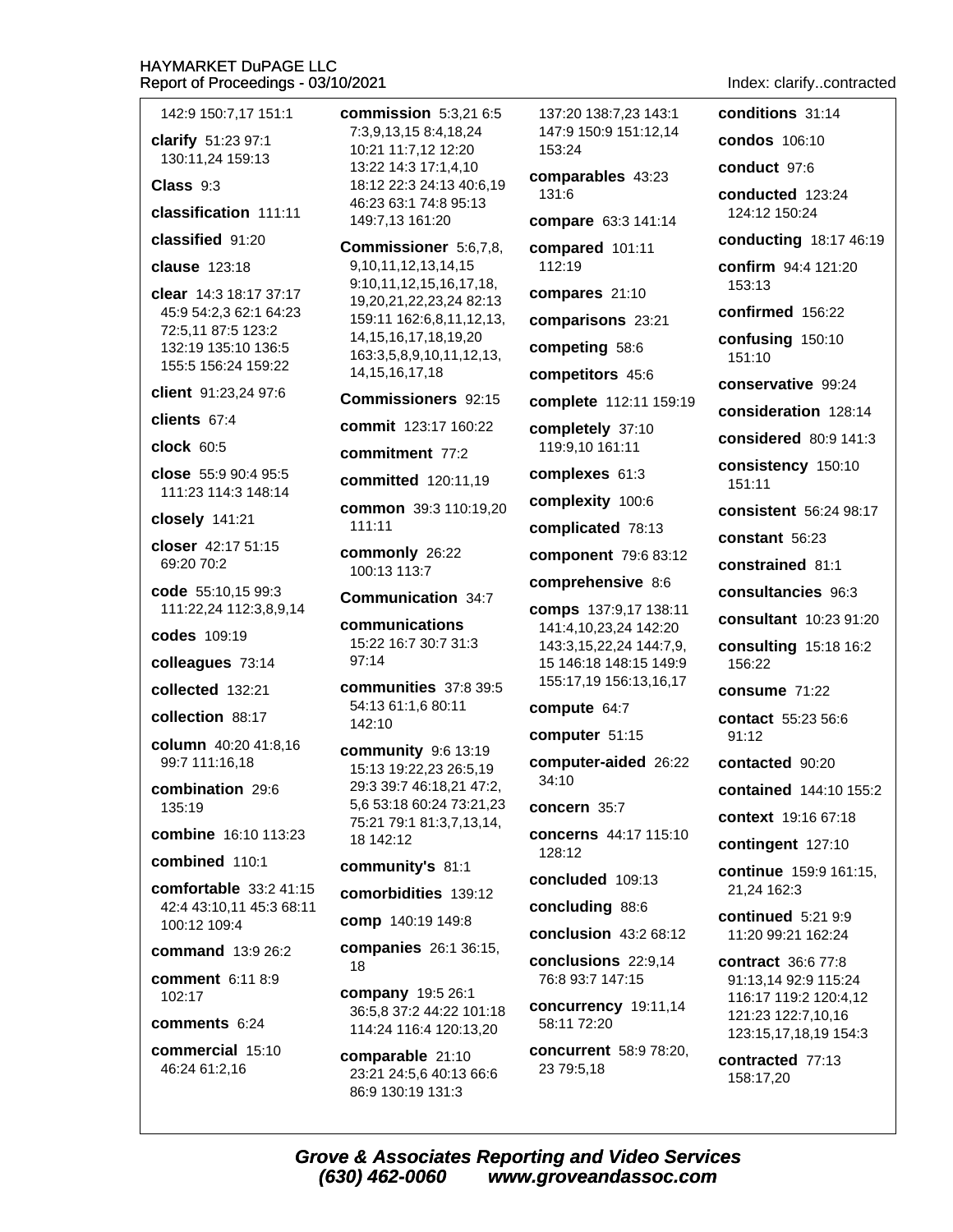decisions 21:24 contractor 91:18,22 court 7:6 90:11 129:11, 48:2.3.7.9.14.15.24 18 49:20 50:4 51:24 52:12. declare 5:18 contracts 68:1.2 154:6 20 53:15 55:4,6,15 57:6 **COVID 93:17** 158:11.14 58:19 59:17,23 61:22 decrease 60:21 contribute 88:12 COVID-19 6:7 62:2 64:6.14.16.17 dedicate 37:18 38:1 66:12,15,18,21 70:3 74:9 contribution 115:4 crash 31:20 32:17 76:16,17 78:14 83:5,10, dedicated 37:10.22 77:2 control 75:19 create  $80:22$ 17 84:1,4,9,20,23 85:2,3, 116:2 128:21 143:12 8,14 86:7 87:17,22 88:5,  $147:10$ conversation 78:5 created 47:24 107:22 11, 13, 17, 19, 21 93: 3 90:23 117:1 118:22 defer  $82:6$ 94:7,13 95:15 98:4,5,14, 16 99:21 101:9 102:2,4, conversations 93:1 creates 8:17 definitely 15:2 27:5 9,14 104:6 105:15,21,23 96:22.24 credentials 125:4 degree 11:13,16 13:11 106:3.17 107:1.17.23.24 cooperate 110:11 100:12 108:4 109:6,18 111:18 crime 38:22 86:2 113:5,22,23 131:8 degrees 100:9 copy 30:20 93:2 96:16  $criminal$  13:1 132:16,21,24 133:1,2,14, corporate 15:6 102:1 delay 161:17 17 134:9,13,22 135:4,6, criteria 107:5 145:10 7,20 136:3 138:12,16 deliberate 8:17 correct 32:5 47:12 53:1 criterion 152:3 139:1,4 143:16 150:4,6, 68:9 80:24 84:3,14,19 delimited 49:24 9, 14, 15, 19, 24 151: 1, 5, 86:19,20 90:9,15,18 criticisms 18:10 10,20 154:8 160:4 91:10,15 92:18 93:18 delineated 132:1 cross-examination 102:16 103:15 105:10,17 databases 113:18 delve 66:4 8:13 38:4 82:16,19 115:6,7,8 118:12,19 89:11,14,18 129:24 date 6:21 48:20 50:12 126:2 131:20,22 132:9, demand 15:13 17:19 152:13 90:17 98:24 99:12 107:4 10,17,18,20,23 136:11 19:7,24 40:10 41:9 47:2, 111:5 159:18 161:22,24 142:20 143:7,8,13,14 cumulative 87:8,10 23 53:17 58:4 64:4 65:11 144:23 145:23 148:2,10, 68:13,21 74:24 85:7,9,12 dates  $49:4$ current 19:19 20:21 13 151:7 153:4,9 154:5 86:4 101:24 103:22 21:9 68:21 79:24 day 54:24 56:24 57:4 155:18 147:15 156:6 58:19 59:14,20 60:21 cut 31:22 73:18 correctly 23:19 33:24 demanded 42:20 61:11 95:9,11 160:19 142:18,22 CV 11:7 demands 21:3 64:4 days 35:22 71:7,13,18, counsel 6:23 51:14 CVS 49:24 22,24 86:22,23 87:3,9,11 department 15:3 19:17,  $108.19$ 95:8 112:4 23 21:20 23:19 25:21,23 count 50:22 53:7 55:16, D 35:18 42:3 45:22 46:4,7 **daytime** 57:22 61:18  $17$ 47:24 49:6,14 53:18 daytime's 57:24 74:21 75:6,7,9 78:17 daily 84:5,21 counted 50:23 79:7 83:7 84:2 97:3  $DC$  23:6 **Dale** 23:18 counting 109:16 103:12 125:8 deal 31:16 46:16 72:2 Daly 5:1,16,17 8:22 9:13 **countries** 44:23 45:2 department's 86:24 73:13 79:8 137:2 142:21, 10:1,2,8,12 17:4 62:15, 22 country 73:14 118:11 departments 14:18 18.20 82:7.13 89:9.13 40:15 46:13 84:17 dealing 33:24 71:19 159:7,8,22 160:14,24 county 13:13,14,16,18, 113:19 119:8 161:14 162:1,9,21,22 139:16 19 14:10,15 118:18,22 163:6,19,20 depending 19:21 25:4 119:6 deals 12:17 34:9 69:23 89:1 data 22:12,16,21 23:4, couple 51:22 53:2 94:10 December 88:6 11,12,16 24:1 25:6 102:3 126:4 depends 26:15 60:23 decide 161:10 26:20,21 27:4,6,14,17 85:4 100:6.23 coupled 86:6 28:5,6,11,20 29:5,6,8,11, decided 13:3,22 151:4 deposition 160:18 15, 18, 20, 23 30: 2, 4, 5, 7, courses 12:12 10,11,14 32:14 33:3 decision  $7:17$  43:6 describe 68:24 98:6 coursework 13:1 43:9,11,17 44:17 45:5,7 127:23 112:21 46:1,5,10,11,15 47:22

Index: contractor..describe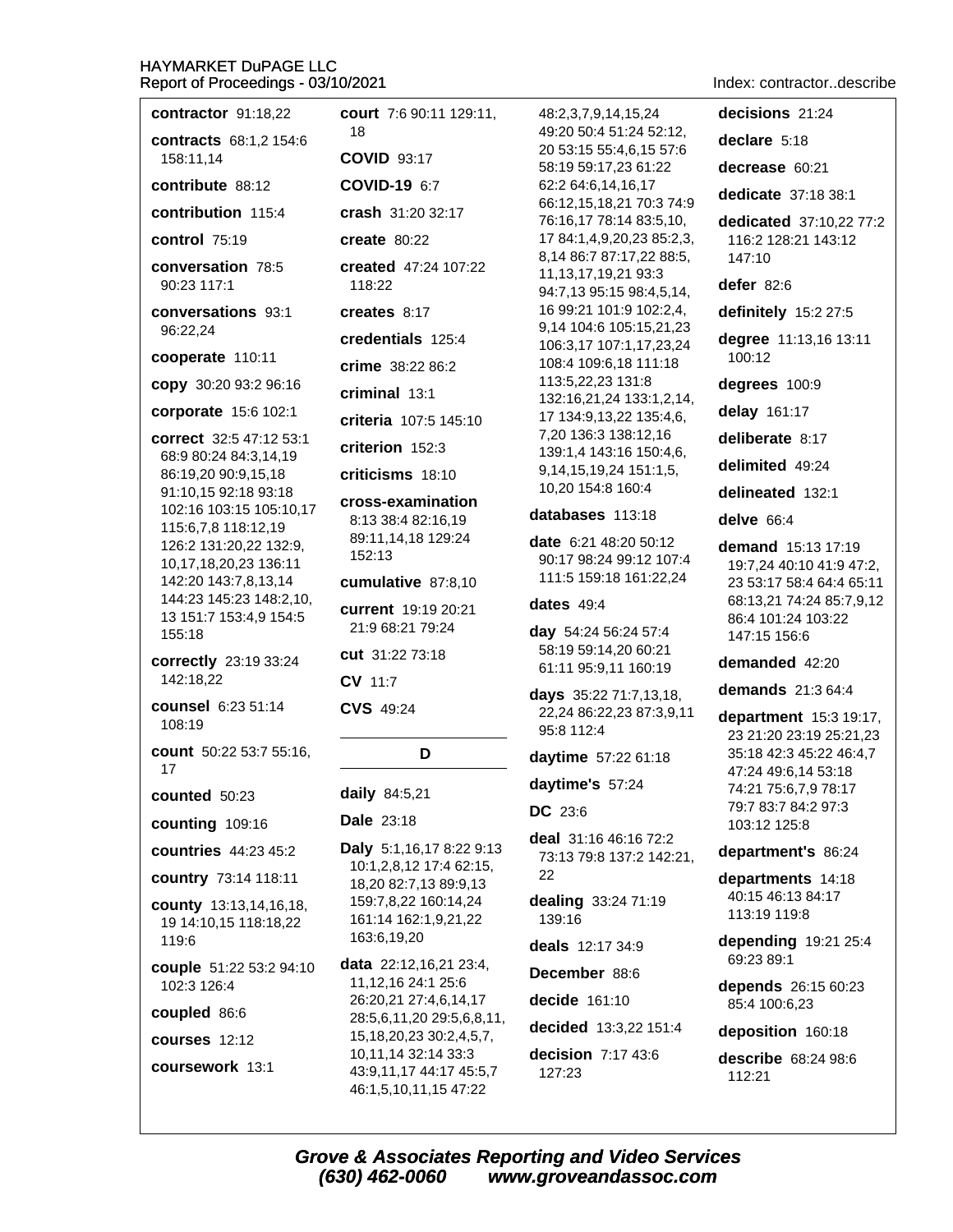description 122:15

design 27:12 50:10 100:17,21

designated 40:22

### designed 32:22

detail 18:10 39:19 118:7 119:15

determination 34:19 55:22

#### determinations 84.5

determine 16:21 38:5 44:14 47:23 54:2 58:21 65:11 76:22 83:18 84:12 85:12

#### determined 151:13

determining 27:23 28:24 56:7 76:18 85:2  $86.4$ 

detox 52:15 63:12

develop 125:17

### developing 7:8

development 9:2

DI 10:8,13,18 11:4 17:1, 7,8,24 18:5 47:16 51:16, 18,20,21 59:5,8,11 62:10.17.19.21.22 76:1.5 82:2 92:4 108:17 120:14. 21 121:22 122:8 123:12 128:5,18 129:6 134:1 149:21 152:6,11 153:1 154:16,23 155:6,9 159:14,20 160:2

# diagnosis 145:7

dials  $45:15$ 

dialysis 36:13 157:6

difference 53:14 56:15 57:22 127:14 141:11,16 152:1,2 157:4

differences 127:18

differently  $32:485:12$ 

difficult 22:19

dig 97:24

digging 42:11 108:12

diligence 96:21 119:16 121:20 123:24 124:12 145:1 150:24

# diminished 81:6

Dinolfo 6:4 10:6 51:14 91:8 92:7,24 93:3,9 103:11 108:15 122:4 123:10,11 126:22 134:6 143:18 155:5 159:24 160:2

direct 10:17 39:24 59:12

# direction 127:8

directly 15:12 23:4 124:11 125:6 129:16 149:1

director 14:13 127:9

disagree  $29:1,3,4$ 114:15

discuss 102:11 155:7.8

**discussed** 66:12 83:6 84:21 102:5

discussing 121:12

discussion 36:4 73:17 92:23,24 116:1 119:14

**Disney 161:9** 

disorder  $67:10$  139:18 142:14 145:6.8 146:22  $147:11$ 

### disorders 142:3

dispatch 26:22 28:6 34:10 104:3,10 119:3 124:13

dispatched 49:9,15 50:14,16,17 70:19 98:20

dispatcher 34:17 102:22 114:2

dispatches 31:4,8

displayed 59:7

disposed 112:14

disposition 55:10.15 99:3 109:10,19 111:19, 22,24 112:3,8,12,14,22

disproportionately 73:22

 $distant$  54:11 distinction 133:13

distract 75:18.23 distribution 55:19 57:2 138:24

# distributions 150:15

district 9:6 11:2 17:11 18:3 19:2 21:19 47:14.19 62:7 68:17 71:18 72:4 77:8,12,18 79:14,23 81:8,17,19 91:6 92:7,15 107:11,19 108:9,16 117:5.15.16 143:20 155:18 156:18 157:21 160:12

District's 161:3

districts 61:2

doctorate 11:23 12:6 100:9

doctorates 100:9

document 34:8,10 59:7  $95.19106.15$ 

documentation 94:5,16

documents 29:10 96:1

dollar  $14:7$ 

dollars 37:11

Dominik 24:11 28:23 30:1,15,19 33:10 34:1 38:3,11 53:2 65:23 66:6, 19 87:21,22 94:24 95:2, 13 117:22 124:2 137:7 139:3 144:10 149:19 155:10

**Dominik's 85:21 86:6** 146:17

doubt 61:9 65:5

down 36:21 40:20 49:3 57:4 61:20 65:9 99:20 105:4,5 107:8,9 118:14 131:11 133:18 134:1 135:20 140:1

dozens  $27:19$ 

dramatic  $141:11$ 

draw 147:15

Index: description..effective

drew  $22:9$ drive  $85:10$ drop 36:21 drops 57:14,19

drove 15:11 25:13

drum  $45:13$ 

**Drummond** 5:8,9 9:17, 18 162:13,14 163:10,11, 18

due 6:7 7:18 96:21 119:16 121:19 123:24 124:12 145:1 150:24

duly 10:15

Dupage 5:24 17:12,15 24:10 33:7 38:7 40:10 41:2,11 42:18 44:1,5,10, 15 63:16 64:8 65:16,18, 21 71:15,19 72:2 78:11, 24 119:11 136:11 137:11,18,24 139:19,22 140:4,9,15 147:2 149:10

Dupage's 81:16

duplicate 32:15,23 34:16,18,20 50:21 95:20 99:10

duplicates 99:9 102:13 104:2

# E

earlier 46:12 63:5 83:5 126:19 142:16

early 12:23

earned 11:16,23

earning 12:6

easier 20:9 30:21

easiest 25:16 71:7

easy 34:17

education 11:20

educational  $11:12$  12:5

effect 6:6 87:8

effective 121:21 123:7 124:1,24 125:19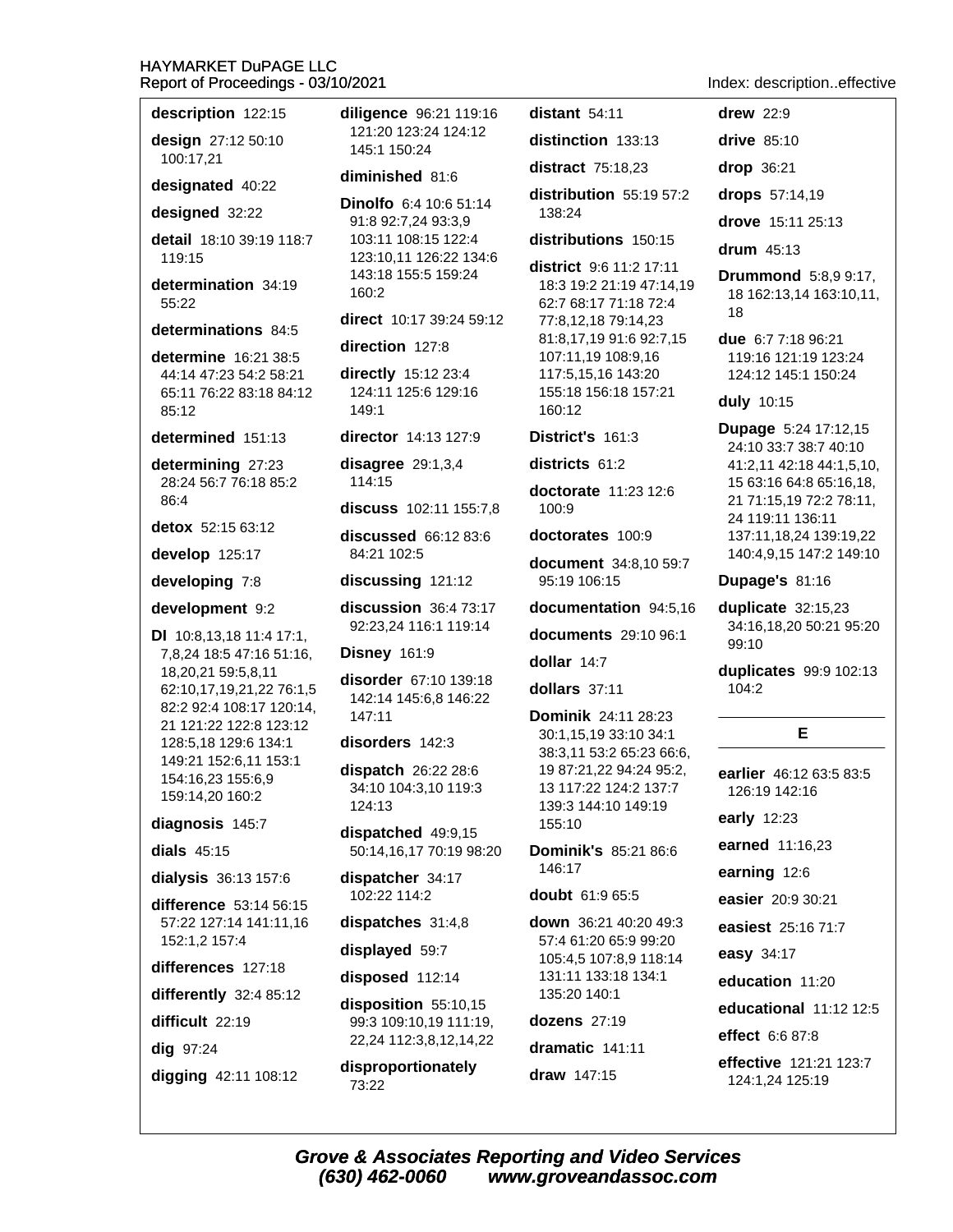effectively 119:19

effectiveness 140:18 effort 88:23 128:15

elected 43:8 73:19

150:8 Electronic 113:14

element 31:11 32:2

elements 37:13 98:17

eliminate 32:15 102:13

eliminated  $19:341:6$ 

99:24 102:9

eliminates 102:13

eliminating 44:18

Elite 67:22 114:18.22.23 115:5,13 117:6 119:14, 16,19 120:4 121:14,16, 19 123:7, 15, 24 124: 3, 10, 22 125:2,17,22 128:4,12 130:10,14,15 138:4 154:4,10 156:21 157:10, 11 158:2,12,17

**Elite's 125:3** 

Ellenbecker 82:16,18, 20 88:9 89:6.9 93:9 97:15 160:1,15,17

elongated 80:2 119:2

elsewhere 19:13 71:4 135:5 149:18

emergency 7:19 12:11 30:6 31:3 33:13 45:15 52:6.7 53:12 58:14 104:11

emergent 127:16

employed 14:22 39:20

employee 52:14

empty 61:6

EMS 14:19 16:4,6,21 20:22 22:18 27:8 29:11 36:9 40:20.21 41:11.12 44:4,9 45:22 47:11,24 48:11 49:14 51:10 54:9 56:23 58:3,20 59:20,24 69:14 74:2,11 76:11 80:3 84:5,16 85:2,13 86:24 87:11,19 90:3 100:17,22

101:3 109:14 115:17 118:12 121:13.21 123:7 156:6

**EMS's 80:11** 

EMS-RELATED 67:11 113:22

 $en 98.21$ 

encounter 46:17

end 14:13 41:3 78:9 81:2

ended 15:19 91:1

ending 88:6

ends 81:3

engagement 93:19,22 116:6

engagements 91:21

engine 26:1 48:20 50:15 53:21 54:24 56:14.17 103:12.15

engines 101:17

enough 46:16 62:2  $141:7$ 

ensure 47:6

entailed 98:7

enter 119:24

enterprises 36:16

entertain 9:8

entire 95:3 96:11

entity 64:14 69:1 132:4

environment 61:17

**EPCR 113:14** 

equal 72:14

equate 71:6

equivalent 86:23

especially 36:18

essence 27:3 71:17 80:4

established 24:17

**Estates** 67:7 68:7,8 94:8,10 143:6 144:21

estimate 78:18

(630) 462-0060

estimated 139:22 141:12

estimation 37:15

evaluate 119:6

evaluated 17:14 80:10

evaluating 99:21

evaluation 101:23

evening 5:19 8:24 10:19 152:12 160:20

event 49:1,7,16 51:3 54:1 55:8,9 99:6,19 100:1 104:14 105:7 110:14,24 111:24

events 51:4 102:9 103:5. 14,21 110:15

eventually 73:18 135:1

everybody's 81:5

evidence 37:21 43:22 116:14 121:23

evident  $37:13$ 

exact 19:12 102:22 146:2

exactly 63:14 66:1 70:3 80:21 83:10 96:11 112:21 131:7 143:17,18 149:1

exam 55:24

**EXAMINATION 10:17** 

examine 14:24

examined 10:16 16:12

example 25:15.16.17 32:16 63:10 100:24 103:10.11 110:10.14 114:16

**Excel** 48:16 50:1,2 106:16,21 107:6,10

except 136:18

exceptions 9:3

**excess 139:6** 

exclusion 85:3 86:7.8

exclusively 28:4

excuse 59:19 95:10

www.groveandassoc.com

**Grove & Associates Reporting and Video Services** 

Index: effectively..facility

exhibit 11:3.6.8 18:1.4 20:10 47:15 107:19 108:10.16 110:6.7

exhibits 47:18,19 93:3 96:7 133:17

exist 29:11 107:3

existed 116:4 122:16

existing 21:2 69:23

exists 29:16 78:8.9

expect 61:17 63:11 116:3

experience 14:16,21 17:6 28:1 71:3,4 73:9 77:5 80:16 84:4 95:16 127:20 135:5 145:17

expert 17:2,5 90:4 142:13

expertise 133:7

experts 114:15

explain 17:9 22:2 24:12 32:17 40:5 62:24 89:3

explained 93:5 144:14

explaining 112:16 124:2 129:17

explains 22:8

explanation 129:15,23

extensive 33:4 119:1 139:10

extensively 123:23

F

36:6,7 40:13 61:4 66:7

67:5,7,14,23 68:1 94:10

131:10 141:13 142:3,11

143:4,12 144:5 149:6

facility 9:5 20:24 23:6

20 43:3,21 44:5 59:21

25:19 33:11,12,15 42:12,

64:8 67:6,8,12,17 69:24

71:9,20 76:11,19 77:8,13

150:17,22 153:4

facilities 24:5,6,7,9

extent 139:23

extremely 80:7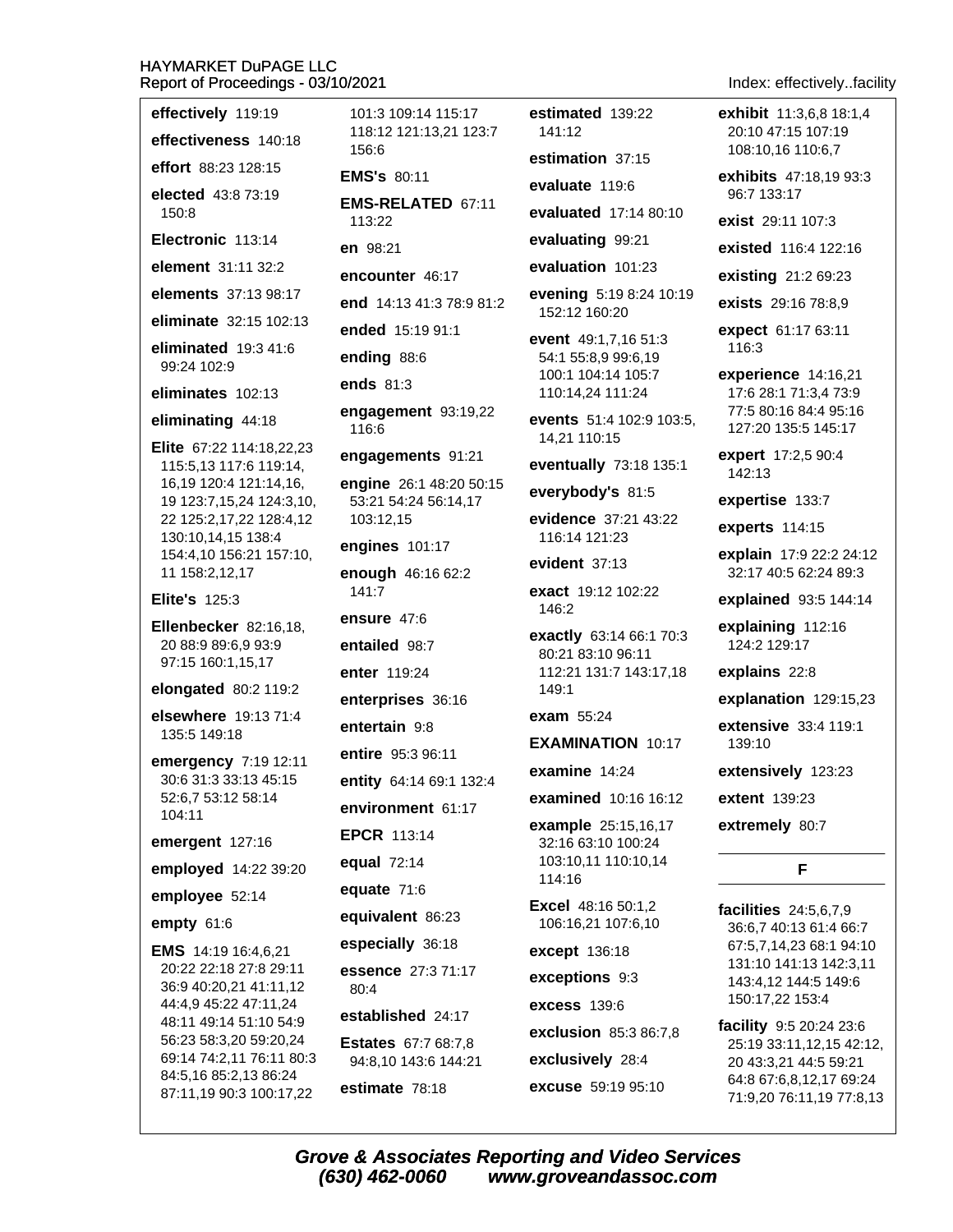| 78:11 84:16 86:18 127:7                           | fill $24:2425:1$                                                  | fires 26:17 101:8,22                                                | form 6:16 16:18 49:21                            |
|---------------------------------------------------|-------------------------------------------------------------------|---------------------------------------------------------------------|--------------------------------------------------|
| 128:22 138:21 143:2<br>145:11 146:22 149:2,8      | <b>filled</b> 114:6                                               | <b>firm</b> $10:23$ 15:19 16:3<br>17:14 28:3,19 44:24 45:1<br>90:23 | 84:24 129:11 134:4                               |
| 153:19 154:14 156:20                              | filter 48:23 99:18 107:3                                          |                                                                     | formal $91:19$                                   |
| 157:6                                             | filtered 49:2                                                     | firms $15:20$                                                       | formally 96:7 108:15                             |
| facing 130:8                                      | filtering 51:6                                                    | Firstnet 15:23                                                      | format 24:20 130:1<br>131:7                      |
| fact $28:332:1935:4,5$<br>42:24 78:9 98:14 102:12 | final $7:17$                                                      | <b>Fitch</b> 10:10,24 16:2,3,9,                                     | former 21:22 68:23                               |
| 104:5 112:21 113:6,12<br>129:2                    | finally 8:16 23:17 24:2<br>32:13                                  | 16 18:2 38:10 44:22<br>91:13,14,19,21 92:5                          | forms 129:12                                     |
| factor 115:4 121:16                               | financial 119:3                                                   | 142:5                                                               | forward 7:22 46:5,10                             |
| 128:13 138:15,17 154:12<br>156:5,10               | find $17:228:2131:23$                                             | <b>Fitch's 92:10</b>                                                | 53:15 76:1 117:5 130:4<br>found 25:11 27:6 31:24 |
| factors 47:3 69:4 116:3                           | 32:24 46:8 55:24 66:13<br>78:1 92:21 106:5 142:20                 | five- 25:17                                                         | 59:3 109:17 117:12                               |
| facts 129:17 155:2                                | 155:14                                                            | flawed 86:10,11 88:12,<br>14                                        | 150:5                                            |
| <b>fails</b> 19:8                                 | findings 7:14 109:13                                              | flesh 49:18                                                         | fourfold 57:21 64:4 65:6                         |
|                                                   | finds $17:4$                                                      |                                                                     | fourth 21:8 41:8                                 |
| fair $80:4,16$                                    | fine $154:24$                                                     | Florida 11:20,21,22<br>12:11 13:12,13 14:10                         | frame 70:14                                      |
| fairly 39:3 45:3 79:4 97:9                        | finish 70:6 76:7 152:22,                                          | 24:22                                                               | framework 140:22                                 |
| fall $68:8$                                       | 23                                                                | fluctuate 57:3                                                      | frequently 84:24                                 |
| false 26:7,12                                     | Finished 13:11                                                    | fluctuates 58:4                                                     | <b>Freudian</b> 123:11,12                        |
| familiar 93:21 146:1<br>153:18 157:16,17 158:8    | fire 11:2,15 12:11,16                                             | fluctuation 57:7                                                    | front $56:2$                                     |
| family 47:1 148:4 156:6                           | 13:4,16,20 14:17,18<br>15:2,8 16:6 17:11 18:3                     | focus 22:4 52:11 98:3                                               | frontages 105:3                                  |
| farther 66:4                                      | 19:1,17 20:22 21:2,10,                                            | 147:19                                                              | Ft 13:14 15:4                                    |
|                                                   | 19,22 22:23 23:1,5                                                | focused $97:10$                                                     | full 48:8 65:1 70:1 78:15                        |
| faults $53:3$                                     | 24:16,23 25:2,3,7,16,19,<br>20,21,23,24 26:6,14 27:8              | FOIA 23:10 28:13 47:10                                              | 94:6,11 95:2,12 127:9                            |
| faulty 129:3                                      | 35:18,22 37:7 40:15                                               | <b>FOIAS 135:8</b>                                                  | 158:5                                            |
| Federal 15:22 24:18<br>25:8                       | 41:13,22 42:2,21 43:18<br>45:22 46:4,6,7,13 47:14,                | follow 117:9                                                        | <b>fully</b> 117:7                               |
| feeds $25:5$                                      | 18,23 49:6,14 50:17 54:9                                          | follow-up 116:15                                                    | Fulton 104:22 106:9                              |
| feel 33:18 43:10 109:4                            | 58:3 60:18 62:6 67:16<br>68:5,17,18,23 71:17 72:3                 | following 42:23 113:9                                               | function 112:12                                  |
| fell $52:9$                                       | 74:21 75:7,8 77:7,12,18                                           | 127:5 160:6 161:17,20                                               | functional 34:9                                  |
|                                                   | 79:22 80:11 81:8,17,19<br>83:7 84:1,17 90:3 91:6                  | follows 6:3 10:16 60:1                                              | functionality 106:22                             |
| felt 70:1 97:6,7 115:18<br>118:6 128:11 151:5     | 92:7,15 94:12 95:23                                               | foolish 64:12                                                       | fund 73:21                                       |
| field 112:1,2,10                                  | 96:22 97:18 100:13,17,<br>22 101:3,17,19 103:12                   | footer 151:21                                                       | fundamental 21:14,17                             |
| <b>fields</b> 98:23                               | 107:11,19 108:9,16                                                | footnoted 96:17                                                     | 25:13 31:18 115:16<br>121:11                     |
| figure 59:13,19 69:3,8<br>161:4                   | 113:13 117:4 119:8<br>142:8 143:20 155:17<br>156:17 157:20 160:12 | <b>Forest 13:2 153:20</b><br>154:8 156:4,20,24 157:1                | <b>future</b> 19:20                              |
| figures 63:1                                      | fire-related 113:17                                               | forget 87:6                                                         | G                                                |
| file 25:3 48:16 50:1,2                            | Fire/ems $84:13$                                                  | forgive 20:13                                                       |                                                  |
| 98:15 99:10,17 107:6                              | firefighter 13:4                                                  | forgo 161:11                                                        | gap 117:23                                       |
| files 94:9 108:13                                 | firefighter/paramedic                                             | forgot 28:12                                                        | gave 65:4                                        |
|                                                   | 13:8                                                              |                                                                     | gears 74:1                                       |
|                                                   |                                                                   |                                                                     |                                                  |

Index: facing..gears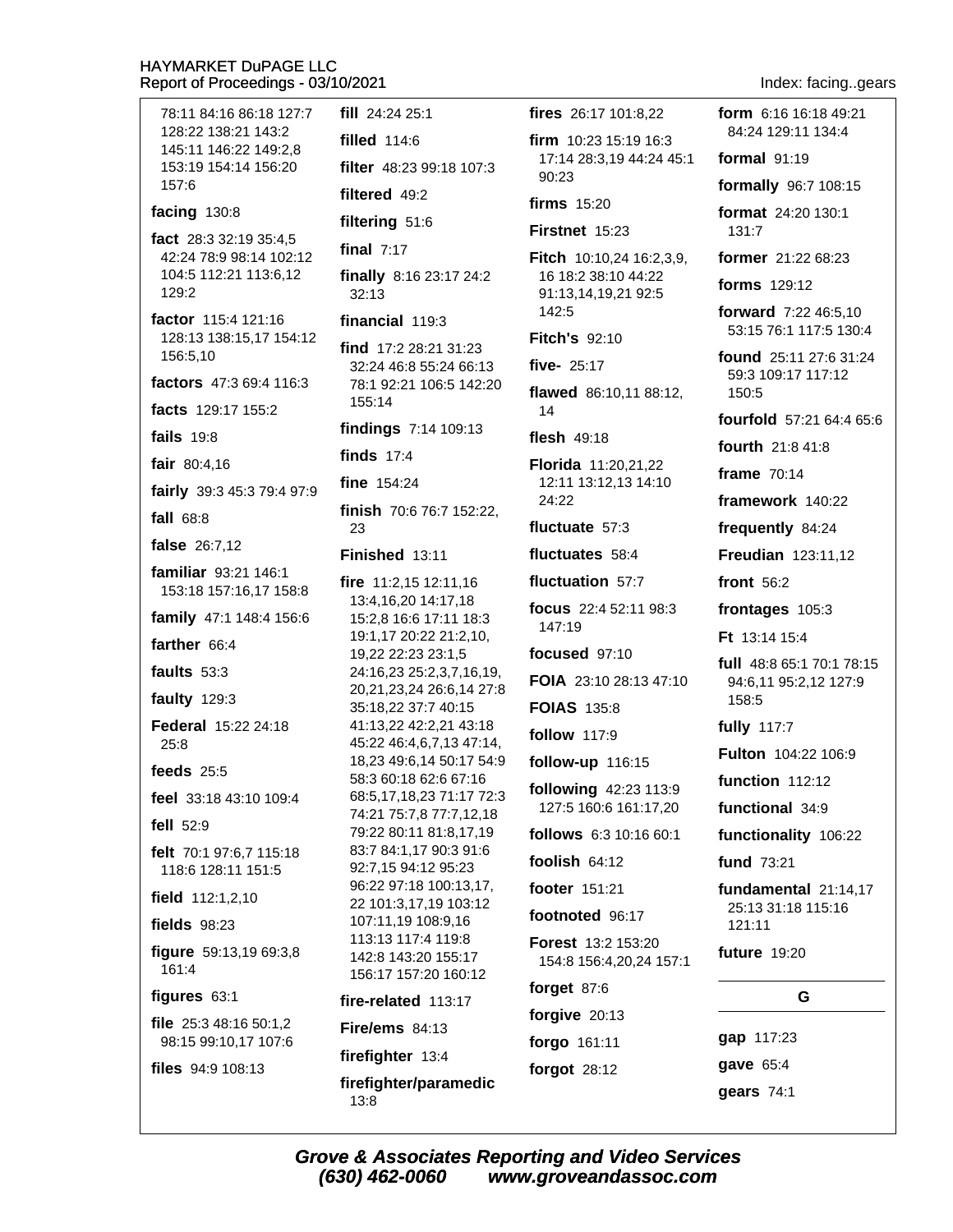general 33:21 108:23 126:24

- **generally** 35:12 36:10 54:10 57:17 61:5 68:12 73:17.19 85:1.14 112:9 126:23 141:6
- qenerate 40:23 41:22 43:4 59:18 68:3
- generated 16:21 29:11 30:2 36:1 42:12 47:4 68:6,7 72:3 75:1 84:1

generates 103:22

generous 64:24

GIS/AVL 124:13

give 25:16 35:14 52:16 92:20 103:17 105:24 111:24 129:20 130:2

#### $qiving$  102:22

**goal 137:8** 

good 5:19 10:19 56:4 62:13.15 67:3 73:24 119:23 147:8 152:17 159:6

government 7:22 15:23 24:15,18 25:8

qovernments 7:24

#### Governor's 7:19

graduate 12:12,24

gray 41:10

great 18:10 76:4 97:13, 24

greater 57:12 60:13 67:20 70:4

green 38:19,21

group 34:7

growing 13:10 48:12

growth 14:24

**quess** 12:6 20:18 23:13 31:1 42:23 69:23

guide  $8:7$ 

# Gurnee 15:7

gut 63:23 66:24 67:3 68:10,11 141:14

#### н

half 14:6 40:23 62:2 88:16 94:23,24 95:9,11

**handle** 19:5 35:6.19 36:1 53:22 54:4.12 69:3. 9 70:21 72:9 95:20 115:17 128:17 130:15

handled 125:22 154:10 157:10,11

handling 54:5 71:14 115:5

handwritten 135:7

Hang 152:10

hangs  $57:18$ 

happen 49:10 65:21

happened 25:10 51:5 63:4,22

happening  $45:18,19$ 48:20 103:1

hard 22:21 70:3 131:15

Havmarket 5:24 7:17 17:12,15 19:2,18 21:3 24:10 29:12,16 30:2 33:6 36:4 37:19 38:6 40:10 41:1,11 42:11,18,20 43:8,13,14,16,24 44:1,5, 10,14 47:11,24 49:5 51:5,11 52:14,15,24 58:20,22 59:21,24 62:3 63:4,10,16,17 64:2,3,4,5, 8,9,17 65:16,18,21 67:19 71:14,15,19 72:1 74:12, 14 76:17 78:10,23 81:16 84:11 85:13 86:8,18 89:23 93:23 94:1,14 100:2 104:18 105:2.17 109:14 115:1 117:6 119:11,17 120:3 121:18 125:12,16 130:14 136:11 137:11,18,24 138:3,20 139:5,16,19,22 140:3,9, 15,18 141:11 144:2 147:2 149:10,16 150:7, 16 151:12,14 152:2

Haymarket's 121:12

**head** 26:9

heading 99:8 111:16

health 67:9 125:8 139:13 143:5 144:19 145:5,22

healthcare 9:5

healthier 139:24

hear 32:6 82:21 90:1

heard 33:23 90:24

hearing 7:10,20,21,23 8:7,18 9:1,9,11 10:4 161:17 162:23

hearings 8:4 94:20,22

heart 35:14 50:13

heavily 22:23

helped 52:1

helpful 108:8

helps 21:24 47:4

Hervas 6:23 7:1,2 8:22 108:18 120:15,21 121:6, 7,9,22 122:12 128:5 129:8 134:1 152:11 160:14 161:14.19

hey 117:22

high 140:3

higher 36:19 58:16 102:20

hindsight 27:3,5,17

**hire** 14:2

hired 92:1.5

historical 101:7

historically 27:18 100:11

hit 26.9

Hoffman 67:7 68:7,8 94:8,10 143:6 144:21

**holds** 58:21

Holmes 5:10,11 9:12,19, 20 162:6,7,15,16 163:3, 4.12.13

home 36:13.14 131:20 144:16 151:15 153:22 156:15 157:5

homeless 139:7.8 140:3 homelessness 139:23

homes 132:6 146:8

honestly 134:20 135:6

hook 35:14

hoping 161:9

horizontal 60:7

hospital 36:13 70:10,11, 22 86:2 144:19 145:23 157:5.6

hospitals 38:23

hot 104:24

**hotel** 25:18

**hotels** 106:9

**hour**  $57:3,959:13,20$ 62:12 70:12,13,14 78:15  $95.9$ 

hours 57:24 58:16 60:11 71:7,13 87:3,7 95:12

huge 15:6

hundreds 43:10 60:1

husband 52:9 58:14

#### $\mathbf{I}$

**ICMA 38:18** 

idea  $56.4$ 

identifications 109:17

identified 11:3 18:4 29:21 47:15 99:9 102:8 105:13 110:15 113:3 131:3 132:4 137:21

identifies 34:16

identify 32:22 109:11 110:24 111:13,15 112:22 126:16,18 137:16 138:6 143:21

identifying 125:18 127:24

**IFPD 154:10** 

**ignore** 64:12 115:18.19 150:16

**Grove & Associates Reporting and Video Services** (630) 462-0060 www.groveandassoc.com

### Index: general..ignore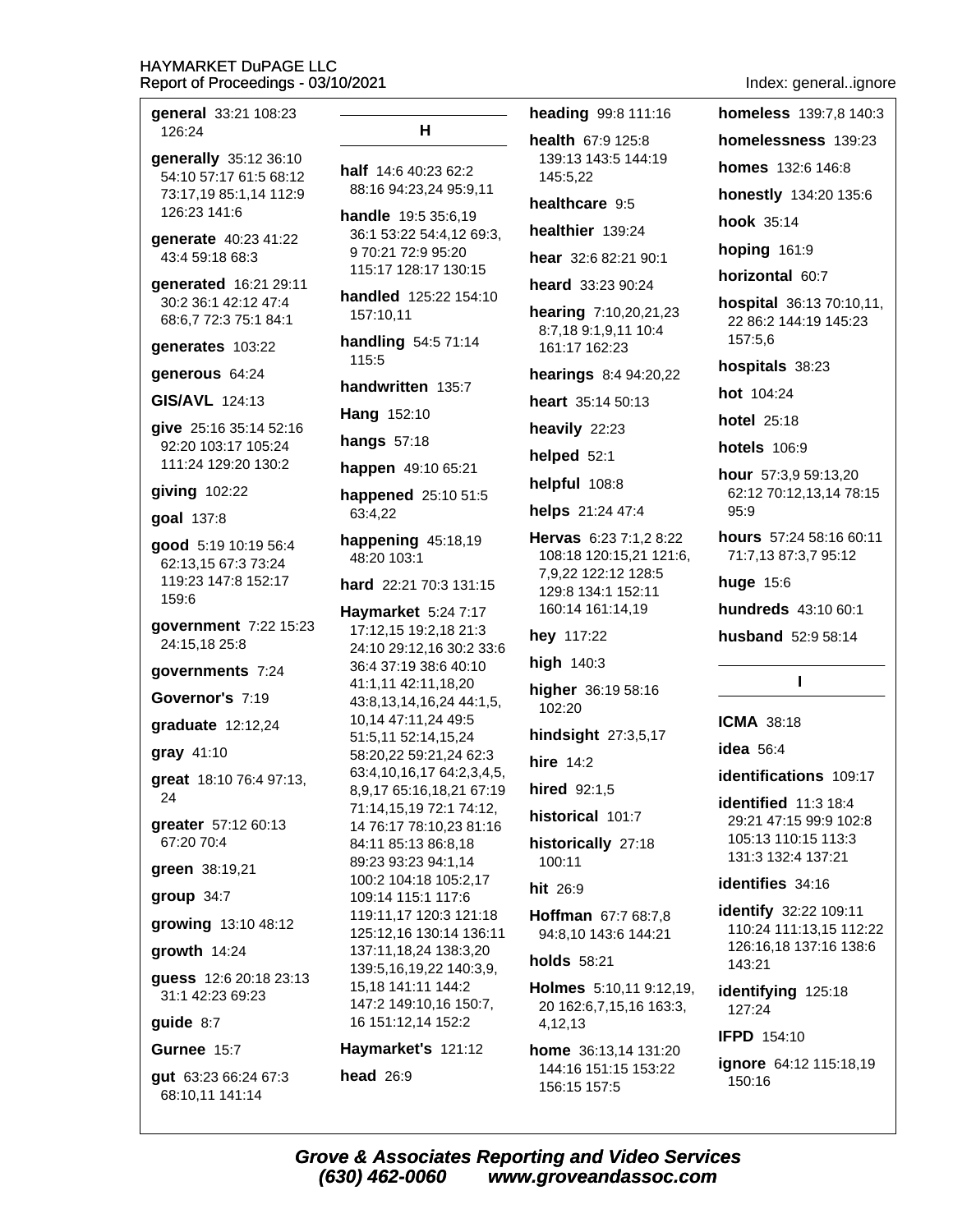Index: ianored..kind

| NEPUITULE FIUCEEUIHUS - UJ/ IU/ZUZ I                                   |                                                    |                                              | IIIUEX. IYIIUIEU.                                  |
|------------------------------------------------------------------------|----------------------------------------------------|----------------------------------------------|----------------------------------------------------|
| ignored 150:17,23                                                      | inconsistent 43:5                                  | <b>intake</b> 112:12                         | <b>issues</b> 18:12,15 30:23                       |
| ignores 78:20<br><b>ill</b> 140:13                                     | increase 57:23 60:20                               | integrate 37:8                               | 33:9 75:22 78:21 116:13<br>121:11 139:13 160:19    |
|                                                                        | 68:16,21,24 69:11 78:22<br>79:4                    | <b>intended</b> 72:12,13                     | itasca 5:3 11:2 17:11                              |
| Illinois 11:14,17,18 13:2,                                             | increased 19:14,24                                 | <b>intent</b> 137:12                         | 18:3 19:1 21:2,3,10,19                             |
| 5,6 24:21 25:7 93:12<br>96:23 125:5,8                                  | 71:11 79:10                                        | <b>inter</b> 158:21                          | 24:10 41:13 46:6 47:14,<br>18 54:23 56:10,13,17    |
| <b>illness</b> 139:17 140:14                                           | increases 61:11                                    | inter-facility 157:2,15                      | 61:10 62:6 63:15,16                                |
| <b>illnesses</b> 145:16                                                | independent 91:18,22                               | 158:3,23 159:4                               | 64:11 65:12,13 68:16,18<br>71:7,17 72:3 74:20 75:5 |
| immaterial 53:10                                                       | 95:15 124:3                                        | interested 8:12,15<br>99:18                  | 77:7,12,18 79:22 81:17,                            |
| immediately 81:5                                                       | independently 143:22<br>147:14                     | interesting 21:13 43:7                       | 19 84:10,11 85:13 86:19<br>87:11,13 91:6 93:17,20, |
| impact 14:24 15:13                                                     | indication 131:10                                  | 90:1 155:14                                  | 21 103:12 115:2 119:20                             |
| 17:15 18:19 19:13,19                                                   | 157:20                                             | interface 113:16                             | 121:13 153:19 154:8,14<br>156:16 161:3             |
| 20:5,23 21:18 22:18<br>24:10 26:19 27:23 29:1,2                        | indicator 64:6                                     | Intergraph 34:15                             | Itasca's 61:15 84:12                               |
| 33:9 39:7 44:4,9,13 46:2                                               | Indiscernible 152:6                                | interim 14:1 106:24                          | <b>items</b> 137:21                                |
| 47:5 56:7 63:24 70:1<br>73:4,6 74:10 75:11                             | individual 25:5 99:9                               | intermediary 23:4                            | <b>IV</b> 35:14                                    |
| 76:10,13,23 78:4,10                                                    | industrial 46:24                                   | internal 45:23                               |                                                    |
| 81:17,20,21,24 82:1<br>84:5,12,16 85:2 102:20<br>115:2,14 121:12,13,16 | industry 32:7 35:10,13<br>45:6 46:20 61:11         | International 38:20<br>133:1                 | J                                                  |
| impacted 79:16,17                                                      | inflow $61:5,18$                                   | interpretation 32:4                          | <b>JEMS</b> 134:24                                 |
| 80:12                                                                  | inform 21:13,24                                    | interrogation 32:9                           | <b>job</b> 7:10 33:17                              |
| impacts 87:19                                                          | information 8:6 24:8                               | interrupt 59:1                               | John $34:3$                                        |
| important 24:19 39:17,                                                 | 25:23 27:9 28:14 31:5,10<br>32:6,11 45:17,21 49:12 | intersection 32:18                           | jump 20:12 76:6 82:24<br>129:8                     |
| 18 80:8 106:12 108:3<br>119:19 126:17 133:20                           | 52:5,17,18 98:19 101:14                            | interstates 61:15                            | jumped 18:15                                       |
| 135:16 138:2                                                           | 102:22 117:10,15 122:19<br>125:24 130:9 135:20     | intimately 146:1                             | jurisdiction 72:17                                 |
| impression 28:8                                                        | 141:7                                              | introduce 10:6,20                            | 118:18                                             |
| inaccurate 150:10                                                      | informed 124:22 128:10                             | introduced 123:4                             | jurisdictions 112:20                               |
| 151:11                                                                 | 146:21 160:3                                       | introduction 20:15,19                        | justice 13:1                                       |
| inappropriate 122:2                                                    | initial 101:14 122:17                              | introductory 6:24                            |                                                    |
| inaudible 91:15 120:10<br>139:14 155:9                                 | initially 12:22 16:4                               | invite 6:23 10:5 82:15                       | K                                                  |
| incidences 104:7                                                       | initiative 24:17                                   | 89:10,14                                     | keyword 72:12 73:9                                 |
| incident 23:2 31:13 49:1                                               | injured 31:21,23 53:12                             | invoked 37:11                                | KHAN 5:6,8,10,12,14,16                             |
| 50:12,19 51:7 55:8 83:14                                               | injuries 53:8                                      | involved 16:6                                | 9:15,17,19,21,23 10:1                              |
| 99:2,6,12,19 102:24<br>104:17 112:11                                   | inner-facility 36:12                               | involves 70:7 80:16<br>129:15                | 108:9,15,21 111:6<br>162:11,13,15,17,19,21         |
| incidents 49:2,4,5,14                                                  | Institute 133:2                                    | involving 142:2                              | 163:8, 10, 12, 14, 16, 18                          |
| 51:4 83:22 101:8,16                                                    | institution 38:2 43:15<br>64:11                    | <b>Irving 6:1 9:6</b>                        | kidney 36:13                                       |
| 103:14,23 125:18<br>include 83:11                                      | institutional 25:18                                | isolated 102:9                               | kind 12:17 19:8 21:6<br>22:7 24:1 26:15 39:14,15   |
|                                                                        | 33:12 36:7 61:3                                    | <b>issue</b> 25:13 33:24 64:19               | 42:23 44:2 57:18 58:18                             |
| includes 79:15<br>institutions 66:19                                   | 116:9 142:21                                       | 61:6,19 66:23 67:1,2<br>68:8 72:14 74:8 76:7 |                                                    |
| including 8:6                                                          |                                                    |                                              |                                                    |

**Grove & Associates Reporting and Video Services**  $(630)$  462-0060 www.groveandassoc.com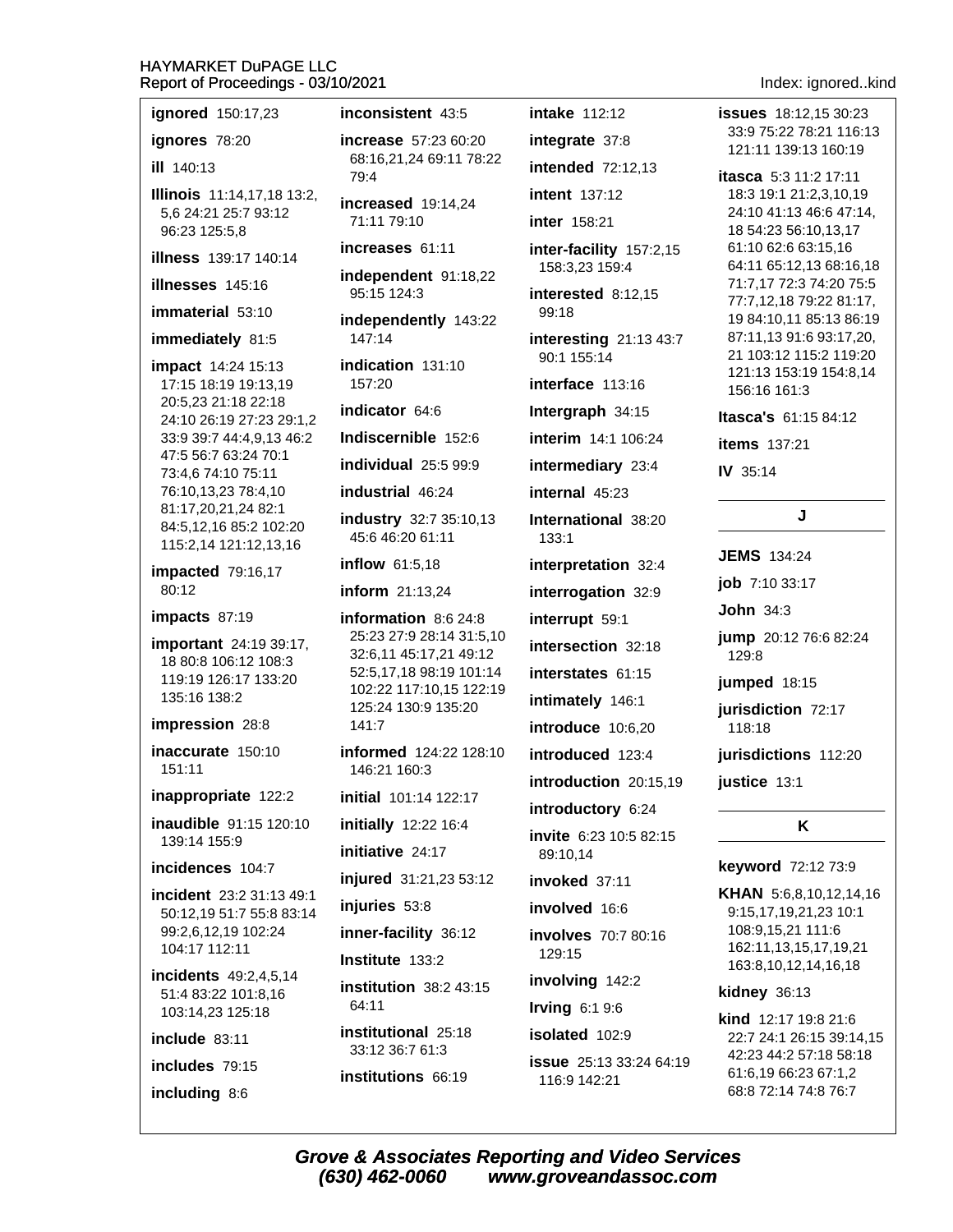100:13 104:24 113:23 114:8 119:15 127:15 141:14 142:7 Knight 90:23 91:3,12 92:23 knowing 46:8 knowledge 92:19 121:17 128:10,15 129:1 knowledgeable 136:16, 18  $\mathbf{L}$ labeled 99:7 lack 42:1 133:6 lacked 150:10 151:11 lacking 117:13 ladder 26:1 50:17  $101:18$ **Lake 13:2** language 34:11 104:6 large 8:4 15:3,20 105:3 largely 31:10 79:1 larger 153:23 largest 83:12 125:4 lastly  $87:16$ late 152:12.20 latitude  $130:3$ **Lauderdale** 13:14 15:4 law 13:4 27:9 leads  $21.6$ leaned 22:23 learned 90:2 160:19 led 128:12 leeway 129:21 left 40:20 49:13 65:4 93:12 103:24 117:17 legal 7:5,6,10 8:19 legally 8:14 locations 49:4 legislative 73:20

legitimate 128:11 lens  $81:13$ lessen 119:19 level 119:14 127:2 136:10 144:5,11 146:24 147:1 156:14 levels 20:22 21:10 40:20 109:23 114:13 136:14 Leyden 148:4 156:6 library 95:21 96:2 licensed 125:8 127:6 licensing 127:10 licensure 146:1 licensures 136:21 **life**  $35:1155:12,13$ 114:9,10 115:22 lightning 26:7 likelihood 58:8 79:2 likes 118:18 limit 99:16 **limited** 58:7 100:1 limiting 51:7 **lined** 44:20 **lines**  $48:1650:3,4,8,18$ 21 99:13 103:14,17 listed 111:18 145:12 lists 110:14 literally 43:10  $LLC.5:24$ load 115:17 119:20  $157:20$ loads 118:12 137:17,18 local 7:24 46:4 **located** 47:21 124:23 146:18 153:19 156:15 location 5:24 49:5 50:12 54:11 58:13 71:23 99:1 104:17 105:14 138:22,23  $157:3$ 

logic 98:18

long 12:19 70:5 74:17  $93:13$ 

longer 79:22 108:13 161:8

looked 22:15 23:16 27:18,20,21 33:2 38:14 44:19 49:1 55:16 67:6 87:18,22,23 99:8 109:8 117:9 124:5,16 135:17 138:12 143:5 145:13 156:20

looking-back 134:16

Loop 86:8

loss 101:20

lot 8:6 16:7 36:6 37:11 100:10 104:23 106:9,11 119:14 122:19 128:15 129:15,20,23 130:3 158:2

lower 35:9,17 115:23

**lowers** 156:5

**LPNS 127:8** 

Lustig 120:18 122:5 123:14,15

luxury 46:7

м

M-O-E-L-L-E-R 11:1

made 18:22.23 23:9 25:14.21 28:14 30:24 34:3 75:13 88:2.4.5 95:19 96:17 102:18 108:19 113:12 118:5 122:2 125:2 138:16 154:13

#### main 99:4

maintain  $81:6$ 

major 18:12,14 34:13, 14,22

majority 16:1 158:3,5

make 6:10,23 7:13,16 13:23 15:11 22:1 29:20 34:19 37:6 40:8 43:24 45:9 50:20 55:23 56:6,8 Index: Knight..measurable

73:6 79:12 84:21 93:3 104:4 112:15 117:7 124:1 126:18 128:16 133:21 139:12 142:17 149:13 155:4 157:3  $161.11$ 

makes 34:16 118:3

makeup 149:5

making 31:18 33:9 84:5 88:18 125:20 127:23

mall 15:6

**malls** 102:1

management 13:23 30:7 31:3 134:19

manager 13:24 14:3,5, 17 21:23 35:23 38:9 60:19 68:23 80:18 142:9

Manager's 38:20

manager/city 21:23

**mandate 77:8.12** 

manufacturer 113:21

manufacturers 15:24 34:12

manufacturing 61:4,16

March 5:2,20,22 159:9, 23 162:4

marches 69:16

mark 106:17

marked 11:7

Market 104:23 106:9

Marshal's 25:7

**master** 50:11

master's 11:16 13:11

**match** 136:22

materials 87:24 95:22

math 40:9 71:10 148:7 153:12,14,16

**matrixes** 121:24

matter 7:4 16:12 45:5

meaning 50:21

measurable 81:24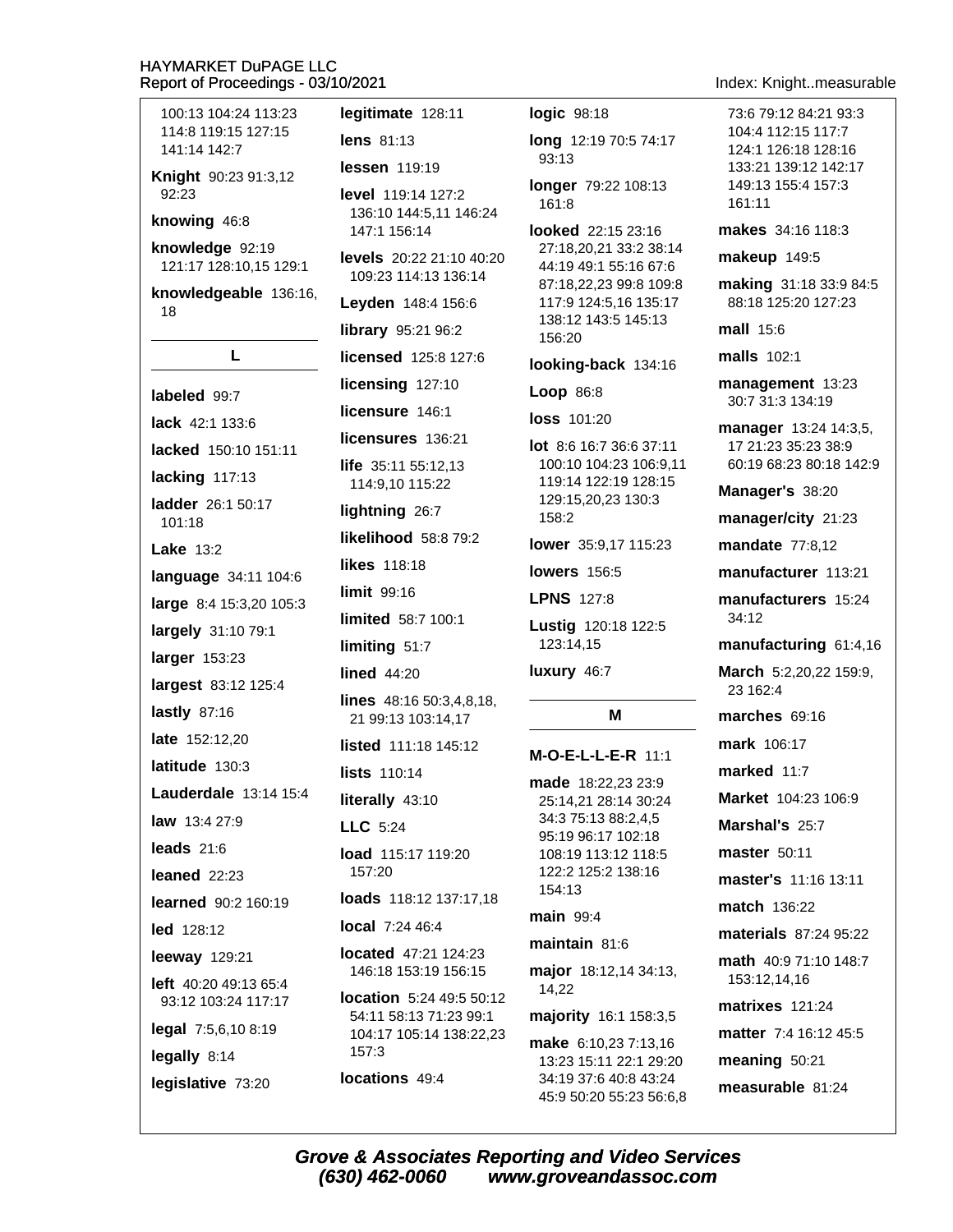measure 80:10 measured 82:1 measures 116:1 119:5  $122:1$ Medicaid 109:22 medical 18:23,24 19:3 25:1,2 33:5,8,12,16 35:4, 10 36:7 41:12,17 42:2 43:19 65:20 67:14 74:15, 18 77:8,13 80:6,7 113:13 125:11 126:16,17,22 127:3,9,10 Medicare 109:22 114:14 medication 35:15 meet 7:19 81:5 89:20,22 118:11 meeting 5:2,3 6:2 159:9 163:21 meetings 119:5 meets 161:20 members  $40:19$ memory 131:23 mental 67:9 139:17 140:13.14 145:5.16 mentally 140:13 mentioned 53:2 58:9 94:3 97:17 101:10 126:16 mere  $78.9$ method 7:21 34:12,22 methodology  $22:8,12$ 38:5,11 39:16,20 41:20, 23 45:4 63:13,17,23 64:2,18 65:1,19 66:14 75:4 86:11 88:12 93:6 98:12 128:23 136:20 141:10 144:13 147:18 metric 80:10 metro 15:3 middle  $57:13$ military 60:5 million 13:15 14:11 **Mills 15:7** 

mind 45:10 49:11 64:12 98:9 131:11 152:22 mine 73:14 minimally 75:7 104:9 minimize 102:20  $minimum$  159:1 minute  $82:3$ minutes 70:21 71:11  $87:1$ mischaracterize 31:12 mischaracterizes  $120.15$ missed 119:12 missing 113:6 116:19 misstated 129:6 misstates 128:6 misunderstanding 102:17 misunderstood 156:3 mitigate 46:13 115:1 121:13 **mitigation** 27:11 79:2 mix 65:14 mixed 86:15 mixed-use 9:4 Mo 5:5 20:10 30:12 39:21 58:24 59:1,6 61:19 62:10 65:9 76:1 107:18 108:7,13 131:11 162:9 163:6 model 27:16 62:6 64:1 modeling 100:8 models 73:2 Moeller 6:4 10:9,14,22 11:1 17:2,5 18:1 61:22 82:21 89:20 121:15 122:16 123:3.21 130:13 131:12 155:14 159:12,17 160:4.7 moment 101:12 121:8

money 80:16,20,22

monopolized 72:1 month  $71:2$ monthly 119:5 months 14:1 48:9 Moonlight 144:22 146:18 morning 57:10,15 60:12 motion 9:8,10,13 10:3 159:9 162:3,5,23 163:1,  $21$ Motorola 34:14 move 7:22 51:15 114:17 122:12 130:4 moved 159:11 162:6 163:3 moving 36:12 Mr.dinolfo. 152:20 multi-family 47:1 multiple 19:11 20:13 26:1 32:19 33:14,24 47:12 48:6,7 50:8,18 54:21 83:14 99:13.14 101:16,17 102:9 105:5,6 120:18 multiplication 86:17 municipal 113:19 municipalities 13:18 municipality 73:23 132:23 muster 67:1 mutual 54:12 72:10,11, 12 73:9,10,15 N named 105:9 Naperville 13:6,7

monitor 35:14

monitored 25:20

monitoring 6:17 120:9

Index: measure..nonemergency

national 15:20 22:24 23:1 34:6.23 57:5.6 95:23

nature 61:4 98:22

nearby 34:20

necessarily 92:6

necessary 97:7 120:12

needed 17:19 33:19 51:24 52:13.23 54:2 63:7 118:6 125:21

neighbor 119:23

neighborhood 104:24

neighboring 79:20

neighbors 54:19

net 61:18

next-door 106:10 146:19 147:9 148:5

NFIRS 23:1 24:11,13,16, 19 25:12 26:11,17 27:1, 17,23 28:24 29:6 45:11 46:11 85:2,14 86:7 100:19,21 101:9,21 105:20,23 106:3,6 113:16,22 132:22 133:2, 4,5 134:9,16 135:7,19

nice 89:20,22

night 57:13,19 60:21 95:12

nights 38:24 119:13

nighttime 57:22 61:8

nobody's 122:9

**NOLFO** 10:8.13.18 11:4 17:1,7,8,24 18:5 47:16 51:16,18,20,21 59:5,8,11 62:10,17,19,21,22 76:1,5 82:2 92:4 108:17 120:14, 21 121:22 122:8 123:12 128:5,18 129:6 134:1 149:21 152:6,11 153:1 154:16,23 155:6,9 159:14,20 160:2

nomenclature 101:1 109:21

nonemergency 157:13 158:4,23

narrow 118:13

nation 31:8 45:16 69:14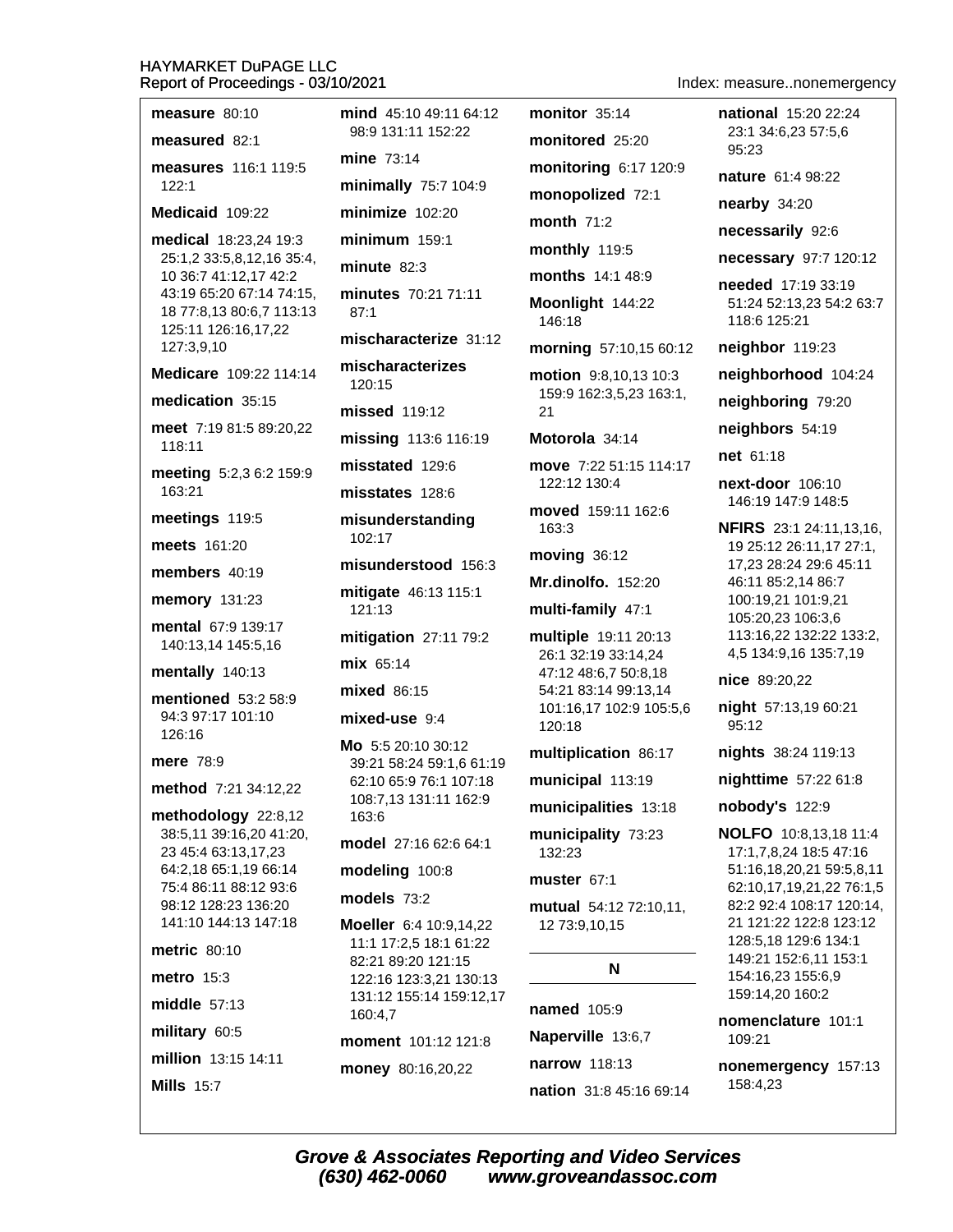| normally 33:13 48:5                                 | objections 121:2                                | opinions 76:8                                     | partners 90:22                                    |
|-----------------------------------------------------|-------------------------------------------------|---------------------------------------------------|---------------------------------------------------|
| 70:9 92:12 98:13 111:24<br>129:18                   | objectives 21:16                                | opportunity 8:8 13:12                             | party 8:15 123:19                                 |
| North 108:4 109:7                                   | objectors 7:12                                  | 14:23 15:18                                       | passed 67:1                                       |
| Northern 11:17                                      | <b>obvious</b> 53:19 79:19                      | options 73:5                                      | passes 162:23 163:21                              |
| <b>Nos</b> 47:15                                    | occasionally 72:13                              | <b>order</b> 5:4 8:23 9:4                         | past 16:5 90:3 93:10                              |
| <b>note</b> 52:10                                   | 97:1                                            | orders 7:19                                       | 142:3                                             |
| <b>noted</b> 99:22                                  | occasions 120:18,19                             | organization 55:3<br>64:10                        | path 79:10                                        |
| notes $52:3$                                        | occur 19:12 44:9                                | original 28:5 66:18 88:4                          | patient 33:18 52:15<br>53:5,9,16 55:12,14,23      |
| notice 111:16 123:20                                | <b>occurred</b> 65:7 99:1                       | 107:1 110:8 141:22                                | 56:2,6 70:7 113:15,22                             |
| number 13:6 22:20 23:9,                             | <b>occurring</b> 40:14 104:14,<br>15            | originally 13:1 14:12                             | 114:5,7,9,10                                      |
| 12 28:15 35:4,20 37:24                              | OCD 145:14                                      | 90:22 98:15                                       | patients 139:7                                    |
| 38:24 41:2 42:17 43:1<br>49:1,10 51:9 53:7 61:23    | <b>odd</b> 35:2                                 | origins 16:4                                      | patrolling 75:22                                  |
| 63:19 65:2,8,14 66:5                                | <b>OEMC</b> 31:2,4 111:12                       | outlined 20:7 66:1                                | pattern 57:3,20 60:1,16<br>61:7                   |
| 67:1 69:4,17 70:8,15<br>71:11 83:22 86:17 87:6      | offer 136:10 138:17                             | outpatient 52:16                                  | PC 5:21 9:1                                       |
| 94:9 99:9,19 103:18,23                              | 139:24 146:8 160:16                             | output 49:24 94:12                                | <b>PDF</b> 59:6                                   |
| 107:2 110:1,2 115:9<br>124:9 135:20 137:23          | 161:1                                           | overrule 122:21 130:4                             | peak 58:16                                        |
| 150:22 155:11                                       | offered 119:24 139:16,<br>19 140:14,15,21       | oversaw 15:12                                     | peaks 57:16                                       |
| numbers 43:3 63:9                                   | office 15:10 25:7 30:6                          | owner 5:23                                        | people 31:20,22 32:19                             |
| 68:6,7 69:13 78:19 99:6,<br>11 100:1 102:10 107:3   | 31:2 61:2,3,12 102:1                            | P                                                 | 57:15 60:21 61:5,6 73:2                           |
| 119:22 131:21                                       | 108:18                                          |                                                   | 85:23 90:16 109:24<br>127:14,19 139:16 140:13     |
| numerous 145:16                                     | officer 12:23 13:2 26:2                         | pages 135:2                                       | 145:16                                            |
| nursing 36:6,12,14                                  | officers 75:20                                  | pandemic 7:18 8:4                                 | perceived 150:18                                  |
| 153:20,22 156:15 157:5                              | Officials 34:7                                  | paramedic 13:5 35:13                              | percent 19:3 26:6 28:4,                           |
| O                                                   | one-per-one 154:12                              | parcel 31:15                                      | 21 36:20,22 37:4 41:7<br>42:2,5 55:18,19 68:15,20 |
|                                                     | one-twentieth 141:12                            | park 6:1 9:6 15:6 67:15                           | 69:5,15,17,20,21 70:2                             |
| O'KEEFE 89:14,16,19                                 | open 9:9,10 10:4 98:15                          | 143:7 148:16,18                                   | 79:4,11 103:4,6,9 109:15<br>110:21 139:6 141:12   |
| 108:9,11,22 111:4,6,7,8<br>117:3 120:17,24 121:5,7, | opened 70:1                                     | parks 61:2,12,16 102:1                            | <b>percentage</b> 39:13 80:6                      |
| 10 122:4,11,15,21 123:1,<br>13 128:7,9 129:5,7,14   | opening 69:6 138:21                             | part 13:9 17:21 18:6,21<br>31:15 47:9 93:16,19,21 | 140:3 149:4                                       |
| 130:6,12 131:11,13                                  | operate 14:18                                   | 96:5,21 101:23 107:13                             | perfect 33:21 59:9                                |
| 134:5,7,20 138:19<br>149:22 150:20 152:14,19        | operation 14:7 132:5,12                         | 115:16 127:10 145:1<br>158:5,6                    | perform 17:10 44:13                               |
| 153:2 154:21 155:1,7,10,                            | operational/                                    | participant 73:15                                 | 55:24 96:3                                        |
| 12 159:5,12,17,21                                   | contractual 118:7                               | participation 128:13                              | performance 37:12<br>77:3 80:10 116:1 119:4,7     |
| oath 90:12 122:5                                    | operations 46:15                                | particular 12:15 58:3                             | performing 36:19                                  |
| object 120:14 121:1<br>128:6 134:4 154:16,18        | operator 55:9 112:10                            | 64:9 103:22 106:21                                | period 57:7 71:2,21                               |
|                                                     | opinion 17:18 18:18<br>42:15 44:3,12 64:5 76:9, | particularly 19:1,6 23:8                          | 120:23                                            |
| objection 122:2,17,21<br>128:8 129:10 130:4         | 15,20 81:16 86:12 123:6                         | 48:11 80:5 113:8                                  | permanent 14:2                                    |
| 154:20                                              | 126:9 141:2 151:5<br>156:10,11                  | parties 6:14 8:12                                 | permanently 14:5                                  |

Index: normally..permanently

Grove & Associates Reporting and Video Services<br>(630) 462-0060 www.groveandassoc.com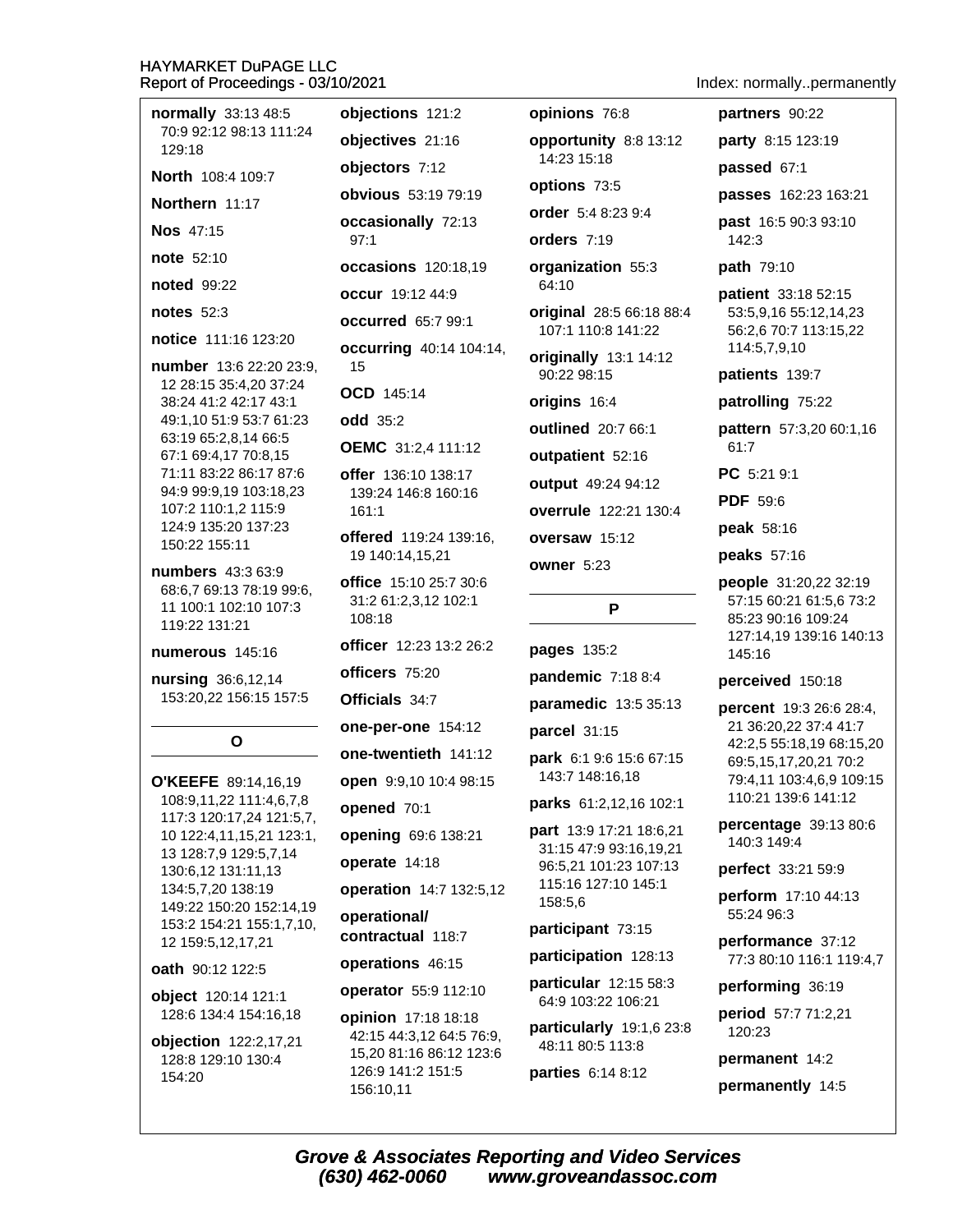permit 9:4

**person** 7:20 52:13

personally 73:13

personnel 14:7 15:4 31:9 33:13,17 127:3

perspective 12:5 20:16 36:18 74:10 78:22 90:2

pertains 17:12 22:17 43:2 57:6 58:1 76:17

petition 7:10,17,21 9:2

petitioner 5:23 6:14 7:11 8:12

Ph.d. 11:23 100:8

phone 32:18 45:15 56:3

phrased 126:20

physically 94:1

picks 45:15

piece 26:9 38:16 43:7 72:20

pieces 45:17,20 50:22  $52:4$ 

**Pinellas** 14:10 118:18

pivot 106:22

**place** 34:1 154:6 159:6

placeholder 161:22

places 30:11 44:23

plan 6:5 7:3,9,13,15 8:3, 18 9:3 47:5 125:19 149:7 159:24 160:10 161:20

planned 9:2 12:23 161:6,7,12

planning 5:3,21 46:14, 23 54:7 149:12

point 19:21 31:18 32:13 72:21 82:15 88:11 96:23 101:8 110:13 111:13 119:22 120:23 122:10,14 126:13 129:13 134:16 155:2,3,13 160:23

pointed 154:7

points 51:22 118:5

Polaris 17:14 18:7,11,13

20:2.3 22:7.14.16.17.20 23:12 28:10 29:10.15.17 30:9,14 34:24 37:3,13, 14, 16, 21 40: 9 41: 5, 8 42:8 44:3,20 63:3,6,9,13 65:1,17 66:2,10 67:21 68:13 74:23 76:9,12 77:1 93:2.6 94:6.11 98:11 113:5,11 115:20 116:5,7, 12,19 117:10 118:3 123:23 130:17,19 131:1 132:3 133:21 134:8 136:19 139:3 140:23 141:10.22 147:17 149:15 150:3 151:13,22 154:7 155:3,8,21 157:8 158:8

#### **Polaris's 43:2 64:18**

police 12:23 13:2 20:22 21:2,11,19 23:19,20,21 38:22 40:15 41:23 45:22 47:11 54:9 74:3,6,11,14, 20, 22, 24 75: 5, 13, 15 76:11 96:22 97:3,20

# policing 75:24

policy 21:24 23:6 73:24 75:10 78:12,21 81:22,23 128:12

#### polite 73:17

population 38:22 61:10 86:2 137:1 138:18 139:11.21 140:8.20 141:5 147:4 149:4.5 152:2 156:15

populations 60:20

portion 95:4

portray 76:10

position 13:24 14:4

possessed 77:7,11,18

possibility 79:3

possibly 8:12

postpartum 145:15

potential 14:24 16:21 26:18 27:24 36:1 44:4 46:2 64:7 73:10 76:18 84:12 160:21

potentiality 38:1

potentially 19:8 32:22

34:16

practice 27:24 28:19,20 46:19 55:12 112:2 precision 130:5 predicate 129:14 preexisting 139:12 preferable 45:10 preferred 7:20 85:19 prehospital 127:16 premised 122:19 prepare 17:22 prepared 18:1,7 97:13 115:20 preparing 77:6 present 5:18 presentation 6:11,15 presented 8:11 107:13 pretty 57:1 108:23 preventative 75:19 previous 112:24 primary 22:16,21 28:6 145:21 printed 28:16 prior 94:20,22 112:18 120:2 prioritization 102:19 priority 35:10,17 115:23 **private** 19:4 35:6.19.24 36:15,18 37:1,9,18,23 39:12 43:16 76:21 77:9, 13 115:21 116:4 118:10. 19,20 128:20 proactive 75:24 probability 19:15 58:15 problem 6:20 36:17,24 43:21 135:3 150:18

problematic 33:1 35:20

problems 19:9 66:12,13 80:22

procedure 6:6

Index: permit..proposal

procedures 6:2 8:3 proceed 10:12 proceeding  $6:7.87:5$ 129:18 proceedings 6:19 7:9 process 8:17,19 34:15 48:23 79:2 92:17 119:1 136:17 processed 112:13 produced 34:8 106:15 professional 33:9 professionals 33:5 profit-driven 36:16 program 12:12 15:22 programming 152:1 programs 32:8,9 39:4 139:15 140:12,20 142:11 project 16:22 17:16 18:19 19:2,7 20:6 21:18 22:1,18 26:19 27:24 29:7 33:7 36:2 38:6 39:7 44:4 46:2 47:9 63:16 64:11,13 65:12,13,15 67:11 69:6,7 70:1 72:22 76:13 78:18 79:3.11 80:1 85:7 91:1 92:13 100:7 101:24 project's 29:2 47:7 projected 41:18 44:14 82:1 86:17 projects 15:9 27:20 39:4 95:22 142:2,9 prompted 122:17 pronouncing 100:20 133:3 properties 15:10 46:22

property 101:19 103:22 106:2

proportion 86:1

proportional 38:13 39:2 85:21,22 86:6 143:1

proportionality 142:23, 24

proposal 17:12 128:17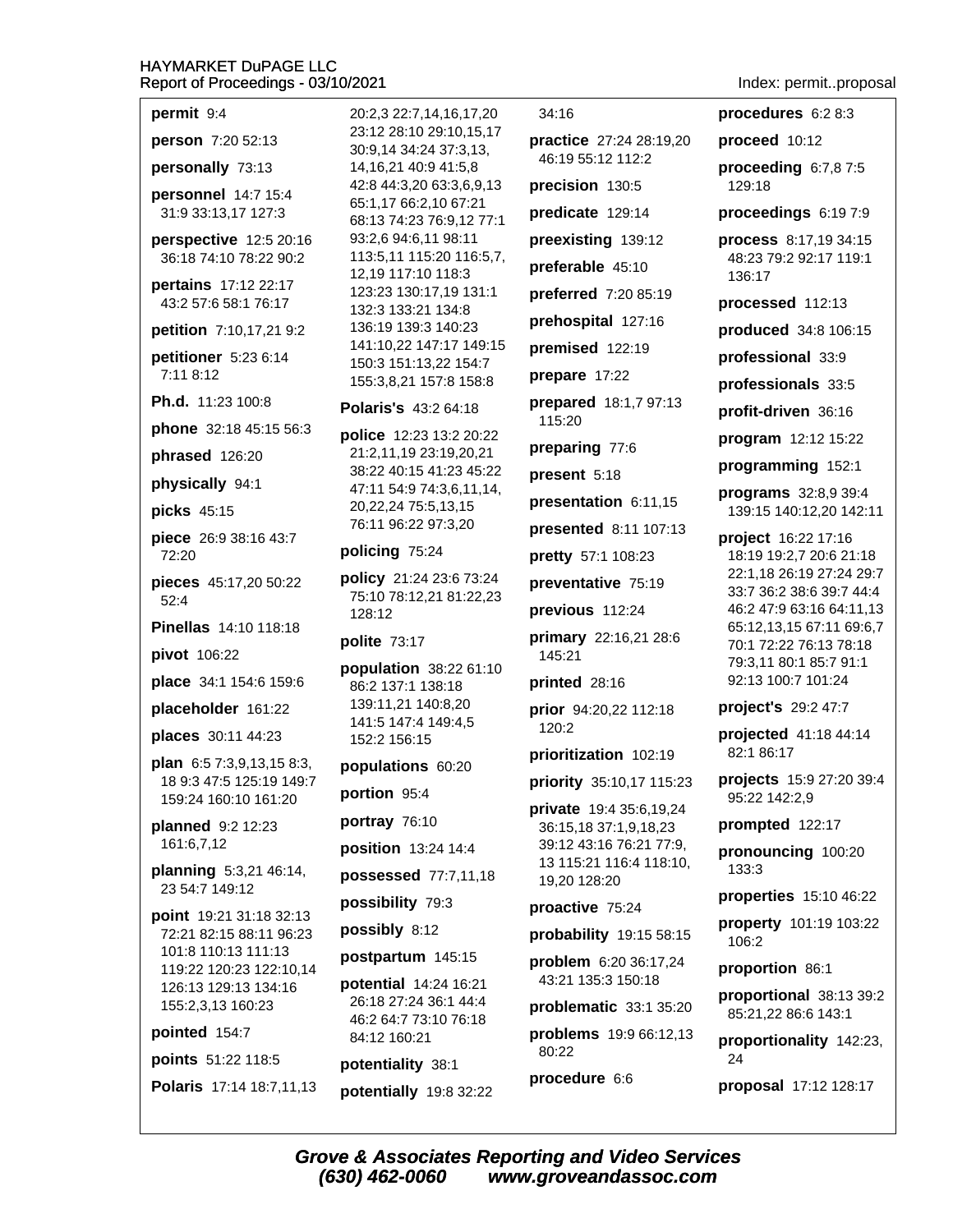proposals 118:24

# propose 82:9

proposed 16:22 20:6,24 21:3,18 22:18 36:2 38:6 43:3 44:5 63:16 65:12,16 71:8,19 76:10,13,19 78:10 80:1 85:13 86:18 115:1 117:8 119:11 125:21 137:10 147:1 149:18 154:11

proposing 64:11 115:16 138:3

#### protect 7:11

protection 11:2 12:16 16:6 17:11 18:3 21:19 47:14,18 62:7 68:17 71:18 72:3 77:7,12,18 81:17,19 91:6 92:7,15 95:23 107:11,19 117:5 143:20 155:17 156:17 157:21

#### protocol 56:13 75:6

- protocols 45:24 125:17  $127:4$
- provide 8:9 11:6 18:11 19:24 36:8 47:7 70:17 79:21 96:16 107:10 121:19,21 124:1 127:15 131:4 136:11 139:6 145:5 146:2,4,11,14 148:23 149:1 156:14.22 157:9 158:18,21

provided 22:13 23:9 28:17 30:16 31:5 42:8,9 45:17 47:10,22 48:7,15 52:23 55:15 81:18 90:16 93:2 94:19 95:16 96:5 98:16 101:14 112:9,18 113:1 116:22 117:10 119:13,15 120:18 125:14,20 126:1 130:10 136:22 137:3 138:13 139:1,11 140:8,12 141:1 143:15,16,17,19 144:6, 10 145:21 148:16 149:10 150:7 151:3,19,24 155:17,19,21 156:17,23

provider 37:24 119:6 123:7 125:9 138:21

providing 32:10 43:15

64:13 73:22 127:14 138:21

#### prudent 89:5 161:15

public 6:7,10 7:10,12 8:8,9 9:1,9,10 10:3 11:17,24 12:19,21 14:13, 22 15:1,17,21 16:4,10, 11, 12, 15 17: 3, 5, 16 18: 19 19:1 20:24 27:11 28:13 31:7,8,16 32:17 33:21 34:3,6 45:21 73:24 76:14 78:12 96:2 125:8 126:24  $133:1$ 

#### publication 134:23

publish 38:18,21

pull 20:10 23:17 30:20 47:20 103:13 107:19 108:7 154:22

pulling  $131:11$ 

purpose 137:19

purposes 10:19 56:7

pursue 117:21

pushing 16:16

put 48:18 83:2 160:22 161:8

putting 125:18

qualified 127:17 145:9, 24

Q

#### quantitative 100:7

question 21:14,17 24:3 26:16 43:2 44:3 51:4 53:20 55:21 61:21 77:17 81:22,23 85:4 100:23 101:6,7 102:17 108:23 116:15 117:14 118:15 122:1,14,18,20,22 126:22 129:11.12.16.22 134:3 138:2 145:10 148:9 152:8,14 154:19 156:3,19

question-answer 120:23

questioned 140:19

#### questioning 82:5 152:24

questions 6:13 8:9 20:5,8,15,20 21:5,7 66:3 85:20 89:12,24 90:5 102:3 117:6 121:1 123:3 126:4 129:15 130:5 152:17,20 159:5

quick 98:5 124:24 154:17

quickly 81:10 124:18 129:9

quorum 5:18

quote 30:24

R

radio 55:8 112:10

raised 33:10 34:1 115:9 128:12

range 68:9 107:4

**ranks** 13:9

rapidly 13:10

rate 38:14 63:7 65:21

rates 38:22 41:18 67:20 78:16 86:3

ratio 40:16 41:19 63:9 66:22

raw 49:21 52:12.20 66:18 93:2 94:13 133:16

Ray 5:12,13 9:10,11,21, 22 162:8,17,18 163:5,14, 15

### reached 22:14 91:2

read 23:8 30:22 39:18 136:19 151:8

reading 137:13 149:16 151:18.20

real 25:13

### reask 122:22

reason 6:19 18:21 29:22 32:7 46:1 47:21 61:9 83:15 128:24 133:20 141:20 147:12

Index: proposals..reference

#### reasonable 73:21

reasons 23:13 30:16,18 35:21 49:10 113:4 140:17

#### recalculated 41:16

recall 48:8 96:11.12 97:10 99:4 104:20 116:16 131:7 137:4,6,13 143:17,18 144:17 145:18,19 146:6,9

received 32:14 52:13 58:20 98:14 107:2

recent 48:10.12 88:14

**recess 82:12** 

recognize 19:8 136:21

recognized 8:14 45:5

recollection 87:21 90:24 93:15 95:1,5 97:11 122:18 136:5

recommendation 7:14

recommended 97:12

recommending 7:16

reconciled 134:18

reconstruct 107:1.7

reconvene 82:10

record 7:8 8:17 10:20 17:24 47:17 49:6 53:20 62:1 113:15,23 114:3,5,7 123:5 154:24 155:1,4

records 23:16 48:16 50:11 51:7 63:21 99:10, 17,20,22 100:16 110:8 134:19

recovery 63:12 131:20 132:6 133:12 144:16 146:8 151:15

**reduce** 103:4

reduced 35:4 99:20 103:6 104:1,2

reducing 107:8

reductions 104:5

refer 60:24

reference 25:14 29:20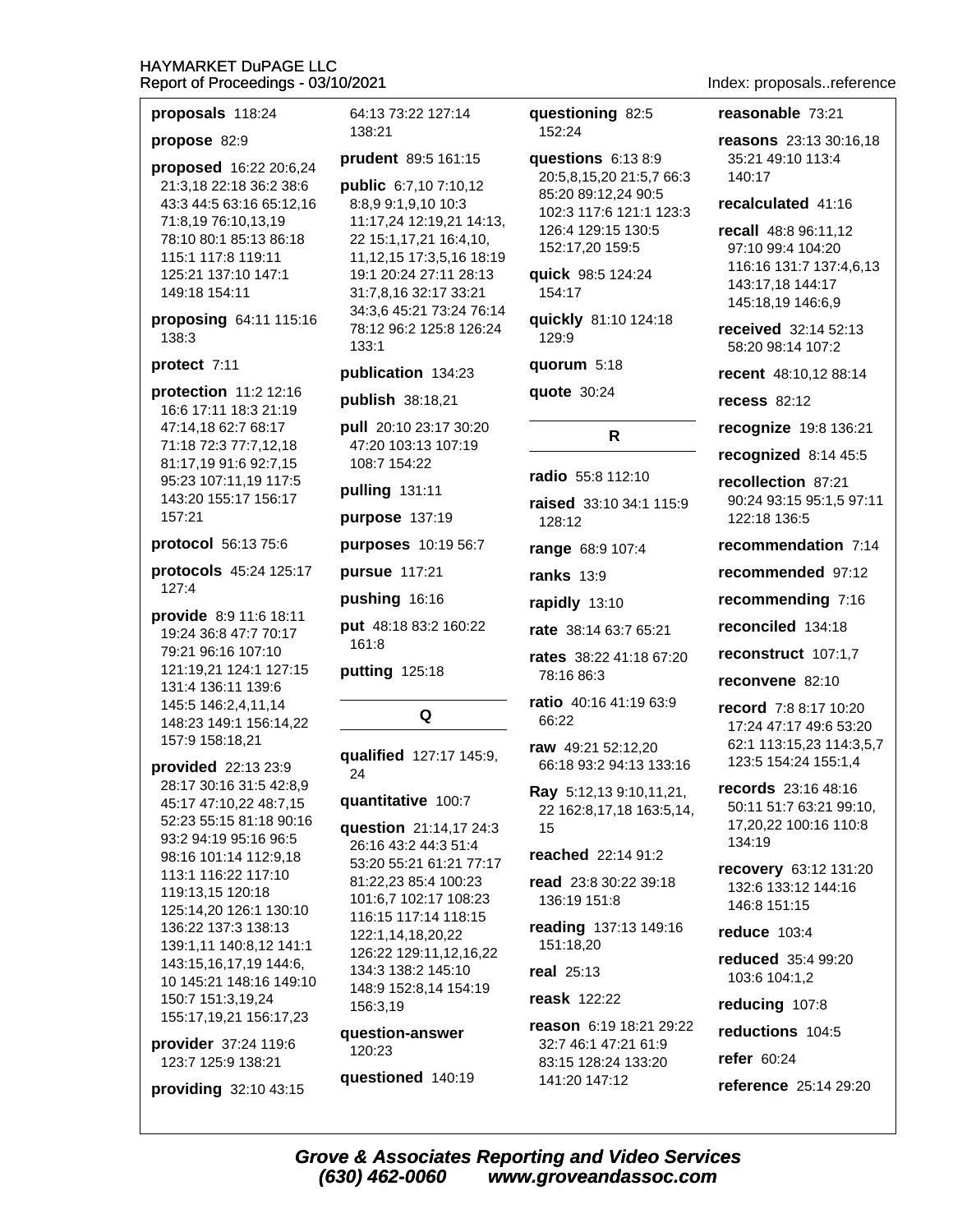93:4 95:19 102:15 113:12 **referenced** 96:4.10.12 references 95:24 96:17 111:10 referencing 110:7 referred 99:7 referring 39:9 102:16 refined 83:17 84:9.20 reflect 83:11.13 99:22 141:8 147:16 reflected 26:21 48:9 109:15 141:15,20 reflecting 51:8 **reflects** 27:6 32:14 42:17 43:17 61:24 83:7 99:13 154:19 refresh  $131:23$ refute 153:13 regard 48:11 84:9,10 regarding 22:1 119:15 123:4 130:9 regardless 129:3 region 15:4 reqular 161:21 rehab 156:24 157:6 Rehabilitation 153:20 reinvest 19:23 72:21.24 79:8 80:14,22 81:6 reinvesting 80:15 reinvestment 79:12 reject 23:12 149:15,16 rejected 65:3 75:2 related 15:22 18:22 21:5 50:18 78:21 99:14 114:11 relates 74:10 129:10 relation 83:6

relationship 91:19 119:18 120:1 121:18 125:19 154:11

reliability 102:21 reliable 64:15.16 reliance 76:16,21 88:11 reliance-- 88:10 relied 22:16 23:2 30:2 133:17 141:24 relocated 11:19 13:12  $14:9$ rely 29:7 35:23 54:19 90:14,17 100:5 101:9 relying 36:23 113:5 remain  $14:4$ remember 23:18 133:13 remote 6:17 72:18 remotely 6:7 **render** 17:18 renovate 69:24 repeated 122:9 repeats 57:20 repercussions 73:11 rephrase 84:7 report 17:13,17,18,22 18:1,7,11,13 20:2,10 21:9 22:5,7,16 23:8,12, 19 24:13,20 25:1,2,3 26:11 28:11 29:10,15,17, 19,24 30:16,24 31:1 35:1 37:3,13,14,16,22 39:15, 18,22,24 42:8,10,14,15 44:3 55:13,14 59:2 62:23 65:17 66:2,6,10 70:14 74:6 76:3,7,10,12 77:1,6 78:4 88:4,21 93:2,6 94:6, 7,11,17 96:5,11 97:14 98:3.4 100:15 102:11.18 107:7,14 109:13 111:3 114:7 115:3,12,20 116:5, 7,19 117:10,13 118:3,4 130:17 131:1,12,22 132:3,19 133:16 134:3, 11,23 136:3,6,19 137:14 138:9,13,14 140:23 141:18 147:18,22 149:14,16 150:12 151:8, 10,22 154:7 155:3,8,22 157:8,18 158:7,8

reported 24:8 27:21 38:15 41:9 67:21 68:4.13 86:24 106:20 131:8 133:15 134:10,24 141:19 149:15

reporter 7:6 51:14,17,19 90:11 152:10

reporting 22:24 23:2 24:16 31:13

reports 22:23 24:15,18 26:18 53:11 57:4 113:17

representations 125:1

representative 36:5

represented 130:16

representing 117:19

represents 138:9 157:7 158:1.5

request 9:1 28:13,14 54:17 88:2,3,4,5,18 118:24 130:21 162:3

requested 97:8

requests 23:10,11 132:23

require 24:22 46:4

required 67:16 83:8 101:3 108:18

requirements 34:9 37:12 77:3

requires 24:21 67:11

rescheduled 6:21

**Rescue 13:16** 

research 23:6 95:15.22  $97.5$ 

residential 9:4 131:19 144:6.12 146:5

residents 79:16

resource 58:7 72:16 73:21 95:21 104:10

**resources** 28:7 31:5 33:19 37:11 46:16 54:20, 22 56:12 58:6,7 72:22 73:1,16 79:9

respect 8:18

### Index: referenced..reviewing

respectfully 127:13

respective 68:4

respond 25:21,23 26:13,20 27:22 31:21 35:18 37:20 41:13 46:6 51:11 53:13,17 54:18 56:8 74:15,18,21 75:6 77:19 79:23 85:10 101:16 104:10 121:7 124:18

responded 18:24 49:16

responding 27:13 56:18 83:8,18 99:4 103:19

responds 24:23 45:22 51:2 78:17 103:12

response 27:12,16 42:3 45:23 53:6 56:13 62:6,7 73:2 80:11 83:8 109:6 126:19.21

responses 30:19 47:10 83:18,23 103:19 135:7

responsibilities 119:3,  $\overline{4}$ 

responsibility 118:23

rest 87:12

restart  $82:14$ 

result 151:13

resulted 105:17

resume 159:10,23

retail 15:10

retained 92:22

retired 14:8 15:17

return 24:24

reverses 61:7

review 17:13,17,21 18:6 29:9.24 81:15 96:11 98:5 107:13 137:20 145:19 147:9

reviewed 18:13 34:24 50:6 93:5 115:20 120:10 138:13 145:2

reviewing 37:16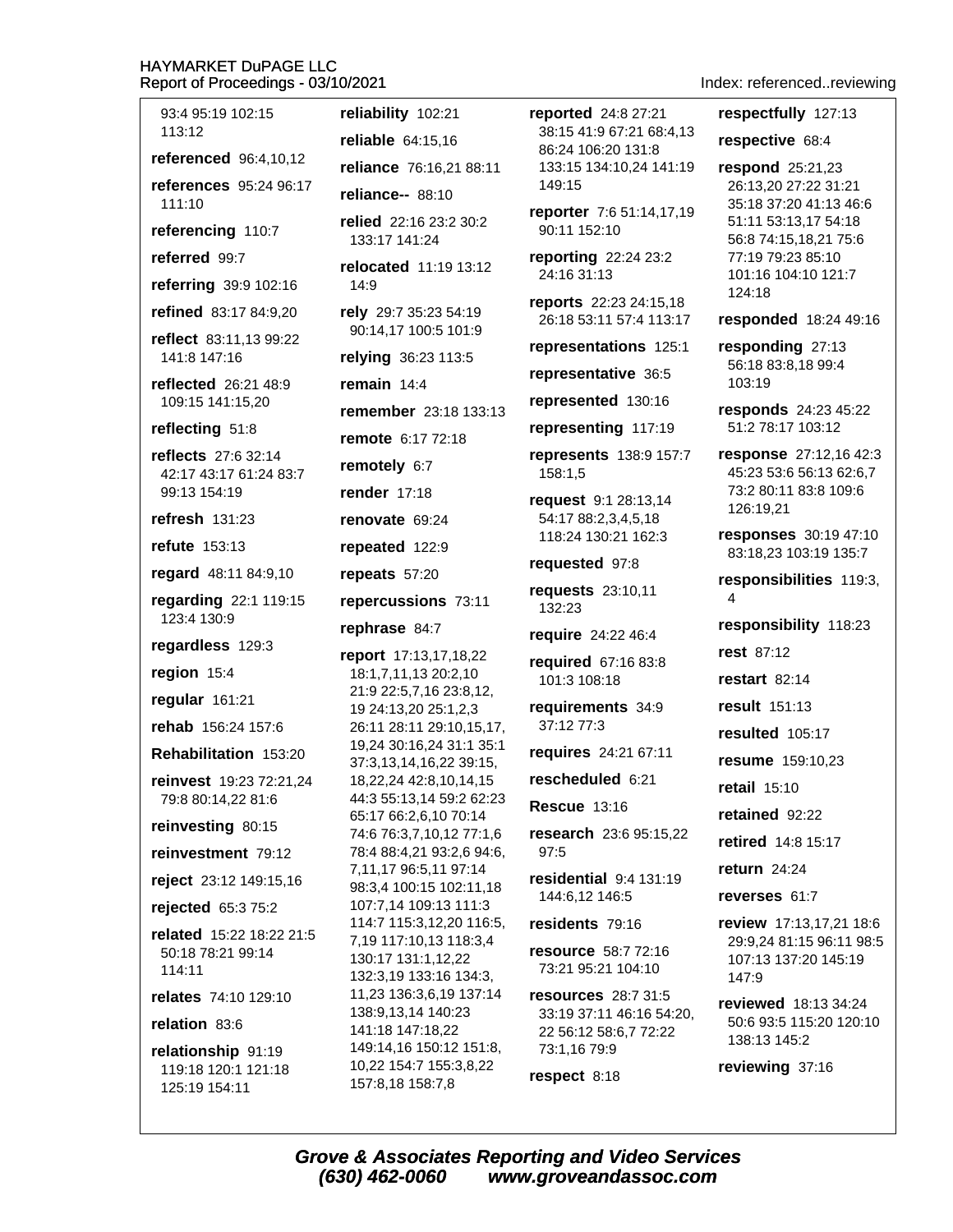| rid 41:7                                                                      | schools 106:10                                      | 121:13,19 123:8 124:1                           | $signup$ 6:16                                   |
|-------------------------------------------------------------------------------|-----------------------------------------------------|-------------------------------------------------|-------------------------------------------------|
| rights 7:11                                                                   | scope 72:6 92:21 93:4                               | 127:14 128:17 131:4<br>136:10,22 137:2 138:3,   | similar 15:6 16:13 34:3                         |
| ripple 69:10                                                                  | 97:7,9 116:10 118:1<br>137:22 158:17                | 18,22 141:4 144:11                              | 39:3,4 42:19 64:12,13<br>84:15 86:9 88:20 141:4 |
| risk 27:11 46:13,20<br>57:24 78:22 79:1,19                                    | <b>screen</b> 30:13,21                              | 145:6,13,20,21 146:2,11,<br>14 148:5,23 149:1,9 | 142:20 154:11                                   |
| 81:1,2,3,7,9,11                                                               | screens 20:13                                       | 151:19 156:6,18 158:16,<br>17                   | simple 32:21 99:15<br>112:4                     |
| <b>risky</b> 37:15                                                            | scroll 61:20 65:9                                   | services' 21:1                                  | simplify 102:14                                 |
| <b>RNS</b> 127:8,22                                                           | secondary 114:24                                    | servicing 71:8                                  | simplistic 35:12                                |
| road 6:1 9:7 134:2                                                            | 120:13,20                                           | serving 10:23                                   | simply 37:7                                     |
| roads 61:15                                                                   | section 74:5 98:8                                   | <b>set</b> 27:16                                | simultaneous 88:8                               |
| robust 15:5                                                                   | <b>sector 14:22</b>                                 | setting 127:15                                  | 92:3 117:2                                      |
| role 5:5 142:8                                                                | seek 36:19                                          | setup 61:10                                     | single 23:20 24:1 31:7                          |
| room 158:4                                                                    | <b>sees</b> 34:3                                    | severe 31:13 139:17                             | 37:23 47:1 50:8,18 51:3<br>69:1 83:14 113:20    |
| rough 70:8                                                                    | selected 134:9                                      | 140:13,14                                       | sir 68:19 76:4 108:19                           |
| roughly 64:20 70:13                                                           | selecting 144:14                                    | severely 140:12                                 | 131:14                                          |
| <b>route</b> 98:21                                                            | selection 119:1                                     | share 12:20 30:18                               | sit 39:6 43:18 47:6 56:6                        |
| rules 6:6 129:12,13                                                           | send 26:1,2 45:18 51:3<br>54:10,15,17 56:12,13      | shared 44:21 58:17                              | 71:12 72:9,10 113:21                            |
| ruling 121:3                                                                  | sending 53:15                                       | sheet 106:16 107:11                             | site 9:3 93:18 132:17<br>133:18 147:9           |
| run 43:14 64:13 138:20                                                        | senior 10:23 91:20                                  | 109:6                                           | <b>sites</b> $130:19$ $131:3,6,9$ ,             |
| <b>runs</b> 105:4                                                             | 149:2,5,8 153:4                                     | show 26:11 32:20 48:18,<br>21 55:9 57:6 106:18  | 17, 19, 20 135: 17, 22, 23                      |
| Russo 5:14,15 9:23,24<br>162:19,20 163:16,17                                  | sense 112:15                                        | 112:6 150:14,15                                 | 136:9 138:7,17 147:15,<br>16 150:5,9 151:13,15  |
|                                                                               | separate 39:14 107:6                                | showed 55:16 106:15                             | 156:9                                           |
| S                                                                             | 118:21                                              | 132:14 154:9                                    | six-story 25:18                                 |
|                                                                               | serious 18:24 35:15                                 | showing 38:21 48:19<br>49:7 67:19 133:6         | size 142:21                                     |
| safety 14:13 15:21 16:4,<br>11,12 17:3,5,16 18:19<br>19:1 20:24 27:11 31:7,8, | seriously 31:20                                     | shows 27:15 40:6 49:14<br>104:7                 | sizing 39:5                                     |
|                                                                               | servant 12:19                                       |                                                 | <b>skilled</b> 36:6 67:13,14                    |
| 16 45:21 76:14 133:1                                                          | serve 21:3 81:10                                    | sick 110:16 111:10                              | 149:3                                           |
| safety-related 96:2                                                           | served 13:5,20 14:5,14<br>137:1                     | 140:9                                           | slightly 65:14                                  |
| <b>Sangamon</b> 105:5,10<br>108:4 109:7                                       | <b>serves</b> 145:14 147:4                          | side 61:21                                      | <b>slip</b> 123:11,12                           |
| Sawgrass 15:7                                                                 | <b>service</b> 12:21 15:17                          | sidewalk 106:1                                  | <b>slow 8:16</b>                                |
| scare 69:18                                                                   | 16:10,16 19:19 20:21                                | sign 6:12 83:2                                  | small 15:18                                     |
| scenario 19:16 103:15                                                         | 22:24 24:23 37:18 60:19<br>70:6 73:22 76:22 77:9,14 | signed 120:4,12 122:7,9<br>123:15,17            | smaller 65:2,14 153:23,<br>24                   |
| <b>scene 27:10</b>                                                            | 79:21 95:17 121:21                                  | significance 7:6                                | <b>Smith 45:14 58:13</b>                        |
| schedule 160:21,22                                                            | 124:24 125:5,20 128:21<br>136:10 147:1 156:14       | significant $19:735:3$                          | 89:10,12 93:9 97:15<br>160:1,24 161:2           |
| scheduling 160:19                                                             | <b>services</b> 12:11 14:13                         | 69:2,7 79:4 139:13                              | software 32:8 102:12,                           |
| schizophrenia 145:15                                                          | 15:1 16:6 19:1,13,24<br>43:15 47:7 58:1,3 64:13     | 141:15 149:4 157:4<br>significantly 18:18 35:5  | 19,23 113:1,12,16,20                            |
| <b>School 161:3</b>                                                           | 67:10,23 75:13,16 81:18<br>92:10 109:22 114:12      | 44:8 63:24 64:3 67:20<br>76:12                  | <b>sole</b> 94:16                               |
|                                                                               |                                                     |                                                 |                                                 |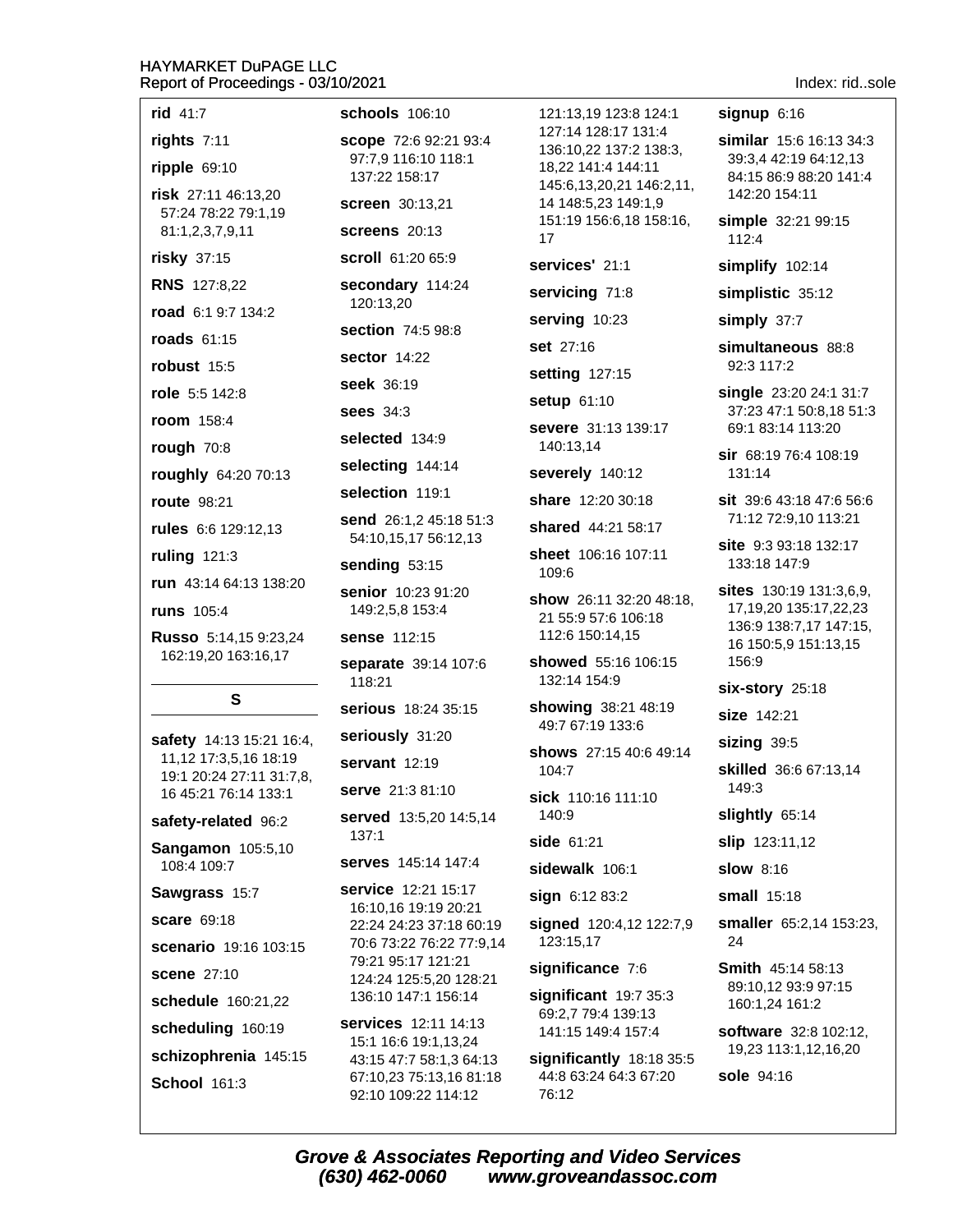| solely 71:18 88:11<br>143:12 144:4 147:10     | splint 135<br>split 135:2 |
|-----------------------------------------------|---------------------------|
| solicit 131:9                                 | spring 16                 |
| solid 128:16                                  | Springs 1                 |
| <b>solve</b> 129:9                            | sprinkler                 |
| solved 6:20                                   | squirt 101                |
| somebody's 28:8 53:12                         | staff 6:14,               |
| <b>sooner</b> 72:23 79:9,12                   | 17 35:23 1                |
| <b>sort</b> 15:9 86:1                         | 126:16,18                 |
| <b>sorts</b> 38:21 96:2                       | staffing 1                |
| <b>sound</b> 45:12 77:16                      | staging 1                 |
| 131:21                                        | stand 121                 |
| <b>sounds</b> 132:18,20<br>144:23 148:2,13,14 | standard<br>96:12         |
| 153:9,17                                      | start 35:14               |
| source 22:21 24:1 64:7<br>134:9               | 80:15 98:2                |
| sources 22:20 29:21                           | started 5:<br>160:9       |
| 95:18 132:22                                  | starting 1                |
| <b>south</b> 13:12                            | starts 73:                |
| speak 97:21 127:17                            | state $7:23$              |
| speaking 12:14 51:15<br>88:8 92:3 117:2       | 24:21,222                 |
| special 9:2 102:12                            | stated 21:<br>128:23 12   |
| specialization 11:15                          | statement                 |
| specializations 127:20                        | states 24:                |
| specific 16:19 27:20                          | 84:18 98:5                |
| 34:11 37:12,19 98:16                          | stating 15                |
| 122:14 137:13 145:19                          | station 24                |
| specifically 12:17 14:19<br>16:23 48:3 114:11 | stations 1                |
| 129:22 130:20 137:6                           | statistical               |
| 142:4 143:23 145:18<br>156:19                 | <b>statistical</b>        |
| specifics 125:9 142:10                        | <b>statistics</b>         |
| speed 80:14                                   | statute 7:                |
| spelling 10:21                                | stay 40:19                |
| spend 71:12,18                                | stemming                  |
| spent 12:9 20:1 21:8                          | step 50:20                |
| 124:2                                         | step-by-st                |
| spike 58:19                                   | <b>Steve 91:8</b>         |
|                                               |                           |

**Steven 90:23**  $\ddot{3}$ 2  $1:3,11$ 48:21 26:9  $:20$ 17 13:9 14:14, 19:6 125:12 22 127:3.7  $25:3$ 24:17 :3 122:3 24:19 34:6,23 4 57:16 70:6 2 15:18 50:7 07:8 15 24 11:22 25:6,7 100:15 :15 126:21 9:4 150:3  $151.21$ 22 26:5 45:2 5 146:4 157:8  $4:23$  $1:2480:1$  $5:4$ 100:8 ly 32:10 39:6 38:22 86:2 23 86:18 106:24 tep 8:7

8 160:2

stick 152:17 **stop 6:20** stopping 88:16

straight 71:10

straightforward 48:24

strange  $77:16$ 

strategy 27:11

Stream 67:8,13,23 68:5, 6 94:7,10 143:9 148:19

streaming 6:18

street 32:17 54:24 83:2 105:8 106:1

strict 119:4 129:11.13

strike 26:8

stronger 66:14

struck 35:2 88:15

structure 50:17 101:8, 19 105:18 106:1

structured 32:9

studied 124:3.19 132:15.16 144:10 147:13 150:22

study 69:8 147:14 156:9, 13,16

stuff 39:1 71:12 75:22 109:20 142:10

subcontract 91:16.17

subject 124:8

submitted 96:7 108:16

subsequent 13:3 19:15, 18 28:8

subsequently 11:20 29:19,21 72:19

substance 127:7 131:4 139:18 142:2,14 143:4, 12 144:4 145:7,8,22 146:22 147:11 149:10

substantive 24:3 95:4 116:9 158:6

substantively 149:17

Index: solely..systems

suburban 70:9 150:24 151:5

**suburbs** 113:8 114:8 130:20 131:3 141:14

successfully 115:14

suffer 139:23 140:14

suffering 139:17

suffers 139:12

sufficiently 116:13

suggest 161:19

suggesting 122:5 130:14

suggestion 130:7

suite 113:20

**sum** 87:7,10

summarized 25:6

Sunrise 13:19 14:6 15:5

super 129:13

supplemental 42:8,15 88:20

supplied 30:5

**support** 35:11 55:12,13 114:10 115:23

supposed 120:22

survey 24:8 40:12

surveys 24:7

swearing 7:6

switch 13:4 74:1

swore 90:8

sworn 10:7,11,16 81:10 90:13,17

system 11:22 22:24 23:1,2 24:16 26:22,23 27:15 28:6,16 31:4 32:1 34:10.13 37:9 49:7 83:15 102:23 103:1 113:14,24 124:13

systems 25:4 32:12,21 33:23 34:1,11 100:17,22 124:13 134:19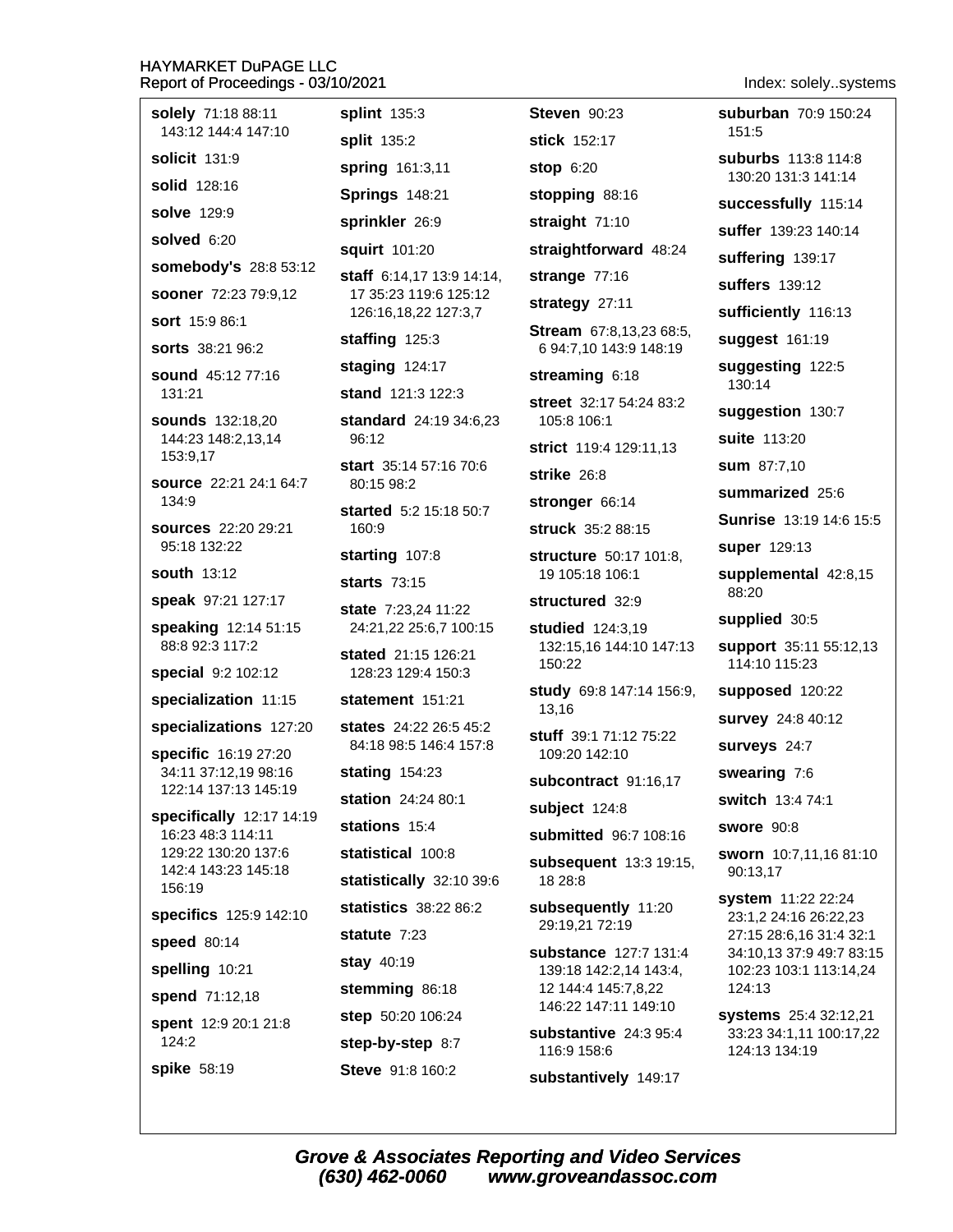Index: table..unavailable

| 0/2021                                                              |                                                  |                                                                                                                                      |
|---------------------------------------------------------------------|--------------------------------------------------|--------------------------------------------------------------------------------------------------------------------------------------|
| test 128:10 142:23                                                  | 99:12 124:2 159:8,10<br>161:14,16 162:2          | tı                                                                                                                                   |
| testified 10:16 28:23<br>30:1 38:3 65:24 95:1,2,7                   | time-on-task $70:18$                             | tı                                                                                                                                   |
| 98:3 104:5 120:3 122:5                                              | timely 125:20                                    |                                                                                                                                      |
| 123:9,10,14,15,16,23<br>126:19 128:19 142:1<br>152:15 155:10 158:11 | times 16:11,17,18,24<br>27:20 29:5 31:24 49:4    | tı                                                                                                                                   |
| testify 134:2 137:7                                                 | 50:22 51:2,10 53:2,8<br>57:12 60:2,14 64:21 87:6 |                                                                                                                                      |
| testifying 95:13 120:24<br>128:7 159:24                             | 101:17 122:9 156:23<br><b>title 20:18</b>        | tı<br>tı<br>tı<br>tı<br>tı<br>tı<br>tı<br>T<br>tı<br>tı<br>tı<br>t١<br>tı<br>t١<br>t۱<br>t<br>t١<br>t١<br>t<br>U<br>u<br>u<br>u<br>u |
| testimony 7:7 33:4 53:3<br>82:8 83:5 90:14,16,18                    | <b>toast</b> 26:10                               |                                                                                                                                      |
| 112:18,24 119:13 120:2,<br>15,17 123:4 124:7                        | today 5:19 12:14 13:14<br>75:6,11 84:10 160:3    |                                                                                                                                      |
| 125:14 126:17 128:6<br>129:6 137:13,14 139:6,                       | today's 32:18                                    |                                                                                                                                      |
| 10 140:5,7,10,11,16,24                                              | told 27:13 114:2                                 |                                                                                                                                      |
| 142:17 151:3,24 154:20<br>157:9,17 158:9 159:19                     | toll $61:15$                                     |                                                                                                                                      |
| 160:12 161:1                                                        | tonight 6:3 10:10 90:8,                          |                                                                                                                                      |
| testing 121:10,17<br>128:14                                         | 21 98:3 152:21,23 159:6<br>160:9                 |                                                                                                                                      |
| themself $43:4$                                                     | tonight's 6:2                                    |                                                                                                                                      |
| there'd 61:18                                                       | top 41:10 75:14                                  |                                                                                                                                      |
| thing 11:9 45:13 95:3                                               | topic 142:7                                      |                                                                                                                                      |
| 105:23 110:20 158:24<br>160:17                                      | topics 11:10 12:13                               |                                                                                                                                      |
| things 22:6 33:1 49:19<br>52:10 61:4 98:22 129:18                   | total 51:9 71:13 132:7<br>155:11                 |                                                                                                                                      |
| thought 117:11 126:8<br>128:15 147:22,23                            | touch 11:9<br>touched 35:1 62:5 87:17            |                                                                                                                                      |
| thoughts 18:10 30:19                                                | touches $12:13$                                  |                                                                                                                                      |
| thousand 16:17 38:22                                                | towns 23:22 60:20                                |                                                                                                                                      |
| three-and-a-half 95:8                                               | <b>track</b> 122:23                              |                                                                                                                                      |
| throughout 56:24                                                    | <b>trade</b> 134:23                              |                                                                                                                                      |
| tie 31:18                                                           | trained 33:5,8,12,16<br>127:7                    |                                                                                                                                      |
| tied 19:17 58:15                                                    | training 127:3                                   |                                                                                                                                      |
| tightly 21:5                                                        | transcribing 7:7                                 |                                                                                                                                      |
| time 8:10 10:5 12:5<br>13:12,24 16:9,10 19:11,                      | transcripts 94:20<br>120:10                      |                                                                                                                                      |
| 12 20:1 21:9 26:6 28:5,<br>22 33:2 36:21,22 38:9,17                 | transfers 157:16                                 |                                                                                                                                      |
| 48:20 60:5,18 62:13                                                 | transitioned 22:11                               |                                                                                                                                      |
| 69:22,24 70:13,19 71:2<br>74:18 79:20 80:3,7,12                     |                                                  |                                                                                                                                      |
| 82:24 86:15,24 89:10,13<br>90:24 93:13 95:2,4 98:24                 | transport 70:7 87:1                              |                                                                                                                                      |

ransportation 36:8 ransporting 70:10 ransports 158:21 rapped 31:20 reatment 40:21,22 52:15 63:10 131:19 132:6 133:12 142:11 143:13 144:6,11,12 146:5 147:10 149:11  $151:15$ rend 58:21 87:19 rending 87:18 rends 48:13  $\dot{\mathbf{a}}$  7:8 ried 14:1 136:24 ritech 34:14 rue 58:21 83:24 rust 148:6 153:12 ruth 90:13,14 122:6 urned 108:17,20  $uring<sub>56:5</sub>$ urns 56:9 **wo-unit** 62:7 ype 25:18 29:6,7 32:11 38:10 43:15 46:22 84:16 99:2,12 102:24 104:17 110:14,24 137:1 138:22 140:20 141:5 ypes 57:1 136:21 ypical 50:9 60:16 ypically 111:22 114:4 U J.S. 23:5 h-huh 92:1 100:18 111:7,20 132:13 144:20

> **Iltimately** 13:15 25:4,8 81:12 103:6,7

nable 7:19

navailable 87:12

| table 40:1,2,3,6,18 42:13<br>61:24 62:24 63:6<br>tables 106:23<br>takeaway 74:9<br>takes 70:20 79:20<br>taking 39:12 64:16<br>talk 11:5 23:13 24:11<br>38:24 46:12 74:3 79:18<br>80:13 97:2,20 107:16<br>108:2 114:18,20 126:10<br>131:15 135:15 141:23<br>144:18<br>talked 24:12 37:14 50:3<br>68:10 73:8 78:3 79:7<br>87:17,18 97:17 142:19<br>talking 16:15 19:16<br>38:12,19 63:14,15 80:15<br>86:15 87:2,3 103:11<br>110:3 111:3 142:16<br>talks 95:20 115:20<br>Tampa 14:9<br>task 17:10<br><b>tasks</b> 16:20<br>teaching 12:7,11,13<br>technique 99:15<br>technology 32:18<br>teens 137:5<br>telecommunication<br>15:24<br>telling $122:6,8$<br><b>tells</b> $31:9,19$<br>temporal 57:2 58:4,18<br>98:18<br>ten $34:8$<br>tendered $161:16$<br><b>tenure</b> 14:14<br>term 42:1 67:3 158:22<br>terminology 86:14<br>terms 76:24 115:5 | т |
|-----------------------------------------------------------------------------------------------------------------------------------------------------------------------------------------------------------------------------------------------------------------------------------------------------------------------------------------------------------------------------------------------------------------------------------------------------------------------------------------------------------------------------------------------------------------------------------------------------------------------------------------------------------------------------------------------------------------------------------------------------------------------------------------------------------------------------------------------|---|
|                                                                                                                                                                                                                                                                                                                                                                                                                                                                                                                                                                                                                                                                                                                                                                                                                                               |   |
|                                                                                                                                                                                                                                                                                                                                                                                                                                                                                                                                                                                                                                                                                                                                                                                                                                               |   |
|                                                                                                                                                                                                                                                                                                                                                                                                                                                                                                                                                                                                                                                                                                                                                                                                                                               |   |
|                                                                                                                                                                                                                                                                                                                                                                                                                                                                                                                                                                                                                                                                                                                                                                                                                                               |   |
|                                                                                                                                                                                                                                                                                                                                                                                                                                                                                                                                                                                                                                                                                                                                                                                                                                               |   |
|                                                                                                                                                                                                                                                                                                                                                                                                                                                                                                                                                                                                                                                                                                                                                                                                                                               |   |
|                                                                                                                                                                                                                                                                                                                                                                                                                                                                                                                                                                                                                                                                                                                                                                                                                                               |   |
|                                                                                                                                                                                                                                                                                                                                                                                                                                                                                                                                                                                                                                                                                                                                                                                                                                               |   |
|                                                                                                                                                                                                                                                                                                                                                                                                                                                                                                                                                                                                                                                                                                                                                                                                                                               |   |
|                                                                                                                                                                                                                                                                                                                                                                                                                                                                                                                                                                                                                                                                                                                                                                                                                                               |   |
|                                                                                                                                                                                                                                                                                                                                                                                                                                                                                                                                                                                                                                                                                                                                                                                                                                               |   |
|                                                                                                                                                                                                                                                                                                                                                                                                                                                                                                                                                                                                                                                                                                                                                                                                                                               |   |
|                                                                                                                                                                                                                                                                                                                                                                                                                                                                                                                                                                                                                                                                                                                                                                                                                                               |   |
|                                                                                                                                                                                                                                                                                                                                                                                                                                                                                                                                                                                                                                                                                                                                                                                                                                               |   |
|                                                                                                                                                                                                                                                                                                                                                                                                                                                                                                                                                                                                                                                                                                                                                                                                                                               |   |
|                                                                                                                                                                                                                                                                                                                                                                                                                                                                                                                                                                                                                                                                                                                                                                                                                                               |   |
|                                                                                                                                                                                                                                                                                                                                                                                                                                                                                                                                                                                                                                                                                                                                                                                                                                               |   |
|                                                                                                                                                                                                                                                                                                                                                                                                                                                                                                                                                                                                                                                                                                                                                                                                                                               |   |
|                                                                                                                                                                                                                                                                                                                                                                                                                                                                                                                                                                                                                                                                                                                                                                                                                                               |   |
|                                                                                                                                                                                                                                                                                                                                                                                                                                                                                                                                                                                                                                                                                                                                                                                                                                               |   |
|                                                                                                                                                                                                                                                                                                                                                                                                                                                                                                                                                                                                                                                                                                                                                                                                                                               |   |
|                                                                                                                                                                                                                                                                                                                                                                                                                                                                                                                                                                                                                                                                                                                                                                                                                                               |   |
|                                                                                                                                                                                                                                                                                                                                                                                                                                                                                                                                                                                                                                                                                                                                                                                                                                               |   |
|                                                                                                                                                                                                                                                                                                                                                                                                                                                                                                                                                                                                                                                                                                                                                                                                                                               |   |
|                                                                                                                                                                                                                                                                                                                                                                                                                                                                                                                                                                                                                                                                                                                                                                                                                                               |   |
|                                                                                                                                                                                                                                                                                                                                                                                                                                                                                                                                                                                                                                                                                                                                                                                                                                               |   |
|                                                                                                                                                                                                                                                                                                                                                                                                                                                                                                                                                                                                                                                                                                                                                                                                                                               |   |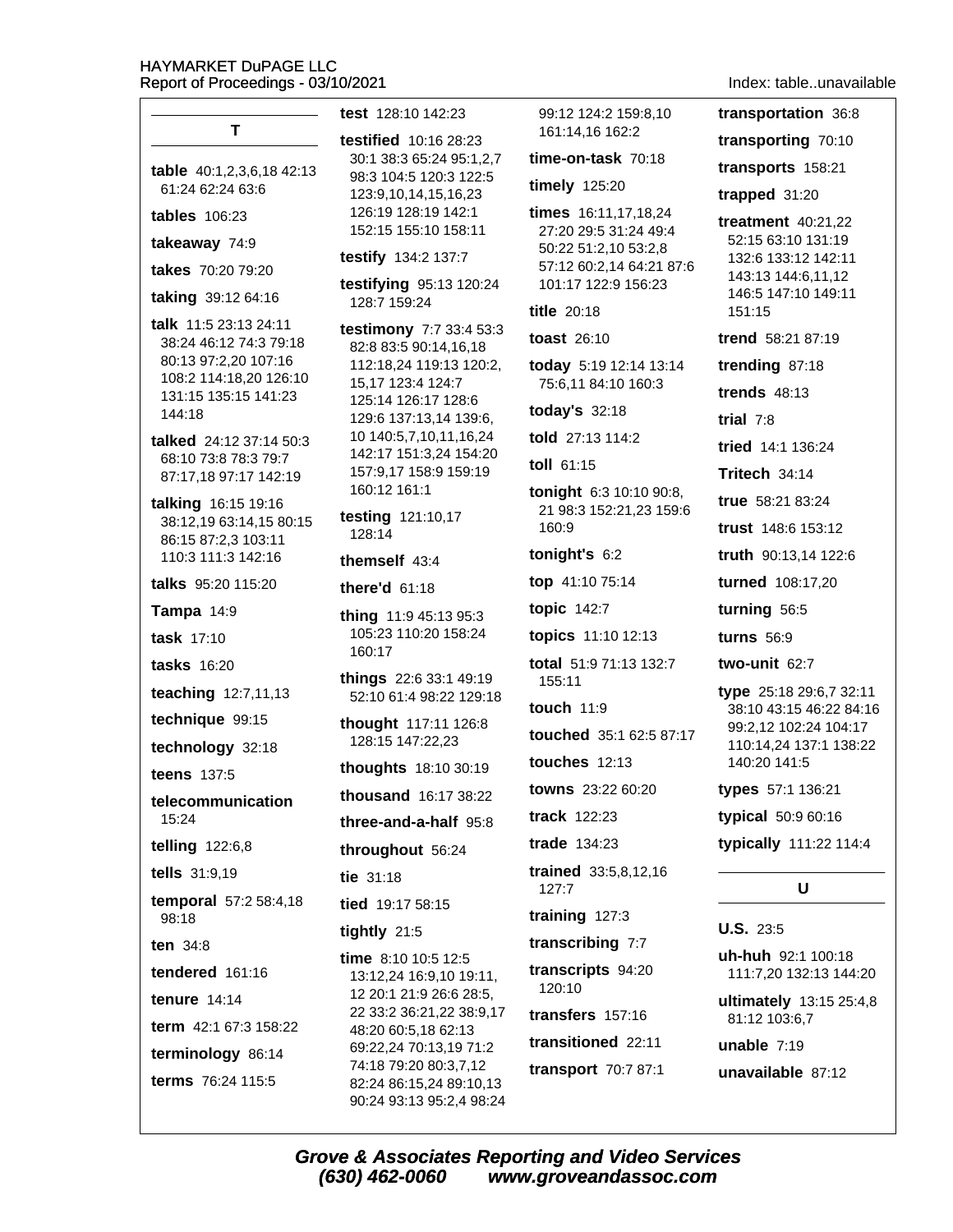unclear 134:20 154:15 157:24 uncommon 31:12 39:10 50:7 118:10 underestimate 44:8 underestimated 18:18 44:12 63:24 64:3.19 underestimates 76:13 underestimation 19:7  $25.14$ undergraduate 12:12, 24 underlying 39:15 150:11 underneath 111:21 understand 7:15 14:18 20:23 37:2 39:4.6.17 40:8 46:3 54:23 83:4 84:10 85:6,8 90:13 101:2,4 106:12 115:11 127:6,9,11 128:18 130:13,18 131:2 133:21 135:16 136:8,13,20,24 139:21 140:2 150:21  $151:7$ understanding 21:24 30:8 33:18 36:3 39:20 42:4 47:3 56:21 60:19 62:6 67:22.24 135:11.21 136:2 138:8 143:14 145:3 153:5 158:13 understands 119:17 understood 40:9 46:12

77:1 83:4 84:8 119:10 136:9 138:5 142:17,22

undertook 44:19

unequivocally 120:19

unexpected 36:11

unfounded 112:5,8

unique 38:16 39:10,11, 16 49:2,3 51:6 99:18,19 100:1 103:5,23 106:16, 18,22 107:3 110:15 126:14

unit 49:9 50:11 51:2,8 54:10,14 77:3 78:15 83:23 87:14 98:19,20

99:23 103:18.19.20 104:3 112:1.2.10 116:2 **United** 26:5 84:18 units 49:15 51:2 61:23 62:3 87:15 99:3,14 100:3  $114:3$ universities  $11:23$  12:8 University 11:14.18.21. 22 12:10 unrelated 156:18 unusual 88:17 urban  $70:9$ urgent  $128:3$ usually 57:4,8 80:15 utilization 38:13 67:20 78:16 86:3 utilize  $138:3$  $\mathbf{v}$ 

**vacation** 87:12 161:7.12 vacations 161:4.6 vacuum  $85:22$ valid 39:6 41:15 validate 66:24 validated 42:16 various 12:7.28:14 40:15 85:24 94:13 119:8 145:12 147:15 vehicle 31:19,21 32:17 53:8 112:6 vehicles 36:20 veracity 63:3 versus 39:7 46:24 47:1 55:5 102:6 120:24 137:2 vertical 60:10 via  $59:7$  $video$  6:18 View 153:20 154:8 156:4.20.24 157:1

village 6:14,17,23 7:14, 16 14:16 17:16 18:20

20:23 21:12.23 67:15 79:15.16 81:23 97:22 118:6 123:20 143:6 148:16,20 153:3,10 154:1 Village's 6:8,12,16 8:5 villages 23:22 virtual 7:20,23  $visited$  93:23 visitor  $52.14$ volume 21:1 38:6 44:14 56:23 57:11.16.21 58:18 60:14 64:8,22 68:16 76:19 78:16,18 79:10 81:17 103:4 138:7 **volumes** 128:14 voluntarily 119:24 vote 9:14 162:10 163:7

# W

wait 6:20 58:24 128:4

walks  $22.7$ 

wanted 14:4 20:21,23 40:7 97:6 101:15 136:8

Washington 105:5,10

watch 6:8 94:22

watched 94:23 95:1,3,4

water 101:20

ways 32:20 46:14 48:18  $72.9$ 

website 6:13.16 8:5 144:24 145:2,12,19 146:4,10

Wednesday 5:20,22 162:4.24

weeds  $51:1$ 

week 160:6 161:6,8,12, 18,23

Welcome 5:2

well-defined 97:9 West 5:24 86:8

# Index: unclear..wrong

Western 11:14 whenever 28:20 wife  $52:9$ willing 79:21 149:9 Wilmette 13:5 Windsor 67:15 143:7

148:16.18 153:3,6,23 155:15,23 158:10

wishing  $6:10,13$ 

witness 6:4 10:6,10,11, 15 59:10 62:18 82:17 89:8,11,15 108:12 150:1 152:7

witnesses  $7:78:11$ 161:16

witnesses' 160:21

**Wood 23:18** 

word 72:12 73:8

words 40:17

work 6:19 15:21 16:1,8, 11 18:16 19:13 20:12 33:3 36:10,12 45:1,3 48:5 51:1 57:16 60:22 61:7 68:14 73:14 92:21 97:12 100:4.13 117:20 119:18 137:22 158:2,3, 24 159:3.4.7 161:23

worked 15:23 93:8 118:17 142:2,6 148:3 153:7,11

working 119:7 161:2

workload 68:22 101:2

works 14:19 32:1 50:1 53:24 148:1,12

worksheet 106:24  $107:6$ 

**World** 161:9

**worry 48:17** 

worth 86:22 88:13

wrap 159:6

write 24:15

wrong 36:16 133:3